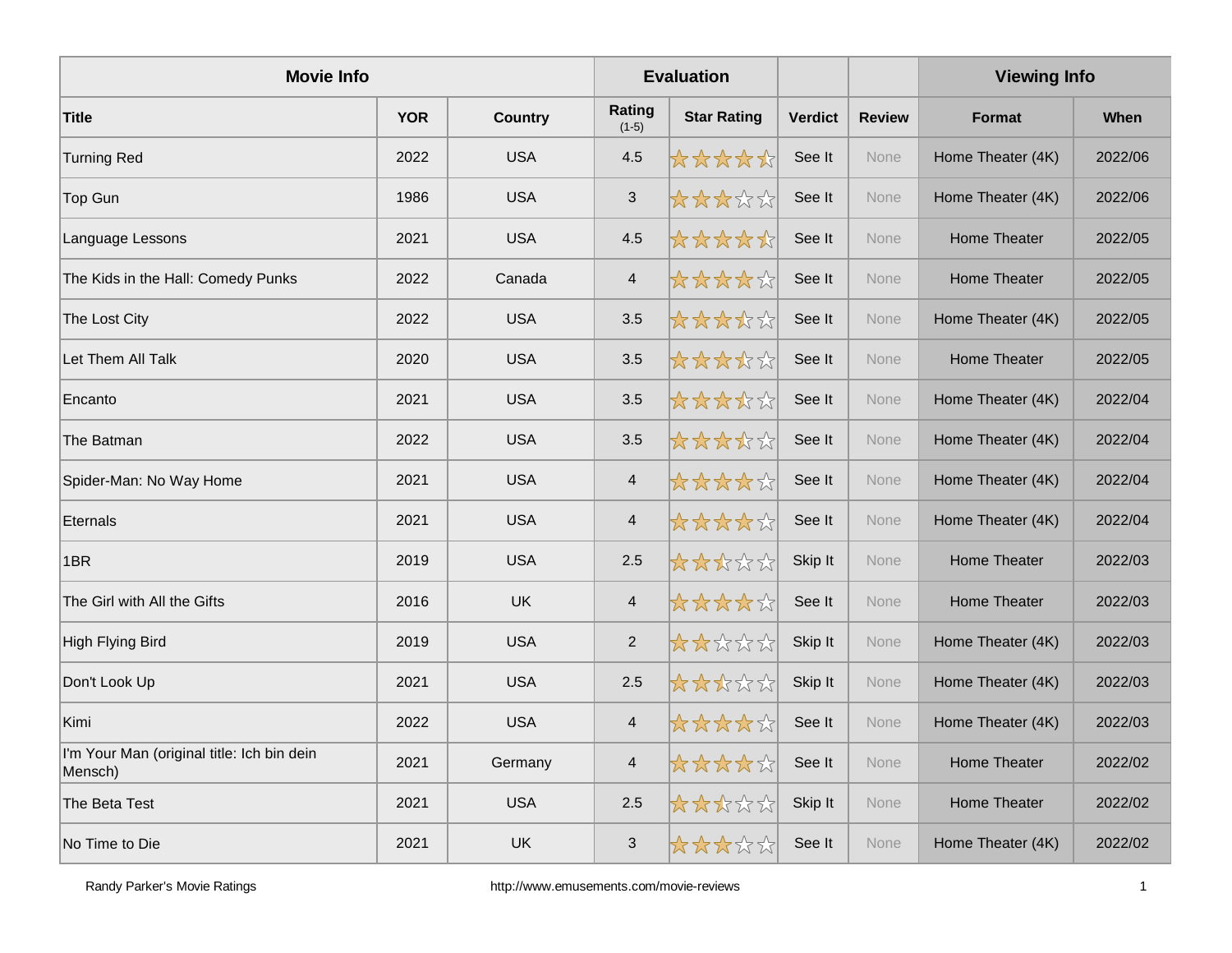| <b>Movie Info</b>                                              |      |            |                          | <b>Evaluation</b> |         |             | <b>Viewing Info</b> |         |
|----------------------------------------------------------------|------|------------|--------------------------|-------------------|---------|-------------|---------------------|---------|
| <b>Becoming Bond</b>                                           | 2017 | <b>USA</b> | $\overline{4}$           | *****             | See It  | None        | <b>Home Theater</b> | 2022/02 |
| Pig                                                            | 2021 | <b>USA</b> | 3.5                      | *****             | See It  | <b>None</b> | <b>Home Theater</b> | 2022/02 |
| <b>Free Guy</b>                                                | 2021 | <b>USA</b> | 4.5                      | *****             | See It  | None        | Home Theater (4K)   | 2022/02 |
| Riders of Justice (original title:<br>Retfærdighedens ryttere) | 2020 | Denmark    | $\overline{\mathcal{A}}$ | *****             | See It  | None        | Home Theater        | 2022/02 |
| Nobody                                                         | 2021 | <b>USA</b> | 1.5                      | *****             | Skip It | None        | Home Theater        | 2022/02 |
| Plan B                                                         | 2021 | <b>USA</b> | 2.5                      | *****             | Skip It | None        | Home Theater        | 2022/01 |
| Barb and Star Go to Vista Del Mar                              | 2021 | <b>USA</b> | 4.5                      | *****             | See It  | None        | Home Theater        | 2022/01 |
| Passing                                                        | 2021 | <b>USA</b> | 2.5                      | ☆☆☆☆☆             | Skip It | None        | Home Theater        | 2022/01 |
| Tallulah                                                       | 2016 | <b>USA</b> | 4.5                      | *****             | See It  | None        | Home Theater        | 2022/01 |
| The Comedy Club                                                | 2021 | <b>USA</b> | 2.5                      | *****             | Skip It | None        | <b>Home Theater</b> | 2022/01 |
| Wild Indian                                                    | 2021 | <b>USA</b> | 1.5                      | *****             | Skip It | None        | <b>Home Theater</b> | 2022/01 |
| <b>Black Bear</b>                                              | 2020 | <b>USA</b> | 2.5                      | ☆☆☆☆☆☆            | Skip It | None        | <b>Home Theater</b> | 2022/01 |
| Together Together                                              | 2021 | <b>USA</b> | 3.5                      | *****             | See It  | None        | Home Theater        | 2022/01 |
| Shiva Baby                                                     | 2020 | <b>USA</b> | $\overline{4}$           | *****             | See It  | None        | <b>Home Theater</b> | 2022/01 |
| Street Gang: How We Got to Sesame Street                       | 2021 | <b>USA</b> | $\overline{4}$           | *****             | See It  | None        | <b>Home Theater</b> | 2022/01 |
| Matrix Resurrections, The                                      | 2021 | <b>USA</b> | 2.5                      | ☆☆☆☆☆             | Skip It | None        | Home Theater (4K)   | 2021/12 |
| <b>His House</b>                                               | 2020 | <b>UK</b>  | 2.5                      | *****             | Skip It | None        | Home Theater (4K)   | 2021/12 |
| Power of the Dog, The                                          | 2021 | UK         | 1.5                      | *****             | Skip It | None        | Home Theater (4K)   | 2021/12 |
| King Richard                                                   | 2021 | <b>USA</b> | $\overline{\mathcal{L}}$ | ☆☆☆☆☆☆            | See It  | None        | Home Theater (4K)   | 2021/12 |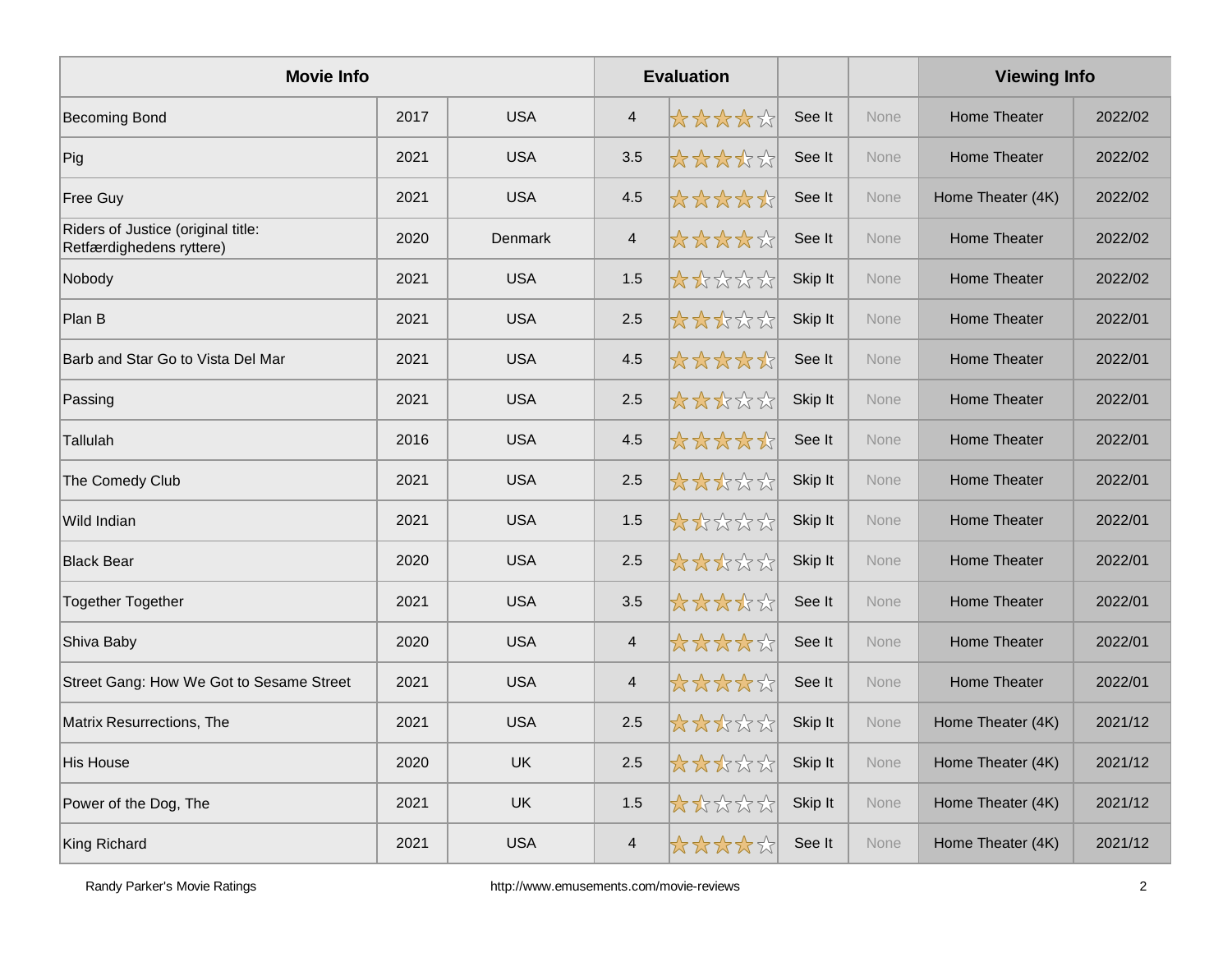| <b>Movie Info</b>                         |      |            |                          | <b>Evaluation</b> |         |             | <b>Viewing Info</b> |         |  |
|-------------------------------------------|------|------------|--------------------------|-------------------|---------|-------------|---------------------|---------|--|
| <b>Tucker and Dale vs Evil</b>            | 2010 | <b>USA</b> | $\overline{4}$           | *****             | See It  | <b>None</b> | <b>Home Theater</b> | 2021/12 |  |
| Zola                                      | 2020 | <b>USA</b> | $\sqrt{3}$               | *****             | See It  | None        | <b>Home Theater</b> | 2021/12 |  |
| Minari                                    | 2020 | <b>USA</b> | 2.5                      | *****             | Skip It | None        | Home Theater        | 2021/11 |  |
| Shang-Chi and the Legend of the Ten Rings | 2021 | <b>USA</b> | $\overline{\mathcal{A}}$ | *****             | See It  | None        | Home Theater (4K)   | 2021/11 |  |
| Annette                                   | 2021 | France     | 2                        | *****             | Skip It | None        | Home Theater (4K)   | 2021/11 |  |
| <b>Class Action Park</b>                  | 2020 | <b>USA</b> | $\overline{2}$           | *****             | Skip It | None        | <b>Home Theater</b> | 2021/11 |  |
| <b>Black Widow</b>                        | 2021 | <b>USA</b> | $\overline{4}$           | *****             | See It  | None        | Home Theater (4K)   | 2021/11 |  |
| Guilty, The                               | 2021 | <b>USA</b> | $\overline{2}$           | 女女女女女             | Skip It | None        | Home Theater (4K)   | 2021/11 |  |
| Harder They Fall, The                     | 2021 | <b>USA</b> | $\sqrt{3}$               | *****             | See It  | None        | Home Theater (4K)   | 2021/11 |  |
| Quiet Place Part II, A                    | 2020 | <b>USA</b> | $\overline{\mathcal{A}}$ | *****             | See It  | None        | Home Theater (4K)   | 2021/11 |  |
| Sparks Brothers, The                      | 2021 | <b>UK</b>  | 4.5                      | *****             | See It  | None        | Home Theater        | 2021/11 |  |
| Woman in Motion                           | 2019 | <b>USA</b> | 4.5                      | *****             | See It  | None        | Home Theater        | 2021/10 |  |
| Dune                                      | 2021 | <b>USA</b> | 2.5                      | *****             | Skip It | None        | Home Theater (4K)   | 2021/10 |  |
| Promising Young Woman                     | 2020 | <b>USA</b> | 4.5                      | *****             | See It  | None        | <b>Home Theater</b> | 2021/10 |  |
| Room                                      | 2015 | <b>USA</b> | $\overline{4}$           | *****             | See It  | None        | <b>Home Theater</b> | 2021/08 |  |
| Used to Go Here                           | 2020 | <b>USA</b> | $\sqrt{3}$               | ☆☆☆☆☆☆            | See It  | None        | Home Theater        | 2021/08 |  |
| <b>CODA</b>                               | 2021 | <b>USA</b> | 4.5                      | *****             | See It  | None        | Home Theater (4K)   | 2021/08 |  |
| Suicide Squad, The                        | 2021 | <b>USA</b> | $\overline{4}$           | ☆☆☆☆☆             | See It  | None        | Home Theater (4K)   | 2021/08 |  |
| Raya and the Last Dragon                  | 2021 | <b>USA</b> | 4.5                      | *****             | See It  | None        | Home Theater (4K)   | 2021/07 |  |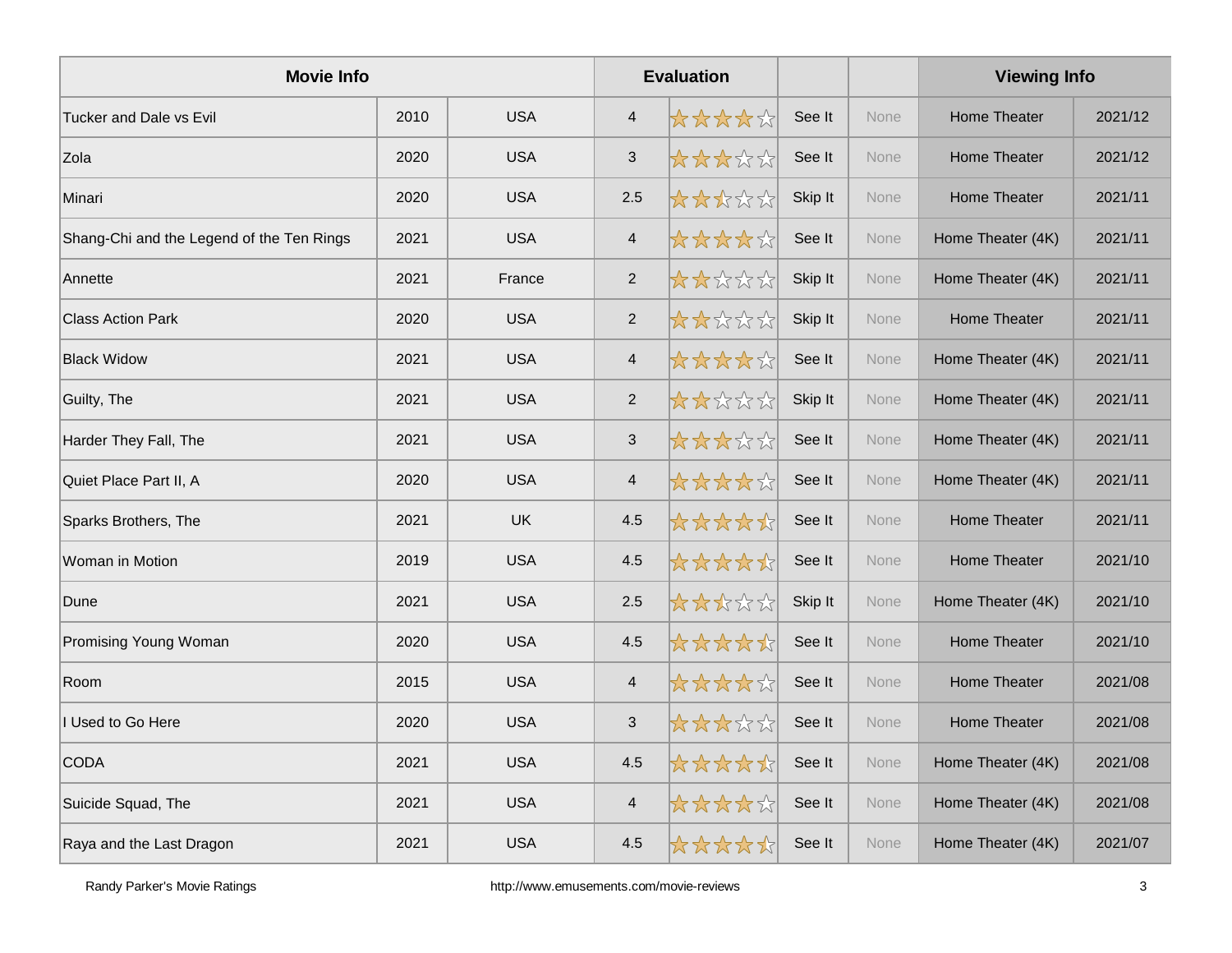| <b>Movie Info</b>                                          |      |             |                           | <b>Evaluation</b> |         |      | <b>Viewing Info</b> |         |
|------------------------------------------------------------|------|-------------|---------------------------|-------------------|---------|------|---------------------|---------|
| No Sudden Move                                             | 2021 | <b>USA</b>  | 2.5                       | *****             | Skip It | None | Home Theater (4K)   | 2021/07 |
| Let Him Go                                                 | 2020 | <b>USA</b>  | $\overline{4}$            | ☆☆☆☆☆             | See It  | None | Home Theater        | 2021/07 |
| <b>Our Friend</b>                                          | 2019 | <b>USA</b>  | 3                         | *****             | See It  | None | Home Theater        | 2021/07 |
| In the Heights                                             | 2021 | <b>USA</b>  | $\ensuremath{\mathsf{3}}$ | *****             | See It  | None | Home Theater (4K)   | 2021/07 |
| Nest, The                                                  | 2020 | <b>UK</b>   | $\overline{2}$            | *****             | Skip It | None | Home Theater        | 2021/07 |
| <b>First Cow</b>                                           | 2019 | <b>USA</b>  | 2.5                       | *****             | Skip It | None | Home Theater        | 2021/07 |
| Truth, The (original title: La vérité)                     | 2019 | France      | 2.5                       | *****             | Skip It | None | Home Theater        | 2021/07 |
| Relic                                                      | 2020 | Australia   | 1.5                       | *****             | Skip It | None | Home Theater        | 2021/06 |
| Volition                                                   | 2019 | <b>USA</b>  | 3.5                       | *****             | See It  | None | Home Theater        | 2021/06 |
| Shithouse                                                  | 2020 | <b>USA</b>  | 4.5                       | *****             | See It  | None | Home Theater        | 2021/06 |
| How to Build a Girl                                        | 2019 | <b>UK</b>   | $\overline{4}$            | *****             | See It  | None | Home Theater        | 2021/06 |
| Kajillionaire                                              | 2020 | <b>USA</b>  | 2                         | *****             | Skip It | None | Home Theater        | 2021/06 |
| <b>Breaker Upperers, The</b>                               | 2018 | New Zealand | $\overline{4}$            | *****             | See It  | None | Home Theater        | 2021/05 |
| Army of the Dead                                           | 2021 | <b>USA</b>  | 3.5                       | *****             | See It  | None | Home Theater (4K)   | 2021/05 |
| Mitchells vs the Machines, The                             | 2021 | <b>USA</b>  | 2.5                       | *****             | Skip It | None | Home Theater (4K)   | 2021/05 |
| Tenet                                                      | 2020 | <b>USA</b>  | 2.5                       | *****             | Skip It | None | Home Theater        | 2021/05 |
| Stowaway                                                   | 2021 | <b>USA</b>  | $\overline{4}$            | *****             | See It  | None | Home Theater        | 2021/04 |
| Spontaneous                                                | 2020 | <b>USA</b>  | 2.5                       | *****             | Skip It | None | Home Theater        | 2021/04 |
| Operation Varsity Blues: The College<br>Admissions Scandal | 2021 | <b>USA</b>  | $\overline{4}$            | *****             | See It  | None | Home Theater (4K)   | 2021/04 |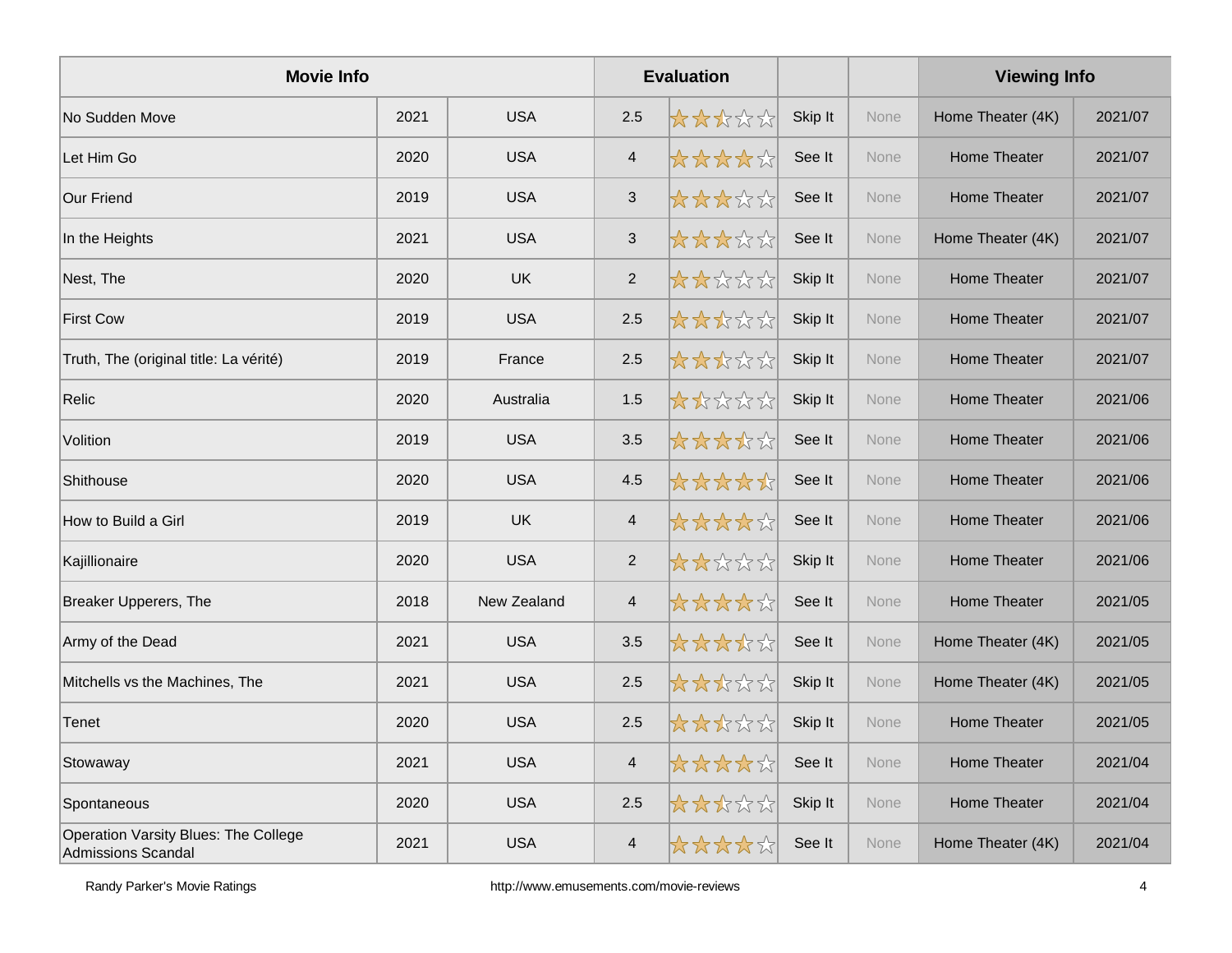| <b>Movie Info</b>           |      |            |                | <b>Evaluation</b> |         |      | <b>Viewing Info</b> |         |
|-----------------------------|------|------------|----------------|-------------------|---------|------|---------------------|---------|
| Mayhem                      | 2017 | <b>USA</b> | $\mathbf{3}$   | *****             | See It  | None | Home Theater        | 2021/04 |
| <b>Bad Trip</b>             | 2021 | <b>USA</b> | $\mathfrak{S}$ | *****             | See It  | None | Home Theater (4K)   | 2021/04 |
| Godzilla vs. Kong           | 2021 | <b>USA</b> | 3.5            | *****             | See It  | None | Home Theater (4K)   | 2021/04 |
| <b>Little Monsters</b>      | 2019 | Australia  | $\overline{4}$ | *****             | See It  | None | Home Theater        | 2021/03 |
| Sound of Metal              | 2019 | <b>USA</b> | 2.5            | *****             | Skip It | None | Home Theater (4K)   | 2021/03 |
| Proxima                     | 2019 | France     | 2.5            | *****             | Skip It | None | <b>Home Theater</b> | 2021/03 |
| Little Women                | 2019 | <b>USA</b> | 3.5            | *****             | See It  | None | Home Theater        | 2021/03 |
| Mistaken for Strangers      | 2013 | <b>USA</b> | 2.5            | *****             | Skip It | None | Home Theater        | 2021/02 |
| I Care a Lot                | 2020 | <b>USA</b> | $\overline{4}$ | *****             | See It  | None | Home Theater (4K)   | 2021/02 |
| Nomadland                   | 2020 | <b>USA</b> | 2.5            | *****             | Skip It | None | <b>Home Theater</b> | 2021/02 |
| Judas and the Black Messiah | 2021 | <b>USA</b> | $\overline{4}$ | *****             | See It  | None | Home Theater (4K)   | 2021/02 |
| Goonies, The                | 1985 | <b>USA</b> | $\sqrt{3}$     | *****             | See It  | None | Home Theater        | 2021/02 |
| Possessor                   | 2020 | Canada     | $\mathbf{1}$   | *****             | Skip It | None | Home Theater        | 2021/02 |
| White Tiger, The            | 2021 | India      | 4.5            | *****             | See It  | None | Home Theater (4K)   | 2021/01 |
| WolfWalkers                 | 2020 | Ireland    | 4.5            | *****             | See It  | None | Home Theater (4K)   | 2021/01 |
| Forty-Year-Old Version, The | 2020 | <b>USA</b> | $\overline{4}$ | *****             | See It  | None | Home Theater (4K)   | 2021/01 |
| Mank                        | 2020 | <b>USA</b> | 2.5            | *****             | Skip It | None | Home Theater (4K)   | 2021/01 |
| Save Yourselves!            | 2020 | <b>USA</b> | 2.5            | *****             | Skip It | None | <b>Home Theater</b> | 2021/01 |
| I'm Your Woman              | 2020 | <b>USA</b> | $\mathbf{3}$   | *****             | See It  | None | Home Theater (4K)   | 2021/01 |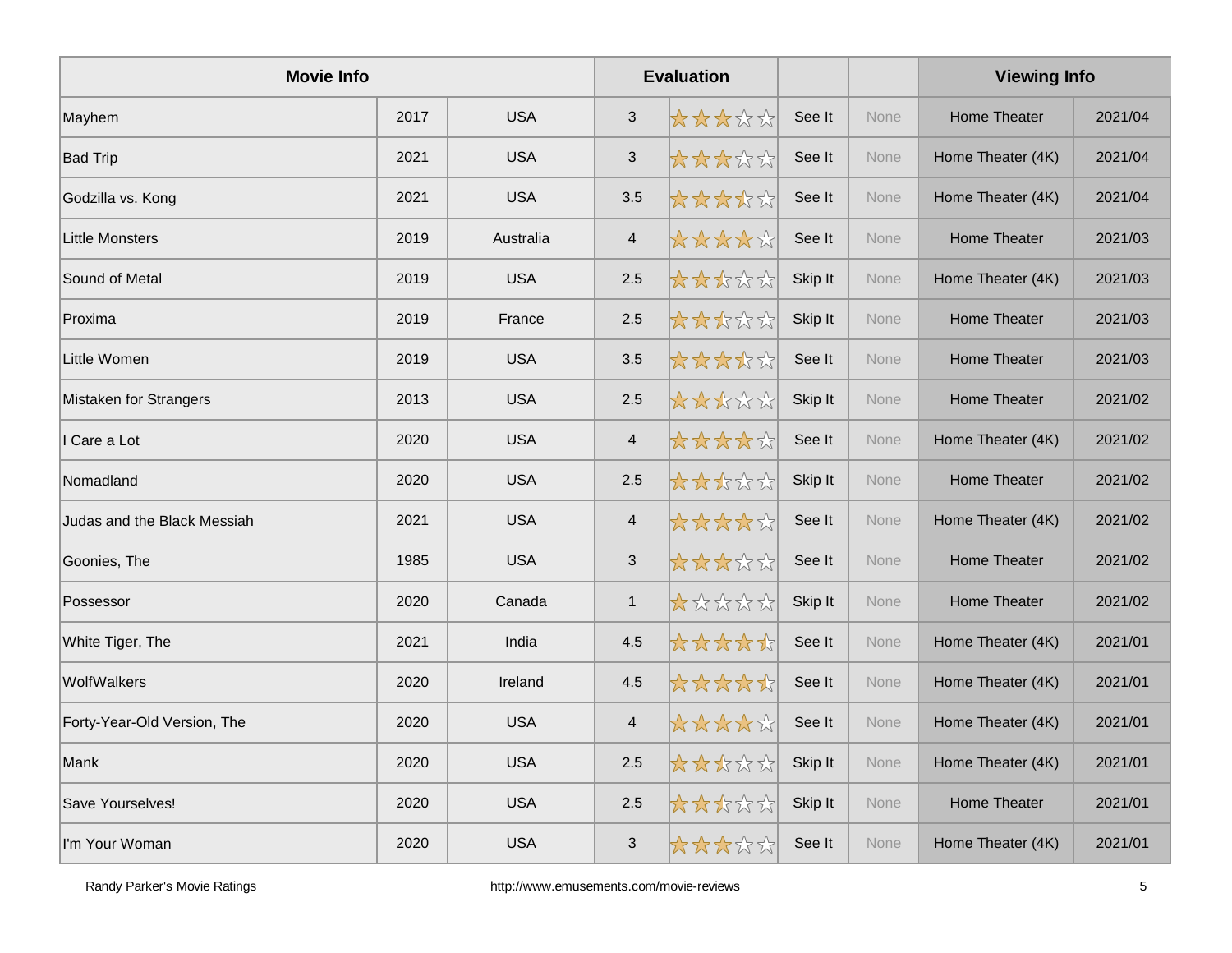| <b>Movie Info</b>                     |      |              |                           | <b>Evaluation</b> |         |      | <b>Viewing Info</b> |         |
|---------------------------------------|------|--------------|---------------------------|-------------------|---------|------|---------------------|---------|
| Run                                   | 2020 | <b>USA</b>   | $\overline{4}$            | *****             | See It  | None | Home Theater        | 2021/01 |
| I Am Greta                            | 2020 | Sweden       | $\overline{4}$            | ☆☆☆☆☆             | See It  | None | <b>Home Theater</b> | 2020/12 |
| Soul                                  | 2020 | <b>USA</b>   | 4.5                       | *****             | See It  | None | Home Theater (4K)   | 2020/12 |
| Wonder Woman 1984                     | 2020 | <b>USA</b>   | 1.5                       | *****             | Skip It | None | Home Theater (4K)   | 2020/12 |
| National Lampoon's Christmas Vacation | 1989 | <b>USA</b>   | 2                         | *****             | Skip It | None | Home Theater        | 2020/12 |
| Mulan                                 | 2020 | <b>USA</b>   | $\ensuremath{\mathsf{3}}$ | *****             | See It  | None | Home Theater (4K)   | 2020/12 |
| Hamilton                              | 2020 | <b>USA</b>   | $\overline{4}$            | *****             | See It  | None | Home Theater (4K)   | 2020/12 |
| Return                                | 2015 | <b>USA</b>   | 2.5                       | *****             | Skip It | None | Home Theater        | 2020/11 |
| Miss Juneteenth                       | 2020 | <b>USA</b>   | 2.5                       | *****             | Skip It | None | Home Theater        | 2020/11 |
| <b>Borat Subsequent Moviefilm</b>     | 2020 | <b>USA</b>   | 2.5                       | *****             | Skip It | None | <b>Home Theater</b> | 2020/11 |
| Blackpink: Light Up the Sky           | 2020 | <b>USA</b>   | 2.5                       | *****             | Skip It | None | Home Theater (4K)   | 2020/11 |
| Misbehaviour                          | 2020 | <b>UK</b>    | $\overline{4}$            | *****             | See It  | None | Home Theater        | 2020/11 |
| Trial of the Chicago 7, The           | 2020 | <b>USA</b>   | $\overline{5}$            | *****             | See It  | None | Home Theater (4K)   | 2020/11 |
| Museo                                 | 2018 | Mexico       | 2.5                       | *****             | Skip It | None | <b>Home Theater</b> | 2020/11 |
| Feels Good Man                        | 2020 | <b>USA</b>   | $\overline{4}$            | *****             | See It  | None | <b>Home Theater</b> | 2020/11 |
| David Byrne's American Utopia         | 2020 | <b>USA</b>   | 4.5                       | *****             | See It  | None | Home Theater        | 2020/11 |
| Yes, God, Yes                         | 2019 | <b>USA</b>   | $\overline{4}$            | *****             | See It  | None | <b>Home Theater</b> | 2020/11 |
| On the Rocks                          | 2020 | <b>USA</b>   | 2.5                       | ☆☆☆☆☆             | Skip It | None | Home Theater (4K)   | 2020/11 |
| My Octopus Teacher                    | 2020 | South Africa | $\overline{\mathcal{L}}$  | ☆☆☆☆☆             | See It  | None | Home Theater (4K)   | 2020/10 |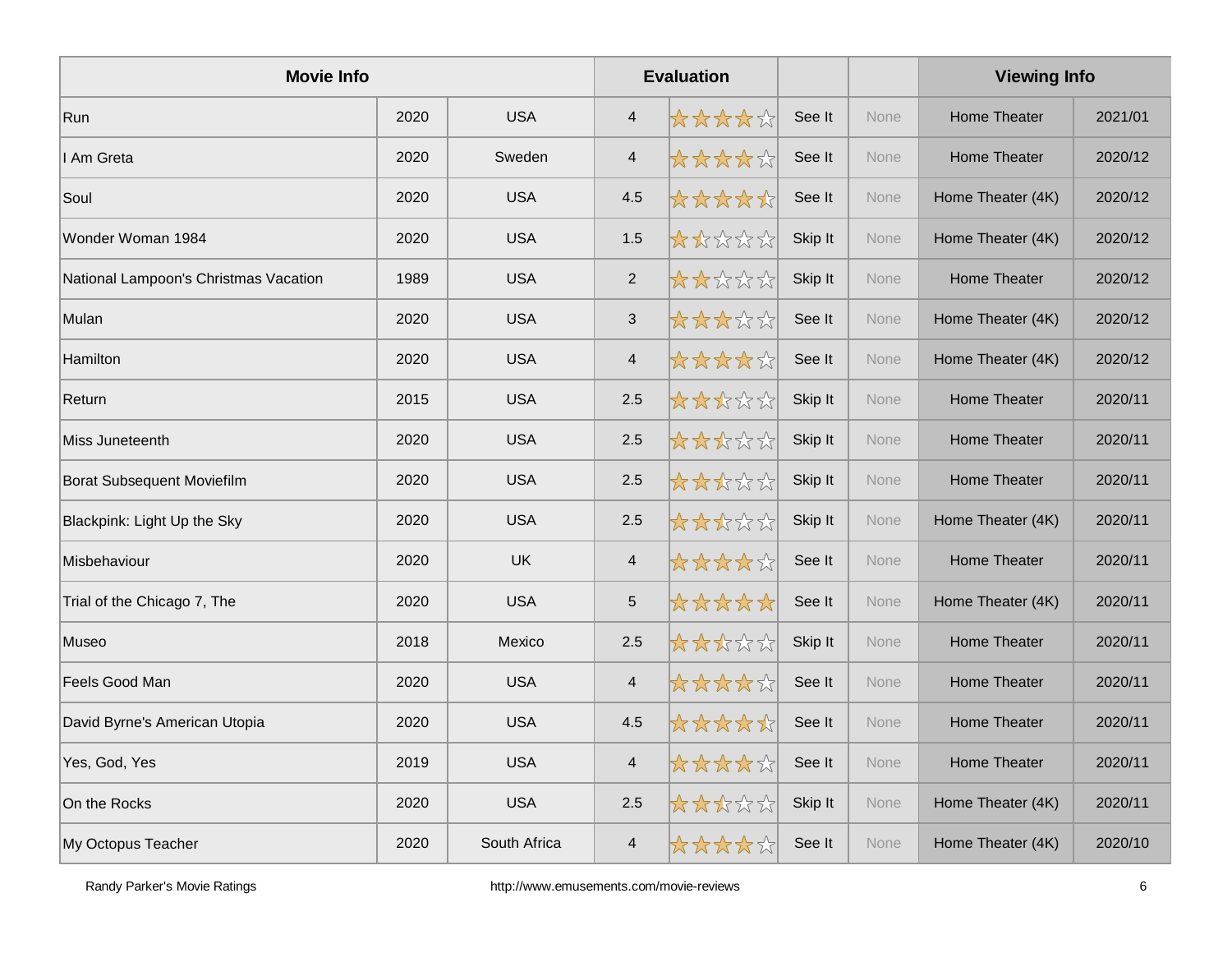| <b>Movie Info</b>                               |      |            | <b>Evaluation</b>        |       |         |      | <b>Viewing Info</b> |         |
|-------------------------------------------------|------|------------|--------------------------|-------|---------|------|---------------------|---------|
| Enola Holmes                                    | 2020 | <b>UK</b>  | $\overline{4}$           | ***** | See It  | None | Home Theater (4K)   | 2020/10 |
| Love & Basketball                               | 2000 | <b>USA</b> | 4.5                      | ***** | See It  | None | Home Theater        | 2020/10 |
| Pain and Glory (original title: Dolor y gloria) | 2019 | Spain      | $\sqrt{3}$               | ***** | See It  | None | Home Theater        | 2020/10 |
| Invisible Man, The                              | 2020 | <b>USA</b> | $\overline{4}$           | ***** | See It  | None | Home Theater        | 2020/09 |
| Your Sister's Sister                            | 2011 | <b>USA</b> | 4.5                      | ***** | See It  | None | Home Theater        | 2020/09 |
| Social Dilemma, The                             | 2020 | <b>USA</b> | 2.5                      | ***** | Skip It | None | <b>Home Theater</b> | 2020/09 |
| Atomic Blonde                                   | 2017 | <b>USA</b> | $\sqrt{3}$               | ***** | See It  | None | <b>Home Theater</b> | 2020/09 |
| Trip to Greece, The                             | 2020 | <b>UK</b>  | 2.5                      | ***** | Skip It | None | <b>Home Theater</b> | 2020/09 |
| Animal People, The                              | 2019 | <b>USA</b> | $\overline{\mathcal{A}}$ | ***** | See It  | None | Home Theater        | 2020/09 |
| Assistant, The                                  | 2019 | <b>USA</b> | 1.5                      | ***** | Skip It | None | <b>Home Theater</b> | 2020/08 |
| Palm Springs                                    | 2020 | <b>USA</b> | 4.5                      | ***** | See It  | None | <b>Home Theater</b> | 2020/08 |
| An American Pickle                              | 2020 | <b>USA</b> | 2                        | ***** | Skip It | None | <b>Home Theater</b> | 2020/08 |
| Showbiz Kids                                    | 2020 | <b>USA</b> | $\overline{4}$           | ***** | See It  | None | Home Theater        | 2020/08 |
| Vivarium                                        | 2009 | Ireland    | 2.5                      | ***** | Skip It | None | <b>Home Theater</b> | 2020/08 |
| Old Guard, The                                  | 2020 | <b>USA</b> | 3.5                      | ***** | See It  | None | Home Theater (4K)   | 2020/07 |
| Extra Ordinary                                  | 2019 | Ireland    | $\sqrt{3}$               | ***** | See It  | None | Home Theater        | 2020/07 |
| Da 5 Bloods                                     | 2020 | <b>USA</b> | 4.5                      | ***** | See It  | None | Home Theater (4K)   | 2020/06 |
| Vast of Night, The                              | 2019 | <b>USA</b> | 2.5                      | ***** | Skip It | None | Home Theater (4K)   | 2020/06 |
| Just Mercy                                      | 2019 | <b>USA</b> | $\overline{4}$           | ***** | See It  | None | Home Theater        | 2020/06 |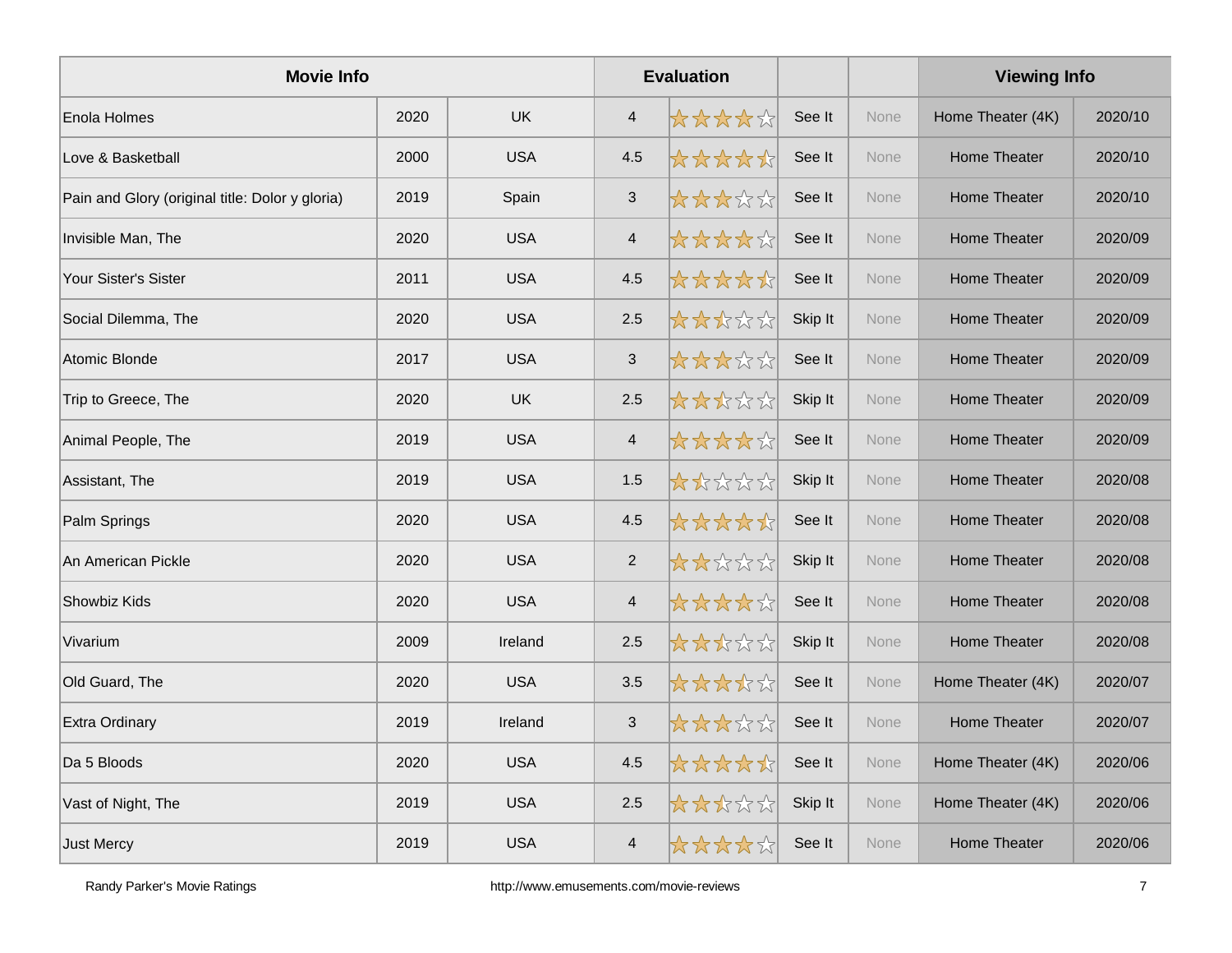| <b>Movie Info</b>                       |      |             |                          | <b>Evaluation</b> |         |      | <b>Viewing Info</b> |         |
|-----------------------------------------|------|-------------|--------------------------|-------------------|---------|------|---------------------|---------|
| Alita: Battle Angel                     | 2019 | <b>USA</b>  | 3.5                      | *****             | See It  | None | <b>Home Theater</b> | 2020/06 |
| Outside In                              | 2017 | <b>USA</b>  | 3.5                      | *****             | See It  | None | <b>Home Theater</b> | 2020/05 |
| Laggies                                 | 2014 | <b>USA</b>  | $\overline{4}$           | *****             | See It  | None | Home Theater        | 2020/05 |
| Taylor Swift: Miss Americana            | 2020 | <b>USA</b>  | $\overline{\mathcal{A}}$ | *****             | See It  | None | <b>Home Theater</b> | 2020/04 |
| Platform, The (original title: El hoyo) | 2019 | Spain       | 2.5                      | *****             | Skip It | None | Home Theater        | 2020/04 |
| Ford v Ferrari                          | 2019 | <b>USA</b>  | $\overline{\mathbf{4}}$  | *****             | See It  | None | Home Theater        | 2020/04 |
| Sword of Trust                          | 2019 | <b>USA</b>  | $\overline{4}$           | *****             | See It  | None | Home Theater        | 2020/04 |
| Frozen II                               | 2019 | <b>USA</b>  | $\overline{\mathcal{A}}$ | *****             | See It  | None | Home Theater (4K)   | 2020/04 |
| Parasite (original title: Gisaengchung) | 2019 | South Korea | $\overline{4}$           | ☆☆☆☆☆             | See It  | None | Home Theater (4K)   | 2020/04 |
| Wildlife                                | 2018 | <b>USA</b>  | 2                        | *****             | Skip It | None | <b>Home Theater</b> | 2020/04 |
| Jumanji: The Next Level                 | 2019 | <b>USA</b>  | $\overline{\mathbf{4}}$  | *****             | See It  | None | <b>Home Theater</b> | 2020/03 |
| Knives Out                              | 2019 | <b>USA</b>  | 4.5                      | *****             | See It  | None | <b>Home Theater</b> | 2020/03 |
| Queen & Slim                            | 2019 | <b>USA</b>  | $\overline{\mathbf{4}}$  | *****             | See It  | None | Home Theater        | 2020/03 |
| Dark Waters                             | 2019 | <b>USA</b>  | $\overline{\mathbf{4}}$  | *****             | See It  | None | <b>Home Theater</b> | 2020/03 |
| Shaun the Sheep Movie, A: Farmageddon   | 2019 | <b>UK</b>   | 3.5                      | *****             | See It  | None | <b>Home Theater</b> | 2020/03 |
| <b>Uncut Gems</b>                       | 2019 | <b>USA</b>  | $\mathfrak{S}$           | *****             | See It  | None | <b>Home Theater</b> | 2020/03 |
| Bombshell                               | 2019 | <b>USA</b>  | 4.5                      | *****             | See It  | None | Home Theater        | 2020/03 |
| Color Out of Space                      | 2019 | <b>USA</b>  | $\mathbf{1}$             | *****             | Skip It | None | Home Theater        | 2020/03 |
| Beautiful Day in the Neighborhood, A    | 2019 | <b>USA</b>  | $\overline{\mathcal{L}}$ | ☆☆☆☆☆             | See It  | None | Home Theater        | 2020/03 |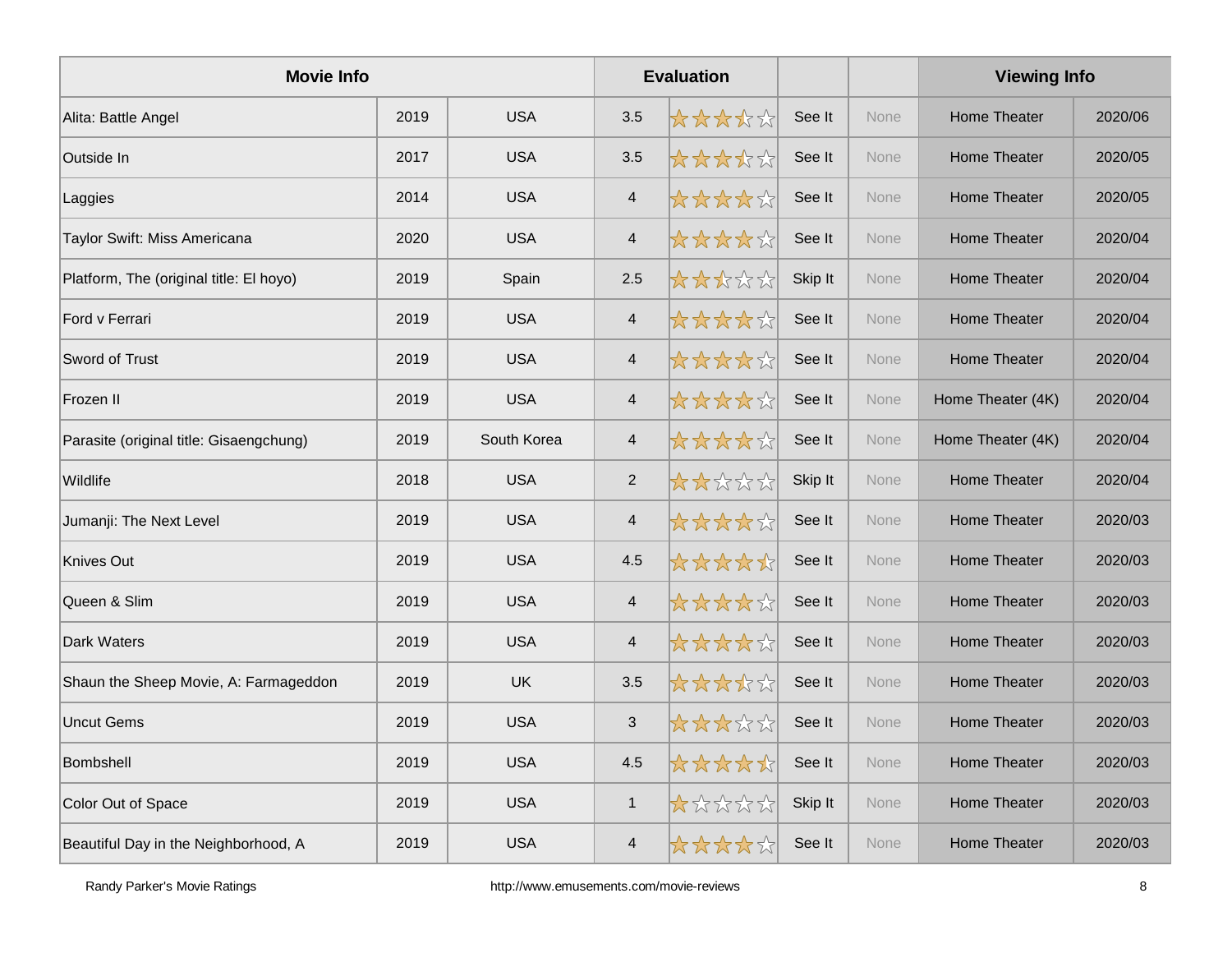| <b>Movie Info</b>                |      |             |                           | <b>Evaluation</b> |         |             | <b>Viewing Info</b> |         |
|----------------------------------|------|-------------|---------------------------|-------------------|---------|-------------|---------------------|---------|
| Jojo Rabbit                      | 2019 | New Zealand | 4.5                       | *****             | See It  | <b>None</b> | Home Theater        | 2020/03 |
| Farewell, The                    | 2019 | <b>USA</b>  | 2                         | *****             | Skip It | None        | Home Theater (4K)   | 2020/02 |
| Honey Boy                        | 2019 | <b>USA</b>  | 2.5                       | *****             | Skip It | None        | iPad                | 2020/02 |
| <b>Bodied</b>                    | 2017 | <b>USA</b>  | 2.5                       | *****             | Skip It | None        | <b>Home Theater</b> | 2020/02 |
| Zombieland: Double Tap           | 2019 | <b>USA</b>  | $\overline{4}$            | *****             | See It  | None        | Home Theater        | 2020/01 |
| Hail Satan?                      | 2019 | <b>USA</b>  | $\overline{\mathcal{A}}$  | *****             | See It  | None        | <b>Home Theater</b> | 2020/01 |
| Once Upon a Time in Hollywood    | 2019 | <b>USA</b>  | 2.5                       | *****             | Skip It | None        | <b>Home Theater</b> | 2020/01 |
| Star Wars: The Rise of Skywalker | 2019 | <b>USA</b>  | $\overline{4}$            | ☆☆☆☆☆             | See It  | None        | Movie Theater       | 2019/12 |
| Blinded by the Light             | 2019 | <b>UK</b>   | $\overline{4}$            | *****             | See It  | None        | Home Theater        | 2019/12 |
| Aeronauts, The                   | 2019 | <b>UK</b>   | 2.5                       | *****             | Skip It | None        | Home Theater (4K)   | 2019/12 |
| <b>Hustlers</b>                  | 2019 | <b>USA</b>  | $\overline{4}$            | *****             | See It  | None        | <b>Home Theater</b> | 2019/12 |
| <b>Fast Color</b>                | 2018 | <b>USA</b>  | $\overline{4}$            | ☆☆☆☆☆☆            | See It  | None        | Home Theater        | 2019/12 |
| <b>Marriage Story</b>            | 2019 | <b>USA</b>  | 4.5                       | *****             | See It  | None        | Home Theater (4K)   | 2019/12 |
| Irishman, The                    | 2019 | <b>USA</b>  | $\sqrt{3}$                | *****             | See It  | None        | Home Theater (4K)   | 2019/12 |
| Anna and the Apocalypse          | 2017 | <b>UK</b>   | 2.5                       | *****             | Skip It | None        | <b>Home Theater</b> | 2019/12 |
| Brittany Runs a Marathon         | 2019 | <b>USA</b>  | 4.5                       | *****             | See It  | None        | <b>Home Theater</b> | 2019/12 |
| Art of Self-Defense, The         | 2019 | <b>USA</b>  | $\overline{4}$            | ☆☆☆☆☆             | See It  | None        | <b>Home Theater</b> | 2019/12 |
| Good Boys                        | 2019 | <b>USA</b>  | $\ensuremath{\mathsf{3}}$ | ☆☆☆☆☆☆            | See It  | None        | <b>Home Theater</b> | 2019/11 |
| Blindspotting                    | 2018 | <b>USA</b>  | $\overline{\mathcal{L}}$  | ☆☆☆☆☆             | See It  | None        | Home Theater        | 2019/11 |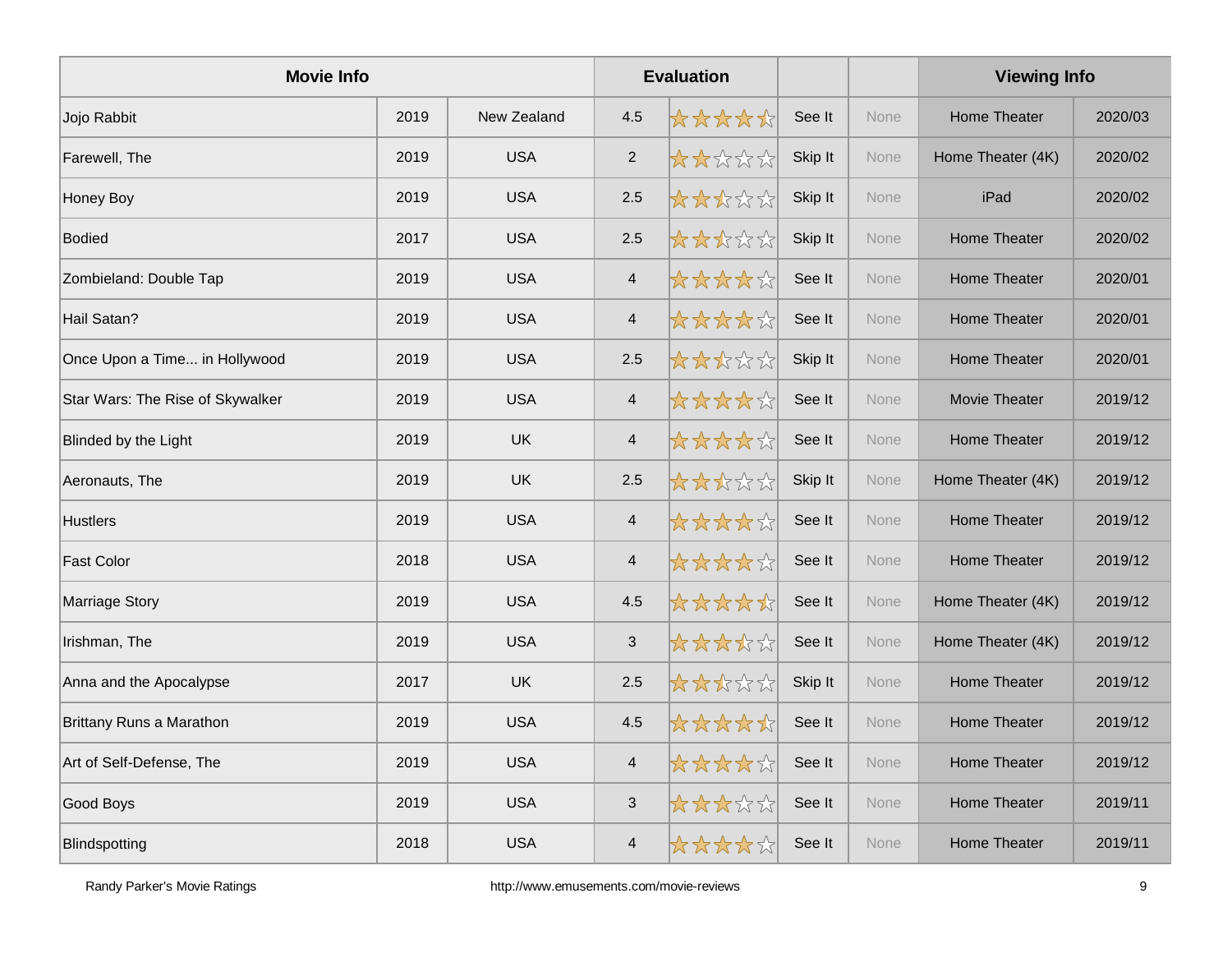| <b>Movie Info</b>                                       |      |            |                          | <b>Evaluation</b> |         |      | <b>Viewing Info</b> |         |
|---------------------------------------------------------|------|------------|--------------------------|-------------------|---------|------|---------------------|---------|
| TV Set, The                                             | 2006 | <b>USA</b> | 2.5                      | *****             | Skip It | None | Home Theater        | 2019/11 |
| Game Changers, The                                      | 2018 | <b>USA</b> | $\overline{4}$           | *****             | See It  | None | iPad                | 2019/11 |
| What We Left Behind: Looking Back at Deep<br>Space Nine | 2018 | <b>USA</b> | $\overline{4}$           | *****             | See It  | None | Home Theater (4K)   | 2019/10 |
| El Camino: A Breaking Bad Movie                         | 2019 | <b>USA</b> | 2.5                      | *****             | Skip It | None | Home Theater (4K)   | 2019/10 |
| Gloria Bell                                             | 2018 | <b>USA</b> | $\sqrt{2}$               | *****             | Skip It | None | <b>Home Theater</b> | 2019/10 |
| Toy Story 4                                             | 2019 | <b>USA</b> | $\overline{\mathcal{A}}$ | *****             | See It  | None | <b>Home Theater</b> | 2019/10 |
| <b>Booksmart</b>                                        | 2019 | <b>USA</b> | $\overline{4}$           | *****             | See It  | None | Home Theater        | 2019/10 |
| Spider-Man: Far from Home                               | 2019 | <b>USA</b> | 2.5                      | *****             | Skip It | None | Home Theater        | 2019/10 |
| Late Night                                              | 2019 | <b>USA</b> | $\overline{4}$           | *****             | See It  | None | Home Theater        | 2019/09 |
| Last Black Man in San Francisco, The                    | 2019 | <b>USA</b> | 2.5                      | *****             | Skip It | None | <b>Home Theater</b> | 2019/08 |
| Mustang, The                                            | 2019 | France     | $\sqrt{3}$               | *****             | See It  | None | Home Theater        | 2019/08 |
| Us.                                                     | 2019 | <b>USA</b> | 1.5                      | *****             | Skip It | None | Home Theater        | 2019/08 |
| Long Shot                                               | 2019 | <b>USA</b> | $\overline{\mathcal{A}}$ | *****             | See It  | None | <b>Home Theater</b> | 2019/08 |
| <b>Missing Link</b>                                     | 2019 | <b>USA</b> | $2.5\,$                  | *****             | Skip It | None | Home Theater        | 2019/08 |
| Diane                                                   | 2018 | <b>USA</b> | 1.5                      | *****             | Skip It | None | Home Theater        | 2019/08 |
| Woman At War (original title: Kona fer í stríð)         | 2018 | Iceland    | $\mathfrak{S}$           | *****             | Skip It | None | Home Theater        | 2019/08 |
| Whitney                                                 | 2018 | <b>USA</b> | $\overline{4}$           | *****             | See It  | None | Home Theater        | 2019/08 |
| Apollo 11                                               | 2019 | <b>USA</b> | $\overline{4}$           | ☆☆☆☆☆             | See It  | None | Home Theater        | 2019/08 |
| Pick of the Litter                                      | 2018 | <b>USA</b> | $\overline{4}$           | *****             | See It  | None | Home Theater        | 2019/08 |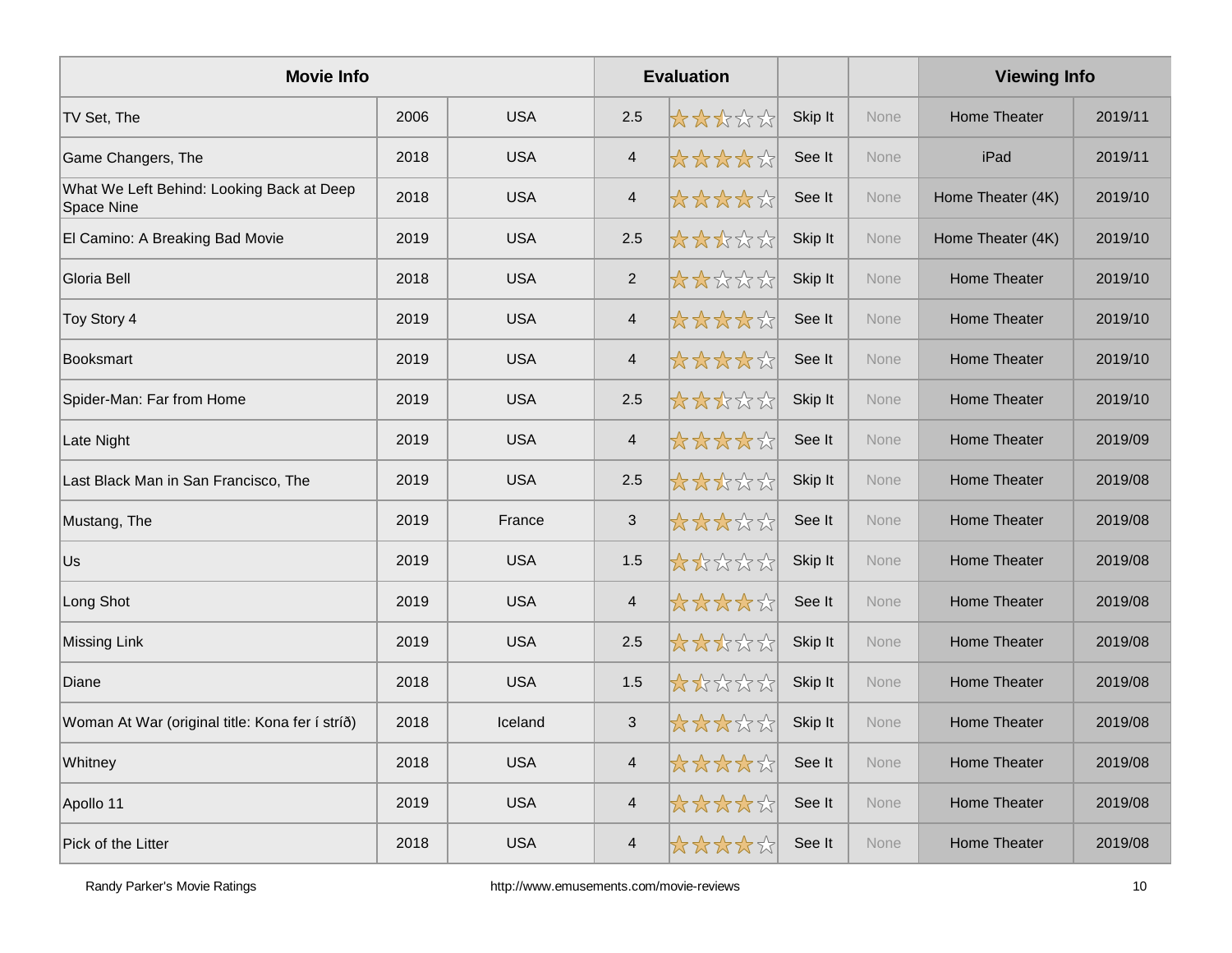| <b>Movie Info</b>                          |      |            |                           | <b>Evaluation</b> |         |             | <b>Viewing Info</b> |         |
|--------------------------------------------|------|------------|---------------------------|-------------------|---------|-------------|---------------------|---------|
| Shazam!                                    | 2019 | <b>USA</b> | $\overline{4}$            | *****             | See It  | <b>None</b> | Home Theater        | 2019/07 |
| Juliet, Naked                              | 2018 | <b>UK</b>  | $\overline{\mathcal{A}}$  | ☆☆☆☆☆             | See It  | None        | Home Theater        | 2019/07 |
| Fighting with My Family                    | 2019 | <b>UK</b>  | $\overline{4}$            | *****             | See It  | None        | iPad                | 2019/06 |
| Perfection, The                            | 2018 | <b>USA</b> | 2.5                       | *****             | Skip It | <b>None</b> | iPad                | 2019/06 |
| Always Be My Maybe                         | 2019 | <b>USA</b> | $\overline{4}$            | *****             | See It  | None        | Home Theater        | 2019/06 |
| How to Train Your Dragon: The Hidden World | 2019 | <b>USA</b> | $\mathsf 3$               | *****             | See It  | None        | Home Theater        | 2019/05 |
| Arctic                                     | 2018 | <b>USA</b> | $\mathbf{3}$              | *****             | See It  | None        | Home Theater        | 2019/05 |
| Lego Movie 2, The: The Second Part         | 2019 | <b>USA</b> | 3.5                       | ☆☆☆☆☆             | See It  | None        | Home Theater        | 2019/05 |
| Avengers: Endgame                          | 2019 | <b>USA</b> | $\overline{4}$            | *****             | See It  | None        | Movie Theater (3D)  | 2019/05 |
| Mid90s                                     | 2018 | <b>USA</b> | 2.5                       | *****             | Skip It | None        | <b>Home Theater</b> | 2019/05 |
| Simple Favor, A                            | 2018 | <b>USA</b> | 4.5                       | *****             | See It  | None        | Home Theater        | 2019/04 |
| Quest                                      | 2017 | <b>USA</b> | $\overline{4}$            | ☆☆☆☆☆☆            | See It  | None        | Home Theater        | 2019/04 |
| If Beale Street Could Talk                 | 2018 | <b>USA</b> | 2.5                       | *****             | Skip It | None        | Home Theater        | 2019/04 |
| Aquaman                                    | 2018 | <b>USA</b> | $\overline{4}$            | *****             | See It  | None        | Home Theater        | 2019/04 |
| <b>Bumblebee</b>                           | 2018 | <b>USA</b> | 2.5                       | *****             | Skip It | None        | <b>Home Theater</b> | 2019/04 |
| Vox Lux                                    | 2018 | <b>USA</b> | $\sqrt{2}$                | *****             | Skip It | None        | <b>Home Theater</b> | 2019/04 |
| Green Book                                 | 2018 | <b>USA</b> | 4.5                       | *****             | See It  | None        | <b>Home Theater</b> | 2019/04 |
| Star Is Born, A                            | 2018 | <b>USA</b> | $\ensuremath{\mathsf{3}}$ | *****             | See It  | None        | <b>Home Theater</b> | 2019/04 |
| Favourite, The                             | 2018 | UK         | 2                         | *****             | Skip It | None        | Home Theater        | 2019/04 |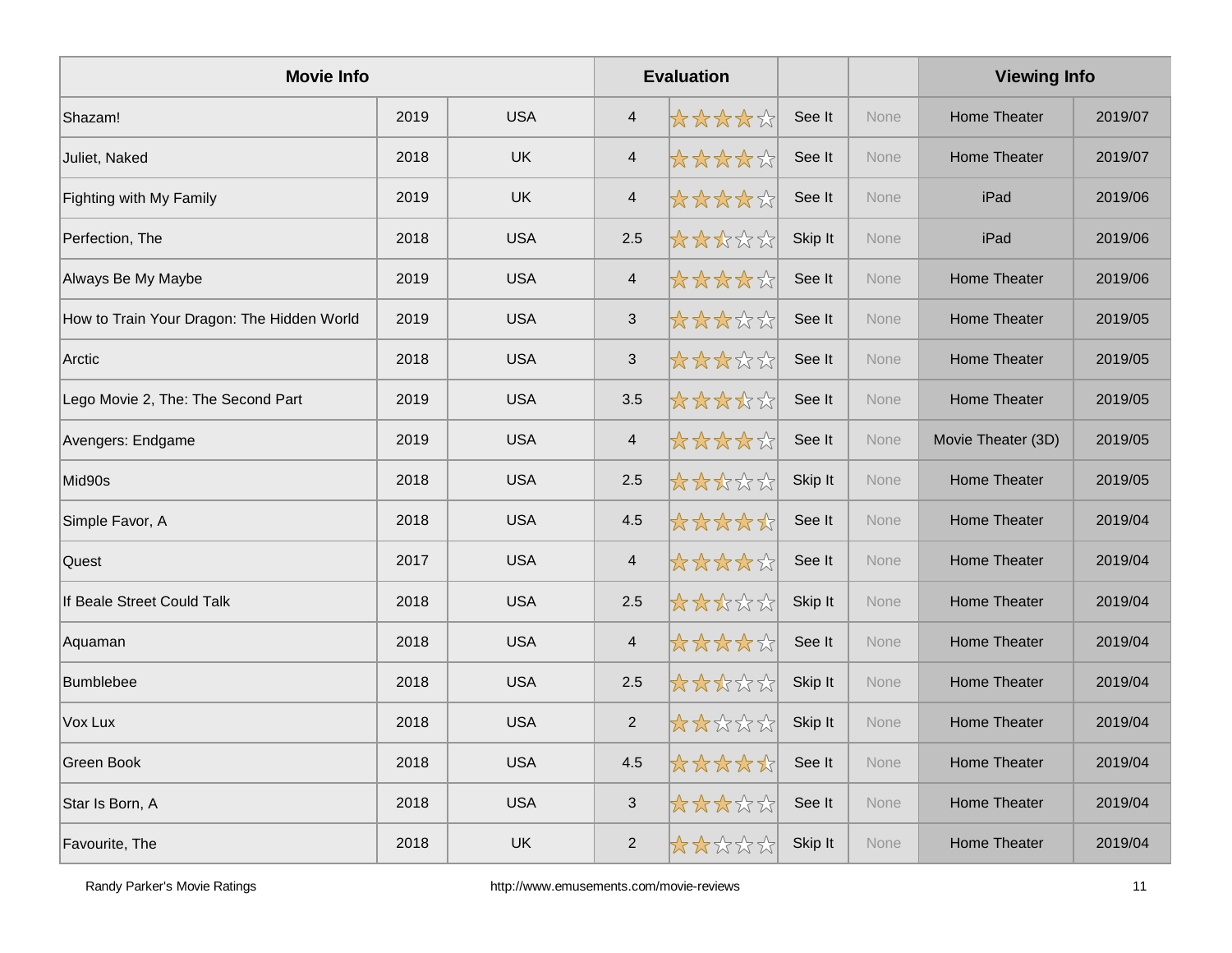| <b>Movie Info</b>                 |      |            |                          | <b>Evaluation</b> |         |      | <b>Viewing Info</b>  |         |
|-----------------------------------|------|------------|--------------------------|-------------------|---------|------|----------------------|---------|
| Stan & Ollie                      | 2018 | <b>UK</b>  | $\overline{4}$           | *****             | See It  | None | <b>Home Theater</b>  | 2019/04 |
| Free Solo                         | 2018 | <b>USA</b> | 4.5                      | *****             | See It  | None | <b>Home Theater</b>  | 2019/03 |
| Captain Marvel                    | 2019 | <b>USA</b> | $\sqrt{3}$               | *****             | See It  | None | Movie Theater        | 2019/03 |
| Sisters Brothers, The             | 2018 | <b>USA</b> | 4.5                      | *****             | See It  | None | Home Theater         | 2019/02 |
| Private War, A                    | 2018 | <b>USA</b> | 2.5                      | *****             | Skip It | None | Home Theater         | 2019/02 |
| Can You Ever Forgive Me?          | 2018 | <b>USA</b> | $\overline{\mathcal{A}}$ | *****             | See It  | None | <b>Home Theater</b>  | 2019/02 |
| <b>Eating Animals</b>             | 2017 | <b>USA</b> | $\overline{4}$           | *****             | See It  | None | <b>Home Theater</b>  | 2019/02 |
| Spider-Man: Into the Spider-Verse | 2018 | <b>USA</b> | $\overline{4}$           | *****             | See It  | None | <b>Movie Theater</b> | 2019/02 |
| <b>Bohemian Rhapsody</b>          | 2018 | <b>USA</b> | 2.5                      | *****             | Skip It | None | <b>Home Theater</b>  | 2019/02 |
| Widows                            | 2018 | <b>USA</b> | 2.5                      | *****             | Skip It | None | <b>Home Theater</b>  | 2019/02 |
| <b>Boy Erased</b>                 | 2018 | <b>USA</b> | $\mathbf{3}$             | *****             | See It  | None | Home Theater         | 2019/02 |
| Hate U Give, The                  | 2018 | <b>USA</b> | $\overline{4}$           | *****             | See It  | None | Home Theater         | 2019/02 |
| Miseducation of Cameron Post, The | 2018 | <b>USA</b> | $\overline{4}$           | *****             | See It  | None | <b>Home Theater</b>  | 2019/02 |
| Asperger's Are Us                 | 2016 | <b>USA</b> | $\overline{\mathcal{L}}$ | *****             | See It  | None | iPad                 | 2019/01 |
| Old Man & the Gun, The            | 2018 | <b>USA</b> | 2.5                      | *****             | Skip It | None | <b>Home Theater</b>  | 2019/01 |
| Gemini                            | 2017 | <b>USA</b> | $\sqrt{3}$               | *****             | See It  | None | <b>Home Theater</b>  | 2019/01 |
| Support the Girls                 | 2018 | <b>USA</b> | $\overline{\mathcal{L}}$ | *****             | See It  | None | <b>Home Theater</b>  | 2019/01 |
| Hereditary                        | 2018 | <b>USA</b> | 2.5                      | *****             | Skip It | None | Home Theater (4K)    | 2018/12 |
| Fahrenheit 11/9                   | 2018 | <b>USA</b> | 2.5                      | *****             | Skip It | None | <b>Home Theater</b>  | 2018/12 |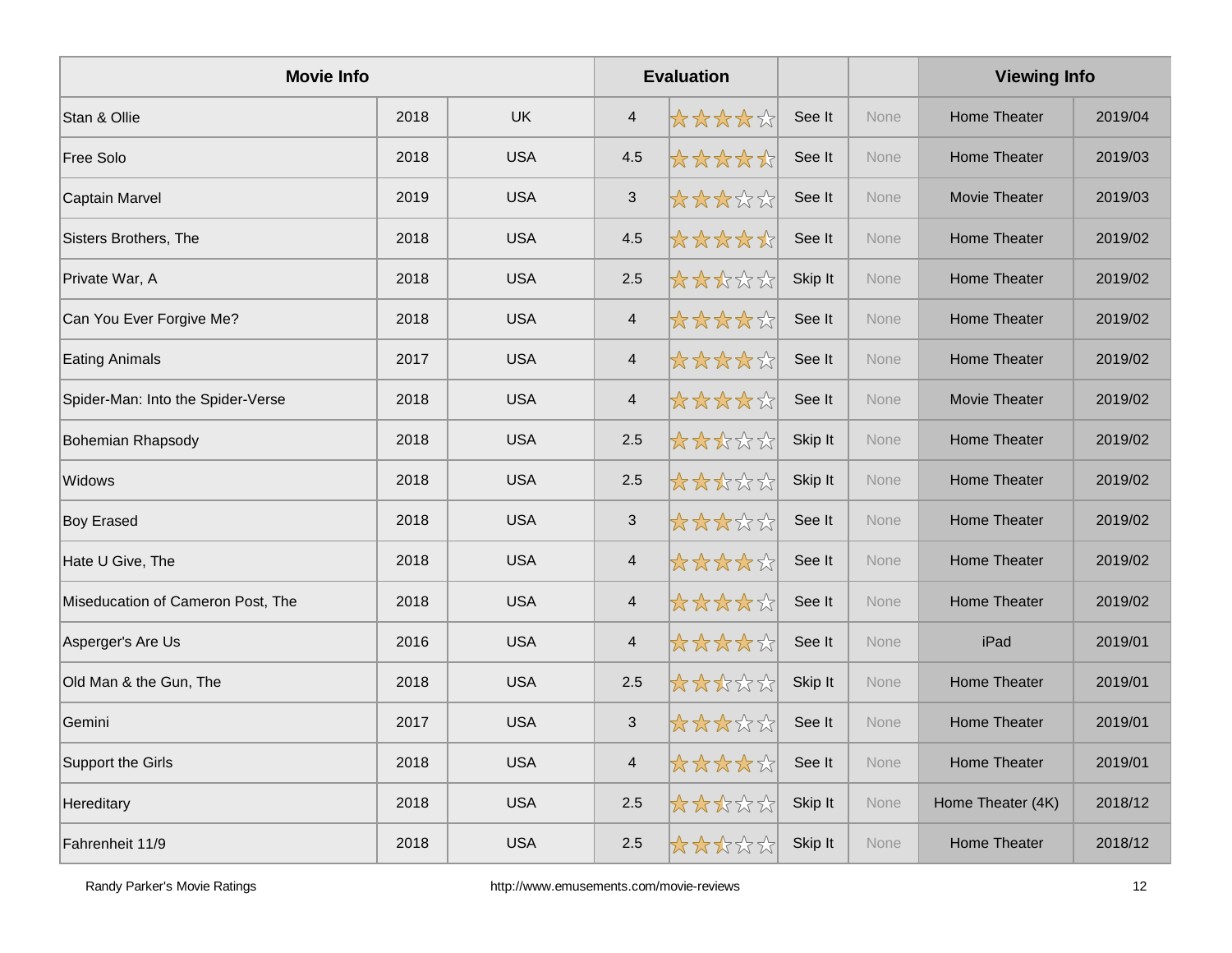| <b>Movie Info</b>             |      |            |                          | <b>Evaluation</b> |         |      | <b>Viewing Info</b> |         |
|-------------------------------|------|------------|--------------------------|-------------------|---------|------|---------------------|---------|
| Ocean's Eight                 | 2018 | <b>USA</b> | 3                        | *****             | See It  | None | <b>Home Theater</b> | 2018/12 |
| Alpha                         | 2018 | <b>USA</b> | $\overline{\mathcal{A}}$ | ☆☆☆☆☆             | See It  | None | <b>Home Theater</b> | 2018/12 |
| Searching                     | 2018 | <b>USA</b> | 4.5                      | *****             | See It  | None | Home Theater        | 2018/12 |
| Mission: Impossible - Fallout | 2018 | <b>USA</b> | 2.5                      | *****             | Skip It | None | Home Theater        | 2018/12 |
| BlacKkKlansman                | 2018 | <b>USA</b> | $\overline{4}$           | *****             | See It  | None | Home Theater        | 2018/12 |
| Ballad of Buster Scruggs, The | 2018 | <b>USA</b> | 2.5                      | *****             | Skip It | None | Home Theater (4K)   | 2018/12 |
| Ralph Breaks the Internet     | 2018 | <b>USA</b> | 4.5                      | *****             | See It  | None | Movie Theater       | 2018/12 |
| <b>Hearts Beat Loud</b>       | 2018 | <b>USA</b> | $\overline{4}$           | *****             | See It  | None | <b>Home Theater</b> | 2018/12 |
| Little Pink House             | 2017 | <b>USA</b> | $\overline{\mathcal{A}}$ | *****             | See It  | None | Home Theater        | 2018/12 |
| <b>First Reformed</b>         | 2017 | <b>USA</b> | 2.5                      | *****             | Skip It | None | Home Theater (4K)   | 2018/12 |
| Columbus                      | 2017 | <b>USA</b> | $\overline{2}$           | *****             | Skip It | None | Home Theater        | 2018/11 |
| <b>Crazy Rich Asians</b>      | 2018 | <b>USA</b> | $\overline{4}$           | *****             | See It  | None | Home Theater (4K)   | 2018/11 |
| Sorry to Bother You           | 2018 | <b>USA</b> | 2                        | *****             | Skip It | None | Home Theater        | 2018/11 |
| Eighth Grade                  | 2018 | <b>USA</b> | $\overline{\mathcal{A}}$ | *****             | See It  | None | <b>Home Theater</b> | 2018/11 |
| Kindergarten Teacher, The     | 2018 | <b>USA</b> | 3                        | *****             | See It  | None | iPad                | 2018/11 |
| Leave No Trace                | 2018 | <b>USA</b> | 2.5                      | ☆☆☆☆☆             | Skip It | None | <b>Home Theater</b> | 2018/11 |
| Private Life                  | 2018 | <b>USA</b> | $\sqrt{3}$               | *****             | See It  | None | iPad                | 2018/11 |
| Let Me In                     | 2010 | <b>USA</b> | $\overline{\mathbf{4}}$  | ☆☆☆☆☆             | See It  | None | iPad                | 2018/10 |
| My Dinner with Hervé          | 2018 | <b>USA</b> | $\overline{4}$           | *****             | See It  | None | <b>Home Theater</b> | 2018/10 |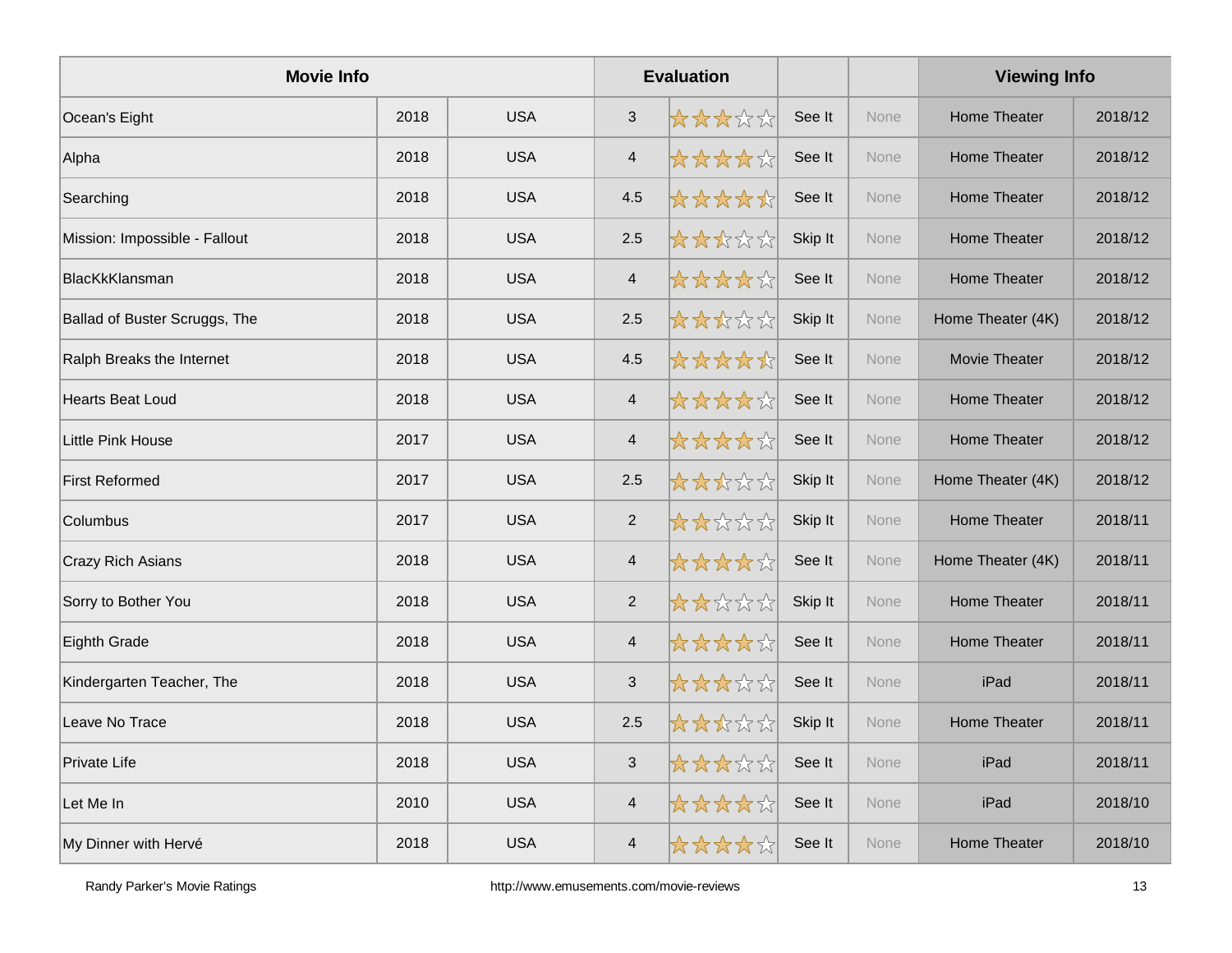| <b>Movie Info</b>                           |      |             |                           | <b>Evaluation</b> |         |             | <b>Viewing Info</b> |         |
|---------------------------------------------|------|-------------|---------------------------|-------------------|---------|-------------|---------------------|---------|
| <b>Three Identical Strangers</b>            | 2018 | <b>USA</b>  | 4.5                       | *****             | See It  | <b>None</b> | <b>Home Theater</b> | 2018/10 |
| Endless, The                                | 2017 | <b>USA</b>  | 4.5                       | *****             | See It  | None        | <b>Home Theater</b> | 2018/10 |
| Train to Busan (original title: Busanhaeng) | 2016 | South Korea | $\overline{4}$            | *****             | See It  | None        | Home Theater        | 2018/10 |
| <b>Beirut</b>                               | 2018 | <b>USA</b>  | $\overline{\mathbf{4}}$   | *****             | See It  | <b>None</b> | iPad                | 2018/10 |
| Never Goin' Back                            | 2018 | <b>USA</b>  | 2.5                       | *****             | Skip It | None        | iPad                | 2018/10 |
| Unsane                                      | 2018 | <b>USA</b>  | $\overline{\mathcal{A}}$  | *****             | See It  | None        | <b>Home Theater</b> | 2018/10 |
| Mom and Dad                                 | 2017 | <b>USA</b>  | 2.5                       | *****             | Skip It | None        | iPad                | 2018/10 |
| Upgrade                                     | 2018 | Australia   | 3.5                       | ☆☆☆☆☆             | See It  | None        | <b>Home Theater</b> | 2018/10 |
| Stronger                                    | 2017 | <b>USA</b>  | $\overline{4}$            | *****             | See It  | None        | iPad                | 2018/10 |
| Solo: A Star Wars Story                     | 2018 | <b>USA</b>  | $\ensuremath{\mathsf{3}}$ | *****             | Skip It | None        | <b>Home Theater</b> | 2018/09 |
| Won't You Be My Neighbor?                   | 2018 | <b>USA</b>  | $\overline{4}$            | *****             | See It  | None        | <b>Home Theater</b> | 2018/09 |
| <b>Bill Nye: Science Guy</b>                | 2017 | <b>USA</b>  | $\overline{\mathcal{A}}$  | ☆☆☆☆☆☆            | See It  | None        | Home Theater        | 2018/09 |
| Deadpool 2                                  | 2018 | <b>USA</b>  | $\sqrt{3}$                | *****             | See It  | None        | <b>Home Theater</b> | 2018/09 |
| <b>Blockers</b>                             | 2018 | <b>USA</b>  | $\mathfrak{S}$            | *****             | Skip It | None        | <b>Home Theater</b> | 2018/09 |
| Hero, The                                   | 2017 | <b>USA</b>  | 2.5                       | *****             | Skip It | None        | <b>Home Theater</b> | 2018/09 |
| I, Daniel Blake                             | 2016 | <b>UK</b>   | $\overline{4}$            | ☆☆☆☆☆☆            | See It  | None        | <b>Home Theater</b> | 2018/09 |
| Isle of Dogs                                | 2018 | <b>USA</b>  | $\overline{\mathbf{4}}$   | ☆☆☆☆☆             | See It  | None        | <b>Home Theater</b> | 2018/08 |
| Where Is Kyra?                              | 2017 | <b>USA</b>  | 2                         | *****             | Skip It | None        | <b>Home Theater</b> | 2018/08 |
| Tully                                       | 2018 | <b>USA</b>  | $\overline{\mathcal{L}}$  | ☆☆☆☆☆             | See It  | None        | Home Theater        | 2018/08 |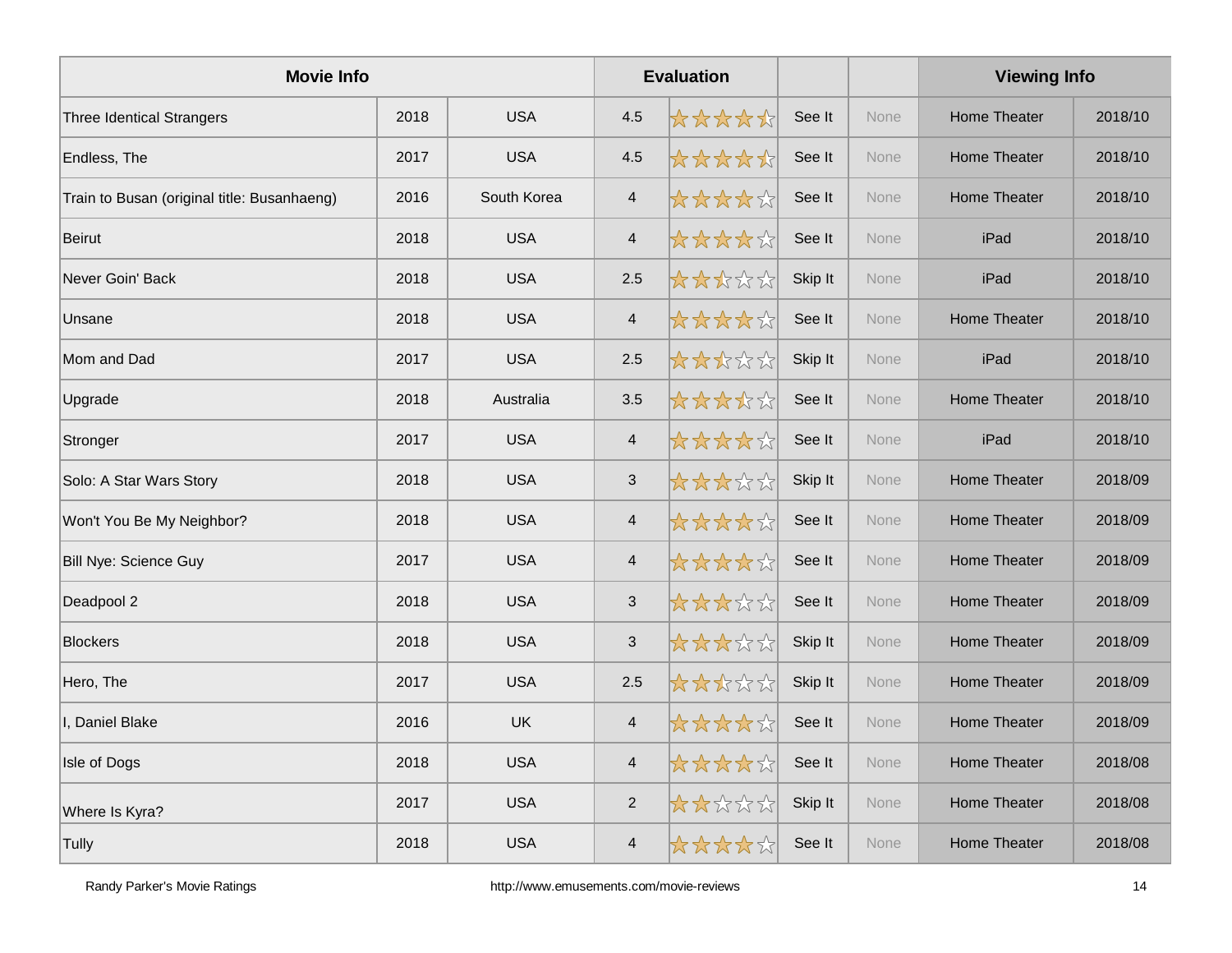| <b>Movie Info</b>                    |      |               |                | <b>Evaluation</b> |         |      | <b>Viewing Info</b>  |         |
|--------------------------------------|------|---------------|----------------|-------------------|---------|------|----------------------|---------|
| Lean On Pete                         | 2018 | <b>USA</b>    | $\mathfrak{S}$ | *****             | Skip It | None | Home Theater         | 2018/08 |
| Game Night                           | 2018 | <b>USA</b>    | 2.5            | *****             | Skip It | None | Home Theater (4K)    | 2018/08 |
| Ant-Man and the Wasp                 | 2018 | <b>USA</b>    | $\overline{4}$ | *****             | See It  | None | <b>Movie Theater</b> | 2018/08 |
| <b>Disobedience</b>                  | 2017 | <b>UK</b>     | $\overline{4}$ | *****             | See It  | None | <b>Home Theater</b>  | 2018/08 |
| Post, The                            | 2017 | <b>USA</b>    | $\overline{4}$ | *****             | See It  | None | Home Theater         | 2018/08 |
| Ready Player One                     | 2018 | <b>USA</b>    | $\overline{4}$ | *****             | See It  | None | Home Theater (4K)    | 2018/07 |
| Thoroughbreds                        | 2018 | <b>USA</b>    | 3              | *****             | Skip It | None | Home Theater         | 2018/07 |
| Quiet Place, A                       | 2018 | <b>USA</b>    | 4.5            | *****             | See It  | None | Home Theater (4K)    | 2018/07 |
| Cloverfield                          | 2008 | <b>USA</b>    | $\overline{4}$ | *****             | See It  | None | Home Theater         | 2018/07 |
| Annihilation                         | 2018 | <b>USA</b>    | 2.5            | *****             | Skip It | None | Home Theater (4K)    | 2018/07 |
| Breadwinner, The                     | 2017 | Ireland       | $\overline{4}$ | *****             | See It  | None | iPad                 | 2018/07 |
| Wedding Plan, The                    | 2016 | <b>Israel</b> | $\overline{4}$ | *****             | See It  | None | iPad                 | 2018/07 |
| Last Flag Flying                     | 2017 | <b>USA</b>    | $\overline{4}$ | *****             | See It  | None | iPad                 | 2018/07 |
| Ear Buds: The Podcasting Documentary | 2016 | <b>USA</b>    | 2.5            | *****             | Skip It | None | iPad                 | 2018/07 |
| Pacific Rim: Uprising                | 2018 | <b>USA</b>    | 3              | *****             | See It  | None | <b>Home Theater</b>  | 2018/07 |
| Murder on the Orient Express         | 2017 | <b>USA</b>    | $\sqrt{3}$     | *****             | See It  | None | Home Theater         | 2018/07 |
| Only the Brave                       | 2917 | <b>USA</b>    | $\overline{4}$ | *****             | See It  | None | Home Theater         | 2018/06 |
| Early Man                            | 2018 | <b>UK</b>     | 2.5            | *****             | Skip It | None | <b>Home Theater</b>  | 2018/06 |
| Florida Project, The                 | 2017 | <b>USA</b>    | 3              | *****             | Skip It | None | <b>Home Theater</b>  | 2018/05 |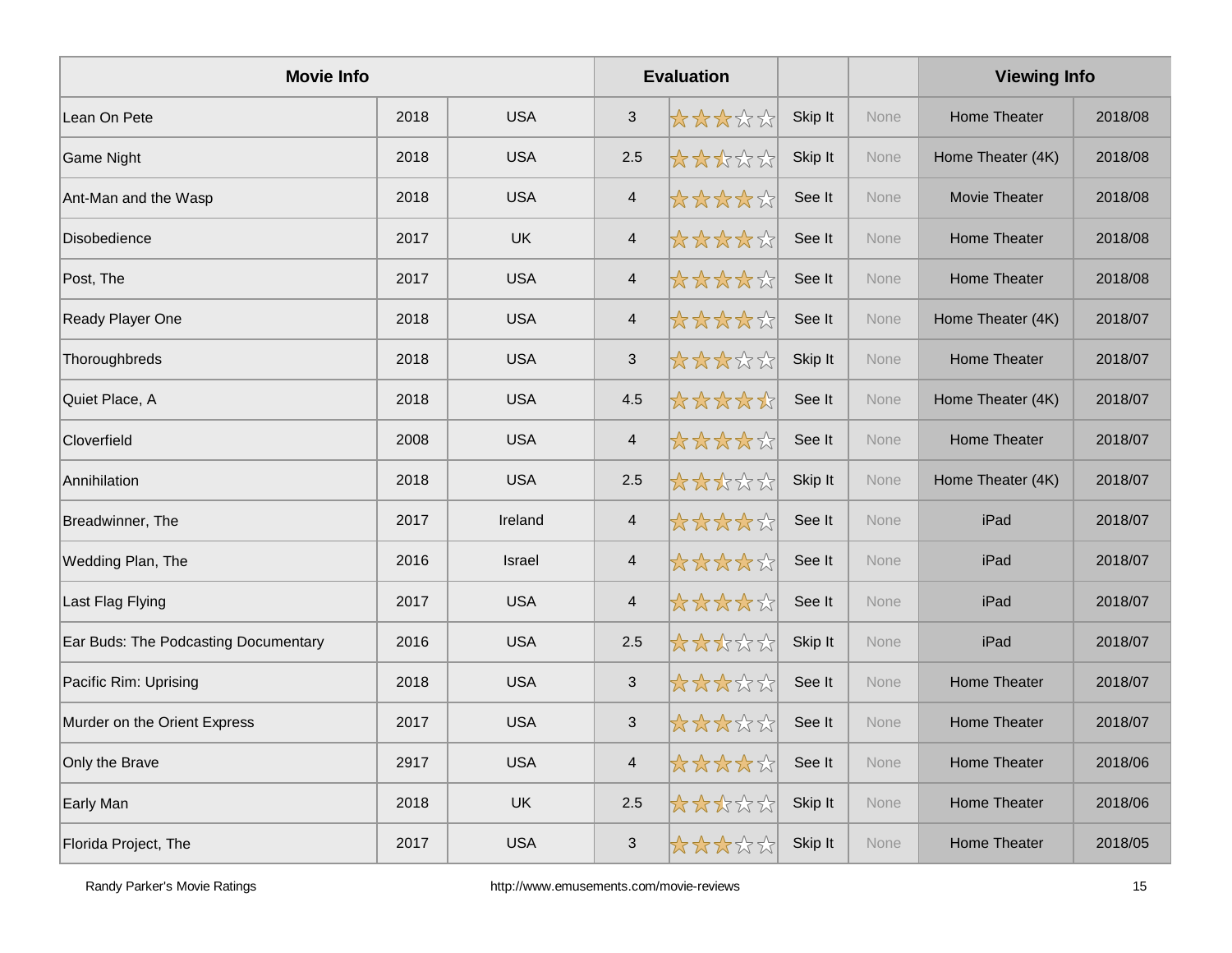| <b>Movie Info</b>              |      |            |                          | <b>Evaluation</b> |         |      | <b>Viewing Info</b> |         |
|--------------------------------|------|------------|--------------------------|-------------------|---------|------|---------------------|---------|
| Shape of Water, The            | 2017 | <b>USA</b> | 2.5                      | 女女女女女             | Skip It | None | Home Theater        | 2018/05 |
| All the Money in the World     | 2017 | <b>USA</b> | $\overline{\mathcal{A}}$ | ☆☆☆☆☆             | See It  | None | <b>Home Theater</b> | 2018/05 |
| Molly's Game                   | 2017 | <b>USA</b> | 4.5                      | *****             | See It  | None | <b>Home Theater</b> | 2018/05 |
| Killing of a Sacred Deer, The  | 2017 | <b>UK</b>  | 1.5                      | 大大众公众             | Skip It | None | <b>Home Theater</b> | 2018/05 |
| Dealt                          | 2017 | <b>USA</b> | $\mathbf{3}$             | *****             | Skip It | None | Home Theater        | 2018/05 |
| Paddington 2                   | 2017 | <b>UK</b>  | $\overline{\mathcal{A}}$ | *****             | See It  | None | <b>Home Theater</b> | 2018/05 |
| Love Witch, The                | 2016 | <b>USA</b> | $\mathbf{3}$             | *****             | Skip It | None | <b>Home Theater</b> | 2017/04 |
| Fences                         | 2016 | <b>USA</b> | $\sqrt{3}$               | 女女女女众             | See It  | None | <b>Home Theater</b> | 2017/04 |
| Loving                         | 2016 | <b>USA</b> | $\mathsf 3$              | *****             | See It  | None | <b>Home Theater</b> | 2017/04 |
| Patriots Day                   | 2016 | <b>USA</b> | 4.5                      | *****             | See It  | None | Home Theater        | 2017/04 |
| Evolution                      | 2015 | France     | 1.5                      | 大大众公众             | Skip It | None | <b>Home Theater</b> | 2017/04 |
| Monster Calls, A               | 2016 | <b>USA</b> | $\overline{4}$           | *****             | See It  | None | Home Theater        | 2017/04 |
| <b>Nocturnal Animals</b>       | 2016 | <b>USA</b> | $\mathbf{3}$             | *****             | Skip It | None | <b>Home Theater</b> | 2017/04 |
| Avengers: Infinity War         | 2018 | <b>USA</b> | 4.5                      | *****             | See It  | None | IMAX(3D)            | 2018/05 |
| <b>Millions</b>                | 2004 | <b>UK</b>  | 2.5                      | *****             | Skip It | None | <b>Home Theater</b> | 2017/04 |
| Gilbert                        | 2017 | <b>USA</b> | $\overline{\mathcal{A}}$ | *****             | See It  | None | Home Theater        | 2018/04 |
| Marshall                       | 2017 | <b>USA</b> | $\overline{\mathcal{A}}$ | ☆☆☆☆☆             | See It  | None | <b>Home Theater</b> | 2018/04 |
| Beauty and the Beast           | 2017 | <b>USA</b> | $\overline{\mathcal{L}}$ | ☆☆☆☆☆☆            | See It  | None | Movie Theater       | 2017/03 |
| Jumanji: Welcome to the Jungle | 2017 | <b>USA</b> | $\overline{\mathcal{A}}$ | *****             | See It  | None | Home Theater (4K)   | 2018/04 |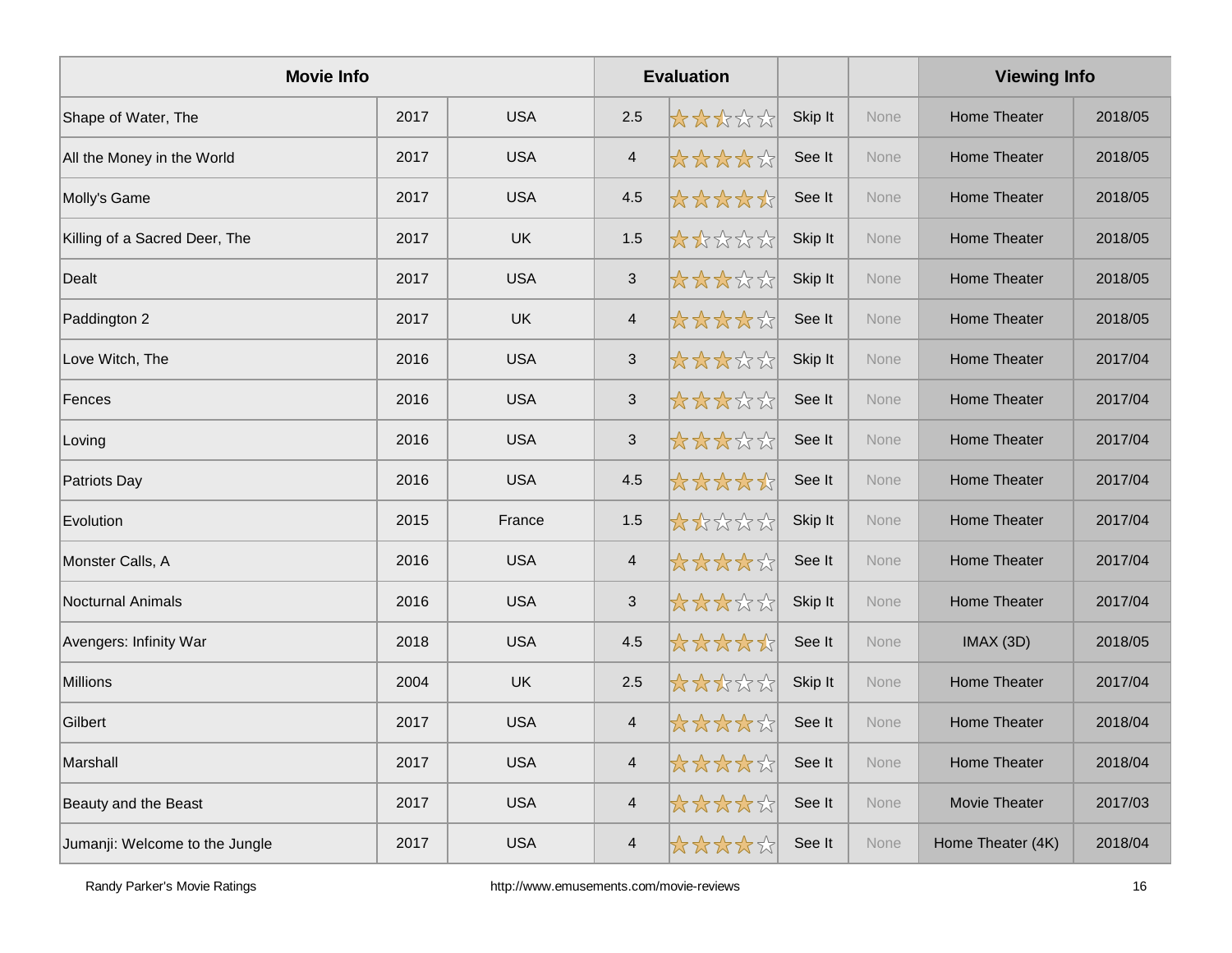| <b>Movie Info</b>                                                 |      |            |                          | <b>Evaluation</b> |         |             | <b>Viewing Info</b> |         |
|-------------------------------------------------------------------|------|------------|--------------------------|-------------------|---------|-------------|---------------------|---------|
| Edge of Seventeen, The                                            | 2016 | <b>USA</b> | $\overline{4}$           | *****             | See It  | <b>None</b> | Home Theater        | 2017/03 |
| Moana                                                             | 2016 | <b>USA</b> | $\sqrt{3}$               | *****             | See It  | None        | <b>Home Theater</b> | 2017/03 |
| Disaster Artist, The                                              | 2017 | <b>USA</b> | $\overline{4}$           | *****             | See It  | None        | Home Theater (4K)   | 2018/04 |
| Justice League                                                    | 2017 | <b>USA</b> | 2.5                      | *****             | Skip It | None        | Home Theater (4K)   | 2018/04 |
| Manchester by the Sea                                             | 2016 | <b>USA</b> | 2.5                      | *****             | Skip It | None        | Home Theater        | 2017/03 |
| De Palma                                                          | 2015 | <b>USA</b> | 2.5                      | *****             | Skip It | None        | Home Theater        | 2017/03 |
| Punching the Clown                                                | 2009 | <b>USA</b> | $\sqrt{3}$               | *****             | See It  | None        | Home Theater        | 2017/03 |
| I, Tonya                                                          | 2017 | <b>USA</b> | $\overline{4}$           | *****             | See It  | <b>None</b> | Home Theater        | 2018/03 |
| Doctor Strange                                                    | 2016 | <b>USA</b> | $\overline{\mathcal{L}}$ | ☆☆☆☆☆             | See It  | None        | <b>Home Theater</b> | 2017/03 |
| Walk Hard: The Dewey Cox Story                                    | 2007 | <b>USA</b> | 4.5                      | *****             | See It  | None        | <b>Home Theater</b> | 2018/03 |
| In the Heart of the Sea                                           | 2015 | <b>USA</b> | $\mathfrak{S}$           | *****             | See It  | None        | <b>Home Theater</b> | 2017/02 |
| Coco                                                              | 2017 | <b>USA</b> | 4.5                      | *****             | See It  | None        | <b>Home Theater</b> | 2018/03 |
| Professor Marston and the Wonder Women                            | 2017 | <b>USA</b> | $\overline{\mathbf{4}}$  | *****             | See It  | <b>None</b> | Home Theater        | 2018/03 |
| DRUNK STONED BRILLIANT DEAD: The Story<br>of the National Lampoon | 2015 | <b>USA</b> | $\overline{\mathbf{4}}$  | *****             | See It  | None        | <b>Home Theater</b> | 2017/02 |
| Detroit                                                           | 2017 | <b>USA</b> | $\mathbf{3}$             | *****             | Skip It | None        | <b>Home Theater</b> | 2018/03 |
| Arrival                                                           | 2016 | <b>USA</b> | $\overline{4}$           | *****             | See It  | None        | <b>Home Theater</b> | 2017/02 |
| Three Billboards Outside Ebbing, Missouri                         | 2018 | <b>USA</b> | $\overline{\mathcal{L}}$ | ☆☆☆☆☆             | See It  | None        | Home Theater        | 2018/03 |
| Queen of Katwe                                                    | 2016 | <b>USA</b> | $\overline{\mathcal{A}}$ | <b>☆☆☆☆</b> ☆     | See It  | None        | Home Theater        | 2017/02 |
| Wiener-Dog                                                        | 2016 | <b>USA</b> | 2                        | *****             | Skip It | None        | Home Theater        | 2017/01 |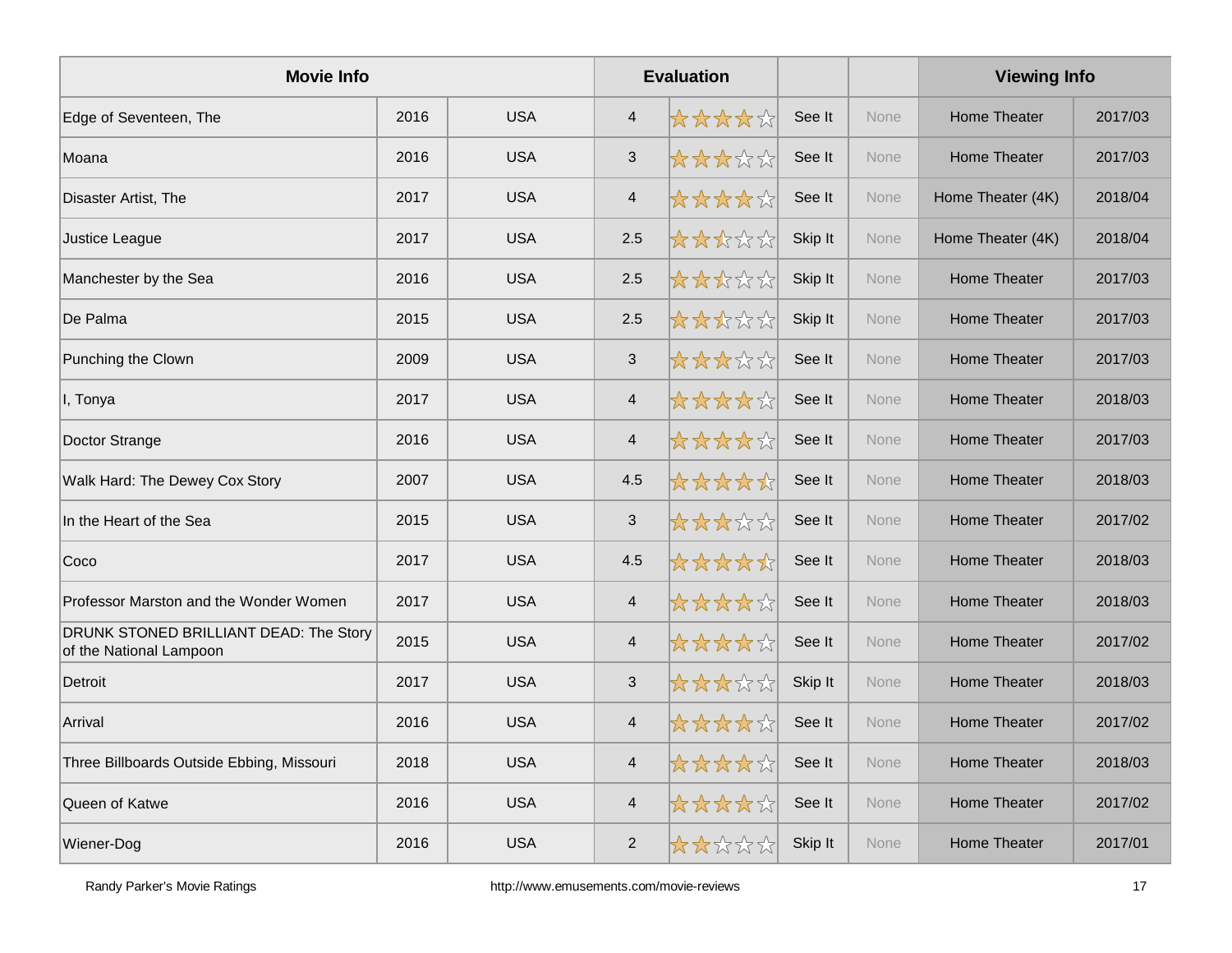| <b>Movie Info</b>                                              |      |            |                          | <b>Evaluation</b> |         |             | <b>Viewing Info</b> |         |
|----------------------------------------------------------------|------|------------|--------------------------|-------------------|---------|-------------|---------------------|---------|
| <b>Lady Bird</b>                                               | 2017 | <b>USA</b> | $\overline{4}$           | *****             | See It  | <b>None</b> | <b>Home Theater</b> | 2018/03 |
| <b>Black Panther</b>                                           | 2018 | <b>USA</b> | $\overline{\mathbf{4}}$  | ☆☆☆☆☆             | See It  | None        | Movie Theater       | 2018/03 |
| Assassination of Jesse James by the Coward<br>Robert Ford, The | 2007 | <b>USA</b> | $\overline{2}$           | *****             | Skip It | None        | Home Theater        | 2017/01 |
| Wonder                                                         | 2017 | <b>USA</b> | $\overline{4}$           | *****             | See It  | None        | Home Theater        | 2018/03 |
| Rogue One                                                      | 2016 | <b>USA</b> | $\overline{4}$           | *****             | See It  | None        | Home Theater        | 2018/02 |
| Beatles, The: Eight Days a Week - The Touring<br>Years         | 2016 | <b>USA</b> | $\overline{\mathcal{A}}$ | *****             | See It  | None        | <b>Home Theater</b> | 2017/01 |
| Wind Rises, The                                                | 2013 | Japan      | 2.5                      | *****             | Skip It | None        | <b>Home Theater</b> | 2017/01 |
| <b>Brad's Status</b>                                           | 2017 | <b>USA</b> | $\mathbf{3}$             | 女女女女众             | See It  | None        | iPad                | 2018/02 |
| Meyerowitz Stories, The (New and Selected)                     | 2017 | <b>USA</b> | $\overline{\mathcal{A}}$ | *****             | See It  | None        | <b>Home Theater</b> | 2018/02 |
| Miss Peregrine's Home for Peculiar Children                    | 2016 | <b>USA</b> | $\overline{\mathbf{4}}$  | ☆☆☆☆☆             | See It  | None        | <b>Home Theater</b> | 2017/01 |
| Good Time                                                      | 2017 | <b>USA</b> | $\mathbf{3}$             | *****             | Skip It | None        | Home Theater        | 2018/02 |
| Conjuring 2, The                                               | 2016 | <b>USA</b> | $\overline{\mathcal{L}}$ | *****             | See It  | None        | Home Theater        | 2017/01 |
| <b>Battle of the Sexes</b>                                     | 2017 | <b>USA</b> | $\overline{\mathbf{4}}$  | *****             | See It  | None        | Home Theater        | 2018/02 |
| Little Men                                                     | 2016 | <b>USA</b> | $\overline{4}$           | *****             | See It  | <b>None</b> | Home Theater        | 2017/01 |
| Author: The JT LeRoy Story                                     | 2016 | <b>USA</b> | 2.5                      | *****             | Skip It | None        | <b>Home Theater</b> | 2017/01 |
| Ingrid Goes West                                               | 2017 | <b>USA</b> | $\overline{4}$           | ☆☆☆☆☆             | See It  | <b>None</b> | Home Theater        | 2018/02 |
| Inconvenient Sequel, An: Truth to Power                        | 2017 | <b>USA</b> | $\sqrt{3}$               | ☆☆☆☆☆☆            | See It  | <b>None</b> | <b>Home Theater</b> | 2018/01 |
| Equity                                                         | 2016 | <b>USA</b> | $\mathfrak{S}$           | *****             | See It  | None        | <b>Home Theater</b> | 2017/01 |
| llt                                                            | 2017 | <b>USA</b> | 2.5                      | 大大大公众             | Skip It | None        | Home Theater (4K)   | 2018/01 |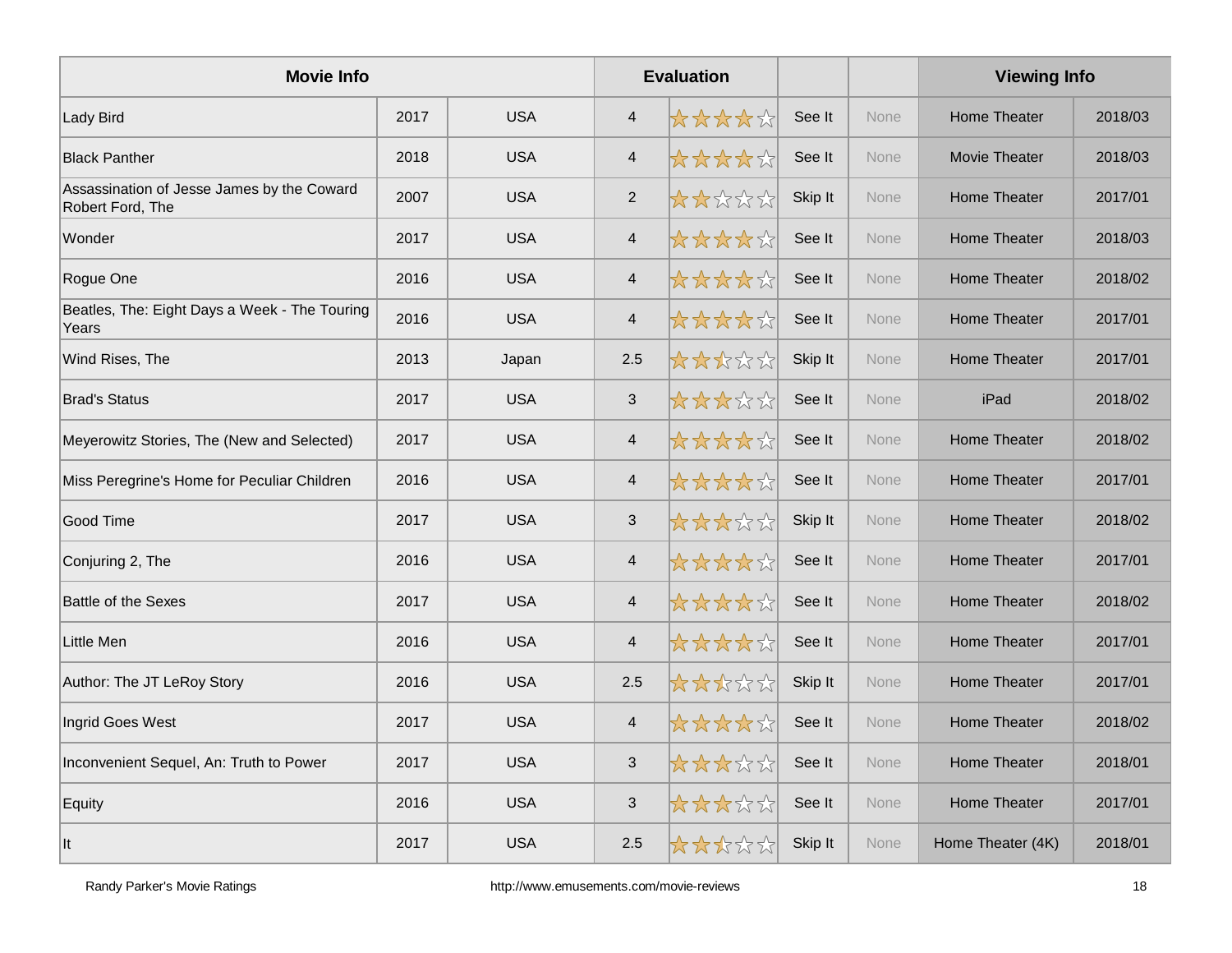| <b>Movie Info</b>                       |      |            |                         | <b>Evaluation</b> |         |             | <b>Viewing Info</b> |         |
|-----------------------------------------|------|------------|-------------------------|-------------------|---------|-------------|---------------------|---------|
| Kubo and the Two Strings                | 2016 | <b>USA</b> | 4.5                     | *****             | See It  | <b>None</b> | Home Theater        | 2017/01 |
| Secret Life of Pets, The                | 2016 | <b>USA</b> | 1.5                     | *****             | Skip It | None        | <b>Home Theater</b> | 2016/12 |
| Blade Runner 2049                       | 2017 | <b>USA</b> | $\overline{4}$          | ☆☆☆☆☆☆            | See It  | None        | Home Theater        | 2018/01 |
| <b>Blade Runner (Final Cut)</b>         | 1982 | <b>USA</b> | $\overline{\mathbf{4}}$ | *****             | See It  | None        | Home Theater (4K)   | 2018/01 |
| Southside with You                      | 2016 | <b>USA</b> | $\overline{4}$          | *****             | See It  | None        | Home Theater        | 2016/12 |
| Mother!                                 | 2017 | <b>USA</b> | 2.5                     | *****             | Skip It | None        | <b>Home Theater</b> | 2018/01 |
| Rogue One                               | 2016 | <b>USA</b> | 2.5                     | *****             | Skip It | None        | IMAX(3D)            | 2016/12 |
| <b>Dunkirk</b>                          | 2017 | <b>USA</b> | $\overline{4}$          | *****             | See It  | None        | Home Theater (4K)   | 2018/01 |
| Pete's Dragon                           | 2016 | <b>USA</b> | $\overline{4}$          | *****             | See It  | None        | Home Theater        | 2016/12 |
| <b>Ghostbusters (Extended Edition)</b>  | 2016 | <b>USA</b> | 2.5                     | *****             | Skip It | None        | <b>Home Theater</b> | 2018/01 |
| Indignation                             | 2016 | <b>USA</b> | $\mathbf{3}$            | *****             | See It  | None        | <b>Home Theater</b> | 2016/12 |
| Trip to Spain, The                      | 2017 | <b>UK</b>  | $\sqrt{3}$              | *****             | Skip It | <b>None</b> | iPad                | 2017/12 |
| Captain Fantastic                       | 2016 | <b>USA</b> | $\sqrt{3}$              | *****             | See It  | None        | <b>Home Theater</b> | 2016/12 |
| Don't Breathe                           | 2016 | <b>USA</b> | 2.5                     | *****             | Skip It | None        | <b>Home Theater</b> | 2016/12 |
| Star Wars: Episode VIII - The Last Jedi | 2017 | <b>USA</b> | $\overline{4}$          | *****             | See It  | None        | Movie Theater (3D)  | 2017/12 |
| Marjorie Prime                          | 2017 | <b>USA</b> | $\overline{2}$          | *****             | Skip It | None        | Home Theater        | 2017/12 |
| Lobster, The                            | 2015 | <b>UK</b>  | 2.5                     | ☆☆☆☆☆☆            | Skip It | None        | <b>Home Theater</b> | 2016/12 |
| Born in China                           | 2016 | <b>USA</b> | $\overline{\mathbf{4}}$ | ☆☆☆☆☆☆            | See It  | None        | <b>Home Theater</b> | 2017/12 |
| Hell or High Water                      | 2016 | <b>USA</b> | 2.5                     | *****             | Skip It | None        | Home Theater        | 2016/12 |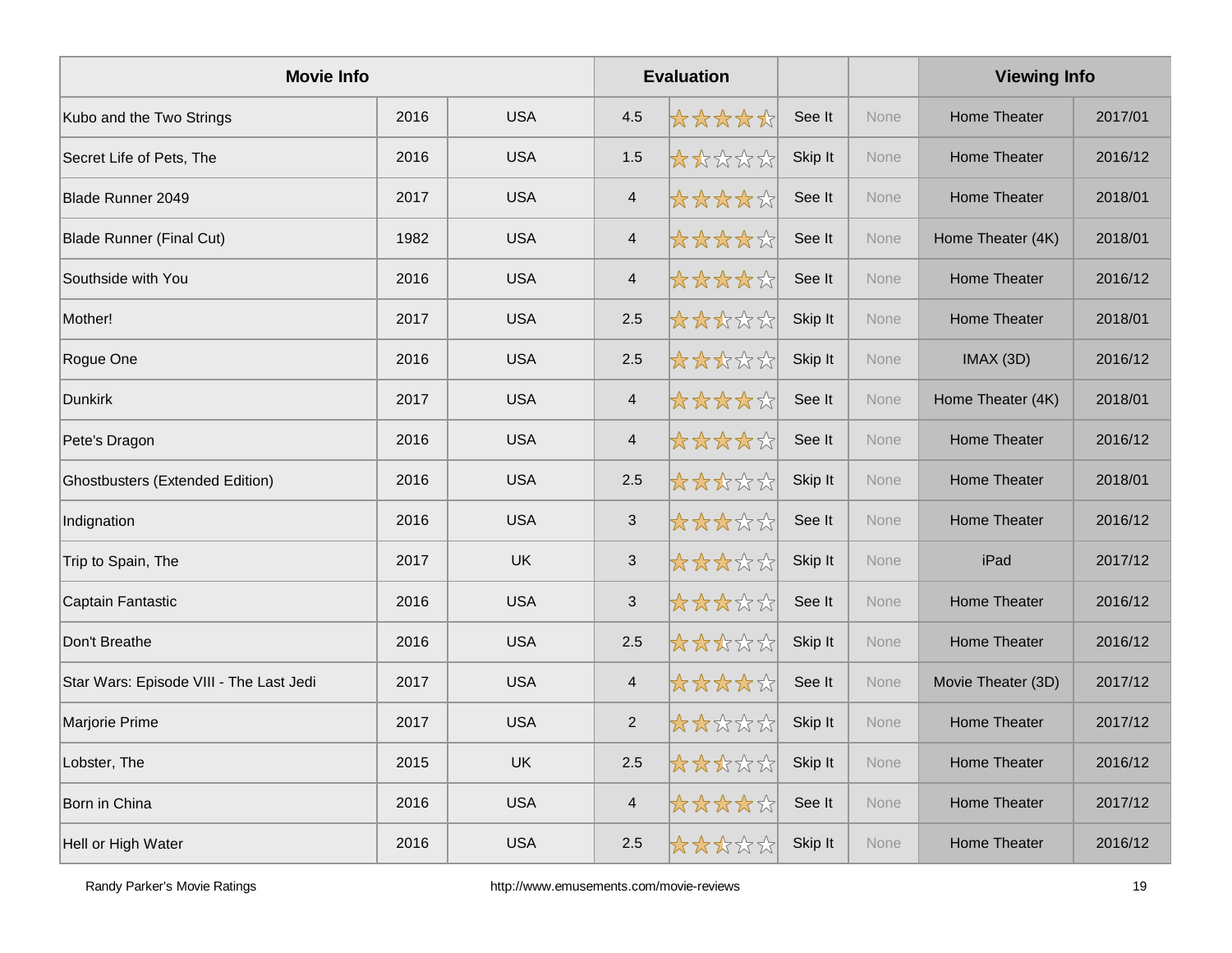| <b>Movie Info</b>                       |      |            |                           | <b>Evaluation</b> |         |      | <b>Viewing Info</b> |         |
|-----------------------------------------|------|------------|---------------------------|-------------------|---------|------|---------------------|---------|
| Logan Lucky                             | 2017 | <b>USA</b> | $\overline{4}$            | *****             | See It  | None | Home Theater        | 2017/12 |
| <b>Bad Moms</b>                         | 2016 | <b>USA</b> | 2.5                       | *****             | Skip It | None | <b>Home Theater</b> | 2016/12 |
| <b>Baby Driver</b>                      | 2017 | <b>USA</b> | $\overline{4}$            | *****             | See It  | None | Home Theater (4K)   | 2017/12 |
| For the Love of Spock                   | 2016 | <b>USA</b> | $\sqrt{3}$                | *****             | See It  | None | Home Theater        | 2016/12 |
| War for the Planet of the Apes          | 2017 | <b>USA</b> | $\overline{4}$            | *****             | See It  | None | Home Theater (4K)   | 2017/12 |
| <b>Punching Henry</b>                   | 2016 | <b>USA</b> | $\sqrt{3}$                | *****             | See It  | None | Home Theater        | 2017/11 |
| Café Society                            | 2016 | <b>USA</b> | $\overline{4}$            | *****             | See It  | None | <b>Home Theater</b> | 2016/12 |
| BFG, The                                | 2016 | <b>USA</b> | $\ensuremath{\mathsf{3}}$ | *****             | See It  | None | Home Theater        | 2016/12 |
| Little Hours, The                       | 2017 | Canada     | 4.5                       | *****             | See It  | None | Home Theater        | 2017/11 |
| Fantastic Beasts and Where to Find Them | 2016 | <b>USA</b> | $\sqrt{3}$                | *****             | See It  | None | Movie Theater (3D)  | 2016/11 |
| Unleashed                               | 2016 | <b>USA</b> | $\overline{4}$            | *****             | See It  | None | <b>Home Theater</b> | 2017/11 |
| Sausage Party                           | 2016 | <b>USA</b> | 2.5                       | *****             | Skip It | None | <b>Home Theater</b> | 2016/11 |
| <b>Brigsby Bear</b>                     | 2017 | <b>USA</b> | 4.5                       | *****             | See It  | None | <b>Home Theater</b> | 2017/11 |
| Kedi (2016)                             | 2016 | Turkey     | $\sqrt{3}$                | *****             | See It  | None | <b>Home Theater</b> | 2017/11 |
| City of Gold                            | 2015 | <b>USA</b> | 3                         | *****             | See It  | None | <b>Home Theater</b> | 2016/11 |
| Bigger Splash, A                        | 2015 | Italy      | 2.5                       | *****             | Skip It | None | Home Theater        | 2016/11 |
| <b>Step</b>                             | 2017 | <b>USA</b> | 4.5                       | *****             | See It  | None | Home Theater        | 2017/11 |
| Concussion                              | 2015 | <b>USA</b> | $\sqrt{3}$                | *****             | See It  | None | Home Theater        | 2016/11 |
| <b>Wind River</b>                       | 2017 | <b>USA</b> | $\overline{4}$            | *****             | See It  | None | Home Theater        | 2017/11 |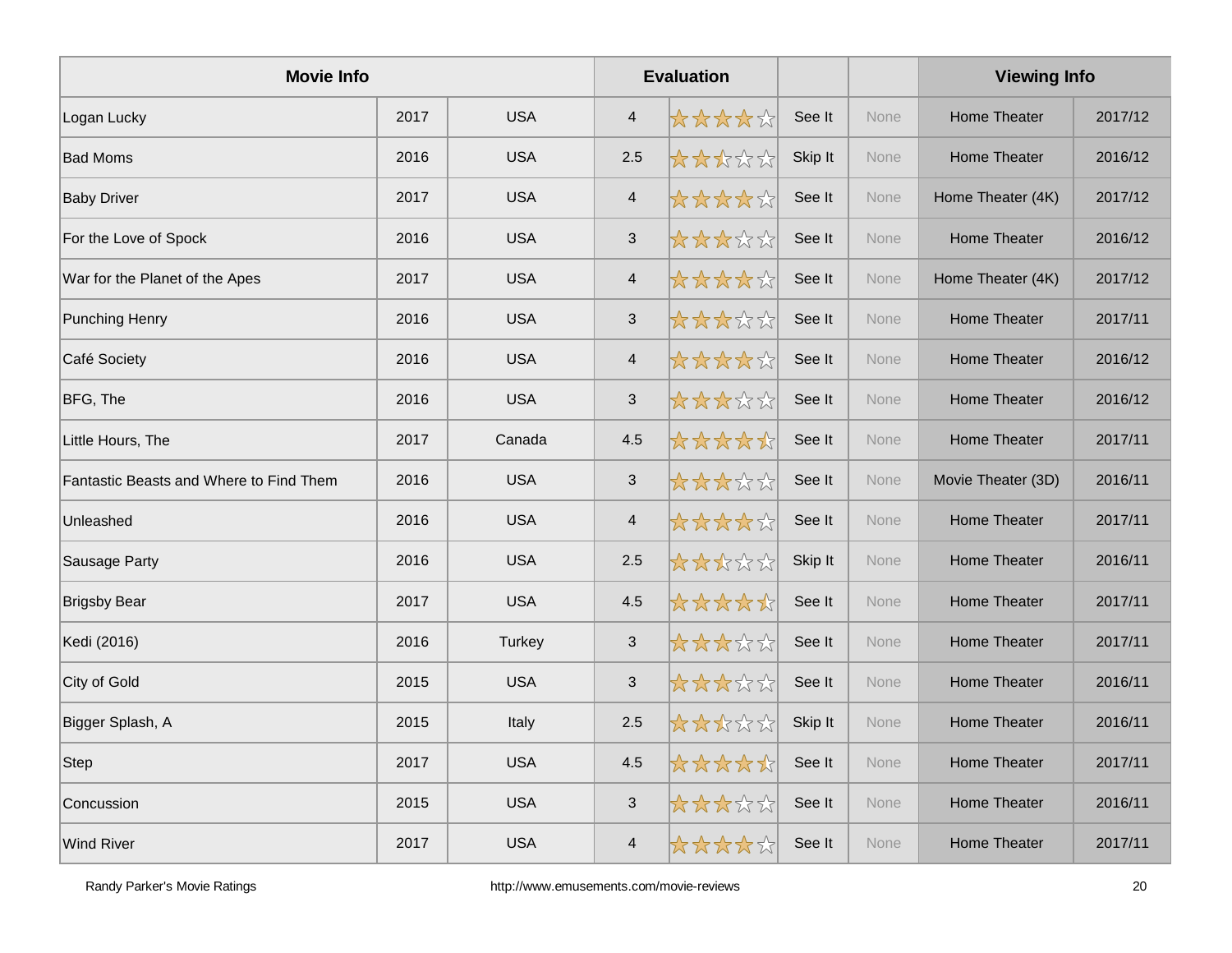| <b>Movie Info</b>                                     |      |             |                          | <b>Evaluation</b> |         |             | <b>Viewing Info</b> |         |
|-------------------------------------------------------|------|-------------|--------------------------|-------------------|---------|-------------|---------------------|---------|
| <b>Ivory Tower</b>                                    | 2014 | <b>USA</b>  | $\overline{4}$           | *****             | See It  | <b>None</b> | Home Theater        | 2014/10 |
| X-Men: Apocalypse                                     | 2016 | <b>USA</b>  | 2.5                      | *****             | Skip It | None        | <b>Home Theater</b> | 2016/11 |
| Le Week-End                                           | 2013 | <b>UK</b>   | 2.5                      | *****             | Skip It | None        | <b>Home Theater</b> | 2014/10 |
| Lovers, The                                           | 2017 | <b>USA</b>  | $\overline{4}$           | ☆☆☆☆☆             | See It  | None        | <b>Home Theater</b> | 2017/11 |
| Captain America: The Winter Soldier                   | 2014 | <b>USA</b>  | $\mathbf{3}$             | *****             | See It  | None        | Home Theater        | 2014/10 |
| Indiana Jones and the Temple of Doom                  | 1984 | <b>USA</b>  | 2.5                      | *****             | Skip It | None        | <b>Home Theater</b> | 2016/11 |
| ParaNorman                                            | 2012 | <b>USA</b>  | $\mathbf{3}$             | *****             | See It  | None        | <b>Home Theater</b> | 2014/10 |
| Thor: Ragnarok                                        | 2017 | <b>USA</b>  | $\overline{\mathbf{4}}$  | *****             | See It  | None        | Movie Theater       | 2017/11 |
| Life, Animated                                        | 2106 | <b>USA</b>  | 2.5                      | *****             | Skip It | None        | <b>Home Theater</b> | 2016/10 |
| Palo Alto (2013)                                      | 2013 | <b>USA</b>  | 2.5                      | *****             | Skip It | None        | <b>Home Theater</b> | 2014/10 |
| Only Yesterday (original title: Omohide poro<br>poro) | 1991 | Japan       | $\overline{\mathbf{4}}$  | ☆☆☆☆☆             | See It  | None        | iPad                | 2017/10 |
| Young & Beautiful (original title: Jeune & jolie)     | 2013 | <b>USA</b>  | 2.5                      | ☆☆☆☆☆             | Skip It | <b>None</b> | Home Theater        | 2014/09 |
| <b>Girls Trip</b>                                     | 2017 | <b>USA</b>  | $\mathbf{3}$             | *****             | See It  | None        | iPad                | 2017/10 |
| Hunt for the Wilderpeople                             | 2016 | New Zealand | $\overline{4}$           | *****             | See It  | None        | Home Theater        | 2016/10 |
| Hail, Caesar!                                         | 2016 | <b>USA</b>  | 2                        | 太太太太太             | Skip It | None        | Home Theater        | 2016/10 |
| Noah                                                  | 2014 | <b>USA</b>  | 2.5                      | ☆☆☆☆☆             | Skip It | None        | Home Theater        | 2014/09 |
| Spider-Man: Homecoming                                | 2017 | <b>USA</b>  | $\overline{\mathcal{A}}$ | ☆☆☆☆☆             | See It  | None        | <b>Home Theater</b> | 2017/10 |
| Beguiled, The                                         | 2017 | <b>USA</b>  | 2.5                      | *****             | Skip It | None        | Home Theater        | 2017/10 |
| Joe                                                   | 2013 | <b>USA</b>  | 2.5                      | *****             | Skip It | <b>None</b> | Home Theater        | 2014/09 |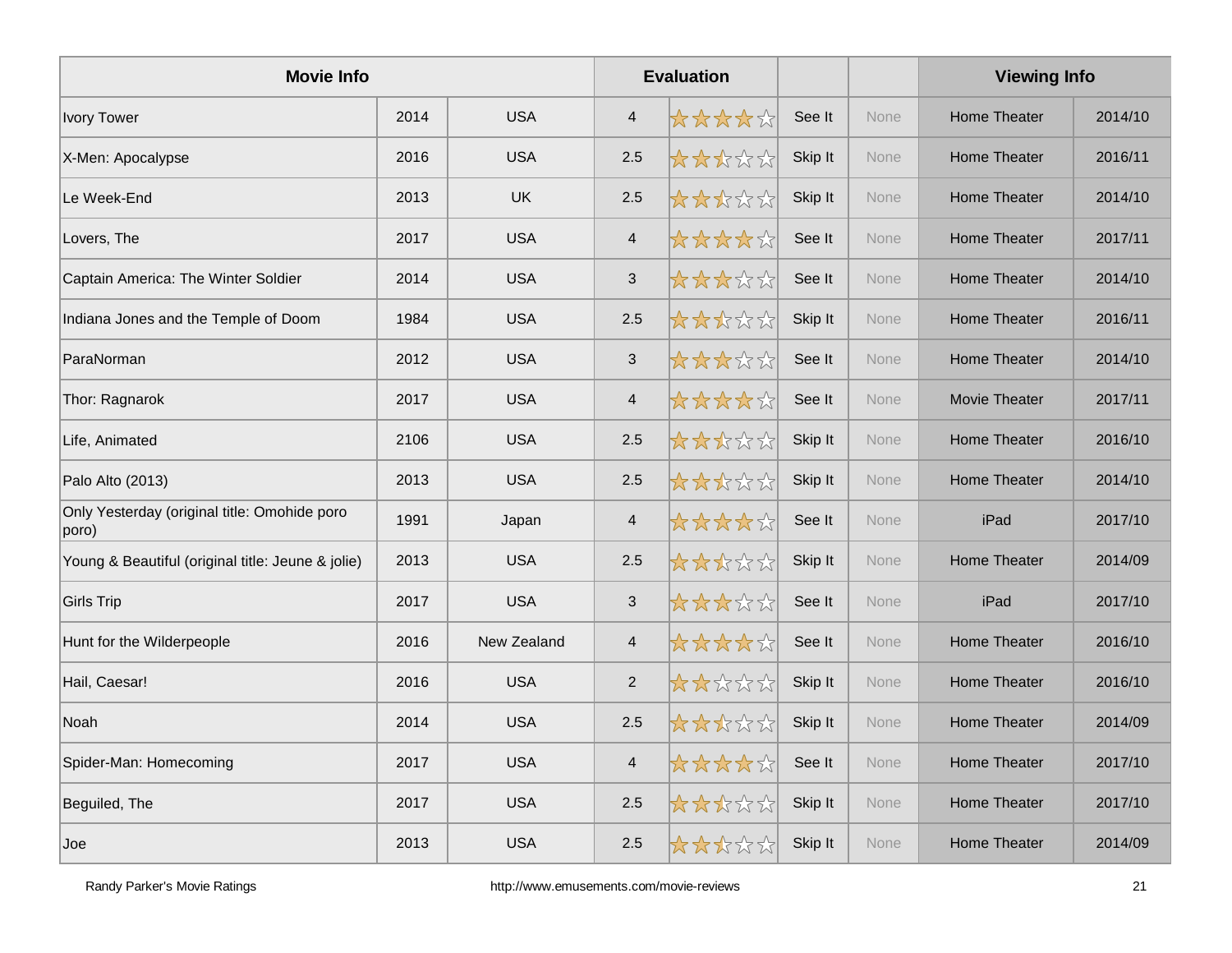| <b>Movie Info</b>                           |      |            |                          | <b>Evaluation</b> |         |      | <b>Viewing Info</b> |         |
|---------------------------------------------|------|------------|--------------------------|-------------------|---------|------|---------------------|---------|
| <b>Money Monster</b>                        | 2016 | <b>USA</b> | $\overline{4}$           | *****             | See It  | None | <b>Home Theater</b> | 2016/10 |
| <b>Florence Foster Jenkins</b>              | 2016 | <b>UK</b>  | $\overline{4}$           | ☆☆☆☆☆             | See It  | None | <b>Home Theater</b> | 2017/10 |
| Shallows, The                               | 2016 | <b>USA</b> | $\overline{4}$           | *****             | See It  | None | <b>Home Theater</b> | 2016/10 |
| Fed Up                                      | 2014 | <b>USA</b> | 4.5                      | *****             | See It  | None | <b>Home Theater</b> | 2014/09 |
| The Galapagos Affair: Satan Came to Eden    | 2013 | <b>USA</b> | 2.5                      | *****             | Skip It | None | Home Theater        | 2014/09 |
| My Cousin Rachel                            | 2017 | <b>UK</b>  | $\mathsf 3$              | *****             | Skip It | None | <b>Home Theater</b> | 2017/10 |
| <b>Night Moves</b>                          | 2013 | <b>USA</b> | 1.5                      | *****             | Skip It | None | <b>Home Theater</b> | 2014/09 |
| Fits, The                                   | 2015 | <b>USA</b> | 2                        | *****             | Skip It | None | <b>Home Theater</b> | 2016/10 |
| Kon-Tiki9                                   | 2012 | Norway     | 2.5                      | *****             | Skip It | None | <b>Home Theater</b> | 2017/10 |
| Meddler, The                                | 2015 | <b>USA</b> | $\overline{4}$           | ☆☆☆☆☆☆            | See It  | None | <b>Home Theater</b> | 2016/09 |
| <b>Particle Fever</b>                       | 2013 | <b>USA</b> | $\overline{\mathbf{4}}$  | ☆☆☆☆☆             | See It  | None | <b>Home Theater</b> | 2014/09 |
| Big Sick, The                               | 2017 | <b>USA</b> | 4.5                      | *****             | See It  | None | Home Theater        | 2017/10 |
| <b>Midnight Special</b>                     | 2016 | <b>USA</b> | 2.5                      | *****             | Skip It | None | <b>Home Theater</b> | 2016/09 |
| Immigrant, The                              | 2013 | <b>USA</b> | $\mathsf 3$              | *****             | Skip It | None | <b>Home Theater</b> | 2014/09 |
| Like Crazy (original title: La pazza gioia) | 2016 | Italy      | $\overline{4}$           | *****             | See It  | None | Home Theater        | 2017/10 |
| <b>Blue Ruin</b>                            | 2013 | <b>USA</b> | 2.5                      | ☆☆☆☆☆             | Skip It | None | Home Theater        | 2014/09 |
| Maggie's Plan                               | 2015 | <b>USA</b> | $\overline{\mathcal{A}}$ | ☆☆☆☆☆             | See It  | None | <b>Home Theater</b> | 2016/09 |
| <b>Band Aid</b>                             | 2017 | <b>USA</b> | 4.5                      | *****             | See It  | None | <b>Home Theater</b> | 2017/09 |
| Double, The                                 | 2013 | <b>UK</b>  | 1.5                      | *****             | Skip It | None | Home Theater        | 2014/09 |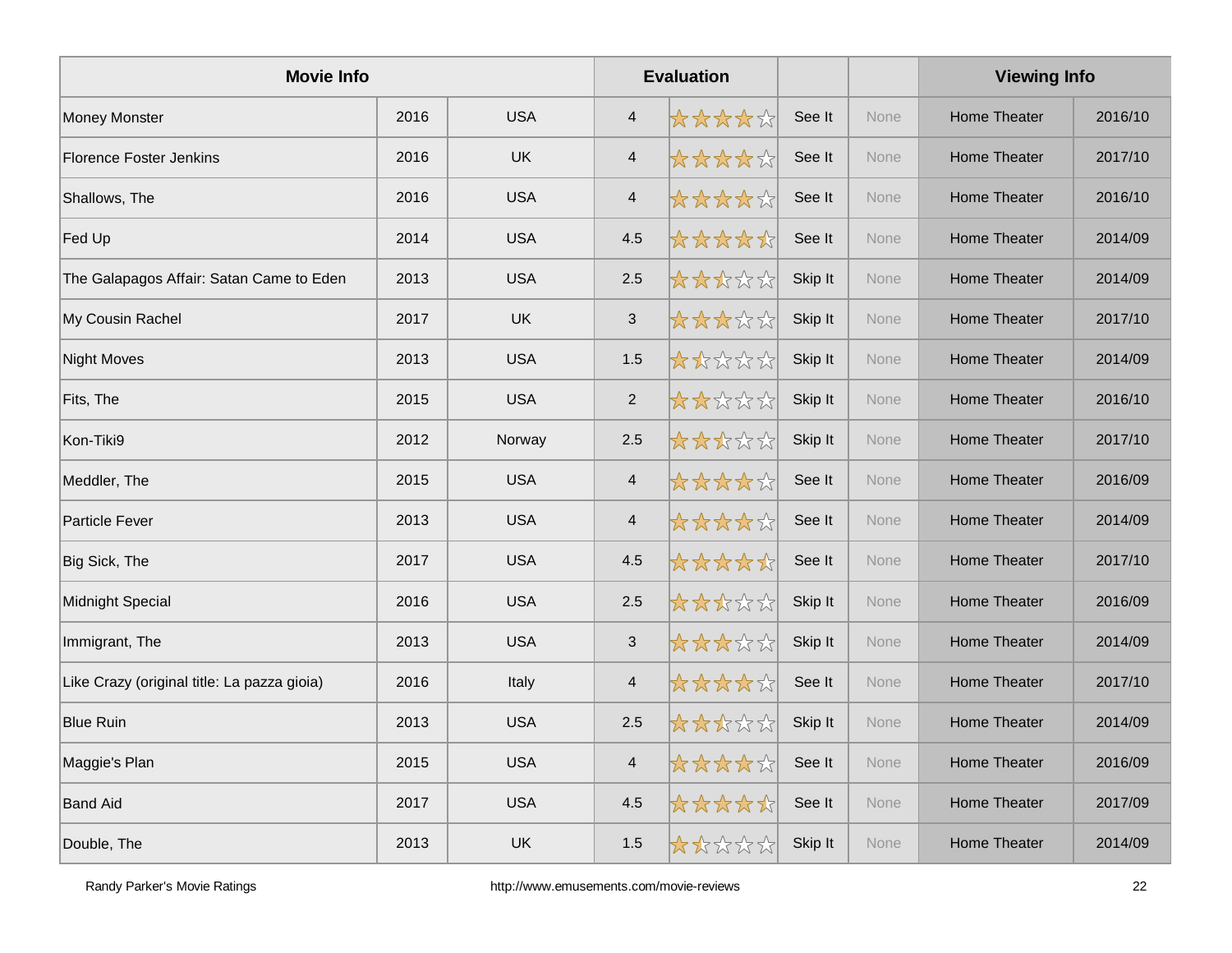| <b>Movie Info</b>                         |      |            | <b>Evaluation</b>        |        |         |      | <b>Viewing Info</b> |         |
|-------------------------------------------|------|------------|--------------------------|--------|---------|------|---------------------|---------|
| Megan Leavey                              | 2017 | <b>USA</b> | $\overline{4}$           | *****  | See It  | None | Home Theater        | 2017/09 |
| Everybody Wants Some!!                    | 2016 | <b>USA</b> | $\overline{\mathcal{A}}$ | ☆☆☆☆☆  | See It  | None | <b>Home Theater</b> | 2016/09 |
| <b>Beatriz at Dinner</b>                  | 2017 | <b>USA</b> | 3                        | *****  | Skip It | None | Home Theater        | 2017/09 |
| Nice Guys, The                            | 2016 | <b>USA</b> | $\sqrt{4}$               | *****  | See It  | None | Home Theater        | 2016/09 |
| <b>Bears</b>                              | 2014 | <b>USA</b> | $\overline{4}$           | *****  | See It  | None | Home Theater        | 2014/09 |
| Pawn Sacrifice                            | 2014 | <b>USA</b> | 2.5                      | *****  | Skip It | None | <b>Home Theater</b> | 2017/09 |
| Fading Gigolo                             | 2013 | <b>USA</b> | 2.5                      | *****  | Skip It | None | <b>Home Theater</b> | 2014/08 |
| Keanu                                     | 2016 | <b>USA</b> | $\sqrt{3}$               | *****  | See It  | None | <b>Home Theater</b> | 2016/08 |
| Things to Come (original title: L'avenir) | 2016 | France     | $\overline{2}$           | *****  | Skip It | None | Home Theater        | 2017/09 |
| Weiner                                    | 2016 | <b>USA</b> | $\overline{\mathbf{4}}$  | ☆☆☆☆☆☆ | See It  | None | <b>Home Theater</b> | 2016/08 |
| Rush                                      | 2013 | <b>USA</b> | 4.5                      | *****  | See It  | None | <b>Home Theater</b> | 2014/08 |
| Alien: Covenant                           | 2017 | <b>USA</b> | 2.5                      | *****  | Skip It | None | <b>Home Theater</b> | 2017/09 |
| <b>Under the Skin</b>                     | 2013 | <b>UK</b>  | 2.5                      | *****  | Skip It | None | Home Theater        | 2014/08 |
| Boy and the Beast, The (Bakemono no ko)   | 2015 | Japan      | $\sqrt{3}$               | *****  | Skip It | None | <b>Home Theater</b> | 2016/08 |
| T2 Trainspotting                          | 2017 | <b>UK</b>  | $\overline{4}$           | *****  | See It  | None | <b>Home Theater</b> | 2017/08 |
| Wolverine, The                            | 2013 | <b>USA</b> | $\overline{\mathbf{4}}$  | *****  | See It  | None | <b>Home Theater</b> | 2014/08 |
| Little Prince, The                        | 2015 | France     | 4.5                      | *****  | See It  | None | Home Theater        | 2016/08 |
| <b>Barbershop: The Next Cut</b>           | 2016 | <b>USA</b> | 2.5                      | *****  | See It  | None | <b>Home Theater</b> | 2016/08 |
| Marguerite                                | 2015 | France     | $\overline{4}$           | *****  | See It  | None | Home Theater        | 2017/08 |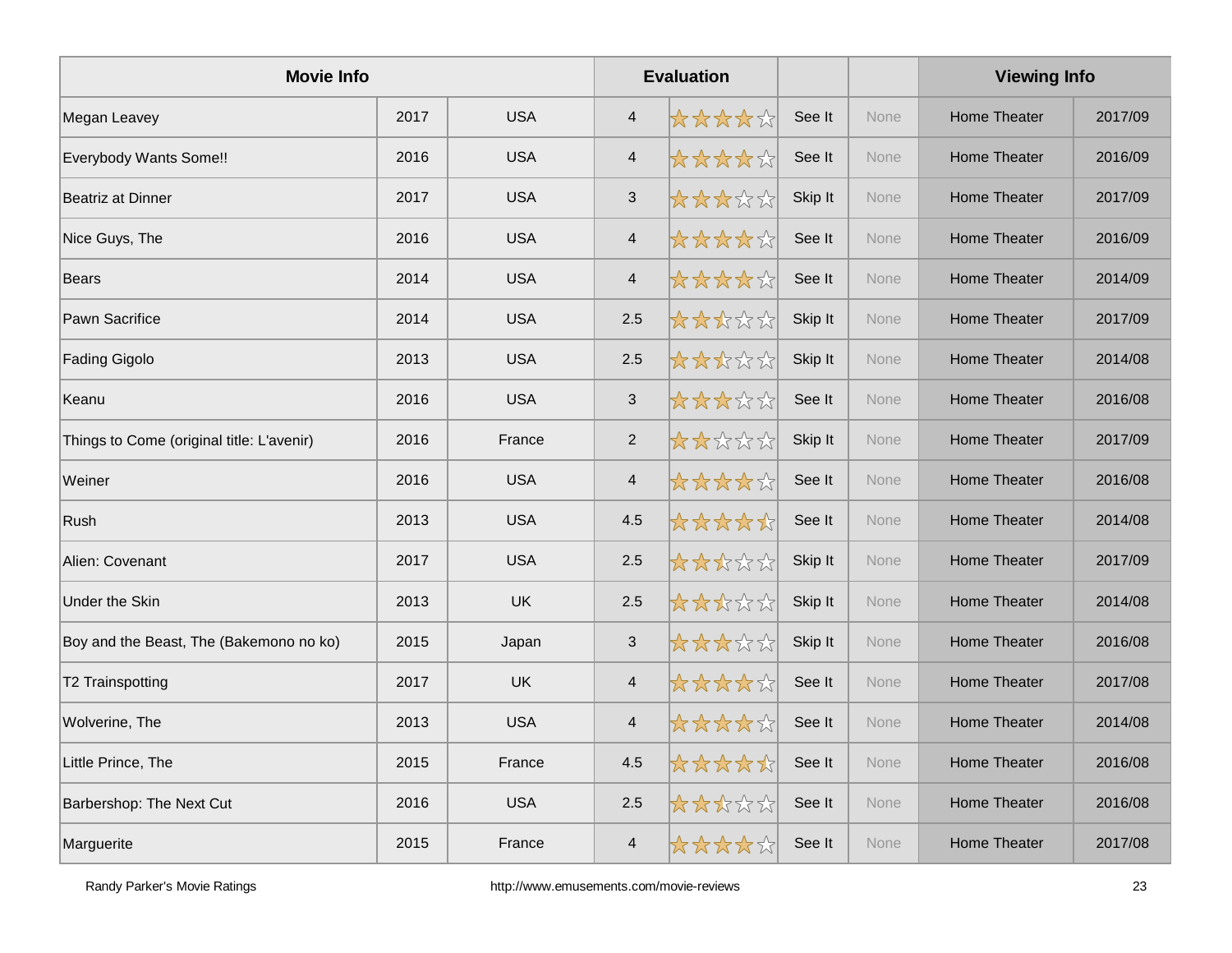| <b>Movie Info</b>              |      |            |                           | <b>Evaluation</b> |         |             | <b>Viewing Info</b> |         |
|--------------------------------|------|------------|---------------------------|-------------------|---------|-------------|---------------------|---------|
| <b>Bad Words</b>               | 2014 | <b>USA</b> | $\overline{4}$            | *****             | See It  | <b>None</b> | Home Theater        | 2014/08 |
| Rob the Mob                    | 2014 | <b>USA</b> | $\mathfrak{S}$            | ☆☆☆☆☆             | Skip It | None        | <b>Home Theater</b> | 2014/08 |
| Brand New Testament, The       | 2015 | Belgium    | $\overline{4}$            | *****             | See It  | None        | Home Theater        | 2017/08 |
| <b>Sing Street</b>             | 2016 | Ireland    | $\overline{\mathbf{4}}$   | *****             | See It  | None        | Home Theater        | 2016/08 |
| Guardians of the Galaxy Vol. 2 | 2017 | <b>USA</b> | 2.5                       | *****             | Skip It | None        | Home Theater        | 2017/08 |
| Anomalisa                      | 2015 | <b>USA</b> | 2.5                       | *****             | Skip It | None        | <b>Home Theater</b> | 2016/08 |
| Jodorowsky's Dune              | 2013 | <b>USA</b> | $\mathbf{3}$              | *****             | Skip It | None        | <b>Home Theater</b> | 2014/08 |
| Hologram for the King, A       | 2016 | <b>UK</b>  | $\overline{4}$            | *****             | See It  | None        | <b>Home Theater</b> | 2017/08 |
| 3 Still Standing               | 2014 | <b>USA</b> | $\overline{4}$            | *****             | See It  | None        | <b>Home Theater</b> | 2016/08 |
| About Last Night               | 2014 | <b>USA</b> | $\overline{\mathcal{A}}$  | *****             | See It  | None        | <b>Home Theater</b> | 2014/08 |
| Colossal                       | 2016 | <b>USA</b> | $\overline{4}$            | *****             | See It  | None        | <b>Home Theater</b> | 2017/08 |
| Star Trek: Beyond              | 2016 | <b>USA</b> | $\overline{\mathcal{A}}$  | ☆☆☆☆☆☆            | See It  | None        | Movie Theater (3D)  | 2016/07 |
| Grand Budapest Hotel, The      | 2014 | <b>USA</b> | 4.5                       | *****             | See It  | None        | <b>Home Theater</b> | 2014/08 |
| Five-Year Engagement, The      | 2012 | <b>USA</b> | 2.5                       | *****             | Skip It | None        | <b>Home Theater</b> | 2014/07 |
| Split                          | 2016 | <b>USA</b> | $\overline{4}$            | *****             | See It  | None        | <b>Home Theater</b> | 2017/08 |
| People vs. George Lucas, The   | 2010 | <b>USA</b> | $\ensuremath{\mathsf{3}}$ | *****             | See It  | None        | <b>Home Theater</b> | 2014/07 |
| <b>Being Evel</b>              | 2015 | <b>USA</b> | $\overline{\mathbf{4}}$   | ☆☆☆☆☆             | See It  | None        | <b>Home Theater</b> | 2017/08 |
| Eye in the Sky                 | 2015 | <b>UK</b>  | $\overline{\mathbf{4}}$   | ☆☆☆☆☆☆            | See It  | None        | <b>Home Theater</b> | 2016/07 |
| The Lost City of Z, The        | 2016 | <b>USA</b> | 2.5                       | *****             | Skip It | None        | Home Theater        | 2017/08 |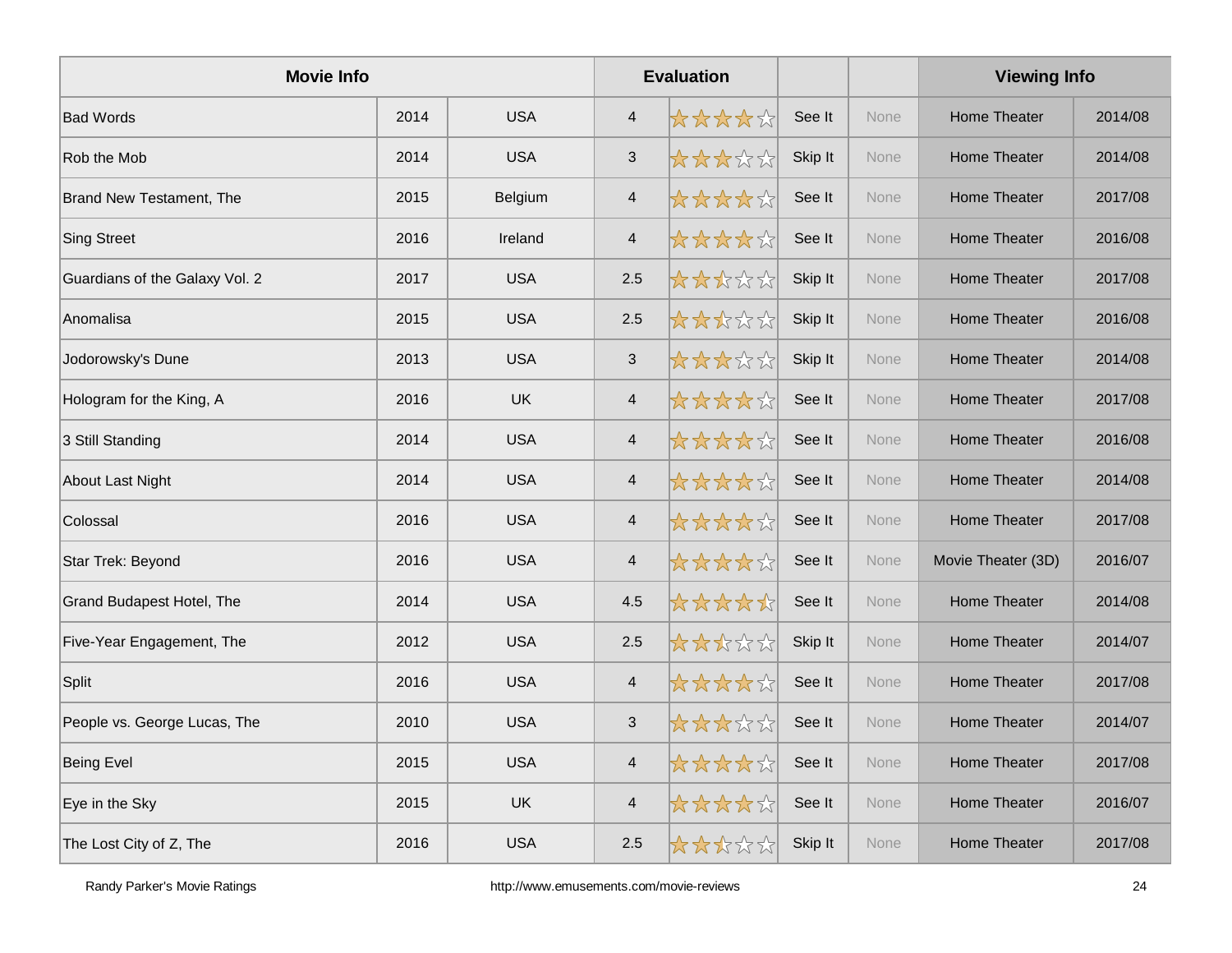| <b>Movie Info</b>                                           |      |             |                          | <b>Evaluation</b> |         |             | <b>Viewing Info</b> |         |
|-------------------------------------------------------------|------|-------------|--------------------------|-------------------|---------|-------------|---------------------|---------|
| Mustang                                                     | 2015 | France      | 2.5                      | ☆☆☆☆☆             | Skip It | <b>None</b> | Home Theater        | 2016/07 |
| <b>After Tiller</b>                                         | 2013 | <b>USA</b>  | $\overline{4}$           | ☆☆☆☆☆             | See It  | None        | <b>Home Theater</b> | 2014/07 |
| Enemy                                                       | 2013 | Canada      | 2                        | *****             | Skip It | None        | Home Theater        | 2014/07 |
| What the Health                                             | 2017 | <b>USA</b>  | 4.5                      | *****             | See It  | None        | Home Theater        | 2017/08 |
| Get Out                                                     | 2017 | <b>USA</b>  | 3                        | *****             | See It  | <b>None</b> | Home Theater        | 2017/08 |
| <b>Green Room</b>                                           | 2015 | <b>USA</b>  | $\overline{\mathcal{A}}$ | *****             | See It  | <b>None</b> | <b>Home Theater</b> | 2016/07 |
| Lunchbox, The (original title: Dabba)                       | 2013 | India       | 4.5                      | *****             | See It  | None        | <b>Home Theater</b> | 2014/07 |
| Kong: Skull Island                                          | 2017 | <b>USA</b>  | $\sqrt{3}$               | ☆☆☆☆☆☆            | See It  | None        | <b>Home Theater</b> | 2017/07 |
| Ernest & Celestine (original title: Ernest et<br>Célestine) | 2012 | France      | $\overline{4}$           | ☆☆☆☆☆             | See It  | <b>None</b> | Home Theater        | 2014/07 |
| <b>Cowspiracy: The Sustainability Secret</b>                | 2014 | <b>USA</b>  | $\overline{\mathcal{A}}$ | *****             | See It  | None        | <b>Home Theater</b> | 2017/07 |
| Despicable Me 2                                             | 2013 | <b>USA</b>  | $\overline{4}$           | *****             | See It  | None        | <b>Home Theater</b> | 2014/07 |
| Okja                                                        | 2017 | South Korea | 2                        | *****             | Skip It | None        | <b>Home Theater</b> | 2017/07 |
| Kung Fu Panda 2                                             | 2011 | <b>USA</b>  | 3                        | *****             | See It  | None        | Home Theater        | 2014/07 |
| 10 Cloverfield Lane                                         | 2016 | <b>USA</b>  | $\overline{\mathcal{A}}$ | *****             | See It  | None        | <b>Home Theater</b> | 2016/07 |
| LEGO Batman Movie, The                                      | 2017 | <b>USA</b>  | 2.5                      | *****             | Skip It | None        | <b>Home Theater</b> | 2017/07 |
| Gravity                                                     | 2013 | <b>USA</b>  | $\sqrt{3}$               | ☆☆☆☆☆☆            | See It  | None        | <b>Home Theater</b> | 2014/06 |
| Deadpool                                                    | 2016 | <b>USA</b>  | $\overline{\mathbf{4}}$  | *****             | See It  | None        | Home Theater        | 2016/07 |
| My Scientology Movie                                        | 2015 | <b>USA</b>  | 2.5                      | ☆☆☆☆☆             | Skip It | None        | <b>Home Theater</b> | 2017/07 |
| Stanford Prison Experiment, The                             | 2015 | <b>USA</b>  | $\overline{\mathcal{L}}$ | ☆☆☆☆☆☆            | See It  | None        | iPad                | 2016/07 |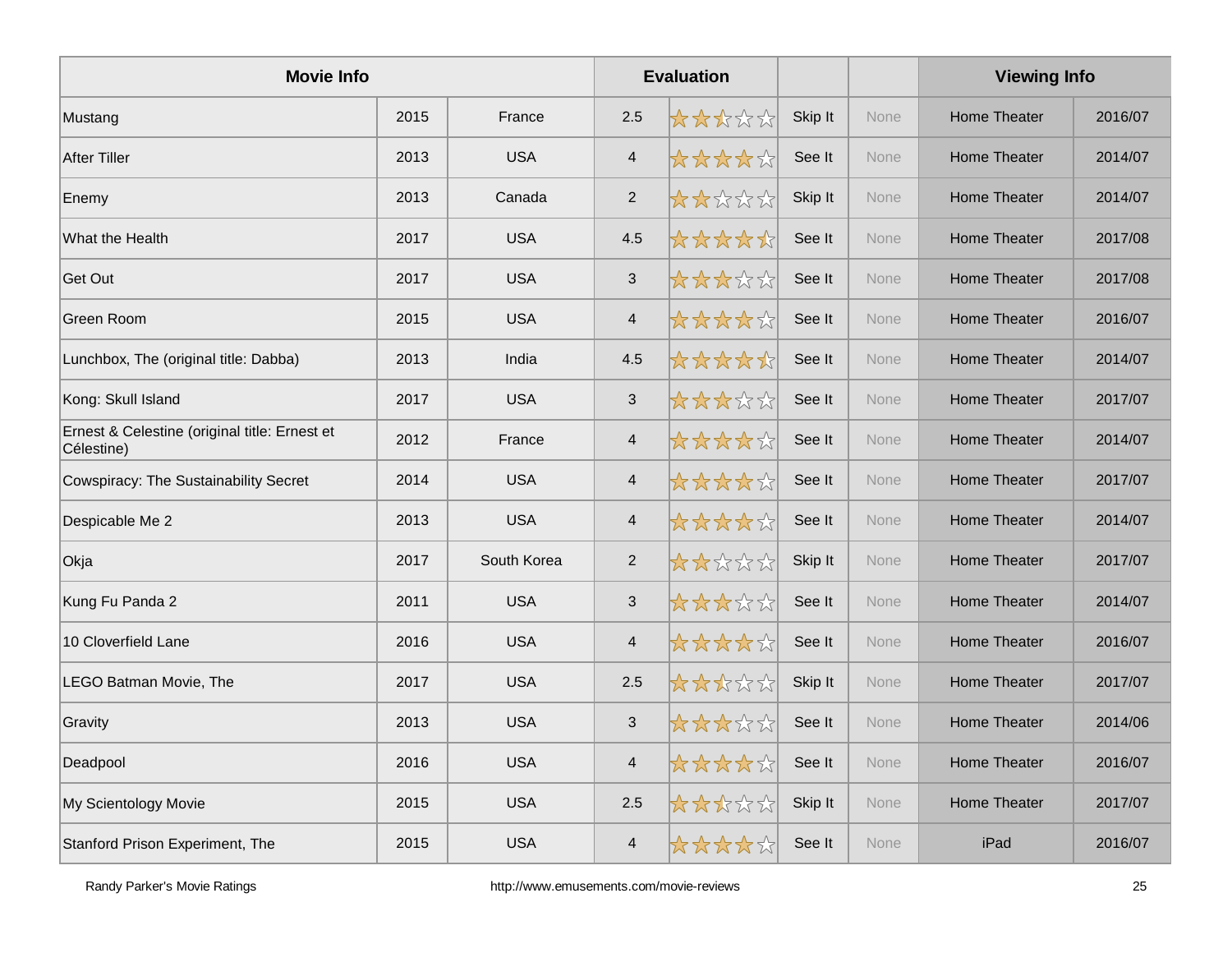| <b>Movie Info</b>                  |      |            |                         | <b>Evaluation</b> |         |      | <b>Viewing Info</b>  |         |
|------------------------------------|------|------------|-------------------------|-------------------|---------|------|----------------------|---------|
| Her                                | 2013 | <b>USA</b> | 4.5                     | *****             | See It  | None | <b>Home Theater</b>  | 2014/06 |
| Alan Partridge                     | 2013 | <b>UK</b>  | $\sqrt{2}$              | *****             | Skip It | None | <b>Home Theater</b>  | 2014/06 |
| Love & Friendship                  | 2016 | Ireland    | 3                       | *****             | Skip It | None | iPad                 | 2017/07 |
| <b>Finding Dory</b>                | 2016 | <b>USA</b> | $\overline{4}$          | *****             | See It  | None | <b>Movie Theater</b> | 2016/07 |
| Carol                              | 2015 | <b>UK</b>  | 2.5                     | *****             | Skip It | None | iPad                 | 2016/07 |
| Before I Fall                      | 2017 | <b>USA</b> | $\sqrt{3}$              | *****             | See It  | None | <b>Home Theater</b>  | 2017/06 |
| Nebraska                           | 2013 | <b>USA</b> | $\overline{4}$          | *****             | See It  | None | <b>Home Theater</b>  | 2014/05 |
| Wave, The (original title: Bølgen) | 2015 | <b>USA</b> | 2.5                     | *****             | Skip It | None | <b>Home Theater</b>  | 2016/07 |
| Wolf of Wall Street, The           | 2013 | <b>USA</b> | $\sqrt{3}$              | *****             | See It  | None | <b>Home Theater</b>  | 2014/05 |
| Miss Sloane                        | 2016 | <b>USA</b> | 4.5                     | *****             | See It  | None | <b>Home Theater</b>  | 2017/06 |
| Brothers Grimsby, The              | 2016 | <b>USA</b> | 1.5                     | *****             | Skip It | None | Home Theater         | 2016/06 |
| Iron Man 3                         | 2013 | <b>USA</b> | $\overline{4}$          | *****             | See It  | None | Home Theater         | 2014/05 |
| Mistress America                   | 2015 | <b>USA</b> | 4.5                     | *****             | See It  | None | <b>Home Theater</b>  | 2017/06 |
| Revenant, The                      | 2015 | <b>USA</b> | $\sqrt{2}$              | *****             | Skip It | None | Home Theater         | 2016/06 |
| Rocket, The                        | 2013 | Laos       | 3                       | *****             | Skip It | None | <b>Home Theater</b>  | 2014/05 |
| Wonder Woman                       | 2017 | <b>USA</b> | $\overline{\mathbf{4}}$ | *****             | See It  | None | Movie Theater        | 2017/06 |
| Anchorman 2: The Legend Continues  | 2013 | <b>USA</b> | 2.5                     | *****             | Skip It | None | <b>Home Theater</b>  | 2014/04 |
| Moonlight                          | 2017 | <b>USA</b> | $\overline{4}$          | ☆☆☆☆☆☆            | See It  | None | Home Theater         | 2017/05 |
| Hello, My Name Is Doris            | 2015 | <b>USA</b> | $\overline{4}$          | *****             | See It  | None | <b>Home Theater</b>  | 2016/06 |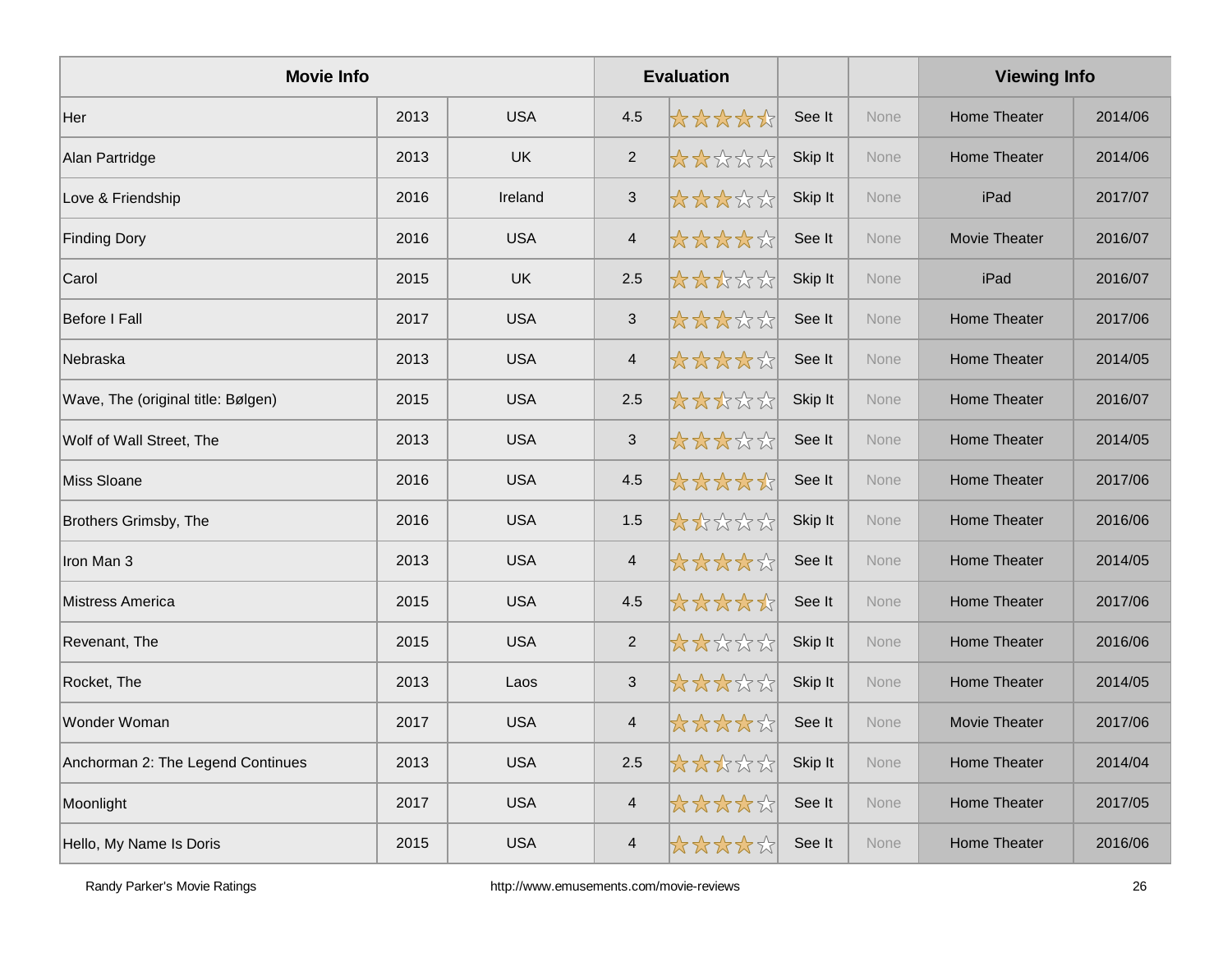| <b>Movie Info</b>                                              |      |            |                          | <b>Evaluation</b> |         |             | <b>Viewing Info</b>  |         |
|----------------------------------------------------------------|------|------------|--------------------------|-------------------|---------|-------------|----------------------|---------|
| Logan                                                          | 2017 | <b>USA</b> | $\overline{4}$           | *****             | See It  | None        | Home Theater         | 2017/05 |
| Zootopia                                                       | 2016 | <b>USA</b> | $\overline{\mathcal{A}}$ | *****             | See It  | None        | <b>Home Theater</b>  | 2016/06 |
| American Hustle                                                | 2013 | <b>USA</b> | $\overline{4}$           | *****             | See It  | None        | Home Theater         | 2014/04 |
| Sound City                                                     | 2013 | <b>USA</b> | 2.5                      | *****             | Skip It | None        | <b>Home Theater</b>  | 2014/04 |
| <b>Hidden Figures</b>                                          | 2016 | <b>USA</b> | $\overline{\mathbf{4}}$  | *****             | See It  | None        | Home Theater         | 2017/05 |
| Twinsters                                                      | 2015 | <b>UK</b>  | $\overline{\mathcal{A}}$ | *****             | See It  | None        | Home Theater         | 2016/06 |
| Where to Invade Next                                           | 2015 | <b>USA</b> | $\sqrt{3}$               | *****             | See It  | None        | Home Theater         | 2016/05 |
| My Life as a Zucchini (original title: Ma vie de<br>Courgette) | 2016 | France     | $\overline{\mathcal{A}}$ | *****             | See It  | <b>None</b> | <b>Home Theater</b>  | 2017/05 |
| Philomena                                                      | 2013 | <b>UK</b>  | 4.5                      | *****             | See It  | None        | <b>Home Theater</b>  | 2014/04 |
| Two Lovers and a Bear                                          | 2016 | Canada     | $\overline{2}$           | *****             | Skip It | None        | <b>Home Theater</b>  | 2017/05 |
| Conjuring, The                                                 | 2013 | <b>USA</b> | $\mathbf{3}$             | *****             | See It  | None        | iPad                 | 2014/04 |
| Captain America: Civil War                                     | 2016 | <b>USA</b> | $\overline{\mathbf{4}}$  | *****             | See It  | None        | <b>Movie Theater</b> | 2016/05 |
| <b>Mean Dreams</b>                                             | 2016 | <b>USA</b> | 4.5                      | *****             | See It  | <b>None</b> | Home Theater         | 2017/05 |
| Spotlight                                                      | 2015 | <b>USA</b> | 4.5                      | *****             | See It  | None        | <b>Home Theater</b>  | 2016/05 |
| Hunger Games, The: Catching Fire                               | 2013 | <b>USA</b> | 4.5                      | *****             | See It  | None        | <b>Home Theater</b>  | 2014/04 |
| Past, The (original title: "Le passé)                          | 2013 | France     | 2.5                      | ☆☆☆☆☆             | Skip It | None        | <b>Home Theater</b>  | 2014/04 |
| La La Land                                                     | 2016 | <b>USA</b> | $\sqrt{3}$               | *****             | See It  | None        | Home Theater         | 2017/05 |
| Brooklyn                                                       | 2015 | <b>UK</b>  | $\overline{\mathcal{A}}$ | ☆☆☆☆☆             | See It  | None        | <b>Home Theater</b>  | 2016/04 |
| Founder, The                                                   | 2016 | <b>USA</b> | $\mathfrak{S}$           | *****             | Skip It | None        | Home Theater         | 2017/05 |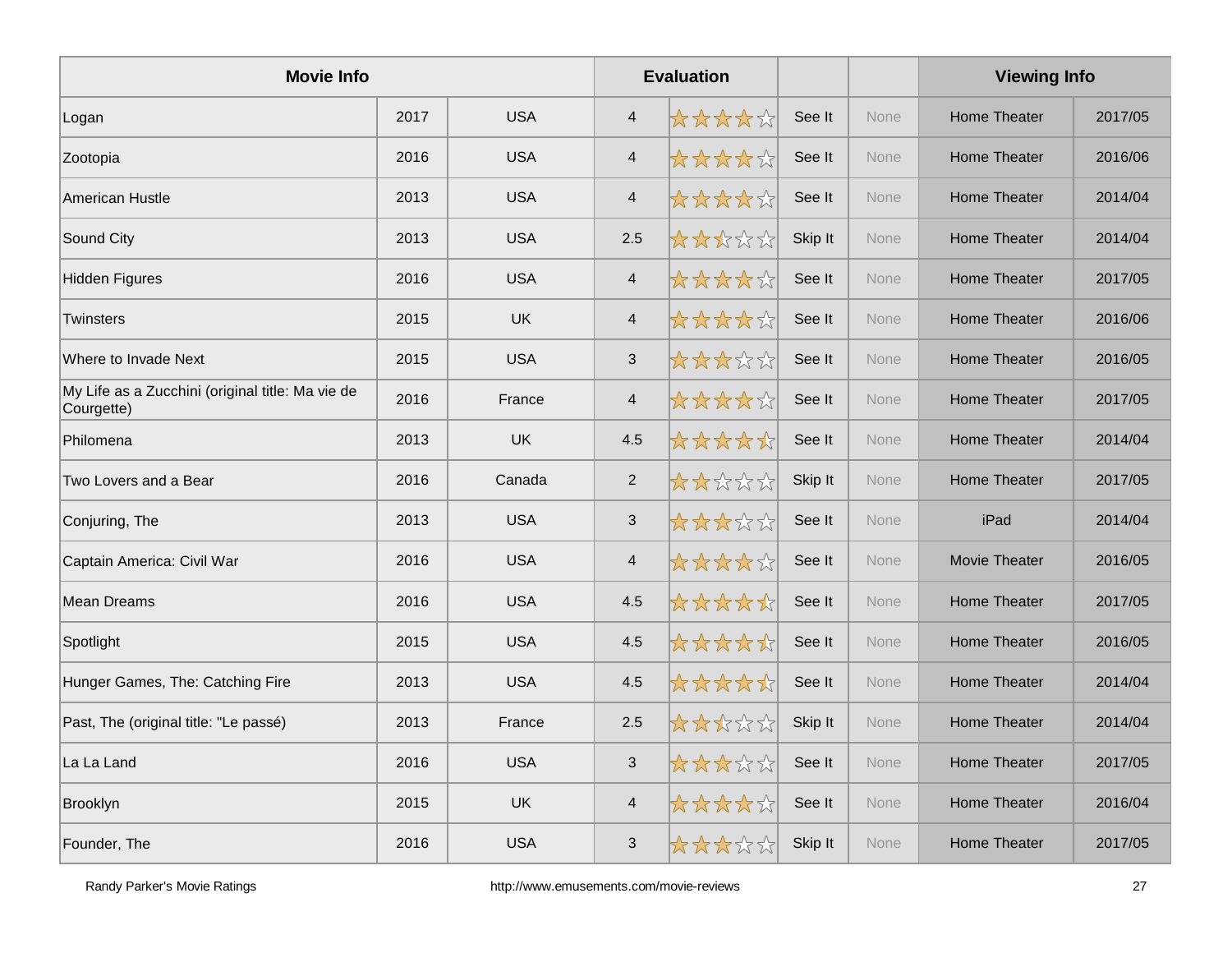| <b>Movie Info</b>                      |      |            |                          | <b>Evaluation</b> |         |      | <b>Viewing Info</b> |         |
|----------------------------------------|------|------------|--------------------------|-------------------|---------|------|---------------------|---------|
| Lady in the Van, The                   | 2015 | <b>UK</b>  | $\overline{4}$           | *****             | See It  | None | Home Theater        | 2016/04 |
| <b>Captain Phillips</b>                | 2013 | <b>USA</b> | $\overline{\mathcal{A}}$ | *****             | See It  | None | <b>Home Theater</b> | 2014/04 |
| Elle                                   | 2016 | France     | $\overline{\mathcal{L}}$ | *****             | See It  | None | Home Theater        | 2017/05 |
| Dallas Buyers Club                     | 2013 | <b>USA</b> | $\overline{\mathbf{4}}$  | *****             | See It  | None | Home Theater        | 2014/03 |
| Jungle Book, The                       | 2016 | <b>USA</b> | 4.5                      | *****             | See It  | None | Movie Theater (3D)  | 2016/04 |
| Inside Llewyn Davis                    | 2013 | <b>USA</b> | 2.5                      | *****             | Skip It | None | <b>Home Theater</b> | 2014/03 |
| Sunshine                               | 2007 | <b>UK</b>  | $\mathbf{3}$             | *****             | See It  | None | <b>Home Theater</b> | 2017/04 |
| Hunger Games, The: Mockingjay - Part 2 | 2015 | <b>USA</b> | $\mathbf{3}$             | *****             | See It  | None | iPad                | 2016/04 |
| Lion                                   | 2016 | Australia  | $\overline{\mathcal{A}}$ | *****             | See It  | None | Home Theater        | 2017/04 |
| End of the Tour, The                   | 2015 | <b>USA</b> | $\overline{\mathbf{4}}$  | *****             | See It  | None | iPad                | 2016/04 |
| <b>Blue Is The Warmest Color</b>       | 2013 | France     | $\overline{4}$           | *****             | See It  | None | Home Theater        | 2014/03 |
| Steve Jobs                             | 2015 | <b>USA</b> | $\mathbf{3}$             | *****             | See It  | None | Home Theater        | 2016/04 |
| Grey, The                              | 2012 | <b>USA</b> | $\sqrt{3}$               | *****             | Skip It | None | <b>Home Theater</b> | 2014/03 |
| Street Cat Named Bob, A                | 2016 | <b>UK</b>  | 4.5                      | *****             | See It  | None | <b>Home Theater</b> | 2017/04 |
| Night Before, The                      | 2015 | <b>USA</b> | $\overline{4}$           | *****             | See It  | None | iPad                | 2016/04 |
| 20th Century Women                     | 2016 | <b>USA</b> | 4.5                      | *****             | See It  | None | Home Theater        | 2017/04 |
| Inequality for All                     | 2013 | <b>USA</b> | 4.5                      | *****             | See It  | None | Home Theater        | 2014/03 |
| Kung Fu Panda                          | 2008 | <b>USA</b> | $\overline{\mathcal{A}}$ | *****             | See It  | None | <b>Home Theater</b> | 2014/03 |
| 99 Homes                               | 2014 | <b>USA</b> | 4.5                      | *****             | See It  | None | iPad                | 2016/04 |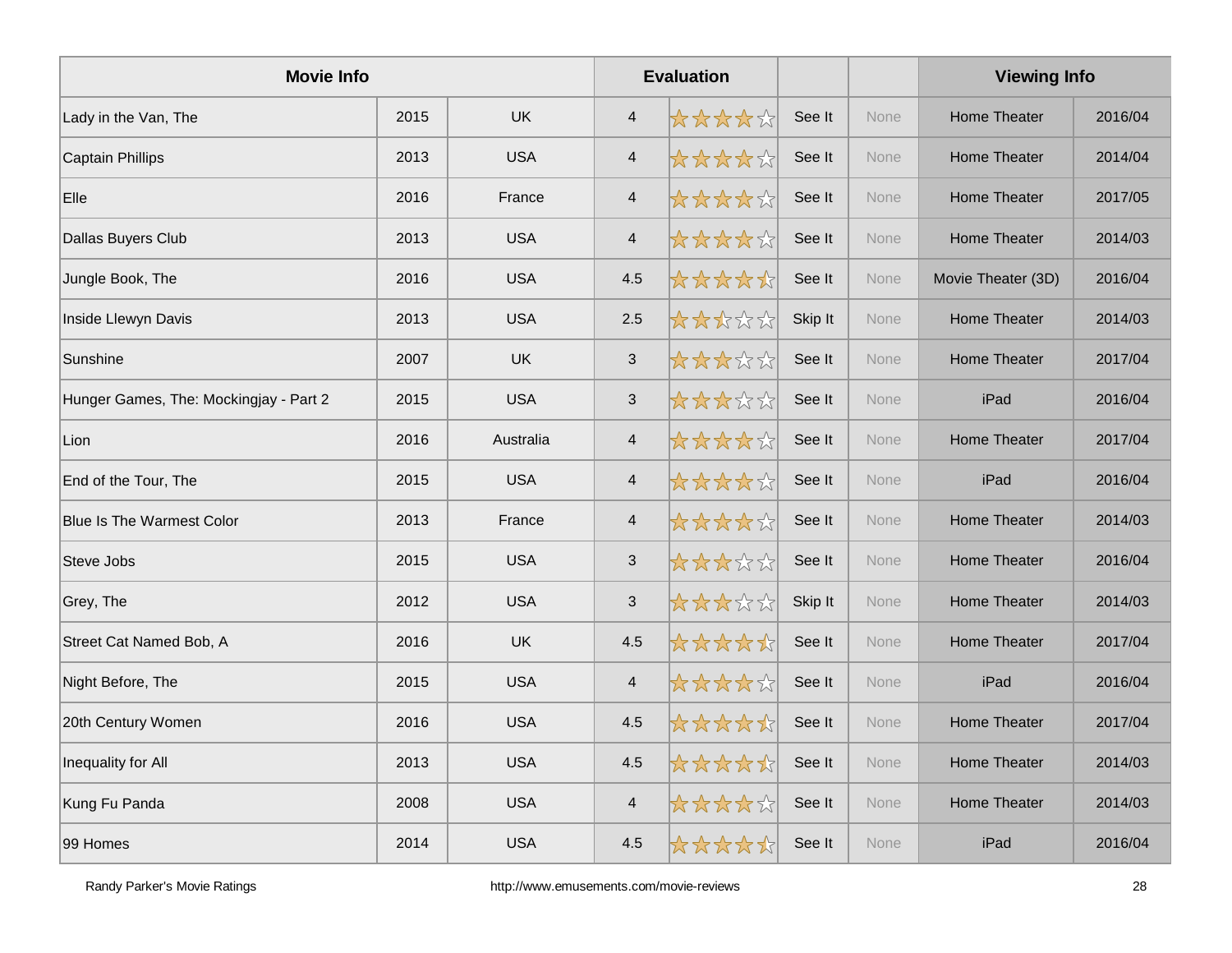| <b>Movie Info</b>                     |      |            | <b>Evaluation</b>        |        |         |             | <b>Viewing Info</b>  |         |
|---------------------------------------|------|------------|--------------------------|--------|---------|-------------|----------------------|---------|
| Angels' Share, The                    | 2012 | <b>UK</b>  | $\overline{4}$           | ☆☆☆☆☆  | See It  | <b>None</b> | <b>Home Theater</b>  | 2014/03 |
| Big Short, The                        | 2015 | <b>USA</b> | 4.5                      | *****  | See It  | None        | iPad                 | 2016/02 |
| Batman v Superman: Dawn of Justice    | 2016 | <b>USA</b> | 1.5                      | *****  | Skip It | None        | <b>Movie Theater</b> | 2016/03 |
| Short Term 12                         | 2013 | <b>USA</b> | 4.5                      | *****  | See It  | None        | Home Theater         | 2014/03 |
| Gimme the Loot                        | 2012 | <b>USA</b> | 2.5                      | *****  | Skip It | None        | Home Theater         | 2014/03 |
| Experimenter                          | 2015 | <b>USA</b> | $\mathbf{3}$             | *****  | See It  | None        | <b>Home Theater</b>  | 2016/03 |
| Pee-wee's Big Holiday                 | 2016 | <b>USA</b> | $\overline{4}$           | *****  | See It  | None        | Home Theater         | 2016/03 |
| All Is Lost                           | 2013 | <b>USA</b> | $\overline{4}$           | *****  | See It  | None        | <b>Home Theater</b>  | 2014/02 |
| Peanuts Movie, The                    | 2015 | <b>USA</b> | $\overline{4}$           | *****  | See It  | None        | <b>Home Theater</b>  | 2016/03 |
| How to Train Your Dragon              | 2010 | <b>USA</b> | $\overline{\mathcal{A}}$ | ☆☆☆☆☆  | See It  | None        | <b>Home Theater</b>  | 2014/02 |
| Anchorman: The Legend of Ron Burgundy | 2004 | <b>USA</b> | 2                        | *****  | Skip It | None        | <b>Home Theater</b>  | 2014/02 |
| <b>Bridge of Spies</b>                | 2015 | <b>USA</b> | $\overline{4}$           | ☆☆☆☆☆☆ | See It  | None        | Home Theater         | 2016/03 |
| Good Dinosaur, The                    | 2015 | <b>USA</b> | $\sqrt{3}$               | *****  | See It  | None        | <b>Home Theater</b>  | 2016/03 |
| Lego Movie, The                       | 2014 | <b>USA</b> | $\overline{\mathbf{4}}$  | *****  | See It  | None        | Movie Theater        | 2014/02 |
| Spectacular Now, The                  | 2013 | <b>USA</b> | 2.5                      | *****  | Skip It | None        | <b>Home Theater</b>  | 2014/02 |
| Welcome to Leith                      | 2015 | <b>USA</b> | $\sqrt{3}$               | *****  | Skip It | None        | <b>Home Theater</b>  | 2016/03 |
| <b>Buzzard</b>                        | 2014 | <b>USA</b> | 1.5                      | 女女女女女  | Skip It | None        | <b>Home Theater</b>  | 2016/03 |
| Enough Said                           | 2013 | <b>USA</b> | $\overline{\mathbf{4}}$  | ☆☆☆☆☆☆ | See It  | None        | <b>Home Theater</b>  | 2014/02 |
| <b>Straight Outta Compton</b>         | 2015 | <b>USA</b> | $\overline{\mathcal{L}}$ | ☆☆☆☆☆  | See It  | None        | Home Theater         | 2016/02 |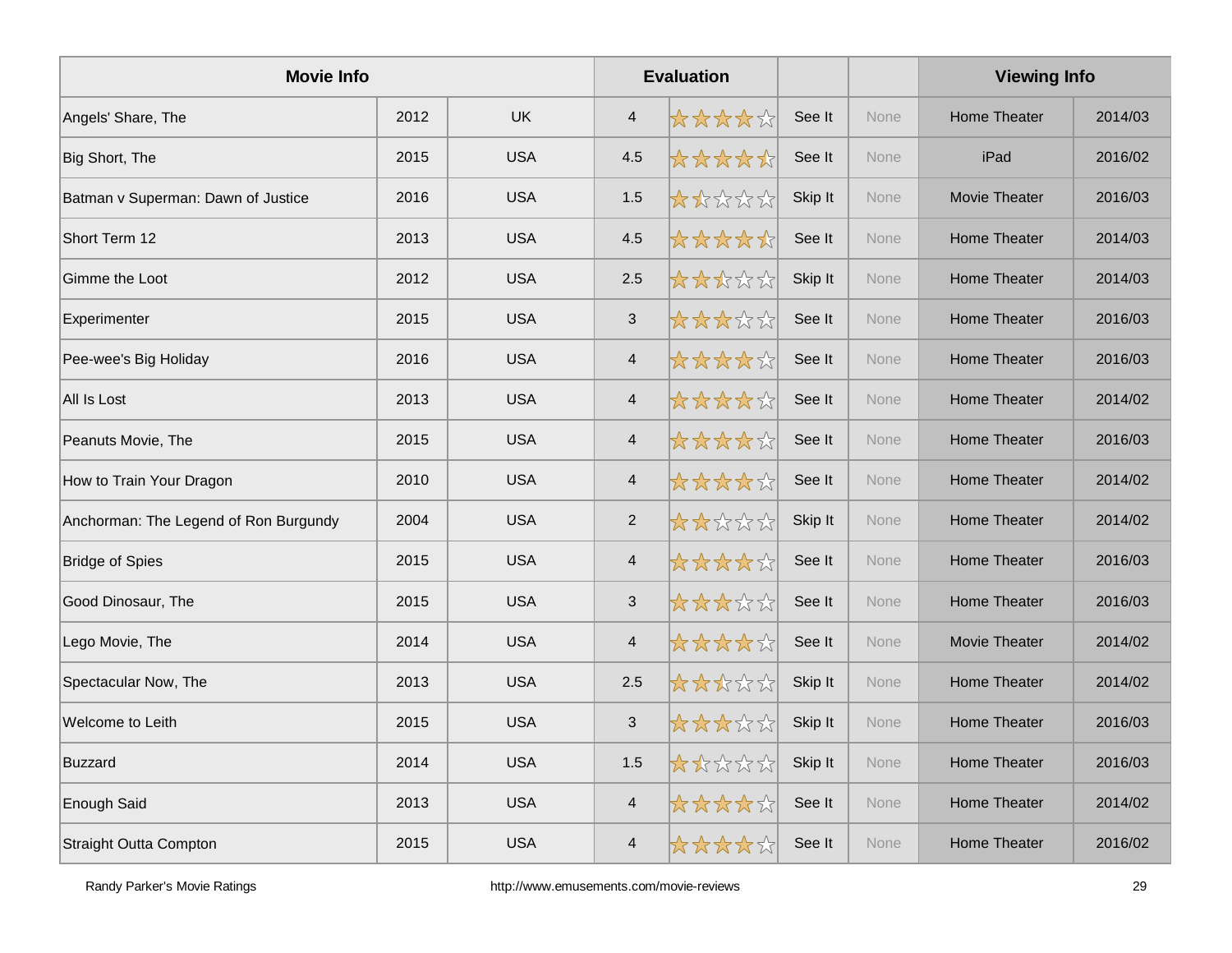| <b>Movie Info</b>                   |      |                |                          | <b>Evaluation</b> |         |      | <b>Viewing Info</b> |         |
|-------------------------------------|------|----------------|--------------------------|-------------------|---------|------|---------------------|---------|
| Pacific Rim                         | 2013 | <b>USA</b>     | 4.5                      | *****             | See It  | None | <b>Home Theater</b> | 2014/02 |
| Cloudy with a Chance of Meatballs 2 | 2013 | <b>USA</b>     | 2.5                      | *****             | Skip It | None | <b>Home Theater</b> | 2014/02 |
| Everest                             | 2015 | <b>USA</b>     | $\overline{4}$           | *****             | See It  | None | <b>Home Theater</b> | 2016/02 |
| 20 Feet from Stardom                | 2013 | <b>USA</b>     | 2.5                      | *****             | Skip It | None | <b>Home Theater</b> | 2014/02 |
| Sicario                             | 2015 | <b>USA</b>     | $\overline{4}$           | *****             | See It  | None | <b>Home Theater</b> | 2016/02 |
| Infinitely Polar Bear               | 2014 | <b>USA</b>     | $\sqrt{3}$               | *****             | See It  | None | <b>Home Theater</b> | 2016/02 |
| In a World                          | 2013 | <b>USA</b>     | $\sqrt{3}$               | *****             | Skip It | None | <b>Home Theater</b> | 2014/02 |
| Grandma                             | 2015 | <b>USA</b>     | $\overline{4}$           | ☆☆☆☆☆             | See It  | None | <b>Home Theater</b> | 2016/02 |
| Don Jon                             | 2013 | <b>USA</b>     | $\overline{4}$           | *****             | See It  | None | <b>Home Theater</b> | 2014/01 |
| Spectre                             | 2015 | <b>USA</b>     | 2.5                      | *****             | Skip It | None | <b>Home Theater</b> | 2016/02 |
| Prisoners                           | 2013 | <b>USA</b>     | $\overline{4}$           | ☆☆☆☆☆             | See It  | None | <b>Home Theater</b> | 2014/01 |
| Goosebumps                          | 2015 | <b>USA</b>     | $\overline{4}$           | ☆☆☆☆☆             | See It  | None | <b>Home Theater</b> | 2016/02 |
| Matilda                             | 1996 | <b>USA</b>     | 4.5                      | *****             | See It  | None | <b>Home Theater</b> | 2014/01 |
| Sunshine Superman                   | 2014 | <b>USA</b>     | 2.5                      | *****             | Skip It | None | <b>Home Theater</b> | 2016/02 |
| <b>Blue Jasmine</b>                 | 2013 | <b>USA</b>     | $\overline{4}$           | *****             | See It  | None | <b>Home Theater</b> | 2014/01 |
| Mission: Impossible - Rogue Nation  | 2015 | <b>USA</b>     | $\mathsf 3$              | 女女女女众             | Skip It | None | <b>Home Theater</b> | 2016/01 |
| Hunt, The (original title: Jagten)  | 2012 | <b>Denmark</b> | $\overline{4}$           | *****             | See It  | None | <b>Home Theater</b> | 2014/01 |
| Road Hard                           | 2015 | <b>USA</b>     | $\overline{\mathcal{L}}$ | ☆☆☆☆☆             | See It  | None | Home Theater        | 2016/01 |
| <b>Fruitvale Station</b>            | 2013 | <b>USA</b>     | 4.5                      | *****             | See It  | None | <b>Home Theater</b> | 2014/01 |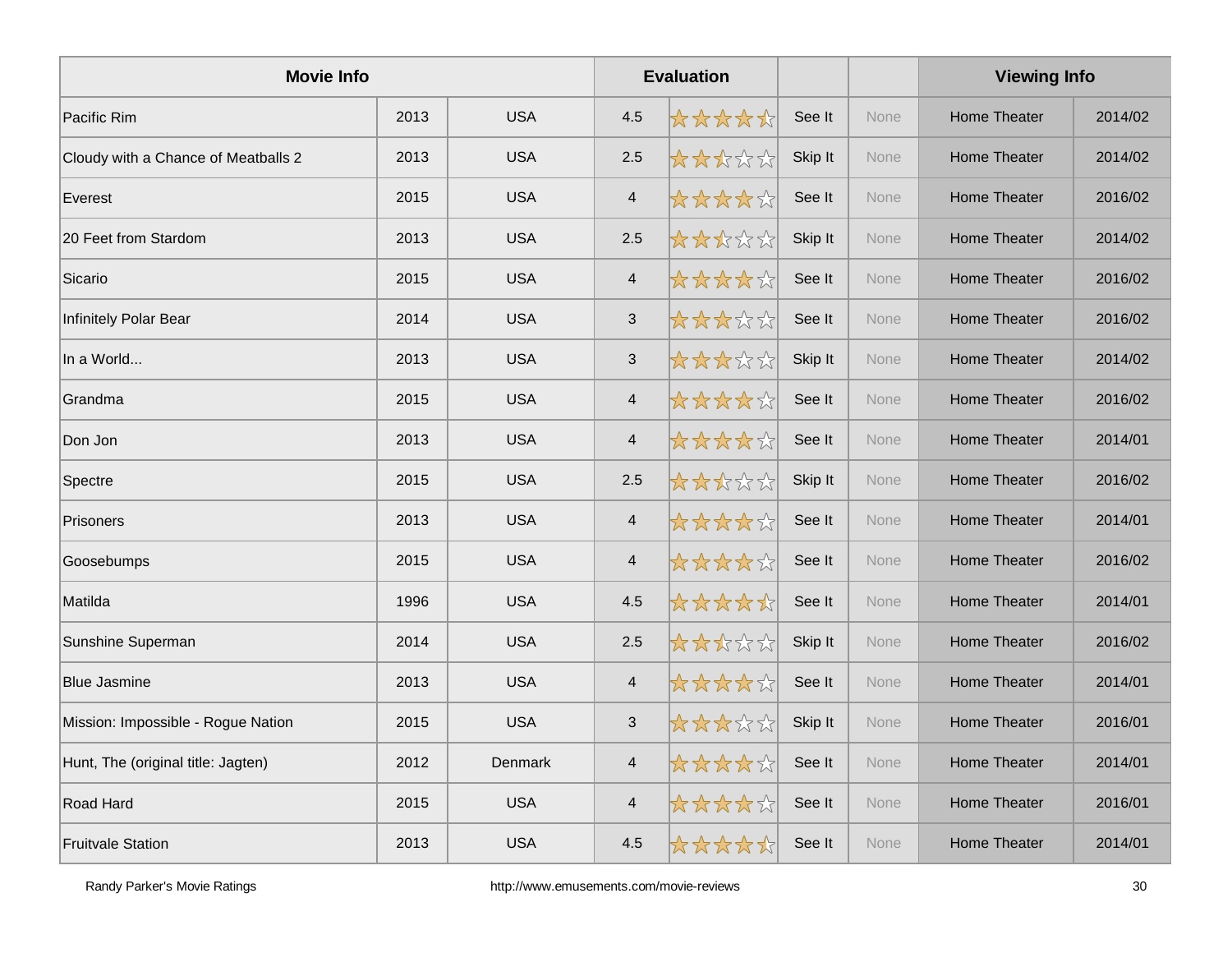| <b>Movie Info</b>                        |      |               |                           | <b>Evaluation</b> |         |             | <b>Viewing Info</b>  |         |
|------------------------------------------|------|---------------|---------------------------|-------------------|---------|-------------|----------------------|---------|
| Hijacking, A (original title: Kapringen) | 2012 | Denmark       | $\mathbf{3}$              | *****             | See It  | <b>None</b> | <b>Home Theater</b>  | 2014/01 |
| Walk, The                                | 2015 | <b>USA</b>    | $\overline{\mathcal{A}}$  | *****             | See It  | None        | <b>Home Theater</b>  | 2016/01 |
| Martian, The                             | 2015 | <b>USA</b>    | $\overline{4}$            | *****             | See It  | None        | <b>Home Theater</b>  | 2016/01 |
| Frozen                                   | 2013 | <b>USA</b>    | 4.5                       | *****             | See It  | None        | <b>Movie Theater</b> | 2013/12 |
| <b>Meet the Patels</b>                   | 2014 | <b>USA</b>    | $\overline{4}$            | *****             | See It  | <b>None</b> | <b>Home Theater</b>  | 2016/01 |
| Hobbit, The: The Desolation of Smaug     | 2013 | <b>USA</b>    | $\overline{4}$            | *****             | See It  | None        | <b>Movie Theater</b> | 2013/12 |
| Don't Stop Believin': Everyman's Journey | 2012 | <b>USA</b>    | $\overline{4}$            | *****             | See It  | None        | <b>Home Theater</b>  | 2016/01 |
| Spiderwick Chronicles, The               | 2008 | <b>USA</b>    | $\overline{\mathcal{A}}$  | *****             | See It  | None        | <b>Home Theater</b>  | 2013/12 |
| Mississippi Grind                        | 2015 | <b>USA</b>    | $\overline{4}$            | *****             | See It  | <b>None</b> | <b>Home Theater</b>  | 2016/01 |
| Hugo                                     | 2011 | <b>USA</b>    | $\overline{\mathcal{A}}$  | *****             | See It  | None        | <b>Home Theater</b>  | 2013/12 |
| Ain't Them Bodies Saints                 | 2013 | <b>USA</b>    | 2.5                       | *****             | Skip It | None        | <b>Home Theater</b>  | 2013/12 |
| Amy                                      | 2015 | <b>UK</b>     | $\overline{\mathcal{A}}$  | *****             | See It  | None        | <b>Home Theater</b>  | 2016/01 |
| Jurassic World                           | 2015 | <b>USA</b>    | $\sqrt{3}$                | *****             | Skip It | None        | Home Theater         | 2016/01 |
| World War Z                              | 2013 | <b>USA</b>    | $\overline{\mathcal{A}}$  | *****             | See It  | None        | <b>Home Theater</b>  | 2013/12 |
| Elysium                                  | 2013 | <b>USA</b>    | 2.5                       | *****             | Skip It | None        | <b>Home Theater</b>  | 2013/12 |
| Mommy                                    | 2015 | Canada        | $\overline{4}$            | *****             | See It  | None        | iPad                 | 2015/12 |
| Sightseers                               | 2012 | <b>UK</b>     | 2.5                       | *****             | Skip It | None        | Home Theater         | 2013/12 |
| Gett: The Trial of Viviane Amsalem       | 2014 | <b>Israel</b> | $\ensuremath{\mathsf{3}}$ | *****             | See It  | None        | iPad                 | 2015/12 |
| <b>Crystal Fairy</b>                     | 2013 | Chile         | 2.5                       | *****             | Skip It | None        | <b>Home Theater</b>  | 2013/12 |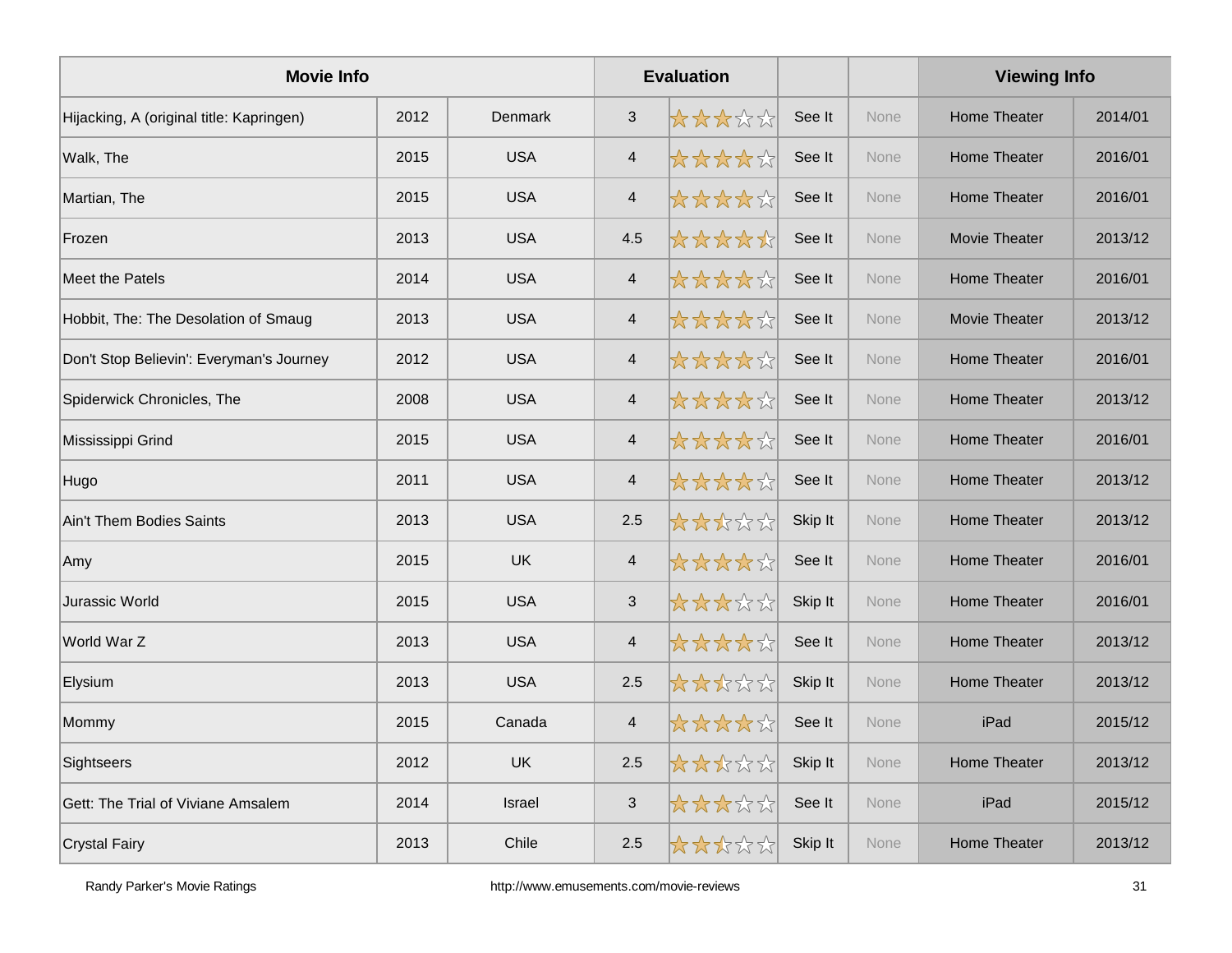| <b>Movie Info</b>                   |      |            |                           | <b>Evaluation</b> |         |             | <b>Viewing Info</b> |         |
|-------------------------------------|------|------------|---------------------------|-------------------|---------|-------------|---------------------|---------|
| Gift, The                           | 2015 | <b>USA</b> | $\sqrt{3}$                | *****             | See It  | <b>None</b> | iPad                | 2015/12 |
| Way Way Back, The                   | 2013 | <b>USA</b> | $\overline{\mathcal{A}}$  | *****             | See It  | None        | <b>Home Theater</b> | 2013/12 |
| World's End, The                    | 2013 | <b>UK</b>  | $\overline{4}$            | *****             | See It  | None        | Home Theater        | 2013/12 |
| Already Tomorrow in Hong Kong       | 2015 | <b>USA</b> | 4.5                       | *****             | See It  | None        | Plane               | 2015/12 |
| Tangerine                           | 2015 | <b>USA</b> | $\sqrt{3}$                | *****             | Skip It | None        | iPad                | 2015/12 |
| <b>Star Wars: The Force Awakens</b> | 2015 | <b>USA</b> | $\overline{\mathcal{A}}$  | *****             | See It  | None        | Movie Theater (3D)  | 2015/12 |
| <b>Drinking Buddies</b>             | 2013 | <b>USA</b> | N/A                       | N/A               | Skip It | None        | <b>Home Theater</b> | 2013/12 |
| Dope                                | 2015 | <b>USA</b> | $\overline{4}$            | ☆☆☆☆☆             | See It  | None        | iPad                | 2015/12 |
| Monsters University                 | 2013 | <b>USA</b> | $\overline{4}$            | *****             | See It  | None        | <b>Home Theater</b> | 2013/11 |
| Heat, The                           | 2013 | <b>USA</b> | $\ensuremath{\mathsf{3}}$ | *****             | Skip It | None        | <b>Home Theater</b> | 2013/11 |
| Spy                                 | 2015 | <b>USA</b> | $\overline{4}$            | *****             | See It  | None        | iPad                | 2015/12 |
| Ice Age: Dawn of the Dinosaurs      | 2009 | <b>USA</b> | $\sqrt{3}$                | *****             | See It  | None        | iPad                | 2015/12 |
| Blackfish                           | 2013 | <b>USA</b> | $\overline{\mathcal{A}}$  | *****             | See It  | None        | <b>Home Theater</b> | 2013/11 |
| Labyrinth                           | 1986 | <b>USA</b> | 1.5                       | *****             | Skip It | None        | <b>Home Theater</b> | 2013/11 |
| Meru (2015)                         | 2015 | <b>USA</b> | $\overline{4}$            | *****             | See It  | None        | <b>Home Theater</b> | 2015/12 |
| Lovelace                            | 2013 | <b>USA</b> | 2.5                       | ☆☆☆☆☆             | Skip It | None        | Home Theater        | 2013/11 |
| Trainwreck                          | 2015 | <b>USA</b> | $\overline{4}$            | *****             | See It  | None        | <b>Home Theater</b> | 2015/12 |
| Europa Report                       | 2013 | <b>USA</b> | $\ensuremath{\mathsf{3}}$ | *****             | See It  | None        | <b>Home Theater</b> | 2013/11 |
| Shaun the Sheep Movie               | 2015 | UK         | $\overline{\mathcal{L}}$  | ☆☆☆☆☆             | See It  | None        | <b>Home Theater</b> | 2015/12 |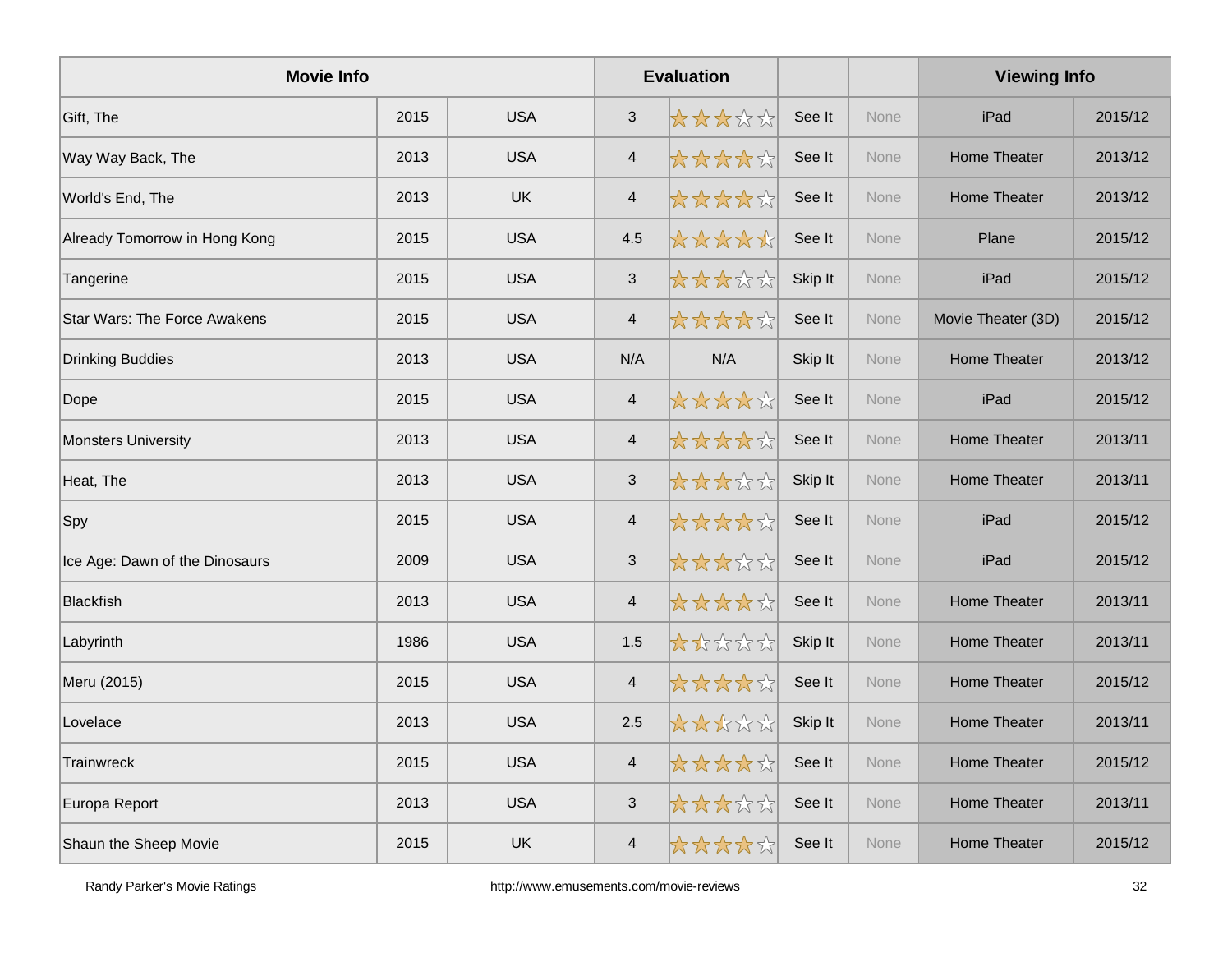| <b>Movie Info</b>                             |      |             |                           | <b>Evaluation</b> |         |             | <b>Viewing Info</b> |         |
|-----------------------------------------------|------|-------------|---------------------------|-------------------|---------|-------------|---------------------|---------|
| Man of Steel                                  | 2013 | <b>USA</b>  | $\overline{2}$            | *****             | See It  | None        | <b>Home Theater</b> | 2015/12 |
| Seduced and Abandoned                         | 2013 | <b>USA</b>  | $\overline{\mathcal{A}}$  | *****             | See It  | <b>None</b> | <b>Home Theater</b> | 2013/10 |
| What We Do in the Shadows                     | 2014 | New Zealand | $\overline{4}$            | *****             | See It  | None        | Home Theater        | 2015/12 |
| <b>Before Midnight</b>                        | 2013 | <b>USA</b>  | $\overline{\mathcal{A}}$  | *****             | See It  | None        | Home Theater        | 2013/10 |
| Cloudy with a Chance of Meatballs             | 2009 | <b>USA</b>  | 2.5                       | *****             | Skip It | None        | Home Theater        | 2013/10 |
| <b>Freaky Friday</b>                          | 2003 | <b>USA</b>  | $\overline{\mathcal{A}}$  | *****             | See It  | None        | <b>Home Theater</b> | 2015/12 |
| Parent Trap, The                              | 1998 | <b>USA</b>  | $\overline{4}$            | *****             | See It  | None        | Home Theater        | 2015/11 |
| Waiting Room, The                             | 2012 | <b>USA</b>  | $\overline{4}$            | *****             | See It  | <b>None</b> | Home Theater        | 2013/10 |
| Place Beyond the Pines, The                   | 2012 | <b>USA</b>  | $\mathbf{3}$              | *****             | See It  | None        | <b>Home Theater</b> | 2013/10 |
| <b>Batkid Begins</b>                          | 2015 | <b>USA</b>  | $\overline{\mathcal{A}}$  | *****             | See It  | None        | <b>Home Theater</b> | 2015/11 |
| Inside Out                                    | 2015 | <b>USA</b>  | 2.5                       | *****             | Skip It | None        | <b>Home Theater</b> | 2015/11 |
| Disconnect                                    | 2012 | <b>USA</b>  | 4.5                       | *****             | See It  | None        | <b>Home Theater</b> | 2013/10 |
| Leisure Class, The                            | 2015 | <b>USA</b>  | 2                         | *****             | Skip It | None        | Home Theater        | 2015/11 |
| This Is the End                               | 2013 | <b>USA</b>  | $\overline{\mathcal{A}}$  | *****             | See It  | None        | <b>Home Theater</b> | 2013/10 |
| Kumiko, the Treasure Hunter                   | 2014 | <b>USA</b>  | $\mathbf{1}$              | *****             | Skip It | None        | <b>Home Theater</b> | 2015/10 |
| In the House (original title: Dans la maison) | 2012 | France      | $\overline{4}$            | ☆☆☆☆☆             | See It  | None        | <b>Home Theater</b> | 2013/09 |
| Avengers: Age of Ultron                       | 2015 | <b>USA</b>  | 2.5                       | ☆☆☆☆☆☆            | Skip It | None        | Home Theater        | 2015/10 |
| Stories We Tell                               | 2012 | Canada      | $\ensuremath{\mathsf{3}}$ | *****             | Skip It | None        | Home Theater        | 2013/09 |
| Overnight, The                                | 2015 | <b>USA</b>  | 2.5                       | ☆☆☆☆☆             | Skip It | None        | Home Theater        | 2015/10 |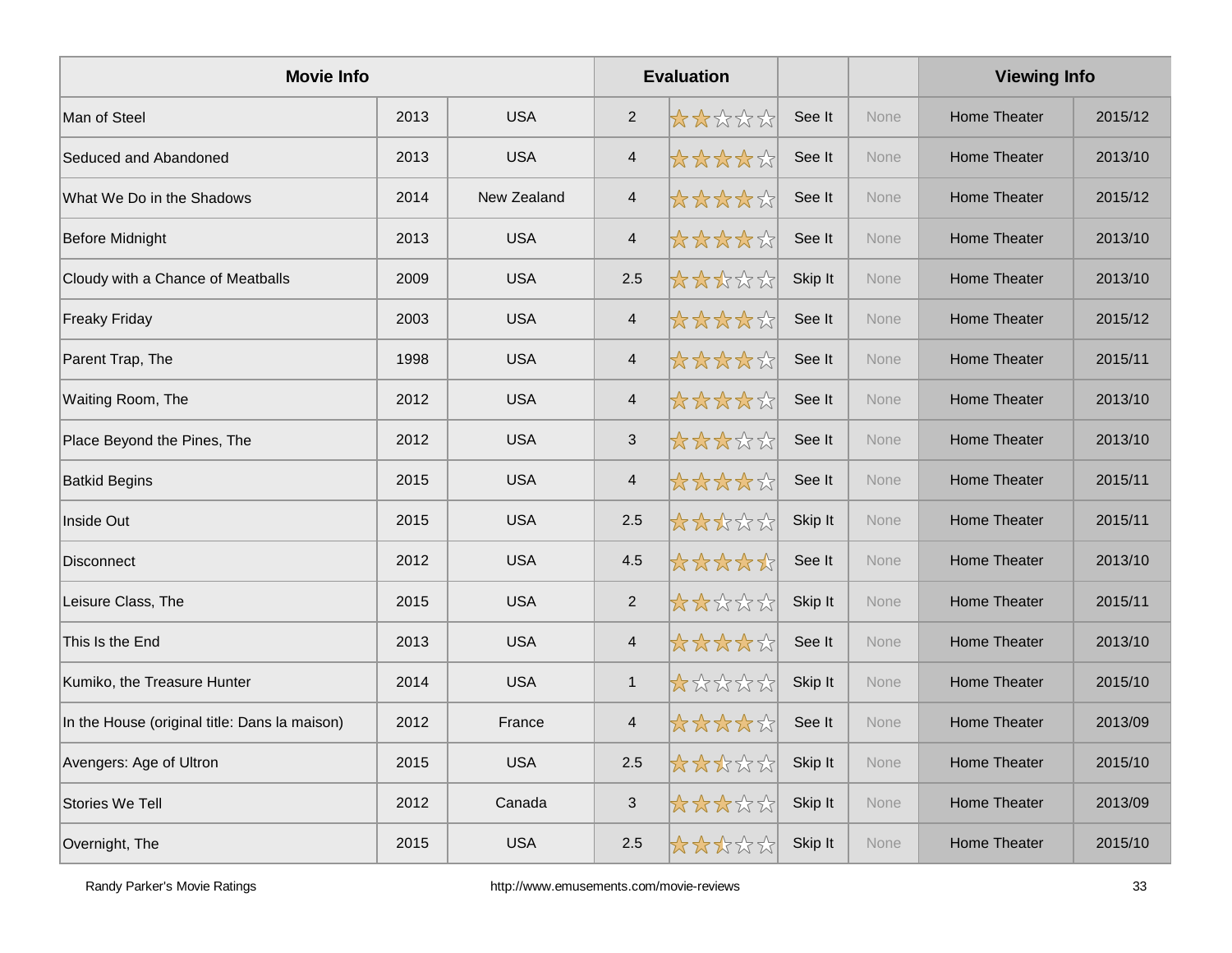| <b>Movie Info</b>                       |      |               |                           | <b>Evaluation</b> |         |      | <b>Viewing Info</b> |         |
|-----------------------------------------|------|---------------|---------------------------|-------------------|---------|------|---------------------|---------|
| <b>What Maisie Knew</b>                 | 2012 | <b>USA</b>    | $\overline{4}$            | *****             | See It  | None | Home Theater        | 2013/09 |
| Entourage                               | 2015 | <b>USA</b>    | $\ensuremath{\mathsf{3}}$ | *****             | See It  | None | <b>Home Theater</b> | 2015/10 |
| Sapphires, The                          | 2012 | Australia     | $\overline{4}$            | *****             | See It  | None | <b>Home Theater</b> | 2013/09 |
| Reality                                 | 2012 | Italy         | 2.5                       | *****             | Skip It | None | <b>Home Theater</b> | 2013/09 |
| <b>Zero Motivation</b>                  | 2014 | <b>Israel</b> | $\mathbf{3}$              | *****             | See It  | None | Home Theater        | 2015/10 |
| Dark Crystal, The                       | 1982 | <b>USA</b>    | $\overline{\mathbf{4}}$   | *****             | See It  | None | <b>Home Theater</b> | 2013/08 |
| I Am Big Bird: The Caroll Spinney Story | 2014 | <b>USA</b>    | 2.5                       | *****             | Skip It | None | <b>Home Theater</b> | 2015/09 |
| Lassie                                  | 2005 | <b>USA</b>    | $\overline{\mathbf{4}}$   | ☆☆☆☆☆             | See It  | None | Home Theater        | 2013/08 |
| Citizenfour                             | 2014 | <b>USA</b>    | $\mathsf 3$               | *****             | See It  | None | <b>Home Theater</b> | 2015/09 |
| <b>Pitch Perfect</b>                    | 2012 | <b>USA</b>    | $\overline{4}$            | ☆☆☆☆☆             | See It  | None | Home Theater        | 2013/08 |
| <b>Clear History</b>                    | 2013 | <b>USA</b>    | $\mathbf{3}$              | ☆☆☆☆☆☆            | See It  | None | <b>Home Theater</b> | 2013/08 |
| Mad Max: Fury Road                      | 2015 | Australia     | $\overline{4}$            | ☆☆☆☆☆             | See It  | None | Home Theater        | 2015/09 |
| <b>Black Sea</b>                        | 2014 | <b>UK</b>     | $\mathbf{3}$              | *****             | See It  | None | <b>Home Theater</b> | 2015/09 |
| Mud                                     | 2012 | <b>USA</b>    | $\overline{4}$            | *****             | See It  | None | Home Theater        | 2013/08 |
| Kingsman: The Secret Service            | 2014 | <b>USA</b>    | $\overline{\mathbf{4}}$   | *****             | See It  | None | <b>Home Theater</b> | 2015/09 |
| <b>Black Stallion, The</b>              | 1979 | <b>USA</b>    | 4.5                       | *****             | See It  | None | Home Theater        | 2013/06 |
| Oz the Great and Powerful               | 2013 | <b>USA</b>    | 2.5                       | ☆☆☆☆☆             | Skip It | None | Home Theater        | 2013/06 |
| Side Effects                            | 2013 | <b>USA</b>    | $\ensuremath{\mathsf{3}}$ | *****             | See It  | None | Home Theater        | 2013/06 |
| McFarland, USA                          | 2015 | <b>USA</b>    | $\overline{\mathcal{A}}$  | *****             | See It  | None | Home Theater        | 2015/08 |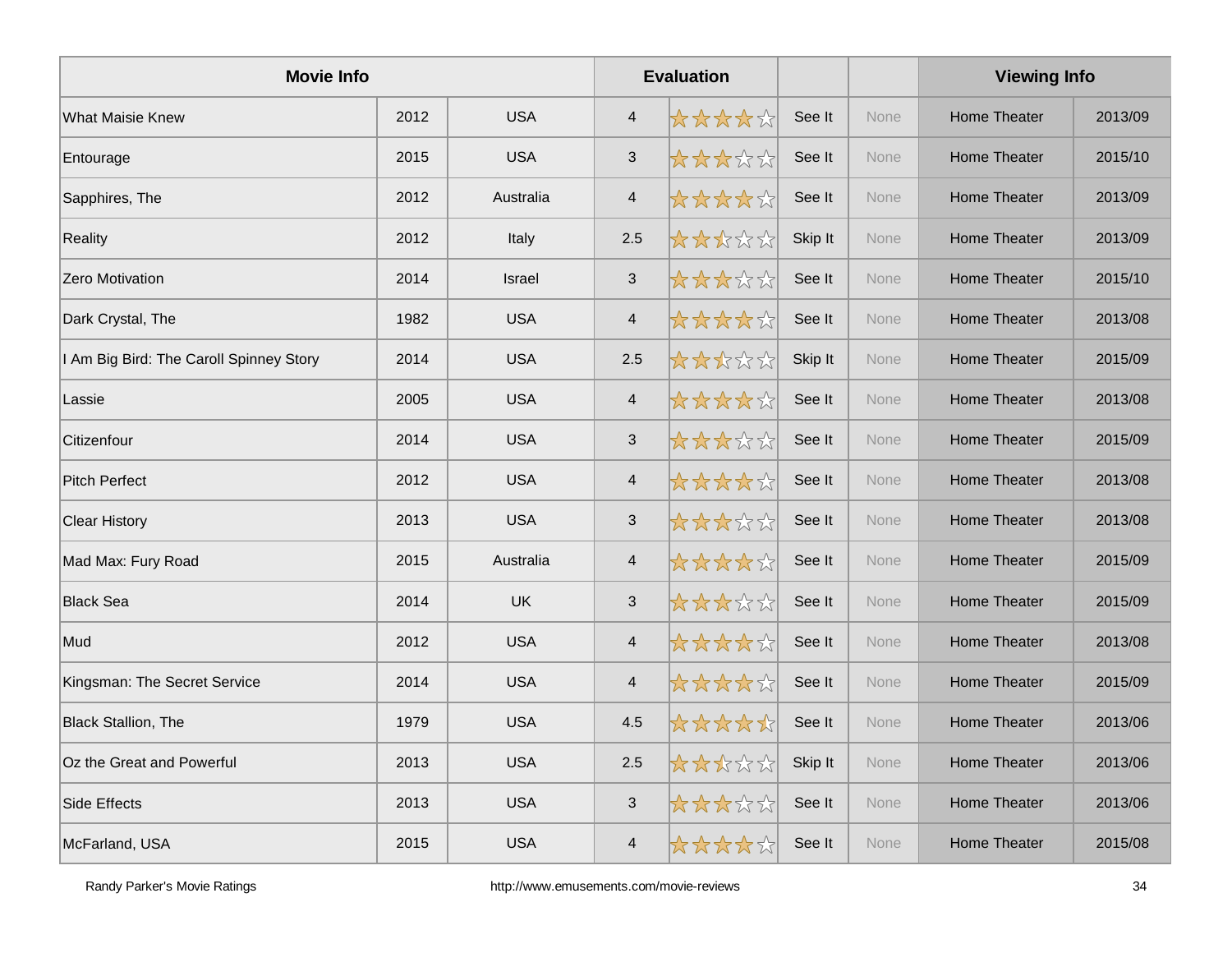| <b>Movie Info</b>                          |      |            |                          | <b>Evaluation</b> |         |             | <b>Viewing Info</b>  |         |
|--------------------------------------------|------|------------|--------------------------|-------------------|---------|-------------|----------------------|---------|
| Easy Money (original title: Snabba cash)   | 2010 | Sweden     | 2.5                      | *****             | Skip It | <b>None</b> | <b>Home Theater</b>  | 2013/06 |
| Ant-Man                                    | 2015 | <b>USA</b> | $\overline{\mathcal{A}}$ | *****             | See It  | None        | <b>Movie Theater</b> | 2015/08 |
| <b>Hot Tub Time Machine</b>                | 2010 | <b>USA</b> | $\overline{2}$           | *****             | Skip It | None        | <b>Home Theater</b>  | 2013/06 |
| Deli Man                                   | 2014 | <b>USA</b> | $\mathfrak{S}$           | *****             | Skip It | None        | Home Theater         | 2015/08 |
| Search for General Tso, The                | 2014 | <b>USA</b> | $\mathfrak{S}$           | *****             | See It  | <b>None</b> | <b>Home Theater</b>  | 2015/08 |
| Life of Pi                                 | 2012 | <b>USA</b> | $\overline{\mathcal{A}}$ | *****             | See It  | <b>None</b> | <b>Home Theater</b>  | 2013/06 |
| While We're Young                          | 2014 | <b>USA</b> | $\sqrt{3}$               | *****             | See It  | None        | <b>Home Theater</b>  | 2015/08 |
| <b>Starlet</b>                             | 2012 | <b>USA</b> | $\overline{\mathcal{A}}$ | *****             | See It  | None        | <b>Home Theater</b>  | 2013/05 |
| Impossible, The                            | 2012 | Spain      | 2.5                      | *****             | Skip It | <b>None</b> | <b>Home Theater</b>  | 2013/05 |
| Second Best Exotic Marigold Hotel, The     | 2015 | <b>UK</b>  | $\sqrt{3}$               | *****             | See It  | None        | <b>Home Theater</b>  | 2015/08 |
| Ex Machina                                 | 2015 | <b>UK</b>  | $\mathbf{3}$             | *****             | See It  | None        | Home Theater         | 2015/07 |
| <b>Star Trek Into Darkness</b>             | 2013 | <b>USA</b> | $\overline{\mathcal{A}}$ | *****             | See It  | None        | <b>Movie Theater</b> | 2013/05 |
| <b>Silver Linings Playbook</b>             | 2012 | <b>USA</b> | $\overline{4}$           | *****             | See It  | None        | Home Theater         | 2013/05 |
| Django Unchained                           | 2012 | <b>USA</b> | 4.5                      | *****             | See It  | None        | <b>Home Theater</b>  | 2013/04 |
| Girlhood (original title: Bande de filles) | 2014 | France     | 2.5                      | *****             | Skip It | None        | iPad                 | 2015/07 |
| Cheap Thrills                              | 2013 | <b>USA</b> | $\mathfrak{S}$           | *****             | See It  | None        | iPad                 | 2015/07 |
| Flight                                     | 2012 | <b>USA</b> | $\overline{4}$           | *****             | See It  | None        | <b>Home Theater</b>  | 2013/04 |
| Kill the Messenger                         | 2014 | <b>USA</b> | $2.5\,$                  | *****             | Skip It | None        | iPad                 | 2015/07 |
| <b>Brave</b>                               | 2012 | <b>USA</b> | $\overline{4}$           | *****             | See It  | None        | Home Theater         | 2013/04 |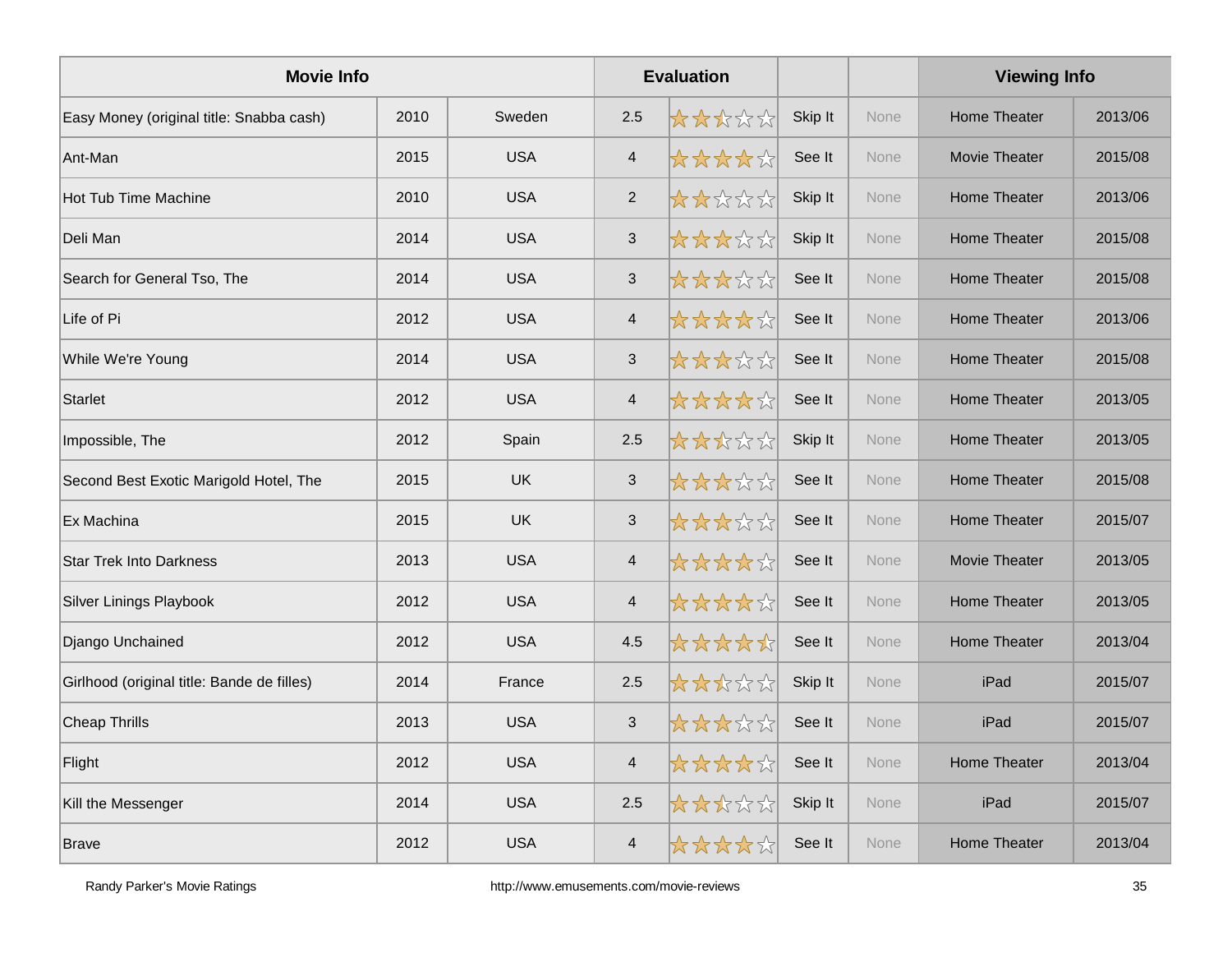| <b>Movie Info</b>                                  |      |            |                          | <b>Evaluation</b> |         |      | <b>Viewing Info</b> |         |
|----------------------------------------------------|------|------------|--------------------------|-------------------|---------|------|---------------------|---------|
| Welcome to Me                                      | 2014 | <b>USA</b> | $\overline{4}$           | *****             | See It  | None | iPad                | 2015/06 |
| Smashed                                            | 2012 | <b>USA</b> | $\overline{\mathcal{A}}$ | *****             | See It  | None | <b>Home Theater</b> | 2013/04 |
| American Sniper                                    | 2015 | <b>USA</b> | $\overline{4}$           | *****             | See It  | None | Home Theater        | 2015/06 |
| Skyfall                                            | 2012 | <b>UK</b>  | $\overline{4}$           | *****             | See It  | None | Home Theater        | 2013/04 |
| Most Violent Year, A                               | 2014 | <b>USA</b> | $\overline{4}$           | *****             | See It  | None | Home Theater        | 2015/05 |
| Wreck-It Ralph                                     | 2012 | <b>USA</b> | $\overline{\mathcal{A}}$ | *****             | See It  | None | <b>Home Theater</b> | 2013/04 |
| Theory of Everything, The                          | 2014 | <b>UK</b>  | $\overline{4}$           | *****             | See It  | None | Home Theater        | 2015/05 |
| Rust and Bone (original title: De rouille et d'os) | 2012 | France     | $\overline{\mathcal{A}}$ | ☆☆☆☆☆             | See It  | None | <b>Home Theater</b> | 2013/04 |
| Lucy                                               | 2014 | France     | 2.5                      | *****             | Skip It | None | Home Theater        | 2015/05 |
| Sessions, The                                      | 2012 | <b>USA</b> | $\overline{\mathcal{A}}$ | ☆☆☆☆☆             | See It  | None | <b>Home Theater</b> | 2013/03 |
| Hard Eight                                         | 1996 | <b>USA</b> | 2.5                      | *****             | Skip It | None | Home Theater        | 2015/05 |
| Argo                                               | 2012 | <b>USA</b> | 4.5                      | *****             | See It  | None | Home Theater        | 2013/03 |
| Suspiria                                           | 1977 | Italy      | $\mathbf{3}$             | *****             | See It  | None | Home Theater        | 2013/03 |
| <b>Big Eyes</b>                                    | 2014 | <b>USA</b> | $\overline{\mathcal{A}}$ | *****             | See It  | None | Home Theater        | 2015/05 |
| <b>Belle</b>                                       | 2013 | <b>UK</b>  | $\overline{4}$           | *****             | See It  | None | Home Theater        | 2015/05 |
| Amazing Spider-Man, The                            | 2012 | <b>USA</b> | $\overline{4}$           | *****             | See It  | None | Home Theater        | 2013/03 |
| <b>Rise of the Guardians</b>                       | 2012 | <b>USA</b> | 2.5                      | *****             | Skip It | None | Home Theater        | 2013/03 |
| Wild                                               | 2014 | <b>USA</b> | 4.5                      | *****             | See It  | None | Home Theater        | 2015/05 |
| Predestination                                     | 2014 | Australia  | $\mathbf{3}$             | *****             | See It  | None | Home Theater        | 2015/05 |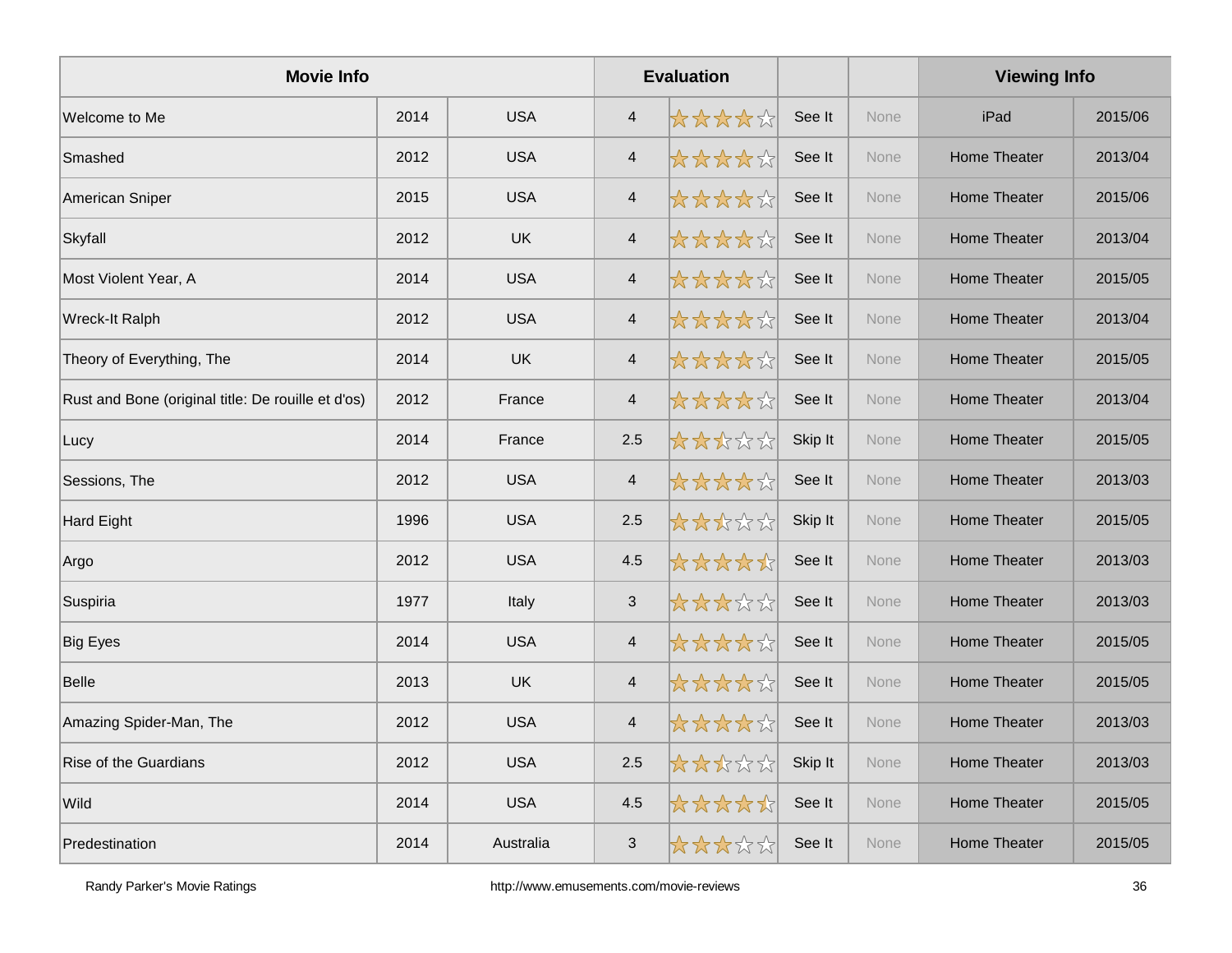| <b>Movie Info</b>                                   |      |            |                           | <b>Evaluation</b> |         |      | <b>Viewing Info</b> |         |
|-----------------------------------------------------|------|------------|---------------------------|-------------------|---------|------|---------------------|---------|
| Kumaré                                              | 2011 | <b>USA</b> | $\overline{4}$            | *****             | See It  | None | Home Theater        | 2013/03 |
| Song of the Sea                                     | 2014 | Ireland    | $\overline{4}$            | *****             | See It  | None | <b>Home Theater</b> | 2015/05 |
| Bully                                               | 2011 | <b>USA</b> | $\overline{4}$            | *****             | See It  | None | Home Theater        | 2013/03 |
| Master, The                                         | 2012 | <b>USA</b> | $\overline{2}$            | *****             | Skip It | None | <b>Home Theater</b> | 2013/03 |
| I Am Comic                                          | 2010 | <b>USA</b> | 2.5                       | *****             | Skip It | None | Home Theater        | 2015/04 |
| Into the Woods                                      | 2014 | <b>USA</b> | 2.5                       | *****             | Skip It | None | Home Theater        | 2015/04 |
| Robot & Frank                                       | 2012 | <b>USA</b> | $\overline{4}$            | *****             | See It  | None | Home Theater        | 2013/03 |
| Perks of Being a Wallflower, The                    | 2012 | <b>USA</b> | $\ensuremath{\mathsf{3}}$ | *****             | See It  | None | Home Theater        | 2013/03 |
| Imitation Game, The                                 | 2014 | <b>UK</b>  | $\overline{4}$            | *****             | See It  | None | Home Theater        | 2015/04 |
| Interstellar                                        | 2014 | <b>USA</b> | $\overline{\mathbf{4}}$   | *****             | See It  | None | Home Theater        | 2015/04 |
| Dark Knight Rises, The                              | 2012 | <b>USA</b> | $\overline{4}$            | *****             | See It  | None | Home Theater        | 2013/02 |
| Celeste & Jesse Forever                             | 2012 | <b>USA</b> | $\overline{\mathbf{4}}$   | *****             | See It  | None | Home Theater        | 2013/02 |
| Whiplash                                            | 2014 | <b>USA</b> | 4.5                       | *****             | See It  | None | Home Theater        | 2015/04 |
| Foxcatcher                                          | 2014 | <b>USA</b> | 2.5                       | *****             | Skip It | None | Home Theater        | 2015/04 |
| Control                                             | 2007 | <b>UK</b>  | 2.5                       | *****             | Skip It | None | Home Theater        | 2013/01 |
| Birdman: Or (The Unexpected Virtue of<br>Ignorance) | 2014 | <b>USA</b> | $\overline{2}$            | *****             | Skip It | None | Home Theater        | 2015/04 |
| Beauty Is Embarrassing                              | 2012 | <b>USA</b> | $\sqrt{3}$                | *****             | Skip It | None | Home Theater        | 2013/01 |
| Top Five                                            | 2014 | <b>USA</b> | $\sqrt{3}$                | *****             | See It  | None | <b>Home Theater</b> | 2015/04 |
| Looper                                              | 2012 | <b>USA</b> | 3                         | *****             | See It  | None | <b>Home Theater</b> | 2013/01 |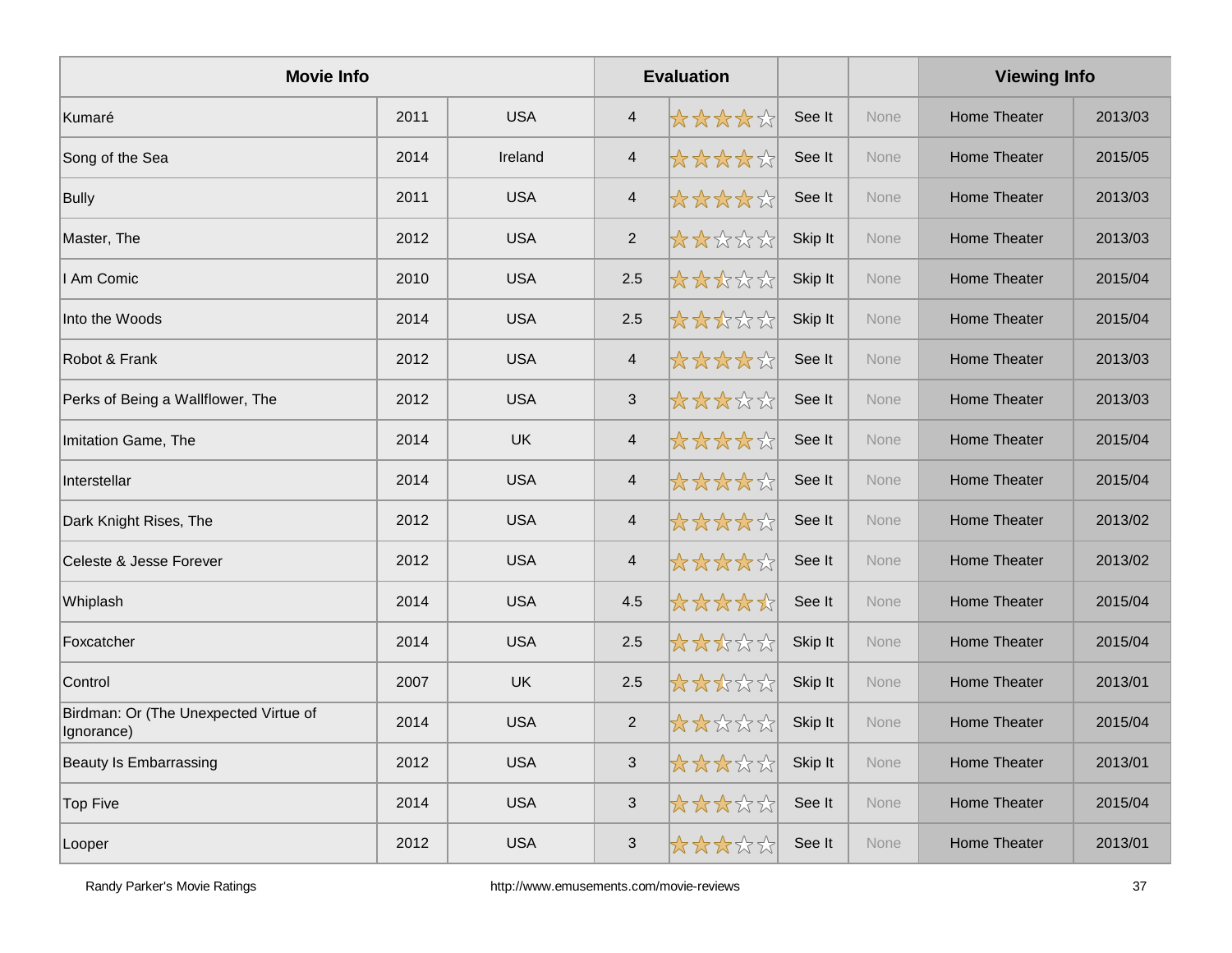| <b>Movie Info</b>                      |      |            |                           | <b>Evaluation</b> |         |             | <b>Viewing Info</b> |         |
|----------------------------------------|------|------------|---------------------------|-------------------|---------|-------------|---------------------|---------|
| Listen Up Philip                       | 2014 | <b>USA</b> | $\overline{4}$            | *****             | See It  | <b>None</b> | iPad                | 2015/04 |
| Compliance                             | 2012 | <b>USA</b> | $\overline{4}$            | *****             | See It  | None        | <b>Home Theater</b> | 2013/01 |
| Force Majeure                          | 2014 | Sweden     | 2.5                       | *****             | Skip It | None        | iPad                | 2015/03 |
| Game Change                            | 2012 | <b>USA</b> | $\ensuremath{\mathsf{3}}$ | *****             | See It  | None        | <b>Home Theater</b> | 2013/01 |
| <b>African Cats</b>                    | 2011 | <b>USA</b> | $\overline{4}$            | *****             | See It  | None        | <b>Home Theater</b> | 2013/01 |
| Big Hero 6                             | 2014 | <b>USA</b> | N/A                       | N/A               | See It  | None        | <b>Home Theater</b> | 2015/03 |
| <b>Hope Springs</b>                    | 2012 | <b>USA</b> | $\mathbf{3}$              | *****             | See It  | None        | <b>Home Theater</b> | 2013/01 |
| Beyond the Lights                      | 2014 | <b>USA</b> | $\overline{4}$            | *****             | See It  | <b>None</b> | <b>Home Theater</b> | 2015/03 |
| Trishna                                | 2011 | UK         | $1.5$                     | *****             | Skip It | None        | <b>Home Theater</b> | 2013/01 |
| Harmontown                             | 2014 | <b>USA</b> | 2.5                       | *****             | Skip It | None        | <b>Home Theater</b> | 2015/03 |
| Ted                                    | 2012 | <b>USA</b> | $\overline{2}$            | *****             | Skip It | None        | <b>Home Theater</b> | 2013/01 |
| Boxtrolls, The                         | 2014 | <b>USA</b> | $\overline{4}$            | *****             | See It  | None        | <b>Home Theater</b> | 2015/03 |
| Punch-Drunk Love                       | 2002 | <b>USA</b> | $\overline{2}$            | *****             | Skip It | None        | <b>Home Theater</b> | 2015/03 |
| Men in Black 3                         | 2012 | <b>USA</b> | $\overline{4}$            | *****             | See It  | None        | <b>Home Theater</b> | 2013/01 |
| Arbitrage                              | 2012 | <b>USA</b> | $\mathfrak{S}$            | *****             | See It  | None        | <b>Home Theater</b> | 2013/01 |
| Life Itself                            | 2014 | <b>USA</b> | N/A                       | N/A               | See It  | None        | Home Theater        | 2015/03 |
| St. Vincent                            | 2014 | <b>USA</b> | $\overline{4}$            | ☆☆☆☆☆             | See It  | None        | <b>Home Theater</b> | 2015/03 |
| Premium Rush                           | 2012 | <b>USA</b> | $\overline{4}$            | ☆☆☆☆☆             | See It  | None        | <b>Home Theater</b> | 2013/01 |
| Hunger Games, The: Mockingjay - Part 1 | 2014 | <b>USA</b> | $\ensuremath{\mathsf{3}}$ | *****             | See It  | <b>None</b> | <b>Home Theater</b> | 2015/03 |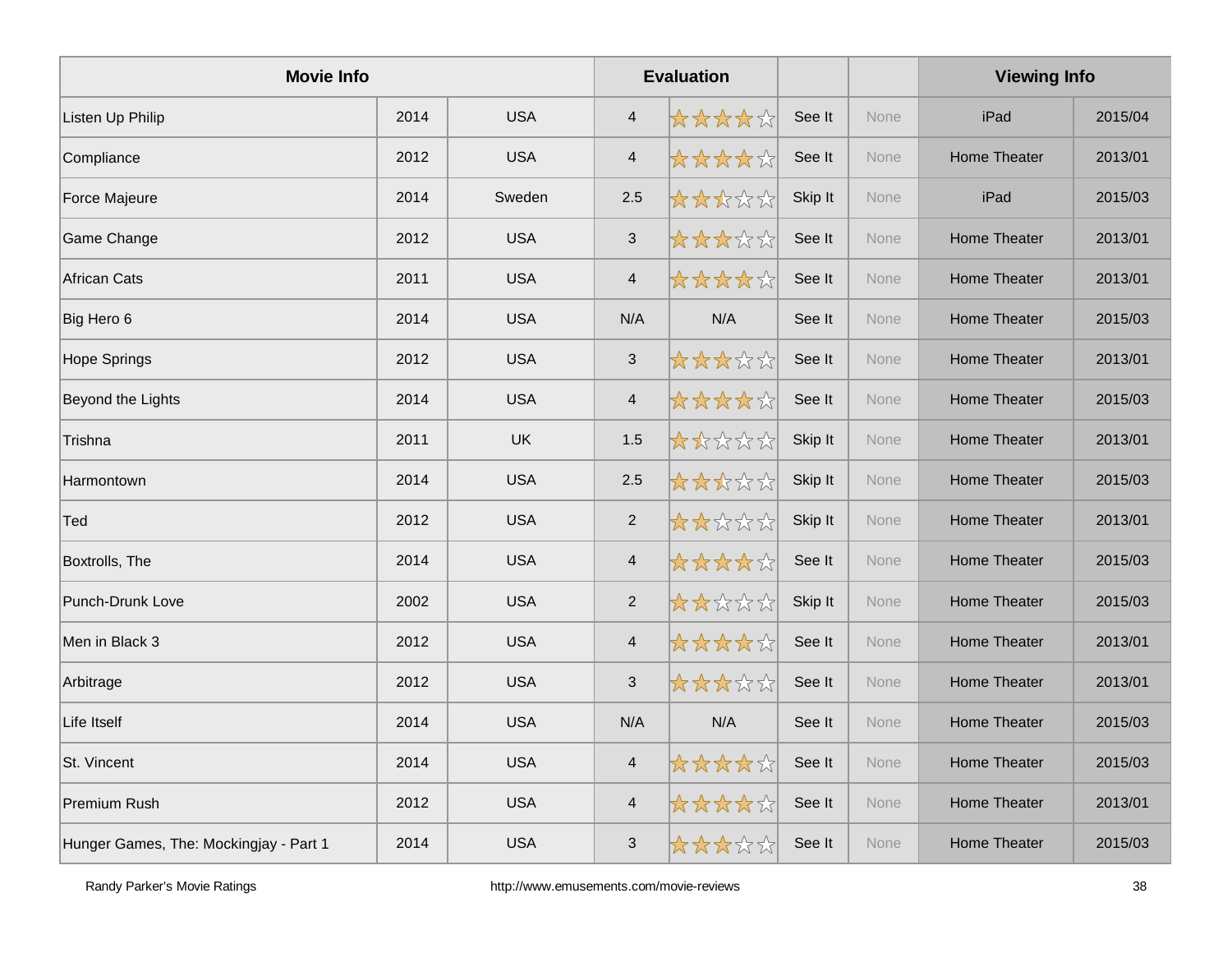| <b>Movie Info</b>                                             |      |             |                | <b>Evaluation</b> |         |      | <b>Viewing Info</b> |         |
|---------------------------------------------------------------|------|-------------|----------------|-------------------|---------|------|---------------------|---------|
| Magic Mike                                                    | 2012 | <b>USA</b>  | $\overline{4}$ | *****             | See It  | None | Home Theater        | 2012/12 |
| Dark Horse                                                    | 2011 | <b>USA</b>  | $\overline{2}$ | *****             | Skip It | None | <b>Home Theater</b> | 2012/12 |
| Gone Girl                                                     | 2014 | <b>USA</b>  | 2.5            | *****             | Skip It | None | Home Theater        | 2015/03 |
| Snowpiercer                                                   | 2013 | South Korea | 2.5            | *****             | Skip It | None | Home Theater        | 2015/02 |
| Sleepwalk with Me                                             | 2012 | <b>USA</b>  | $\mathfrak{S}$ | *****             | Skip It | None | <b>Home Theater</b> | 2012/12 |
| Book of Life, The                                             | 2014 | <b>USA</b>  | 2.5            | *****             | Skip It | None | <b>Home Theater</b> | 2015/02 |
| Prometheus                                                    | 2012 | <b>USA</b>  | $\mathbf{3}$   | *****             | Skip It | None | Home Theater        | 2012/12 |
| Dear White People                                             | 2014 | <b>USA</b>  | $\sqrt{3}$     | *****             | See It  | None | Home Theater        | 2015/02 |
| Hobbit, The: An Unexpected Journey                            | 2012 | <b>USA</b>  | $\sqrt{3}$     | *****             | See It  | None | Movie Theater       | 2012/12 |
| Summit, The                                                   | 2012 | Ireland     | 2.5            | *****             | Skip It | None | Home Theater        | 2015/02 |
| Moonrise Kingdom                                              | 2012 | <b>USA</b>  | $\mathfrak{S}$ | *****             | See It  | None | Home Theater        | 2012/12 |
| Fat, Sick & Nearly Dead 2                                     | 2014 | <b>USA</b>  | 2.5            | *****             | Skip It | None | Home Theater        | 2015/02 |
| 2 Days in New York                                            | 2012 | France      | 2.5            | *****             | Skip It | None | <b>DVD</b>          | 2012/11 |
| Queen of Versailles, The                                      | 2012 | <b>USA</b>  | 2.5            | *****             | Skip It | None | Home Theater        | 2012/11 |
| Maze Runner, The                                              | 2014 | <b>USA</b>  | $\overline{4}$ | *****             | See It  | None | Home Theater        | 2015/01 |
| 28 Weeks Later                                                | 2007 | <b>UK</b>   | 2.5            | *****             | Skip It | None | Home Theater        | 2012/11 |
| Chef                                                          | 2014 | <b>USA</b>  | 4.5            | *****             | See It  | None | <b>Home Theater</b> | 2015/01 |
| Thor: The Dark World                                          | 2013 | <b>USA</b>  | 2.5            | *****             | Skip It | None | Home Theater        | 2015/01 |
| Castle in the Sky (original title: Tenkû no shiro<br>Rapyuta) | 1986 | Japan       | 4.5            | *****             | See It  | None | <b>Home Theater</b> | 2012/11 |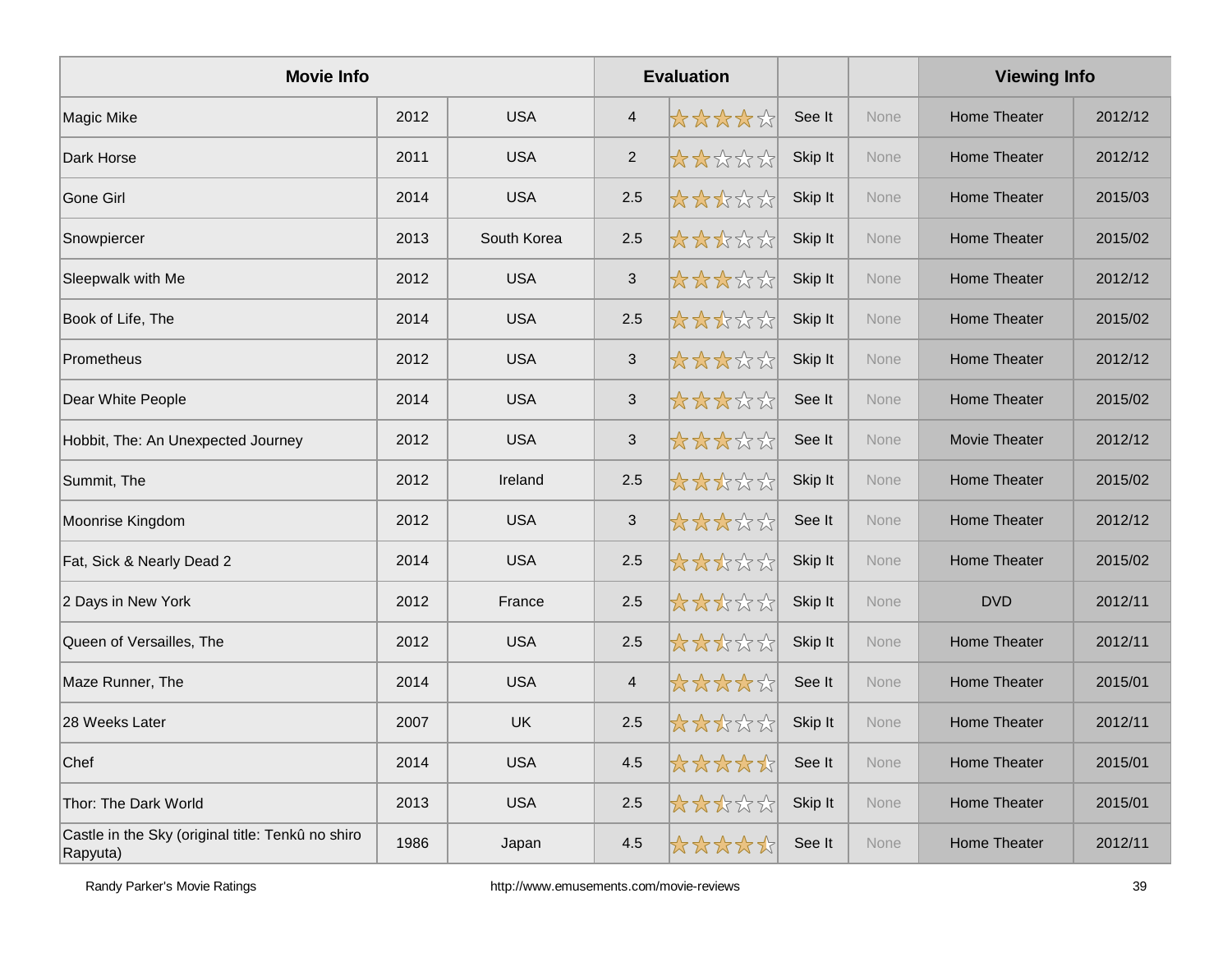| <b>Movie Info</b>                                                                |      |            |                | <b>Evaluation</b> |         |             | <b>Viewing Info</b>  |         |
|----------------------------------------------------------------------------------|------|------------|----------------|-------------------|---------|-------------|----------------------|---------|
| <b>Arthur Christmas</b>                                                          | 2011 | <b>UK</b>  | $\mathfrak{S}$ | *****             | See It  | <b>None</b> | Home Theater         | 2012/11 |
| Edge of Tomorrow                                                                 | 2014 | <b>USA</b> | 4.5            | *****             | See It  | None        | <b>Home Theater</b>  | 2015/01 |
| Nausicaä of the Valley of the Wind (original<br>title: Kaze no tani no Naushika) | 1984 | Japan      | $\sqrt{3}$     | *****             | See It  | None        | <b>Home Theater</b>  | 2012/11 |
| Once                                                                             | 2006 | Ireland    | 4.5            | *****             | See It  | None        | <b>Home Theater</b>  | 2015/01 |
| Frank                                                                            | 2014 | <b>UK</b>  | 2.5            | *****             | Skip It | <b>None</b> | Home Theater         | 2015/01 |
| <b>Safety Not Guaranteed</b>                                                     | 2012 | <b>USA</b> | $\overline{4}$ | *****             | See It  | None        | <b>Home Theater</b>  | 2012/11 |
| Boyhood                                                                          | 2014 | <b>USA</b> | $\overline{4}$ | *****             | See It  | None        | <b>Home Theater</b>  | 2015/01 |
| Take This Waltz                                                                  | 2011 | Canada     | $\sqrt{3}$     | *****             | See It  | None        | <b>Home Theater</b>  | 2012/10 |
| Dawn of the Planet of the Apes                                                   | 2014 | <b>USA</b> | $\overline{4}$ | *****             | See It  | None        | Home Theater         | 2015/01 |
| Guest, The                                                                       | 2014 | <b>USA</b> | $\sqrt{2}$     | *****             | Skip It | None        | <b>Home Theater</b>  | 2015/01 |
| Porco Rosso (original title: Kurenai no buta)                                    | 1992 | Japan      | 2.5            | *****             | Skip It | None        | <b>Home Theater</b>  | 2012/10 |
| Skeleton Twins, The                                                              | 2014 | <b>USA</b> | $\sqrt{3}$     | *****             | See It  | None        | Home Theater         | 2015/01 |
| Devil's Backbone, The (original title: El<br>espinazo del diablo)                | 2001 | Spain      | $\sqrt{3}$     | *****             | See It  | None        | Home Theater         | 2012/10 |
| To Be Takei                                                                      | 2014 | <b>USA</b> | $\sqrt{3}$     | *****             | See It  | None        | <b>Home Theater</b>  | 2015/01 |
| Best Exotic Marigold Hotel, The                                                  | 2011 | <b>UK</b>  | 4.5            | *****             | See It  | <b>None</b> | <b>Home Theater</b>  | 2012/10 |
| Day Watch (original title: Dnevnoy dozor)                                        | 2006 | Russia     | 2.5            | *****             | Skip It | None        | Home Theater         | 2012/10 |
| Hobbit, The: The Battle of the Five Armies                                       | 2014 | <b>USA</b> | $\overline{4}$ | *****             | See It  | None        | <b>Movie Theater</b> | 2015/01 |
| Interview, The                                                                   | 2014 | <b>USA</b> | $\overline{4}$ | *****             | See It  | None        | <b>Home Theater</b>  | 2015/01 |
| Secret World of Arrietty, The (original title: Kari-<br>gurashi no Arietti)      | 2010 | Japan      | 4              | *****             | See It  | None        | Home Theater         | 2012/10 |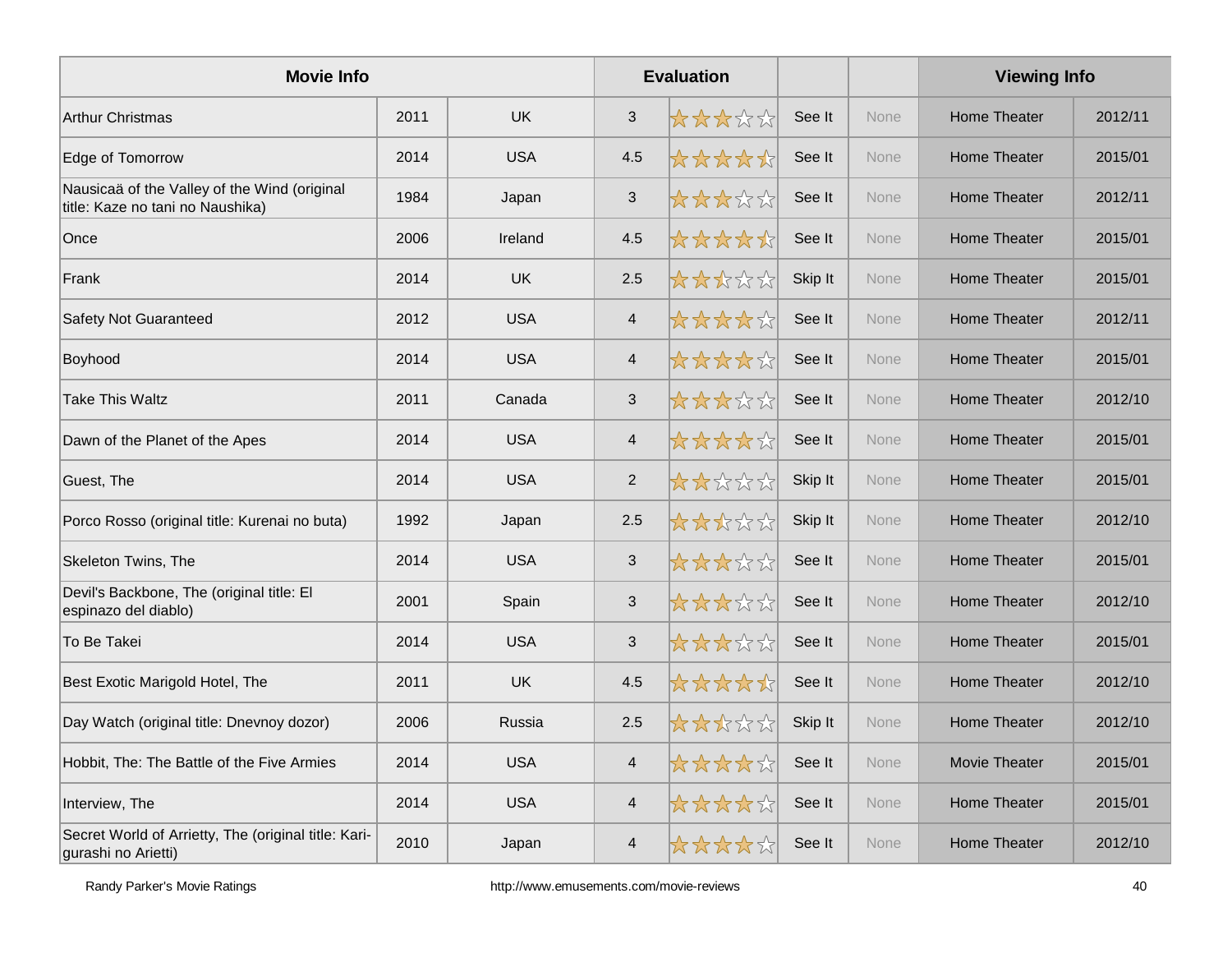| <b>Movie Info</b>                                                                  |      |            |                | <b>Evaluation</b> |         |             | <b>Viewing Info</b> |         |
|------------------------------------------------------------------------------------|------|------------|----------------|-------------------|---------|-------------|---------------------|---------|
| Night Watch (original title: Nochnoy dozor)                                        | 2004 | Russia     | 2.5            | *****             | Skip It | <b>None</b> | <b>Home Theater</b> | 2012/10 |
| How to Train Your Dragon 2                                                         | 2014 | <b>USA</b> | $\overline{4}$ | *****             | See It  | None        | <b>Home Theater</b> | 2015/01 |
| Dolphin Tale 2                                                                     | 2014 | <b>USA</b> | $\overline{4}$ | *****             | See It  | None        | <b>Home Theater</b> | 2015/01 |
| Avengers, The                                                                      | 2012 | <b>USA</b> | $\overline{4}$ | *****             | See It  | None        | <b>Home Theater</b> | 2012/10 |
| Cabin in the Woods, The                                                            | 2011 | <b>USA</b> | $\overline{2}$ | *****             | Skip It | None        | Home Theater        | 2012/10 |
| Guardians of the Galaxy                                                            | 2014 | <b>USA</b> | $\overline{4}$ | *****             | See It  | None        | <b>Home Theater</b> | 2014/12 |
| <b>Damsels in Distress</b>                                                         | 2011 | <b>USA</b> | 2.5            | *****             | Skip It | None        | <b>Home Theater</b> | 2012/09 |
| <b>Holes</b>                                                                       | 2003 | <b>USA</b> | $\overline{4}$ | *****             | See It  | <b>None</b> | Home Theater        | 2014/12 |
| <b>Bicycle Bride</b>                                                               | 2010 | <b>USA</b> | $\mathbf{1}$   | *****             | Skip It | None        | Home Theater        | 2014/12 |
| Chimpanzee                                                                         | 2012 | <b>USA</b> | $\sqrt{3}$     | *****             | See It  | None        | <b>Home Theater</b> | 2012/09 |
| House of Pleasures (original title: L'apollonide:<br>Souvenirs de la Maison Close) | 2011 | France     | 1.5            | *****             | Skip It | None        | Home Theater        | 2012/09 |
| Secret of Kells, The                                                               | 2009 | France     | $\overline{4}$ | *****             | See It  | None        | Home Theater        | 2014/12 |
| Abuse of Weakness (original title: Abus de<br>faiblesse)                           | 2013 | France     | $\overline{2}$ | *****             | Skip It | None        | <b>Home Theater</b> | 2014/12 |
| Katy Perry: Part of Me                                                             | 2012 | <b>USA</b> | $\overline{4}$ | *****             | See It  | None        | <b>Home Theater</b> | 2012/09 |
| Summer's Tale, A (original title: Conte d'été)                                     | 1996 | France     | $\overline{4}$ | *****             | See It  | None        | Home Theater        | 2014/12 |
| Idiocracy                                                                          | 2006 | <b>USA</b> | $\overline{4}$ | *****             | See It  | None        | Home Theater        | 2012/09 |
| Hunger Games, The                                                                  | 2012 | <b>USA</b> | $\overline{4}$ | ☆☆☆☆☆             | See It  | None        | <b>Home Theater</b> | 2012/09 |
| X-Men: Days of Future Past                                                         | 2014 | <b>USA</b> | 4.5            | *****             | See It  | None        | Home Theater        | 2014/12 |
| The Pirates! Band of Misfits                                                       | 2012 | <b>UK</b>  | 2.5            | *****             | Skip It | None        | Home Theater        | 2012/09 |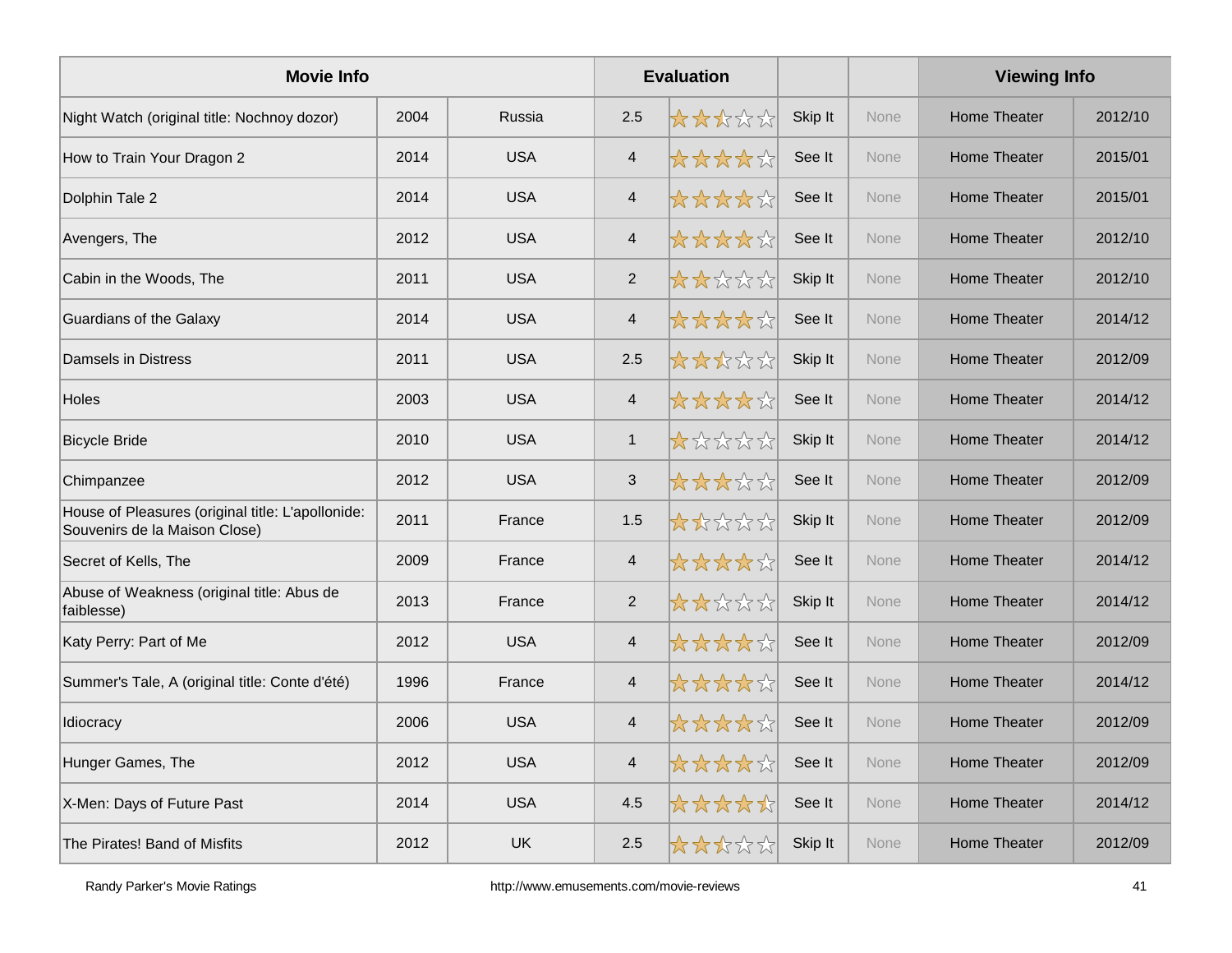| <b>Movie Info</b>                     |      |            |                          | <b>Evaluation</b> |         |             | <b>Viewing Info</b> |         |
|---------------------------------------|------|------------|--------------------------|-------------------|---------|-------------|---------------------|---------|
| What If                               | 2013 | Canada     | 4.5                      | *****             | See It  | <b>None</b> | Home Theater        | 2014/12 |
| Two Faces of January, The             | 2014 | <b>USA</b> | 2.5                      | *****             | Skip It | None        | Airplane            | 2014/11 |
| <b>Bernie</b>                         | 2011 | <b>USA</b> | $\overline{4}$           | *****             | See It  | None        | Home Theater        | 2012/09 |
| Sleep Dealer                          | 2008 | <b>USA</b> | $\overline{\mathcal{A}}$ | *****             | See It  | None        | Home Theater        | 2012/08 |
| Dictator, The                         | 2012 | <b>USA</b> | 2.5                      | *****             | Skip It | None        | Home Theater        | 2012/08 |
| Cold in July                          | 2014 | <b>USA</b> | $\sqrt{3}$               | *****             | Skip It | None        | iPad                | 2014/11 |
| Deep Blue Sea, The                    | 2011 | <b>UK</b>  | 2.5                      | *****             | Skip It | None        | <b>Home Theater</b> | 2012/08 |
| Amazing Spider-Man 2, The             | 2014 | <b>USA</b> | $\sqrt{3}$               | *****             | See It  | None        | Airplane            | 2014/11 |
| House of the Devil, The               | 2009 | <b>USA</b> | $\overline{2}$           | *****             | Skip It | None        | Home Theater        | 2012/08 |
| Magic in the Moonlight                | 2014 | <b>USA</b> | $\sqrt{3}$               | *****             | See It  | None        | Airplane            | 2014/11 |
| One I Love, The                       | 2014 | <b>USA</b> | $\overline{\mathcal{A}}$ | *****             | See It  | None        | <b>Home Theater</b> | 2014/11 |
| <b>Big Miracle</b>                    | 2012 | <b>USA</b> | $\overline{\mathbf{4}}$  | *****             | See It  | None        | Home Theater        | 2012/08 |
| Le Havre                              | 2011 | Finland    | 1.5                      | *****             | Skip It | None        | Home Theater        | 2012/08 |
| 22 Jump Street                        | 2014 | <b>USA</b> | $\overline{\mathcal{A}}$ | *****             | See It  | None        | Home Theater        | 2014/11 |
| District 13: Ultimatum                | 2009 | France     | 3                        | *****             | See It  | None        | Home Theater        | 2012/08 |
| Dogtooth (original title: Kynodontas) | 2009 | Greece     | 1.5                      | 大大众公众             | Skip It | None        | Home Theater        | 2012/08 |
| Night at the Museum                   | 2006 | <b>USA</b> | $\overline{4}$           | *****             | See It  | None        | Home Theater        | 2014/11 |
| <b>Happy Christmas</b>                | 2014 | <b>USA</b> | 2.5                      | *****             | Skip It | None        | Home Theater        | 2014/11 |
| Make Believe                          | 2010 | <b>USA</b> | 3                        | *****             | See It  | None        | Home Theater        | 2012/08 |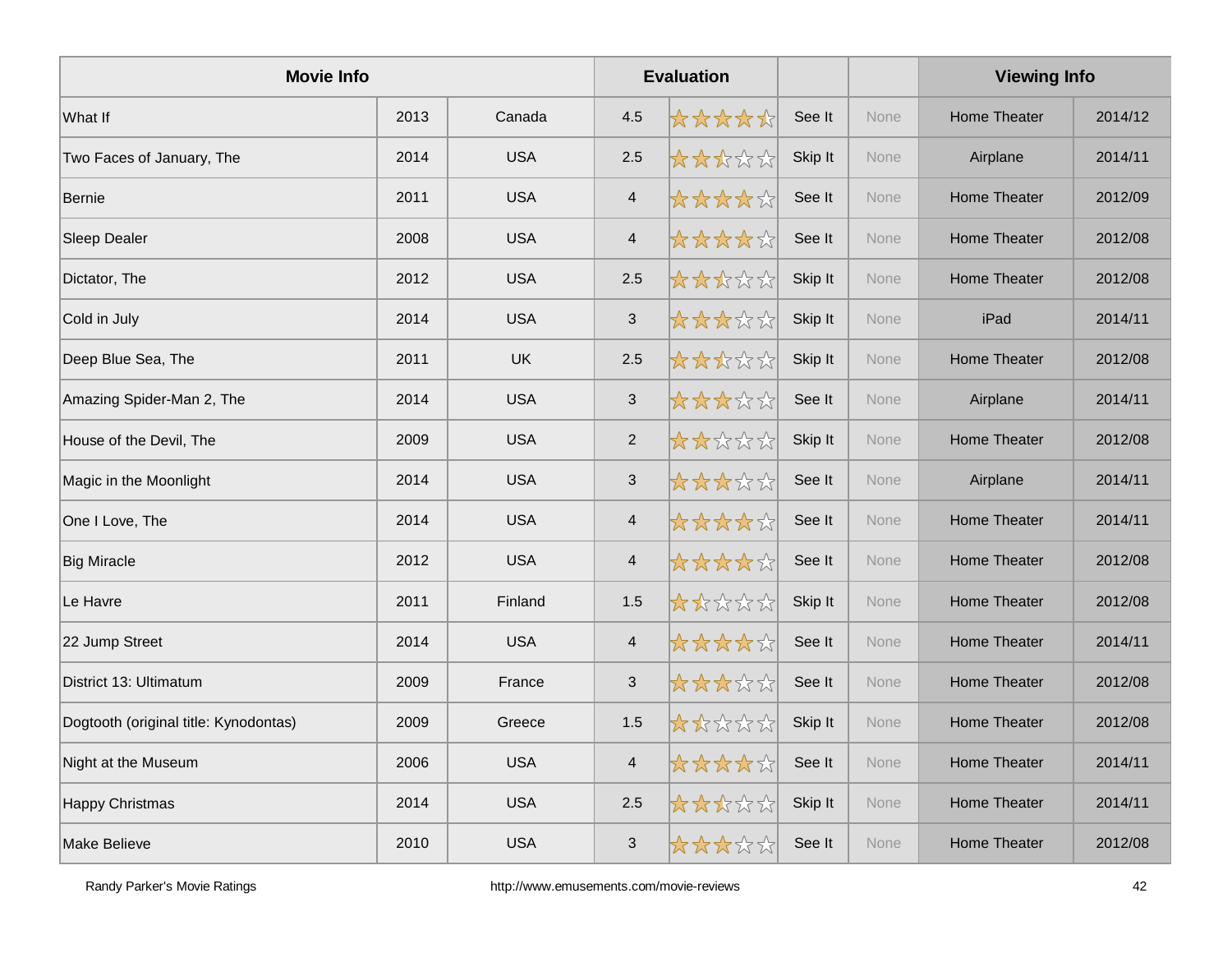| <b>Movie Info</b>                                             |      |            |                          | <b>Evaluation</b> |         |             | <b>Viewing Info</b> |         |
|---------------------------------------------------------------|------|------------|--------------------------|-------------------|---------|-------------|---------------------|---------|
| Most Wanted Man, A                                            | 2014 | <b>USA</b> | 2.5                      | ☆☆☆☆☆             | Skip It | <b>None</b> | <b>Home Theater</b> | 2014/11 |
| <b>Hear My Song</b>                                           | 1991 | Ireland    | $\overline{\mathcal{A}}$ | ☆☆☆☆☆             | See It  | None        | Home Theater        | 2012/07 |
| Mr. Peabody & Sherman                                         | 2014 | <b>USA</b> | 2.5                      | *****             | Skip It | None        | Home Theater        | 2014/11 |
| Artist, The                                                   | 2011 | <b>USA</b> | $\overline{4}$           | *****             | See It  | None        | Home Theater        | 2012/07 |
| 21 Jump Street                                                | 2012 | <b>USA</b> | $\mathbf{3}$             | *****             | See It  | <b>None</b> | <b>Home Theater</b> | 2012/07 |
| Begin Again                                                   | 2013 | <b>USA</b> | $\overline{\mathcal{A}}$ | ☆☆☆☆☆             | See It  | None        | <b>Home Theater</b> | 2014/11 |
| Romantics Anonymous (original title: Les<br>émotifs anonymes) | 2010 | France     | $\overline{4}$           | *****             | See It  | None        | Home Theater        | 2012/07 |
| Godzilla                                                      | 2014 | <b>USA</b> | 2.5                      | ☆☆☆☆☆             | Skip It | None        | Home Theater        | 2014/11 |
| Neighbors                                                     | 2014 | <b>USA</b> | $\sqrt{2}$               | 女女女女女             | Skip It | <b>None</b> | Home Theater        | 2014/10 |
| Jeff, Who Lives at Home                                       | 2011 | <b>USA</b> | 2.5                      | *****             | Skip It | None        | <b>Home Theater</b> | 2012/06 |
| Chronicle                                                     | 2012 | <b>USA</b> | 2.5                      | *****             | Skip It | None        | <b>Home Theater</b> | 2012/06 |
| Frankenweenie                                                 | 2012 | <b>USA</b> | $\overline{4}$           | ☆☆☆☆☆             | See It  | None        | <b>Home Theater</b> | 2014/10 |
| <b>Muppets Most Wanted</b>                                    | 2014 | <b>USA</b> | $\overline{4}$           | *****             | See It  | None        | Home Theater        | 2014/10 |
| Rescue Dawn                                                   | 2006 | <b>USA</b> | $\overline{\mathcal{A}}$ | *****             | See It  | None        | <b>Home Theater</b> | 2012/06 |
| <b>Crime After Crime</b>                                      | 2011 | <b>USA</b> | 4.5                      | *****             | See It  | None        | <b>Home Theater</b> | 2012/06 |
| <b>Obvious Child</b>                                          | 2014 | <b>USA</b> | $\overline{4}$           | ☆☆☆☆☆             | See It  | None        | <b>Home Theater</b> | 2014/10 |
| Dog Soldiers                                                  | 2002 | <b>UK</b>  | $\overline{\mathbf{4}}$  | *****             | See It  | None        | Home Theater        | 2012/05 |
| Cronos                                                        | 1993 | Mexico     | 2.5                      | *****             | Skip It | None        | <b>Home Theater</b> | 2012/05 |
| Melancholia                                                   | 2011 | Denmark    | $\mathfrak{S}$           | *****             | Skip It | None        | Home Theater        | 2012/05 |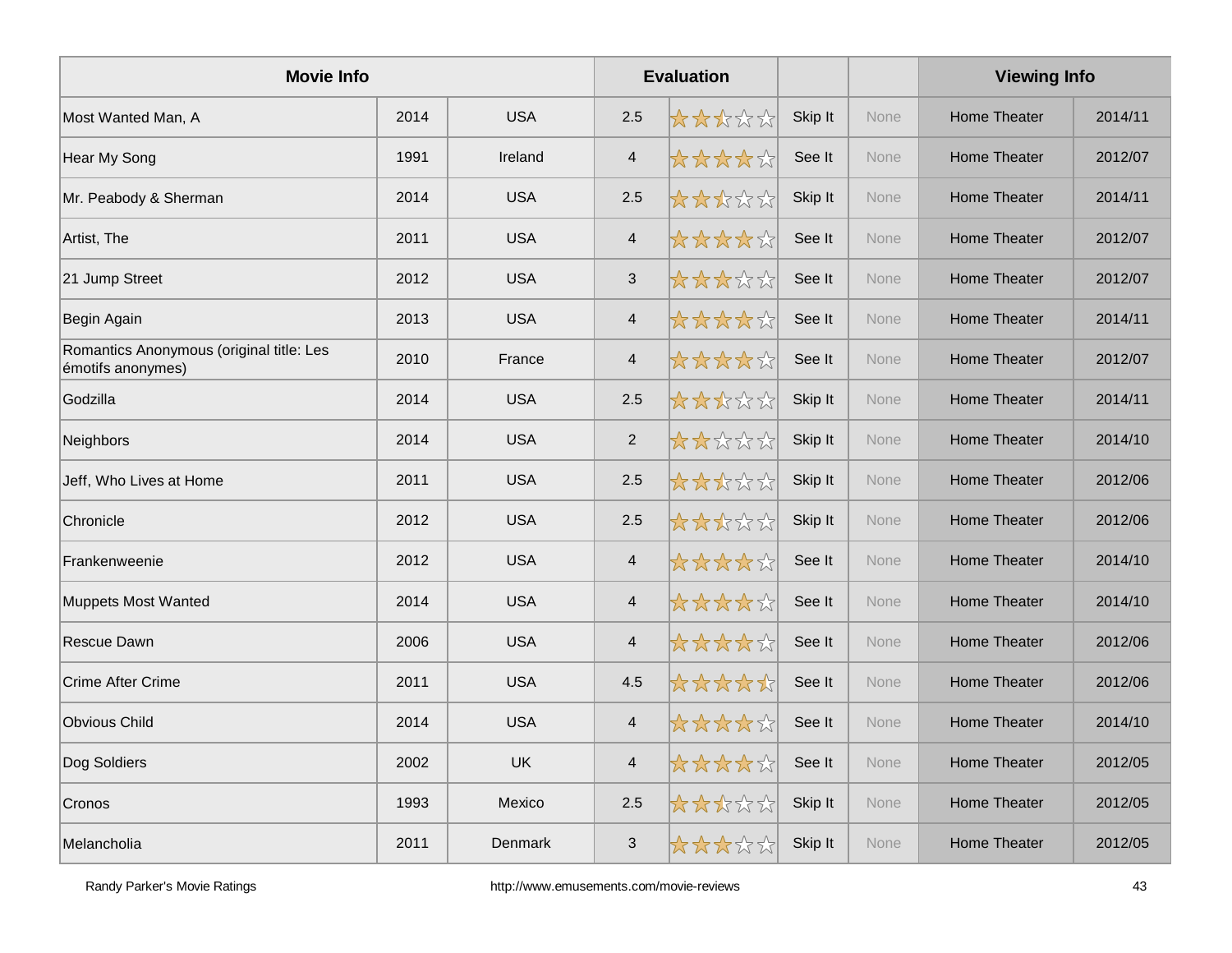| <b>Movie Info</b>                                |      |            |                          | <b>Evaluation</b> |         |             | <b>Viewing Info</b> |         |
|--------------------------------------------------|------|------------|--------------------------|-------------------|---------|-------------|---------------------|---------|
| Shame                                            | 2011 | <b>USA</b> | 2.5                      | *****             | Skip It | <b>None</b> | <b>Home Theater</b> | 2012/05 |
| Last Winter, The                                 | 2006 | <b>USA</b> | $\sqrt{2}$               | *****             | Skip It | None        | <b>Home Theater</b> | 2012/05 |
| Cinema Verite                                    | 2011 | <b>USA</b> | 2.5                      | *****             | Skip It | None        | <b>Home Theater</b> | 2012/05 |
| Splinter                                         | 2008 | <b>USA</b> | $\overline{4}$           | *****             | See It  | None        | Home Theater        | 2012/05 |
| Miss Bala                                        | 2011 | Mexico     | $\mathbf{1}$             | *****             | Skip It | <b>None</b> | <b>Home Theater</b> | 2012/05 |
| District B13 (original title: Banlieue 13)       | 2004 | France     | $\overline{4}$           | *****             | See It  | <b>None</b> | <b>Home Theater</b> | 2012/05 |
| Mission: Impossible - Ghost Protocol             | 2011 | <b>USA</b> | $\overline{4}$           | *****             | See It  | None        | <b>Home Theater</b> | 2012/05 |
| Haywire                                          | 2011 | <b>USA</b> | $\overline{\mathcal{A}}$ | *****             | See It  | None        | <b>Home Theater</b> | 2012/05 |
| <b>Attack the Block</b>                          | 2011 | <b>UK</b>  | $\overline{4}$           | *****             | See It  | <b>None</b> | <b>Home Theater</b> | 2012/04 |
| <b>Tinker Tailor Soldier Spy</b>                 | 2011 | <b>UK</b>  | $2.5\,$                  | *****             | Skip It | None        | <b>Home Theater</b> | 2012/04 |
| Girl with the Dragon Tattoo, The                 | 2011 | <b>USA</b> | 4.5                      | *****             | See It  | None        | <b>Home Theater</b> | 2012/04 |
| Greenberg                                        | 2010 | <b>USA</b> | $\overline{\mathcal{A}}$ | *****             | See It  | None        | <b>Home Theater</b> | 2012/04 |
| <b>Beowulf</b>                                   | 2007 | <b>USA</b> | $\overline{4}$           | *****             | See It  | None        | Home Theater        | 2012/04 |
| Double Hour, The (original title: La doppia ora) | 2009 | Italy      | $\overline{2}$           | *****             | Skip It | None        | <b>Home Theater</b> | 2012/04 |
| Martha Marcy May Marlene                         | 2011 | <b>USA</b> | 2.5                      | *****             | Skip It | None        | <b>Home Theater</b> | 2012/04 |
| Descendants, The                                 | 2011 | <b>USA</b> | 4.5                      | *****             | See It  | None        | <b>Home Theater</b> | 2012/04 |
| <b>Tiny Furniture</b>                            | 2010 | <b>USA</b> | $\sqrt{3}$               | *****             | Skip It | None        | Home Theater        | 2012/04 |
| Johnny English Reborn                            | 2011 | <b>USA</b> | $2.5\,$                  | *****             | Skip It | None        | <b>Home Theater</b> | 2012/04 |
| Adventures of Tintin, The                        | 2011 | <b>USA</b> | $\overline{4}$           | *****             | See It  | None        | Home Theater        | 2012/04 |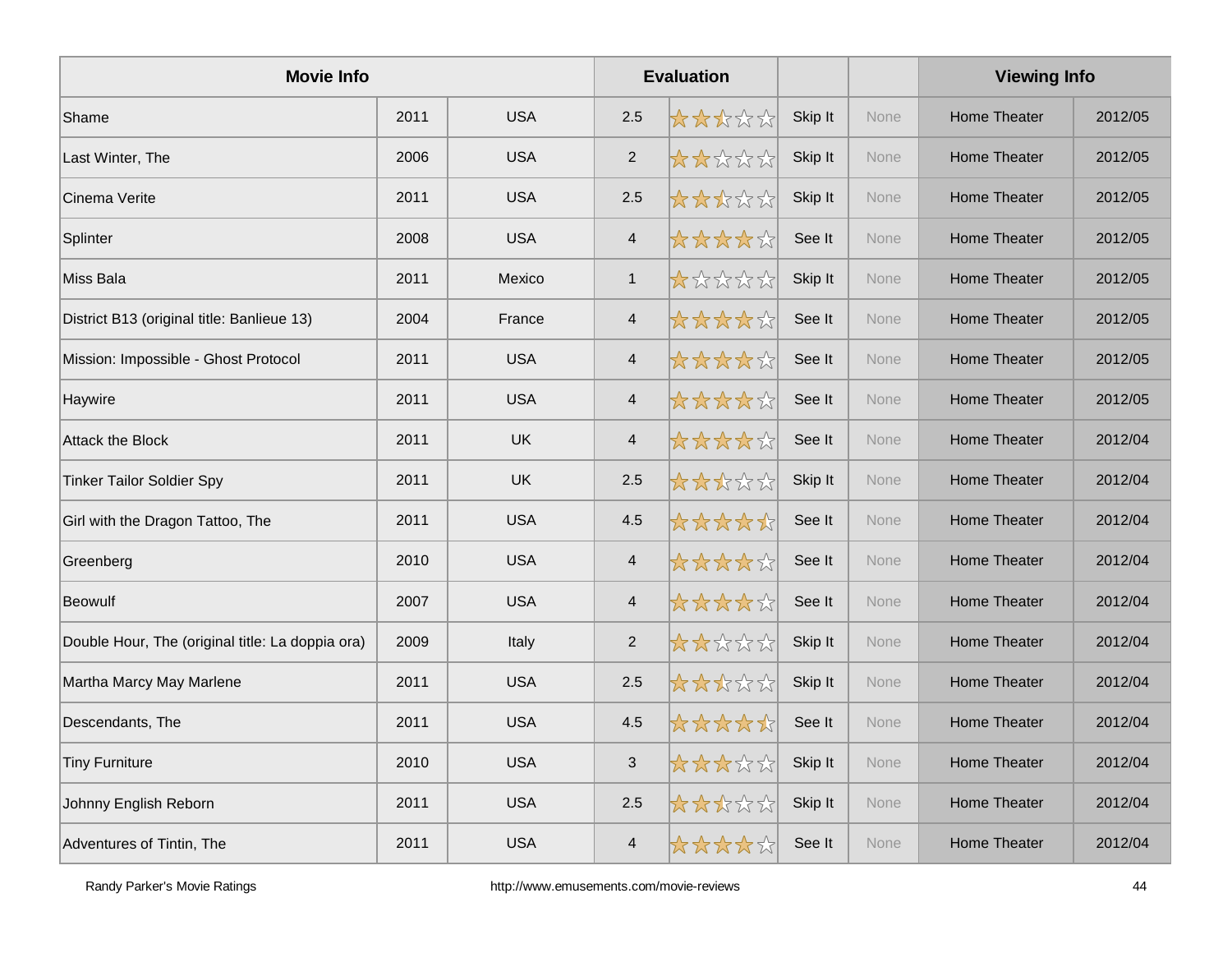| <b>Movie Info</b>                            |      |            |                           | <b>Evaluation</b> |         |             | <b>Viewing Info</b> |         |
|----------------------------------------------|------|------------|---------------------------|-------------------|---------|-------------|---------------------|---------|
| Dangerous Method, A                          | 2011 | <b>UK</b>  | 3                         | *****             | See It  | <b>None</b> | <b>Home Theater</b> | 2012/04 |
| My Week with Marilyn                         | 2011 | <b>USA</b> | $\overline{\mathcal{A}}$  | ☆☆☆☆☆             | See It  | None        | <b>Home Theater</b> | 2012/04 |
| Religulous                                   | 2008 | <b>USA</b> | $\mathfrak{S}$            | *****             | See It  | None        | Home Theater        | 2012/03 |
| Like Crazy                                   | 2011 | <b>USA</b> | $\sqrt{3}$                | *****             | Skip It | None        | Home Theater        | 2012/03 |
| Young Adult                                  | 2011 | <b>USA</b> | 2.5                       | *****             | Skip It | None        | Home Theater        | 2012/03 |
| <b>Stake Land</b>                            | 2010 | <b>USA</b> | $\overline{4}$            | *****             | See It  | None        | Home Theater        | 2012/03 |
| Life of Reilly, The                          | 2006 | <b>USA</b> | $\overline{4}$            | *****             | See It  | None        | Home Theater        | 2012/03 |
| Puss in Boots                                | 2011 | <b>USA</b> | $\overline{4}$            | ☆☆☆☆☆             | See It  | None        | Home Theater        | 2012/03 |
| TrollHunter (original title: Trolljegeren)   | 2010 | Norway     | $\overline{4}$            | *****             | See It  | None        | Home Theater        | 2012/03 |
| Circumstance                                 | 2011 | France     | $\ensuremath{\mathsf{3}}$ | *****             | Skip It | None        | Home Theater        | 2012/02 |
| Last Lions, The                              | 2011 | <b>USA</b> | $\overline{4}$            | *****             | See It  | None        | Home Theater        | 2012/02 |
| Paprika (original title: Papurika)           | 2006 | Japan      | 2.5                       | *****             | Skip It | None        | Home Theater        | 2012/02 |
| Point Blank (original title: À bout portant) | 2010 | France     | $\overline{4}$            | *****             | See It  | None        | Home Theater        | 2012/02 |
| Being Elmo: A Puppeteer's Journey            | 2011 | <b>USA</b> | $\overline{\mathbf{4}}$   | *****             | See It  | None        | Home Theater        | 2012/02 |
| Cowboys & Aliens                             | 2011 | <b>USA</b> | $\overline{4}$            | *****             | See It  | None        | <b>Home Theater</b> | 2012/02 |
| Coraline                                     | 2009 | <b>USA</b> | 2.5                       | *****             | Skip It | None        | Home Theater        | 2012/02 |
| Margin Call                                  | 2011 | <b>USA</b> | 2.5                       | ☆☆☆☆☆             | Skip It | None        | Home Theater        | 2012/02 |
| Contagion                                    | 2011 | <b>USA</b> | $\ensuremath{\mathsf{3}}$ | *****             | See It  | None        | Home Theater        | 2012/02 |
| Project Nim                                  | 2011 | <b>UK</b>  | 4.5                       | *****             | See It  | None        | Home Theater        | 2012/02 |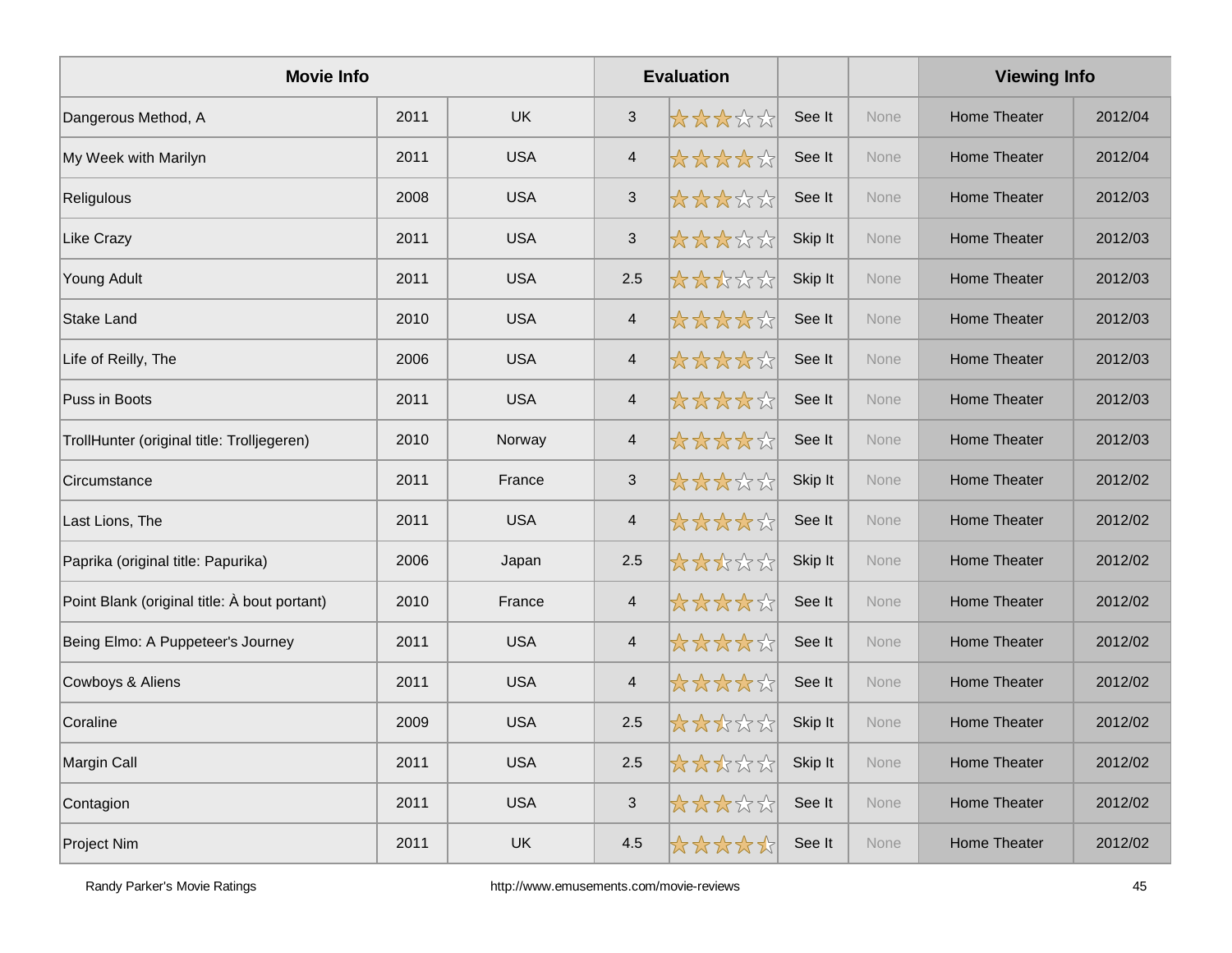| <b>Movie Info</b>                  |      |            |                           | <b>Evaluation</b> |         |      | <b>Viewing Info</b> |         |
|------------------------------------|------|------------|---------------------------|-------------------|---------|------|---------------------|---------|
| Rise of the Planet of the Apes     | 2011 | <b>USA</b> | $\overline{4}$            | ☆☆☆☆☆             | See It  | None | <b>Home Theater</b> | 2012/02 |
| Drive                              | 2011 | <b>USA</b> | 1.5                       | *****             | Skip It | None | Home Theater        | 2012/02 |
| Dolphin Tale                       | 2011 | <b>USA</b> | $\overline{4}$            | ☆☆☆☆☆             | See It  | None | Home Theater        | 2012/02 |
| Ides of March, The                 | 2011 | <b>USA</b> | 2.5                       | *****             | Skip It | None | Home Theater        | 2012/02 |
| 50/50                              | 2011 | <b>USA</b> | $\overline{4}$            | *****             | See It  | None | Home Theater        | 2012/02 |
| <b>Today's Special</b>             | 2009 | <b>USA</b> | $\ensuremath{\mathsf{3}}$ | *****             | See It  | None | <b>Home Theater</b> | 2012/01 |
| Moneyball                          | 2011 | <b>USA</b> | 2.5                       | *****             | Skip It | None | Home Theater        | 2012/01 |
| Guard, The                         | 2011 | Ireland    | $\overline{4}$            | *****             | See It  | None | Home Theater        | 2012/01 |
| Help, The                          | 2011 | <b>USA</b> | $\overline{4}$            | ☆☆☆☆☆             | See It  | None | Home Theater        | 2012/01 |
| Fat, Sick & Nearly Dead            | 2010 | Australia  | 4.5                       | *****             | See It  | None | <b>Home Theater</b> | 2012/01 |
| Super 8                            | 2011 | <b>USA</b> | $\overline{4}$            | *****             | See It  | None | Home Theater        | 2012/01 |
| Midnight in Paris                  | 2011 | <b>USA</b> | 4.5                       | *****             | See It  | None | Home Theater        | 2011/12 |
| Tabloid                            | 2010 | <b>USA</b> | $\mathbf{3}$              | *****             | See It  | None | Home Theater        | 2011/12 |
| Captain America: The First Avenger | 2011 | <b>USA</b> | $\overline{\mathcal{A}}$  | *****             | See It  | None | <b>Home Theater</b> | 2011/12 |
| Fright Night                       | 2011 | <b>USA</b> | $\overline{4}$            | *****             | See It  | None | <b>Home Theater</b> | 2011/12 |
| Paranormal Activity                | 2007 | <b>USA</b> | 1.5                       | 女女女女女             | Skip It | None | <b>Home Theater</b> | 2011/12 |
| <b>Friends with Benefits</b>       | 2011 | <b>USA</b> | $\sqrt{3}$                | *****             | Skip It | None | <b>Home Theater</b> | 2011/12 |
| Crazy, Stupid, Love                | 2011 | <b>USA</b> | 4.5                       | *****             | See It  | None | <b>Home Theater</b> | 2011/12 |
| Our Idiot Brother                  | 2011 | <b>USA</b> | $\overline{\mathcal{A}}$  | ☆☆☆☆☆☆            | See It  | None | <b>Home Theater</b> | 2011/11 |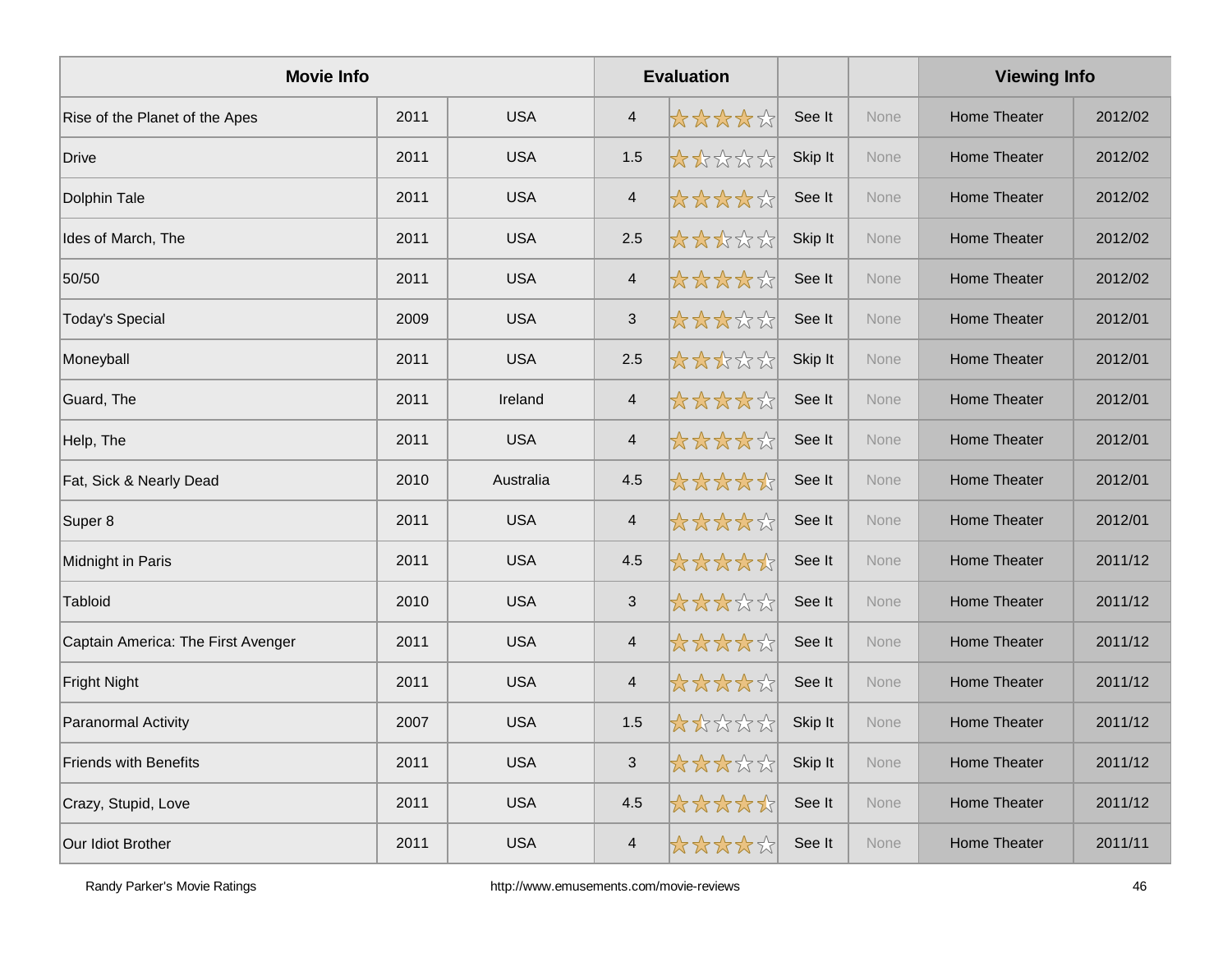| <b>Movie Info</b>                                                     |      |             |                          | <b>Evaluation</b> |         |             | <b>Viewing Info</b> |         |
|-----------------------------------------------------------------------|------|-------------|--------------------------|-------------------|---------|-------------|---------------------|---------|
| Chronicles of Narnia, The: The Voyage of the<br>Dawn Treader          | 2010 | <b>USA</b>  | $\mathfrak{S}$           | *****             | See It  | None        | Home Theater        | 2011/11 |
| Thor                                                                  | 2011 | <b>USA</b>  | $\overline{4}$           | *****             | See It  | None        | <b>Home Theater</b> | 2011/11 |
| Terri                                                                 | 2011 | <b>USA</b>  | $\sqrt{3}$               | *****             | Skip It | None        | Home Theater        | 2011/11 |
| Muppets, The                                                          | 2011 | <b>USA</b>  | $\overline{\mathcal{A}}$ | *****             | See It  | None        | Movie Theater       | 2011/11 |
| Rare Exports: A Christmas Tale                                        | 2010 | Finland     | $\sqrt{3}$               | *****             | See It  | None        | Home Theater        | 2011/11 |
| X-Men: First Class                                                    | 2011 | <b>USA</b>  | $\sqrt{5}$               | *****             | See It  | None        | <b>Home Theater</b> | 2011/11 |
| Azur and Asmar: The Princes' Quest (original<br>title: Azur et Asmar) | 2006 | France      | 4.5                      | *****             | See It  | None        | Home Theater        | 2011/11 |
| Zombieland                                                            | 2009 | <b>USA</b>  | $\overline{\mathcal{A}}$ | *****             | See It  | <b>None</b> | Home Theater        | 2011/11 |
| Fantastic Mr. Fox                                                     | 2009 | <b>USA</b>  | 2.5                      | *****             | Skip It | None        | <b>Home Theater</b> | 2011/11 |
| <b>Horrible Bosses</b>                                                | 2011 | <b>USA</b>  | 1.5                      | *****             | Skip It | None        | <b>Home Theater</b> | 2011/11 |
| Better Life, A                                                        | 2011 | <b>USA</b>  | $\mathfrak{S}$           | *****             | See It  | None        | <b>Home Theater</b> | 2011/10 |
| <b>Bridesmaids</b>                                                    | 2011 | <b>USA</b>  | 2.5                      | *****             | Skip It | None        | <b>Home Theater</b> | 2011/10 |
| Trip, The                                                             | 2010 | <b>UK</b>   | $\sqrt{3}$               | *****             | See It  | None        | <b>Home Theater</b> | 2011/10 |
| The Water Horse: Legend of the Deep                                   | 2007 | <b>USA</b>  | $\sqrt{3}$               | *****             | See It  | None        | <b>Home Theater</b> | 2011/10 |
| <b>Bride Flight</b>                                                   | 2008 | Netherlands | 4.5                      | *****             | See It  | None        | <b>Home Theater</b> | 2011/10 |
| Where the Wild Things Are                                             | 2009 | <b>USA</b>  | 2.5                      | *****             | Skip It | None        | <b>Home Theater</b> | 2011/09 |
| Win Win                                                               | 2011 | <b>USA</b>  | 4.5                      | *****             | See It  | None        | <b>Home Theater</b> | 2011/09 |
| Rio                                                                   | 2011 | <b>USA</b>  | $\mathbf{3}$             | *****             | See It  | None        | Home Theater        | 2011/09 |
| Conan O'Brien Can't Stop                                              | 2011 | <b>USA</b>  | $\mathbf{3}$             | *****             | See It  | None        | Home Theater        | 2011/09 |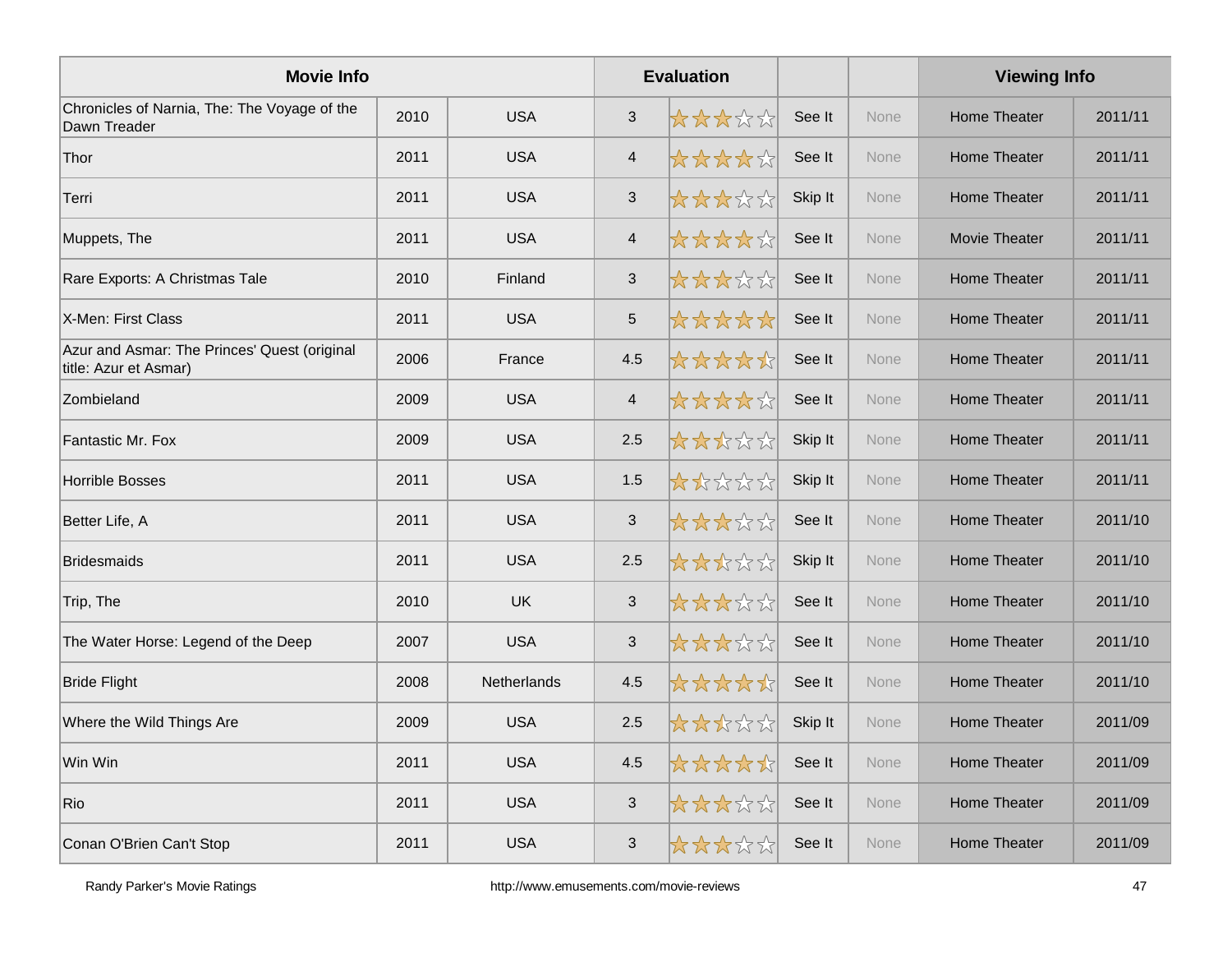| <b>Movie Info</b>                                                     |      |            |                          | <b>Evaluation</b> |         |      | <b>Viewing Info</b>  |         |
|-----------------------------------------------------------------------|------|------------|--------------------------|-------------------|---------|------|----------------------|---------|
| Paul                                                                  | 2011 | <b>USA</b> | $\overline{4}$           | *****             | See It  | None | <b>Home Theater</b>  | 2011/09 |
| Everything Must Go                                                    | 2010 | <b>USA</b> | $\overline{4}$           | *****             | See It  | None | <b>Home Theater</b>  | 2011/09 |
| Limitless                                                             | 2011 | <b>USA</b> | 2.5                      | *****             | Skip It | None | Home Theater         | 2011/08 |
| Life During Wartime                                                   | 2009 | <b>USA</b> | $\overline{\mathbf{4}}$  | *****             | See It  | None | <b>Home Theater</b>  | 2011/07 |
| Source Code                                                           | 2011 | <b>USA</b> | $\sqrt{3}$               | *****             | See It  | None | <b>Home Theater</b>  | 2011/07 |
| Cedar Rapids                                                          | 2011 | <b>USA</b> | $\overline{\mathbf{4}}$  | *****             | See It  | None | Home Theater         | 2011/07 |
| Harry Potter and the Deathly Hallows: Part 2                          | 2011 | <b>USA</b> | $\overline{4}$           | *****             | See It  | None | <b>Movie Theater</b> | 2011/07 |
| Lincoln Lawyer, The                                                   | 2011 | <b>USA</b> | $\overline{\mathbf{4}}$  | *****             | See It  | None | Home Theater         | 2011/07 |
| True Grit                                                             | 2010 | <b>USA</b> | 4.5                      | *****             | See It  | None | <b>Home Theater</b>  | 2011/07 |
| <b>Barney's Version</b>                                               | 2010 | <b>USA</b> | $\overline{\mathbf{4}}$  | *****             | See It  | None | <b>Home Theater</b>  | 2011/07 |
| Company Men, The                                                      | 2010 | <b>USA</b> | $\overline{\mathcal{A}}$ | *****             | See It  | None | <b>Home Theater</b>  | 2011/06 |
| Panic Room                                                            | 2002 | <b>USA</b> | $\overline{\mathbf{4}}$  | *****             | See It  | None | <b>Home Theater</b>  | 2011/06 |
| <b>Fight Club</b>                                                     | 1999 | <b>USA</b> | 2.5                      | *****             | Skip It | None | Home Theater         | 2011/06 |
| Enchanted                                                             | 2007 | <b>USA</b> | $\overline{\mathcal{A}}$ | *****             | See It  | None | Home Theater         | 2011/05 |
| Surf's Up                                                             | 2007 | <b>USA</b> | $\overline{4}$           | *****             | See It  | None | <b>Home Theater</b>  | 2011/05 |
| Inception                                                             | 2010 | <b>USA</b> | $\sqrt{5}$               | *****             | See It  | None | <b>Home Theater</b>  | 2011/05 |
| Somewhere                                                             | 2010 | <b>USA</b> | $\mathbf{1}$             | *****             | Skip It | None | Home Theater         | 2011/05 |
| OSS 117: Lost in Rio (original title: OSS 117:<br>Rio ne répond plus) | 2010 | France     | $\sqrt{3}$               | *****             | Skip It | None | Home Theater         | 2011/05 |
| Harry Potter and the Deathly Hallows: Part 1                          | 2010 | <b>USA</b> | 3                        | *****             | See It  | None | Home Theater         | 2011/05 |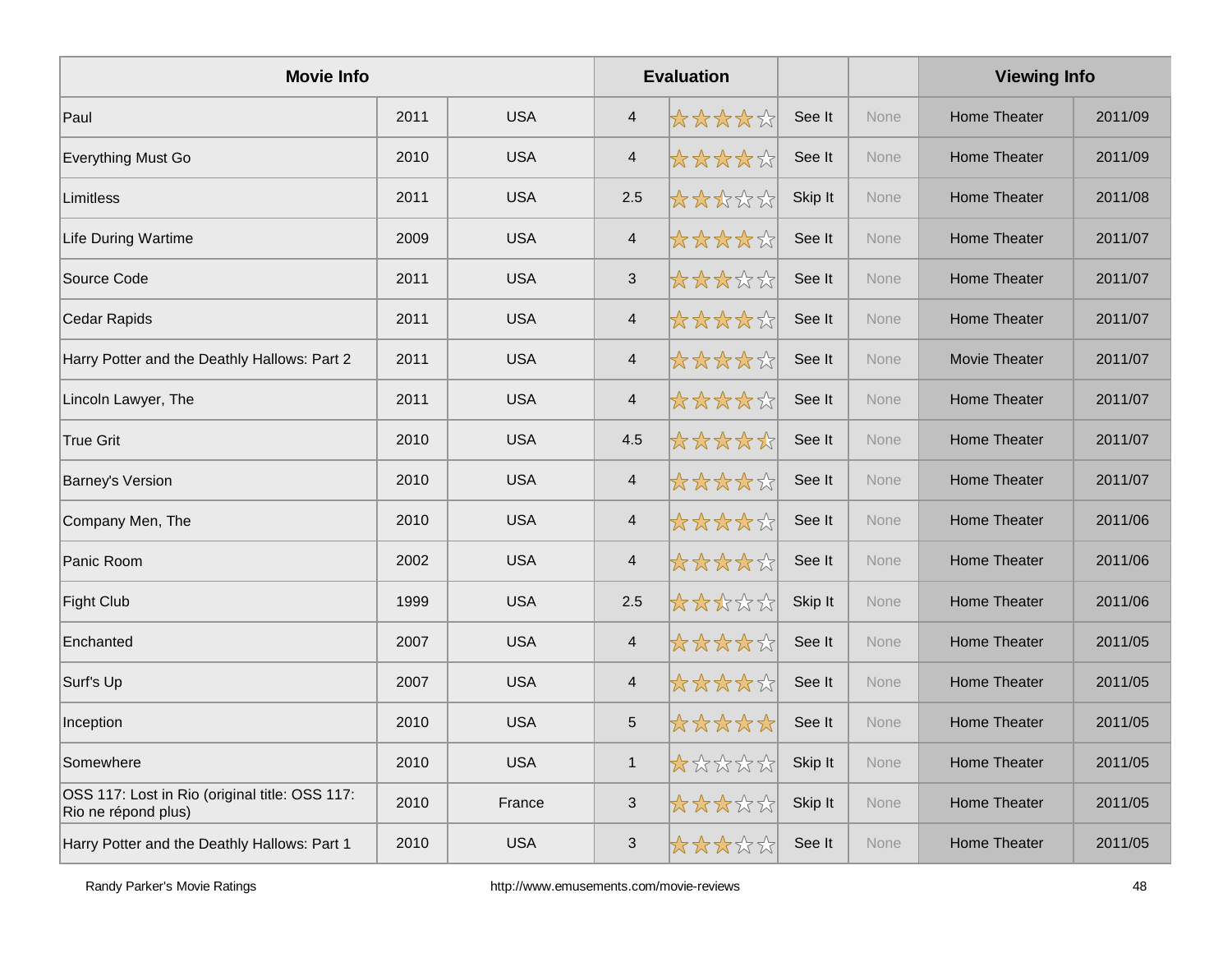| <b>Movie Info</b>                                                                   |      |            |                          | <b>Evaluation</b> |         |             | <b>Viewing Info</b> |         |
|-------------------------------------------------------------------------------------|------|------------|--------------------------|-------------------|---------|-------------|---------------------|---------|
| <b>Blue Valentine</b>                                                               | 2010 | <b>USA</b> | $\overline{4}$           | *****             | See It  | None        | <b>Home Theater</b> | 2011/05 |
| If                                                                                  | 1968 | <b>UK</b>  | $\sqrt{2}$               | *****             | Skip It | None        | <b>Home Theater</b> | 2011/05 |
| OSS 117: Cairo, Nest of Spies (original title:<br>OSS 117: Le Caire, nid d'espions) | 2006 | France     | $\sqrt{3}$               | 女女女女女             | Skip It | None        | Home Theater        | 2011/05 |
| 127 Hours                                                                           | 2010 | <b>USA</b> | $\overline{\mathcal{A}}$ | *****             | See It  | None        | Home Theater        | 2011/05 |
| <b>Black Swan</b>                                                                   | 2010 | <b>USA</b> | $\sqrt{3}$               | *****             | See It  | None        | <b>Home Theater</b> | 2011/04 |
| Way Back, The                                                                       | 2010 | <b>USA</b> | $\overline{\mathcal{A}}$ | *****             | See It  | None        | <b>Home Theater</b> | 2011/04 |
| Despicable Me                                                                       | 2010 | <b>USA</b> | 2.5                      | *****             | Skip It | None        | Home Theater        | 2011/04 |
| King's Speech, The                                                                  | 2010 | <b>USA</b> | $\overline{\mathcal{A}}$ | *****             | See It  | <b>None</b> | Home Theater        | 2011/04 |
| Tangled                                                                             | 2010 | <b>USA</b> | 4.5                      | *****             | See It  | None        | <b>Home Theater</b> | 2011/04 |
| I Love You Phillip Morris                                                           | 2009 | <b>USA</b> | 2.5                      | *****             | Skip It | None        | <b>Home Theater</b> | 2011/04 |
| Unstoppable                                                                         | 2010 | <b>USA</b> | $\overline{4}$           | *****             | See It  | None        | <b>Home Theater</b> | 2011/03 |
| <b>Morning Glory</b>                                                                | 2010 | <b>USA</b> | 2.5                      | *****             | Skip It | None        | <b>Home Theater</b> | 2011/03 |
| <b>Kites</b>                                                                        | 2010 | India      | $1.5$                    | *****             | Skip It | None        | <b>Home Theater</b> | 2011/03 |
| Roman de gare                                                                       | 2007 | France     | $\overline{\mathcal{A}}$ | *****             | See It  | None        | <b>Home Theater</b> | 2011/03 |
| Skin                                                                                | 2008 | <b>UK</b>  | $\overline{4}$           | *****             | See It  | None        | <b>Home Theater</b> | 2011/03 |
| Yellow Handkerchief, The                                                            | 2008 | <b>USA</b> | $\overline{4}$           | *****             | See It  | None        | <b>Home Theater</b> | 2011/03 |
| Nowhere Boy                                                                         | 2009 | <b>UK</b>  | $\overline{4}$           | ☆☆☆☆☆             | See It  | None        | Home Theater        | 2011/02 |
| 180° South                                                                          | 2010 | <b>USA</b> | $\sqrt{3}$               | *****             | See It  | None        | Home Theater        | 2011/02 |
| Soul Kitchen                                                                        | 2009 | Germany    | $\overline{4}$           | *****             | See It  | None        | Home Theater        | 2011/02 |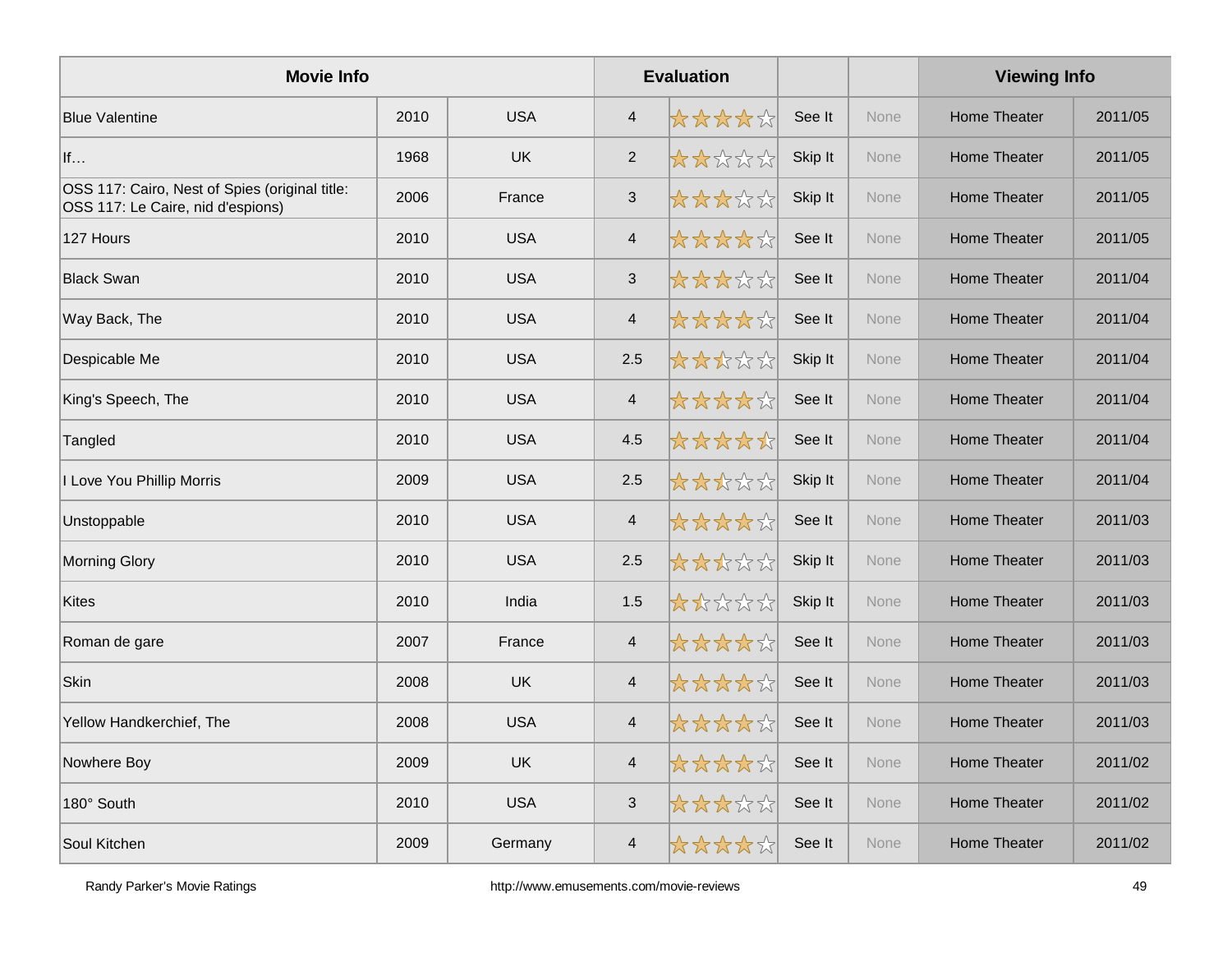| <b>Movie Info</b>                            |      |            |                           | <b>Evaluation</b> |         |      | <b>Viewing Info</b> |         |
|----------------------------------------------|------|------------|---------------------------|-------------------|---------|------|---------------------|---------|
| Eclipse, The                                 | 2009 | Ireland    | 2.5                       | *****             | Skip It | None | <b>Home Theater</b> | 2011/02 |
| Lovely & Amazing                             | 2001 | <b>USA</b> | $\overline{2}$            | *****             | Skip It | None | <b>Home Theater</b> | 2011/02 |
| Animal Kingdom                               | 2010 | Australia  | 2.5                       | 女女女女女             | Skip It | None | <b>Home Theater</b> | 2011/02 |
| Catfish                                      | 2010 | <b>USA</b> | $\overline{4}$            | *****             | See It  | None | <b>Home Theater</b> | 2011/02 |
| Social Network, The                          | 2010 | <b>USA</b> | $\overline{4}$            | *****             | See It  | None | <b>Home Theater</b> | 2011/02 |
| American, The                                | 2010 | <b>USA</b> | $\overline{2}$            | *****             | Skip It | None | <b>Home Theater</b> | 2011/02 |
| Scott Pilgrim vs. the World                  | 2010 | <b>USA</b> | $\mathbf{3}$              | *****             | Skip It | None | Home Theater        | 2011/01 |
| Easy A                                       | 2010 | <b>USA</b> | $\ensuremath{\mathsf{3}}$ | *****             | See It  | None | <b>Home Theater</b> | 2011/01 |
| Strangers                                    | 2007 | Israel     | 2.5                       | *****             | Skip It | None | <b>Home Theater</b> | 2011/01 |
| Cyrus                                        | 2010 | <b>USA</b> | $\overline{\mathbf{4}}$   | *****             | See It  | None | <b>Home Theater</b> | 2011/01 |
| Town, The                                    | 2010 | <b>USA</b> | 4.5                       | *****             | See It  | None | <b>Home Theater</b> | 2011/01 |
| Kids Are All Right, The                      | 2010 | <b>USA</b> | 4.5                       | *****             | See It  | None | <b>Home Theater</b> | 2011/01 |
| Cairo Time                                   | 2009 | Canada     | $\overline{4}$            | *****             | See It  | None | <b>DVD</b>          | 2010/12 |
| Joan Rivers: A Piece of Work                 | 2010 | <b>USA</b> | $\overline{\mathcal{A}}$  | *****             | See It  | None | <b>DVD</b>          | 2010/12 |
| Sex and the City 2                           | 2010 | <b>USA</b> | $\overline{2}$            | *****             | Skip It | None | <b>DVD</b>          | 2010/12 |
| Salt                                         | 2010 | <b>USA</b> | $\sqrt{3}$                | *****             | See It  | None | <b>DVD</b>          | 2010/11 |
| <b>Best Worst Movie</b>                      | 2009 | <b>USA</b> | 4.5                       | *****             | See It  | None | <b>DVD</b>          | 2010/11 |
| Everyone Else (original title: Alle Anderen) | 2009 | Germany    | 1.5                       | *****             | Skip It | None | <b>DVD</b>          | 2010/11 |
| Polar Express, The                           | 2004 | <b>USA</b> | 3                         | *****             | See It  | None | <b>DVD</b>          | 2010/11 |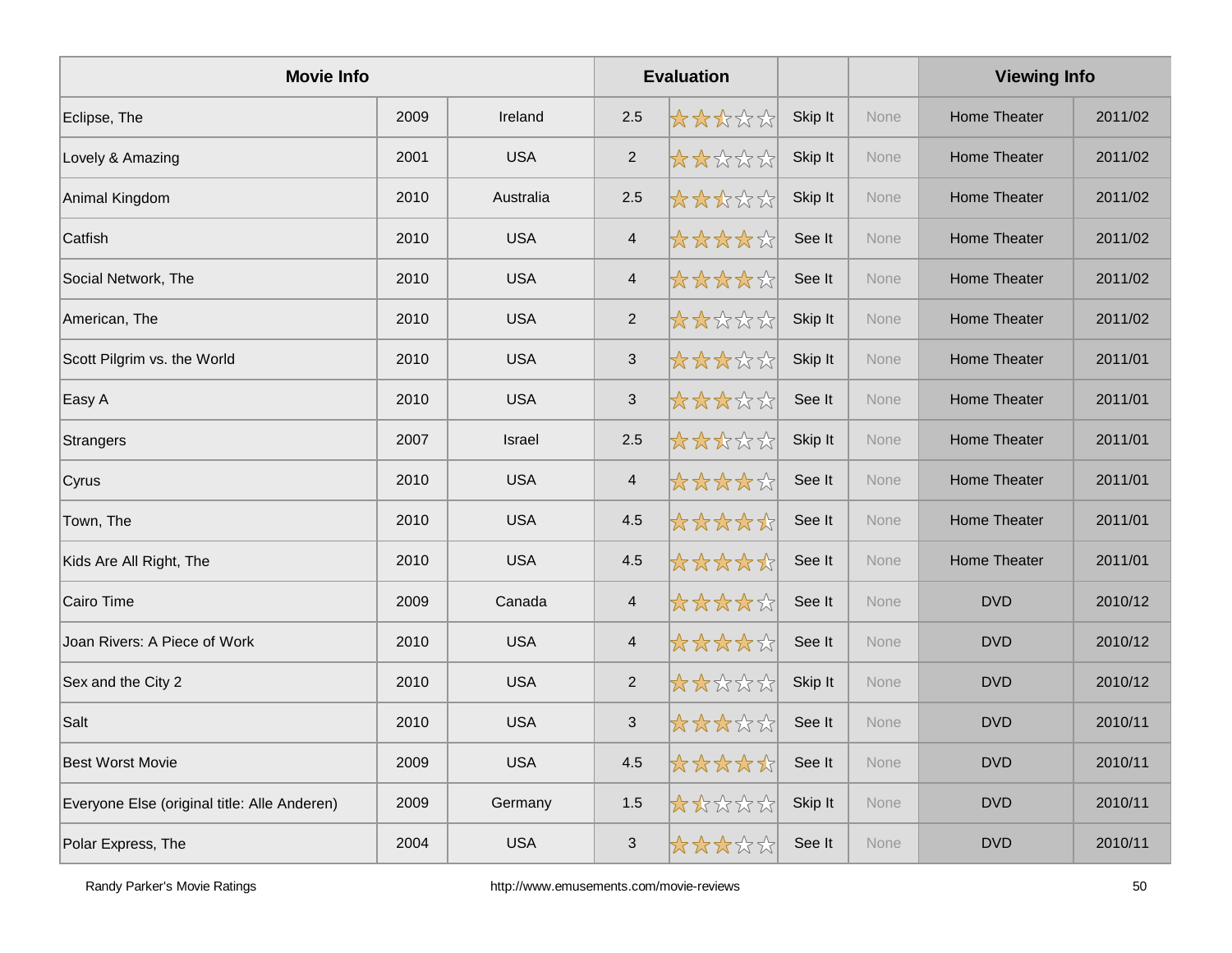| <b>Movie Info</b>                                                       |      |             |                          | <b>Evaluation</b> |         |             | <b>Viewing Info</b> |         |
|-------------------------------------------------------------------------|------|-------------|--------------------------|-------------------|---------|-------------|---------------------|---------|
| <b>Walking and Talking</b>                                              | 1996 | <b>USA</b>  | $\mathbf{3}$             | *****             | See It  | <b>None</b> | <b>DVD</b>          | 2010/11 |
| Winnebago Man                                                           | 2009 | <b>USA</b>  | $\overline{4}$           | *****             | See It  | None        | <b>DVD</b>          | 2010/11 |
| Winter's Bone                                                           | 2010 | <b>USA</b>  | $\mathfrak{S}$           | *****             | Skip It | None        | <b>DVD</b>          | 2010/10 |
| Get Him to the Greek                                                    | 2010 | <b>USA</b>  | 2.5                      | *****             | Skip It | None        | <b>DVD</b>          | 2010/10 |
| Iron Man 2                                                              | 2010 | <b>USA</b>  | $\overline{2}$           | *****             | Skip It | None        | <b>DVD</b>          | 2010/10 |
| Damned United, The                                                      | 2009 | <b>UK</b>   | 4.5                      | *****             | See It  | None        | <b>DVD</b>          | 2010/10 |
| <b>Please Give</b>                                                      | 2010 | <b>USA</b>  | $\overline{4}$           | *****             | See It  | None        | <b>DVD</b>          | 2010/10 |
| Adventures of Milo and Otis, The (original title:<br>Koneko monogatari) | 1986 | Japan       | $\sqrt{3}$               | 女女女女众             | See It  | None        | <b>DVD</b>          | 2010/10 |
| \$9.99                                                                  | 2008 | Israel      | $\mathbf{3}$             | 女女女女众             | See It  | None        | <b>DVD</b>          | 2010/10 |
| Forbidden Lie\$                                                         | 2007 | Australia   | $\overline{\mathcal{A}}$ | ☆☆☆☆☆             | See It  | None        | <b>DVD</b>          | 2010/10 |
| Me and Orson Welles                                                     | 2008 | <b>USA</b>  | $\overline{4}$           | *****             | See It  | None        | <b>DVD</b>          | 2010/10 |
| Wanted                                                                  | 2008 | <b>USA</b>  | $\overline{\mathbf{4}}$  | *****             | See It  | <b>None</b> | <b>DVD</b>          | 2010/10 |
| Tom Petty and the Heartbreakers: Runnin'<br>Down a Dream                | 2007 | <b>USA</b>  | 4.5                      | *****             | See It  | None        | <b>DVD</b>          | 2010/09 |
| My Neighbor Totoro (original title: Tonari no<br>Totoro)                | 1988 | Japan       | $\overline{\mathbf{4}}$  | *****             | See It  | None        | <b>DVD</b>          | 2010/09 |
| Mother (original title: Madeo)                                          | 2009 | South Korea | $\overline{\mathcal{A}}$ | *****             | See It  | None        | <b>DVD</b>          | 2010/09 |
| Solitary Man                                                            | 2009 | <b>USA</b>  | $\mathbf{3}$             | *****             | See It  | None        | <b>DVD</b>          | 2010/09 |
| <b>Charlotte's Web</b>                                                  | 2006 | <b>USA</b>  | $\overline{\mathbf{4}}$  | *****             | See It  | <b>None</b> | <b>DVD</b>          | 2010/09 |
| Date Night                                                              | 2010 | <b>USA</b>  | 2.5                      | *****             | Skip It | None        | <b>DVD</b>          | 2010/09 |
| Drag Me to Hell                                                         | 2009 | <b>USA</b>  | 2.5                      | 大大大公众             | Skip It | None        | <b>DVD</b>          | 2010/09 |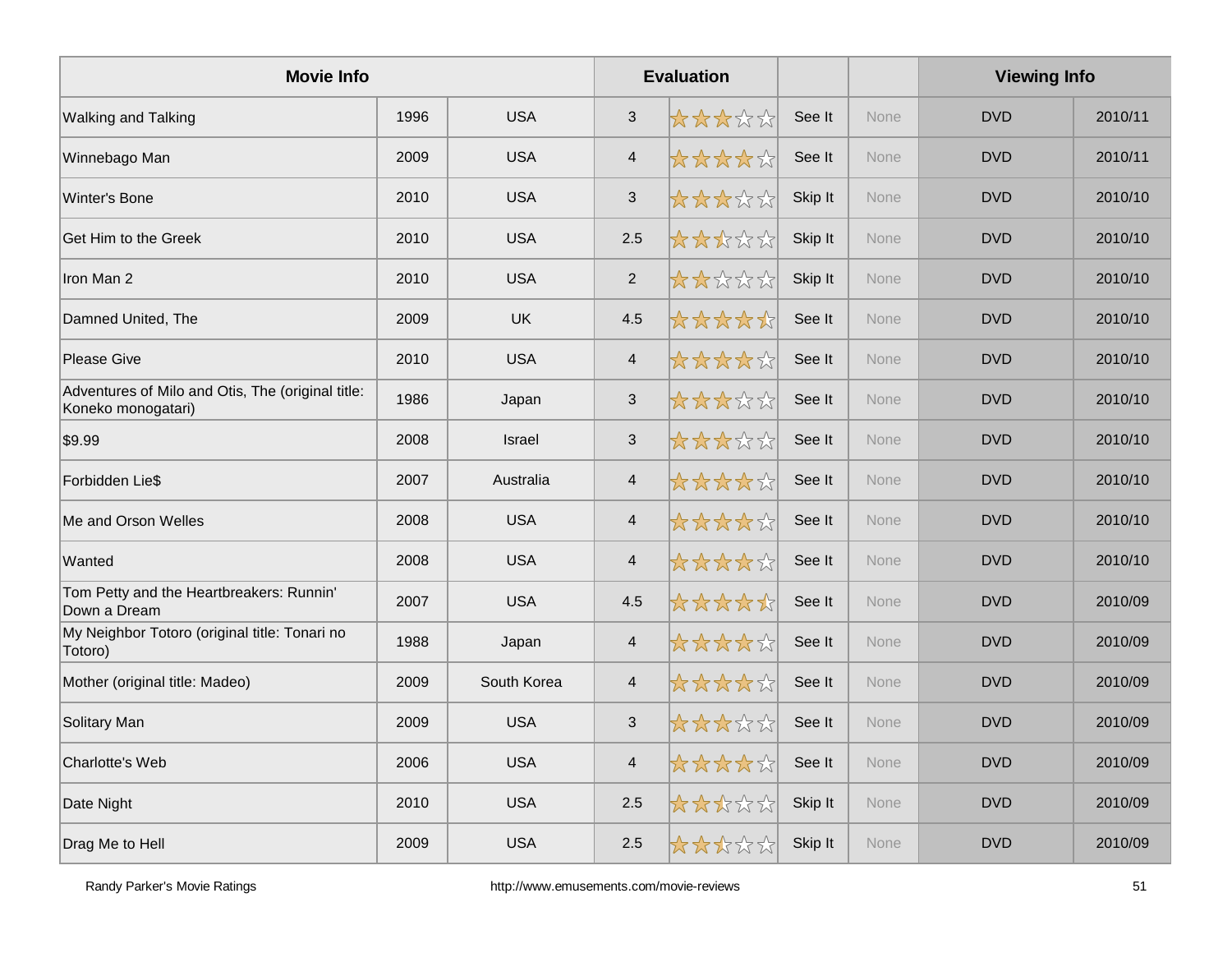| <b>Movie Info</b>                                                       |      |            |                | <b>Evaluation</b> |         |             | <b>Viewing Info</b>         |         |
|-------------------------------------------------------------------------|------|------------|----------------|-------------------|---------|-------------|-----------------------------|---------|
| Kick-Ass                                                                | 2010 | <b>USA</b> | $\overline{4}$ | *****             | See It  | <b>None</b> | <b>DVD</b>                  | 2010/09 |
| Square, The                                                             | 2008 | Australia  | $\overline{4}$ | *****             | See It  | None        | <b>DVD</b>                  | 2010/08 |
| City Island                                                             | 2009 | <b>USA</b> | 4.5            | *****             | See It  | None        | <b>DVD</b>                  | 2010/08 |
| He Loves Me He Loves Me Not (original title:<br>À la folie pas du tout) | 2002 | France     | $\sqrt{3}$     | *****             | Skip It | None        | <b>DVD</b>                  | 2010/08 |
| <b>Ghost Writer, The</b>                                                | 2010 | France     | 2.5            | *****             | Skip It | None        | <b>DVD</b>                  | 2010/08 |
| Horton Hears a Who!                                                     | 2008 | <b>USA</b> | $\overline{4}$ | *****             | See It  | None        | <b>DVD</b>                  | 2010/08 |
| Girl Cut in Two, The (original title: La fille<br>coupée en deux)       | 2007 | France     | $\sqrt{3}$     | *****             | See It  | None        | <b>DVD</b>                  | 2010/07 |
| Terribly Happy (original title: Frygtelig lykkelig)                     | 2008 | Denmark    | 4.5            | *****             | See It  | <b>None</b> | <b>DVD</b>                  | 2010/07 |
| E.T.: The Extra-Terrestrial                                             | 1982 | <b>USA</b> | $\sqrt{5}$     | *****             | See It  | None        | Movie Theater<br><b>DVD</b> | 2010/07 |
| Chloe                                                                   | 2009 | <b>USA</b> | $\sqrt{3}$     | *****             | See It  | None        | <b>DVD</b>                  | 2010/07 |
| <b>Great Muppet Caper, The</b>                                          | 1981 | <b>USA</b> | 2.5            | *****             | Skip It | None        | <b>DVD</b>                  | 2010/07 |
| Appaloosa                                                               | 2008 | <b>USA</b> | $\sqrt{3}$     | *****             | See It  | None        | <b>DVD</b>                  | 2010/07 |
| Invictus                                                                | 2009 | <b>USA</b> | 2.5            | *****             | Skip It | None        | <b>DVD</b>                  | 2010/06 |
| Toy Story 3                                                             | 2010 | <b>USA</b> | 4.5            | *****             | See It  | None        | Movie Theater               | 2010/06 |
| Gloomy Sunday (original title: Ein Lied von<br>Liebe und Tod)           | 1999 | Germany    | $\overline{4}$ | *****             | See It  | None        | <b>DVD</b>                  | 2010/06 |
| Girl on the Train, The (original title: La fille du<br>RER)             | 2009 | France     | 2.5            | *****             | Skip It | <b>None</b> | <b>DVD</b>                  | 2010/06 |
| Audition (original title: Ôdishon)                                      | 1999 | Japan      | 2.5            | *****             | Skip It | <b>None</b> | <b>DVD</b>                  | 2010/06 |
| Moon                                                                    | 2009 | <b>USA</b> | $\sqrt{3}$     | *****             | See It  | <b>None</b> | <b>DVD</b>                  | 2010/06 |
| Hairspray                                                               | 2007 | <b>USA</b> | 2.5            | 大大大文文             | Skip It | None        | <b>DVD</b>                  | 2010/06 |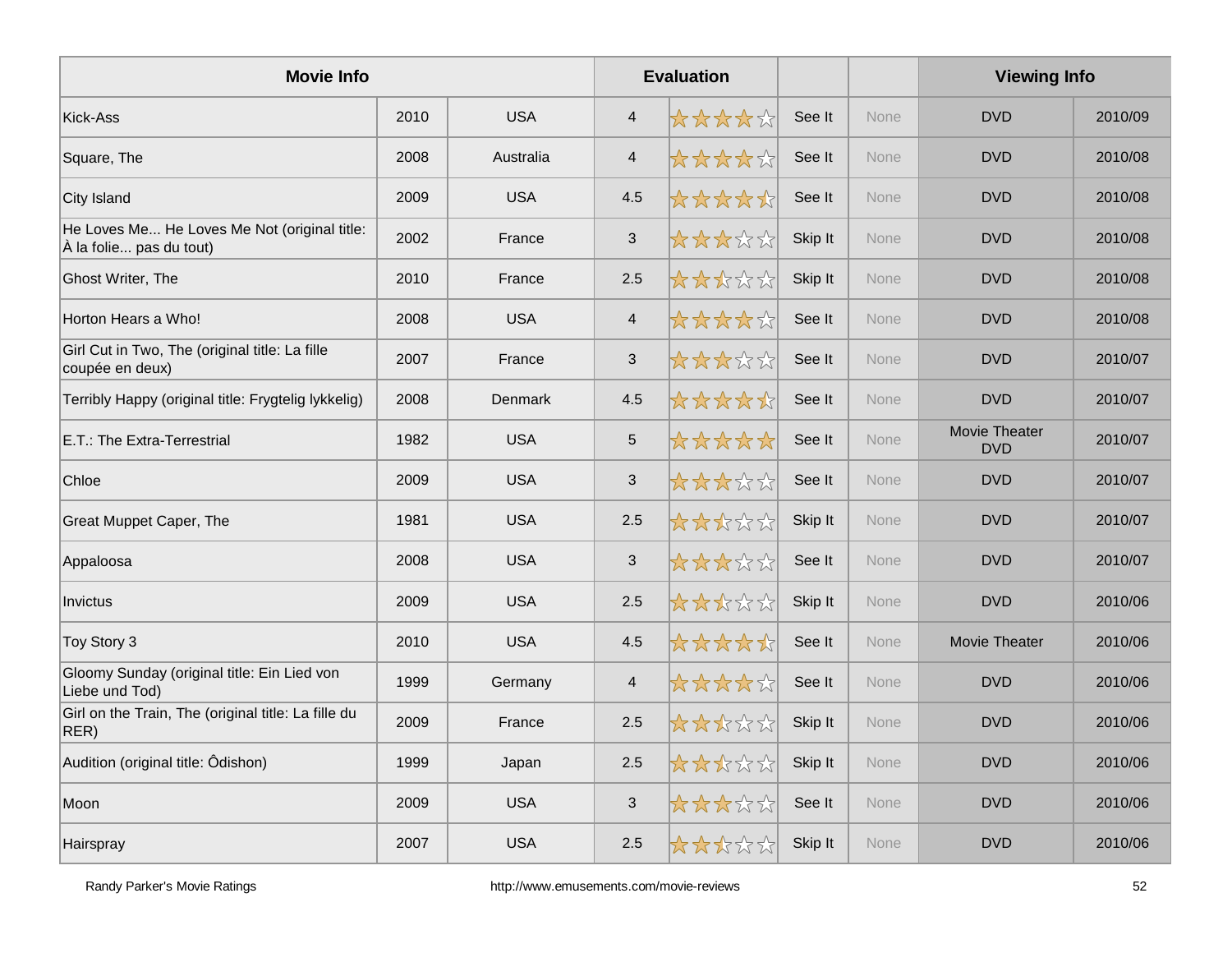| <b>Movie Info</b>                                               |      |            |                           | <b>Evaluation</b> |         |             | <b>Viewing Info</b> |         |
|-----------------------------------------------------------------|------|------------|---------------------------|-------------------|---------|-------------|---------------------|---------|
| <b>Broken English</b>                                           | 2007 | <b>USA</b> | 2.5                       | *****             | Skip It | None        | <b>DVD</b>          | 2010/06 |
| Christmas Tale, A (original title: Un conte de<br>Noël)         | 2008 | France     | 2                         | 太太太太太             | Skip It | None        | <b>DVD</b>          | 2010/06 |
| <b>Inglourious Basterds</b>                                     | 2009 | <b>USA</b> | $\overline{4}$            | *****             | See It  | None        | <b>DVD</b>          | 2010/06 |
| Tôkyô sonata                                                    | 2008 | Japan      | $\sqrt{3}$                | *****             | See It  | None        | <b>DVD</b>          | 2010/06 |
| <b>Tony Manero</b>                                              | 2008 | Chile      | 1.5                       | *****             | Skip It | None        | <b>DVD</b>          | 2010/06 |
| Death Proof (Grindhouse)                                        | 2007 | <b>USA</b> | 2.5                       | *****             | Skip It | None        | <b>DVD</b>          | 2010/06 |
| Broken Embraces (original title: Los abrazos<br>rotos)          | 2009 | Spain      | $\sqrt{3}$                | *****             | See It  | None        | <b>DVD</b>          | 2010/06 |
| North Face (original title: Nordwand)                           | 2008 | Germany    | $\ensuremath{\mathsf{3}}$ | *****             | Skip It | <b>None</b> | <b>DVD</b>          | 2010/05 |
| <b>Crazy Heart</b>                                              | 2009 | <b>USA</b> | 4.5                       | *****             | See It  | None        | <b>DVD</b>          | 2010/05 |
| Not Quite Hollywood: The Wild, Untold Story of<br>Ozploitation! | 2008 | Australia  | $\overline{4}$            | *****             | See It  | None        | <b>DVD</b>          | 2010/05 |
| Hurt Locker, The                                                | 2008 | <b>USA</b> | $\mathbf{3}$              | *****             | Skip It | None        | <b>DVD</b>          | 2010/05 |
| World's Greatest Dad                                            | 2009 | <b>USA</b> | $\overline{4}$            | *****             | See It  | None        | <b>DVD</b>          | 2010/05 |
| Whip It                                                         | 2009 | <b>USA</b> | $\overline{\mathbf{4}}$   | *****             | See It  | <b>None</b> | <b>DVD</b>          | 2010/05 |
| Michael Jackson's This Is It                                    | 2009 | <b>USA</b> | $\overline{\mathbf{4}}$   | *****             | See It  | None        | <b>DVD</b>          | 2010/04 |
| Amreeka                                                         | 2009 | <b>USA</b> | 4.5                       | *****             | See It  | None        | <b>DVD</b>          | 2010/04 |
| Crude                                                           | 2009 | <b>USA</b> | $\overline{4}$            | *****             | See It  | None        | <b>DVD</b>          | 2010/04 |
| Informant!, The                                                 | 2009 | <b>USA</b> | $\overline{\mathcal{A}}$  | *****             | See It  | <b>None</b> | <b>DVD</b>          | 2010/04 |
| Yes Men Fix the World, The                                      | 2009 | France     | $\overline{4}$            | ☆☆☆☆☆             | See It  | <b>None</b> | <b>DVD</b>          | 2010/04 |
| Bad Lieutenant, The: Port of Call - New Orleans                 | 2009 | <b>USA</b> | $\overline{\mathcal{A}}$  | ☆☆☆☆☆             | See It  | None        | <b>DVD</b>          | 2010/04 |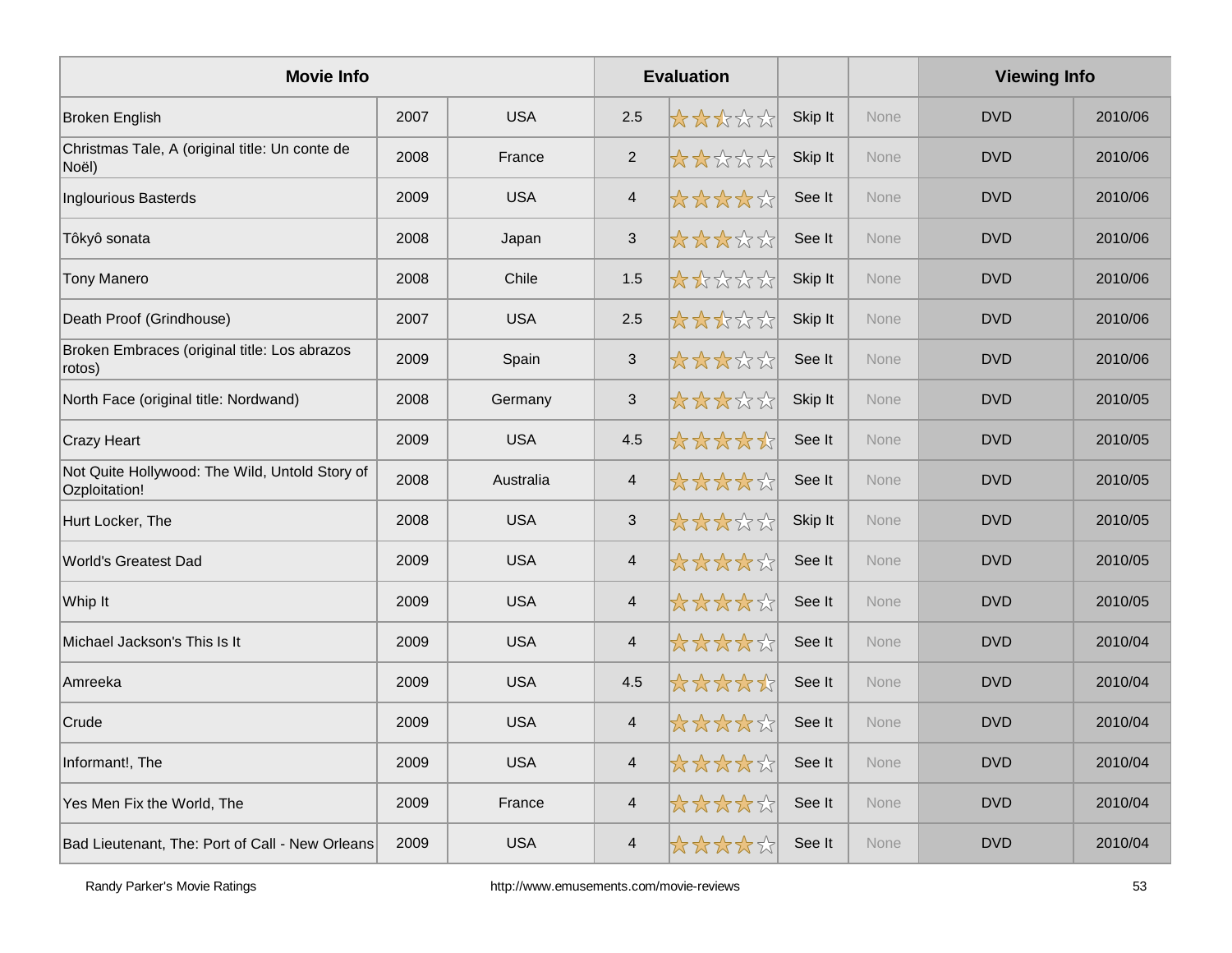| <b>Movie Info</b>                                             |      |            |                         | <b>Evaluation</b> |         |             | <b>Viewing Info</b> |         |
|---------------------------------------------------------------|------|------------|-------------------------|-------------------|---------|-------------|---------------------|---------|
| Afghan Star                                                   | 2009 | <b>UK</b>  | $\overline{4}$          | *****             | See It  | None        | <b>DVD</b>          | 2010/04 |
| Big Fan                                                       | 2009 | <b>USA</b> | 2.5                     | *****             | Skip It | <b>None</b> | <b>DVD</b>          | 2010/04 |
| Education, An                                                 | 2009 | <b>UK</b>  | 4.5                     | *****             | See It  | None        | <b>DVD</b>          | 2010/04 |
| Hangover, The                                                 | 2009 | <b>USA</b> | 2                       | *****             | Skip It | None        | <b>DVD</b>          | 2010/03 |
| Shall We Kiss? (original title: Un baiser s'il vous<br>plaît) | 2007 | France     | $\overline{4}$          | *****             | See It  | None        | <b>DVD</b>          | 2010/03 |
| Up in the Air                                                 | 2009 | <b>USA</b> | $\overline{\mathbf{4}}$ | *****             | See It  | None        | <b>DVD</b>          | 2010/03 |
| Princess and the Frog, The                                    | 2009 | <b>USA</b> | 4.5                     | *****             | See It  | None        | <b>DVD</b>          | 2010/03 |
| <b>Witness</b>                                                | 1985 | <b>USA</b> | 4.5                     | <b>☆☆☆☆☆</b>      | See It  | None        | <b>DVD</b>          | 2010/03 |
| Capitalism: A Love Story                                      | 2009 | <b>USA</b> | 2.5                     | *****             | Skip It | None        | <b>DVD</b>          | 2010/03 |
| Star Wreck: In the Pirkinning                                 | 2005 | Finland    | 2.5                     | *****             | Skip It | None        | <b>DVD</b>          | 2010/02 |
| Extract                                                       | 2009 | <b>USA</b> | $\sqrt{3}$              | 女女女女众             | See It  | None        | <b>DVD</b>          | 2010/02 |
| Revanche                                                      | 2008 | Austria    | 2.5                     | ☆☆☆☆☆             | Skip It | None        | <b>DVD</b>          | 2010/02 |
| Good Hair                                                     | 2009 | <b>USA</b> | 4.5                     | *****             | See It  | None        | <b>DVD</b>          | 2010/02 |
| Serious Man, A                                                | 2009 | <b>USA</b> | $2.5\,$                 | *****             | Skip It | None        | <b>DVD</b>          | 2010/02 |
| Watchmen (Director's Cut)                                     | 2009 | <b>USA</b> | $\overline{4}$          | *****             | See It  | None        | <b>DVD</b>          | 2010/02 |
| Lemon Tree (original title: Etz Limon)                        | 2008 | Israel     | 2.5                     | 女女女女女             | Skip It | None        | <b>DVD</b>          | 2010/02 |
| My One and Only                                               | 2009 | <b>USA</b> | $\overline{4}$          | ☆☆☆☆☆             | See It  | None        | <b>DVD</b>          | 2010/02 |
| Cold Souls                                                    | 2009 | <b>USA</b> | $\overline{2}$          | *****             | Skip It | None        | <b>DVD</b>          | 2010/02 |
| Outrage                                                       | 2009 | <b>USA</b> | $\overline{\mathbf{4}}$ | ☆☆☆☆☆☆            | See It  | None        | <b>DVD</b>          | 2010/02 |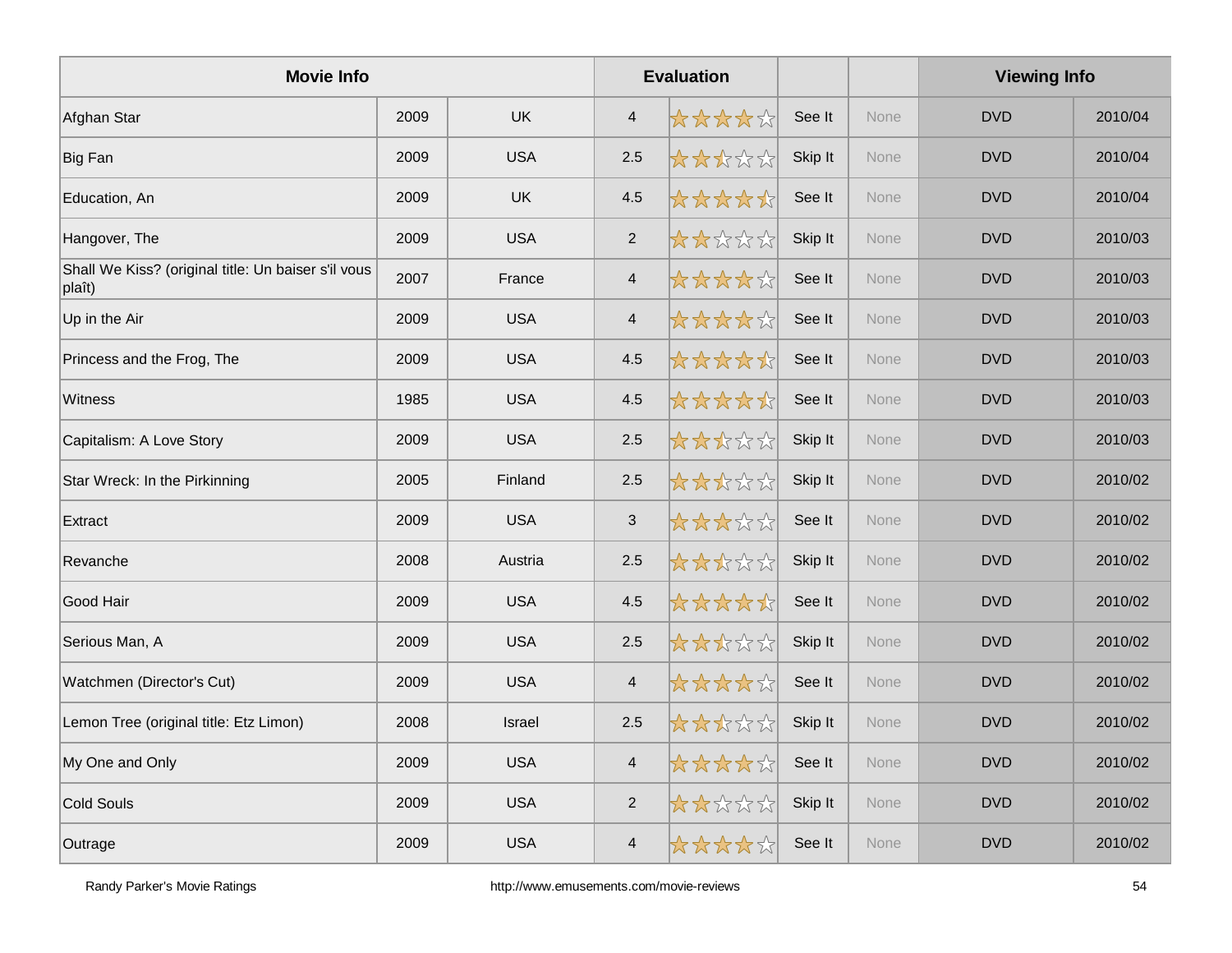| <b>Movie Info</b>              |      |            |                          | <b>Evaluation</b> |         |      | <b>Viewing Info</b> |         |
|--------------------------------|------|------------|--------------------------|-------------------|---------|------|---------------------|---------|
| Cove, The                      | 2009 | <b>USA</b> | 4.5                      | *****             | See It  | None | <b>DVD</b>          | 2010/01 |
| No Impact Man: The Documentary | 2009 | <b>USA</b> | 2.5                      | *****             | Skip It | None | <b>DVD</b>          | 2010/01 |
| <b>Funny People</b>            | 2010 | <b>USA</b> | $\mathsf 3$              | *****             | Skip It | None | <b>DVD</b>          | 2010/01 |
| 9                              | 2009 | <b>USA</b> | $\overline{4}$           | *****             | See It  | None | <b>DVD</b>          | 2010/01 |
| Julie & Julia                  | 2009 | <b>USA</b> | $\overline{4}$           | *****             | See It  | None | <b>DVD</b>          | 2010/01 |
| In the Loop                    | 2009 | <b>UK</b>  | 2.5                      | *****             | Skip It | None | <b>DVD</b>          | 2010/01 |
| (500) Days of Summer           | 2009 | <b>USA</b> | 4.5                      | *****             | See It  | None | <b>DVD</b>          | 2010/01 |
| Avatar (3D)                    | 2009 | <b>USA</b> | 4.5                      | <b>☆☆☆☆☆</b>      | See It  | None | Movie Theater       | 2010/01 |
| Up                             | 2009 | <b>USA</b> | $\sqrt{5}$               | *****             | See It  | None | <b>DVD</b>          | 2010/01 |
| Brüno                          | 2009 | <b>USA</b> | 2.5                      | *****             | Skip It | None | <b>DVD</b>          | 2009/11 |
| <b>Medicine for Melancholy</b> | 2008 | <b>USA</b> | 1.5                      | 大大众公众             | Skip It | None | <b>DVD</b>          | 2009/11 |
| Food, Inc.                     | 2008 | <b>USA</b> | $\overline{4}$           | ☆☆☆☆☆             | See It  | None | <b>DVD</b>          | 2009/11 |
| <b>Whatever Works</b>          | 2009 | <b>USA</b> | $\overline{4}$           | *****             | See It  | None | <b>DVD</b>          | 2009/10 |
| American Violet                | 2008 | <b>USA</b> | $\overline{\mathcal{A}}$ | *****             | See It  | None | <b>DVD</b>          | 2009/10 |
| Anvil! The Story of Anvil      | 2008 | <b>USA</b> | 2.5                      | *****             | Skip It | None | <b>DVD</b>          | 2009/10 |
| Girlfriend Experience, The     | 2009 | <b>USA</b> | $\overline{2}$           | *****             | Skip It | None | <b>DVD</b>          | 2009/10 |
| State of Play                  | 2009 | <b>USA</b> | $\sqrt{3}$               | 女女女女众             | See It  | None | <b>DVD</b>          | 2009/09 |
| Sin Nombre                     | 2009 | Mexico     | $\overline{4}$           | ☆☆☆☆☆             | See It  | None | <b>DVD</b>          | 2009/09 |
| Irma Vep                       | 1996 | France     | $\mathbf{3}$             | *****             | See It  | None | <b>DVD</b>          | 2009/09 |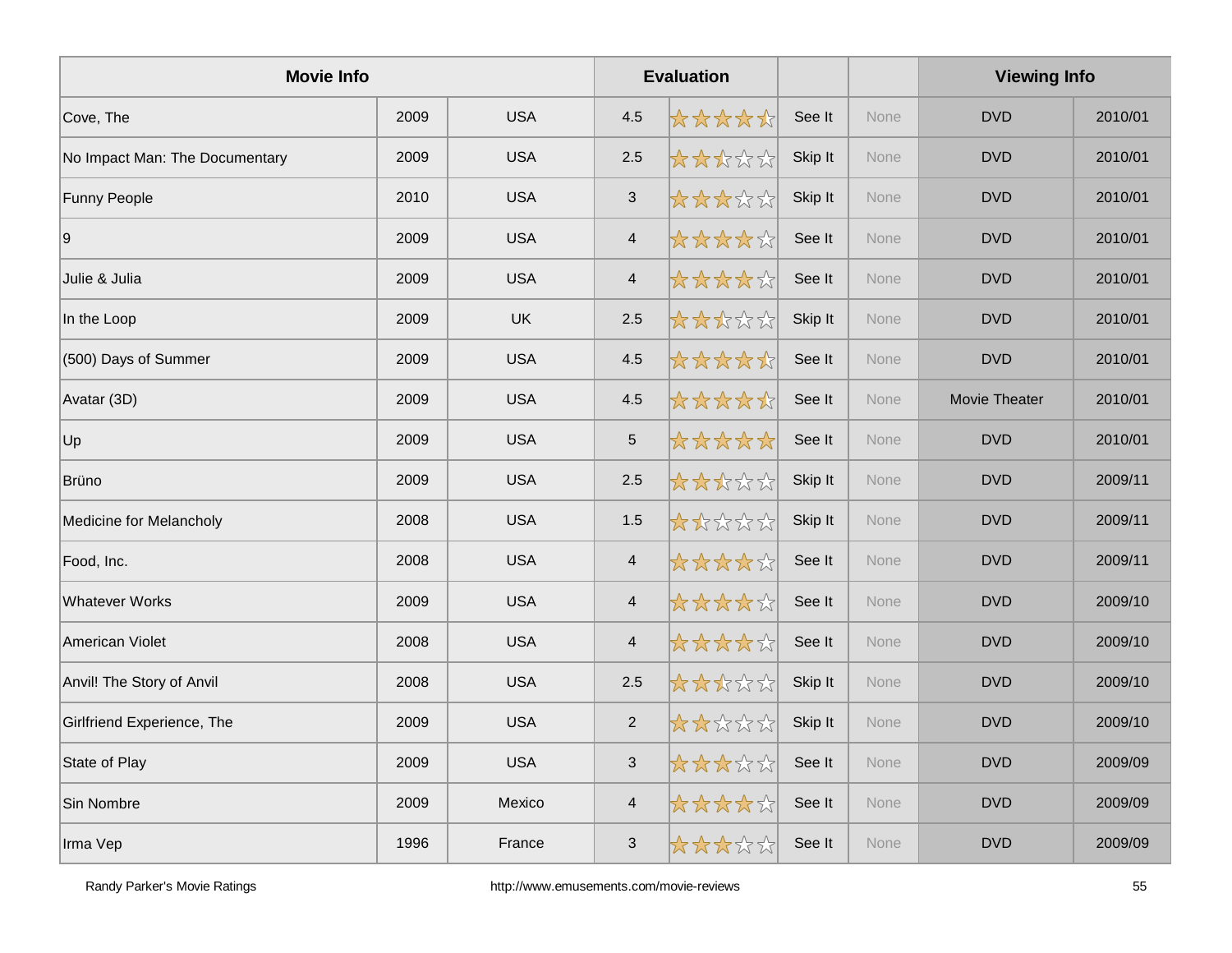| <b>Movie Info</b>                                                 |      |              |                          | <b>Evaluation</b> |         |             | <b>Viewing Info</b>  |         |
|-------------------------------------------------------------------|------|--------------|--------------------------|-------------------|---------|-------------|----------------------|---------|
| Just Another Love Story (original title:<br>Kærlighed på film)    | 2007 | Denmark      | 4.5                      | *****             | See It  | <b>None</b> | <b>DVD</b>           | 2009/09 |
| Goodbye Solo                                                      | 2008 | <b>USA</b>   | $\overline{\mathcal{A}}$ | ☆☆☆☆☆             | See It  | None        | <b>DVD</b>           | 2009/09 |
| Sunshine Cleaning                                                 | 2008 | <b>USA</b>   | $\overline{4}$           | *****             | See It  | None        | <b>DVD</b>           | 2009/09 |
| Ponyo (original title: Gake no ue no Ponyo)                       | 2008 | Japan        | $\overline{\mathcal{A}}$ | ☆☆☆☆☆☆            | See It  | None        | <b>DVD</b>           | 2009/09 |
| Adventureland                                                     | 2008 | <b>USA</b>   | 4.5                      | *****             | See It  | None        | <b>DVD</b>           | 2009/09 |
| <b>JCVD</b>                                                       | 2008 | Belgium      | $\mathfrak{S}$           | *****             | See It  | None        | <b>DVD</b>           | 2009/08 |
| District 9                                                        | 2009 | South Africa | $\overline{4}$           | *****             | See It  | None        | <b>Movie Theater</b> | 2009/08 |
| I Love You, Man                                                   | 2009 | <b>USA</b>   | $\overline{\mathcal{A}}$ | *****             | See It  | <b>None</b> | <b>DVD</b>           | 2009/08 |
| Orphanage, The (original title: El orfanato)                      | 2007 | Mexico       | $\overline{\mathcal{A}}$ | *****             | See It  | None        | <b>DVD</b>           | 2009/08 |
| Frost/Nixon                                                       | 2008 | <b>USA</b>   | 4.5                      | *****             | See It  | None        | <b>DVD</b>           | 2009/08 |
| Harry Potter and the Half-Blood Prince                            | 2009 | <b>USA</b>   | $\sqrt{3}$               | *****             | See It  | None        | <b>IMAX</b>          | 2009/08 |
| <b>Gran Torino</b>                                                | 2008 | <b>USA</b>   | $\overline{4}$           | *****             | See It  | <b>None</b> | <b>DVD</b>           | 2009/07 |
| Train Man (Densha otoko)                                          | 2005 | Japan        | $\mathbf{3}$             | *****             | Skip It | <b>None</b> | <b>DVD</b>           | 2009/07 |
| Stardust                                                          | 2007 | <b>USA</b>   | $\overline{\mathbf{4}}$  | *****             | See It  | None        | <b>DVD</b>           | 2009/07 |
| <b>Two Lovers</b>                                                 | 2008 | <b>USA</b>   | 4.5                      | *****             | See It  | None        | <b>DVD</b>           | 2009/07 |
| Stranded: I've Come from a Plane That<br>Crashed on the Mountains | 2007 | France       | 2.5                      | *****             | Skip It | None        | <b>DVD</b>           | 2009/06 |
| Timecrimes (original title: Los cronocrímenes)                    | 2007 | Spain        | $\overline{4}$           | *****             | See It  | <b>None</b> | <b>DVD</b>           | 2009/06 |
| WALL-E                                                            | 2008 | <b>USA</b>   | 2.5                      | *****             | Skip It | None        | <b>DVD</b>           | 2009/05 |
| Wendy and Lucy                                                    | 2008 | <b>USA</b>   | 2.5                      | 大大大公众             | Skip It | None        | <b>DVD</b>           | 2009/05 |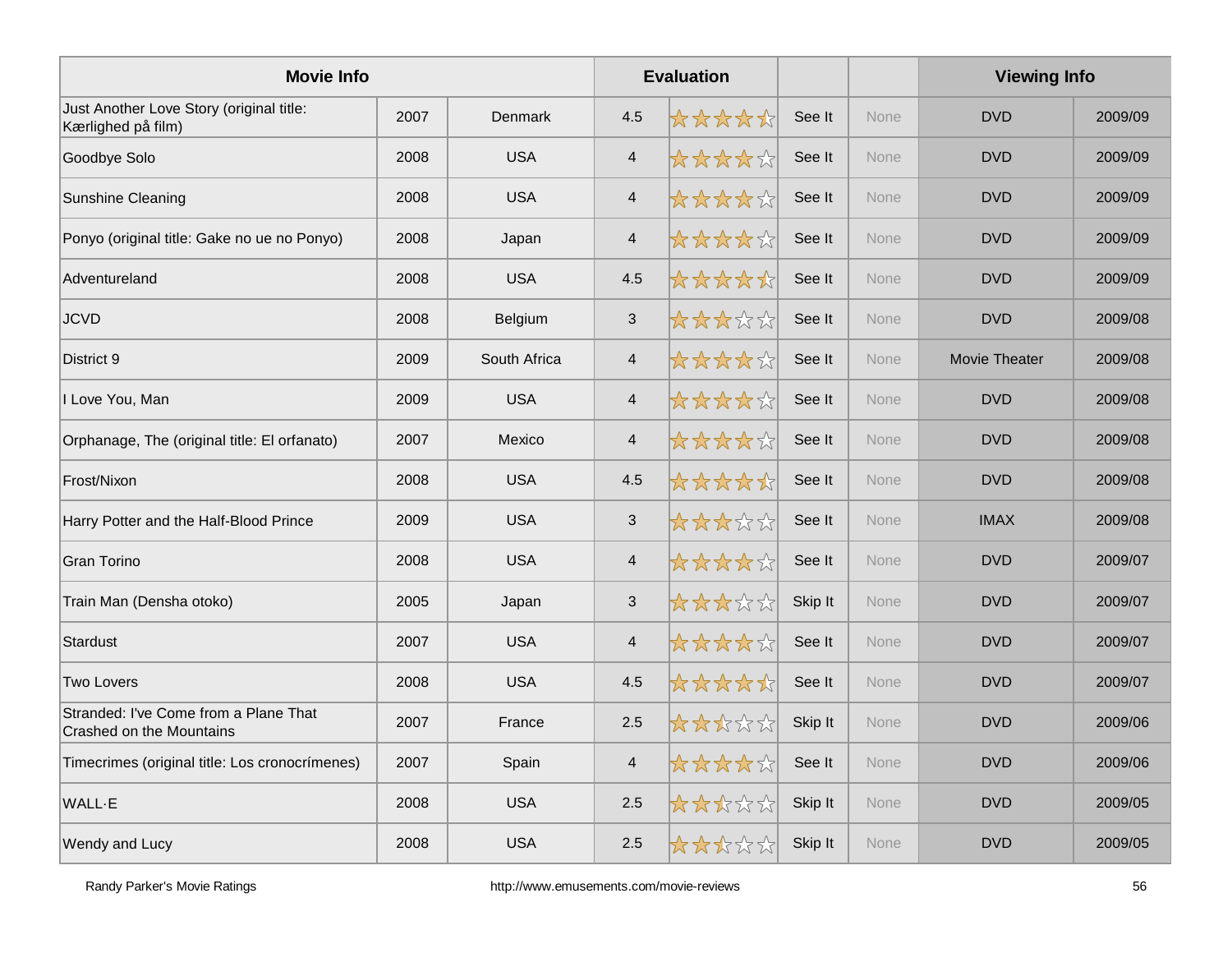| <b>Movie Info</b>                                                |      |             |                | <b>Evaluation</b> |         |             | <b>Viewing Info</b> |         |
|------------------------------------------------------------------|------|-------------|----------------|-------------------|---------|-------------|---------------------|---------|
| Wrestler, The                                                    | 2008 | <b>USA</b>  | $\mathbf{3}$   | *****             | Skip It | <b>None</b> | <b>DVD</b>          | 2009/05 |
| Ugly Me (original title: Pretendiendo)                           | 2006 | Chile       | $\overline{4}$ | *****             | See It  | None        | <b>DVD</b>          | 2009/05 |
| <b>Star Trek</b>                                                 | 2008 | <b>USA</b>  | 4.5            | *****             | See It  | None        | <b>IMAX</b>         | 2009/05 |
| Vicky Cristina Barcelona                                         | 2008 | <b>USA</b>  | 4.5            | *****             | See It  | None        | <b>DVD</b>          | 2009/05 |
| Chronicles of Narnia, The: Prince Caspian                        | 2008 | <b>USA</b>  | $\mathbf{3}$   | *****             | See It  | None        | <b>DVD</b>          | 2009/04 |
| Night on Earth                                                   | 1991 | France      | $\overline{4}$ | *****             | See It  | None        | <b>DVD</b>          | 2009/04 |
| Sangre de Mi Sangre (original title: Padre<br>Nuestro)           | 2007 | <b>USA</b>  | $\mathfrak{S}$ | *****             | Skip It | None        | <b>DVD</b>          | 2009/04 |
| <b>Great Debaters, The</b>                                       | 2007 | <b>USA</b>  | 4.5            | *****             | See It  | <b>None</b> | <b>DVD</b>          | 2009/04 |
| Let the Right One In (original title: Låt den rätte<br>komma in) | 2008 | Sweden      | $\sqrt{3}$     | *****             | Skip It | None        | <b>DVD</b>          | 2009/04 |
| Zoolander                                                        | 2001 | <b>USA</b>  | $\sqrt{3}$     | *****             | Skip It | None        | <b>DVD</b>          | 2009/04 |
| Gunnin' for That #1 Spot                                         | 2008 | <b>USA</b>  | $\overline{4}$ | *****             | See It  | None        | <b>DVD</b>          | 2009/04 |
| Tell No One (original title: Ne le dis à personne)               | 2006 | France      | $\overline{4}$ | *****             | See It  | <b>None</b> | <b>DVD</b>          | 2009/04 |
| Quantum of Solace                                                | 2008 | <b>UK</b>   | 2.5            | *****             | Skip It | <b>None</b> | <b>DVD</b>          | 2009/04 |
| Slumdog Millionaire                                              | 2008 | <b>UK</b>   | $\overline{4}$ | *****             | See It  | None        | <b>DVD</b>          | 2009/04 |
| In the Soup                                                      | 1992 | <b>USA</b>  | $\overline{2}$ | *****             | Skip It | None        | <b>DVD</b>          | 2009/04 |
| Zack and Miri Make a Porno                                       | 2008 | <b>USA</b>  | $\overline{4}$ | *****             | See It  | None        | <b>DVD</b>          | 2009/03 |
| Foot Fist Way, The                                               | 2006 | <b>USA</b>  | 1.5            | *****             | Skip It | <b>None</b> | <b>DVD</b>          | 2009/03 |
| Frontrunners                                                     | 2008 | <b>USA</b>  | $\overline{4}$ | *****             | See It  | <b>None</b> | <b>DVD</b>          | 2009/03 |
| <b>Never Forever</b>                                             | 2007 | South Korea | $\mathbf{3}$   | *****             | See It  | None        | <b>DVD</b>          | 2009/03 |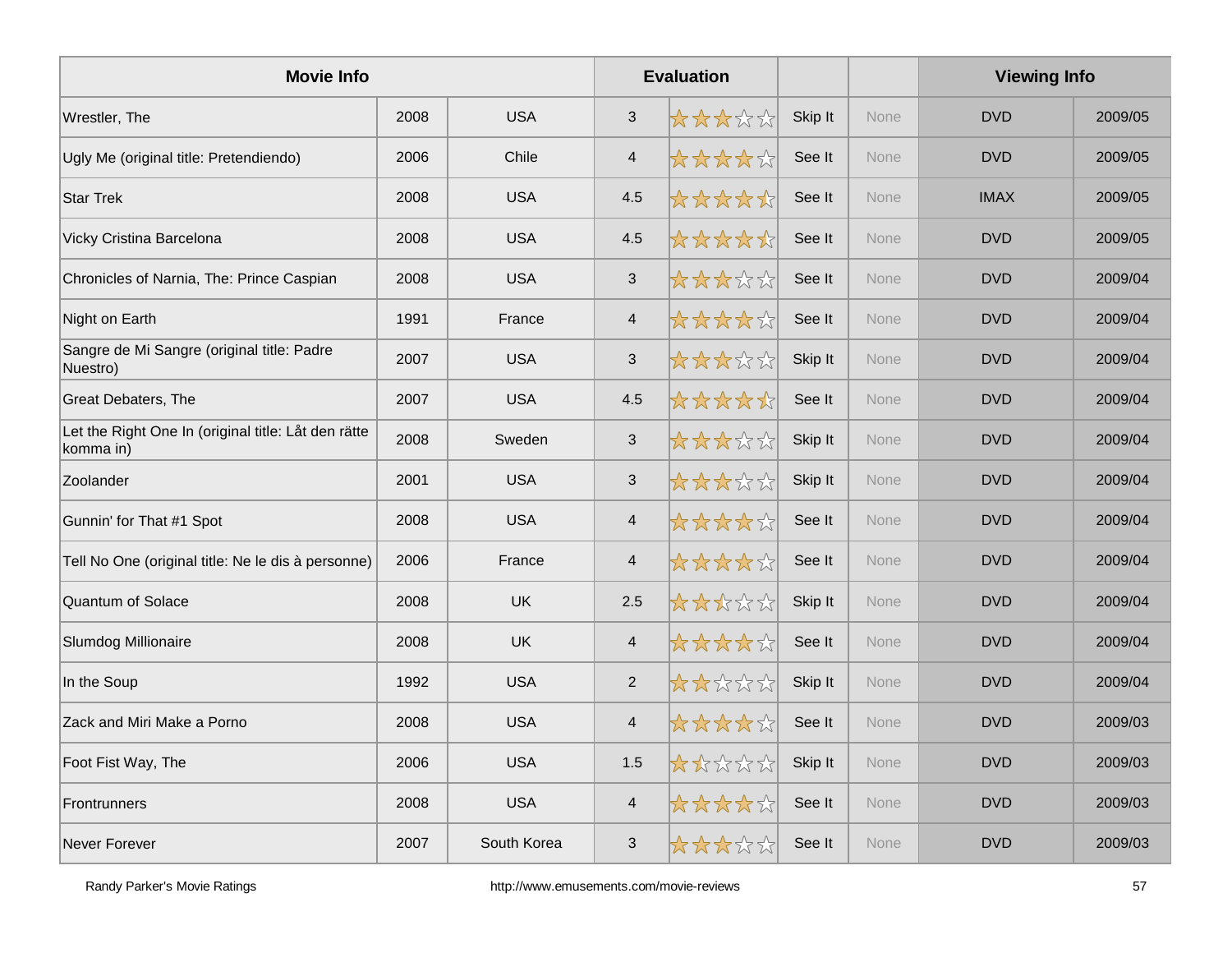| <b>Movie Info</b>                                                          |      |            |                           | <b>Evaluation</b> |         |             | <b>Viewing Info</b> |         |
|----------------------------------------------------------------------------|------|------------|---------------------------|-------------------|---------|-------------|---------------------|---------|
| Elegy                                                                      | 2008 | <b>USA</b> | 3                         | *****             | See It  | <b>None</b> | <b>DVD</b>          | 2009/03 |
| Persepolis                                                                 | 2007 | France     | $\ensuremath{\mathsf{3}}$ | *****             | See It  | None        | <b>DVD</b>          | 2009/03 |
| Happy-Go-Lucky                                                             | 2008 | <b>UK</b>  | 4.5                       | *****             | See It  | None        | <b>DVD</b>          | 2009/03 |
| <b>Rachel Getting Married</b>                                              | 2008 | <b>USA</b> | $\sqrt{3}$                | *****             | Skip It | None        | <b>DVD</b>          | 2009/03 |
| Milk                                                                       | 2008 | <b>USA</b> | $\overline{4}$            | *****             | See It  | None        | <b>DVD</b>          | 2009/03 |
| I've Loved You So Long (original title: Il y a<br>longtemps que je t'aime) | 2008 | France     | $\sqrt{3}$                | *****             | Skip It | None        | <b>DVD</b>          | 2009/03 |
| Planet B-Boy                                                               | 2007 | <b>USA</b> | 4.5                       | *****             | See It  | None        | <b>DVD</b>          | 2009/03 |
| Boy A                                                                      | 2007 | <b>UK</b>  | $\overline{\mathbf{4}}$   | *****             | See It  | None        | <b>DVD</b>          | 2009/03 |
| Changeling                                                                 | 2008 | <b>USA</b> | $\overline{\mathbf{4}}$   | ☆☆☆☆☆             | Skip It | None        | <b>DVD</b>          | 2009/02 |
| Other End of the Line, The                                                 | 2008 | <b>USA</b> | 2.5                       | *****             | Skip It | None        | <b>DVD</b>          | 2009/02 |
| <b>Moving Midway</b>                                                       | 2007 | <b>USA</b> | $\sqrt{3}$                | *****             | See It  | None        | <b>DVD</b>          | 2009/02 |
| Frozen River                                                               | 2008 | <b>USA</b> | $\overline{4}$            | *****             | See It  | <b>None</b> | <b>DVD</b>          | 2009/02 |
| Roman Polanski: Wanted and Desired                                         | 2008 | <b>USA</b> | $\overline{\mathbf{4}}$   | *****             | See It  | None        | <b>DVD</b>          | 2009/02 |
| Baghead                                                                    | 2008 | <b>USA</b> | $\ensuremath{\mathsf{3}}$ | *****             | See It  | None        | <b>DVD</b>          | 2009/02 |
| Man on Wire                                                                | 2008 | <b>UK</b>  | $\mathbf{3}$              | *****             | See It  | None        | <b>DVD</b>          | 2009/01 |
| Under the Same Moon (original title: Misma<br>luna, La)                    | 2007 | Mexico     | 4.5                       | *****             | See It  | None        | <b>DVD</b>          | 2009/01 |
| Mamma Mia!                                                                 | 2008 | <b>USA</b> | $\mathbf{1}$              | 大众众众众             | Skip It | <b>None</b> | <b>DVD</b>          | 2009/01 |
| Last Stop for Paul                                                         | 2006 | <b>USA</b> | $\overline{4}$            | ☆☆☆☆☆             | See It  | <b>None</b> | <b>DVD</b>          | 2009/01 |
| Mister Foe (original title: Hallam Foe)                                    | 2007 | <b>UK</b>  | $\mathfrak{S}$            | *****             | See It  | None        | <b>DVD</b>          | 2009/01 |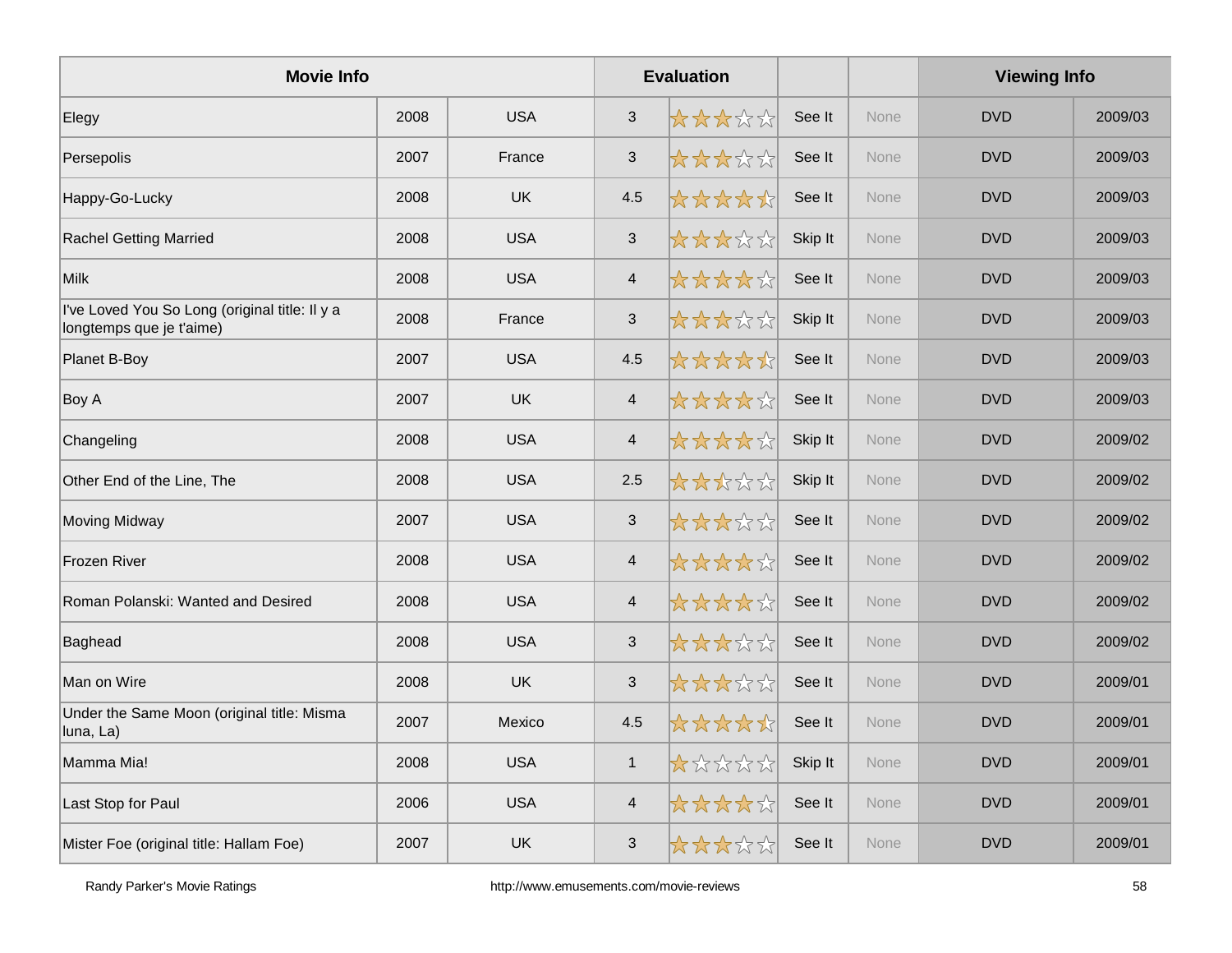| <b>Movie Info</b>                        |      |            |                         | <b>Evaluation</b> |         |             | <b>Viewing Info</b> |         |
|------------------------------------------|------|------------|-------------------------|-------------------|---------|-------------|---------------------|---------|
| <b>Operation Filmmaker</b>               | 2007 | <b>USA</b> | $\mathfrak{S}$          | *****             | Skip It | <b>None</b> | <b>DVD</b>          | 2009/01 |
| Dirty Work                               | 1998 | <b>USA</b> | $\overline{2}$          | *****             | Skip It | None        | <b>DVD</b>          | 2009/01 |
| <b>Ghost Town</b>                        | 2008 | <b>USA</b> | $\overline{4}$          | *****             | See It  | None        | <b>DVD</b>          | 2009/01 |
| 1408 (Director's Cut)                    | 2007 | <b>USA</b> | 2.5                     | *****             | Skip It | None        | <b>DVD</b>          | 2009/01 |
| Star Trek: Of Gods and Men               | 2007 | <b>USA</b> | $\overline{4}$          | *****             | See It  | None        | <b>DVD</b>          | 2009/01 |
| <b>Burn After Reading</b>                | 2008 | <b>USA</b> | 2.5                     | *****             | Skip It | None        | <b>DVD</b>          | 2009/01 |
| <b>Eastern Promises</b>                  | 2007 | <b>UK</b>  | 2.5                     | *****             | Skip It | None        | <b>DVD</b>          | 2009/01 |
| 3:10 to Yuma                             | 2007 | <b>USA</b> | 4.5                     | *****             | See It  | None        | <b>DVD</b>          | 2008/12 |
| <b>Tropic Thunder</b>                    | 2008 | <b>USA</b> | 3                       | *****             | See It  | None        | <b>DVD</b>          | 2008/12 |
| Encounters at the End of the World       | 2007 | <b>USA</b> | $\mathbf{3}$            | *****             | Skip It | None        | <b>DVD</b>          | 2008/12 |
| Hellboy II: The Golden Army              | 2008 | <b>USA</b> | $\mathbf{3}$            | *****             | See It  | None        | <b>DVD</b>          | 2008/12 |
| Flow: For Love of Water                  | 2008 | <b>USA</b> | $\overline{4}$          | *****             | See It  | None        | <b>DVD</b>          | 2008/12 |
| Priceless (original title: Hors de prix) | 2006 | France     | $\overline{4}$          | *****             | See It  | None        | <b>DVD</b>          | 2008/12 |
| Stuck                                    | 2007 | Canada     | $\sqrt{3}$              | *****             | See It  | None        | <b>DVD</b>          | 2008/11 |
| Mongol                                   | 2007 | Germany    | $\overline{4}$          | *****             | See It  | None        | <b>DVD</b>          | 2008/11 |
| Raising Victor Vargas                    | 2002 | <b>USA</b> | $\sqrt{3}$              | *****             | Skip It | None        | <b>DVD</b>          | 2008/11 |
| Transsiberian                            | 2008 | <b>UK</b>  | 4.5                     | *****             | See It  | None        | <b>DVD</b>          | 2008/11 |
| Visitor, The                             | 2007 | <b>USA</b> | $\overline{\mathbf{4}}$ | *****             | See It  | None        | <b>DVD</b>          | 2008/11 |
| Jellyfish (original title: Meduzot)      | 2007 | Israel     | 1.5                     | *****             | Skip It | None        | <b>DVD</b>          | 2008/10 |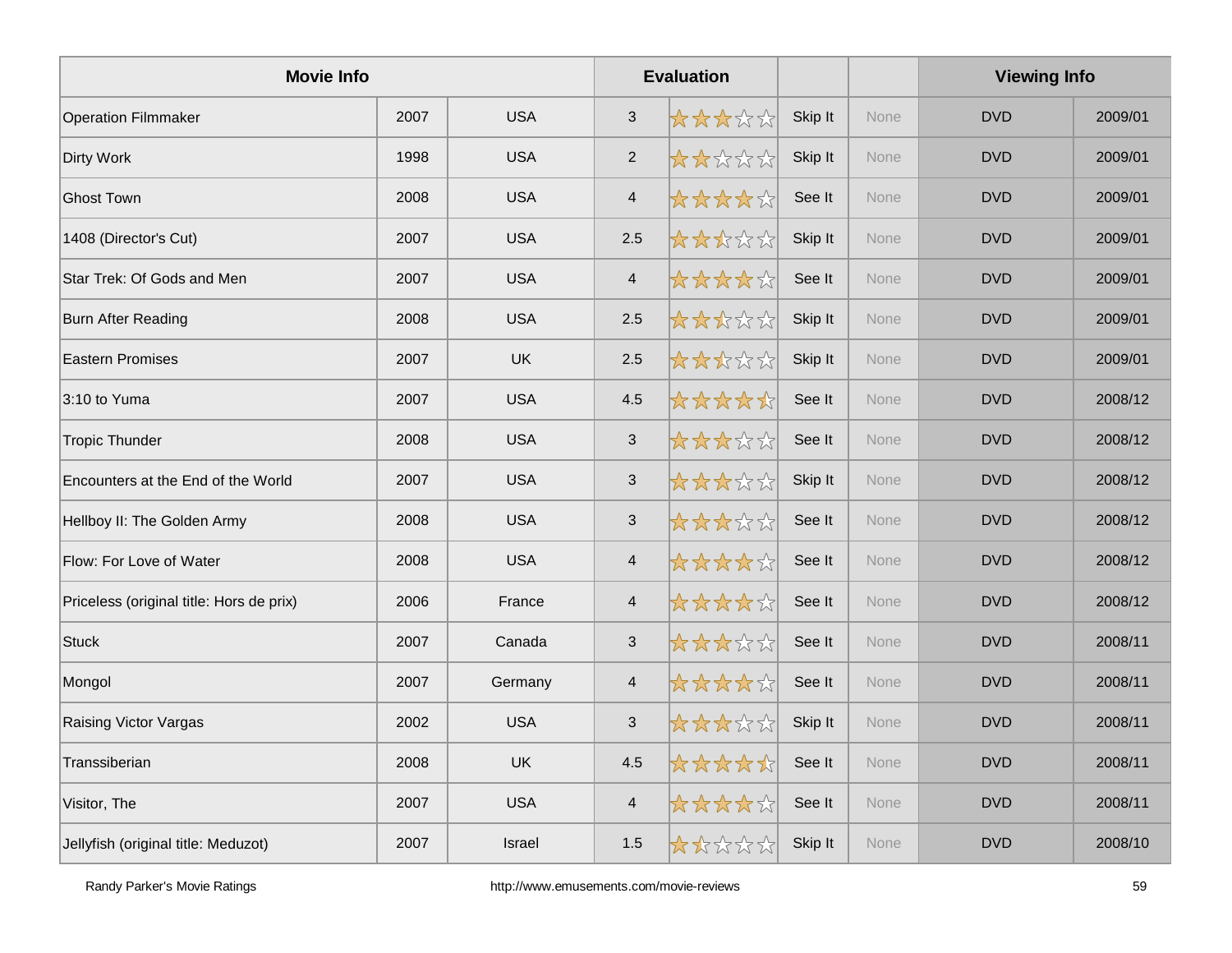| <b>Movie Info</b>                                                            |      |                |                           | <b>Evaluation</b> |         |             | <b>Viewing Info</b> |         |
|------------------------------------------------------------------------------|------|----------------|---------------------------|-------------------|---------|-------------|---------------------|---------|
| To the Limit (original title: Am Limit)                                      | 2007 | Germany        | 2.5                       | *****             | Skip It | None        | <b>DVD</b>          | 2008/10 |
| Unforeseen, The                                                              | 2007 | <b>USA</b>     | 2.5                       | *****             | Skip It | <b>None</b> | <b>DVD</b>          | 2008/10 |
| Edge of Heaven, The (original title: Auf der<br>anderen Seite)               | 2007 | <b>USA</b>     | $\overline{5}$            | *****             | See It  | None        | <b>DVD</b>          | 2008/10 |
| Iron Man                                                                     | 2008 | <b>USA</b>     | $\overline{4}$            | *****             | See It  | None        | <b>DVD</b>          | 2008/10 |
| Chop Shop                                                                    | 2007 | <b>USA</b>     | 2.5                       | *****             | Skip It | None        | <b>DVD</b>          | 2008/10 |
| Young@Heart                                                                  | 2007 | <b>USA</b>     | $\overline{4}$            | *****             | See It  | None        | <b>DVD</b>          | 2008/10 |
| <b>Forgetting Sarah Marshall</b>                                             | 2008 | <b>USA</b>     | $\sqrt{3}$                | *****             | See It  | None        | <b>DVD</b>          | 2008/10 |
| Bigger Stronger Faster*                                                      | 2008 | <b>USA</b>     | 4.5                       | *****             | See It  | None        | <b>DVD</b>          | 2008/10 |
| Scanner Darkly, A                                                            | 2006 | <b>USA</b>     | 2.5                       | *****             | Skip It | None        | <b>DVD</b>          | 2008/09 |
| Sex and the City                                                             | 2008 | <b>USA</b>     | 2.5                       | *****             | Skip It | None        | <b>DVD</b>          | 2008/09 |
| Teeth                                                                        | 2007 | <b>USA</b>     | 2.5                       | *****             | Skip It | None        | <b>DVD</b>          | 2008/09 |
| Kabluey                                                                      | 2007 | <b>USA</b>     | $\overline{4}$            | *****             | See It  | None        | <b>DVD</b>          | 2008/09 |
| Miss Pettigrew Lives for a Day                                               | 2008 | <b>UK</b>      | 2.5                       | *****             | Skip It | <b>None</b> | <b>DVD</b>          | 2008/09 |
| <b>Flawless</b>                                                              | 2007 | <b>UK</b>      | 2.5                       | *****             | Skip It | None        | <b>DVD</b>          | 2008/09 |
| Outsourced                                                                   | 2006 | <b>USA</b>     | $\mathbf{3}$              | *****             | See It  | None        | <b>DVD</b>          | 2008/09 |
| Surfwise                                                                     | 2007 | <b>USA</b>     | 4.5                       | *****             | See It  | None        | <b>DVD</b>          | 2008/09 |
| My Brother Is an Only Child (original title: Mio<br>fratello è figlio unico) | 2007 | France / Italy | 2.5                       | *****             | Skip It | None        | <b>DVD</b>          | 2008/08 |
| Ratatouille                                                                  | 2007 | <b>USA</b>     | $\ensuremath{\mathsf{3}}$ | ☆☆☆☆☆☆            | See It  | None        | <b>DVD</b>          | 2008/08 |
| Bank Job, The                                                                | 2008 | <b>UK</b>      | 4.5                       | ☆☆☆☆☆             | See It  | None        | <b>DVD</b>          | 2008/08 |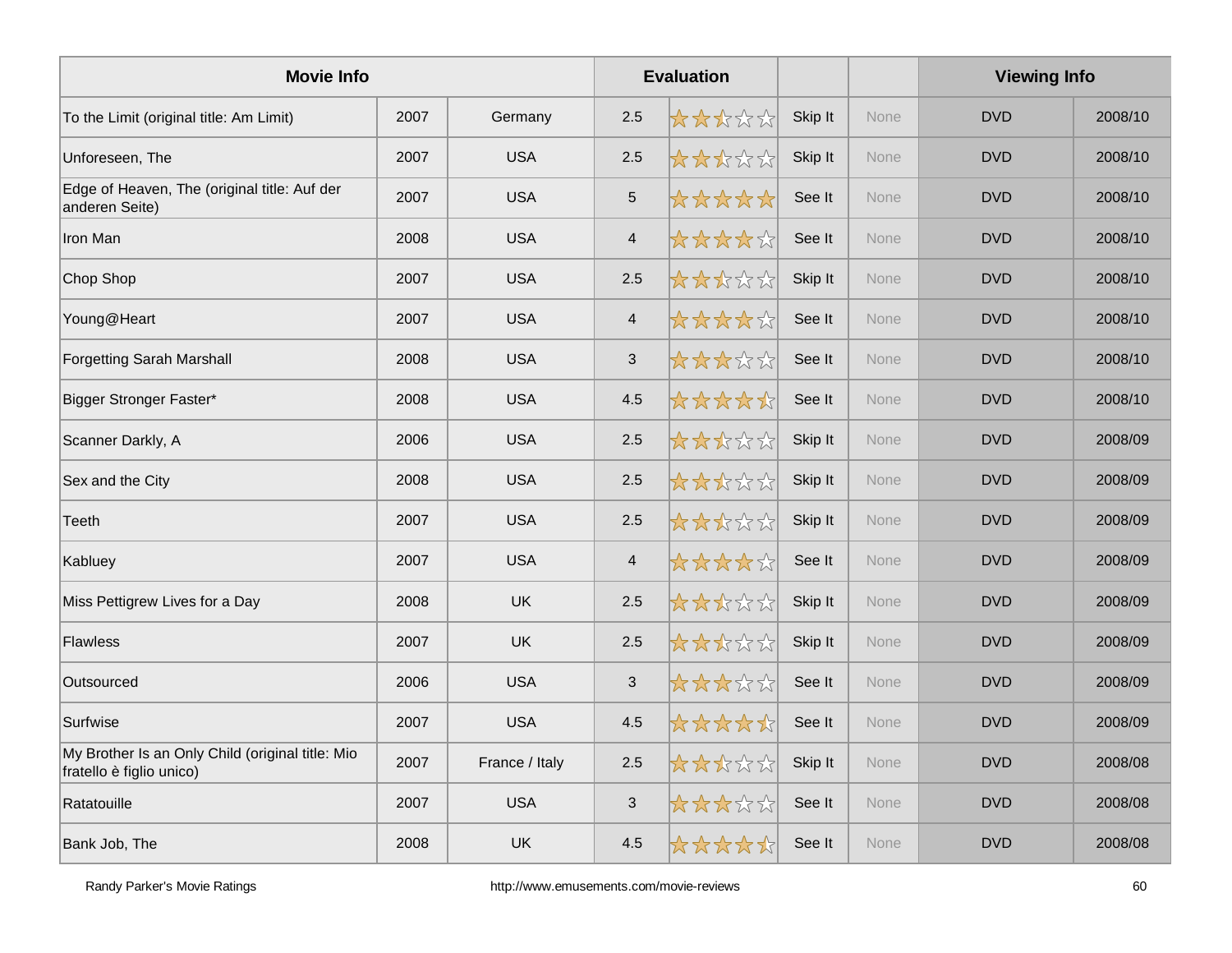| <b>Movie Info</b>                                                               |      |            |                          | <b>Evaluation</b> |         |             | <b>Viewing Info</b>  |         |
|---------------------------------------------------------------------------------|------|------------|--------------------------|-------------------|---------|-------------|----------------------|---------|
| X Files: I Want to Believe, The                                                 | 2008 | <b>USA</b> | $\overline{4}$           | *****             | See It  | <b>None</b> | <b>Movie Theater</b> | 2008/08 |
| Hammer, The                                                                     | 2007 | <b>USA</b> | $\overline{4}$           | *****             | See It  | None        | <b>DVD</b>           | 2008/07 |
| Dark Knight, The                                                                | 2008 | <b>USA</b> | $\overline{4}$           | *****             | See It  | None        | <b>Movie Theater</b> | 2008/07 |
| Golden Compass, The                                                             | 2007 | <b>USA</b> | 2.5                      | *****             | Skip It | None        | <b>DVD</b>           | 2008/06 |
| Caramel<br>(original title: Sukkar banat)                                       | 2007 | Lebanon    | 2.5                      | *****             | Skip It | <b>None</b> | <b>DVD</b>           | 2008/06 |
| 4 Months, 3 Weeks and 2 Days<br>(original title: 4 luni, 3 saptamâni si 2 zile) | 2007 | Romania    | $\sqrt{3}$               | *****             | Skip It | None        | <b>DVD</b>           | 2008/06 |
| Indiana Jones and the Kingdom of the Crystal<br>Skull                           | 2008 | <b>USA</b> | $\overline{\mathcal{A}}$ | *****             | See It  | None        | Movie Theater        | 2008/06 |
| American Gangster                                                               | 2007 | <b>USA</b> | $\overline{4}$           | *****             | See It  | None        | <b>DVD</b>           | 2008/05 |
| Slither                                                                         | 2006 | <b>USA</b> | $\sqrt{3}$               | *****             | Skip It | <b>None</b> | <b>DVD</b>           | 2008/05 |
| Charlie Wilson's War                                                            | 2007 | <b>USA</b> | $\overline{\mathcal{A}}$ | ☆☆☆☆☆             | See It  | None        | <b>DVD</b>           | 2008/05 |
| Starting Out in the Evening                                                     | 2007 | <b>USA</b> | 4.5                      | *****             | See It  | None        | <b>DVD</b>           | 2008/05 |
| Before the Devil Knows You're Dead                                              | 2007 | <b>USA</b> | 2.5                      | *****             | Skip It | None        | <b>DVD</b>           | 2008/05 |
| Atonement                                                                       | 2007 | <b>UK</b>  | 2.5                      | *****             | Skip It | None        | <b>DVD</b>           | 2008/05 |
| <b>Delirious</b>                                                                | 2006 | <b>USA</b> | 4.5                      | *****             | See It  | None        | <b>DVD</b>           | 2008/05 |
| King Corn                                                                       | 2007 | <b>USA</b> | 2.5                      | *****             | Skip It | None        | <b>DVD</b>           | 2008/05 |
| Savages, The                                                                    | 2007 | <b>USA</b> | 2.5                      | ☆☆☆☆☆             | Skip It | None        | <b>DVD</b>           | 2008/04 |
| Lars and the Real Girl                                                          | 2007 | <b>USA</b> | $\overline{4}$           | ☆☆☆☆☆             | See It  | None        | <b>DVD</b>           | 2008/04 |
| Juno                                                                            | 2007 | <b>USA</b> | $\overline{4}$           | ☆☆☆☆☆             | See It  | None        | <b>DVD</b>           | 2008/04 |
| I Want Someone to Eat Cheese With                                               | 2006 | <b>USA</b> | 2.5                      | *****             | Skip It | None        | <b>DVD</b>           | 2008/04 |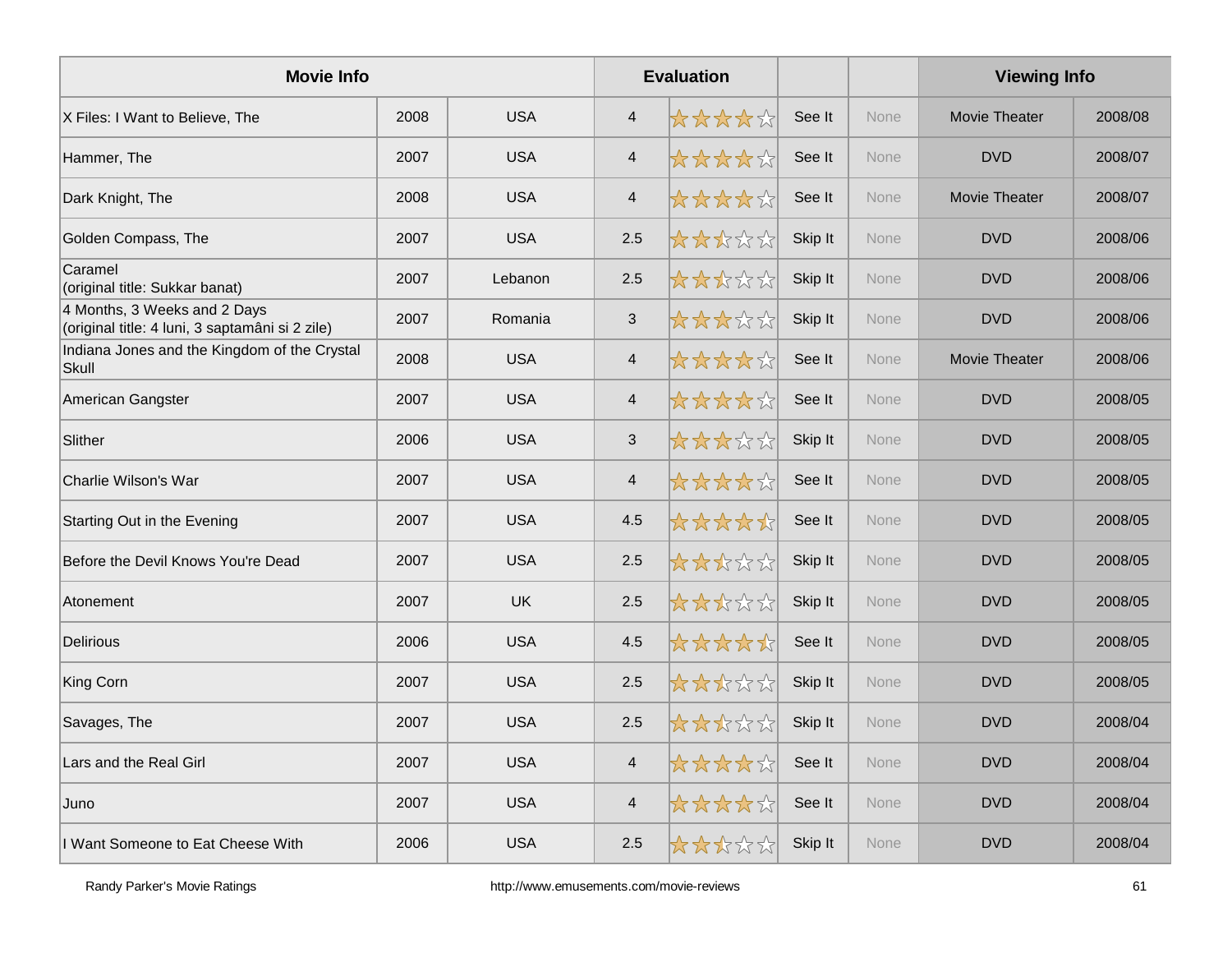| <b>Movie Info</b>           |      |            |                           | <b>Evaluation</b> |         |             | <b>Viewing Info</b> |         |
|-----------------------------|------|------------|---------------------------|-------------------|---------|-------------|---------------------|---------|
| No Country For Old Men      | 2007 | <b>USA</b> | 2.5                       | *****             | Skip It | <b>None</b> | <b>DVD</b>          | 2008/04 |
| There Will Be Blood         | 2007 | <b>USA</b> | $\ensuremath{\mathsf{3}}$ | ☆☆☆☆☆             | See It  | None        | <b>DVD</b>          | 2008/04 |
| Business of Being Born, The | 2008 | <b>USA</b> | $\mathbf{3}$              | *****             | Skip It | None        | <b>DVD</b>          | 2008/04 |
| Into the Wild               | 2007 | <b>USA</b> | $\overline{4}$            | *****             | See It  | <b>None</b> | <b>DVD</b>          | 2008/03 |
| Talk to Me                  | 2007 | <b>USA</b> | $\overline{4}$            | *****             | See It  | None        | <b>DVD</b>          | 2008/03 |
| Death at a Funeral          | 2007 | <b>USA</b> | $\overline{\mathcal{A}}$  | ☆☆☆☆☆             | See It  | None        | <b>DVD</b>          | 2008/03 |
| <b>Freedom Writers</b>      | 2007 | <b>USA</b> | $\overline{4}$            | *****             | See It  | None        | <b>DVD</b>          | 2008/03 |
| Darjeeling Limited, The     | 2007 | <b>USA</b> | $\mathsf 3$               | *****             | See It  | None        | <b>DVD</b>          | 2008/02 |
| <b>Red Road</b>             | 2006 | <b>UK</b>  | $\sqrt{3}$                | 女女女女众             | See It  | <b>None</b> | <b>DVD</b>          | 2008/02 |
| Michael Clayton             | 2007 | <b>USA</b> | 2.5                       | *****             | Skip It | <b>None</b> | <b>DVD</b>          | 2008/02 |
| Gone Baby Gone              | 2007 | <b>USA</b> | 4.5                       | *****             | See It  | None        | <b>DVD</b>          | 2008/02 |
| Live Free or Die Hard       | 2007 | <b>USA</b> | $\sqrt{3}$                | *****             | See It  | None        | <b>DVD</b>          | 2008/02 |
| In the Shadow of the Moon   | 2007 | <b>UK</b>  | $\overline{4}$            | *****             | See It  | None        | <b>DVD</b>          | 2008/02 |
| Confessions of a Superhero  | 2007 | <b>USA</b> | $\mathsf 3$               | *****             | See It  | None        | <b>DVD</b>          | 2008/02 |
| King of Kong, The           | 2007 | <b>USA</b> | 2.5                       | *****             | Skip It | None        | <b>DVD</b>          | 2008/02 |
| <b>Great World of Sound</b> | 2007 | <b>USA</b> | 2.5                       | ☆☆☆☆☆             | Skip It | None        | <b>DVD</b>          | 2008/02 |
| 2 Days In Paris             | 2007 | France     | 1.5                       | *****             | Skip It | None        | <b>DVD</b>          | 2008/02 |
| Planet Terror (Grindhouse)  | 2007 | <b>USA</b> | 2.5                       | *****             | Skip It | None        | <b>DVD</b>          | 2008/02 |
| Hoax, The                   | 2006 | <b>USA</b> | $\mathbf{3}$              | *****             | See It  | None        | <b>DVD</b>          | 2008/01 |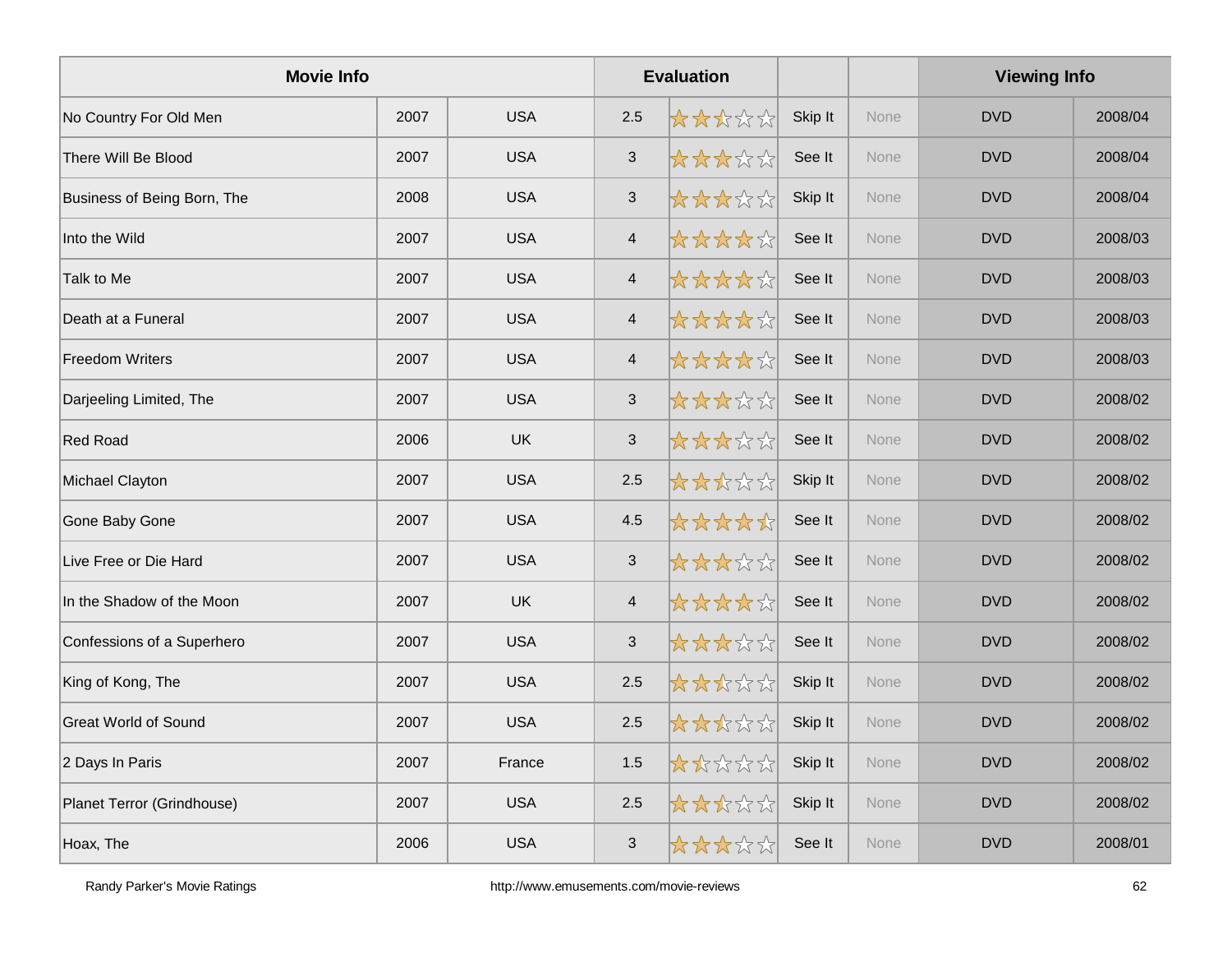| <b>Movie Info</b>                   |      |             |                           | <b>Evaluation</b> |         |      | <b>Viewing Info</b> |         |
|-------------------------------------|------|-------------|---------------------------|-------------------|---------|------|---------------------|---------|
| Bourne Ultimatum, The               | 2007 | <b>USA</b>  | 2.5                       | *****             | Skip It | None | <b>DVD</b>          | 2008/01 |
| Away From Her                       | 2006 | Canada      | $\overline{\mathcal{A}}$  | *****             | See It  | None | <b>DVD</b>          | 2008/01 |
| Superbad                            | 2007 | <b>USA</b>  | $\overline{4}$            | *****             | See It  | None | <b>DVD</b>          | 2008/01 |
| Mighty Heart, A                     | 2007 | <b>USA</b>  | 4.5                       | *****             | See It  | None | <b>DVD</b>          | 2008/01 |
| Simpsons Movie, The                 | 2007 | <b>USA</b>  | $\mathfrak{S}$            | *****             | See It  | None | <b>DVD</b>          | 2007/12 |
| Deep Water                          | 2006 | UK          | $\mathbf{3}$              | *****             | See It  | None | <b>DVD</b>          | 2007/12 |
| Interview                           | 2006 | <b>USA</b>  | $\overline{2}$            | *****             | Skip It | None | <b>DVD</b>          | 2007/12 |
| Mr. Bean's Holiday                  | 2007 | <b>UK</b>   | $\overline{2}$            | *****             | Skip It | None | <b>DVD</b>          | 2007/12 |
| Lady Chatterley                     | 2006 | France      | $\overline{4}$            | *****             | See It  | None | <b>DVD</b>          | 2007/12 |
| Waitress                            | 2007 | <b>USA</b>  | $\ensuremath{\mathsf{3}}$ | *****             | Skip It | None | <b>DVD</b>          | 2007/12 |
| Namesake, The                       | 2006 | India       | 2.5                       | *****             | Skip It | None | <b>DVD</b>          | 2007/11 |
| <b>Finding Neverland</b>            | 2004 | <b>UK</b>   | $\overline{4}$            | *****             | See It  | None | <b>DVD</b>          | 2007/11 |
| <b>Colma: The Musical</b>           | 2006 | <b>USA</b>  | 2                         | *****             | Skip It | None | <b>DVD</b>          | 2007/11 |
| Bridge to Terabithia                | 2007 | <b>USA</b>  | $\overline{\mathcal{A}}$  | *****             | See It  | None | <b>DVD</b>          | 2007/11 |
| Brothers (original title: Brødre)   | 2004 | Denmark     | 3                         | *****             | See It  | None | <b>DVD</b>          | 2007/11 |
| Sicko                               | 2007 | <b>USA</b>  | $\overline{4}$            | *****             | See It  | None | <b>DVD</b>          | 2007/11 |
| Show Business: The Road to Broadway | 2007 | <b>USA</b>  | $\sqrt{3}$                | *****             | See It  | None | <b>DVD</b>          | 2007/11 |
| 51 Birch Street                     | 2005 | <b>USA</b>  | $\overline{\mathbf{4}}$   | *****             | See It  | None | <b>DVD</b>          | 2007/11 |
| Host, The (original title: Gwoemul) | 2006 | South Korea | 3                         | *****             | Skip It | None | <b>DVD</b>          | 2007/11 |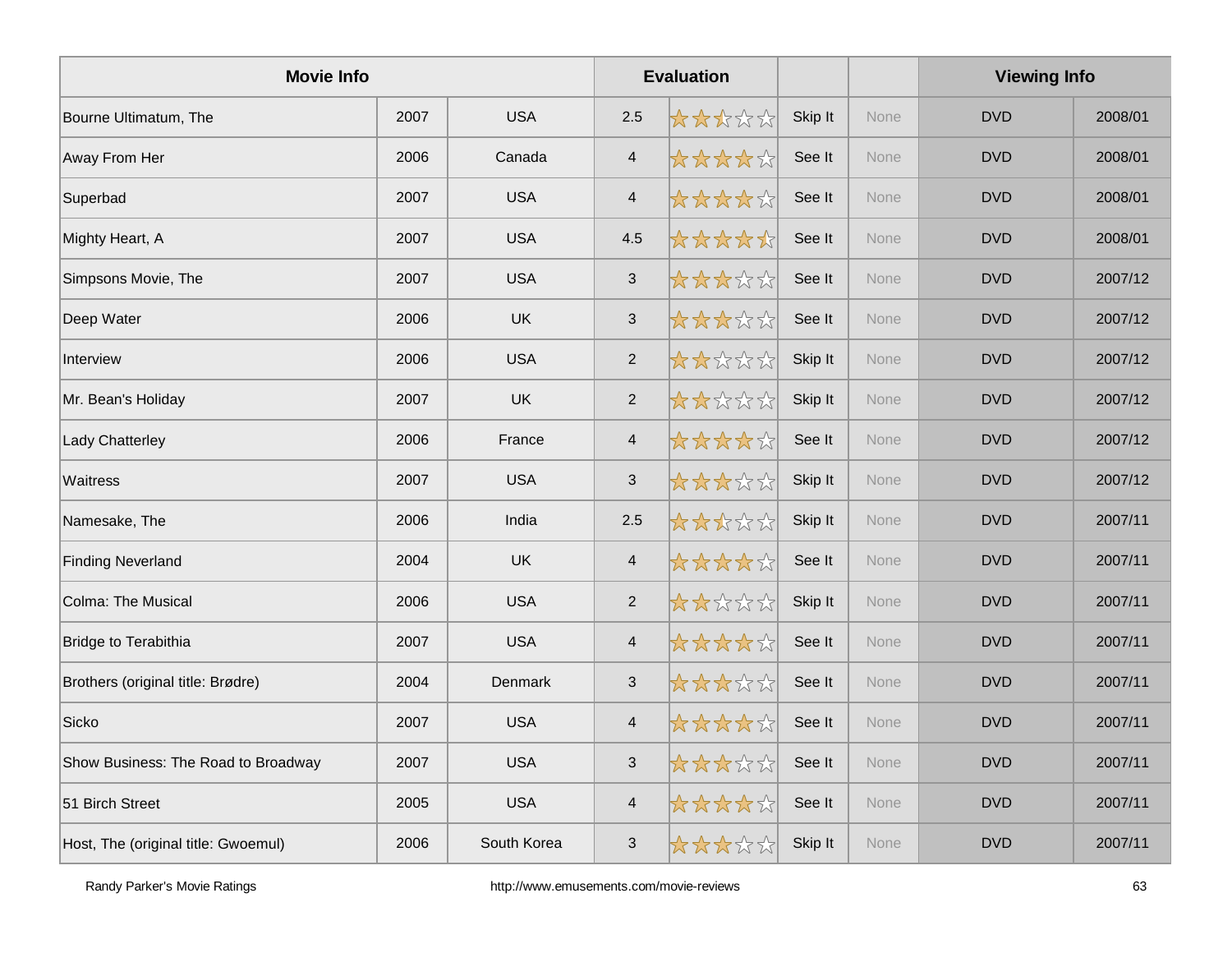| <b>Movie Info</b>                                                |      |             |                | <b>Evaluation</b> |         |             | <b>Viewing Info</b> |         |
|------------------------------------------------------------------|------|-------------|----------------|-------------------|---------|-------------|---------------------|---------|
| Spider-Man 3                                                     | 2007 | <b>USA</b>  | $\overline{2}$ | *****             | Skip It | <b>None</b> | <b>DVD</b>          | 2007/11 |
| Offside                                                          | 2006 | Iran        | 1.5            | *****             | Skip It | None        | <b>DVD</b>          | 2007/11 |
| Black Book (original title: Zwartboek)                           | 2006 | Netherlands | 4.5            | *****             | See It  | None        | <b>DVD</b>          | 2007/10 |
| Pan's Labyrinth (original title: Laberinto del<br>fauno, El)     | 2006 | Mexico      | $\overline{4}$ | *****             | See It  | <b>None</b> | <b>DVD</b>          | 2007/10 |
| Page Turner, The (original title: Tourneuse de<br>pages, La)     | 2006 | France      | 2.5            | *****             | Skip It | <b>None</b> | <b>DVD</b>          | 2007/10 |
| <b>Air Guitar Nation</b>                                         | 2006 | <b>USA</b>  | 4.5            | *****             | See It  | None        | <b>DVD</b>          | 2007/10 |
| Knocked Up (Unrated Director's Cut)                              | 2007 | <b>USA</b>  | 4.5            | *****             | See It  | None        | <b>DVD</b>          | 2007/10 |
| TV Set, The                                                      | 2007 | <b>USA</b>  | $\overline{4}$ | *****             | See It  | <b>None</b> | <b>DVD</b>          | 2007/09 |
| Boss of It All, The (original title: Direktøren for<br>det hele) | 2006 | Denmark     | $\sqrt{3}$     | *****             | Skip It | None        | <b>DVD</b>          | 2007/09 |
| Dreamgirls                                                       | 2006 | <b>USA</b>  | $\sqrt{3}$     | *****             | Skip It | None        | <b>DVD</b>          | 2007/09 |
| <b>Starter for Ten</b>                                           | 2006 | <b>UK</b>   | $\overline{4}$ | *****             | See It  | None        | <b>DVD</b>          | 2007/09 |
| Catch a Fire                                                     | 2006 | Africa      | $\sqrt{3}$     | *****             | See It  | None        | <b>DVD</b>          | 2007/09 |
| Year of the Dog                                                  | 2007 | <b>USA</b>  | $2.5\,$        | *****             | Skip It | None        | <b>DVD</b>          | 2007/09 |
| <b>Hot Fuzz</b>                                                  | 2007 | <b>UK</b>   | 2.5            | *****             | Skip It | None        | <b>DVD</b>          | 2007/09 |
| Don't Move (original title: Non ti muovere)                      | 2004 | Italy       | $\overline{2}$ | *****             | Skip It | <b>None</b> | <b>DVD</b>          | 2007/09 |
| <b>Sweet Land</b>                                                | 2005 | <b>USA</b>  | 2.5            | *****             | Skip It | None        | <b>DVD</b>          | 2007/09 |
| Down to the Bone                                                 | 2004 | <b>USA</b>  | 2.5            | *****             | Skip It | None        | <b>DVD</b>          | 2007/09 |
| Fracture                                                         | 2007 | <b>USA</b>  | 2.5            | *****             | Skip It | None        | <b>DVD</b>          | 2007/09 |
| Lookout, The                                                     | 2007 | <b>USA</b>  | 2.5            | *****             | Skip It | <b>None</b> | <b>DVD</b>          | 2007/08 |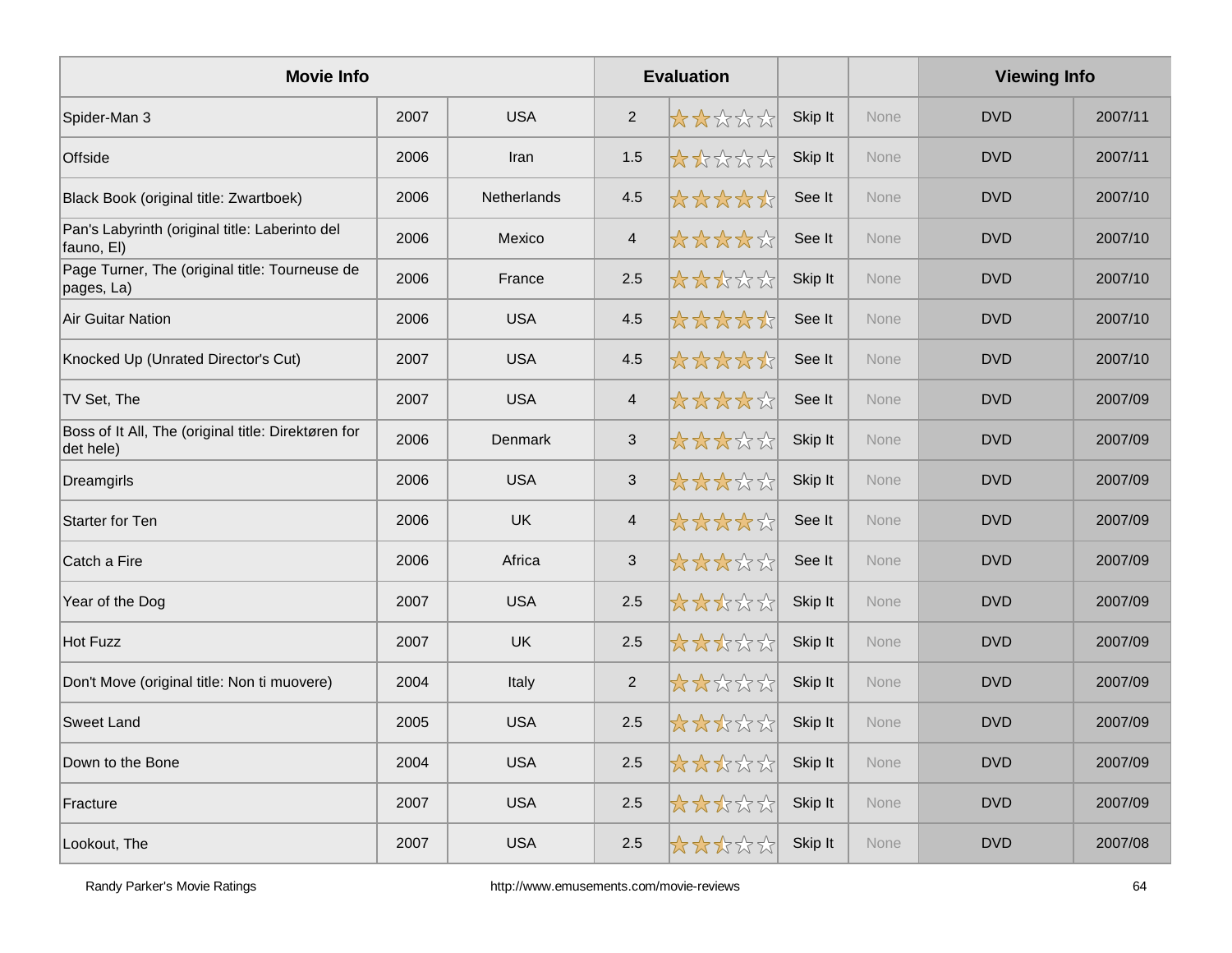| <b>Movie Info</b>                                                             |      |            |                | <b>Evaluation</b> |         |             | <b>Viewing Info</b> |         |
|-------------------------------------------------------------------------------|------|------------|----------------|-------------------|---------|-------------|---------------------|---------|
| God Grew Tired of Us                                                          | 2006 | <b>USA</b> | $\mathfrak{S}$ | *****             | Skip It | <b>None</b> | <b>DVD</b>          | 2007/08 |
| Zodiac                                                                        | 2007 | <b>USA</b> | $\overline{4}$ | *****             | See It  | None        | <b>DVD</b>          | 2007/07 |
| Avenue Montaigne (original title: Fauteuils<br>d'orchestre)                   | 2006 | France     | 2.5            | *****             | Skip It | None        | <b>DVD</b>          | 2007/07 |
| Harry Potter and the Order of the Phoenix                                     | 2007 | <b>UK</b>  | $\overline{4}$ | *****             | See It  | None        | Movie Theater       | 2007/07 |
| Prestige, The                                                                 | 2006 | <b>USA</b> | 4.5            | *****             | See It  | None        | <b>DVD</b>          | 2007/07 |
| After the Wedding (original title: Efter<br>brylluppet)                       | 2006 | Denmark    | $\sqrt{3}$     | *****             | Skip It | None        | <b>DVD</b>          | 2007/07 |
| Painted Veil, The                                                             | 2006 | <b>USA</b> | 2.5            | *****             | Skip It | <b>None</b> | <b>DVD</b>          | 2007/07 |
| Last King of Scotland, The                                                    | 2006 | <b>UK</b>  | $\overline{4}$ | *****             | See It  | <b>None</b> | <b>DVD</b>          | 2007/07 |
| Together (original title: Tillsammans)                                        | 2000 | Sweden     | 4.5            | *****             | See It  | None        | <b>DVD</b>          | 2007/07 |
| <b>Breach</b>                                                                 | 2007 | <b>USA</b> | 2.5            | *****             | Skip It | None        | <b>DVD</b>          | 2007/07 |
| Volver                                                                        | 2006 | Spain      | $\overline{4}$ | *****             | See It  | None        | <b>DVD</b>          | 2007/06 |
| Deliver Us from Evil                                                          | 2006 | <b>USA</b> | 4.5            | *****             | See It  | <b>None</b> | <b>DVD</b>          | 2007/06 |
| Italian, The (original title: Italianetz)                                     | 2005 | Russia     | 2.5            | *****             | Skip It | <b>None</b> | <b>DVD</b>          | 2007/06 |
| Notes on a Scandal                                                            | 2006 | <b>UK</b>  | 4.5            | *****             | See It  | None        | <b>DVD</b>          | 2007/06 |
| Only Human (original title: Seres queridos)                                   | 2004 | Spain      | $\overline{4}$ | *****             | See It  | None        | <b>DVD</b>          | 2007/06 |
| Maxed Out: Hard Times, Easy Credit and the<br><b>Era of Predatory Lenders</b> | 2006 | <b>USA</b> | 2.5            | *****             | Skip It | None        | <b>DVD</b>          | 2007/06 |
| Little Children                                                               | 2006 | <b>USA</b> | $\mathfrak{S}$ | *****             | See It  | <b>None</b> | <b>DVD</b>          | 2007/06 |
| Queen, The                                                                    | 2006 | <b>UK</b>  | $\sqrt{3}$     | *****             | See It  | <b>None</b> | <b>DVD</b>          | 2007/05 |
| Aura, The (original title: Aura, El)                                          | 2005 | Argentina  | $\mathbf{1}$   | *****             | Skip It | None        | <b>DVD</b>          | 2007/04 |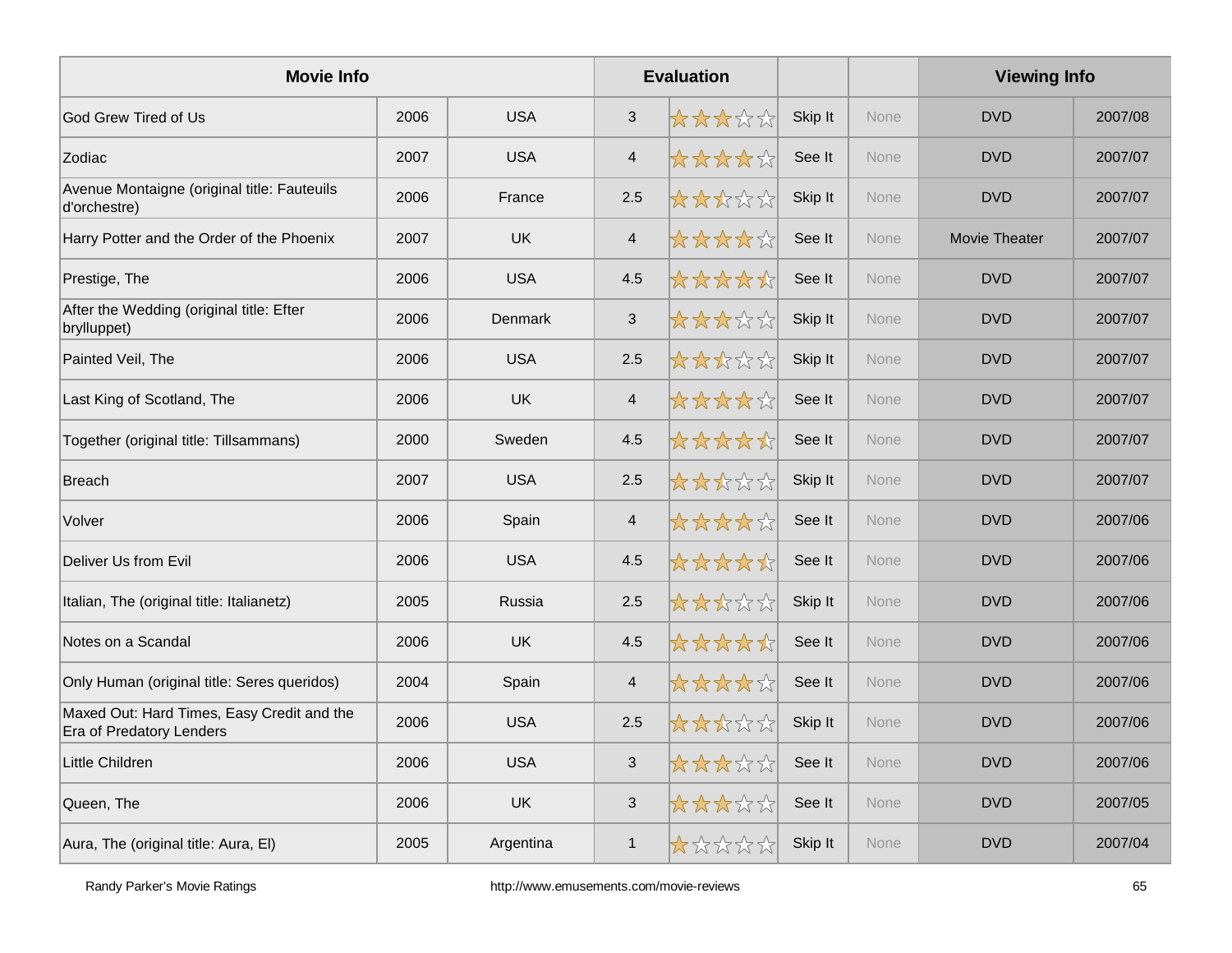| <b>Movie Info</b>                                                                      |      |            |                          | <b>Evaluation</b> |         |             | <b>Viewing Info</b> |         |
|----------------------------------------------------------------------------------------|------|------------|--------------------------|-------------------|---------|-------------|---------------------|---------|
| <b>Happy Feet</b>                                                                      | 2006 | Australia  | 2                        | *****             | Skip It | <b>None</b> | <b>DVD</b>          | 2007/04 |
| Children of Men                                                                        | 2006 | <b>UK</b>  | $\mathfrak{S}$           | ☆☆☆☆☆             | See It  | None        | <b>DVD</b>          | 2007/04 |
| Sleeping Dogs Lie                                                                      | 2006 | <b>USA</b> | 2.5                      | *****             | Skip It | None        | <b>DVD</b>          | 2007/04 |
| Departed, The                                                                          | 2006 | <b>USA</b> | $\overline{\mathbf{4}}$  | *****             | See It  | <b>None</b> | <b>DVD</b>          | 2007/04 |
| The Best of Youth (original title: Meglio<br>gioventù, La)                             | 2003 | Italy      | 4.5                      | *****             | See It  | None        | <b>DVD</b>          | 2007/03 |
| Casino Royale                                                                          | 2006 | <b>UK</b>  | 4.5                      | *****             | See It  | None        | <b>DVD</b>          | 2007/03 |
| <b>Fast Food Nation</b>                                                                | 2006 | <b>USA</b> | 2                        | *****             | Skip It | None        | <b>DVD</b>          | 2007/03 |
| Puffy Chair, The                                                                       | 2005 | <b>USA</b> | 4.5                      | *****             | See It  | <b>None</b> | <b>DVD</b>          | 2007/03 |
| Borat: Cultural Learnings of America for Make<br>Benefit Glorious Nation of Kazakhstan | 2006 | <b>USA</b> | $\overline{4}$           | *****             | See It  | None        | <b>DVD</b>          | 2007/03 |
| <b>Stranger Than Fiction</b>                                                           | 2006 | <b>USA</b> | $\overline{\mathcal{A}}$ | ☆☆☆☆☆☆            | See It  | None        | <b>DVD</b>          | 2007/03 |
| Jesus Camp                                                                             | 2006 | <b>USA</b> | 2.5                      | *****             | Skip It | None        | <b>DVD</b>          | 2007/03 |
| This Film Is Not Yet Rated                                                             | 2006 | <b>USA</b> | 2.5                      | 大大大公众             | Skip It | None        | <b>DVD</b>          | 2007/02 |
| <b>Flushed Away</b>                                                                    | 2006 | <b>UK</b>  | 2.5                      | *****             | Skip It | None        | <b>DVD</b>          | 2007/02 |
| Shut Up And Sing                                                                       | 2006 | <b>USA</b> | $\overline{4}$           | *****             | See It  | None        | <b>DVD</b>          | 2007/02 |
| <b>Half Nelson</b>                                                                     | 2006 | <b>USA</b> | 2                        | *****             | Skip It | None        | <b>DVD</b>          | 2007/02 |
| <b>Saving Grace</b>                                                                    | 2000 | <b>UK</b>  | 2.5                      | *****             | Skip It | None        | <b>DVD</b>          | 2007/02 |
| Lemming                                                                                | 2005 | France     | 2.5                      | ☆☆☆☆☆☆            | Skip It | None        | <b>DVD</b>          | 2007/01 |
| Descent, The                                                                           | 2005 | <b>UK</b>  | 2.5                      | *****             | Skip It | None        | <b>DVD</b>          | 2007/01 |
| Illusionist, The                                                                       | 2006 | <b>USA</b> | $\overline{\mathcal{L}}$ | ☆☆☆☆☆☆            | See It  | None        | <b>DVD</b>          | 2007/01 |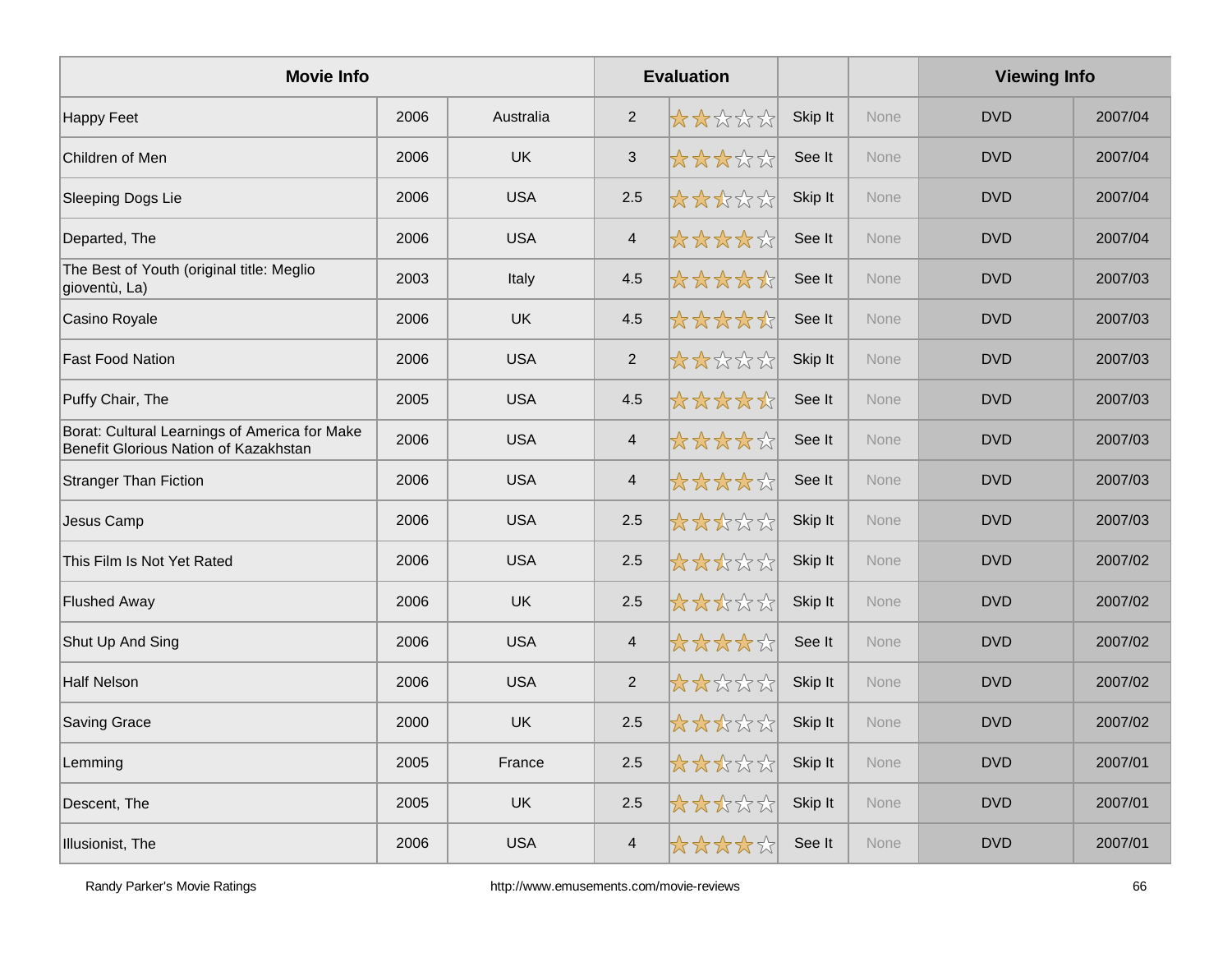| <b>Movie Info</b>                                  |      |            |                          | <b>Evaluation</b> |         |             | <b>Viewing Info</b> |         |
|----------------------------------------------------|------|------------|--------------------------|-------------------|---------|-------------|---------------------|---------|
| Quinceañera                                        | 2006 | <b>USA</b> | $\overline{4}$           | *****             | See It  | None        | <b>DVD</b>          | 2007/01 |
| Proposition, The                                   | 2005 | Australia  | $\overline{2}$           | *****             | Skip It | <b>None</b> | <b>DVD</b>          | 2007/01 |
| Beer League                                        | 2006 | <b>USA</b> | $\mathbf{1}$             | *****             | Skip It | None        | <b>DVD</b>          | 2007/01 |
| Superman Returns                                   | 2006 | <b>USA</b> | 2.5                      | *****             | Skip It | None        | <b>DVD</b>          | 2007/01 |
| Cars                                               | 2006 | <b>USA</b> | $\sqrt{3}$               | *****             | See It  | None        | <b>DVD</b>          | 2006/12 |
| Little Miss Sunshine                               | 2006 | <b>USA</b> | $\overline{\mathcal{A}}$ | *****             | See It  | None        | <b>DVD</b>          | 2006/12 |
| Devil Wears Prada, The                             | 2006 | <b>USA</b> | $\overline{4}$           | *****             | See It  | None        | <b>DVD</b>          | 2006/12 |
| I Am a Sex Addict                                  | 2005 | <b>USA</b> | 2.5                      | ☆☆☆☆☆             | Skip It | None        | <b>DVD</b>          | 2006/12 |
| Who Killed the Electric Car?                       | 2006 | <b>USA</b> | $\overline{4}$           | ☆☆☆☆☆             | See It  | <b>None</b> | <b>DVD</b>          | 2006/12 |
| Prairie Home Companion, A                          | 2006 | <b>USA</b> | $\overline{2}$           | *****             | Skip It | <b>None</b> | <b>DVD</b>          | 2006/12 |
| Clerks II                                          | 2006 | <b>USA</b> | $\mathbf{3}$             | *****             | See It  | None        | <b>DVD</b>          | 2006/12 |
| Inconvenient Truth, An                             | 2006 | <b>USA</b> | $\overline{4}$           | *****             | See It  | None        | <b>DVD</b>          | 2006/11 |
| Wordplay                                           | 2006 | <b>USA</b> | $\sqrt{3}$               | *****             | See It  | None        | <b>DVD</b>          | 2006/11 |
| Walk to Remember, A                                | 2002 | <b>USA</b> | $\overline{2}$           | *****             | Skip It | None        | <b>DVD</b>          | 2006/11 |
| Mission: Impossible III                            | 2006 | <b>USA</b> | $\overline{4}$           | *****             | See It  | None        | <b>DVD</b>          | 2006/11 |
| Ali G Indahouse                                    | 2002 | <b>UK</b>  | 2.5                      | ☆☆☆☆☆             | Skip It | <b>None</b> | <b>DVD</b>          | 2006/11 |
| Monster House                                      | 2006 | <b>USA</b> | $\overline{2}$           | 女女女女女             | Skip It | <b>None</b> | <b>DVD</b>          | 2006/11 |
| Open Hearts (original title: Elsker dig for evigt) | 2002 | Denmark    | $\overline{\mathcal{A}}$ | ☆☆☆☆☆             | See It  | None        | <b>DVD</b>          | 2006/11 |
| Pride & Prejudice                                  | 2005 | <b>UK</b>  | 4.5                      | *****             | See It  | None        | <b>DVD</b>          | 2006/10 |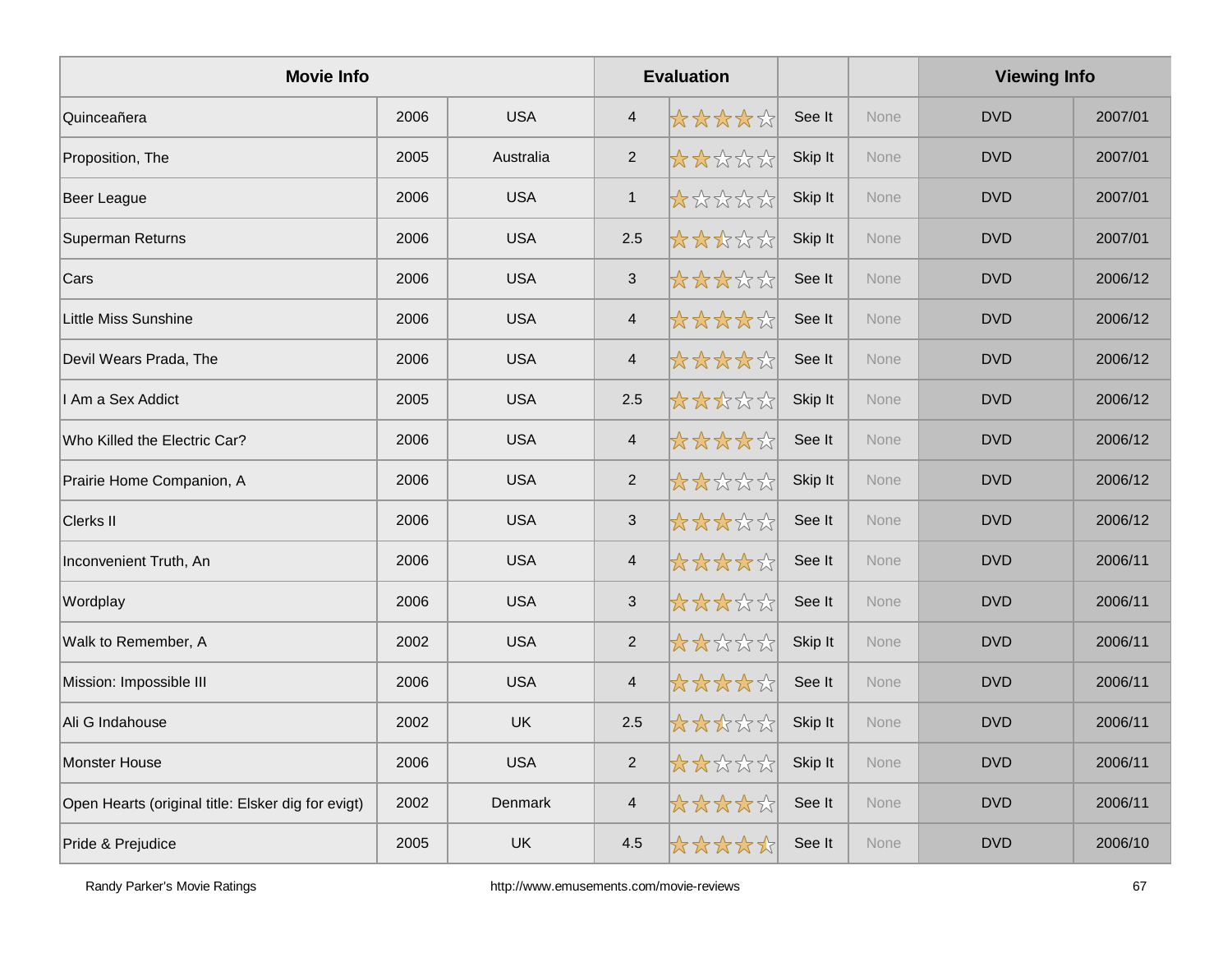| <b>Movie Info</b>                      |      |                        |                           | <b>Evaluation</b> |         |             | <b>Viewing Info</b> |         |
|----------------------------------------|------|------------------------|---------------------------|-------------------|---------|-------------|---------------------|---------|
| X-Men 3: The Last Stand                | 2006 | <b>USA</b>             | $\overline{4}$            | *****             | See It  | <b>None</b> | <b>DVD</b>          | 2006/10 |
| Thank You For Smoking                  | 2006 | <b>USA</b>             | 2.5                       | ☆☆☆☆☆             | Skip It | None        | <b>DVD</b>          | 2006/10 |
| Burning Man (Beyond Black Rock)        | 2005 | <b>USA</b>             | $\overline{4}$            | *****             | See It  | None        | <b>DVD</b>          | 2006/09 |
| Tsotsi                                 | 2005 | <b>UK/South Africa</b> | $\sqrt{3}$                | *****             | See It  | None        | <b>DVD</b>          | 2006/09 |
| Cavite                                 | 2005 | Philippines/USA        | $\ensuremath{\mathsf{3}}$ | *****             | Skip It | <b>None</b> | <b>DVD</b>          | 2006/09 |
| Serenity                               | 2005 | <b>USA</b>             | $\overline{\mathcal{A}}$  | *****             | See It  | None        | <b>DVD</b>          | 2006/09 |
| Looking for Comedy in the Muslim World | 2006 | <b>USA</b>             | 2.5                       | *****             | Skip It | None        | <b>DVD</b>          | 2006/09 |
| <b>Friends With Money</b>              | 2006 | <b>USA</b>             | $\overline{2}$            | *****             | Skip It | None        | <b>DVD</b>          | 2006/09 |
| Inside Man                             | 2006 | <b>USA</b>             | $\overline{4}$            | *****             | See It  | <b>None</b> | <b>DVD</b>          | 2006/08 |
| V for Vendetta                         | 2005 | <b>USA</b>             | $\overline{\mathcal{A}}$  | *****             | See It  | <b>None</b> | <b>DVD</b>          | 2006/08 |
| Somersault                             | 2004 | Australia              | 2.5                       | *****             | Skip It | None        | <b>DVD</b>          | 2006/07 |
| Frida                                  | 2002 | <b>USA</b>             | 2.5                       | *****             | Skip It | None        | <b>DVD</b>          | 2006/07 |
| World's Fastest Indian, The            | 2005 | New Zealand            | $\overline{4}$            | *****             | See It  | None        | <b>DVD</b>          | 2006/07 |
| Matador, The                           | 2005 | <b>USA</b>             | 4.5                       | *****             | See It  | None        | <b>DVD</b>          | 2006/07 |
| Tristram Shandy: A Cock and Bull Story | 2005 | <b>UK</b>              | $\overline{\mathcal{A}}$  | *****             | See It  | None        | <b>DVD</b>          | 2006/07 |
| Sarah Silverman: Jesus is Magic        | 2005 | <b>USA</b>             | $\ensuremath{\mathsf{3}}$ | *****             | Skip It | None        | <b>DVD</b>          | 2006/07 |
| Cache                                  | 2005 | France                 | 2.5                       | *****             | Skip It | None        | <b>DVD</b>          | 2006/06 |
| Syriana                                | 2005 | <b>USA</b>             | $\sqrt{2}$                | *****             | Skip It | None        | <b>DVD</b>          | 2006/06 |
| Kiss Kiss Bang Bang                    | 2005 | <b>USA</b>             | 3                         | *****             | See It  | None        | <b>DVD</b>          | 2006/06 |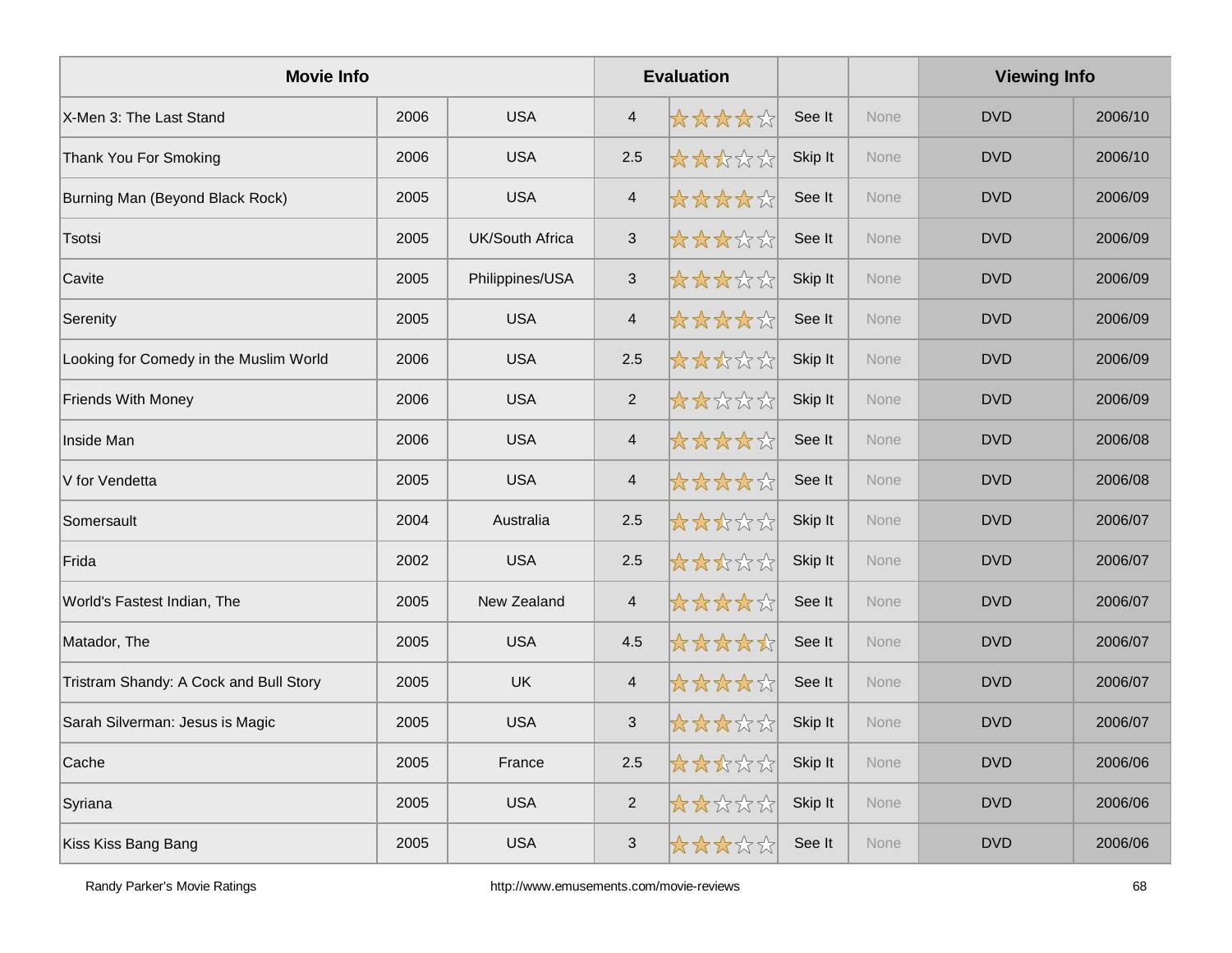| <b>Movie Info</b>                                         |      |            |                           | <b>Evaluation</b> |         |             | <b>Viewing Info</b> |         |
|-----------------------------------------------------------|------|------------|---------------------------|-------------------|---------|-------------|---------------------|---------|
| Something New                                             | 2006 | <b>USA</b> | $\mathbf{3}$              | *****             | See It  | <b>None</b> | <b>DVD</b>          | 2006/06 |
| Transamerica                                              | 2005 | <b>USA</b> | 2.5                       | *****             | Skip It | None        | <b>DVD</b>          | 2006/06 |
| 24 Hours on Craigslist                                    | 2005 | <b>USA</b> | $\mathbf{1}$              | *****             | Skip It | None        | <b>DVD</b>          | 2006/06 |
| <b>Beautiful Girls</b>                                    | 1996 | <b>USA</b> | 2.5                       | *****             | Skip It | None        | Cable               | 2006/06 |
| Housekeeper, The (original title: Une femme de<br>ménage) | 2002 | France     | 2.5                       | *****             | Skip It | None        | Cable               | 2006/06 |
| Munich                                                    | 2005 | <b>USA</b> | $\sqrt{3}$                | *****             | Skip It | None        | <b>DVD</b>          | 2006/05 |
| Taking of Pelham One Two Three, The                       | 1974 | <b>USA</b> | $\overline{4}$            | *****             | See It  | None        | <b>DVD</b>          | 2006/05 |
| On the Outs                                               | 2004 | <b>USA</b> | $\overline{\mathcal{A}}$  | *****             | See It  | None        | <b>DVD</b>          | 2006/05 |
| Howl's Moving Castle                                      | 2004 | <b>USA</b> | 4.5                       | *****             | See It  | None        | <b>DVD</b>          | 2006/05 |
| <b>Match Point</b>                                        | 2005 | <b>USA</b> | 2.5                       | *****             | Skip It | None        | <b>DVD</b>          | 2006/04 |
| Shopgirl                                                  | 2005 | <b>USA</b> | $\mathfrak{S}$            | 女女女女女             | See It  | None        | <b>DVD</b>          | 2006/04 |
| Walk the Line                                             | 2005 | <b>USA</b> | 2.5                       | ☆☆☆☆☆             | Skip It | None        | <b>DVD</b>          | 2006/04 |
| <b>Bubble</b>                                             | 2006 | <b>USA</b> | $\mathbf{3}$              | *****             | See It  | None        | <b>DVD</b>          | 2006/04 |
| Cowboy del Amor                                           | 2005 | <b>USA</b> | $\overline{\mathbf{4}}$   | *****             | See It  | None        | <b>DVD</b>          | 2006/04 |
| Squid and the Whale, The                                  | 2005 | <b>USA</b> | $\overline{4}$            | *****             | See It  | None        | <b>DVD</b>          | 2006/04 |
| Constant Gardener, The                                    | 2005 | Germany    | $\ensuremath{\mathsf{3}}$ | *****             | See It  | None        | <b>DVD</b>          | 2006/04 |
| Good Night, and Good Luck                                 | 2005 | <b>USA</b> | $\sqrt{3}$                | *****             | See It  | None        | <b>DVD</b>          | 2006/04 |
| Capote                                                    | 2005 | <b>USA</b> | $\ensuremath{\mathsf{3}}$ | ☆☆☆☆☆☆            | See It  | None        | <b>DVD</b>          | 2006/03 |
| History of Violence, A                                    | 2005 | <b>USA</b> | 2.5                       | 大大大公众             | Skip It | None        | <b>DVD</b>          | 2006/03 |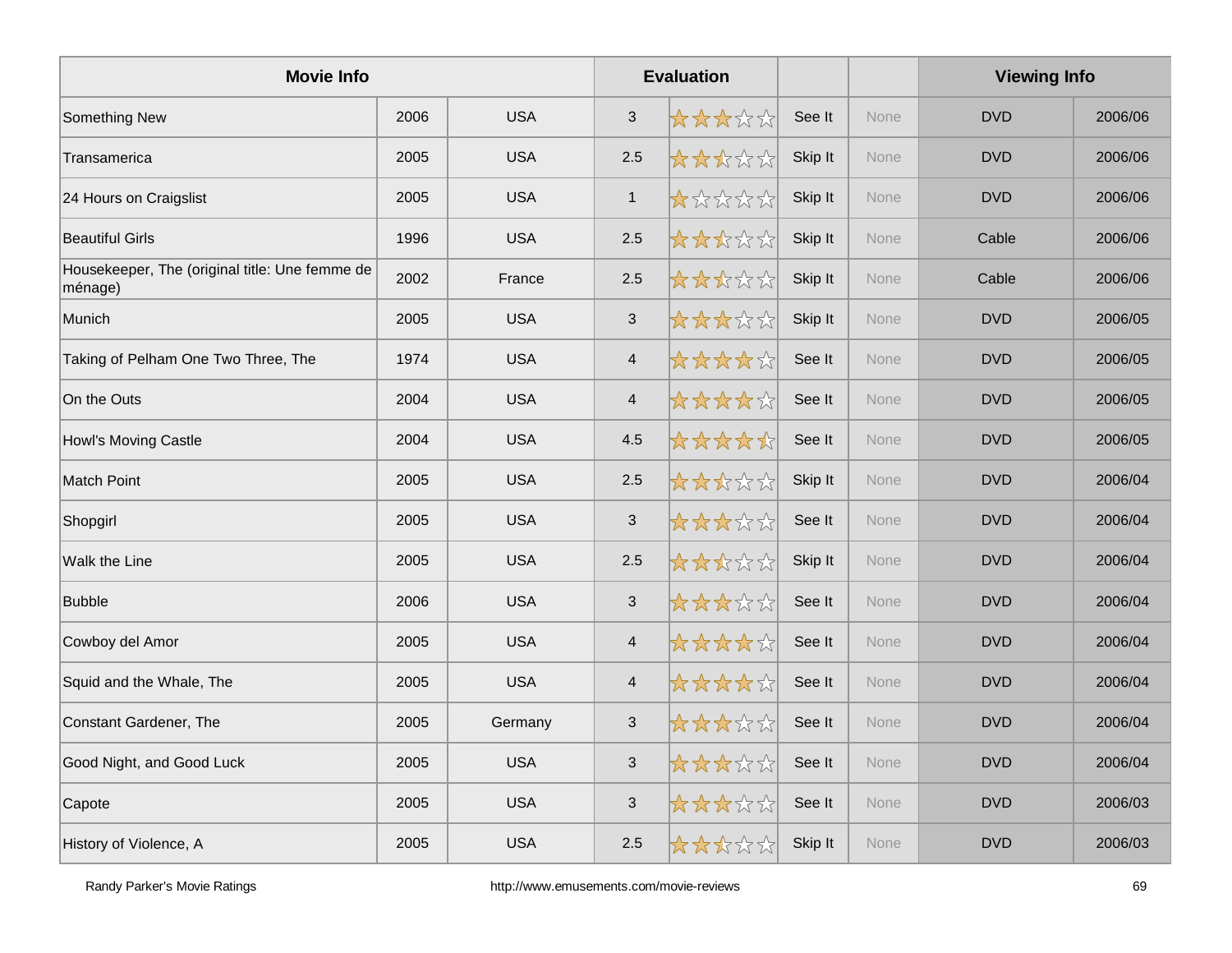| <b>Movie Info</b>                                                  |      |            |                           | <b>Evaluation</b> |         |             | <b>Viewing Info</b> |         |
|--------------------------------------------------------------------|------|------------|---------------------------|-------------------|---------|-------------|---------------------|---------|
| Junebug                                                            | 2005 | <b>USA</b> | $\overline{2}$            | *****             | Skip It | None        | <b>DVD</b>          | 2006/02 |
| Raise the Red Lantern                                              | 1991 | China      | 2.5                       | *****             | Skip It | <b>None</b> | <b>DVD</b>          | 2006/02 |
| <b>Nine Lives</b>                                                  | 2005 | <b>USA</b> | $\ensuremath{\mathsf{3}}$ | *****             | Skip It | None        | <b>DVD</b>          | 2006/02 |
| <b>Grizzly Man</b>                                                 | 2005 | <b>USA</b> | $\overline{4}$            | *****             | See It  | None        | <b>DVD</b>          | 2006/02 |
| Corpse Bride                                                       | 2005 | <b>USA</b> | $\sqrt{3}$                | *****             | See It  | None        | <b>DVD</b>          | 2006/02 |
| 2046                                                               | 2005 | China      | $\sqrt{3}$                | *****             | Skip It | None        | <b>DVD</b>          | 2006/02 |
| Thumbsucker                                                        | 2005 | <b>USA</b> | 2                         | *****             | Skip It | None        | <b>DVD</b>          | 2006/01 |
| Crash                                                              | 2005 | <b>USA</b> | $\overline{4}$            | ☆☆☆☆☆             | See It  | None        | <b>DVD</b>          | 2006/01 |
| Aristocrats, The                                                   | 2005 | <b>USA</b> | 2                         | *****             | Skip It | None        | <b>DVD</b>          | 2006/01 |
| <b>Broken Flowers</b>                                              | 2005 | <b>USA</b> | 2                         | *****             | Skip It | None        | <b>DVD</b>          | 2006/01 |
| Notebook, The                                                      | 2004 | <b>USA</b> | 2.5                       | *****             | Skip It | None        | <b>DVD</b>          | 2006/01 |
| Hustle & Flow                                                      | 2005 | <b>USA</b> | $\overline{4}$            | *****             | See It  | None        | <b>DVD</b>          | 2006/01 |
| Red Eye                                                            | 2005 | <b>USA</b> | $\overline{\mathcal{A}}$  | *****             | See It  | None        | <b>DVD</b>          | 2006/01 |
| El Crimen Perfecto                                                 | 2005 | Spain      | $\overline{\mathcal{A}}$  | *****             | See It  | None        | <b>DVD</b>          | 2006/01 |
| <b>Wedding Crashers</b>                                            | 2005 | <b>USA</b> | $\overline{2}$            | *****             | Skip It | None        | <b>DVD</b>          | 2006/01 |
| Caterina in the Big City (original title: Caterina<br>va in città) | 2003 | Italy      | $\overline{4}$            | *****             | See It  | None        | <b>DVD</b>          | 2006/01 |
| Wild Parrots of Telegraph Hill, The                                | 2005 | <b>USA</b> | $\overline{\mathbf{4}}$   | *****             | See It  | None        | <b>DVD</b>          | 2006/01 |
| 40-Year-Old Virgin, The                                            | 2005 | <b>USA</b> | 2.5                       | *****             | Skip It | None        | <b>DVD</b>          | 2005/12 |
| King Kong                                                          | 2005 | <b>USA</b> | $\mathbf{3}$              | *****             | Skip It | None        | Movie Theater       | 2005/12 |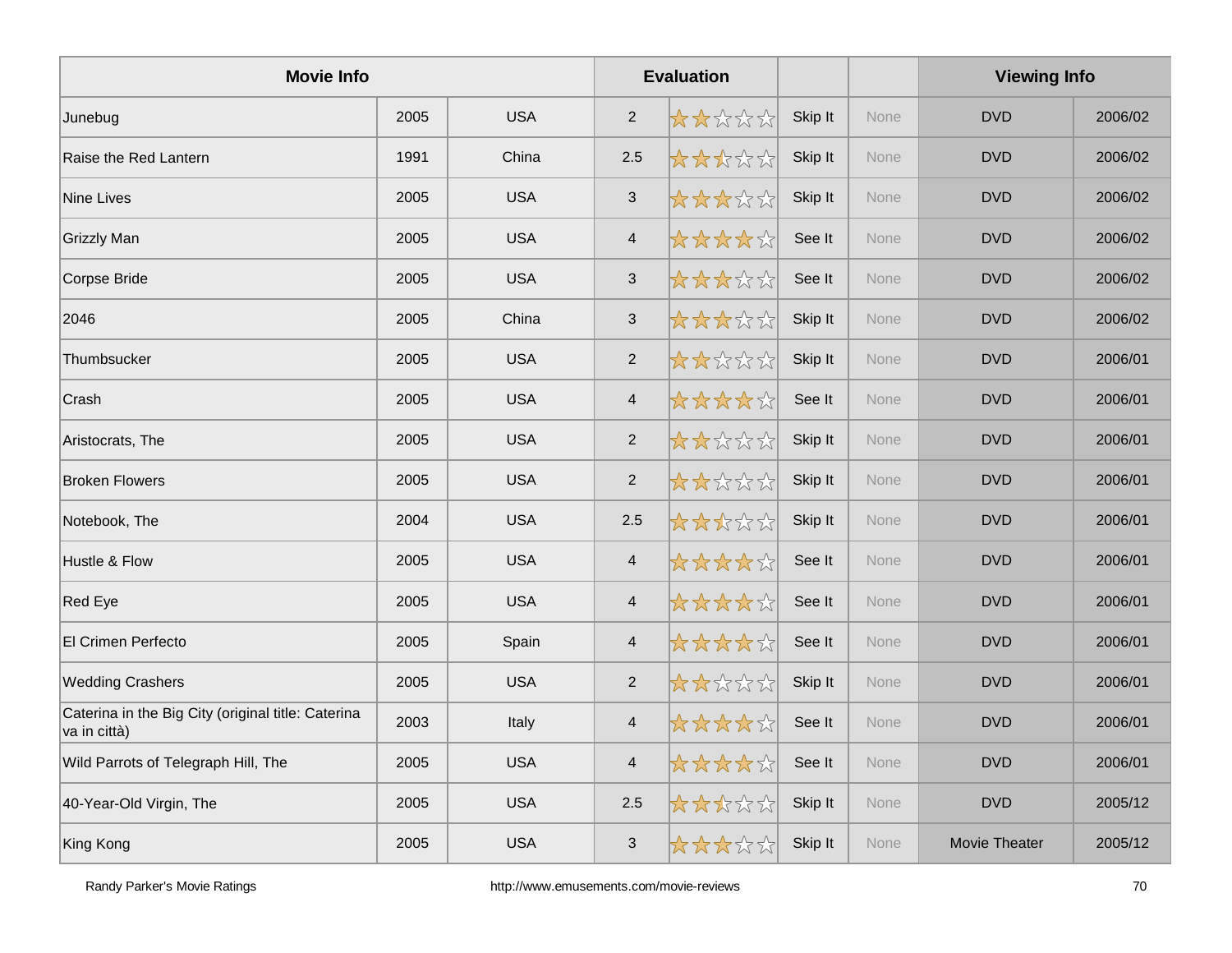| <b>Movie Info</b>                                                 |      |            |                          | <b>Evaluation</b> |         |             | <b>Viewing Info</b>  |         |
|-------------------------------------------------------------------|------|------------|--------------------------|-------------------|---------|-------------|----------------------|---------|
| Harold & Kumar Go To White Castle                                 | 2004 | <b>USA</b> | 2.5                      | *****             | Skip It | <b>None</b> | <b>DVD</b>           | 2005/12 |
| The Chronicles of Narnia: The Lion, the Witch<br>and the Wardrobe | 2005 | <b>USA</b> | 4.5                      | *****             | See It  | None        | <b>Movie Theater</b> | 2005/12 |
| Dude, Where's the Party?                                          | 2004 | <b>USA</b> | $\overline{4}$           | *****             | See It  | None        | <b>DVD</b>           | 2005/12 |
| Murderball                                                        | 2005 | <b>USA</b> | $\mathfrak{S}$           | *****             | See It  | None        | <b>DVD</b>           | 2005/12 |
| March of the Penguins                                             | 2005 | <b>USA</b> | $\overline{4}$           | *****             | See It  | None        | <b>DVD</b>           | 2005/12 |
| Harry Potter and the Goblet of Fire                               | 2005 | <b>USA</b> | $\overline{\mathcal{A}}$ | *****             | See It  | None        | <b>Movie Theater</b> | 2005/11 |
| War of the Worlds                                                 | 2005 | <b>USA</b> | 2.5                      | *****             | Skip It | None        | <b>DVD</b>           | 2005/11 |
| <b>Happy Endings</b>                                              | 2005 | <b>USA</b> | $\sqrt{3}$               | *****             | See It  | None        | <b>DVD</b>           | 2005/11 |
| <b>Tropical Malady</b>                                            | 2004 | Thailand   | $\mathbf{1}$             | *****             | Skip It | <b>None</b> | <b>DVD</b>           | 2005/11 |
| Mysterious Skin                                                   | 2004 | <b>USA</b> | $\overline{\mathcal{A}}$ | *****             | See It  | <b>None</b> | <b>DVD</b>           | 2005/11 |
| Aliens of the Deep (Extended Edition)                             | 2005 | <b>USA</b> | 2.5                      | *****             | Skip It | None        | <b>DVD</b>           | 2005/11 |
| Hitchhiker's Guide to the Galaxy, The                             | 2005 | <b>USA</b> | $\overline{4}$           | *****             | See It  | None        | <b>DVD</b>           | 2005/10 |
| Mail Order Wife                                                   | 2005 | <b>USA</b> | $\overline{4}$           | *****             | See It  | None        | <b>DVD</b>           | 2005/10 |
| <b>Robots</b>                                                     | 2005 | <b>USA</b> | 2.5                      | *****             | Skip It | None        | <b>DVD</b>           | 2005/10 |
| Me and You and Everyone We Know                                   | 2005 | <b>USA</b> | $\overline{4}$           | *****             | See It  | None        | <b>DVD</b>           | 2005/10 |
| McLibel                                                           | 2005 | U.K.       | $\overline{4}$           | ☆☆☆☆☆             | See It  | None        | <b>DVD</b>           | 2005/10 |
| Nobody Knows                                                      | 2004 | Japan      | $\sqrt{2}$               | *****             | Skip It | None        | <b>DVD</b>           | 2005/10 |
| Funny Ha Ha                                                       | 2005 | <b>USA</b> | $2.5\,$                  | *****             | Skip It | None        | <b>DVD</b>           | 2005/10 |
| Inside Deep Throat                                                | 2005 | <b>USA</b> | 2.5                      | ☆☆☆☆☆             | Skip It | None        | <b>DVD</b>           | 2005/10 |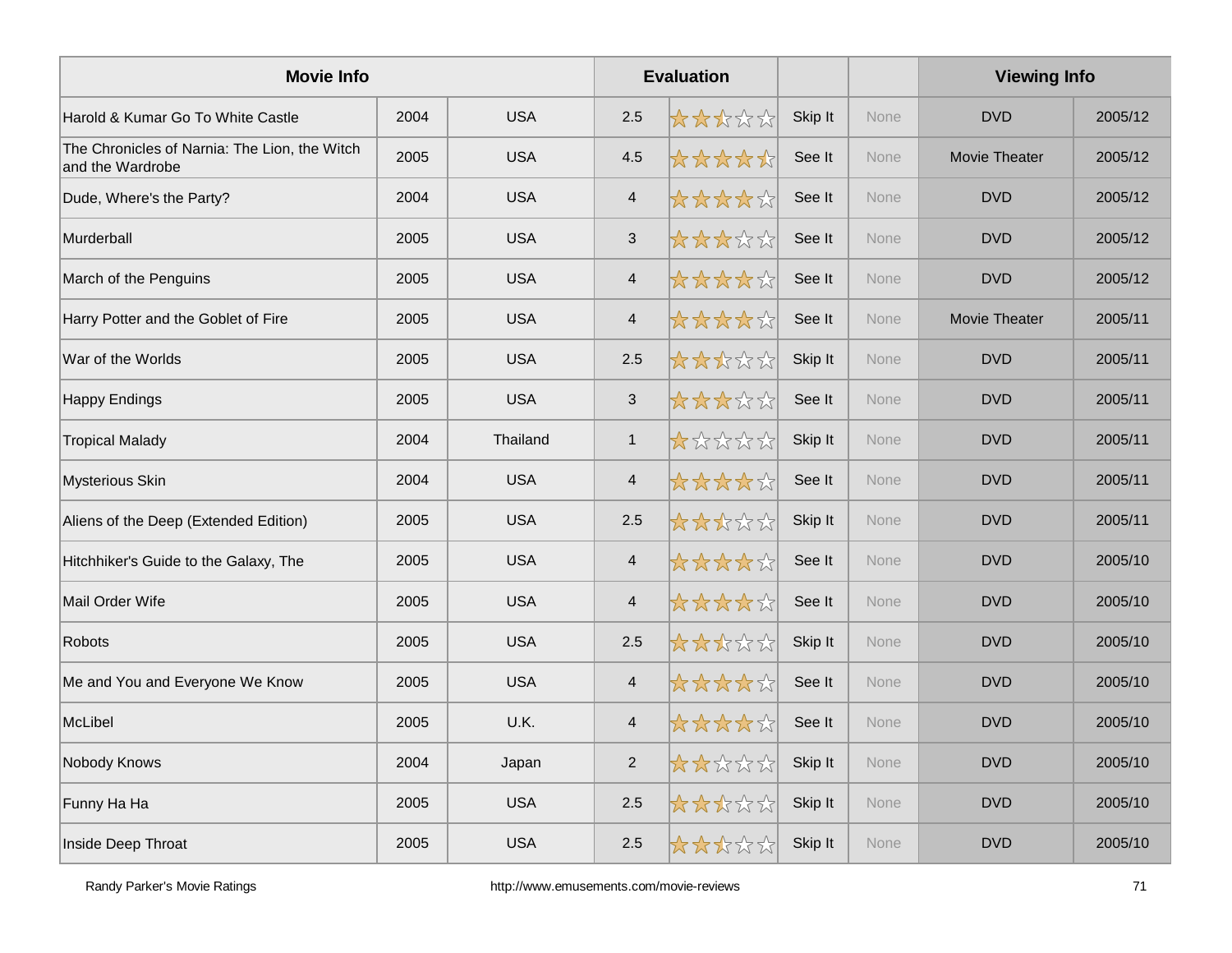| <b>Movie Info</b>                                  |      |            |                | <b>Evaluation</b> |         |             | <b>Viewing Info</b> |         |
|----------------------------------------------------|------|------------|----------------|-------------------|---------|-------------|---------------------|---------|
| Wallace & Gromit: The Curse of the Were-<br>Rabbit | 2005 | U.K.       | 3              | *****             | See It  | <b>None</b> | Movie Theater       | 2005/10 |
| My Summer of Love                                  | 2005 | U.K.       | 1.5            | *****             | Skip It | None        | <b>DVD</b>          | 2005/10 |
| Head-On (original title: Gegen die Wand)           | 2004 | Germany    | 2              | *****             | Skip It | None        | <b>DVD</b>          | 2005/09 |
| Kontroll                                           | 2004 | Hungary    | 2.5            | *****             | Skip It | <b>None</b> | <b>DVD</b>          | 2005/09 |
| Great Train Robber, The                            | 1978 | U.K.       | 2.5            | *****             | Skip It | <b>None</b> | <b>DVD</b>          | 2005/08 |
| Motorcycle Diaries, The                            | 2004 | <b>USA</b> | 4.5            | *****             | See It  | None        | <b>DVD</b>          | 2005/08 |
| Upside of Anger, The                               | 2005 | <b>USA</b> | 2.5            | *****             | Skip It | None        | <b>DVD</b>          | 2005/08 |
| Kung Fu Hustle                                     | 2004 | China      | 2.5            | ☆☆☆☆☆             | Skip It | None        | <b>DVD</b>          | 2005/08 |
| Look at Me                                         | 2004 | France     | 3              | 女女女女众             | Skip It | <b>None</b> | <b>DVD</b>          | 2005/08 |
| Casino                                             | 1995 | <b>USA</b> | $\sqrt{3}$     | *****             | Skip It | None        | <b>DVD</b>          | 2005/07 |
| Charlie and the Chocolate Factory                  | 2005 | <b>USA</b> | 2.5            | *****             | Skip It | None        | Movie Theater       | 2005/07 |
| Very Long Engagement, A                            | 2004 | France     | 2              | *****             | Skip It | None        | <b>DVD</b>          | 2005/07 |
| Corporation, The                                   | 2003 | Canada     | $\overline{4}$ | *****             | See It  | None        | <b>DVD</b>          | 2005/07 |
| Million Dollar Baby                                | 2004 | <b>USA</b> | $\sqrt{3}$     | *****             | See It  | None        | <b>DVD</b>          | 2005/07 |
| <b>Bride &amp; Prejudice</b>                       | 2004 | U.K.       | 2.5            | *****             | Skip It | None        | <b>DVD</b>          | 2005/07 |
| <b>Batman Begins</b>                               | 2005 | <b>USA</b> | $\overline{4}$ | *****             | See It  | None        | <b>IMAX</b>         | 2005/06 |
| Heart of the Beholder                              | 2005 | <b>USA</b> | 2.5            | ☆☆☆☆☆☆            | Skip It | None        | <b>DVD</b>          | 2005/06 |
| Aviator, The                                       | 2004 | <b>USA</b> | 4.5            | *****             | See It  | None        | <b>DVD</b>          | 2005/05 |
| Star Wars: Episode III - Revenge of the Sith       | 2005 | <b>USA</b> | $\mathbf{3}$   | *****             | See It  | None        | <b>DVD</b>          | 2005/05 |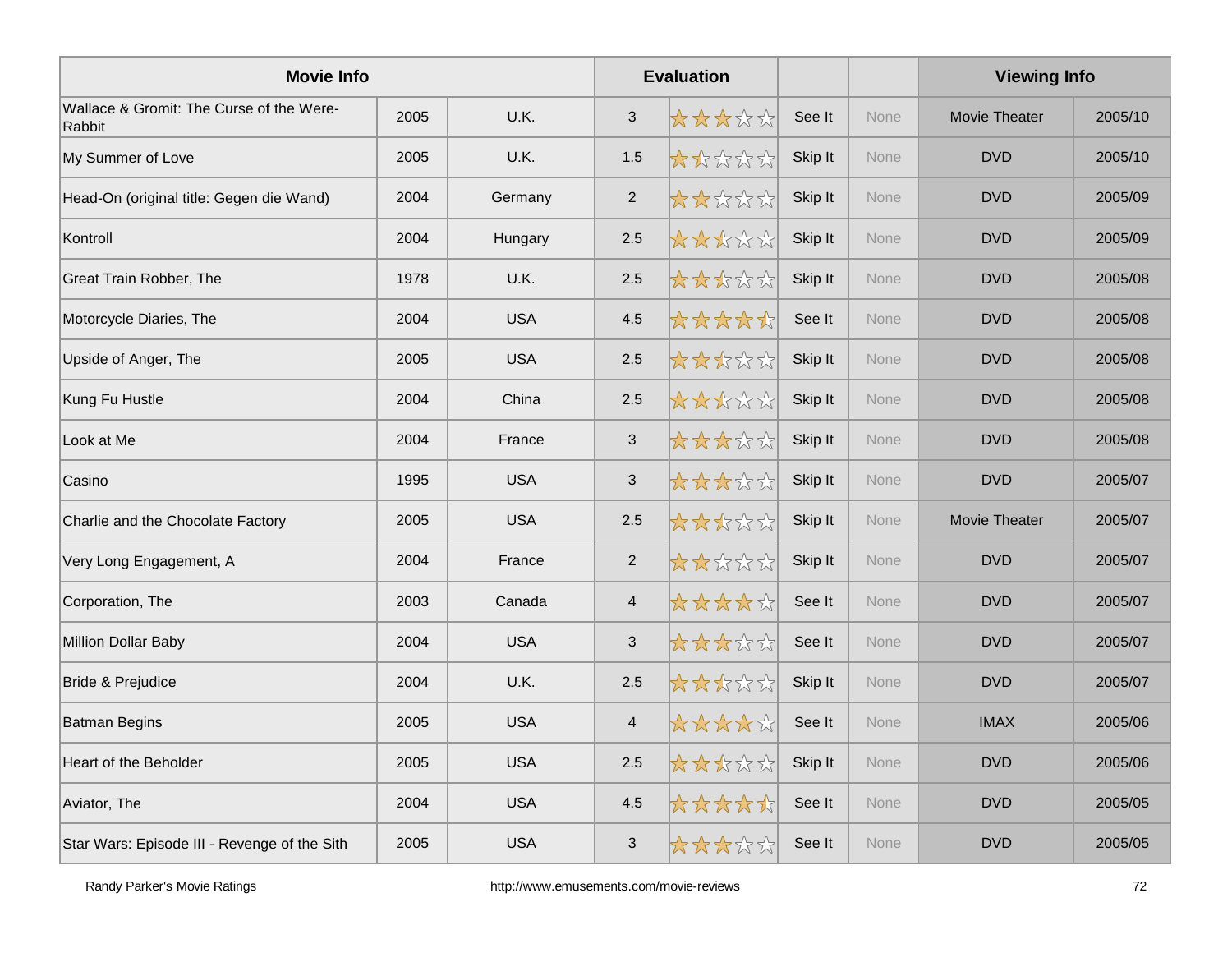| <b>Movie Info</b>                                      |      |            |                          | <b>Evaluation</b> |         |             | <b>Viewing Info</b> |         |
|--------------------------------------------------------|------|------------|--------------------------|-------------------|---------|-------------|---------------------|---------|
| Kinsey                                                 | 2004 | <b>USA</b> | 3                        | *****             | See It  | <b>None</b> | <b>DVD</b>          | 2005/05 |
| Team America: World Police (Uncensored and<br>Unrated) | 2004 | <b>USA</b> | 2.5                      | ☆☆☆☆☆             | Skip It | None        | <b>DVD</b>          | 2005/05 |
| House of Flying Daggers                                | 2004 | Hong Kong  | $\overline{4}$           | ☆☆☆☆☆☆            | See It  | None        | <b>DVD</b>          | 2005/05 |
| DiG!                                                   | 2004 | <b>USA</b> | $\sqrt{3}$               | *****             | See It  | None        | <b>DVD</b>          | 2005/05 |
| In Good Company                                        | 2004 | <b>USA</b> | $\overline{4}$           | *****             | See It  | <b>None</b> | <b>DVD</b>          | 2005/05 |
| Bad Education (Mala educación, La)                     | 2004 | Spain      | $\overline{\mathcal{A}}$ | *****             | See It  | <b>None</b> | <b>DVD</b>          | 2005/05 |
| Sin City                                               | 2005 | <b>USA</b> | $\overline{4}$           | *****             | See It  | None        | Movie Theater       | 2005/04 |
| <b>Meet the Fockers</b>                                | 2004 | <b>USA</b> | 2.5                      | ☆☆☆☆☆             | Skip It | None        | <b>DVD</b>          | 2005/04 |
| <b>Hotel Rwanda</b>                                    | 2004 | U.K.       | 3                        | *****             | Skip It | <b>None</b> | <b>DVD</b>          | 2005/04 |
| Vera Drake                                             | 2004 | U.K.       | 2.5                      | *****             | Skip It | <b>None</b> | <b>DVD</b>          | 2005/04 |
| Closer                                                 | 2004 | <b>USA</b> | 4.5                      | *****             | See It  | None        | <b>DVD</b>          | 2005/04 |
| End of the Century: The Story of the Ramones           | 2004 | <b>USA</b> | 2.5                      | *****             | Skip It | None        | <b>DVD</b>          | 2005/03 |
| <b>New Suit</b>                                        | 2003 | <b>USA</b> | 2.5                      | *****             | Skip It | None        | <b>DVD</b>          | 2005/03 |
| Ray                                                    | 2004 | <b>USA</b> | $\mathsf 3$              | *****             | See It  | None        | <b>DVD</b>          | 2005/03 |
| Sex and Lucia                                          | 2001 | Spain      | $\overline{4}$           | *****             | See It  | None        | <b>DVD</b>          | 2005/03 |
| <b>Friday Night Lights</b>                             | 2004 | <b>USA</b> | $\mathsf 3$              | ☆☆☆☆☆☆            | See It  | None        | <b>DVD</b>          | 2005/02 |
| Yes Men, The                                           | 2004 | <b>USA</b> | $\sqrt{3}$               | ☆☆☆☆☆☆            | Skip It | None        | <b>DVD</b>          | 2005/02 |
| Donnie Darko (The Director's Cut)                      | 2001 | <b>USA</b> | $\overline{4}$           | ☆☆☆☆☆☆            | See It  | None        | <b>DVD</b>          | 2005/02 |
| Hero (Ying Xiong)                                      | 2002 | Hong Kong  | $\mathbf{3}$             | *****             | Skip It | None        | <b>DVD</b>          | 2005/02 |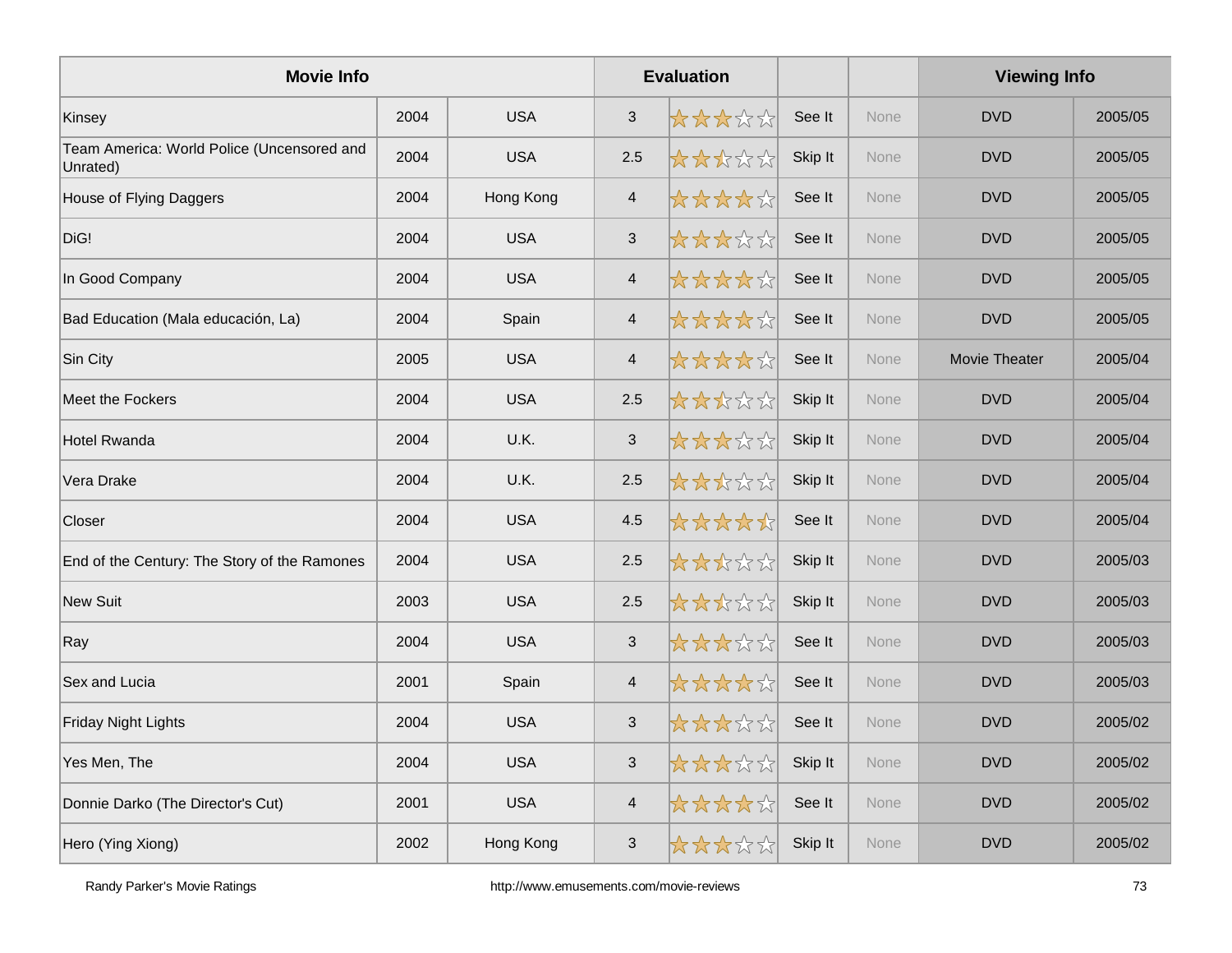| <b>Movie Info</b>                     |      |            |                | <b>Evaluation</b> |         |      | <b>Viewing Info</b>  |         |
|---------------------------------------|------|------------|----------------|-------------------|---------|------|----------------------|---------|
| Sideways                              | 2004 | <b>USA</b> | $\overline{4}$ | *****             | See It  | None | <b>Movie Theater</b> | 2005/02 |
| <b>Garden State</b>                   | 2004 | <b>USA</b> | $\mathfrak{S}$ | ☆☆☆☆☆             | See It  | None | <b>DVD</b>           | 2005/02 |
| Sky Captain and the World of Tomorrow | 2004 | <b>USA</b> | 2.5            | *****             | Skip It | None | <b>DVD</b>           | 2005/02 |
| Shaun of the Dead                     | 2004 | <b>UK</b>  | $\mathsf 3$    | *****             | See It  | None | <b>DVD</b>           | 2005/02 |
| Mean Creek                            | 2004 | <b>USA</b> | $\sqrt{3}$     | *****             | See It  | None | <b>DVD</b>           | 2005/01 |
| <b>Big Momma's House</b>              | 2000 | <b>USA</b> | 2.5            | *****             | Skip It | None | <b>DVD</b>           | 2005/01 |
| <b>Mallrats</b>                       | 1995 | <b>USA</b> | $\mathbf{1}$   | *****             | Skip It | None | <b>DVD</b>           | 2005/01 |
| Open Water                            | 2004 | <b>USA</b> | $\overline{4}$ | ☆☆☆☆☆             | See It  | None | <b>DVD</b>           | 2004/12 |
| Manchurian Candidate, The             | 2004 | <b>USA</b> | 2.5            | *****             | Skip It | None | <b>DVD</b>           | 2004/12 |
| Napoleon Dynamite                     | 2004 | <b>USA</b> | 1.5            | 大大众公众             | Skip It | None | <b>DVD</b>           | 2004/12 |
| <b>Infernal Affairs</b>               | 2004 | Hong Kong  | 2.5            | ☆☆☆☆☆             | Skip It | None | <b>DVD</b>           | 2004/12 |
| Bourne Supremacy, The                 | 2004 | <b>USA</b> | $\overline{4}$ | *****             | See It  | None | <b>DVD</b>           | 2004/12 |
| Collateral                            | 2004 | <b>USA</b> | 2.5            | *****             | Skip It | None | <b>DVD</b>           | 2004/12 |
| Maria Full of Grace                   | 2004 | <b>USA</b> | $\sqrt{3}$     | *****             | Skip It | None | <b>DVD</b>           | 2004/12 |
| Trekkies 2                            | 2004 | <b>USA</b> | 1.5            | *****             | Skip It | None | <b>DVD</b>           | 2004/12 |
| <b>Short Cuts</b>                     | 1993 | <b>USA</b> | 2.5            | *****             | Skip It | None | <b>DVD</b>           | 2004/11 |
| Elf                                   | 2003 | <b>USA</b> | 1.5            | 女女女女女             | Skip It | None | <b>DVD</b>           | 2004/11 |
| Shrek <sub>2</sub>                    | 2004 | <b>USA</b> | $\overline{4}$ | ☆☆☆☆☆             | See It  | None | <b>DVD</b>           | 2004/11 |
| <b>Before Sunset</b>                  | 2004 | <b>USA</b> | 4.5            | *****             | See It  | None | <b>DVD</b>           | 2004/11 |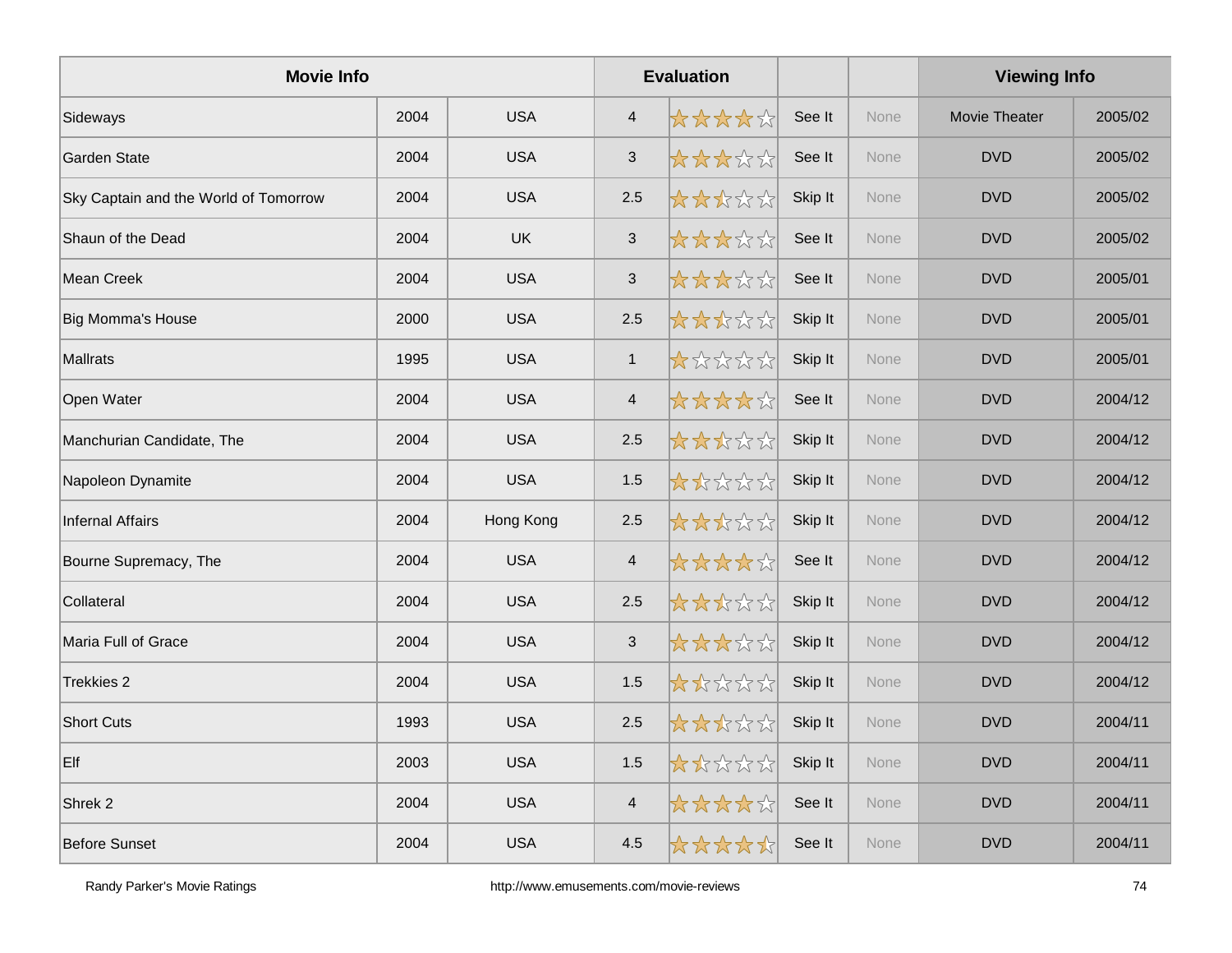| <b>Movie Info</b>                    |      |            |                | <b>Evaluation</b> |         |             | <b>Viewing Info</b>  |         |
|--------------------------------------|------|------------|----------------|-------------------|---------|-------------|----------------------|---------|
| Rapture, The                         | 1991 | <b>USA</b> | 1.5            | *****             | Skip It | None        | <b>DVD</b>           | 2004/11 |
| Incredibles, The                     | 2004 | <b>USA</b> | 2.5            | *****             | Skip It | None        | <b>Movie Theater</b> | 2004/11 |
| Fat Girl (a.k.a. À ma soeur!)        | 2001 | France     | 1.5            | *****             | Skip It | None        | <b>DVD</b>           | 2004/10 |
| Wes Craven's New Nightmare           | 1994 | <b>USA</b> | 2.5            | *****             | Skip It | None        | <b>DVD</b>           | 2004/10 |
| Eternal Sushine of the Spotless Mind | 2004 | <b>USA</b> | $\sqrt{3}$     | *****             | Skip It | None        | <b>DVD</b>           | 2004/10 |
| Sweet Sweetback's Baadasssss Song    | 1971 | <b>USA</b> | $\mathbf{1}$   | *****             | Skip It | None        | <b>DVD</b>           | 2004/10 |
| Super Size Me                        | 2004 | <b>USA</b> | $\overline{4}$ | *****             | See It  | None        | <b>DVD</b>           | 2004/09 |
| <b>Mean Girls</b>                    | 2004 | <b>USA</b> | 2.5            | ☆☆☆☆☆             | Skip It | <b>None</b> | <b>DVD</b>           | 2004/09 |
| Baadasssss!                          | 2004 | <b>USA</b> | $\overline{4}$ | *****             | See It  | None        | <b>DVD</b>           | 2004/09 |
| Reign of Fire                        | 2002 | <b>USA</b> | $\mathfrak{S}$ | *****             | See It  | None        | <b>DVD</b>           | 2004/09 |
| Alice Doesn't Live Here Anymore      | 1974 | <b>USA</b> | $\overline{4}$ | *****             | See It  | None        | <b>DVD</b>           | 2004/09 |
| Hulk, The                            | 2003 | <b>USA</b> | 2.5            | *****             | Skip It | None        | <b>DVD</b>           | 2004/08 |
| Battle of Shaker Heights, The        | 2003 | <b>USA</b> | 2.5            | *****             | Skip It | None        | <b>DVD</b>           | 2004/08 |
| Rundown, The                         | 2003 | <b>USA</b> | 2.5            | *****             | Skip It | None        | <b>DVD</b>           | 2004/08 |
| Hellboy                              | 2004 | <b>USA</b> | $\overline{4}$ | *****             | See It  | None        | <b>DVD</b>           | 2004/08 |
| Good Bye, Lenin                      | 2003 | Germany    | 2.5            | ☆☆☆☆☆             | Skip It | None        | <b>DVD</b>           | 2004/08 |
| Kill Bill: Vol. 2                    | 2004 | <b>USA</b> | 1.5            | 大大公公众             | Skip It | None        | <b>DVD</b>           | 2004/08 |
| Terminator 3: Rise of the Machines   | 2003 | <b>USA</b> | 2.5            | *****             | Skip It | None        | <b>DVD</b>           | 2004/08 |
| Late Marriage                        | 2001 | Israel     | 2.5            | <b>☆☆☆☆☆</b>      | Skip It | None        | <b>DVD</b>           | 2004/08 |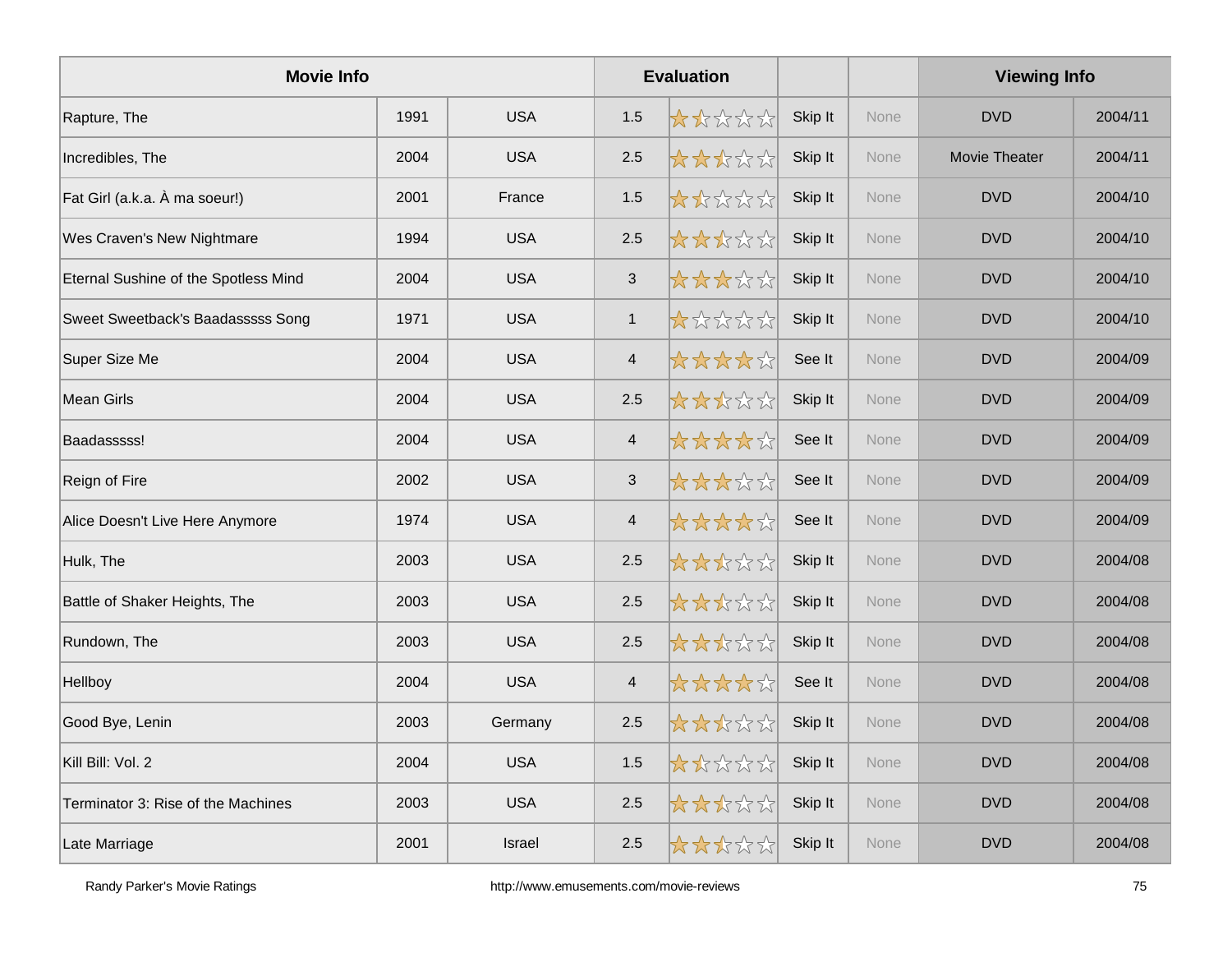| <b>Movie Info</b>                                                |      |            |                          | <b>Evaluation</b> |         |             | <b>Viewing Info</b>  |         |
|------------------------------------------------------------------|------|------------|--------------------------|-------------------|---------|-------------|----------------------|---------|
| Pirates of the Caribbean: The Curse of the<br><b>Black Pearl</b> | 2003 | <b>USA</b> | $\mathbf{3}$             | *****             | See It  | None        | <b>DVD</b>           | 2004/08 |
| Kill Bill: Vol. 1                                                | 2003 | <b>USA</b> | $\mathsf 3$              | ☆☆☆☆☆             | See It  | None        | <b>DVD</b>           | 2004/07 |
| Barbarian Invasions, The                                         | 2003 | Canada     | 2                        | *****             | Skip It | None        | <b>DVD</b>           | 2004/07 |
| Maléna                                                           | 2000 | Italy      | 2.5                      | *****             | Skip It | None        | <b>DVD</b>           | 2004/07 |
| Spider-Man 2                                                     | 2004 | <b>USA</b> | $\overline{4}$           | *****             | See It  | None        | Movie Theater        | 2004/07 |
| Touching the Void                                                | 2003 | <b>USA</b> | 4.5                      | *****             | See It  | None        | <b>DVD</b>           | 2004/07 |
| <b>School Ties</b>                                               | 1992 | <b>USA</b> | $\mathbf{3}$             | *****             | See It  | None        | <b>DVD</b>           | 2004/07 |
| Fahrenheit 9/11                                                  | 2004 | <b>USA</b> | $\sqrt{3}$               | 女女女女众             | See It  | None        | <b>DVD</b>           | 2004/07 |
| Station Agent, The                                               | 2003 | <b>USA</b> | 4.5                      | *****             | See It  | None        | <b>DVD</b>           | 2004/07 |
| Barbershop 2: Back in Business                                   | 2004 | <b>USA</b> | $2.5\,$                  | *****             | Skip It | <b>None</b> | <b>DVD</b>           | 2004/06 |
| <b>Bad Santa</b>                                                 | 2003 | <b>USA</b> | $\mathbf{3}$             | *****             | See It  | None        | <b>DVD</b>           | 2004/06 |
| Dirty Dancing                                                    | 1987 | <b>USA</b> | $\overline{4}$           | ☆☆☆☆☆             | See It  | None        | <b>DVD</b>           | 2004/06 |
| <b>Mystic River</b>                                              | 2003 | <b>USA</b> | 4.5                      | *****             | See It  | None        | <b>DVD</b>           | 2004/06 |
| Terminal, The                                                    | 2004 | <b>USA</b> | $\overline{\mathcal{A}}$ | *****             | See It  | None        | <b>Movie Theater</b> | 2004/06 |
| Schindler's List                                                 | 1993 | <b>USA</b> | 4.5                      | *****             | See It  | None        | <b>DVD</b>           | 2004/06 |
| <b>Big Fish</b>                                                  | 2003 | <b>USA</b> | $\mathsf 3$              | 女女女女众             | See It  | None        | <b>DVD</b>           | 2004/06 |
| Harry Potter and the Prisoner of Azkaban                         | 2004 | <b>USA</b> | $\overline{4}$           | *****             | See It  | None        | <b>IMAX</b>          | 2004/06 |
| In America                                                       | 2003 | Ireland    | $\overline{4}$           | ☆☆☆☆☆☆            | See It  | None        | <b>DVD</b>           | 2004/05 |
| Runaway Jury                                                     | 2003 | <b>USA</b> | $\overline{\mathcal{A}}$ | ☆☆☆☆☆☆            | See It  | None        | <b>DVD</b>           | 2004/05 |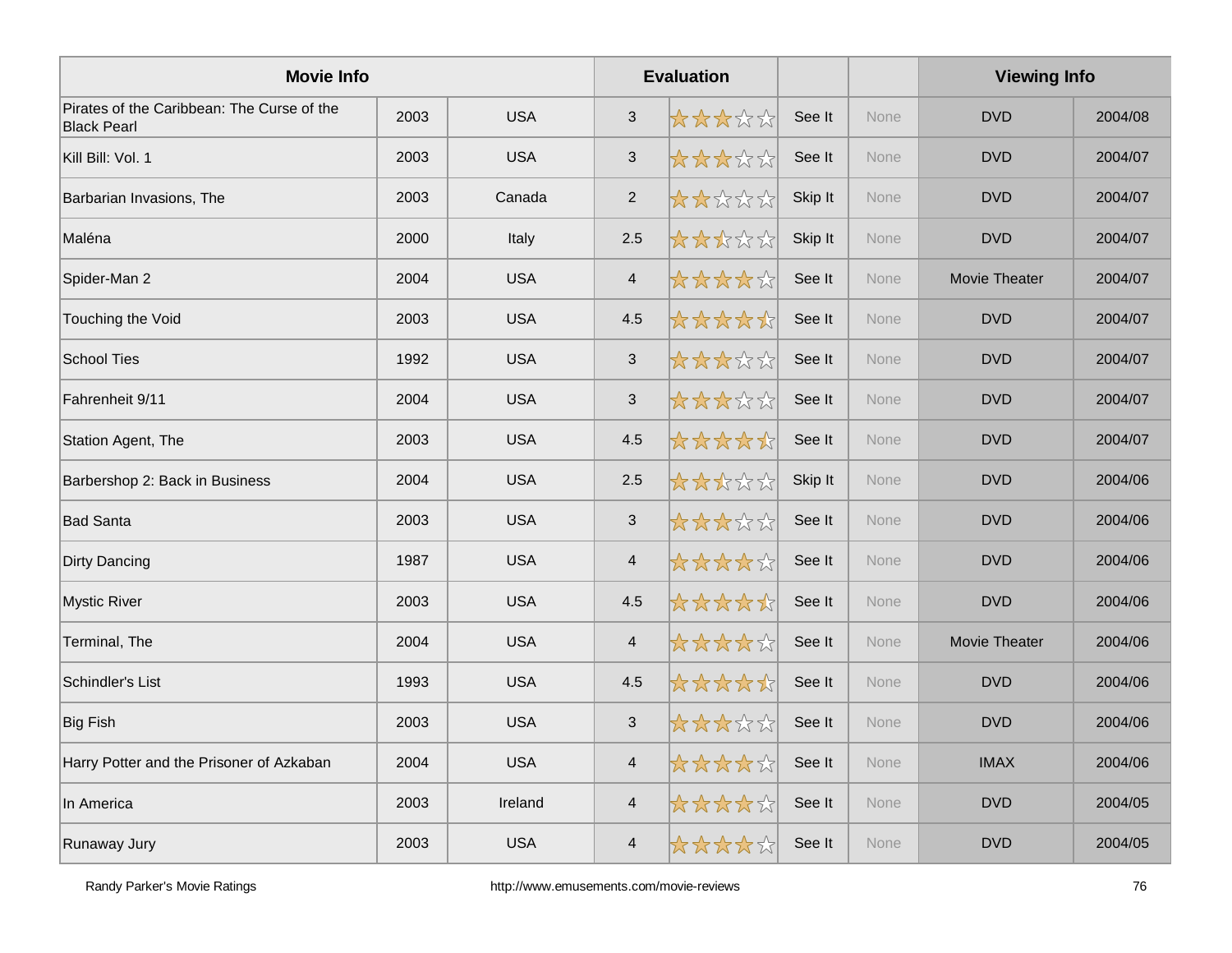| <b>Movie Info</b>           |      |             |                           | <b>Evaluation</b> |         |      | <b>Viewing Info</b><br><b>DVD</b><br><b>DVD</b> |         |  |
|-----------------------------|------|-------------|---------------------------|-------------------|---------|------|-------------------------------------------------|---------|--|
| Osama                       | 2003 | Afghanistan | $\overline{4}$            | *****             | See It  | None |                                                 | 2004/05 |  |
| Cooler, The                 | 2003 | <b>USA</b>  | $\overline{2}$            | *****             | Skip It | None |                                                 | 2004/05 |  |
| La Separation               | 1994 | France      | 2.5                       | *****             | Skip It | None | <b>DVD</b>                                      | 2004/04 |  |
| House of Sand and Fog       | 2003 | <b>USA</b>  | $\overline{4}$            | *****             | See It  | None | <b>DVD</b>                                      | 2004/04 |  |
| <b>Dirty Pretty Things</b>  | 2002 | U.K.        | $\overline{\mathcal{A}}$  | *****             | See It  | None | <b>DVD</b>                                      | 2004/03 |  |
| McCabe & Mrs. Miller        | 1971 | <b>USA</b>  | $\ensuremath{\mathsf{3}}$ | *****             | Skip It | None | <b>DVD</b>                                      | 2004/03 |  |
| My Beautiful Laundrette     | 1985 | U.K.        | 2.5                       | *****             | Skip It | None | <b>DVD</b>                                      | 2004/03 |  |
| Cherish                     | 2002 | <b>USA</b>  | $\overline{4}$            | *****             | See It  | None | <b>DVD</b>                                      | 2004/03 |  |
| Brotherhood of the Wolf     | 2001 | France      | 2.5                       | *****             | Skip It | None | <b>DVD</b>                                      | 2004/03 |  |
| 28 Day's Later              | 2003 | <b>USA</b>  | $\sqrt{3}$                | *****             | See It  | None | <b>DVD</b>                                      | 2004/03 |  |
| <b>Finder's Fee</b>         | 2001 | <b>USA</b>  | $\overline{\mathbf{4}}$   | *****             | See It  | None | <b>DVD</b>                                      | 2004/03 |  |
| Triplets of Belleville, The | 2003 | France      | 2.5                       | *****             | Skip It | None | <b>Movie Theater</b>                            | 2004/03 |  |
| <b>Buffalo Soldiers</b>     | 2001 | <b>USA</b>  | $\mathbf{3}$              | *****             | See It  | None | <b>DVD</b>                                      | 2004/03 |  |
| <b>Matchstick Men</b>       | 2003 | <b>USA</b>  | $\overline{4}$            | *****             | See It  | None | <b>DVD</b>                                      | 2004/03 |  |
| Pieces of April             | 2003 | <b>USA</b>  | $\overline{4}$            | *****             | See It  | None | <b>DVD</b>                                      | 2004/02 |  |
| <b>Get Bruce</b>            | 1999 | <b>USA</b>  | $\mathbf{3}$              | *****             | See It  | None | <b>DVD</b>                                      | 2004/02 |  |
| Lost in Translation         | 2003 | <b>USA</b>  | 2.5                       | ☆☆☆☆☆             | Skip It | None | Movie Theater                                   | 2004/02 |  |
| Spellbound                  | 2003 | <b>USA</b>  | 4.5                       | *****             | See It  | None | <b>DVD</b>                                      | 2004/02 |  |
| <b>Freaky Friday</b>        | 2003 | <b>USA</b>  | 2.5                       | *****             | Skip It | None | <b>DVD</b>                                      | 2004/02 |  |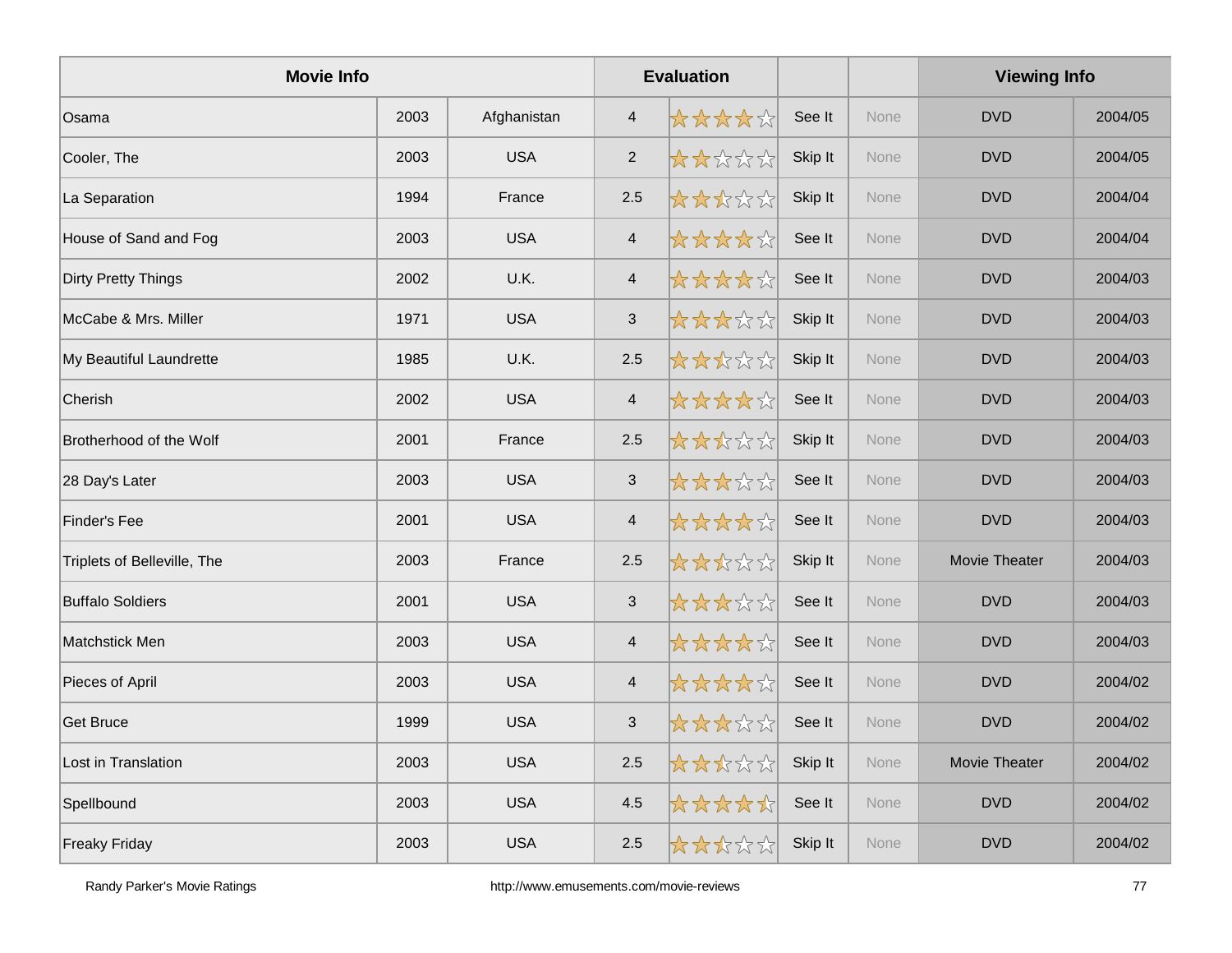| <b>Movie Info</b>                         |      |            |                          | <b>Evaluation</b> |         |      | <b>Viewing Info</b> |         |
|-------------------------------------------|------|------------|--------------------------|-------------------|---------|------|---------------------|---------|
| Johnny English                            | 2003 | <b>UK</b>  | 1.5                      | *****             | Skip It | None | <b>DVD</b>          | 2004/02 |
| thirteen                                  | 2003 | <b>USA</b> | $\mathbf{3}$             | ☆☆☆☆☆             | See It  | None | <b>DVD</b>          | 2004/01 |
| Secret Lives of Dentists, The             | 2003 | <b>USA</b> | $\overline{4}$           | *****             | See It  | None | <b>DVD</b>          | 2004/01 |
| Capturing the Friedmans                   | 2003 | <b>USA</b> | $\overline{4}$           | *****             | See It  | None | <b>DVD</b>          | 2004/01 |
| Happy, Texas                              | 1999 | <b>USA</b> | 3                        | *****             | Skip It | None | <b>DVD</b>          | 2003/12 |
| Christmas Story, A                        | 1983 | <b>USA</b> | $\overline{\mathcal{A}}$ | *****             | See It  | None | <b>DVD</b>          | 2003/12 |
| Something's Gotta Give                    | 2003 | <b>USA</b> | 2.5                      | *****             | Skip It | None | Movie Theater       | 2003/12 |
| Lord of the Rings: The Return of the King | 2003 | <b>USA</b> | 4.5                      | *****             | See It  | None | Movie Theater       | 2003/12 |
| Seabiscuit                                | 2003 | <b>USA</b> | $\overline{\mathcal{A}}$ | *****             | See It  | None | <b>DVD</b>          | 2003/12 |
| Last Wave, The                            | 1977 | Australia  | $\overline{2}$           | *****             | Skip It | None | <b>DVD</b>          | 2003/12 |
| Affliction                                | 1998 | <b>USA</b> | 2.5                      | *****             | Skip It | None | <b>DVD</b>          | 2003/12 |
| <b>Under the Sand</b>                     | 2000 | France     | 2.5                      | *****             | Skip It | None | <b>DVD</b>          | 2003/12 |
| Melvin and Howard                         | 1980 | <b>USA</b> | $\sqrt{3}$               | *****             | See It  | None | <b>DVD</b>          | 2003/11 |
| Midnight Clear, A                         | 1992 | <b>USA</b> | 2.5                      | *****             | Skip It | None | <b>DVD</b>          | 2003/11 |
| Phone Booth                               | 2003 | <b>USA</b> | $\overline{4}$           | *****             | See It  | None | <b>DVD</b>          | 2003/11 |
| Italian Job, The                          | 2003 | <b>USA</b> | 2.5                      | *****             | Skip It | None | <b>DVD</b>          | 2003/11 |
| Matrix Revolutions, The                   | 2003 | <b>USA</b> | 3                        | *****             | Skip It | None | <b>IMAX</b>         | 2003/11 |
| In the Name of the Father                 | 1993 | <b>UK</b>  | 4.5                      | *****             | See It  | None | <b>DVD</b>          | 2003/10 |
| Identity                                  | 2003 | <b>USA</b> | $\overline{2}$           | *****             | Skip It | None | <b>DVD</b>          | 2003/10 |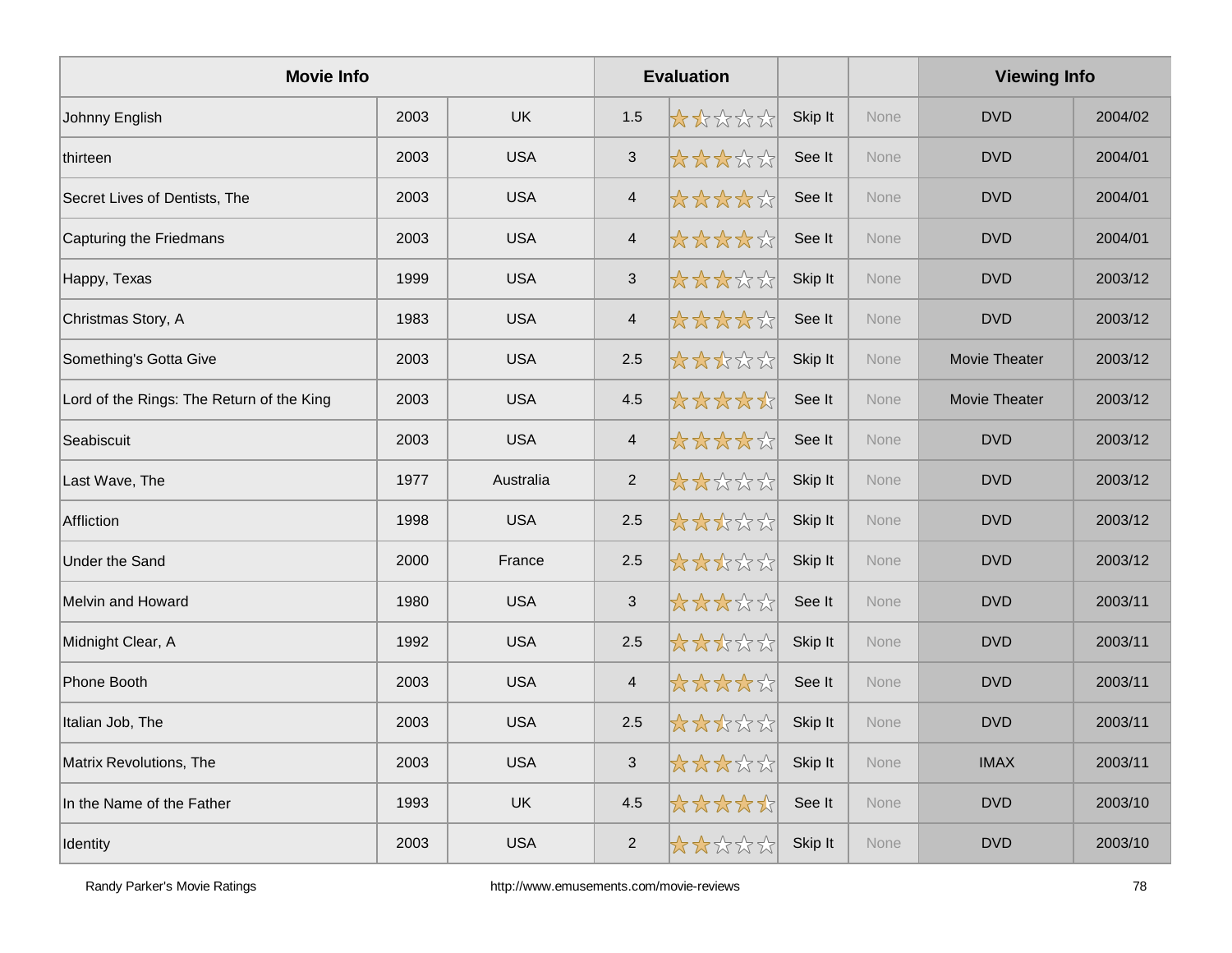| <b>Movie Info</b>             |      |            |                          | <b>Evaluation</b> |         |      | <b>Viewing Info</b> |         |
|-------------------------------|------|------------|--------------------------|-------------------|---------|------|---------------------|---------|
| <b>Blue Car</b>               | 2002 | <b>USA</b> | 2.5                      | *****             | Skip It | None | <b>DVD</b>          | 2003/10 |
| Circle of Friends             | 1995 | Ireland    | $\sqrt{3}$               | ☆☆☆☆☆             | Skip It | None | <b>DVD</b>          | 2003/10 |
| <b>Better Luck Tomorrow</b>   | 2003 | <b>USA</b> | 2.5                      | *****             | Skip It | None | <b>DVD</b>          | 2003/10 |
| Intolerable Cruelty           | 2003 | <b>USA</b> | $\overline{4}$           | *****             | See It  | None | Movie Theater       | 2003/10 |
| Bend It Like Beckham          | 2002 | <b>UK</b>  | $\overline{4}$           | *****             | See It  | None | <b>DVD</b>          | 2003/10 |
| Mighty Wind, A                | 2003 | <b>USA</b> | $\sqrt{3}$               | *****             | See It  | None | <b>DVD</b>          | 2003/09 |
| <b>Winged Migration</b>       | 2003 | <b>USA</b> | $\mathbf{3}$             | *****             | Skip It | None | <b>IMAX</b>         | 2003/09 |
| 8 Mile                        | 2002 | <b>USA</b> | $\sqrt{3}$               | *****             | See It  | None | <b>DVD</b>          | 2003/09 |
| George Washington             | 2000 | <b>USA</b> | $1.5$                    | 大大众公众             | Skip It | None | <b>DVD</b>          | 2003/09 |
| Kid Stays in the Picture, The | 2002 | <b>USA</b> | $\overline{\mathcal{A}}$ | *****             | See It  | None | <b>DVD</b>          | 2003/08 |
| American Splendor             | 2003 | <b>USA</b> | $\overline{4}$           | *****             | See It  | None | Movie Theater       | 2003/08 |
| All the Real Girls            | 2003 | <b>USA</b> | $\sqrt{3}$               | *****             | Skip It | None | <b>DVD</b>          | 2003/08 |
| Earth                         | 1998 | India      | $\overline{4}$           | *****             | See It  | None | <b>DVD</b>          | 2003/08 |
| <b>Read My Lips</b>           | 2001 | France     | 2.5                      | *****             | Skip It | None | <b>DVD</b>          | 2003/08 |
| Snapper, The                  | 1993 | UK         | 2.5                      | *****             | Skip It | None | <b>DVD</b>          | 2003/08 |
| <b>Undercover Brother</b>     | 2002 | <b>USA</b> | 2.5                      | ☆☆☆☆☆             | Skip It | None | <b>DVD</b>          | 2003/08 |
| Enigma                        | 2001 | <b>UK</b>  | $\mathbf{3}$             | *****             | Skip It | None | <b>DVD</b>          | 2003/08 |
| Quiet American, The           | 2002 | <b>USA</b> | $\sqrt{3}$               | *****             | Skip It | None | <b>DVD</b>          | 2003/08 |
| East/West                     | 1999 | France     | 2.5                      | *****             | Skip It | None | <b>DVD</b>          | 2003/07 |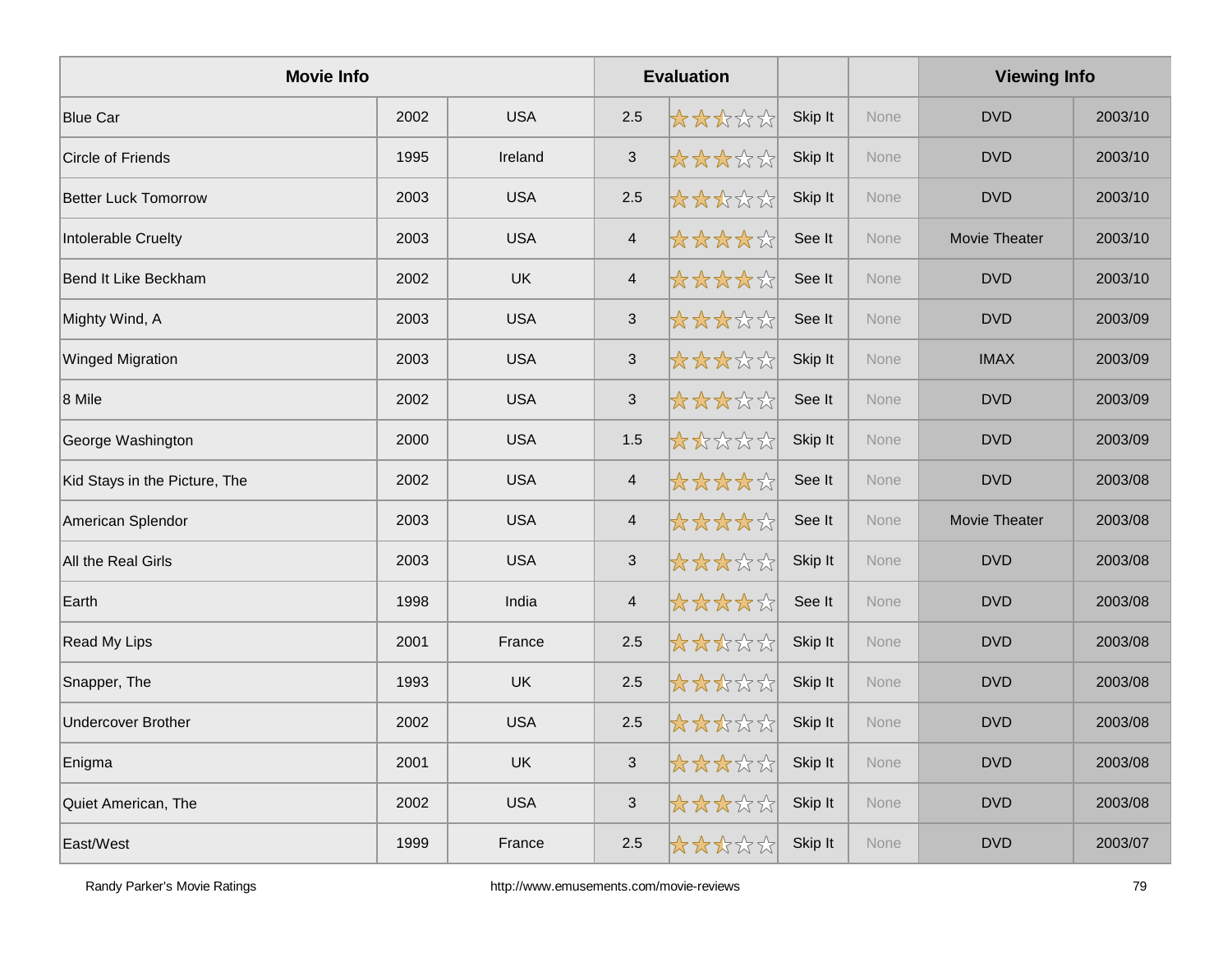| <b>Movie Info</b>                 |      |            |                           | <b>Evaluation</b> |         |      | <b>Viewing Info</b>  |         |
|-----------------------------------|------|------------|---------------------------|-------------------|---------|------|----------------------|---------|
| Narc                              | 2002 | <b>USA</b> | $\overline{4}$            | *****             | See It  | None | <b>DVD</b>           | 2003/07 |
| Dream with the Fishes             | 1997 | <b>USA</b> | $\sqrt{3}$                | *****             | Skip It | None | <b>DVD</b>           | 2003/07 |
| <b>Swimming Pool</b>              | 2003 | France/UK  | 2.5                       | *****             | Skip It | None | Movie Theater        | 2003/07 |
| Lost in La Mancha                 | 2002 | <b>USA</b> | $\sqrt{3}$                | *****             | Skip It | None | <b>DVD</b>           | 2003/07 |
| One Hour Photo                    | 2002 | <b>USA</b> | 2                         | *****             | See It  | None | <b>DVD</b>           | 2003/07 |
| Lagaan: Once Upon a Time in India | 2001 | India      | $\overline{4}$            | *****             | See It  | None | <b>DVD</b>           | 2003/07 |
| <b>About Schmidt</b>              | 2002 | <b>USA</b> | $\overline{4}$            | *****             | See It  | None | <b>DVD</b>           | 2003/07 |
| <b>Spirited Away</b>              | 2001 | Japan      | 4.5                       | *****             | See It  | None | <b>DVD</b>           | 2003/06 |
| Passage to India, A               | 1984 | UK/USA     | 4.5                       | *****             | See It  | None | <b>DVD</b>           | 2003/06 |
| Pushpak                           | 1987 | India      | $\ensuremath{\mathsf{3}}$ | *****             | See It  | None | <b>DVD</b>           | 2003/06 |
| East Is East                      | 1999 | <b>UK</b>  | 2.5                       | *****             | Skip It | None | <b>DVD</b>           | 2003/06 |
| Guru, The                         | 2002 | <b>UK</b>  | $\mathfrak{S}$            | *****             | Skip It | None | <b>DVD</b>           | 2003/06 |
| Talk to Her                       | 2002 | Spain      | $\overline{\mathcal{A}}$  | *****             | See It  | None | <b>DVD</b>           | 2003/06 |
| Saturday Night Fever              | 1977 | <b>USA</b> | $\mathbf 5$               | *****             | See It  | None | <b>DVD</b>           | 2003/06 |
| <b>Finding Nemo</b>               | 2003 | <b>USA</b> | 3                         | *****             | See It  | None | Movie Theater        | 2003/06 |
| <b>Time Out</b>                   | 2002 | France     | $\overline{2}$            | *****             | Skip It | None | <b>DVD</b>           | 2003/06 |
| <b>Treasure Planet</b>            | 2002 | <b>USA</b> | 2.5                       | *****             | Skip It | None | <b>DVD</b>           | 2003/05 |
| Matrix Reloaded, The              | 2003 | <b>USA</b> | $\overline{4}$            | *****             | See It  | None | <b>Movie Theater</b> | 2003/05 |
| Catch Me If You Can               | 2002 | <b>USA</b> | 3                         | *****             | Skip It | None | <b>DVD</b>           | 2003/05 |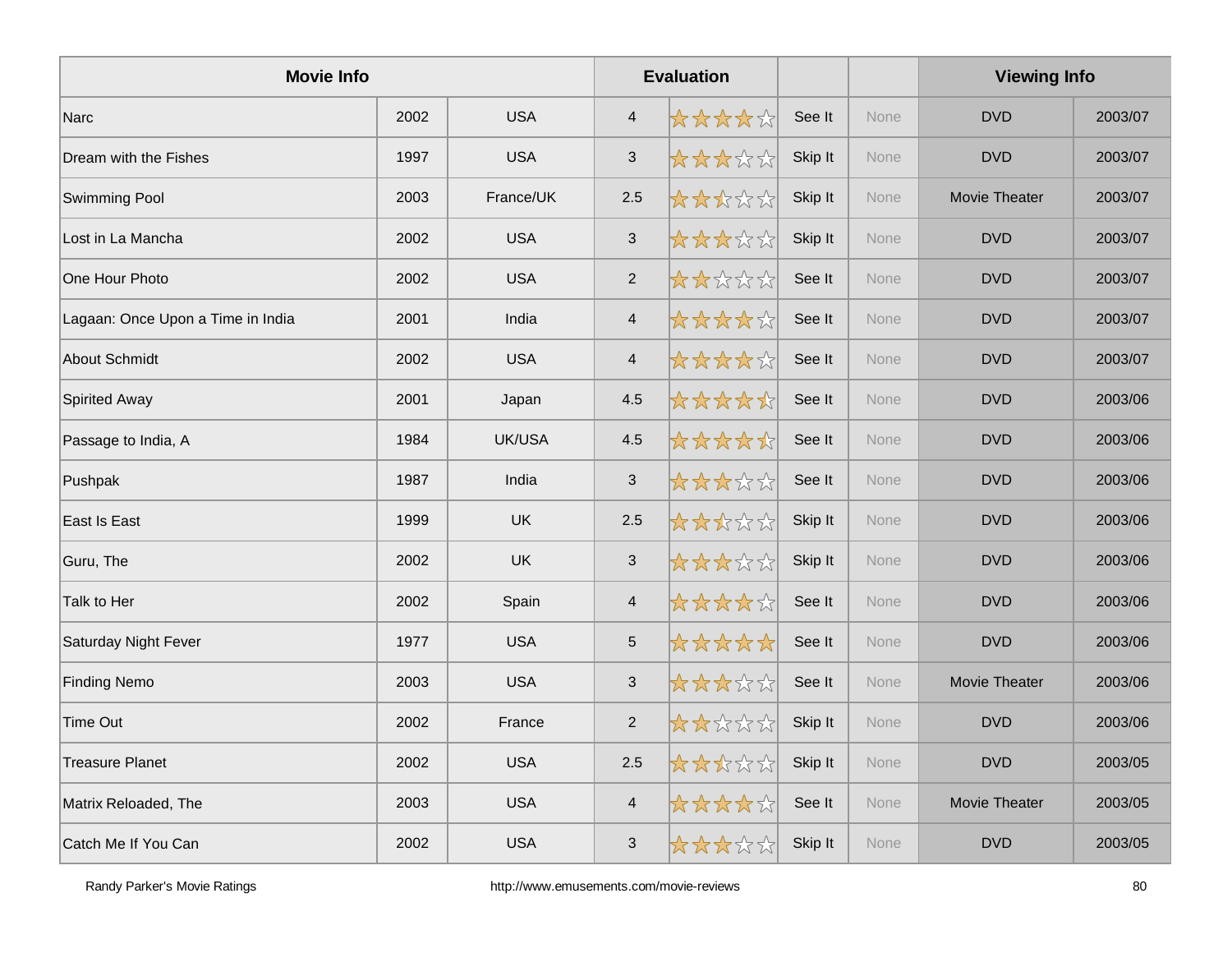| <b>Movie Info</b>                       |      |            |                | <b>Evaluation</b> |         |      | <b>Viewing Info</b>  |         |
|-----------------------------------------|------|------------|----------------|-------------------|---------|------|----------------------|---------|
| Standing in the Shadow of Motown        | 2002 | <b>USA</b> | $\overline{4}$ | *****             | See It  | None | <b>DVD</b>           | 2003/05 |
| Secretary                               | 2002 | <b>USA</b> | 2.5            | *****             | Skip It | None | <b>DVD</b>           | 2003/05 |
| X2: X-Men United                        | 2003 | <b>USA</b> | 3              | *****             | Skip It | None | Movie Theater        | 2003/05 |
| <b>Rabit-Proof Fence</b>                | 2002 | <b>USA</b> | $\overline{4}$ | *****             | See It  | None | <b>DVD</b>           | 2003/04 |
| Roger Dodger                            | 2002 | <b>USA</b> | $\overline{4}$ | *****             | See It  | None | <b>DVD</b>           | 2003/04 |
| Unfaithful                              | 2002 | <b>USA</b> | $\sqrt{3}$     | *****             | Skip It | None | <b>DVD</b>           | 2003/04 |
| Far from Heaven                         | 2002 | <b>USA</b> | $\mathbf{3}$   | *****             | See It  | None | <b>DVD</b>           | 2003/04 |
| Ring, The                               | 2002 | <b>USA</b> | $\sqrt{3}$     | *****             | Skip It | None | <b>DVD</b>           | 2003/04 |
| Fast Runner, The                        | 2002 | Canada     | $\mathbf{3}$   | *****             | Skip It | None | <b>DVD</b>           | 2003/03 |
| Road to Perdition                       | 2002 | <b>USA</b> | $\sqrt{3}$     | *****             | Skip It | None | <b>DVD</b>           | 2003/03 |
| Good Girl, The                          | 2002 | <b>USA</b> | $\mathbf{3}$   | *****             | Skip It | None | <b>DVD</b>           | 2003/03 |
| Hours, The                              | 2002 | <b>USA</b> | 2.5            | *****             | Skip It | None | Movie Theater        | 2003/02 |
| Tadpole                                 | 2002 | <b>USA</b> | $\sqrt{3}$     | *****             | Skip It | None | <b>DVD</b>           | 2003/02 |
| My Big Fat Greek Wedding                | 2002 | <b>USA</b> | 2.5            | *****             | Skip It | None | <b>DVD</b>           | 2003/02 |
| Bourne Identity, The                    | 2002 | <b>USA</b> | 3              | *****             | Skip It | None | <b>DVD</b>           | 2003/02 |
| Storytelling                            | 2001 | <b>USA</b> | $\overline{2}$ | *****             | Skip It | None | <b>DVD</b>           | 2003/01 |
| Chicago                                 | 2002 | <b>USA</b> | $\overline{4}$ | *****             | See It  | None | Movie Theater        | 2003/01 |
| Frailty                                 | 2002 | <b>USA</b> | 2.5            | *****             | Skip It | None | <b>DVD</b>           | 2003/01 |
| Harry Potter and the Chamber of Secrets | 2002 | <b>USA</b> | 3              | *****             | See It  | None | <b>Movie Theater</b> | 2002/12 |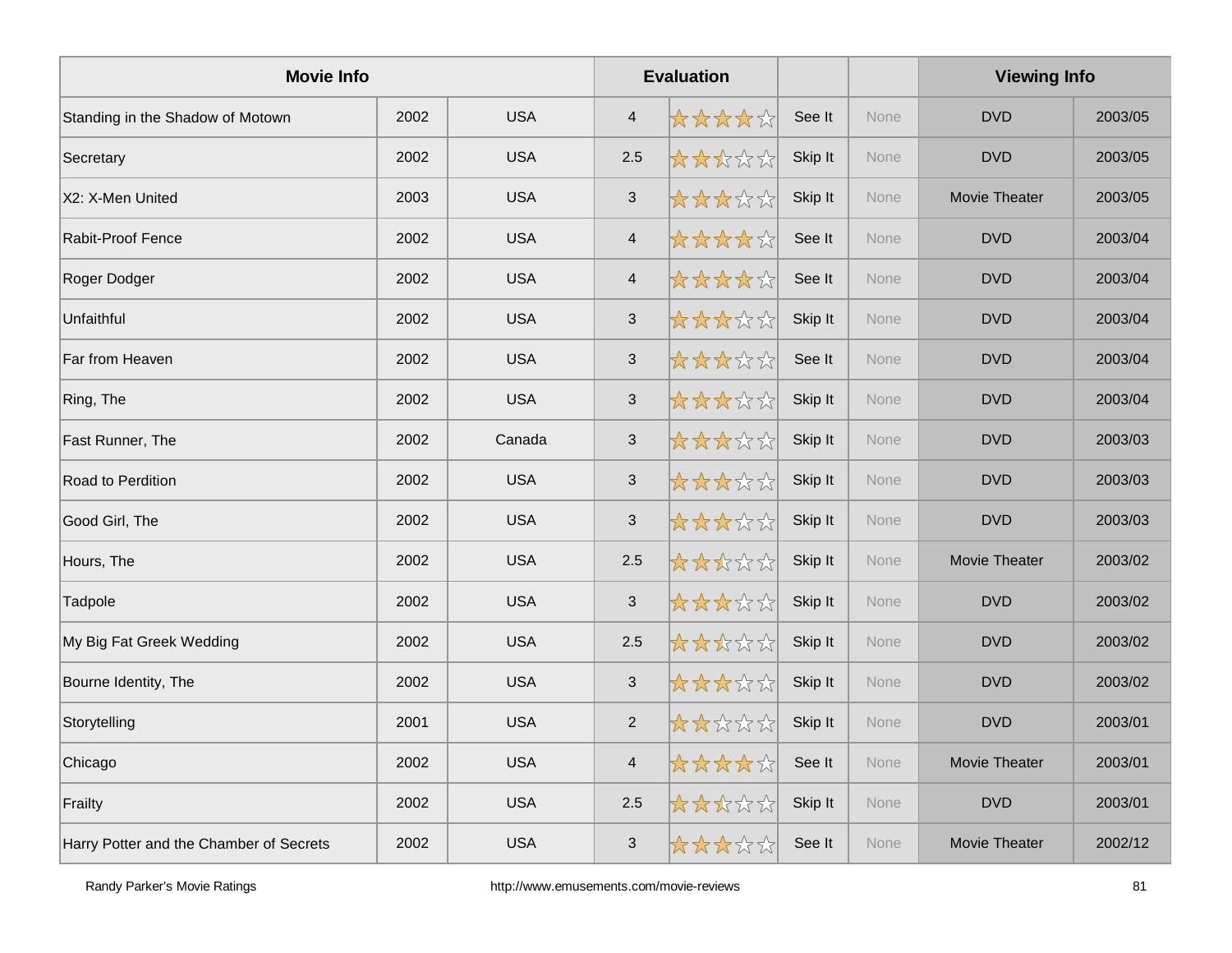| <b>Movie Info</b>                 |       |                |                          | <b>Evaluation</b> |         |      | <b>Viewing Info</b>  |         |
|-----------------------------------|-------|----------------|--------------------------|-------------------|---------|------|----------------------|---------|
| Adaptation                        | 2002  | <b>USA</b>     | $\overline{4}$           | ☆☆☆☆☆             | See It  | None | <b>Movie Theater</b> | 2002/12 |
| Lord of the Rings: The Two Towers | 2002  | <b>USA</b>     | $\overline{\mathcal{A}}$ | ☆☆☆☆☆             | See It  | None | Movie Theater        | 2002/12 |
| <b>Star Trek: Nemesis</b>         | 2002  | <b>USA</b>     | $\sqrt{3}$               | *****             | See It  | None | Movie Theater        | 2002/12 |
| Die Another Day                   | 2002  | <b>UK</b>      | 2.5                      | *****             | Skip It | None | <b>Movie Theater</b> | 2002/12 |
| Hollywood Ending                  | 2002  | <b>USA</b>     | 1.5                      | *****             | Skip It | None | <b>DVD</b>           | 2002/12 |
| Y tu mamá también                 | 2001  | Mexico         | 2                        | *****             | Skip It | None | <b>DVD</b>           | 2002/11 |
| Comedian                          | 2002  | <b>USA</b>     | $\mathbf{3}$             | *****             | See It  | None | Movie Theater        | 2002/11 |
| Italian For Beginners             | 2000  | <b>Denmark</b> | 4.5                      | *****             | See It  | None | <b>DVD</b>           | 2002/10 |
| <b>Bowling for Columbine</b>      | 2002  | <b>USA</b>     | $\overline{\mathcal{A}}$ | *****             | See It  | None | Movie Theater        | 2002/10 |
| Changing Lanes                    | 2002  | <b>USA</b>     | $\overline{\mathbf{4}}$  | *****             | See It  | None | <b>DVD</b>           | 2002/10 |
| Kissing Jessica Stein             | 2001  | <b>USA</b>     | 4.5                      | *****             | See It  | None | <b>DVD</b>           | 2002/10 |
| Manhunter                         | 1986  | <b>USA</b>     | 2.5                      | *****             | Skip It | None | <b>DVD</b>           | 2002/10 |
| Red Dragon                        | 2002  | <b>USA</b>     | $\overline{4}$           | *****             | See It  | None | Movie Theater        | 2002/10 |
| Jackie Brown                      | 1997  | <b>USA</b>     | $\sqrt{3}$               | *****             | Skip It | None | <b>DVD</b>           | 2002/09 |
| I Am Sam                          | 2001  | <b>USA</b>     | 2.5                      | *****             | Skip It | None | <b>DVD</b>           | 2002/09 |
| Lantana                           | 2002? | Australia?     | $\sqrt{3}$               | *****             | Skip It | None | <b>DVD</b>           | 2002/08 |
| Spy Kids                          | 2001  | <b>USA</b>     | 2.5                      | ☆☆☆☆☆             | Skip It | None | <b>DVD</b>           | 2002/08 |
| Signs                             | 2002  | <b>USA</b>     | $\sqrt{3}$               | *****             | Skip It | None | Movie Theater        | 2002/08 |
| Monster's Ball                    | 2001  | <b>USA</b>     | 2.5                      | *****             | Skip It | None | <b>DVD</b>           | 2002/07 |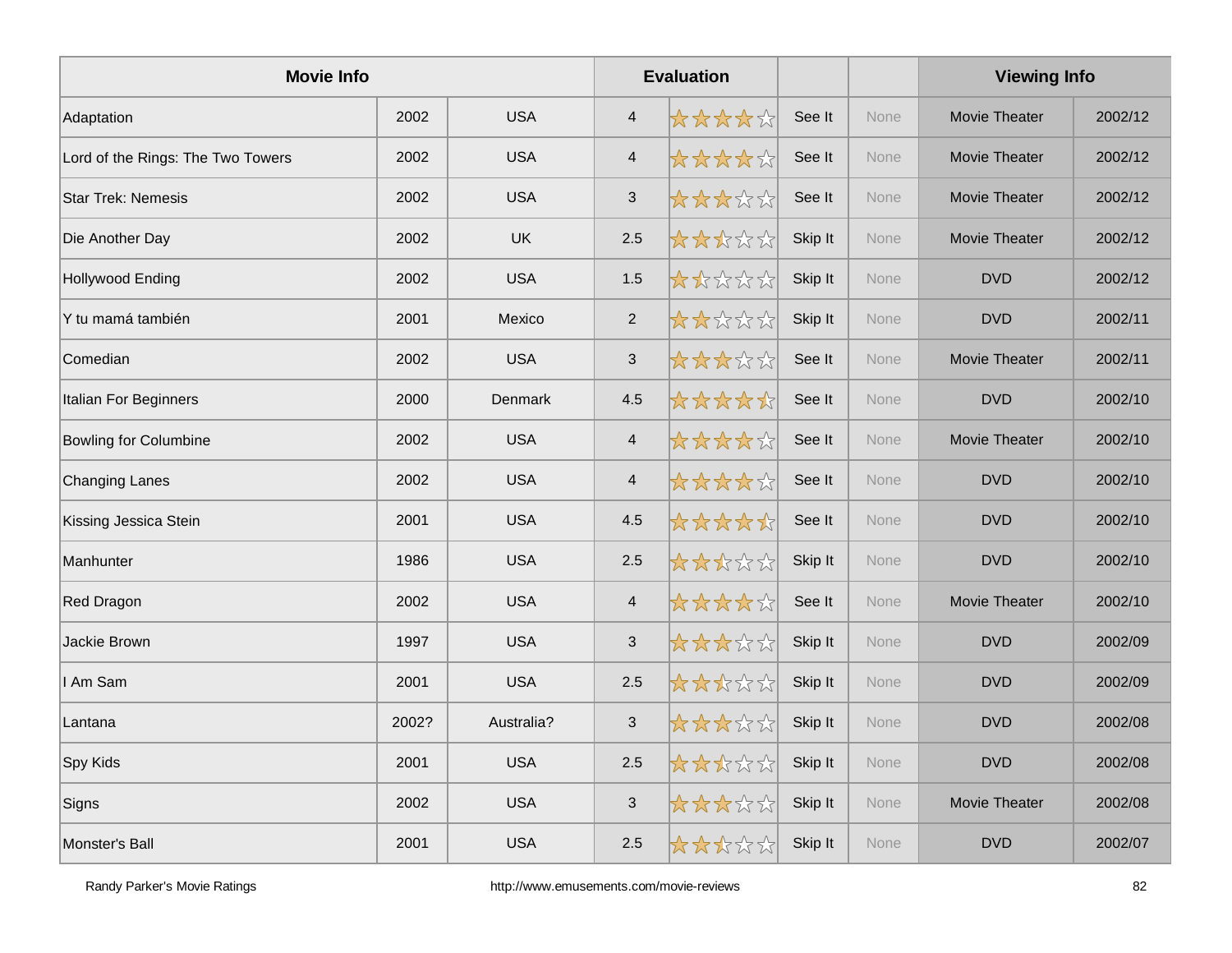| <b>Movie Info</b>                            |      |                    |                          | <b>Evaluation</b> |         |             | <b>Viewing Info</b>  |         |
|----------------------------------------------|------|--------------------|--------------------------|-------------------|---------|-------------|----------------------|---------|
| Mothman Prophecies, The                      | 2002 | <b>USA</b>         | $\overline{4}$           | ☆☆☆☆☆             | See It  | <b>None</b> | <b>DVD</b>           | 2002/07 |
| Bread & Tulips (Pane e tulipani)             | 2000 | Italy              | $\overline{\mathcal{A}}$ | ☆☆☆☆☆             | See It  | None        | <b>DVD</b>           | 2002/07 |
| <b>Minority Report</b>                       | 2002 | <b>USA</b>         | $\overline{4}$           | *****             | See It  | None        | Movie Theater        | 2002/06 |
| In the Mood for Love                         | 2001 | Hong Kong          | 2.5                      | *****             | Skip It | None        | <b>DVD</b>           | 2002/06 |
| Monsoon Wedding                              | 2001 | India              | $\overline{4}$           | *****             | See It  | <b>None</b> | Movie Theater        | 2002/06 |
| Man Who Wasn't There, The                    | 2001 | <b>USA</b>         | 2.5                      | *****             | Skip It | <b>None</b> | <b>DVD</b>           | 2002/06 |
| About a Boy                                  | 2002 | <b>USA</b>         | $\mathbf{3}$             | *****             | See It  | None        | Movie Theater        | 2002/06 |
| Others, The                                  | 2001 | <b>USA</b>         | $\sqrt{3}$               | *****             | See It  | None        | <b>DVD</b>           | 2002/06 |
| Insomnia                                     | 2002 | <b>USA</b>         | $\sqrt{3}$               | 女女女女众             | Skip It | <b>None</b> | <b>Movie Theater</b> | 2002/06 |
| Tape                                         | 2001 | <b>USA</b>         | $\overline{\mathcal{A}}$ | ☆☆☆☆☆☆            | See It  | None        | <b>DVD</b>           | 2002/06 |
| Ocean's Eleven                               | 2001 | <b>USA</b>         | 2.5                      | *****             | Skip It | None        | <b>DVD</b>           | 2002/05 |
| <b>Waking Life</b>                           | 2001 | <b>USA</b>         | 1.5                      | 大大众公众             | Skip It | None        | <b>DVD</b>           | 2002/05 |
| Star Wars: Episode II - Attack of the Clones | 2002 | <b>USA</b>         | 3                        | *****             | See It  | None        | <b>Movie Theater</b> | 2002/05 |
| Iron Monkey                                  | 1993 | Hong Kong          | $\overline{4}$           | *****             | See It  | None        | <b>DVD</b>           | 2002/05 |
| Spider-Man                                   | 2002 | <b>USA</b>         | $\overline{4}$           | *****             | See It  | None        | Movie Theater        | 2002/05 |
| American Pie 2                               | 2001 | <b>USA</b>         | 2.5                      | ☆☆☆☆☆             | Skip It | None        | <b>VHS</b>           | 2002/05 |
| No Man's Land                                | 2001 | Bosnia-Herzegovina | $\mathbf{3}$             | *****             | Skip It | None        | <b>DVD</b>           | 2002/04 |
| Joy Ride                                     | 2001 | <b>USA</b>         | $\sqrt{3}$               | ☆☆☆☆☆☆            | Skip It | None        | <b>DVD</b>           | 2002/04 |
| Mulholland Dr.                               | 2001 | <b>USA</b>         | 2.5                      | ☆☆☆☆☆             | Skip It | None        | <b>DVD</b>           | 2002/04 |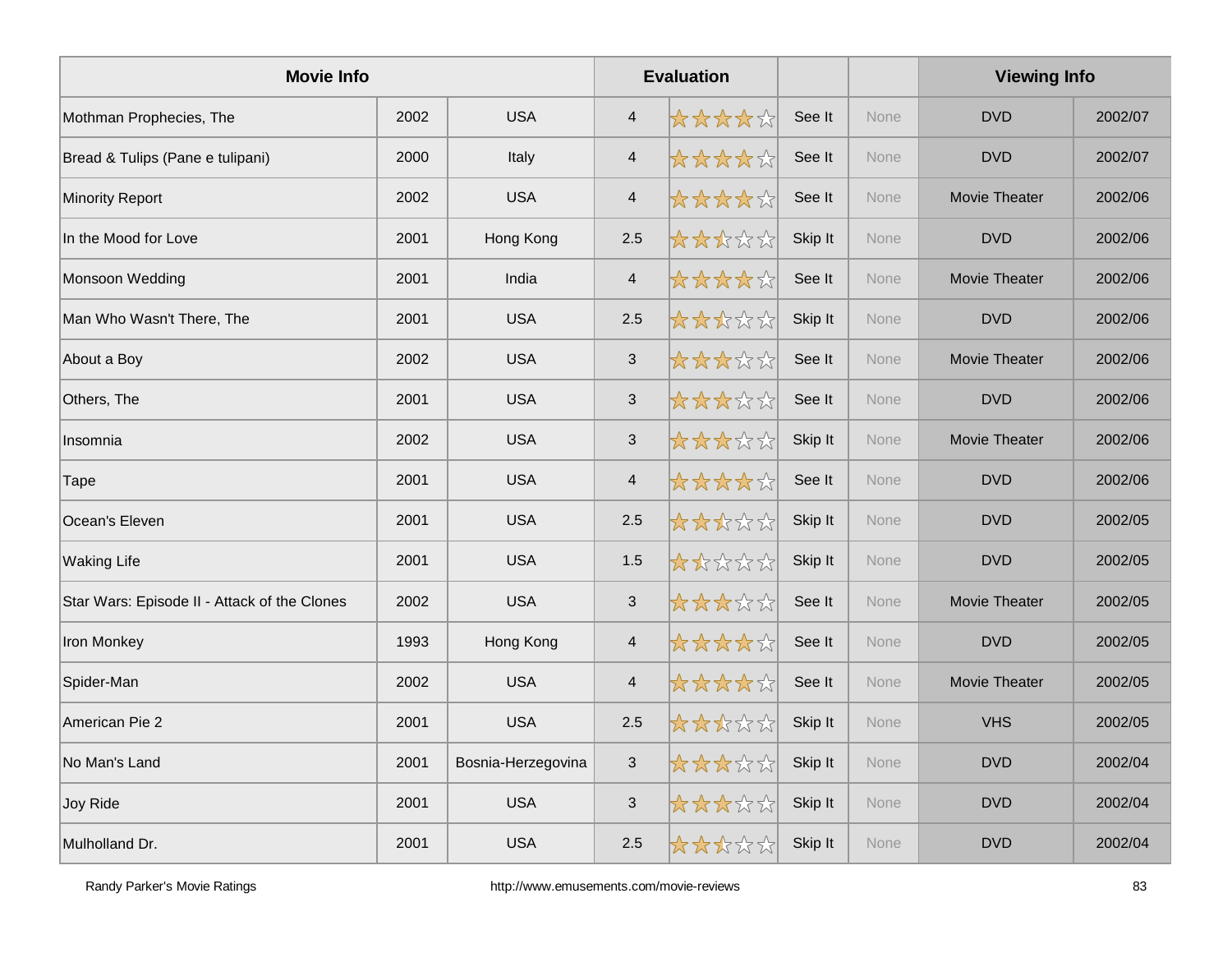| <b>Movie Info</b>                                              |      |            |                | <b>Evaluation</b> |         |             | <b>Viewing Info</b>  |         |
|----------------------------------------------------------------|------|------------|----------------|-------------------|---------|-------------|----------------------|---------|
| Heist                                                          | 2001 | <b>USA</b> | 2.5            | *****             | Skip It | <b>None</b> | <b>DVD</b>           | 2002/04 |
| Better Tomorrow, A                                             | 1986 | Hong Kong  | $\sqrt{3}$     | *****             | Skip It | None        | <b>DVD</b>           | 2002/03 |
| <b>Training Day</b>                                            | 2001 | <b>USA</b> | $\overline{4}$ | *****             | See It  | None        | <b>DVD</b>           | 2002/03 |
| Ice Age                                                        | 2002 | <b>USA</b> | $\sqrt{3}$     | *****             | Skip It | None        | Movie Theater        | 2002/03 |
| <b>Sexy Beast</b>                                              | 2001 | UK         | 2.5            | *****             | Skip It | <b>None</b> | <b>DVD</b>           | 2002/03 |
| Emperor's New Groove, The                                      | 2000 | <b>USA</b> | $\mathbf{3}$   | *****             | See It  | None        | <b>DVD</b>           | 2002/03 |
| Time Machine, The                                              | 2002 | <b>USA</b> | 2              | *****             | Skip It | None        | Movie Theater        | 2002/03 |
| Haiku Tunnel                                                   | 2001 | <b>USA</b> | 2.5            | *****             | Skip It | None        | <b>DVD</b>           | 2002/03 |
| Jay and Silent Bob Strike Back                                 | 2001 | <b>USA</b> | 2              | *****             | Skip It | None        | <b>DVD</b>           | 2002/02 |
| English Patient, The                                           | 1996 | <b>USA</b> | $\overline{4}$ | ☆☆☆☆☆☆            | See It  | None        | <b>DVD</b>           | 2002/02 |
| <b>Atlantis: The Lost Empire</b>                               | 2001 | <b>USA</b> | $\mathfrak{S}$ | *****             | See It  | None        | <b>DVD</b>           | 2002/02 |
| Wet Hot American Summer                                        | 2001 | <b>USA</b> | 2.5            | *****             | Skip It | <b>None</b> | <b>DVD</b>           | 2002/02 |
| Adventures of Buckaroo Banzai Across the 8th<br>Dimension, The | 1984 | <b>USA</b> | 2.5            | *****             | Skip It | None        | <b>DVD</b>           | 2002/02 |
| <b>Bandits</b>                                                 | 2001 | <b>USA</b> | $\mathbf{3}$   | *****             | Skip It | None        | Movie Theater        | 2001    |
| Monsters, Inc.                                                 | 2001 | <b>USA</b> | $\overline{4}$ | *****             | See It  | None        | Movie Theater        | 2001    |
| <b>Shallow Hall</b>                                            | 2001 | <b>USA</b> | 2.5            | *****             | Skip It | None        | Movie Theater        | 2001    |
| Amelie                                                         | 2001 | France     | $\mathbf{3}$   | ☆☆☆☆☆             | Skip It | None        | Movie Theater        | 2001    |
| Harry Potter and the Sorcerer's Stone                          | 2001 | <b>USA</b> | $\mathfrak{S}$ | *****             | See It  | None        | Movie Theater        | 2001    |
| Lord of the Rings: The Fellowship of the Ring,<br> The         | 2001 | <b>USA</b> | 5              | *****             | See It  | <b>None</b> | <b>Movie Theater</b> | 2001    |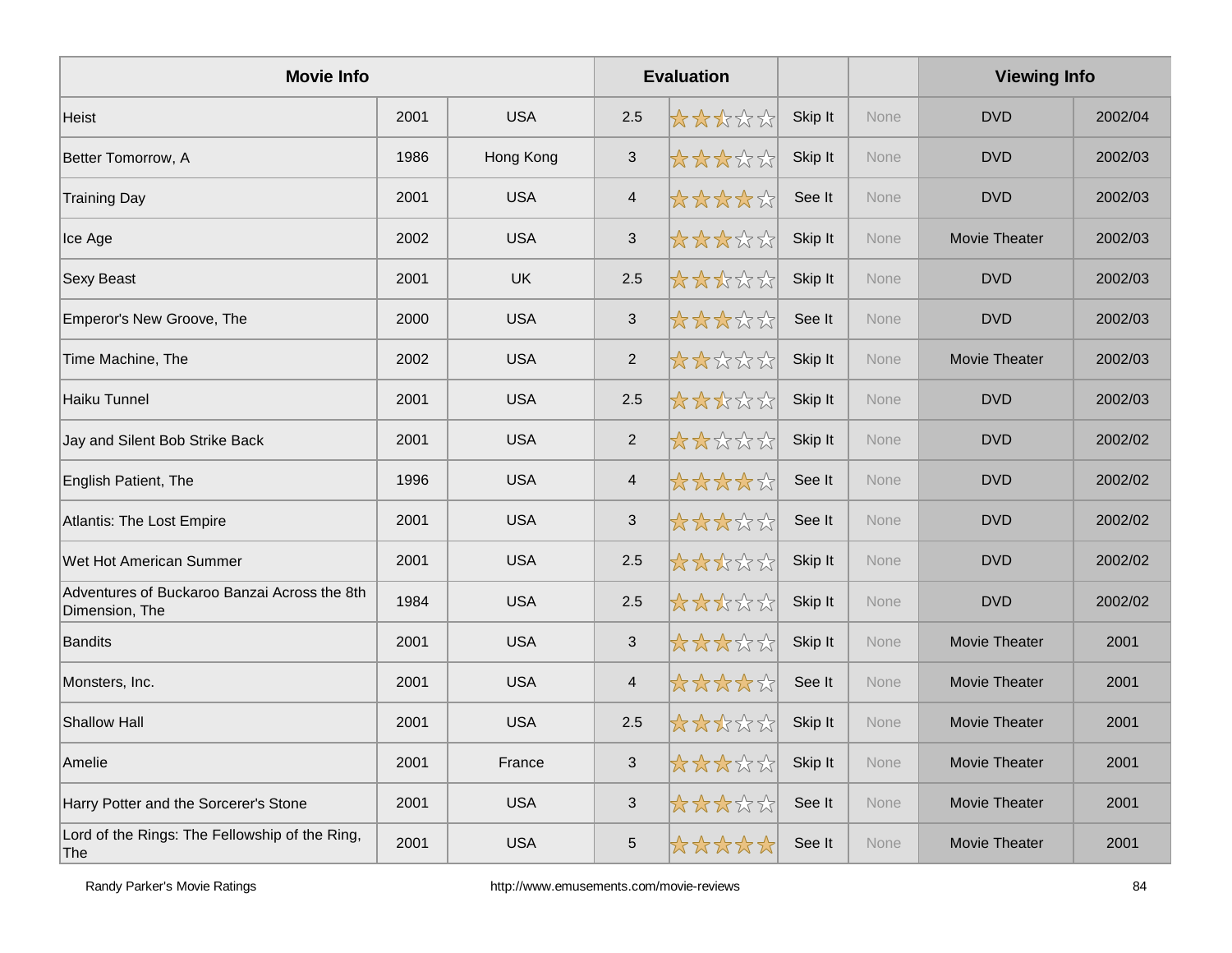| <b>Movie Info</b>        |      |            |                         | <b>Evaluation</b> |         |      | <b>Viewing Info</b>  |      |
|--------------------------|------|------------|-------------------------|-------------------|---------|------|----------------------|------|
| Royal Tenenbaums, The    | 2001 | <b>USA</b> | $\sqrt{3}$              | *****             | See It  | None | <b>Movie Theater</b> | 2001 |
| In the Bedroom           | 2001 | <b>USA</b> | $\overline{2}$          | *****             | Skip It | None | <b>Movie Theater</b> | 2001 |
| Beautiful Mind, A        | 2001 | <b>USA</b> | $\overline{4}$          | *****             | See It  | None | Movie Theater        | 2001 |
| Gosford Park             | 2001 | <b>USA</b> | $\overline{\mathbf{4}}$ | *****             | See It  | None | Movie Theater        | 2001 |
| Superman                 | 1978 | <b>USA</b> | $\overline{4}$          | *****             | See It  | None | <b>DVD</b>           | 2001 |
| Superman II              | 1980 | <b>USA</b> | $\sqrt{3}$              | *****             | See It  | None | <b>DVD</b>           | 2001 |
| Pledge, The              | 2001 | <b>USA</b> | $\overline{4}$          | *****             | See It  | None | <b>DVD</b>           | 2001 |
| Startup.com              | 2001 | <b>USA</b> | $\sqrt{3}$              | *****             | See It  | None | <b>DVD</b>           | 2001 |
| Hannibal                 | 2001 | <b>USA</b> | 2.5                     | *****             | Skip It | None | <b>DVD</b>           | 2001 |
| Tailor of Panama, The    | 2001 | <b>USA</b> | 2.5                     | *****             | Skip It | None | <b>DVD</b>           | 2001 |
| Virgin Suicides, The     | 1999 | <b>USA</b> | $\mathbf{3}$            | *****             | See It  | None | <b>DVD</b>           | 2001 |
| <b>Final Fantasy</b>     | 2001 | <b>USA</b> | 2.5                     | *****             | Skip It | None | <b>DVD</b>           | 2001 |
| <b>Blood Simple</b>      | 1984 | <b>USA</b> | $\sqrt{3}$              | *****             | Skip It | None | <b>DVD</b>           | 2001 |
| With a Friend Like Harry | 2001 | France     | 2.5                     | *****             | Skip It | None | <b>DVD</b>           | 2001 |
| This Is Spinal Tap       | 1984 | <b>USA</b> | $\overline{4}$          | *****             | See It  | None | <b>DVD</b>           | 2001 |
| Logan's Run              | 1976 | <b>USA</b> | 4.5                     | *****             | See It  | None | <b>DVD</b>           | 2001 |
| Made                     | 2001 | <b>USA</b> | 1.5                     | 大大公公众             | Skip It | None | <b>DVD</b>           | 2001 |
| Jurassic Park III        | 2001 | <b>USA</b> | $\sqrt{3}$              | *****             | See It  | None | <b>DVD</b>           | 2001 |
| Series 7: The Contenders | 2001 | <b>USA</b> | $\overline{2}$          | *****             | Skip It | None | <b>DVD</b>           | 2001 |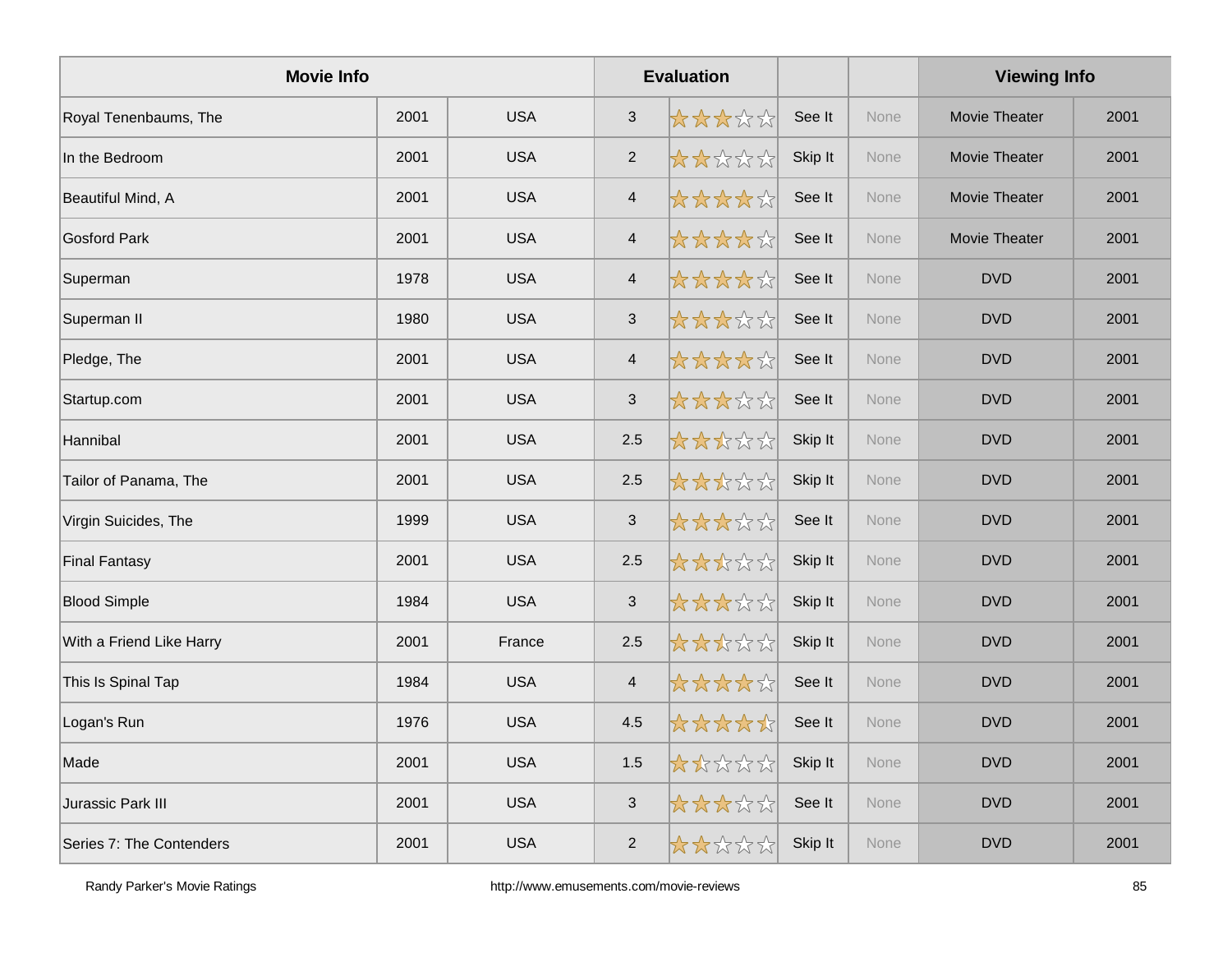| <b>Movie Info</b>          |      |            | <b>Evaluation</b>       |       |         |      | <b>Viewing Info</b>  |      |
|----------------------------|------|------------|-------------------------|-------|---------|------|----------------------|------|
| Moulin Rouge               | 2001 | <b>USA</b> | $\overline{4}$          | ***** | See It  | None | <b>DVD</b>           | 2001 |
| American Psycho            | 2000 | <b>USA</b> | $\overline{2}$          | 女女女女女 | Skip It | None | <b>DVD</b>           | 2001 |
| Closet, The                | 2001 | France     | $\mathbf{3}$            | ***** | See It  | None | <b>DVD</b>           | 2001 |
| Dish, The                  | 2000 | Australia  | $\overline{\mathbf{4}}$ | ***** | See It  | None | <b>VHS</b>           | 2001 |
| Urbania                    | 2000 | <b>USA</b> | 2.5                     | ***** | Skip It | None | <b>VHS</b>           | 2001 |
| Shrek                      | 2001 | <b>USA</b> | $\overline{\mathbf{4}}$ | ***** | See It  | None | <b>Movie Theater</b> | 2001 |
| Anniversary Party, The     | 2001 | <b>USA</b> | $\mathbf{3}$            | ***** | Skip It | None | Movie Theater        | 2001 |
| <b>Ghost World</b>         | 2001 | <b>USA</b> | $\sqrt{3}$              | ***** | Skip It | None | <b>Movie Theater</b> | 2001 |
| Tomb Raider                | 2001 | <b>USA</b> | 2.5                     | ***** | Skip It | None | Movie Theater        | 2001 |
| A.I.                       | 2001 | <b>USA</b> | 2.5                     | ***** | Skip It | None | Movie Theater        | 2001 |
| Score, The                 | 2001 | <b>USA</b> | 2.5                     | ***** | Skip It | None | Movie Theater        | 2001 |
| Planet of the Apes         | 2001 | <b>USA</b> | 2.5                     | ***** | Skip It | None | Movie Theater        | 2001 |
| Evolution                  | 2001 | <b>USA</b> | $\overline{2}$          | ***** | Skip It | None | <b>Movie Theater</b> | 2001 |
| Rat Race                   | 2001 | <b>USA</b> | $\overline{2}$          | ***** | Skip It | None | Movie Theater        | 2001 |
| Requiem for a Dream        | 2000 | <b>USA</b> | $\overline{4}$          | ***** | See It  | None | <b>DVD</b>           | 2001 |
| <b>Finding Forrester</b>   | 2000 | <b>USA</b> | $\overline{\mathbf{4}}$ | ***** | See It  | None | <b>DVD</b>           | 2001 |
| O Brother, Where Art Thou? | 2000 | <b>USA</b> | $\overline{4}$          | ***** | See It  | None | <b>DVD</b>           | 2001 |
| Croupier                   | 1998 | UK         | 2.5                     | ***** | Skip It | None | <b>DVD</b>           | 2001 |
| Space Cowboys              | 2000 | <b>USA</b> | 2.5                     | ***** | Skip It | None | <b>DVD</b>           | 2001 |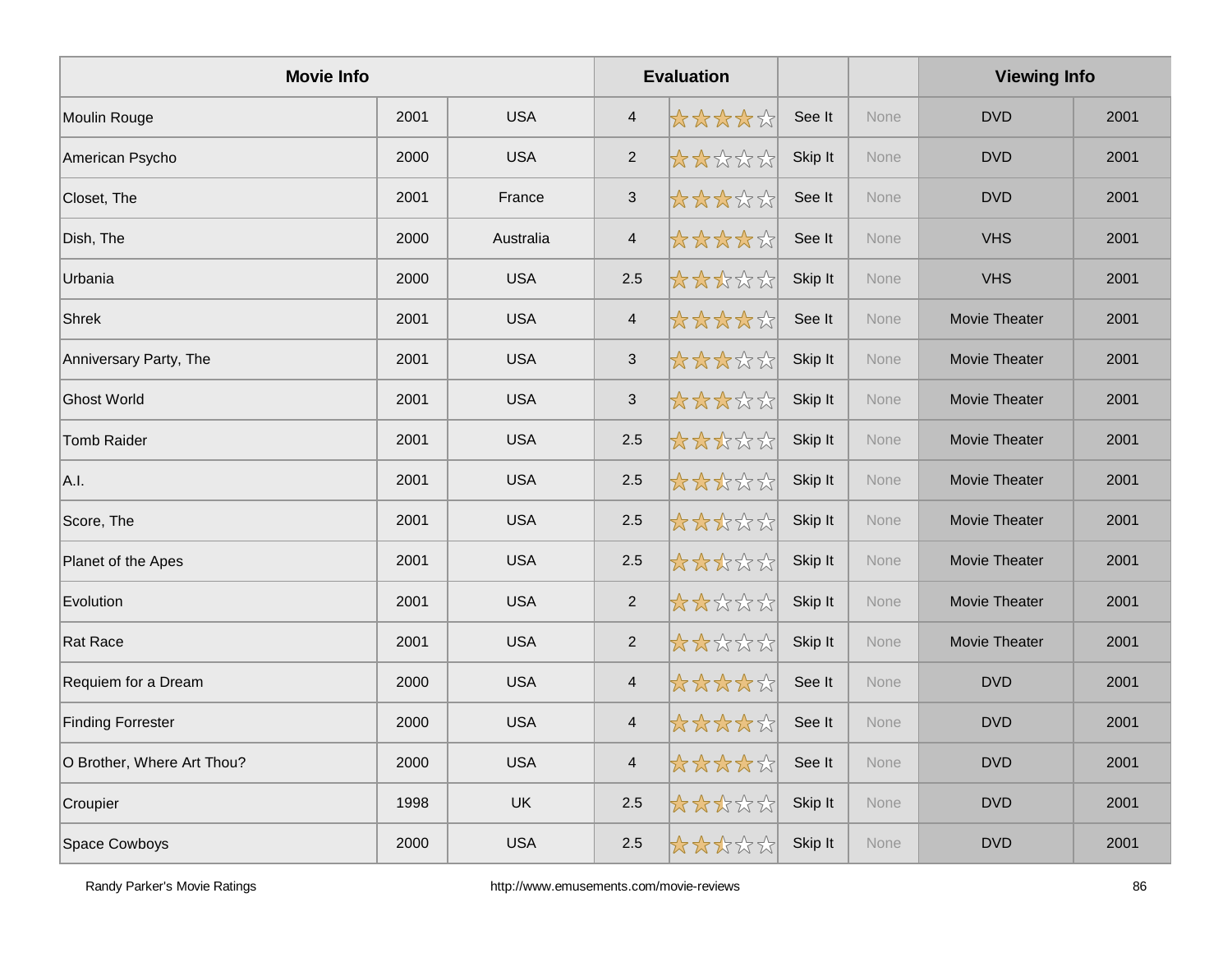| <b>Movie Info</b>                       |      |            |                | <b>Evaluation</b> |         |             | <b>Viewing Info</b>  |      |
|-----------------------------------------|------|------------|----------------|-------------------|---------|-------------|----------------------|------|
| <b>Miss Congeniality</b>                | 2000 | <b>USA</b> | 2.5            | *****             | Skip It | None        | <b>DVD</b>           | 2001 |
| Wings of the Dove                       | 1997 | <b>UK</b>  | $2.5\,$        | *****             | Skip It | None        | <b>DVD</b>           | 2001 |
| <b>Billy Elliott</b>                    | 2000 | <b>UK</b>  | 2.5            | *****             | Skip It | None        | <b>DVD</b>           | 2001 |
| Lock, Stock and Two Smoking Barrels     | 1998 | <b>UK</b>  | $\overline{2}$ | *****             | Skip It | None        | <b>DVD</b>           | 2001 |
| Monkeybone                              | 2001 | <b>USA</b> | $\overline{2}$ | *****             | Skip It | None        | <b>DVD</b>           | 2001 |
| <b>Bridget Jones's Diary</b>            | 2001 | <b>UK</b>  | $\overline{4}$ | *****             | See It  | None        | <b>Movie Theater</b> | 2001 |
| Shadow of the Vampire                   | 2000 | <b>USA</b> | $\mathfrak{S}$ | *****             | Skip It | None        | <b>Movie Theater</b> | 2001 |
| Memento                                 | 2001 | <b>USA</b> | $\sqrt{3}$     | *****             | See It  | <b>None</b> | <b>Movie Theater</b> | 2001 |
| Planet of the Apes                      | 1968 | <b>USA</b> | 4.5            | *****             | See It  | None        | <b>DVD</b>           | 2001 |
| From Russia with Love                   | 1963 | <b>UK</b>  | 4.5            | *****             | See It  | None        | <b>DVD</b>           | 2001 |
| <b>Iron Giant</b>                       | 1999 | <b>USA</b> | 4.5            | *****             | See It  | None        | <b>DVD</b>           | 2001 |
| Tao of Steve, The                       | 2000 | <b>USA</b> | $\overline{4}$ | *****             | See It  | None        | <b>DVD</b>           | 2001 |
| Conquest of the Planet of the Apes      | 1972 | <b>USA</b> | $\overline{4}$ | *****             | See It  | None        | <b>DVD</b>           | 2001 |
| Battle for the Planet of the Apes       | 1973 | <b>USA</b> | $\overline{4}$ | *****             | See It  | None        | <b>DVD</b>           | 2001 |
| Spy Who Love Me, The                    | 1977 | <b>UK</b>  | $\overline{4}$ | *****             | See It  | None        | <b>DVD</b>           | 2001 |
| Dancer in the Dark                      | 2000 | Denmark    | $\mathfrak{S}$ | *****             | Skip It | None        | <b>DVD</b>           | 2001 |
| Eyes of Tammy Fae, The                  | 2000 | <b>USA</b> | $\mathfrak{S}$ | *****             | Skip It | None        | <b>DVD</b>           | 2001 |
| Adventures of Rocky and Bullwinkle, The | 2000 | <b>USA</b> | $2.5\,$        | *****             | Skip It | None        | <b>DVD</b>           | 2001 |
| Escape from the Planet of the Apes      | 1971 | <b>USA</b> | 2.5            | *****             | Skip It | None        | <b>DVD</b>           | 2001 |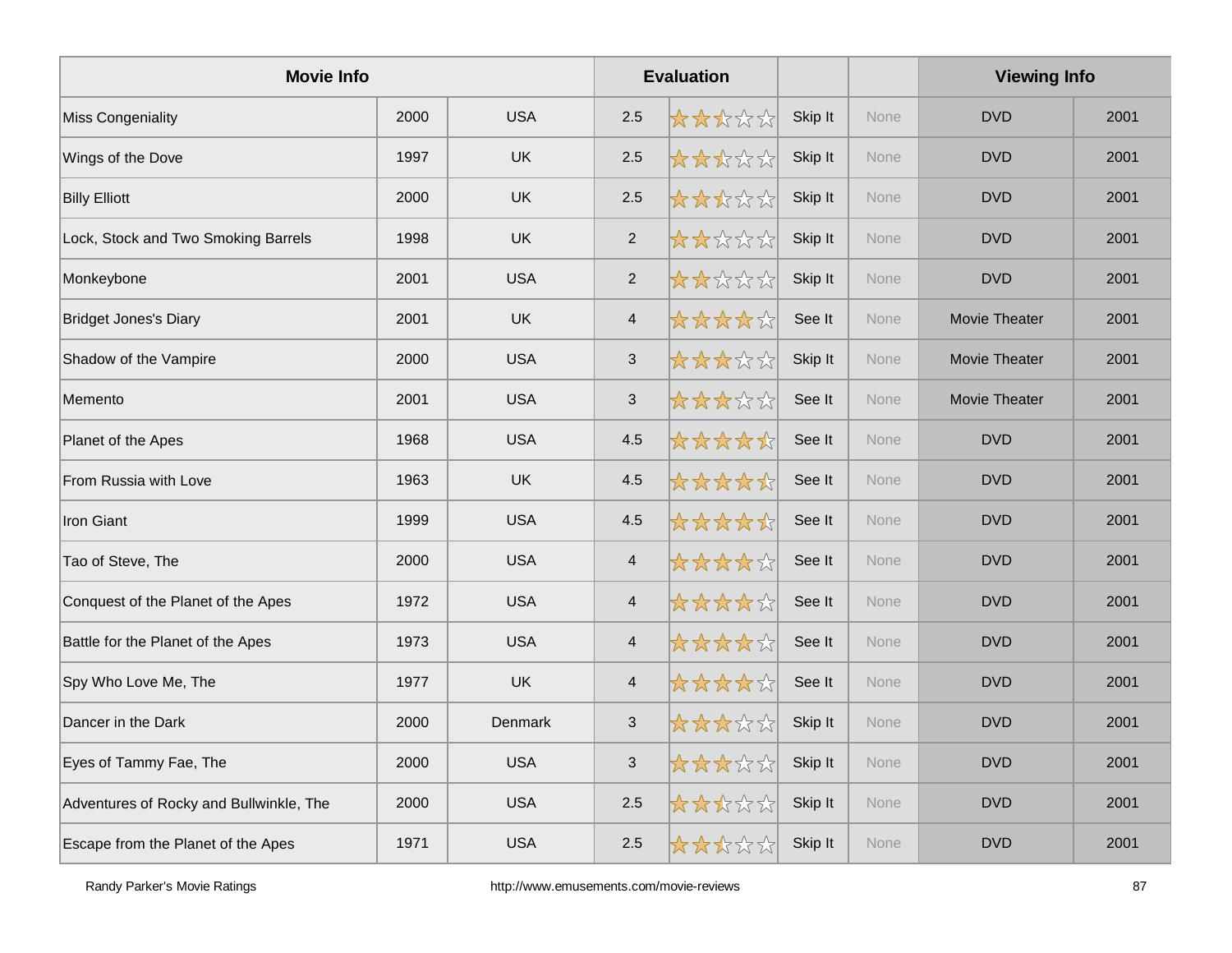| <b>Movie Info</b>              |      |            | <b>Evaluation</b>        |       |         |             | <b>Viewing Info</b>  |      |
|--------------------------------|------|------------|--------------------------|-------|---------|-------------|----------------------|------|
| <b>Ghost in the Shell</b>      | 1995 | Japan      | 2.5                      | ***** | Skip It | <b>None</b> | <b>DVD</b>           | 2001 |
| Bamboozled                     | 2000 | <b>USA</b> | 2.5                      | ***** | Skip It | None        | <b>DVD</b>           | 2001 |
| <b>What Lies Beneath</b>       | 2000 | <b>USA</b> | $\overline{2}$           | ***** | Skip It | None        | <b>DVD</b>           | 2001 |
| Beneath the Planet of the Apes | 1970 | <b>USA</b> | 1.5                      | ***** | Skip It | None        | <b>DVD</b>           | 2001 |
| You Can Count On Me            | 2000 | <b>USA</b> | 4.5                      | ***** | See It  | None        | Movie Theater        | 2000 |
| Woman on Top                   | 2000 | <b>USA</b> | $\overline{4}$           | ***** | See It  | None        | Movie Theater        | 2000 |
| Legend of Drunken Master       | 2000 | <b>USA</b> | $\overline{4}$           | ***** | See It  | None        | <b>Movie Theater</b> | 2000 |
| Meet the Parents               | 2000 | <b>USA</b> | $\overline{4}$           | ***** | See It  | None        | <b>Movie Theater</b> | 2000 |
| Sixth Day, The                 | 2000 | <b>USA</b> | $\overline{4}$           | ***** | See It  | None        | Movie Theater        | 2000 |
| Crouching Tiger, Hidden Dragon | 2000 | <b>USA</b> | $\overline{\mathbf{4}}$  | ***** | See It  | None        | Movie Theater        | 2000 |
| <b>State and Main</b>          | 2000 | <b>USA</b> | $\overline{4}$           | ***** | See It  | None        | Movie Theater        | 2000 |
| Traffic                        | 2000 | <b>USA</b> | $\overline{4}$           | ***** | See It  | None        | Movie Theater        | 2000 |
| Nurse Betty                    | 2000 | <b>USA</b> | $\sqrt{3}$               | ***** | Skip It | None        | <b>Movie Theater</b> | 2000 |
| Unbreakable                    | 2000 | <b>USA</b> | 2                        | ***** | Skip It | None        | Movie Theater        | 2000 |
| Nashville                      | 1975 | <b>USA</b> | $\sqrt{5}$               | ***** | See It  | None        | <b>DVD</b>           | 2000 |
| Mr. Holland's Opus             | 1996 | <b>USA</b> | 4.5                      | ***** | See It  | None        | <b>DVD</b>           | 2000 |
| Any Given Sunday               | 1999 | <b>USA</b> | $\overline{4}$           | ***** | See It  | None        | <b>DVD</b>           | 2000 |
| Frequency                      | 2000 | <b>USA</b> | $\overline{\mathcal{A}}$ | ***** | See It  | None        | <b>DVD</b>           | 2000 |
| Mission Impossible 2           | 2000 | <b>USA</b> | $\overline{4}$           | ***** | See It  | None        | <b>DVD</b>           | 2000 |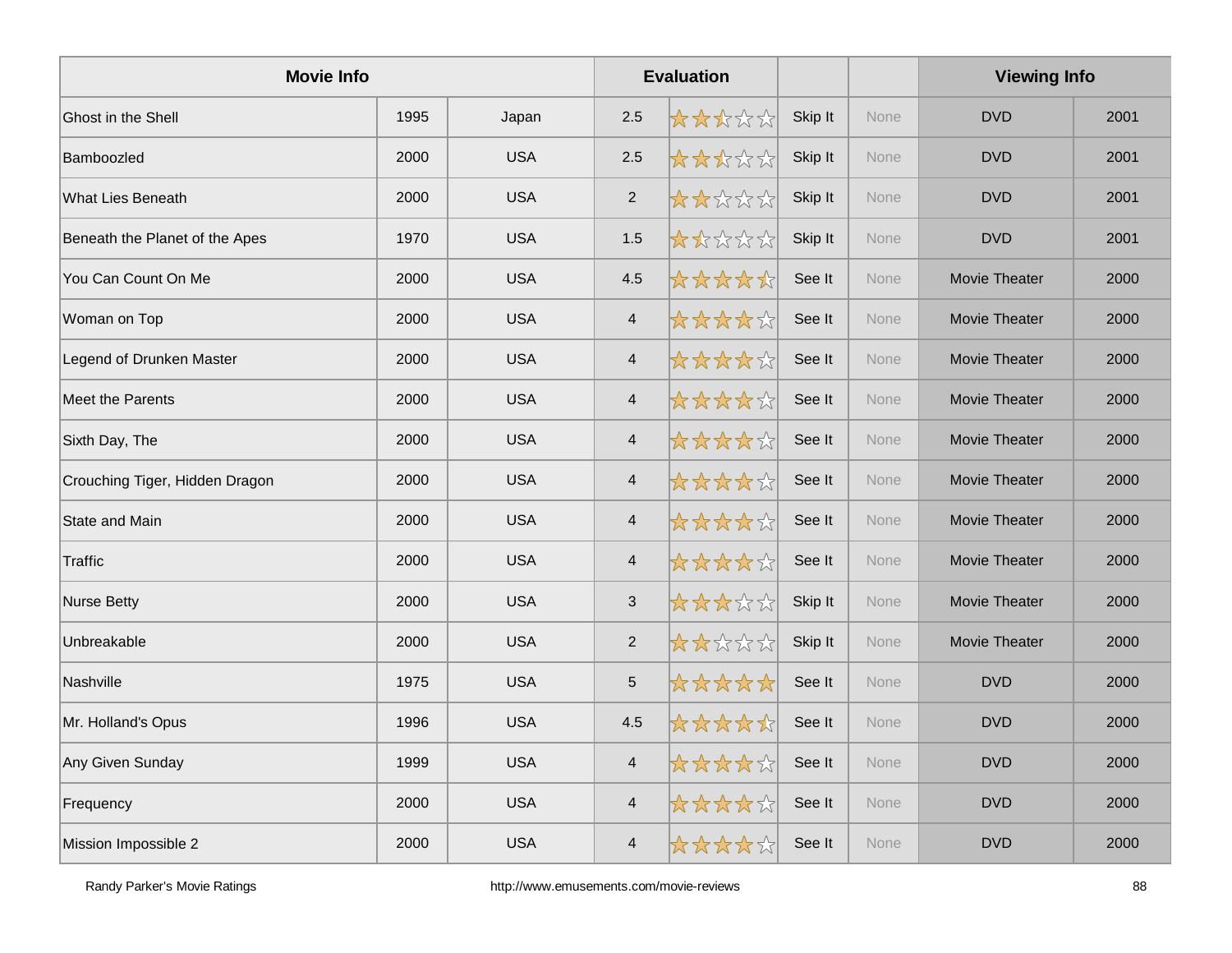| <b>Movie Info</b>        |      |            |                           | <b>Evaluation</b> |         |             | <b>Viewing Info</b>  |      |
|--------------------------|------|------------|---------------------------|-------------------|---------|-------------|----------------------|------|
| Girl, Interrupted        | 1999 | <b>USA</b> | $\overline{4}$            | *****             | See It  | <b>None</b> | <b>DVD</b>           | 2000 |
| Magnolia                 | 1999 | <b>USA</b> | $\ensuremath{\mathsf{3}}$ | *****             | Skip It | None        | <b>DVD</b>           | 2000 |
| Picnic at Hanging Rock   | 1975 | <b>USA</b> | $\mathbf{3}$              | *****             | Skip It | None        | <b>DVD</b>           | 2000 |
| <b>Time Code</b>         | 1999 | <b>USA</b> | $\ensuremath{\mathsf{3}}$ | *****             | Skip It | None        | <b>DVD</b>           | 2000 |
| <b>Ghost Dog</b>         | 1999 | <b>USA</b> | 2.5                       | *****             | Skip It | None        | <b>DVD</b>           | 2000 |
| <b>High Fidelity</b>     | 2000 | <b>USA</b> | $2.5\,$                   | *****             | Skip It | None        | <b>DVD</b>           | 2000 |
| Princess Mononoke        | 1997 | <b>USA</b> | 2.5                       | *****             | Skip It | None        | <b>DVD</b>           | 2000 |
| Chuck & Buck             | 2000 | <b>USA</b> | 2.5                       | *****             | Skip It | <b>None</b> | <b>DVD</b>           | 2000 |
| House of Mirth           | 2000 | <b>USA</b> | $2.5\,$                   | *****             | Skip It | None        | <b>DVD</b>           | 2000 |
| Perfect Storm, The       | 2000 | <b>USA</b> | $\sqrt{2}$                | *****             | Skip It | None        | <b>DVD</b>           | 2000 |
| <b>Inspector Gadget</b>  | 1999 | <b>USA</b> | 1.5                       | *****             | Skip It | <b>None</b> | <b>DVD</b>           | 2000 |
| <b>Holy Smoke</b>        | 1999 | <b>USA</b> | $\mathbf{1}$              | 大众公众众             | Skip It | None        | <b>DVD</b>           | 2000 |
| Titan A.E.               | 2000 | <b>USA</b> | 4.5                       | *****             | See It  | None        | Movie Theater        | 2000 |
| <b>Almost Famous</b>     | 2000 | <b>USA</b> | 4.5                       | *****             | See It  | None        | <b>Movie Theater</b> | 2000 |
| <b>Small Time Crooks</b> | 2000 | <b>USA</b> | $\mathbf{3}$              | *****             | Skip It | None        | <b>Movie Theater</b> | 2000 |
| Shaft                    | 2000 | <b>USA</b> | $\mathbf{3}$              | *****             | Skip It | None        | Movie Theater        | 2000 |
| Chicken Run              | 2000 | <b>USA</b> | $\ensuremath{\mathsf{3}}$ | *****             | Skip It | None        | Movie Theater        | 2000 |
| Dinosaur                 | 2000 | <b>USA</b> | $\sqrt{3}$                | *****             | See It  | None        | Movie Theater        | 2000 |
| X-Men                    | 2000 | <b>USA</b> | $\sqrt{3}$                | *****             | See It  | None        | <b>Movie Theater</b> | 2000 |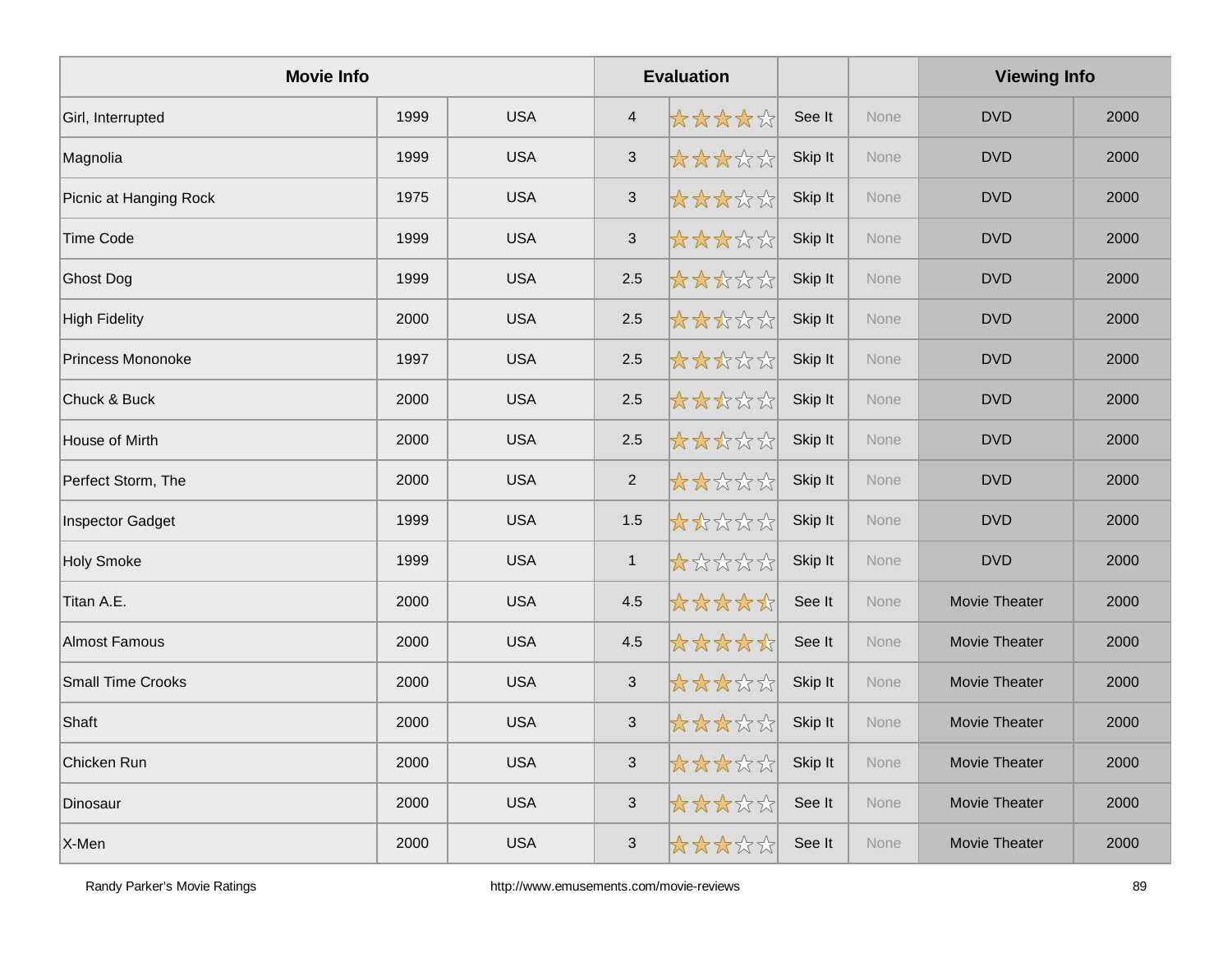| <b>Movie Info</b>       |      |            |                          | <b>Evaluation</b> |         |      | <b>Viewing Info</b>  |      |
|-------------------------|------|------------|--------------------------|-------------------|---------|------|----------------------|------|
| Gladiator               | 2000 | <b>USA</b> | 2.5                      | *****             | Skip It | None | <b>Movie Theater</b> | 2000 |
| Scary Movie             | 2000 | <b>USA</b> | 2.5                      | *****             | Skip It | None | <b>Movie Theater</b> | 2000 |
| Happiness               | 1998 | <b>USA</b> | 4.5                      | *****             | See It  | None | <b>DVD</b>           | 2000 |
| Hurricane, The          | 1999 | <b>USA</b> | 4.5                      | *****             | See It  | None | <b>DVD</b>           | 2000 |
| Il Mostro (The Monster) | 1994 | <b>USA</b> | $\overline{4}$           | *****             | See It  | None | <b>DVD</b>           | 2000 |
| Princess Bride, The     | 1987 | <b>USA</b> | $\sqrt{4}$               | *****             | See It  | None | <b>DVD</b>           | 2000 |
| All About My Mother     | 1999 | <b>USA</b> | $\overline{4}$           | *****             | See It  | None | <b>DVD</b>           | 2000 |
| Red Violin, The         | 1998 | <b>USA</b> | $\overline{4}$           | ☆☆☆☆☆             | See It  | None | <b>DVD</b>           | 2000 |
| Cider House Rules, The  | 1999 | <b>USA</b> | $\overline{\mathcal{A}}$ | *****             | See It  | None | <b>DVD</b>           | 2000 |
| Deep Blue Sea           | 1999 | <b>USA</b> | $\sqrt{3}$               | *****             | Skip It | None | <b>DVD</b>           | 2000 |
| Run Lola Run            | 1998 | <b>USA</b> | $\mathbf{3}$             | *****             | See It  | None | <b>DVD</b>           | 2000 |
| Limey, The              | 1999 | <b>USA</b> | $\sqrt{3}$               | *****             | See It  | None | <b>DVD</b>           | 2000 |
| Eyes Wide Shut          | 1999 | <b>USA</b> | 2.5                      | *****             | Skip It | None | <b>DVD</b>           | 2000 |
| <b>Notting Hill</b>     | 1999 | <b>USA</b> | 2.5                      | *****             | Skip It | None | <b>DVD</b>           | 2000 |
| Westworld               | 1973 | <b>USA</b> | 2.5                      | *****             | Skip It | None | <b>DVD</b>           | 2000 |
| Muse, The               | 1999 | <b>USA</b> | 2.5                      | ☆☆☆☆☆             | Skip It | None | <b>DVD</b>           | 2000 |
| Clockwatchers           | 1997 | <b>USA</b> | $\overline{2}$           | *****             | Skip It | None | <b>DVD</b>           | 2000 |
| Little Voice            | 1998 | <b>USA</b> | $\overline{c}$           | *****             | Skip It | None | <b>DVD</b>           | 2000 |
| Dead Alive              | 1992 | <b>USA</b> | $\overline{2}$           | *****             | Skip It | None | <b>DVD</b>           | 2000 |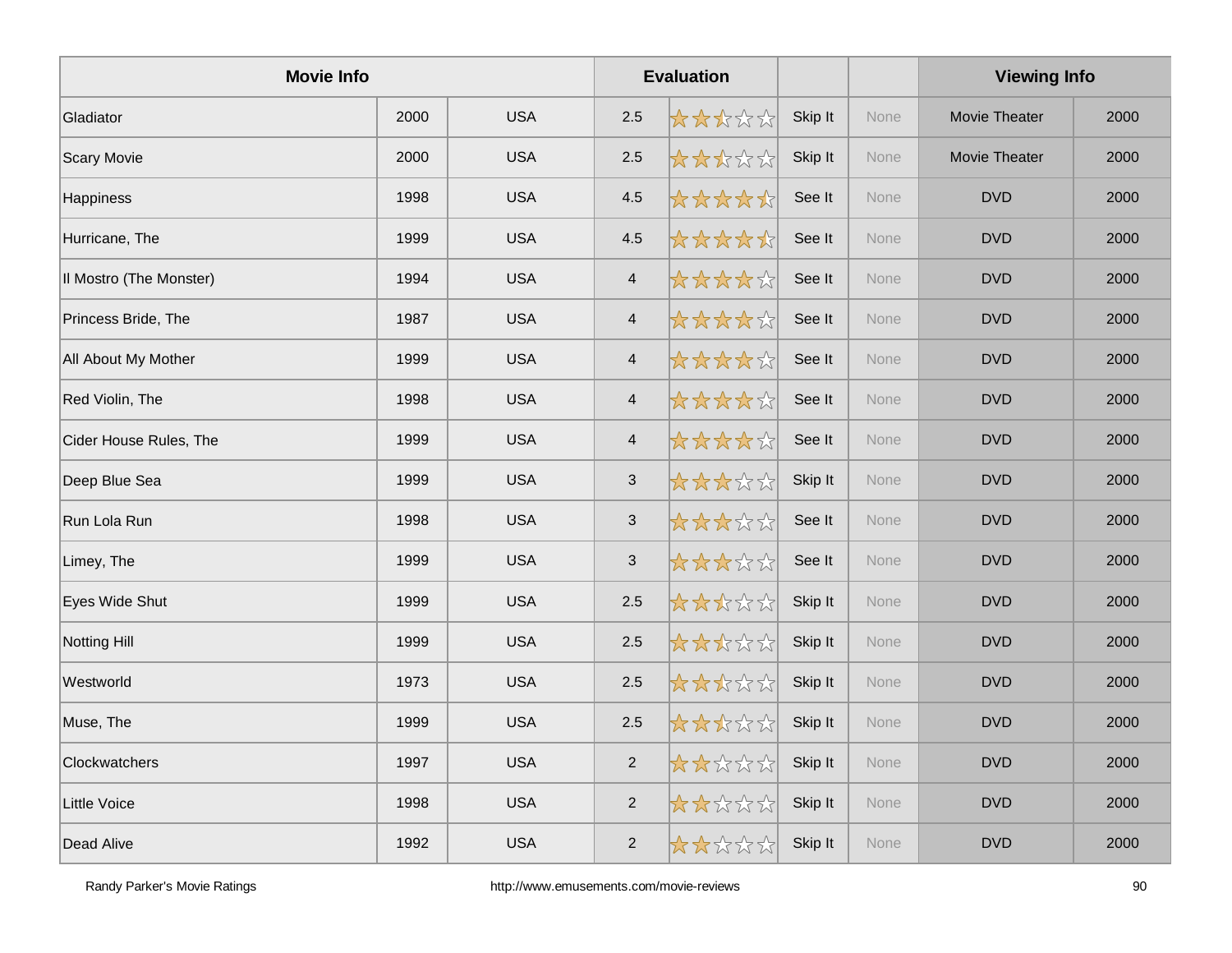| <b>Movie Info</b>        |      |            |                          | <b>Evaluation</b> |         |             | <b>Viewing Info</b>  |      |
|--------------------------|------|------------|--------------------------|-------------------|---------|-------------|----------------------|------|
| Big Kahuna, The          | 1999 | <b>USA</b> | $\overline{2}$           | *****             | Skip It | <b>None</b> | <b>DVD</b>           | 2000 |
| Bringing Out the Dead    | 1999 | <b>USA</b> | 1.5                      | 大大公公众             | Skip It | None        | <b>DVD</b>           | 2000 |
| <b>Civil Action</b>      | 1998 | <b>USA</b> | 2.5                      | *****             | Skip It | None        | <b>VHS</b>           | 1999 |
| American Beauty          | 1999 | <b>USA</b> | $\sqrt{5}$               | *****             | See It  | None        | Movie Theater        | 1999 |
| Erin Berkovitch          | 2000 | <b>USA</b> | 4.5                      | *****             | See It  | None        | Movie Theater        | 1999 |
| <b>Three Kings</b>       | 1999 | <b>USA</b> | 4.5                      | *****             | See It  | None        | Movie Theater        | 1999 |
| Being John Malkovich     | 1999 | <b>USA</b> | $\overline{4}$           | *****             | See It  | None        | <b>Movie Theater</b> | 1999 |
| Fantasia 2000            | 2000 | <b>USA</b> | $\overline{4}$           | ☆☆☆☆☆             | See It  | None        | <b>IMAX</b>          | 1999 |
| <b>Galaxy Quest</b>      | 1999 | <b>USA</b> | $\overline{\mathcal{A}}$ | *****             | See It  | None        | Movie Theater        | 1999 |
| Insider, The             | 1999 | <b>USA</b> | $\overline{\mathbf{4}}$  | *****             | See It  | None        | Movie Theater        | 1999 |
| Man on the Moon          | 1999 | <b>USA</b> | $\overline{\mathcal{A}}$ | *****             | See It  | None        | Movie Theater        | 1999 |
| Toy Story 2              | 1999 | <b>USA</b> | $\overline{4}$           | *****             | See It  | None        | Movie Theater        | 1999 |
| U-571                    | 2000 | <b>USA</b> | $\overline{\mathcal{A}}$ | *****             | See It  | None        | <b>Movie Theater</b> | 1999 |
| Sweet and Lowdown        | 1999 | <b>USA</b> | $\sqrt{3}$               | *****             | See It  | None        | Movie Theater        | 1999 |
| <b>Wonder Boys</b>       | 2000 | <b>USA</b> | 3                        | *****             | See It  | None        | Movie Theater        | 1999 |
| Dogma                    | 1999 | <b>USA</b> | 2.5                      | *****             | Skip It | None        | Movie Theater        | 1999 |
| World Is Not Enough, The | 1999 | <b>USA</b> | 2.5                      | *****             | Skip It | None        | Movie Theater        | 1999 |
| <b>Topsy Turvy</b>       | 1999 | <b>USA</b> | $\overline{c}$           | *****             | Skip It | None        | Movie Theater        | 1999 |
| Aliens                   | 1986 | <b>USA</b> | $\overline{5}$           | *****             | See It  | None        | <b>DVD</b>           | 1999 |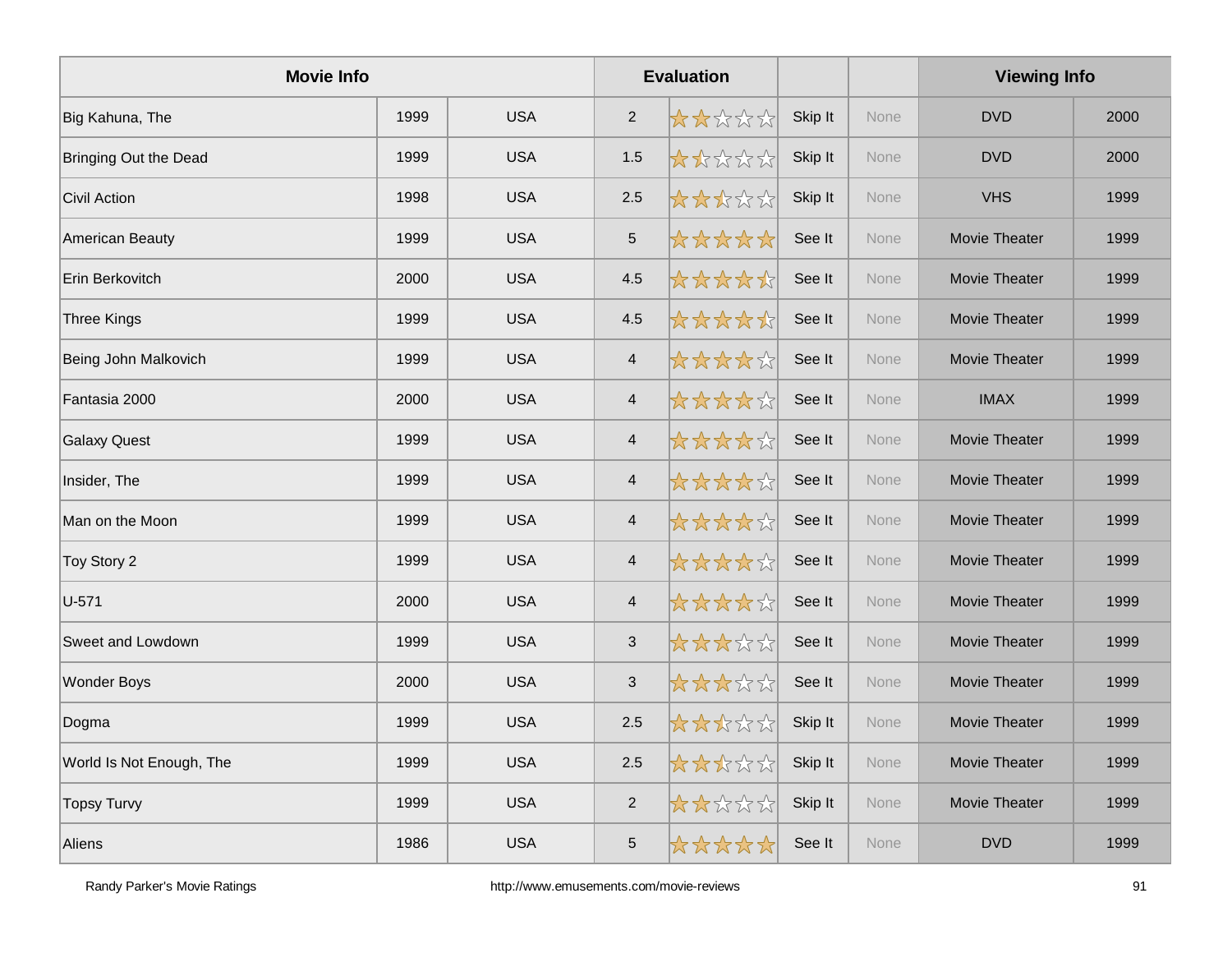| <b>Movie Info</b>         |      |            |                          | <b>Evaluation</b> |         |      | <b>Viewing Info</b> |      |
|---------------------------|------|------------|--------------------------|-------------------|---------|------|---------------------|------|
| Double Jeopardy           | 1999 | <b>USA</b> | $\overline{4}$           | *****             | See It  | None | <b>DVD</b>          | 1999 |
| October Sky               | 1999 | <b>USA</b> | $\overline{\mathcal{A}}$ | *****             | See It  | None | <b>DVD</b>          | 1999 |
| Office Space              | 1999 | <b>USA</b> | $\overline{4}$           | *****             | See It  | None | <b>DVD</b>          | 1999 |
| Simple Plan, A            | 1998 | <b>USA</b> | $\sqrt{4}$               | *****             | See It  | None | <b>DVD</b>          | 1999 |
| Highlander                | 1986 | <b>USA</b> | $\mathbf{3}$             | *****             | Skip It | None | <b>DVD</b>          | 1999 |
| Mulan                     | 1998 | <b>USA</b> | $\mathbf{3}$             | *****             | Skip It | None | <b>DVD</b>          | 1999 |
| Return to Paradise        | 1998 | <b>USA</b> | $\mathbf{3}$             | *****             | Skip It | None | <b>DVD</b>          | 1999 |
| Go                        | 1999 | <b>USA</b> | $\mathfrak{S}$           | *****             | See It  | None | <b>DVD</b>          | 1999 |
| Halloween: H20            | 1998 | <b>USA</b> | 2.5                      | *****             | Skip It | None | <b>DVD</b>          | 1999 |
| Patch Adams               | 1998 | <b>USA</b> | 2.5                      | *****             | Skip It | None | <b>DVD</b>          | 1999 |
| Perfect Murder, A         | 1998 | <b>USA</b> | 2.5                      | *****             | Skip It | None | <b>DVD</b>          | 1999 |
| <b>Stir of Echoes</b>     | 1999 | <b>USA</b> | 2.5                      | *****             | Skip It | None | <b>DVD</b>          | 1999 |
| Strange Days              | 1995 | <b>USA</b> | 2.5                      | *****             | Skip It | None | <b>DVD</b>          | 1999 |
| True Crime                | 1999 | <b>USA</b> | 2.5                      | *****             | Skip It | None | <b>DVD</b>          | 1999 |
| Payback                   | 1999 | <b>USA</b> | $\overline{2}$           | *****             | Skip It | None | <b>DVD</b>          | 1999 |
| <b>Practical Magic</b>    | 1998 | <b>USA</b> | $\mathbf{1}$             | *****             | Skip It | None | <b>DVD</b>          | 1999 |
| Love! Valour! Compassion! | 1997 | <b>USA</b> | $\sqrt{3}$               | 女女女女众             | Skip It | None | <b>VHS</b>          | 1999 |
| American Pie              | 1999 | <b>USA</b> | 4.5                      | *****             | See It  | None | Movie Theater       | 1999 |
| Thomas Crown Affair, The  | 1999 | <b>USA</b> | 4.5                      | *****             | See It  | None | Movie Theater       | 1999 |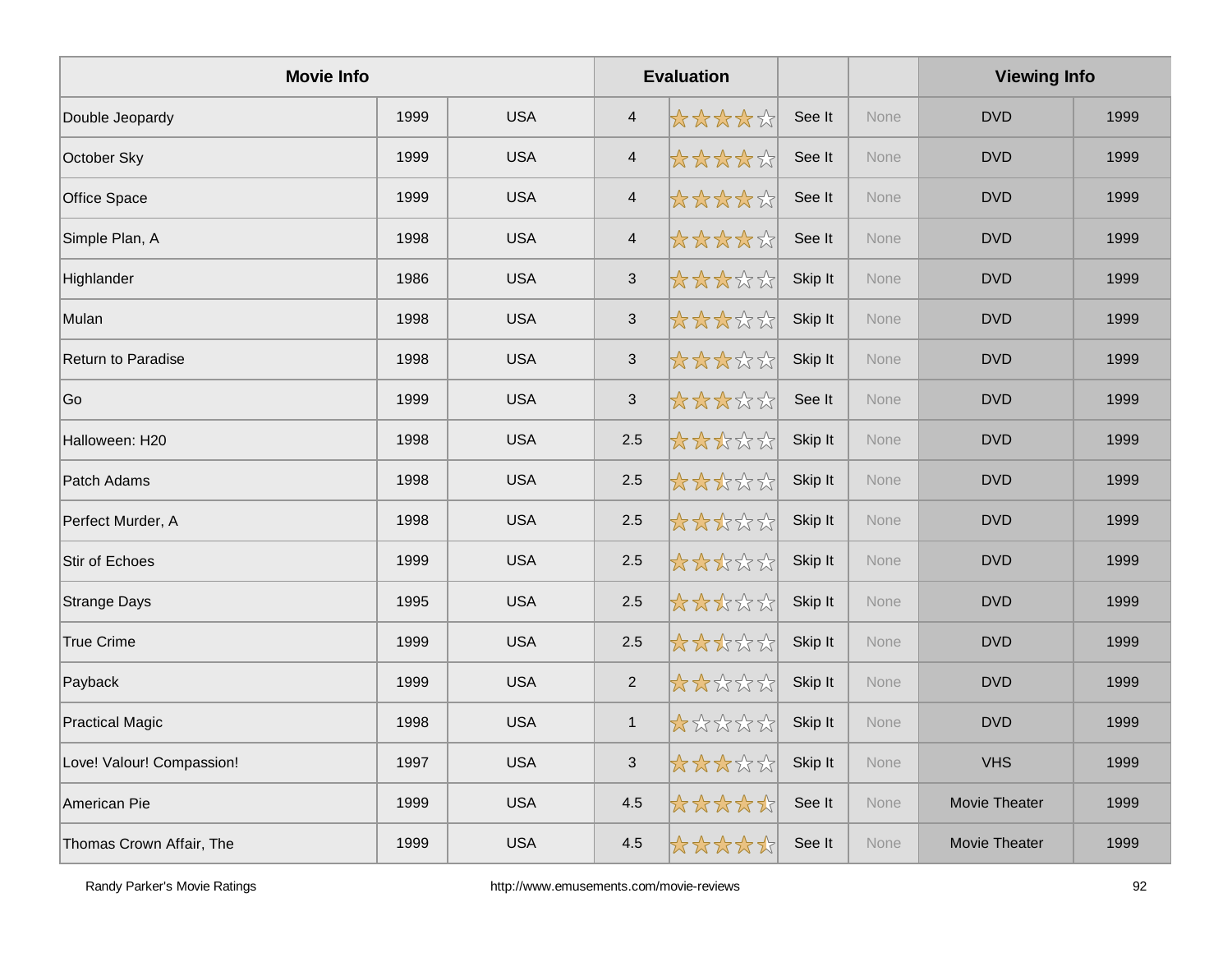| <b>Movie Info</b>                         |      |            |                | <b>Evaluation</b> |         |             | <b>Viewing Info</b>  |      |
|-------------------------------------------|------|------------|----------------|-------------------|---------|-------------|----------------------|------|
| Sixth Sense, The                          | 1999 | <b>USA</b> | $\overline{4}$ | *****             | See It  | None        | <b>Movie Theater</b> | 1999 |
| Austin Powers: The Spy Who Shagged Me     | 1999 | <b>USA</b> | $\sqrt{3}$     | ☆☆☆☆☆             | Skip It | None        | Movie Theater        | 1999 |
| <b>Mystery Men</b>                        | 1999 | <b>USA</b> | $\mathbf{3}$   | *****             | Skip It | None        | Movie Theater        | 1999 |
| Blair Witch Project, The                  | 1999 | <b>USA</b> | $\mathbf{3}$   | *****             | Skip It | None        | Movie Theater        | 1999 |
| Bowfinger                                 | 1999 | <b>USA</b> | $\mathbf{3}$   | *****             | Skip It | None        | <b>Movie Theater</b> | 1999 |
| Mummy, The                                | 1999 | <b>USA</b> | $\mathsf 3$    | *****             | See It  | None        | Movie Theater        | 1999 |
| Tarzan                                    | 1999 | <b>USA</b> | $\mathbf{3}$   | *****             | See It  | None        | Movie Theater        | 1999 |
| <b>Drop Dead Gorgeous</b>                 | 1999 | <b>USA</b> | $\mathfrak{S}$ | 女女女女众             | See It  | None        | Movie Theater        | 1999 |
| South Park: Bigger, Longer & Uncut        | 1999 | <b>USA</b> | 2.5            | *****             | Skip It | None        | Movie Theater        | 1999 |
| Star Wars: Episode I - The Phantom Menace | 1999 | <b>USA</b> | 2.5            | ☆☆☆☆☆☆            | Skip It | None        | Movie Theater        | 1999 |
| Living Out Loud                           | 1998 | <b>USA</b> | 4.5            | *****             | See It  | None        | <b>DVD</b>           | 1999 |
| Alien                                     | 1979 | <b>USA</b> | 4.5            | *****             | See It  | None        | <b>DVD</b>           | 1999 |
| Last Days of Disco, The                   | 1998 | <b>USA</b> | $\overline{4}$ | *****             | See It  | None        | <b>DVD</b>           | 1999 |
| You've Got Mail                           | 1998 | <b>USA</b> | $\overline{4}$ | *****             | See It  | None        | <b>DVD</b>           | 1999 |
| Very Bad Things                           | 1998 | <b>USA</b> | $\mathbf{3}$   | *****             | Skip It | <b>None</b> | <b>DVD</b>           | 1999 |
| <b>Waking Ned Devine</b>                  | 1998 | <b>USA</b> | 2.5            | ☆☆☆☆☆             | Skip It | None        | <b>DVD</b>           | 1999 |
| Clay Pigeons                              | 1998 | <b>USA</b> | $2.5\,$        | ☆☆☆☆☆             | Skip It | None        | DV <sub>D</sub>      | 1999 |
| Daytrippers                               | 1996 | <b>USA</b> | 4.5            | *****             | See It  | None        | <b>VHS</b>           | 1999 |
| <b>Marathon Man</b>                       | 1976 | <b>USA</b> | 2.5            | *****             | Skip It | <b>None</b> | <b>VHS</b>           | 1999 |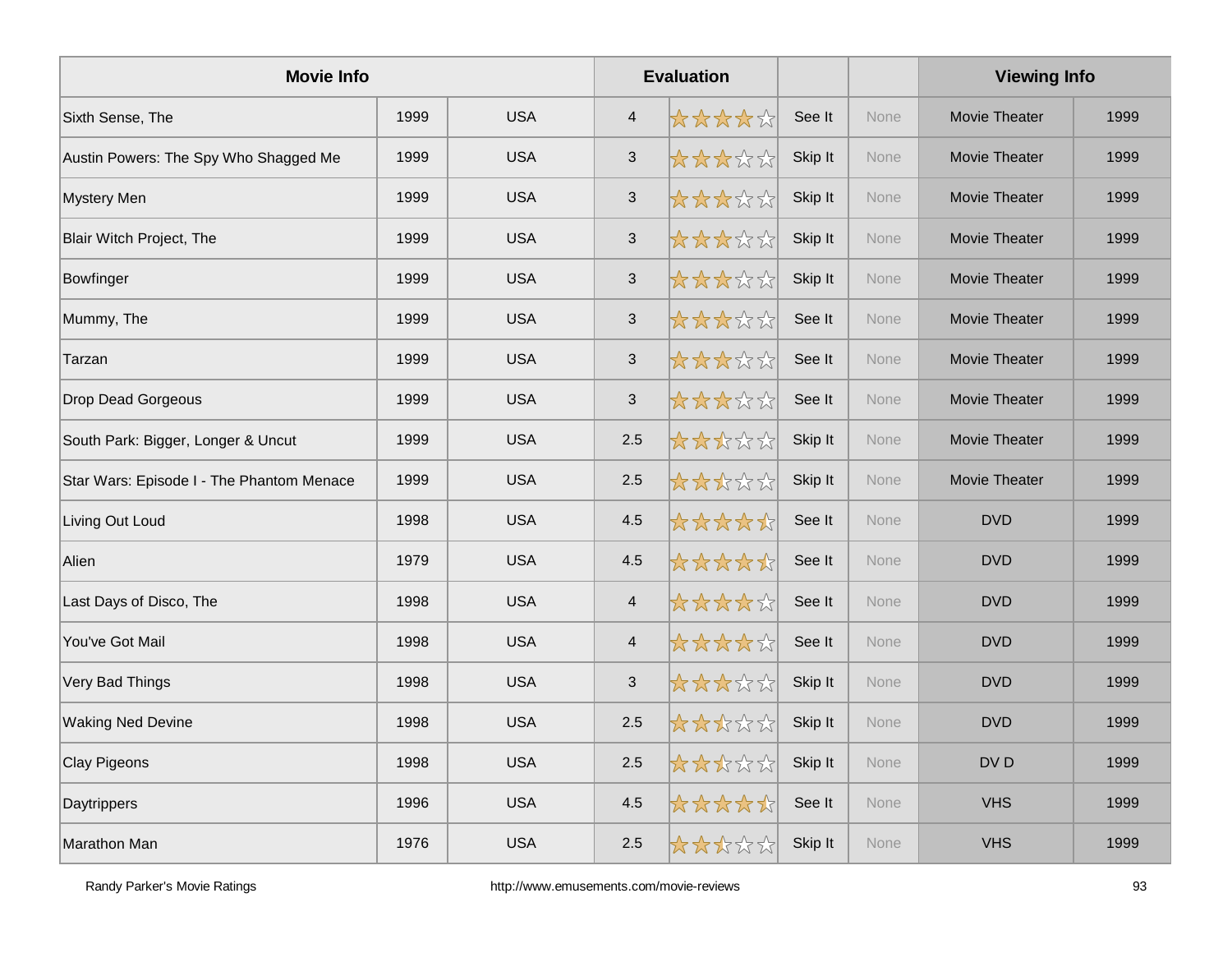| <b>Movie Info</b>        |      |            |                           | <b>Evaluation</b> |         |      | <b>Viewing Info</b>  |      |
|--------------------------|------|------------|---------------------------|-------------------|---------|------|----------------------|------|
| Life is Beautiful        | 1998 | Italy      | 4.5                       | *****             | See It  | None | Movie Theater        | 1999 |
| Prince of Egypt          | 1998 | <b>USA</b> | 4.5                       | *****             | See It  | None | <b>Movie Theater</b> | 1999 |
| Shakespeare In Love      | 1998 | <b>USA</b> | 4.5                       | *****             | See It  | None | Movie Theater        | 1999 |
| Analyze This             | 1999 | <b>USA</b> | $\sqrt{4}$                | *****             | See It  | None | Movie Theater        | 1999 |
| Matrix, The              | 1999 | <b>USA</b> | 4.5                       | *****             | See It  | None | Movie Theater        | 1999 |
| Election                 | 1999 | <b>USA</b> | $\overline{\mathcal{A}}$  | *****             | See It  | None | Movie Theater        | 1999 |
| <b>Gods and Monsters</b> | 1998 | <b>USA</b> | $\mathbf{3}$              | *****             | Skip It | None | <b>Movie Theater</b> | 1999 |
| Message in a Bottle      | 1999 | <b>USA</b> | $\sqrt{3}$                | *****             | Skip It | None | <b>Movie Theater</b> | 1999 |
| Walk On the Moon         | 1999 | <b>USA</b> | $\sqrt{3}$                | *****             | Skip It | None | Movie Theater        | 1999 |
| Trekkies                 | 1999 | <b>USA</b> | $\ensuremath{\mathsf{3}}$ | *****             | See It  | None | Movie Theater        | 1999 |
| Rushmore                 | 1998 | <b>USA</b> | 2.5                       | *****             | Skip It | None | Movie Theater        | 1999 |
| <b>Hard Boiled</b>       | 1992 | Hong Kong  | $\overline{4}$            | *****             | See It  | None | <b>DVD</b>           | 1999 |
| Mask of Zorro, The       | 1998 | <b>USA</b> | $\overline{\mathcal{A}}$  | *****             | See It  | None | <b>DVD</b>           | 1999 |
| Devil's Advocate         | 1998 | <b>USA</b> | $\overline{\mathbf{4}}$   | *****             | See It  | None | <b>DVD</b>           | 1999 |
| In the Company of Men    | 1997 | <b>USA</b> | $\overline{\mathcal{A}}$  | *****             | See It  | None | <b>DVD</b>           | 1999 |
| Box of Moonlight         | 1996 | <b>USA</b> | $\overline{4}$            | *****             | See It  | None | <b>DVD</b>           | 1999 |
| Bulworth                 | 1998 | <b>USA</b> | $\overline{4}$            | *****             | See It  | None | <b>DVD</b>           | 1999 |
| Spanish Prisoner, The    | 1998 | <b>USA</b> | $\overline{4}$            | *****             | See It  | None | <b>DVD</b>           | 1999 |
| <b>Wild Things</b>       | 1998 | <b>USA</b> | 3                         | *****             | Skip It | None | <b>DVD</b>           | 1999 |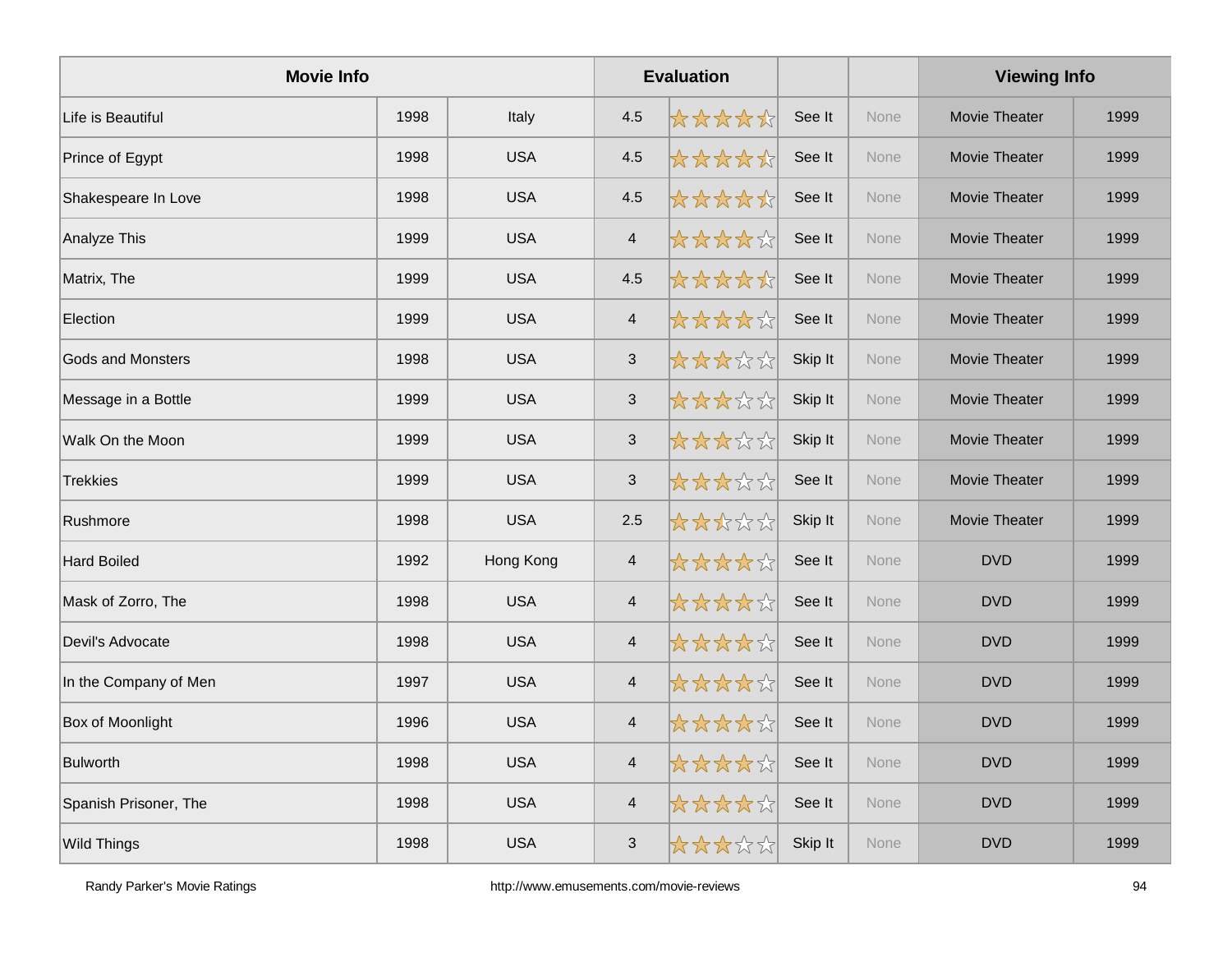| <b>Movie Info</b>          |      |                          | <b>Evaluation</b>         |       |         |             | <b>Viewing Info</b>  |      |  |
|----------------------------|------|--------------------------|---------------------------|-------|---------|-------------|----------------------|------|--|
| Opposite of Sex            | 1997 | <b>USA</b>               | $\sqrt{3}$                | ***** | Skip It | <b>None</b> | <b>DVD</b>           | 1999 |  |
| Slums of Beverly Hills     | 1998 | <b>USA</b>               | $\mathbf{3}$              | ***** | See It  | None        | <b>DVD</b>           | 1999 |  |
| Snake Eyes                 | 1998 | <b>USA</b>               | 2.5                       | ***** | Skip It | None        | <b>DVD</b>           | 1999 |  |
| Armageddon                 | 1998 | <b>USA</b>               | $\overline{2}$            | ***** | Skip It | None        | <b>DVD</b>           | 1999 |  |
| <b>Alien Resurrection</b>  | 1997 | <b>USA</b>               | $\mathbf{3}$              | ***** | See It  | None        | Movie Theater        | 1998 |  |
| Antz                       | 1998 | <b>USA</b>               | $\overline{\mathcal{A}}$  | ***** | See It  | None        | Movie Theater        | 1998 |  |
| Apostle, The               | 1997 | $\overline{\phantom{a}}$ | $\mathbf{3}$              | ***** | Skip It | None        | <b>VHS</b>           | 1998 |  |
| As Good As It Gets         | 1997 | <b>USA</b>               | 4.5                       | ***** | See It  | None        | <b>Movie Theater</b> | 1998 |  |
| Babe: Pig In The City      | 1998 | $\overline{\phantom{a}}$ | 2.5                       | ***** | Skip It | None        | Movie Theater        | 1998 |  |
| Big Lebowski, The          | 1998 | <b>USA</b>               | $\ensuremath{\mathsf{3}}$ | ***** | Skip It | None        | <b>VHS</b>           | 1998 |  |
| Big One, The               | 1997 | <b>USA</b>               | $\overline{4}$            | ***** | See It  | None        | <b>Movie Theater</b> | 1998 |  |
| Birdcage, The              | 1996 | <b>USA</b>               | $\overline{4}$            | ***** | See It  | None        | <b>VHS</b>           | 1998 |  |
| <b>Blade</b>               | 1998 | <b>USA</b>               | 2.5                       | ***** | Skip It | None        | <b>Movie Theater</b> | 1998 |  |
| Brazil                     | 1985 | $\overline{\phantom{a}}$ | 4.5                       | ***** | See It  | None        | <b>DVD</b>           | 1998 |  |
| Bug's Life, A              | 1998 | <b>USA</b>               | $\overline{\mathcal{A}}$  | ***** | See It  | None        | Movie Theater        | 1998 |  |
| Celebrity                  | 1998 | <b>USA</b>               | $\sqrt{3}$                | ***** | Skip It | None        | Movie Theater        | 1998 |  |
| City of Angels             | 1998 | <b>USA</b>               | 2.5                       | ***** | Skip It | None        | <b>Movie Theater</b> | 1998 |  |
| City of Lost Children      | 1995 | France                   | $\overline{4}$            | ***** | See It  | None        | Movie Theater        | 1998 |  |
| Creepers (uncut: 110 min.) | 1984 | Italy                    | $\mathbf{1}$              | ***** | Skip It | None        | <b>VHS</b>           | 1998 |  |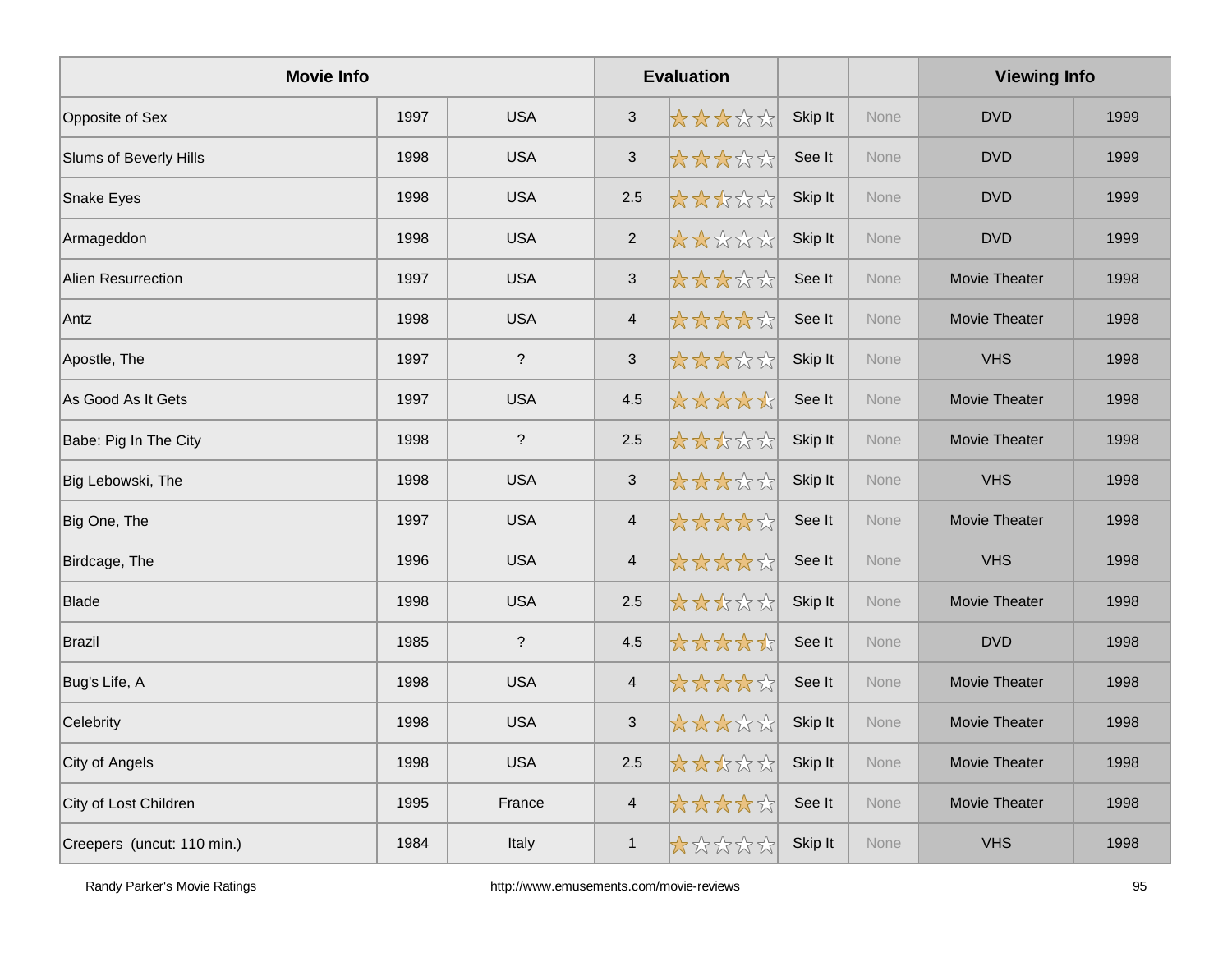| <b>Movie Info</b>                 |      |            |                | <b>Evaluation</b> |         |      | <b>Viewing Info</b>  |      |
|-----------------------------------|------|------------|----------------|-------------------|---------|------|----------------------|------|
| Dark City                         | 1998 | <b>USA</b> | 2.5            | 女女女女女             | Skip It | None | <b>Movie Theater</b> | 1998 |
| <b>Deconstructing Harry</b>       | 1997 | <b>USA</b> | $\mathbf{3}$   | *****             | See It  | None | <b>Movie Theater</b> | 1998 |
| <b>Disclosure</b>                 | 1994 | <b>USA</b> | $\mathbf{3}$   | *****             | Skip It | None | <b>VHS</b>           | 1998 |
| Fearless                          | 1993 | <b>USA</b> | $\sqrt{3}$     | *****             | Skip It | None | <b>VHS</b>           | 1998 |
| Fools Rush In                     | 1997 | <b>USA</b> | $\sqrt{3}$     | *****             | Skip It | None | <b>VHS</b>           | 1998 |
| Good Will Hunting                 | 1997 | <b>USA</b> | 4.5            | *****             | See It  | None | <b>Movie Theater</b> | 1998 |
| <b>Grosse Point Blank</b>         | 1997 | <b>USA</b> | 1.5            | *****             | Skip It | None | <b>VHS</b>           | 1998 |
| He Got Game                       | 1998 | <b>USA</b> | 4.5            | *****             | See It  | None | <b>VHS</b>           | 1998 |
| Il Postino (a.k.a. "The Postman") | 1994 | Italy      | $\overline{4}$ | *****             | See It  | None | <b>VHS</b>           | 1998 |
| In and Out                        | 1997 | <b>USA</b> | $\overline{4}$ | *****             | See It  | None | <b>VHS</b>           | 1998 |
| Interview with the Vampire        | 1994 | <b>USA</b> | 3              | *****             | Skip It | None | <b>VHS</b>           | 1998 |
| Kiss the Girls                    | 1997 | <b>USA</b> | $\overline{4}$ | *****             | See It  | None | <b>VHS</b>           | 1998 |
| Lethal Weapon 4                   | 1998 | <b>USA</b> | $\overline{4}$ | *****             | See It  | None | Movie Theater        | 1998 |
| Lost in Space                     | 1998 | <b>USA</b> | 1.5            | *****             | Skip It | None | Movie Theater        | 1998 |
| Mars Attacks!                     | 1996 | <b>USA</b> | 1.5            | *****             | Skip It | None | <b>VHS</b>           | 1998 |
| <b>Mercury Rising</b>             | 1998 | <b>USA</b> | 2.5            | ☆☆☆☆☆             | Skip It | None | Movie Theater        | 1998 |
| Midnight Cowboy                   | 1969 | <b>USA</b> | 4.5            | *****             | See It  | None | <b>VHS</b>           | 1998 |
| Mother                            | 1996 | <b>USA</b> | 2.5            | *****             | Skip It | None | <b>VHS</b>           | 1998 |
| Mousehunt                         | 1997 | <b>USA</b> | $\mathbf{1}$   | *****             | Skip It | None | <b>VHS</b>           | 1998 |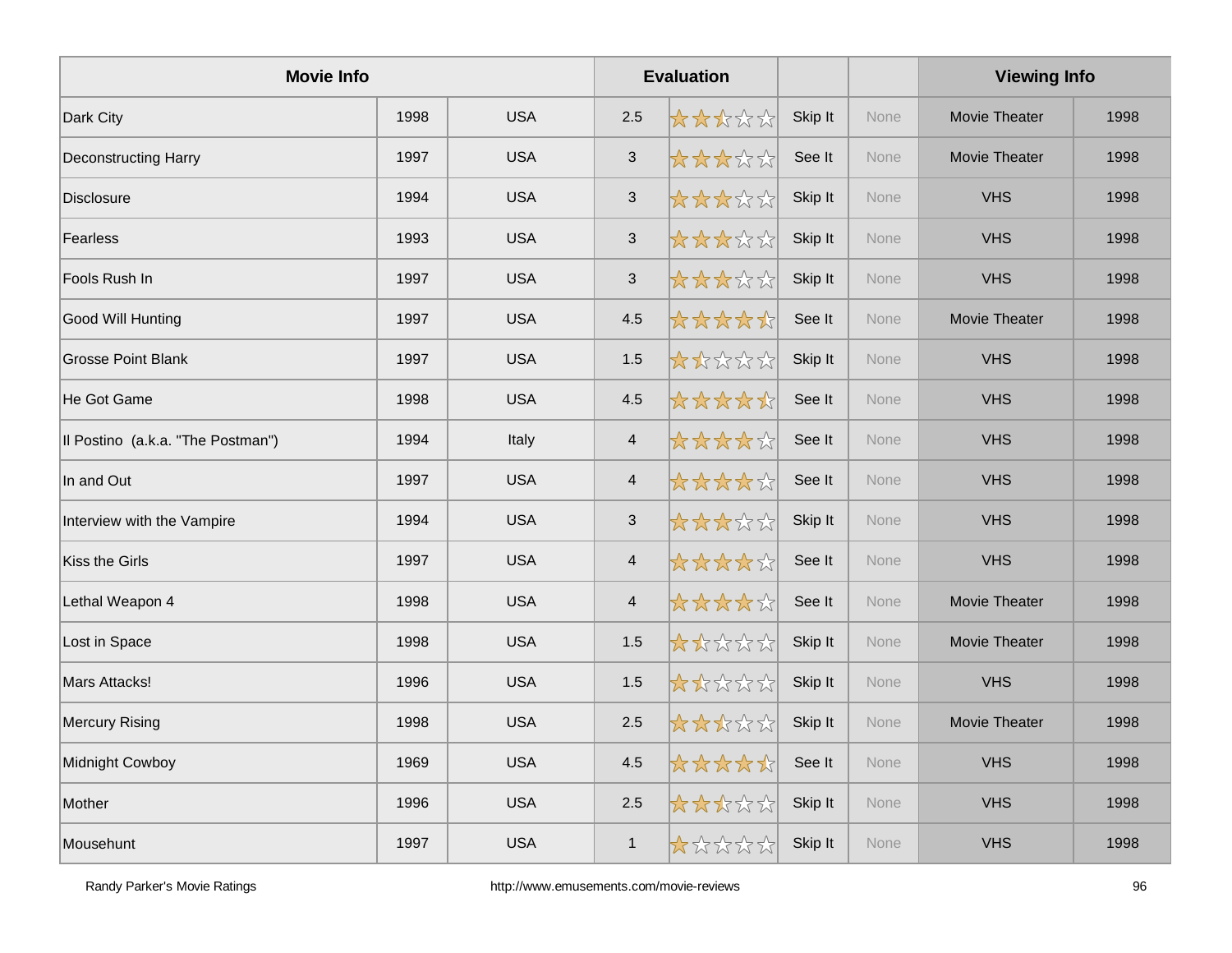| <b>Movie Info</b>              |      |            |                           | <b>Evaluation</b> |         |      | <b>Viewing Info</b>  |      |
|--------------------------------|------|------------|---------------------------|-------------------|---------|------|----------------------|------|
| Negotiator, The                | 1998 | <b>USA</b> | 4.5                       | *****             | See It  | None | <b>Movie Theater</b> | 1998 |
| Object of My Affection, The    | 1998 | <b>USA</b> | $\overline{\mathbf{4}}$   | ☆☆☆☆☆             | See It  | None | Movie Theater        | 1998 |
| One Night Stand                | 1997 | <b>USA</b> | 1.5                       | *****             | Skip It | None | <b>VHS</b>           | 1998 |
| Out of Sight                   | 1998 | <b>USA</b> | $\mathsf 3$               | *****             | Skip It | None | <b>Movie Theater</b> | 1998 |
| ∣Pi                            | 1998 | <b>USA</b> | $\sqrt{3}$                | *****             | See It  | None | <b>Movie Theater</b> | 1998 |
| Pleasantville                  | 1998 | <b>USA</b> | $\sqrt{3}$                | *****             | Skip It | None | Movie Theater        | 1998 |
| Pocahontas                     | 1995 | <b>USA</b> | $\mathsf 3$               | *****             | Skip It | None | <b>VHS</b>           | 1998 |
| <b>Primary Colors</b>          | 1998 | <b>USA</b> | $\sqrt{3}$                | *****             | Skip It | None | <b>VHS</b>           | 1998 |
| Psycho                         | 1998 | <b>USA</b> | $\sqrt{3}$                | *****             | Skip It | None | <b>Movie Theater</b> | 1998 |
| Rainmaker, The                 | 1997 | <b>USA</b> | $\overline{\mathcal{A}}$  | *****             | See It  | None | <b>Movie Theater</b> | 1998 |
| Saving Private Ryan            | 1998 | <b>USA</b> | 4.5                       | *****             | See It  | None | Movie Theater        | 1998 |
| Scream <sub>2</sub>            | 1997 | <b>USA</b> | $\sqrt{3}$                | *****             | See It  | None | Movie Theater        | 1998 |
| <b>Small Soldiers</b>          | 1998 | <b>USA</b> | 2                         | *****             | Skip It | None | <b>Movie Theater</b> | 1998 |
| <b>Smoke Signals</b>           | 1998 | <b>USA</b> | $\mathbf 5$               | *****             | See It  | None | Movie Theater        | 1998 |
| <b>Star Trek: Insurrection</b> | 1998 | <b>USA</b> | 4.5                       | *****             | See It  | None | <b>Movie Theater</b> | 1998 |
| Swingers                       | 1996 | <b>USA</b> | $\overline{4}$            | *****             | See It  | None | <b>VHS</b>           | 1998 |
| There's Something About Mary   | 1998 | <b>USA</b> | $\ensuremath{\mathsf{3}}$ | *****             | Skip It | None | Movie Theater        | 1998 |
| Thing, The                     | 1982 | <b>USA</b> | $\overline{\mathcal{L}}$  | *****             | See It  | None | <b>DVD</b>           | 1998 |
| Titanic                        | 1997 | <b>USA</b> | 4.5                       | *****             | See It  | None | <b>Movie Theater</b> | 1998 |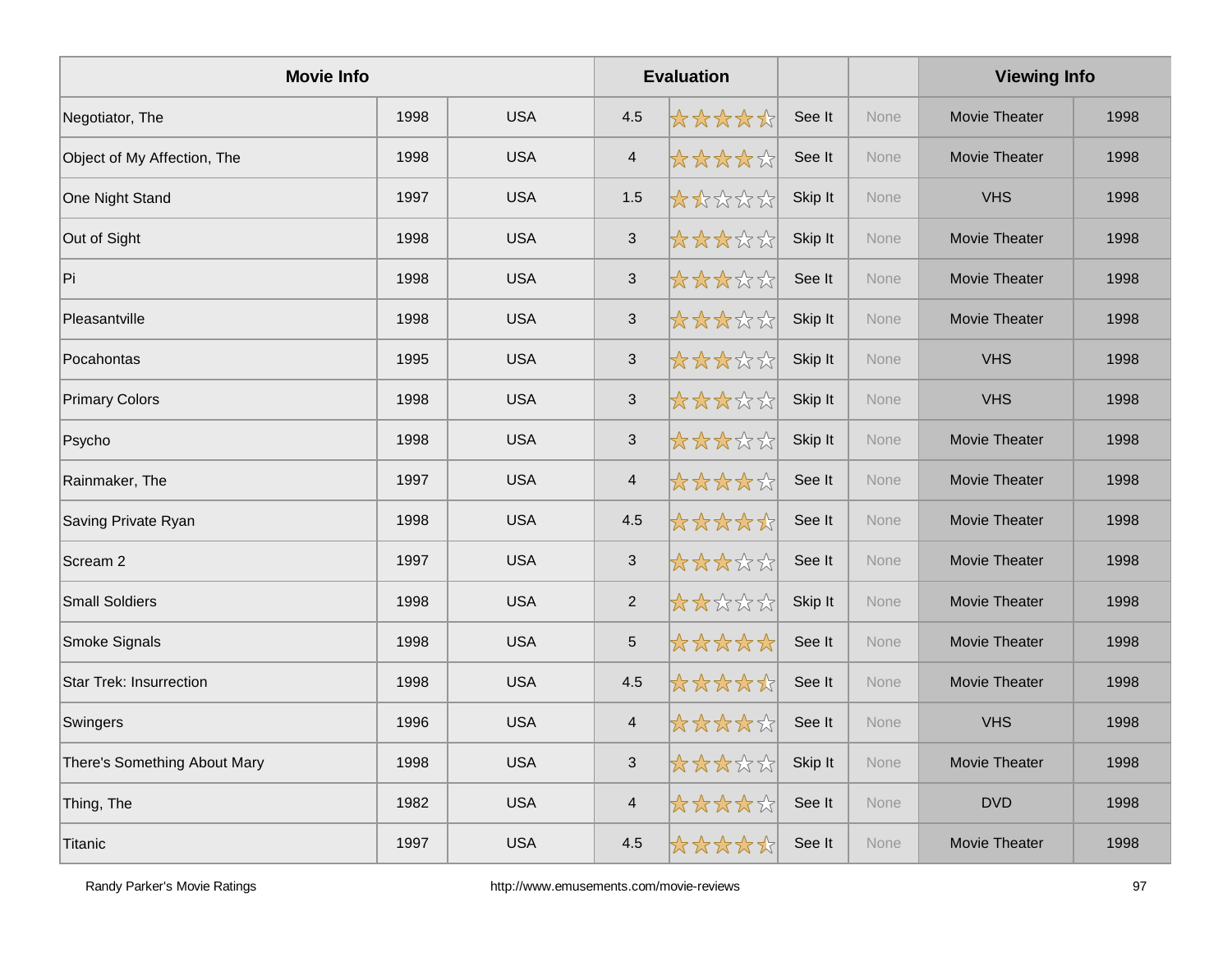| <b>Movie Info</b>            |      |            |                          | <b>Evaluation</b> |         |               | <b>Viewing Info</b>  |           |
|------------------------------|------|------------|--------------------------|-------------------|---------|---------------|----------------------|-----------|
| <b>Tomorrow Never Dies</b>   | 1997 | <b>USA</b> | $\overline{4}$           | *****             | See It  | None          | <b>Movie Theater</b> | 1998      |
| Truman Show, The             | 1998 | <b>USA</b> | 4.5                      | *****             | See It  | None          | <b>Movie Theater</b> | 1998      |
| 2 Girls and a Guy            | 1998 | <b>USA</b> | 4.5                      | *****             | See It  | None          | <b>Movie Theater</b> | 1998      |
| Wag the Dog                  | 1997 | <b>USA</b> | $\sqrt{3}$               | *****             | See It  | None          | <b>Movie Theater</b> | 1998      |
| Wedding Singer, The          | 1998 | <b>USA</b> | $\overline{4}$           | *****             | See It  | None          | <b>VHS</b>           | 1998      |
| <b>Wild Man Blues</b>        | 1998 | <b>USA</b> | 4.5                      | *****             | See It  | None          | <b>Movie Theater</b> | 1998      |
| X-Files, The                 | 1998 | <b>USA</b> | 4.5                      | *****             | See It  | None          | <b>Movie Theater</b> | 1998      |
| <b>About Last Night</b>      | 1986 | <b>USA</b> | 4.5                      | *****             | See It  | None          | <b>VHS</b>           | 1987.1997 |
| Above the Law                | 1988 | <b>USA</b> | $\overline{4}$           | *****             | See It  | None          | Movie Theater        | 1987.1997 |
| Absolute Beginners           | 1986 | England    | $\overline{\mathcal{A}}$ | *****             | See It  | None          | <b>VHS</b>           | 1987.1997 |
| <b>Absolute Power</b>        | 1997 | <b>USA</b> | $\sqrt{5}$               | *****             | See It  | None          | <b>Movie Theater</b> | 1987.1997 |
| Abyss, The                   | 1989 | <b>USA</b> | $\overline{\mathbf{4}}$  | *****             | See It  | <b>Review</b> | <b>Movie Theater</b> | 1987.1997 |
| Abyss, The (Special Edition) | 1993 | <b>USA</b> | 4.5                      | *****             | See It  | None          | <b>Movie Theater</b> | 1987.1997 |
| <b>Accidental Tourist</b>    | 1988 | <b>USA</b> | $\sqrt{3}$               | *****             | Skip It | None          | Movie Theater        | 1987.1997 |
| Accused, The                 | 1988 | <b>USA</b> | 4.5                      | *****             | See It  | None          | Movie Theater        | 1987.1997 |
| Ace Ventura: Pet Detective   | 1994 | <b>USA</b> | 1.5                      | *****             | Skip It | None          | <b>VHS</b>           | 1987.1997 |
| Action Jackson               | 1988 | <b>USA</b> | 2                        | *****             | Skip It | None          | <b>VHS</b>           | 1987.1997 |
| Addams Family, The           | 1991 | <b>USA</b> | $\sqrt{2}$               | *****             | Skip It | <b>Review</b> | Movie Theater        | 1987.1997 |
| <b>Addams Family Values</b>  | 1993 | <b>USA</b> | 2.5                      | *****             | Skip It | None          | Movie Theater        | 1987.1997 |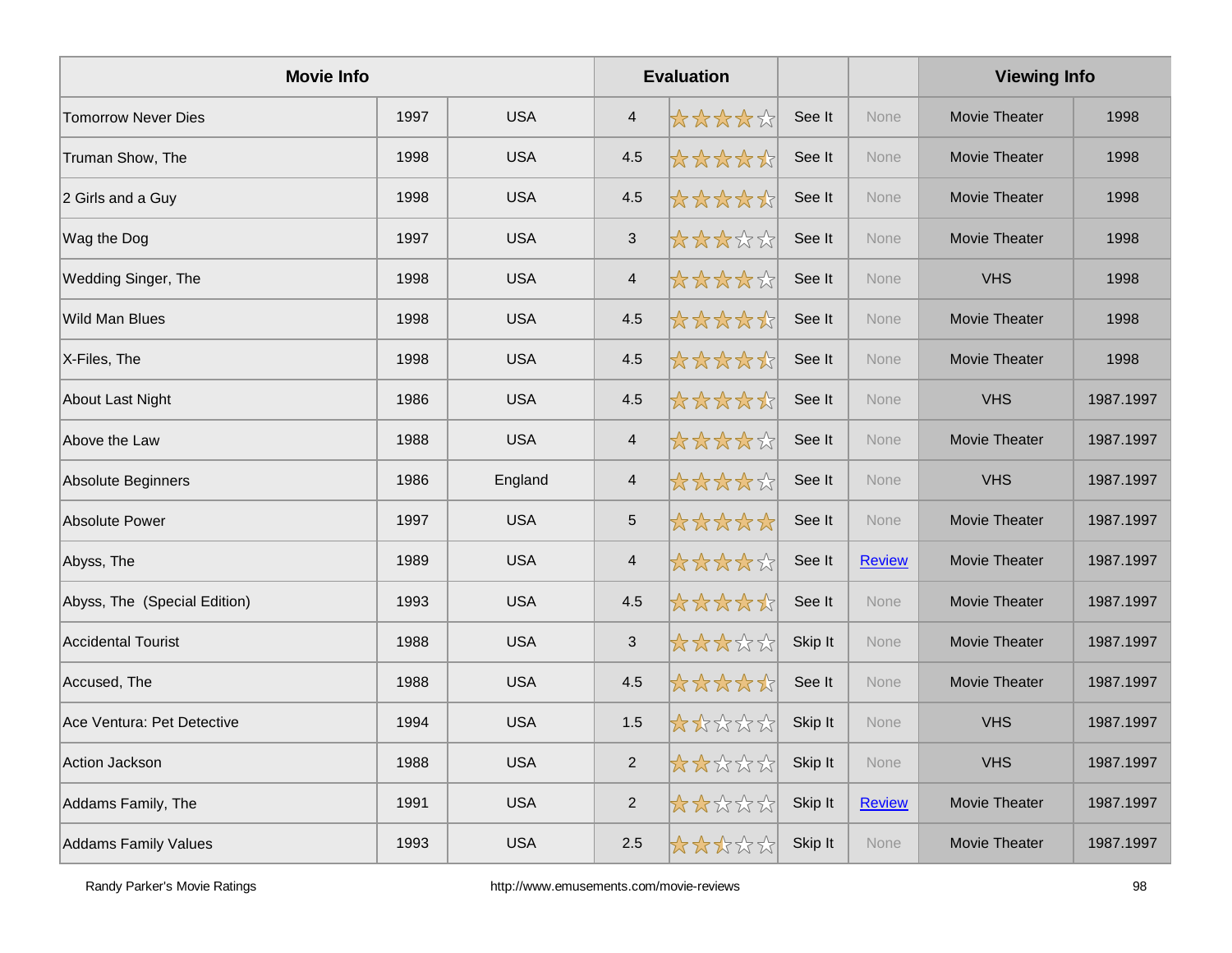| <b>Movie Info</b>                                    |      |            |                           | <b>Evaluation</b> |         |               | <b>Viewing Info</b>  |           |
|------------------------------------------------------|------|------------|---------------------------|-------------------|---------|---------------|----------------------|-----------|
| Adventures in Babysitting                            | 1987 | <b>USA</b> | $\overline{4}$            | *****             | See It  | <b>Review</b> | Movie Theater        | 1987.1997 |
| Adventures of Baron Munchausen, The                  | 1989 | England    | $\overline{2}$            | *****             | Skip It | <b>None</b>   | Movie Theater        | 1987.1997 |
| Adventures of Priscilla, Queen of the Desert,<br>The | 1994 | Australia  | 1.5                       | *****             | Skip It | None          | <b>VHS</b>           | 1987.1997 |
| Advocate, The                                        | 1994 | England    | $\overline{4}$            | *****             | See It  | None          | Movie Theater        | 1987.1997 |
| After Dark My Sweet                                  | 1990 | <b>USA</b> | 2.5                       | *****             | Skip It | <b>None</b>   | <b>VHS</b>           | 1987.1997 |
| Age of Innocence, The                                | 1993 | <b>USA</b> | $\overline{4}$            | *****             | See It  | <b>None</b>   | <b>Movie Theater</b> | 1987.1997 |
| Air Force One                                        | 1997 | <b>USA</b> | $\overline{4}$            | *****             | See It  | None          | Movie Theater        | 1987.1997 |
| Air Heads                                            | 1994 | <b>USA</b> | $\overline{2}$            | *****             | Skip It | <b>None</b>   | Movie Theater        | 1987.1997 |
| Aladdin                                              | 1992 | <b>USA</b> | $\ensuremath{\mathsf{3}}$ | *****             | See It  | <b>None</b>   | Movie Theater        | 1987.1997 |
| Alice                                                | 1990 | <b>USA</b> | $\overline{4}$            | *****             | See It  | None          | Movie Theater        | 1987.1997 |
| <b>Alien Nation</b>                                  | 1988 | <b>USA</b> | $\mathfrak{S}$            | *****             | See It  | None          | <b>VHS</b>           | 1987.1997 |
| Alien3                                               | 1992 | <b>USA</b> | 2.5                       | *****             | Skip It | None          | <b>VHS</b>           | 1987.1997 |
| Alive                                                | 1993 | <b>USA</b> | 4.5                       | *****             | See It  | <b>None</b>   | Movie Theater        | 1987.1997 |
| All Dogs Go to Heaven                                | 1989 | <b>USA</b> | 2                         | *****             | Skip It | <b>None</b>   | <b>VHS</b>           | 1987.1997 |
| Allegro Non Troppo (Restored Version)                | 1990 | Italy      | $\overline{4}$            | *****             | See It  | None          | Movie Theater        | 1987.1997 |
| All That Jazz                                        | 1979 | <b>USA</b> | $\overline{5}$            | *****             | See It  | None          | <b>VHS</b>           | 1987.1997 |
| <b>Altered States</b>                                | 1980 | <b>USA</b> | $\mathfrak{S}$            | *****             | Skip It | <b>None</b>   | <b>VHS</b>           | 1987.1997 |
| Always                                               | 1989 | <b>USA</b> | $\ensuremath{\mathsf{3}}$ | *****             | Skip It | None          | Movie Theater        | 1987.1997 |
| Amazon Women on the Moon                             | 1987 | <b>USA</b> | $\overline{4}$            | *****             | See It  | None          | <b>VHS</b>           | 1987.1997 |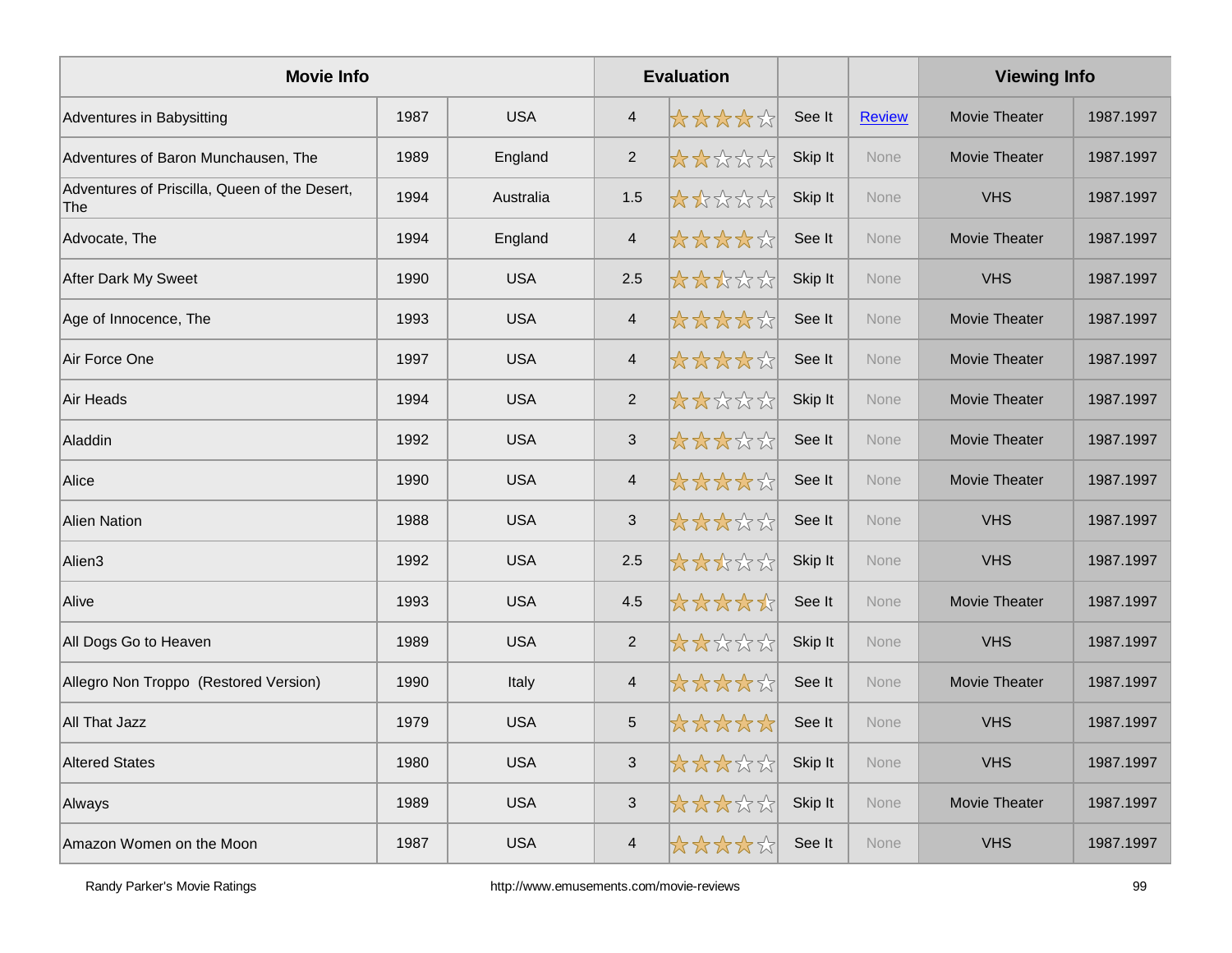| <b>Movie Info</b>                |      |            |                           | <b>Evaluation</b> |         |               | <b>Viewing Info</b>  |           |
|----------------------------------|------|------------|---------------------------|-------------------|---------|---------------|----------------------|-----------|
| Ambulance, The                   | 1990 | <b>USA</b> | 2.5                       | *****             | Skip It | <b>None</b>   | Movie Theater        | 1987.1997 |
| American President               | 1995 | <b>USA</b> | $\overline{4}$            | *****             | See It  | None          | <b>VHS</b>           | 1987.1997 |
| Anderson Tapes, The              | 1972 | <b>USA</b> | $\mathbf{3}$              | *****             | Skip It | None          | <b>VHS</b>           | 1987.1997 |
| Angel Heart                      | 1987 | <b>USA</b> | $\overline{2}$            | *****             | Skip It | None          | Movie Theater        | 1987.1997 |
| Animal House                     | 1978 | <b>USA</b> | 2.5                       | *****             | Skip It | <b>None</b>   | <b>VHS</b>           | 1987.1997 |
| Anna                             | 1987 | <b>USA</b> | $\ensuremath{\mathsf{3}}$ | *****             | Skip It | <b>None</b>   | <b>Movie Theater</b> | 1987.1997 |
| Another Woman                    | 1988 | <b>USA</b> | $\mathfrak{S}$            | *****             | Skip It | <b>Review</b> | Movie Theater        | 1987.1997 |
| Apartment Zero                   | 1988 | Argentina  | $\mathbf 2$               | *****             | Skip It | None          | <b>VHS</b>           | 1987.1997 |
| Apocalypse Now                   | 1979 | <b>USA</b> | $\sqrt{5}$                | *****             | See It  | <b>None</b>   | Movie Theater        | 1987.1997 |
| Apollo 13                        | 1995 | <b>USA</b> | $\overline{4}$            | *****             | See It  | <b>None</b>   | <b>Movie Theater</b> | 1987.1997 |
| Arachnophobia                    | 1990 | <b>USA</b> | 4.5                       | *****             | See It  | None          | Movie Theater        | 1987.1997 |
| Aria                             | 1987 | England    | $\mathbf{1}$              | *****             | Skip It | None          | <b>VHS</b>           | 1987.1997 |
| Army of Darkness: Evil Dead 3    | 1993 | <b>USA</b> | 1.5                       | *****             | Skip It | <b>None</b>   | <b>VHS</b>           | 1987.1997 |
| Evil Dead 3 ("Army of Darkness") | 1993 | <b>USA</b> | 1.5                       | *****             | Skip It | <b>None</b>   | <b>VHS</b>           | 1987.1997 |
| Arrival, The                     | 1996 | <b>USA</b> | 2.5                       | *****             | Skip It | None          | <b>VHS</b>           | 1987.1997 |
| Assault on Precinct 13           | 1976 | <b>USA</b> | $\overline{4}$            | *****             | See It  | None          | <b>VHS</b>           | 1987.1997 |
| Atlantic City                    | 1980 | <b>USA</b> | $\mathfrak{S}$            | *****             | Skip It | <b>None</b>   | <b>VHS</b>           | 1987.1997 |
| Au Revoir Les Enfants            | 1987 | <b>USA</b> | $\overline{4}$            | *****             | See It  | <b>None</b>   | <b>VHS</b>           | 1987.1997 |
| <b>Austin Powers</b>             | 1997 | <b>USA</b> | 2.5                       | *****             | Skip It | None          | <b>Movie Theater</b> | 1987.1997 |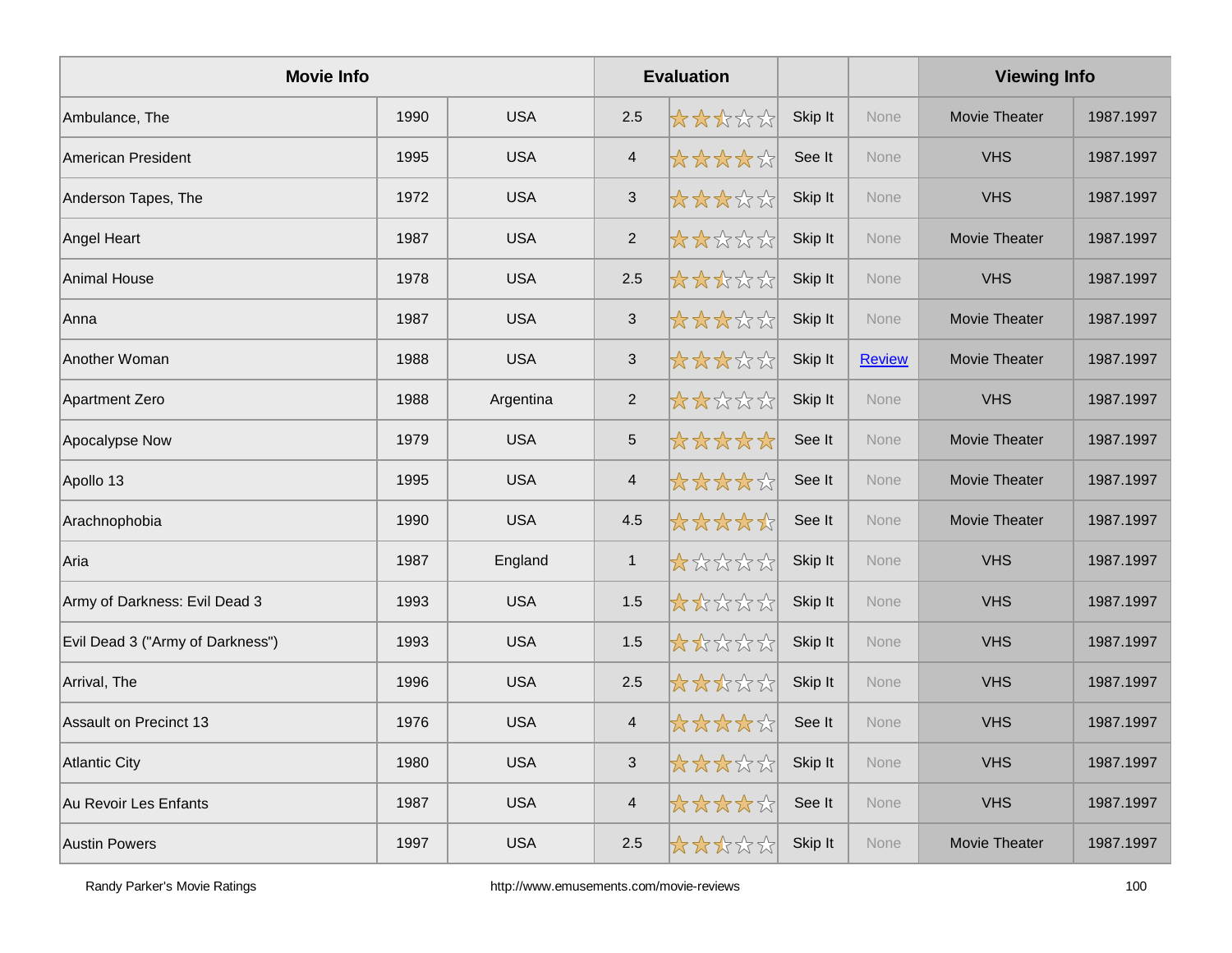| <b>Movie Info</b>             |      |            |                | <b>Evaluation</b> |         |               | <b>Viewing Info</b>  |           |
|-------------------------------|------|------------|----------------|-------------------|---------|---------------|----------------------|-----------|
| Avalon                        | 1990 | <b>USA</b> | $\sqrt{3}$     | *****             | See It  | <b>None</b>   | Movie Theater        | 1987.1997 |
| Awakenings                    | 1990 | <b>USA</b> | $\overline{4}$ | *****             | See It  | <b>None</b>   | <b>Movie Theater</b> | 1987.1997 |
| <b>Babe</b>                   | 1995 | Australia  | $5\,$          | *****             | See It  | None          | Movie Theater        | 1987.1997 |
| <b>Babette's Feast</b>        | 1987 | Denmark    | $\overline{4}$ | *****             | See It  | None          | <b>VHS</b>           | 1987.1997 |
| <b>Baby Boom</b>              | 1987 | <b>USA</b> | $\overline{4}$ | *****             | See It  | None          | <b>Movie Theater</b> | 1987.1997 |
| Baby, It's You                | 1983 | <b>USA</b> | $\overline{4}$ | *****             | See It  | <b>None</b>   | <b>VHS</b>           | 1987.1997 |
| <b>Bachelor Party</b>         | 1984 | <b>USA</b> | 4              | *****             | See It  | <b>None</b>   | <b>Movie Theater</b> | 1987.1997 |
| Backbeat                      | 1993 | Germany    | $\overline{4}$ | *****             | See It  | <b>None</b>   | <b>VHS</b>           | 1987.1997 |
| Backdraft                     | 1991 | <b>USA</b> | $\overline{4}$ | *****             | See It  | <b>Review</b> | Movie Theater        | 1987.1997 |
| <b>Back to School</b>         | 1986 | <b>USA</b> | $\overline{4}$ | *****             | See It  | None          | Movie Theater        | 1987.1997 |
| Back to the Beach             | 1987 | <b>USA</b> | $\overline{2}$ | *****             | Skip It | <b>None</b>   | <b>VHS</b>           | 1987.1997 |
| Back to the Future            | 1985 | <b>USA</b> | $\sqrt{5}$     | *****             | See It  | <b>None</b>   | Movie Theater        | 1987.1997 |
| Back to the Future II         | 1989 | <b>USA</b> | $\sqrt{3}$     | *****             | See It  | None          | Movie Theater        | 1987.1997 |
| <b>Back to the Future III</b> | 1990 | <b>USA</b> | 2.5            | *****             | Skip It | <b>Review</b> | Movie Theater        | 1987.1997 |
| <b>Bad Boys</b>               | 1983 | <b>USA</b> | $\overline{4}$ | *****             | See It  | None          | <b>VHS</b>           | 1987.1997 |
| <b>Bad Influence</b>          | 1990 | <b>USA</b> | $\overline{4}$ | *****             | See It  | <b>None</b>   | Movie Theater        | 1987.1997 |
| Bagdad Café                   | 1988 | Germany    | $\mathbf{3}$   | *****             | Skip It | <b>None</b>   | Movie Theater        | 1987.1997 |
| <b>Barbarella</b>             | 1968 | <b>USA</b> | $\sqrt{3}$     | *****             | Skip It | None          | <b>VHS</b>           | 1987.1997 |
| <b>Barcelona</b>              | 1994 | <b>USA</b> | $\overline{4}$ | *****             | See It  | None          | <b>VHS</b>           | 1987.1997 |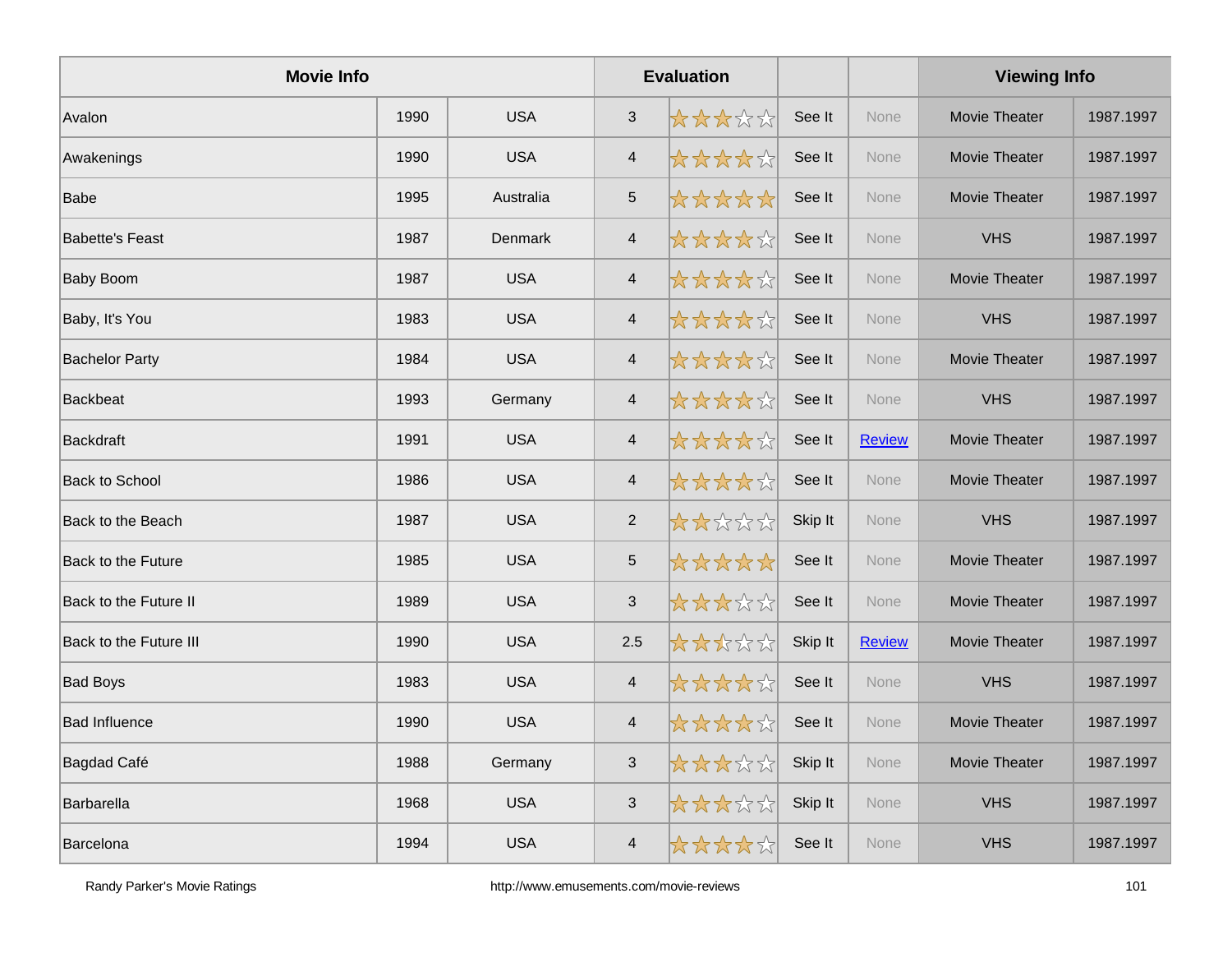| <b>Movie Info</b>                       |      |            |                           | <b>Evaluation</b> |         |               | <b>Viewing Info</b> |           |
|-----------------------------------------|------|------------|---------------------------|-------------------|---------|---------------|---------------------|-----------|
| Barefoot in the Park                    | 1967 | <b>USA</b> | $\overline{a}$            | *****             | See It  | <b>None</b>   | <b>VHS</b>          | 1987.1997 |
| <b>Barton Fink</b>                      | 1991 | <b>USA</b> | $\sqrt{5}$                | *****             | See It  | <b>Review</b> | Movie Theater       | 1987.1997 |
| <b>Basic Instinct</b>                   | 1992 | <b>USA</b> | 4.5                       | *****             | See It  | None          | Movie Theater       | 1987.1997 |
| <b>Basket Case</b>                      | 1982 | <b>USA</b> | 2.5                       | *****             | Skip It | <b>None</b>   | <b>VHS</b>          | 1987.1997 |
| <b>Batman</b>                           | 1989 | <b>USA</b> | 4.5                       | *****             | See It  | <b>Review</b> | Movie Theater       | 1987.1997 |
| <b>Batman Forever</b>                   | 1995 | <b>USA</b> | $\ensuremath{\mathsf{3}}$ | *****             | Skip It | None          | Movie Theater       | 1987.1997 |
| Batman: Mask of the Phantasm (Animated) | 1993 | <b>USA</b> | $\overline{4}$            | *****             | See It  | None          | <b>VHS</b>          | 1987.1997 |
| <b>Batman Returns</b>                   | 1992 | <b>USA</b> | $\overline{4}$            | *****             | See It  | None          | Movie Theater       | 1987.1997 |
| *batteries not included                 | 1987 | <b>USA</b> | $\overline{4}$            | *****             | See It  | None          | Movie Theater       | 1987.1997 |
| Bat*21                                  | 1988 | <b>USA</b> | $\overline{4}$            | *****             | See It  | <b>None</b>   | <b>VHS</b>          | 1987.1997 |
| <b>Beaches</b>                          | 1988 | <b>USA</b> | $\overline{4}$            | *****             | See It  | None          | <b>VHS</b>          | 1987.1997 |
| Bean                                    | 1997 | <b>USA</b> | $\overline{4}$            | *****             | See It  | None          | Movie Theater       | 1987.1997 |
| Bear, The                               | 1989 | France     | $\overline{4}$            | *****             | See It  | <b>Review</b> | Movie Theater       | 1987.1997 |
| Beauty and the Beast                    | 1991 | <b>USA</b> | 4.5                       | *****             | See It  | <b>None</b>   | Movie Theater       | 1987.1997 |
| Bedroom Window, The                     | 1987 | <b>USA</b> | $\ensuremath{\mathsf{3}}$ | *****             | Skip It | None          | <b>VHS</b>          | 1987.1997 |
| Beetlejuice                             | 1988 | <b>USA</b> | $\overline{4}$            | *****             | See It  | None          | <b>VHS</b>          | 1987.1997 |
| Before Sunrise                          | 1995 | <b>USA</b> | $\overline{5}$            | *****             | See It  | <b>None</b>   | Movie Theater       | 1987.1997 |
| Benny & Joon                            | 1993 | <b>USA</b> | $\ensuremath{\mathsf{3}}$ | *****             | See It  | <b>None</b>   | Movie Theater       | 1987.1997 |
| Berkeley in the '60s                    | 1990 | <b>USA</b> | 4.5                       | *****             | See It  | None          | <b>VHS</b>          | 1987.1997 |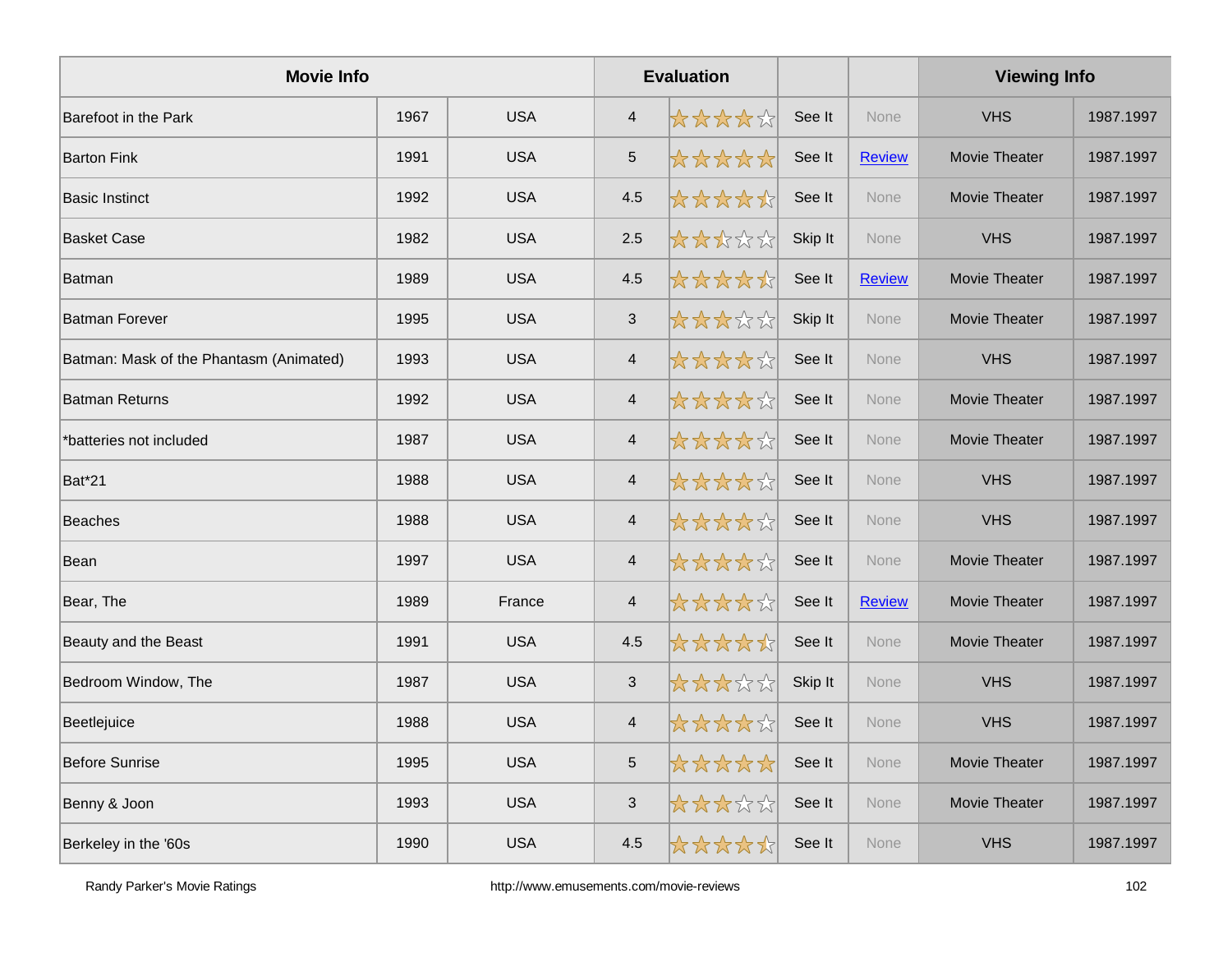| <b>Movie Info</b>                           |      |            |                           | <b>Evaluation</b> |         |               | <b>Viewing Info</b> |           |
|---------------------------------------------|------|------------|---------------------------|-------------------|---------|---------------|---------------------|-----------|
| <b>Best Seller</b>                          | 1987 | <b>USA</b> | $\overline{4}$            | *****             | See It  | <b>None</b>   | <b>VHS</b>          | 1987.1997 |
| Betrayed                                    | 1988 | <b>USA</b> | $\overline{\mathbf{4}}$   | *****             | See It  | <b>Review</b> | Movie Theater       | 1987.1997 |
| Betsy's Wedding                             | 1990 | <b>USA</b> | 4.5                       | *****             | See It  | <b>Review</b> | Movie Theater       | 1987.1997 |
| <b>Better Off Dead</b>                      | 1985 | <b>USA</b> | $\overline{\mathbf{4}}$   | *****             | See It  | <b>None</b>   | Movie Theater       | 1987.1997 |
| <b>Beverly Hills Cop</b>                    | 1984 | <b>USA</b> | 4.5                       | *****             | See It  | None          | Movie Theater       | 1987.1997 |
| Beverly Hills Cop II                        | 1987 | <b>USA</b> | $\mathbf{3}$              | *****             | See It  | None          | Movie Theater       | 1987.1997 |
| Beyond the Valley of the Dolls              | 1970 | <b>USA</b> | $\overline{\mathbf{4}}$   | *****             | See It  | None          | Movie Theater       | 1987.1997 |
| Big                                         | 1988 | <b>USA</b> | $\overline{\mathbf{4}}$   | *****             | See It  | <b>None</b>   | Movie Theater       | 1987.1997 |
| <b>Big Business</b>                         | 1988 | <b>USA</b> | $\overline{4}$            | *****             | See It  | None          | Movie Theater       | 1987.1997 |
| Big Easy, The                               | 1987 | <b>USA</b> | 4.5                       | *****             | See It  | None          | Movie Theater       | 1987.1997 |
| <b>Big Night</b>                            | 1996 | <b>USA</b> | 2.5                       | *****             | Skip It | <b>None</b>   | <b>VHS</b>          | 1987.1997 |
| Big Picture, The                            | 1989 | <b>USA</b> | $\mathfrak{S}$            | *****             | Skip It | None          | <b>VHS</b>          | 1987.1997 |
| <b>Big Top Pee-wee</b>                      | 1988 | <b>USA</b> | 2.5                       | *****             | Skip It | None          | Movie Theater       | 1987.1997 |
| Bill & Ted's Bogus Journey                  | 1991 | <b>USA</b> | $\sqrt{3}$                | *****             | Skip It | <b>Review</b> | Movie Theater       | 1987.1997 |
| <b>Bill &amp; Ted's Excellent Adventure</b> | 1989 | <b>USA</b> | 2.5                       | *****             | Skip It | <b>None</b>   | <b>VHS</b>          | 1987.1997 |
| Black Hole, The                             | 1979 | <b>USA</b> | 2.5                       | *****             | Skip It | None          | <b>VHS</b>          | 1987.1997 |
| <b>Black Rain</b>                           | 1989 | <b>USA</b> | $\ensuremath{\mathsf{3}}$ | *****             | Skip It | <b>Review</b> | Movie Theater       | 1987.1997 |
| <b>Black Widow</b>                          | 1987 | <b>USA</b> | 4.5                       | *****             | See It  | None          | Movie Theater       | 1987.1997 |
| <b>Blade Runner</b>                         | 1982 | <b>USA</b> | $\overline{4}$            | *****             | See It  | None          | Movie Theater       | 1987.1997 |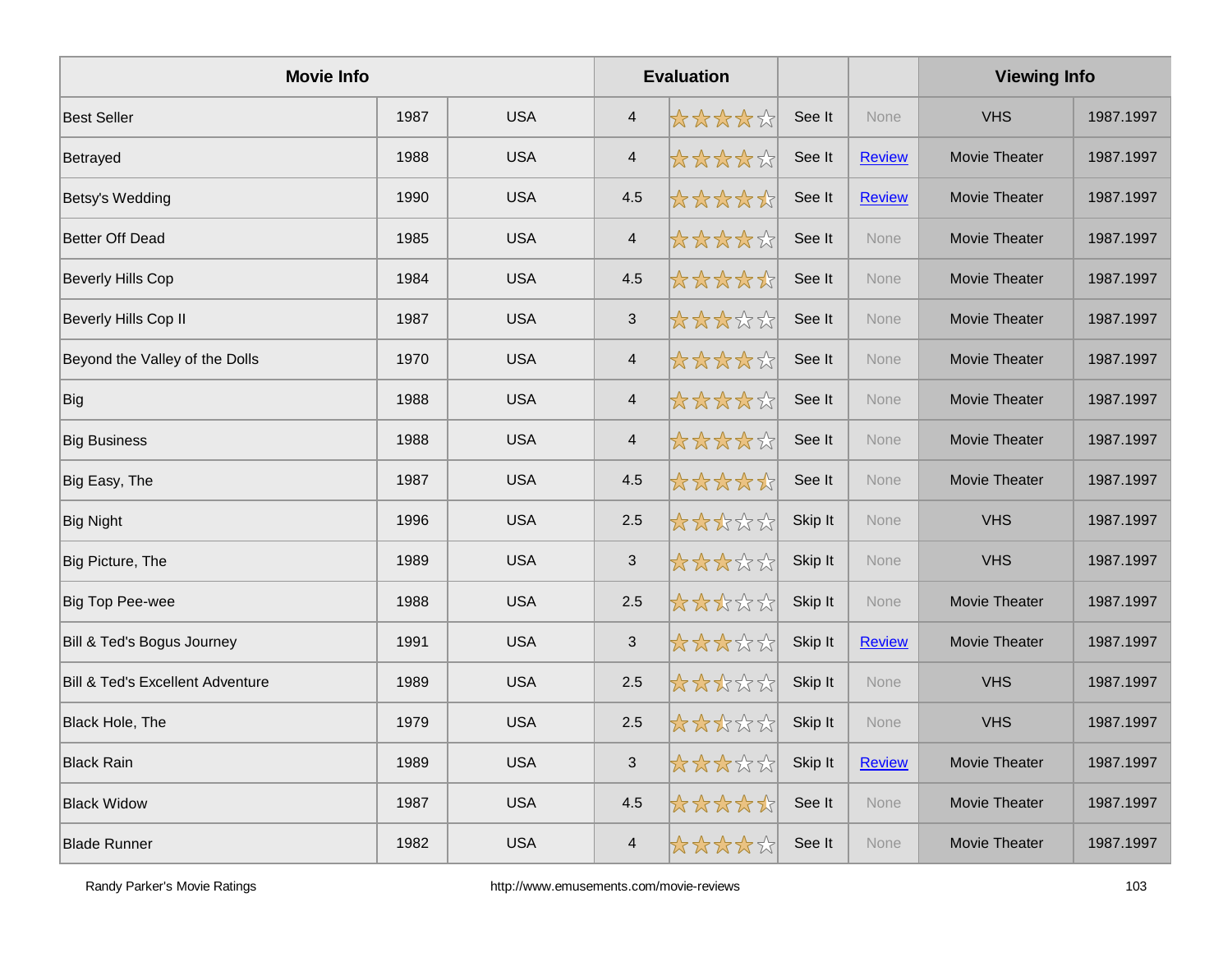| <b>Movie Info</b>          |      |            |                | <b>Evaluation</b> |         |             | <b>Viewing Info</b>  |           |
|----------------------------|------|------------|----------------|-------------------|---------|-------------|----------------------|-----------|
| Blaze                      | 1989 | <b>USA</b> | $\overline{4}$ | *****             | See It  | <b>None</b> | Movie Theater        | 1987.1997 |
| <b>Blind Fury</b>          | 1990 | <b>USA</b> | 2.5            | *****             | Skip It | <b>None</b> | <b>VHS</b>           | 1987.1997 |
| Blob, The                  | 1988 | <b>USA</b> | $\mathfrak{S}$ | *****             | See It  | None        | Movie Theater        | 1987.1997 |
| Blues Brothers, The        | 1980 | <b>USA</b> | $\overline{4}$ | *****             | See It  | None        | <b>VHS</b>           | 1987.1997 |
| <b>Blue Steel</b>          | 1990 | <b>USA</b> | 2.5            | *****             | Skip It | None        | <b>Movie Theater</b> | 1987.1997 |
| <b>Blue Velvet</b>         | 1986 | <b>USA</b> | $\sqrt{5}$     | *****             | See It  | <b>None</b> | Movie Theater        | 1987.1997 |
| <b>Body Parts</b>          | 1991 | <b>USA</b> | 2.5            | *****             | Skip It | <b>None</b> | <b>VHS</b>           | 1987.1997 |
| Bonfire of the Vanities    | 1990 | <b>USA</b> | $\overline{2}$ | *****             | Skip It | None        | <b>Movie Theater</b> | 1987.1997 |
| <b>Boogie Nights</b>       | 1997 | <b>USA</b> | $\overline{4}$ | *****             | See It  | None        | Movie Theater        | 1987.1997 |
| <b>Book of Love</b>        | 1990 | <b>USA</b> | $\overline{4}$ | *****             | See It  | None        | <b>VHS</b>           | 1987.1997 |
| Born on the Fourth of July | 1989 | <b>USA</b> | $\mathfrak{S}$ | *****             | See It  | None        | Movie Theater        | 1987.1997 |
| Bound                      | 1996 | <b>USA</b> | 4.5            | *****             | See It  | <b>None</b> | Movie Theater        | 1987.1997 |
| Boy and His Dog, A         | 1975 | <b>USA</b> | 2.5            | *****             | Skip It | None        | <b>VHS</b>           | 1987.1997 |
| Boyz N The Hood            | 1991 | <b>USA</b> | 4.5            | *****             | See It  | None        | Movie Theater        | 1987.1997 |
| Brady Bunch Movie, The     | 1995 | <b>USA</b> | 2.5            | *****             | Skip It | None        | Movie Theater        | 1987.1997 |
| <b>Brain Candy</b>         | 1996 | <b>USA</b> | 2.5            | *****             | Skip It | <b>None</b> | Movie Theater        | 1987.1997 |
| Bram Stoker's Dracula      | 1992 | <b>USA</b> | 2.5            | *****             | Skip It | <b>None</b> | Movie Theater        | 1987.1997 |
| Braveheart                 | 1995 | <b>USA</b> | $\overline{4}$ | *****             | See It  | None        | <b>VHS</b>           | 1987.1997 |
| <b>Breakdown</b>           | 1997 | <b>USA</b> | $\overline{4}$ | *****             | See It  | None        | <b>Movie Theater</b> | 1987.1997 |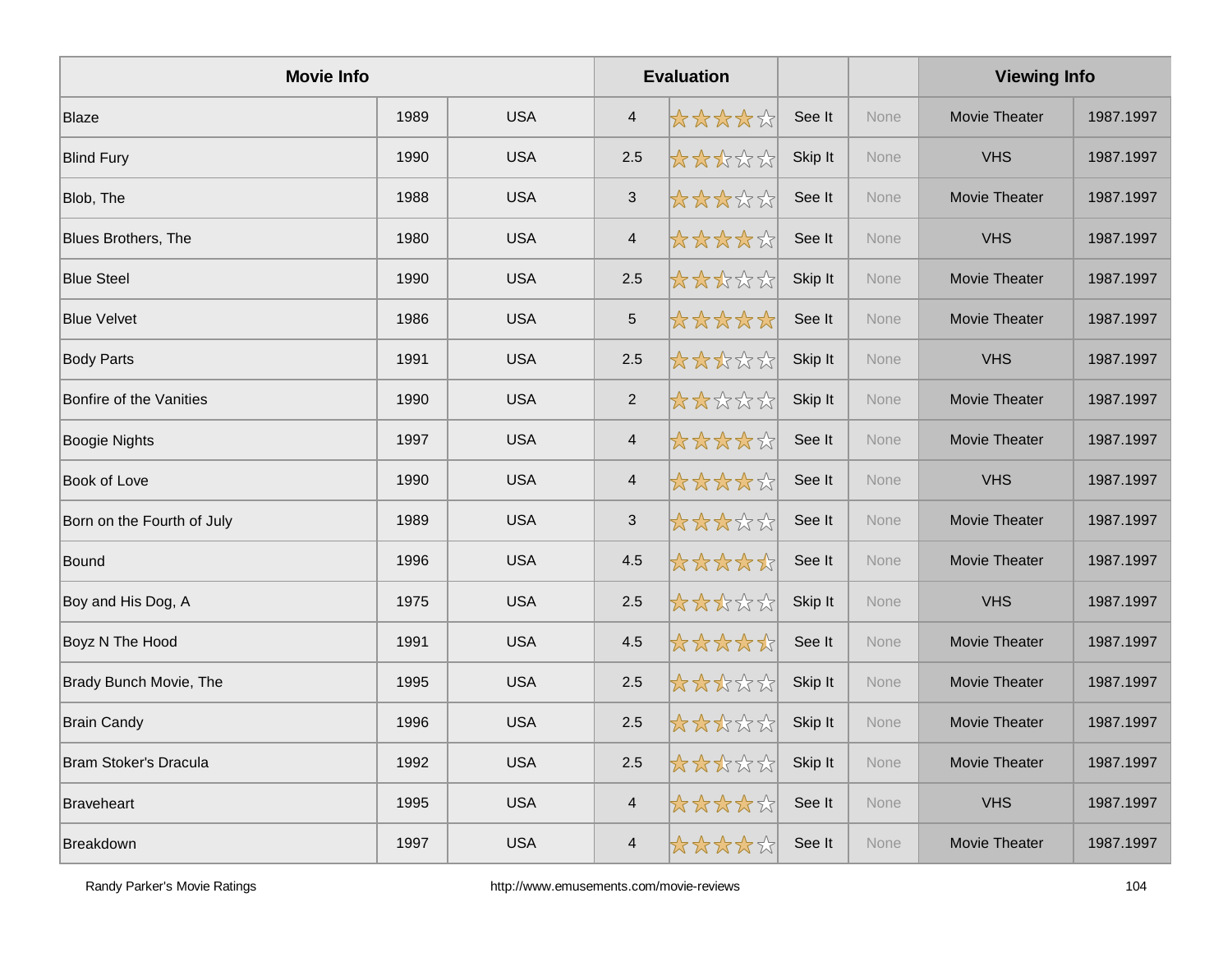| <b>Movie Info</b>                |      |            |                           | <b>Evaluation</b> |         |               | <b>Viewing Info</b>  |           |
|----------------------------------|------|------------|---------------------------|-------------------|---------|---------------|----------------------|-----------|
| Breaking In                      | 1989 | <b>USA</b> | $\sqrt{3}$                | *****             | Skip It | None          | Movie Theater        | 1987.1997 |
| Bring on the Night               | 195  | England    | 4.5                       | *****             | See It  | None          | <b>VHS</b>           | 1987.1997 |
| <b>Broadcast News</b>            | 1987 | <b>USA</b> | $\overline{5}$            | *****             | See It  | None          | Movie Theater        | 1987.1997 |
| <b>Broadway Danny Rose</b>       | 1984 | <b>USA</b> | $\overline{4}$            | *****             | See It  | <b>None</b>   | Movie Theater        | 1987.1997 |
| <b>Broken Arrow</b>              | 1996 | <b>USA</b> | $\overline{4}$            | *****             | See It  | None          | <b>VHS</b>           | 1987.1997 |
| Brother from Another Planet, The | 1996 | <b>USA</b> | 2.5                       | *****             | Skip It | None          | <b>VHS</b>           | 1987.1997 |
| Brothers McMullen, The           | 1995 | <b>USA</b> | 4.5                       | *****             | See It  | None          | <b>VHS</b>           | 1987.1997 |
| Bugsy                            | 1991 | <b>USA</b> | 4.5                       | *****             | See It  | None          | Movie Theater        | 1987.1997 |
| <b>Bugsy Malone</b>              | 1976 | England    | 2.5                       | *****             | Skip It | None          | <b>VHS</b>           | 1987.1997 |
| <b>Bull Durham</b>               | 1988 | <b>USA</b> | 4.5                       | *****             | See It  | None          | <b>Movie Theater</b> | 1987.1997 |
| <b>Bullets Over Broadway</b>     | 1994 | <b>USA</b> | $\overline{4}$            | *****             | See It  | None          | Movie Theater        | 1987.1997 |
| burbs, The                       | 1989 | <b>USA</b> | 2.5                       | *****             | Skip It | <b>Review</b> | Movie Theater        | 1987.1997 |
| Burglar                          | 1987 | <b>USA</b> | $\ensuremath{\mathsf{3}}$ | *****             | Skip It | <b>Review</b> | Movie Theater        | 1987.1997 |
| <b>Buster</b>                    | 1988 | England    | $\ensuremath{\mathsf{3}}$ | *****             | Skip It | None          | <b>VHS</b>           | 1987.1997 |
| Cabin Boy                        | 1994 | <b>USA</b> | 1.5                       | *****             | Skip It | None          | <b>VHS</b>           | 1987.1997 |
| Cabin Guy, The                   | 1996 | <b>USA</b> | 2.5                       | *****             | Skip It | None          | <b>VHS</b>           | 1987.1997 |
| Cadillac Man                     | 1990 | <b>USA</b> | $\overline{4}$            | *****             | See It  | <b>Review</b> | Movie Theater        | 1987.1997 |
| Cape Fear                        | 1962 | <b>USA</b> | $\overline{4}$            | *****             | See It  | None          | <b>VHS</b>           | 1987.1997 |
| Cape Fear                        | 1991 | <b>USA</b> | 3                         | *****             | Skip It | <b>None</b>   | Movie Theater        | 1987.1997 |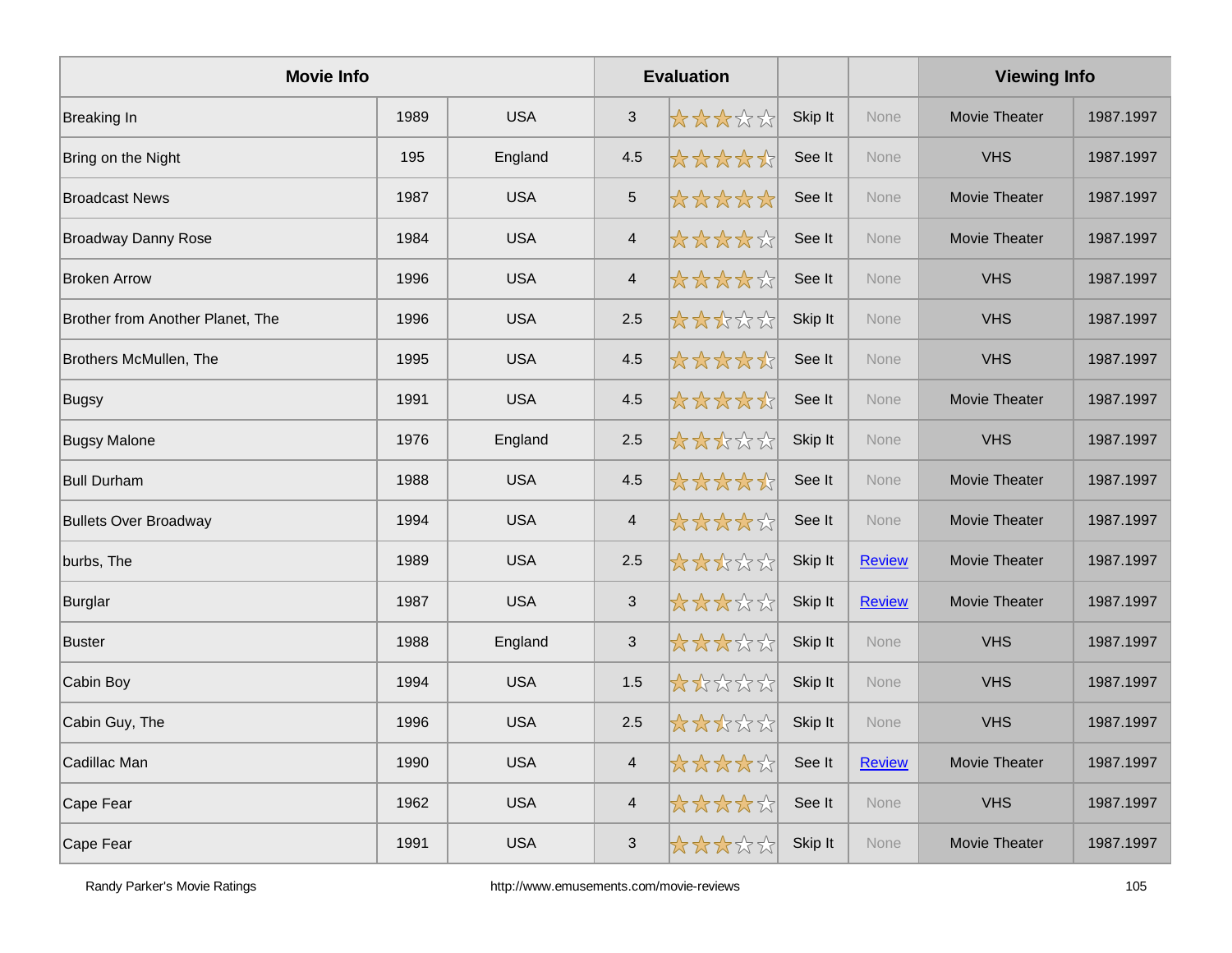| <b>Movie Info</b>                  |      |                |                           | <b>Evaluation</b> |         |               | <b>Viewing Info</b>  |           |
|------------------------------------|------|----------------|---------------------------|-------------------|---------|---------------|----------------------|-----------|
| Can't Buy Me Love                  | 1987 | <b>USA</b>     | $\overline{2}$            | *****             | Skip It | <b>None</b>   | Movie Theater        | 1987.1997 |
| <b>Career Opportunities</b>        | 1991 | <b>USA</b>     | 1.5                       | *****             | Skip It | <b>None</b>   | <b>VHS</b>           | 1987.1997 |
| Carnal Knowledge                   | 1971 | <b>USA</b>     | 4.5                       | *****             | See It  | None          | <b>VHS</b>           | 1987.1997 |
| <b>Carnival of Souls</b>           | 1962 | <b>USA</b>     | $\overline{4}$            | *****             | See It  | None          | <b>VHS</b>           | 1987.1997 |
| Casper                             | 1995 | <b>USA</b>     | 2.5                       | *****             | Skip It | None          | Movie Theater        | 1987.1997 |
| Casualties of War                  | 1989 | <b>USA</b>     | $\ensuremath{\mathsf{3}}$ | *****             | Skip It | <b>Review</b> | Movie Theater        | 1987.1997 |
| Cat's Eye                          | 1985 | <b>USA</b>     | $\mathfrak{S}$            | *****             | See It  | None          | <b>VHS</b>           | 1987.1997 |
| Chain Reaction                     | 1996 | <b>USA</b>     | 2.5                       | *****             | Skip It | <b>None</b>   | <b>VHS</b>           | 1987.1997 |
| Chances Are                        | 1989 | <b>USA</b>     | $\overline{4}$            | *****             | See It  | <b>Review</b> | Movie Theater        | 1987.1997 |
| Chaplin                            | 1992 | <b>USA</b>     | $\ensuremath{\mathsf{3}}$ | *****             | Skip It | None          | <b>VHS</b>           | 1987.1997 |
| Chasing Amy                        | 1997 | <b>USA</b>     | $\overline{4}$            | *****             | See It  | <b>None</b>   | <b>Movie Theater</b> | 1987.1997 |
| Child's Play                       | 1988 | <b>USA</b>     | $\mathfrak{S}$            | *****             | Skip It | <b>Review</b> | Movie Theater        | 1987.1997 |
| Chinatown                          | 1974 | <b>USA</b>     | $\sqrt{5}$                | *****             | See It  | None          | Movie Theater        | 1987.1997 |
| Chocolate War, The                 | 1988 | <b>USA</b>     | $\sqrt{5}$                | *****             | See It  | None          | <b>VHS</b>           | 1987.1997 |
| Cinema Paradiso                    | 1988 | Italy / France | $\overline{4}$            | *****             | See It  | None          | Movie Theater        | 1987.1997 |
| Citizens Band ("Handle with Care") | 1977 | <b>USA</b>     | $\overline{4}$            | *****             | See It  | None          | <b>VHS</b>           | 1987.1997 |
| City of Hope                       | 1991 | <b>USA</b>     | 4.5                       | *****             | See It  | None          | Movie Theater        | 1987.1997 |
| City of Joy                        | 1992 | UK / France    | 2.5                       | *****             | Skip It | None          | Movie Theater        | 1987.1997 |
| City Slickers                      | 1991 | <b>USA</b>     | 4.5                       | *****             | See It  | None          | Movie Theater        | 1987.1997 |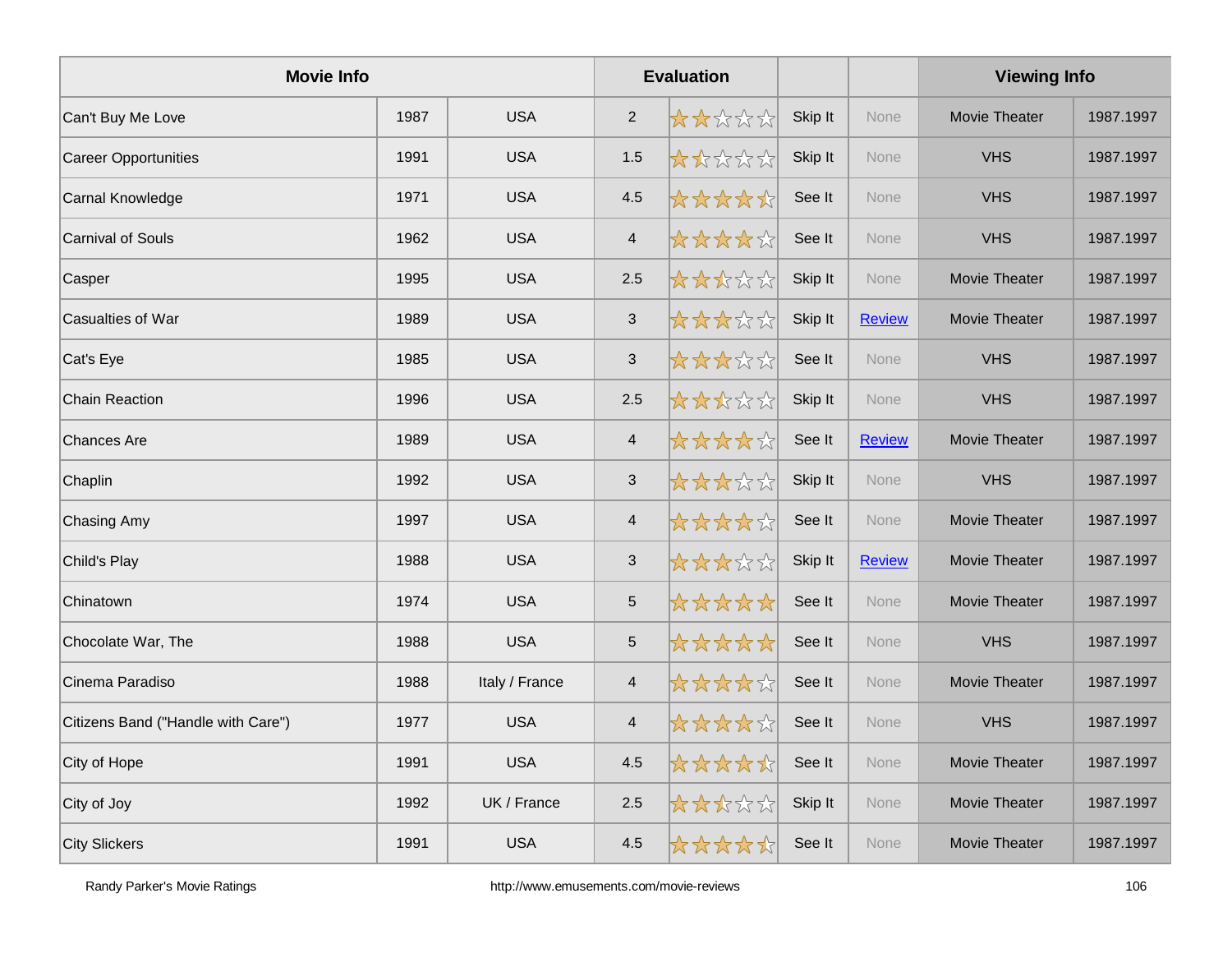| <b>Movie Info</b>       |      |            |                           | <b>Evaluation</b> |         |               | <b>Viewing Info</b>  |           |
|-------------------------|------|------------|---------------------------|-------------------|---------|---------------|----------------------|-----------|
| <b>Class Action</b>     | 1991 | <b>USA</b> | $\overline{4}$            | *****             | See It  | <b>Review</b> | Movie Theater        | 1987.1997 |
| Clean and Sober         | 1988 | <b>USA</b> | $\mathbf{3}$              | *****             | Skip It | None          | Movie Theater        | 1987.1997 |
| Clear & Present Danger  | 1994 | <b>USA</b> | $\mathfrak{S}$            | *****             | Skip It | None          | <b>VHS</b>           | 1987.1997 |
| <b>Clerks</b>           | 1994 | <b>USA</b> | $\overline{4}$            | *****             | See It  | None          | Movie Theater        | 1987.1997 |
| Client, The             | 1994 | <b>USA</b> | 4.5                       | *****             | See It  | <b>None</b>   | <b>VHS</b>           | 1987.1997 |
| Cliffhanger             | 1993 | <b>USA</b> | 2.5                       | *****             | Skip It | <b>None</b>   | Movie Theater        | 1987.1997 |
| Clockers                | 1995 | <b>USA</b> | $\mathfrak{S}$            | *****             | Skip It | None          | Movie Theater        | 1987.1997 |
| Clockwork Orange, A     | 1974 | <b>USA</b> | 4.5                       | *****             | See It  | None          | <b>VHS</b>           | 1987.1997 |
| <b>Clueless</b>         | 1998 | <b>USA</b> | $\sqrt{3}$                | *****             | See It  | <b>None</b>   | <b>VHS</b>           | 1987.1997 |
| Coca-Cola Kid, The      | 1985 | Australia  | $\ensuremath{\mathsf{3}}$ | *****             | Skip It | <b>None</b>   | <b>VHS</b>           | 1987.1997 |
| Cocoon                  | 1985 | <b>USA</b> | $\overline{4}$            | *****             | See It  | None          | Movie Theater        | 1987.1997 |
| Colors                  | 1988 | <b>USA</b> | 4.5                       | *****             | See It  | None          | Movie Theater        | 1987.1997 |
| Comic Book Confidential | 1989 | <b>USA</b> | $\overline{4}$            | *****             | See It  | <b>None</b>   | Movie Theater        | 1987.1997 |
| Coming to America       | 1988 | <b>USA</b> | $\overline{4}$            | *****             | See It  | <b>None</b>   | <b>Movie Theater</b> | 1987.1997 |
| Commitments, The        | 1991 | <b>UK</b>  | 4.5                       | *****             | See It  | None          | Movie Theater        | 1987.1997 |
| Communion               | 1989 | <b>USA</b> | $\overline{4}$            | *****             | See It  | None          | <b>VHS</b>           | 1987.1997 |
| Company of Wolves, The  | 1984 | <b>UK</b>  | $\mathfrak{S}$            | *****             | See It  | <b>None</b>   | <b>VHS</b>           | 1987.1997 |
| Conspiracy Theory       | 1997 | <b>USA</b> | $\overline{4}$            | *****             | See It  | <b>None</b>   | Movie Theater        | 1987.1997 |
| Contact                 | 1997 | <b>USA</b> | 4.5                       | *****             | See It  | None          | Movie Theater        | 1987.1997 |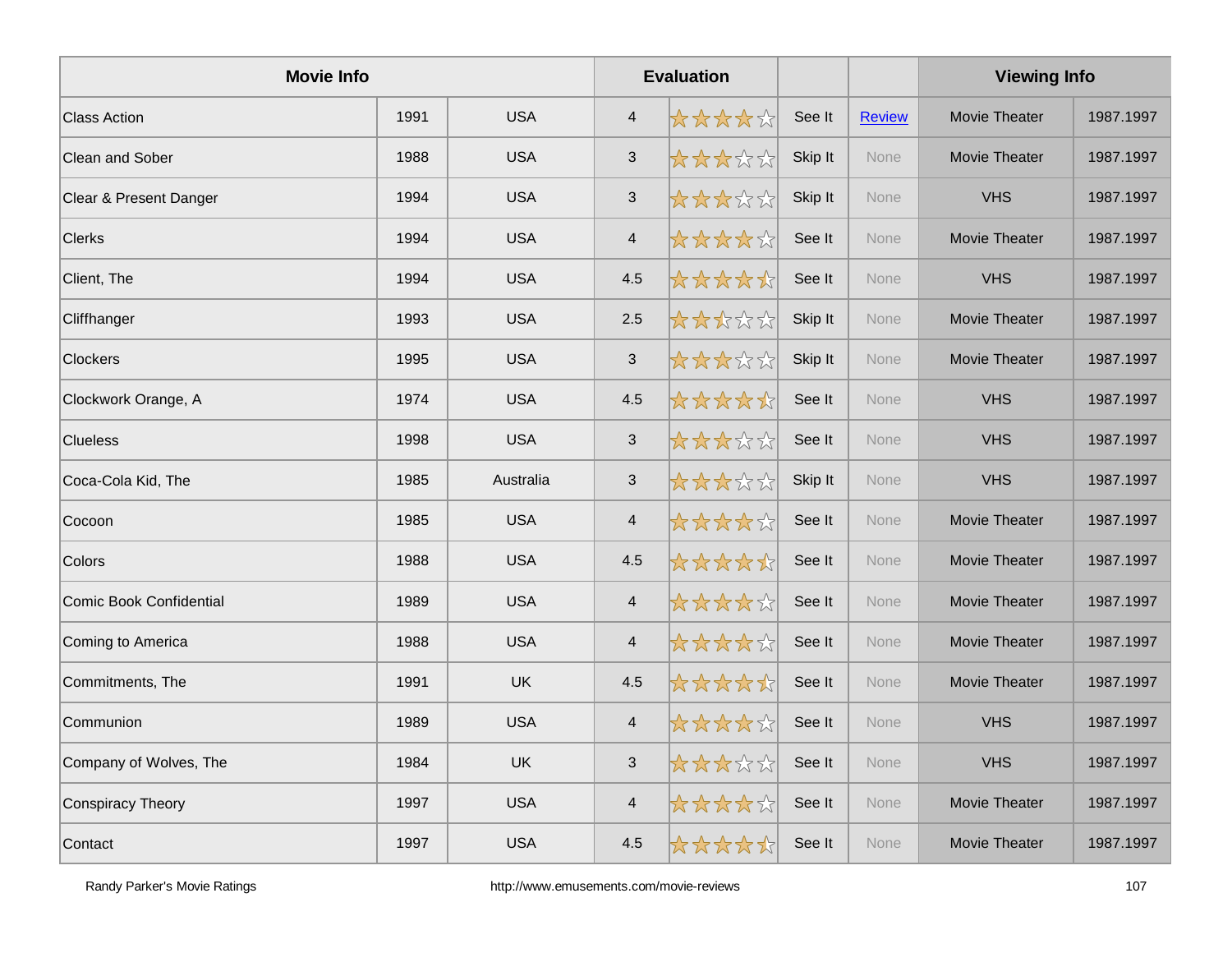| <b>Movie Info</b>                             |      |                      |                           | <b>Evaluation</b> |         |               | <b>Viewing Info</b>  |           |
|-----------------------------------------------|------|----------------------|---------------------------|-------------------|---------|---------------|----------------------|-----------|
| Conversation, The                             | 1974 | <b>USA</b>           | 4                         | *****             | See It  | <b>None</b>   | <b>VHS</b>           | 1987.1997 |
| Cook, the Thief, His Wife, and Her Lover, The | 1989 | France / Netherlands | $\ensuremath{\mathsf{3}}$ | *****             | Skip It | <b>None</b>   | Movie Theater        | 1987.1997 |
| Cop                                           | 1987 | <b>USA</b>           | 2.5                       | *****             | Skip It | None          | <b>VHS</b>           | 1987.1997 |
| Cop Land                                      | 1997 | <b>USA</b>           | $\overline{\mathbf{4}}$   | *****             | See It  | None          | Movie Theater        | 1987.1997 |
| Copycat                                       | 1995 | <b>USA</b>           | $\overline{4}$            | *****             | See It  | <b>None</b>   | Movie Theater        | 1987.1997 |
| Couch Trip, The                               | 1988 | <b>USA</b>           | $\ensuremath{\mathsf{3}}$ | *****             | Skip It | <b>None</b>   | <b>VHS</b>           | 1987.1997 |
| Coupe de Ville                                | 1990 | <b>USA</b>           | $\overline{\mathbf{4}}$   | *****             | See It  | None          | <b>VHS</b>           | 1987.1997 |
| Cousins                                       | 1989 | <b>USA</b>           | 4.5                       | *****             | See It  | <b>Review</b> | Movie Theater        | 1987.1997 |
| <b>Crazy People</b>                           | 1990 | <b>USA</b>           | 4.5                       | *****             | See It  | <b>Review</b> | Movie Theater        | 1987.1997 |
| <b>Crimes and Misdemeanors</b>                | 1989 | <b>USA</b>           | 4.5                       | *****             | See It  | <b>Review</b> | Movie Theater        | 1987.1997 |
| Crimson Tide                                  | 1995 | <b>USA</b>           | $\overline{\mathbf{4}}$   | *****             | See It  | None          | Movie Theater        | 1987.1997 |
| 'Crocodile" Dundee                            | 1986 | Australia            | $\mathfrak{S}$            | *****             | See It  | None          | Movie Theater        | 1987.1997 |
| 'Crocodile" Dundee II                         | 1988 | Australia            | $\sqrt{3}$                | *****             | See It  | <b>None</b>   | Movie Theater        | 1987.1997 |
| <b>Crossing Delancey</b>                      | 1988 | <b>USA</b>           | $\overline{\mathbf{4}}$   | *****             | See It  | None          | Movie Theater        | 1987.1997 |
| Crow, The                                     | 1994 | <b>USA</b>           | 1.5                       | *****             | Skip It | <b>None</b>   | Movie Theater        | 1987.1997 |
| Crucible, The                                 | 1996 | <b>USA</b>           | $\overline{4}$            | *****             | See It  | <b>None</b>   | Movie Theater        | 1987.1997 |
| Crumb                                         | 1994 | <b>USA</b>           | 2.5                       | *****             | Skip It | <b>None</b>   | Movie Theater        | 1987.1997 |
| Cry-Baby                                      | 1990 | <b>USA</b>           | 2.5                       | *****             | Skip It | <b>Review</b> | Movie Theater        | 1987.1997 |
| Crying Game, The                              | 1992 | <b>UK</b>            | 3                         | *****             | Skip It | <b>None</b>   | <b>Movie Theater</b> | 1987.1997 |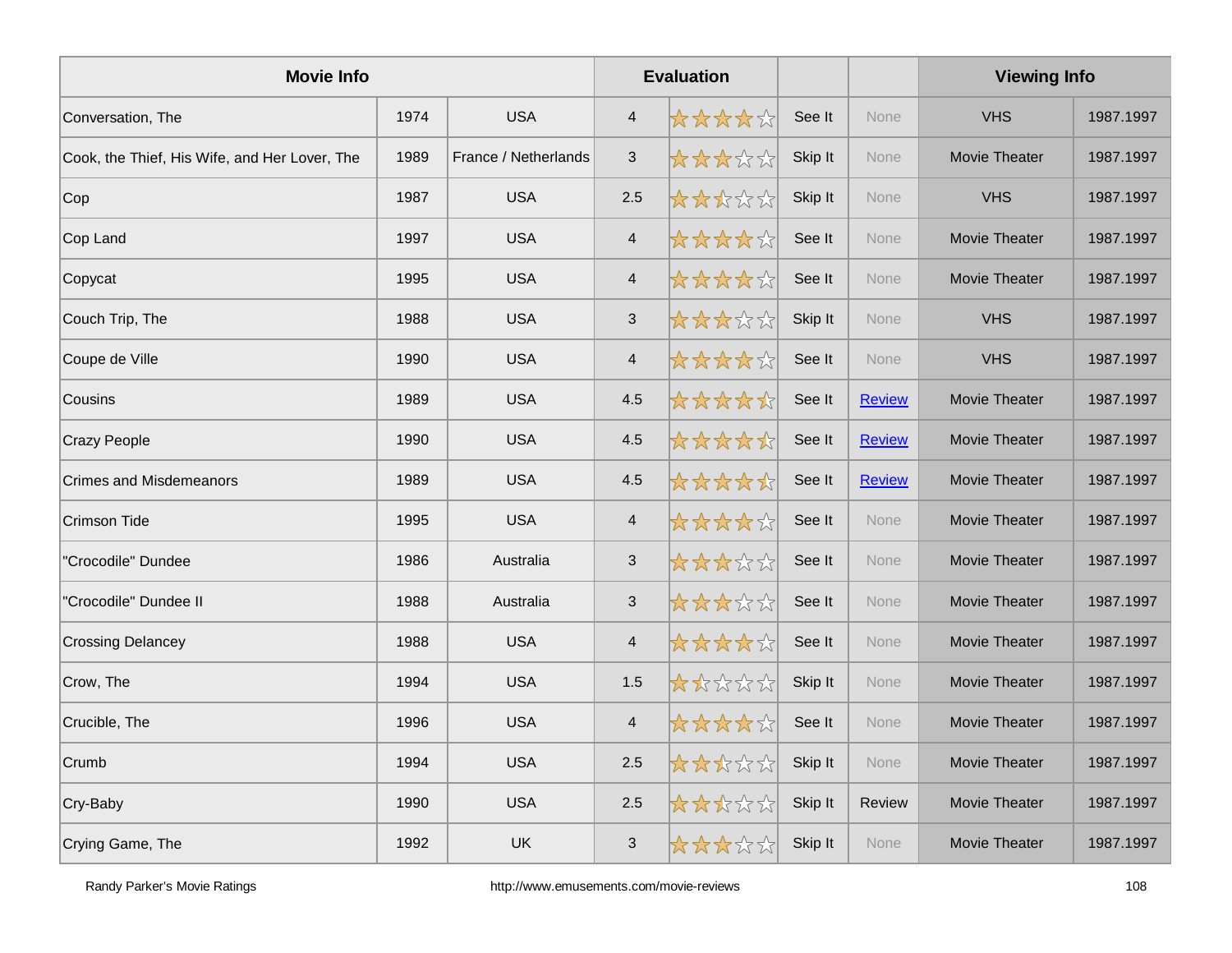| <b>Movie Info</b>         |      |             |                           | <b>Evaluation</b> |         |               | <b>Viewing Info</b>  |           |
|---------------------------|------|-------------|---------------------------|-------------------|---------|---------------|----------------------|-----------|
| Cry in the Dark, A        | 1988 | <b>USA</b>  | $\mathfrak{S}$            | *****             | See It  | <b>None</b>   | <b>Movie Theater</b> | 1987.1997 |
| Cyrano de Bergerac        | 1990 | France      | $\overline{4}$            | *****             | See It  | <b>None</b>   | <b>Movie Theater</b> | 1987.1997 |
| Dad                       | 1989 | <b>USA</b>  | 4.5                       | *****             | See It  | None          | Movie Theater        | 1987.1997 |
| Dances with Wolves        | 1990 | <b>USA</b>  | $\sqrt{5}$                | *****             | See It  | None          | Movie Theater        | 1987.1997 |
| Dangerous Liaisons        | 1988 | <b>USA</b>  | $\overline{4}$            | *****             | See It  | None          | <b>Movie Theater</b> | 1987.1997 |
| Dangerous Minds           | 1995 | <b>USA</b>  | $\overline{4}$            | *****             | See It  | <b>None</b>   | <b>VHS</b>           | 1987.1997 |
| Dark Backward, The        | 1991 | <b>USA</b>  | $\mathbf{1}$              | *****             | Skip It | <b>None</b>   | <b>VHS</b>           | 1987.1997 |
| Darkman                   | 1990 | <b>USA</b>  | $\ensuremath{\mathsf{3}}$ | *****             | See It  | <b>None</b>   | Movie Theater        | 1987.1997 |
| Date with an Angel        | 1987 | <b>USA</b>  | $\mathbf{1}$              | *****             | Skip It | None          | <b>VHS</b>           | 1987.1997 |
| Dave                      | 1993 | <b>USA</b>  | $\overline{4}$            | *****             | See It  | None          | <b>VHS</b>           | 1987.1997 |
| Day of the Jackal, The    | 1973 | UK / France | 4                         | *****             | See It  | <b>None</b>   | <b>VHS</b>           | 1987.1997 |
| Dazed and Confused        | 1993 | <b>USA</b>  | $\overline{2}$            | *****             | Skip It | <b>None</b>   | <b>VHS</b>           | 1987.1997 |
| Dead Again                | 1991 | <b>USA</b>  | $\overline{4}$            | *****             | See It  | None          | <b>Movie Theater</b> | 1987.1997 |
| Dead-Bang                 | 1989 | <b>USA</b>  | 1.5                       | *****             | Skip It | <b>Review</b> | Movie Theater        | 1987.1997 |
| Dead Calm                 | 1989 | Australia   | $\mathfrak{S}$            | *****             | Skip It | None          | Movie Theater        | 1987.1997 |
| Dead Man                  | 1995 | <b>USA</b>  | 2.5                       | *****             | Skip It | <b>None</b>   | Movie Theater        | 1987.1997 |
| Dead Man Walking          | 1995 | <b>USA</b>  | 4.5                       | *****             | See It  | <b>None</b>   | Movie Theater        | 1987.1997 |
| Dead Men Don't Wear Plaid | 1982 | <b>USA</b>  | $\mathbf{2}$              | *****             | Skip It | None          | <b>VHS</b>           | 1987.1997 |
| Dead of Winter            | 1987 | <b>USA</b>  | 4.5                       | *****             | See It  | <b>None</b>   | <b>VHS</b>           | 1987.1997 |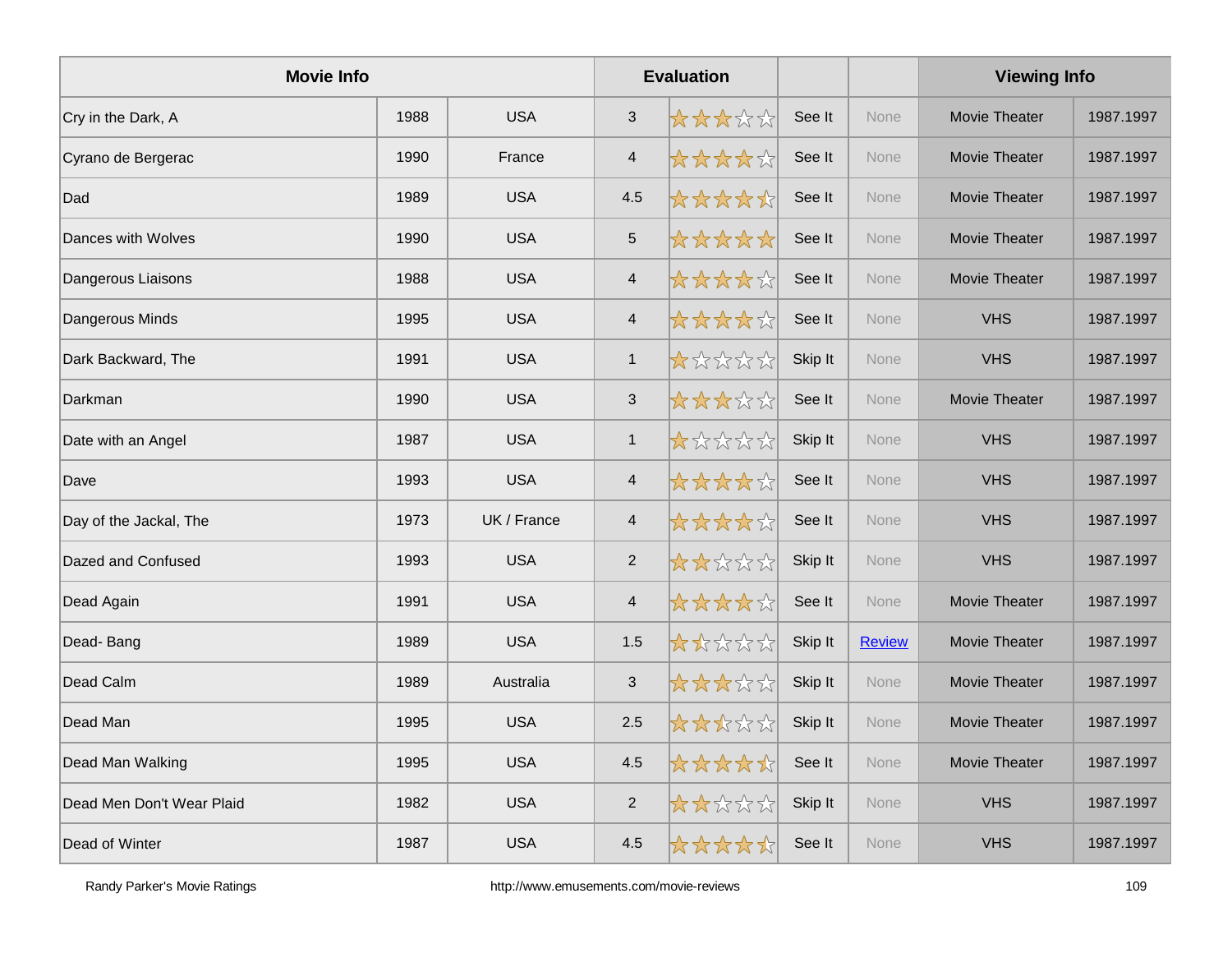| <b>Movie Info</b>              |      |            |                           | <b>Evaluation</b> |         |               | <b>Viewing Info</b>  |           |
|--------------------------------|------|------------|---------------------------|-------------------|---------|---------------|----------------------|-----------|
| Dead Poets Society             | 1989 | <b>USA</b> | $\overline{5}$            | *****             | See It  | <b>Review</b> | Movie Theater        | 1987.1997 |
| Dead Pool, The                 | 1988 | <b>USA</b> | $\overline{4}$            | *****             | See It  | <b>None</b>   | <b>Movie Theater</b> | 1987.1997 |
| Dead Ringers                   | 1988 | Canada     | 1.5                       | *****             | Skip It | None          | <b>VHS</b>           | 1987.1997 |
| Dead Zone, The                 | 1983 | <b>USA</b> | 2.5                       | *****             | Skip It | None          | <b>VHS</b>           | 1987.1997 |
| Death Becomes Her              | 1992 | <b>USA</b> | 2.5                       | *****             | Skip It | None          | Movie Theater        | 1987.1997 |
| Defending Your Life            | 1991 | <b>USA</b> | $\overline{4}$            | *****             | See It  | <b>Review</b> | Movie Theater        | 1987.1997 |
| <b>Demolition Man</b>          | 1993 | <b>USA</b> | $\overline{4}$            | *****             | See It  | <b>None</b>   | <b>Movie Theater</b> | 1987.1997 |
| Demons                         | 1986 | Italy      | 1.5                       | *****             | Skip It | <b>None</b>   | <b>VHS</b>           | 1987.1997 |
| Desert Bloom                   | 1986 | <b>USA</b> | 4.5                       | *****             | See It  | None          | <b>VHS</b>           | 1987.1997 |
| Desperado                      | 1995 | <b>USA</b> | $\overline{2}$            | *****             | Skip It | None          | <b>VHS</b>           | 1987.1997 |
| Devils, The                    | 1971 | <b>UK</b>  | 1.5                       | *****             | Skip It | <b>None</b>   | Movie Theater        | 1987.1997 |
| Diabolique                     | 1955 | France     | $\overline{4}$            | *****             | See It  | <b>None</b>   | Movie Theater        | 1987.1997 |
| <b>Dick Tracy</b>              | 1990 | <b>USA</b> | $\mathfrak{S}$            | *****             | Skip It | None          | Movie Theater        | 1987.1997 |
| Die Hard                       | 1988 | <b>USA</b> | $\overline{4}$            | *****             | See It  | None          | Movie Theater        | 1987.1997 |
| Die Hard 2: Die Harder         | 1990 | <b>USA</b> | $\overline{2}$            | *****             | Skip It | <b>Review</b> | Movie Theater        | 1987.1997 |
| Die Hard: With A Vengeance     | 1995 | <b>USA</b> | $\ensuremath{\mathsf{3}}$ | *****             | See It  | <b>None</b>   | Movie Theater        | 1987.1997 |
| Dirty Dozen, The               | 1967 | <b>USA</b> | 4.5                       | *****             | See It  | None          | <b>VHS</b>           | 1987.1997 |
| <b>Dirty Rotten Scoundrels</b> | 1988 | <b>USA</b> | 4.5                       | *****             | See It  | None          | <b>Movie Theater</b> | 1987.1997 |
| Diva                           | 1982 | France     | $\overline{4}$            | *****             | See It  | None          | <b>VHS</b>           | 1987.1997 |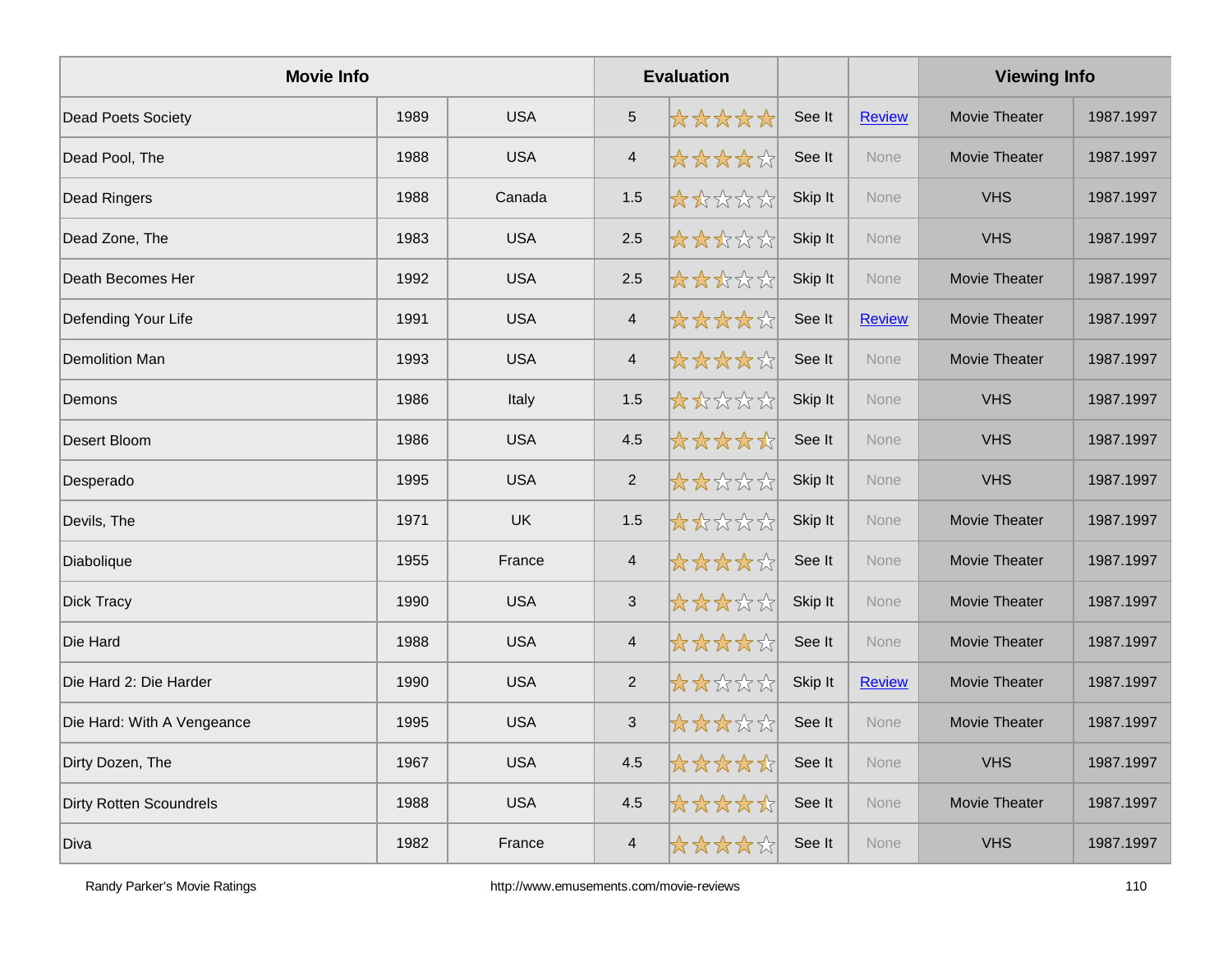| <b>Movie Info</b>              |      |               |                           | <b>Evaluation</b> |         |               | <b>Viewing Info</b> |           |
|--------------------------------|------|---------------|---------------------------|-------------------|---------|---------------|---------------------|-----------|
| D.O.A.                         | 1949 | <b>USA</b>    | $\overline{4}$            | *****             | See It  | None          | <b>VHS</b>          | 1987.1997 |
| D.O.A.                         | 1988 | <b>USA</b>    | $\sqrt{3}$                | *****             | Skip It | <b>None</b>   | <b>VHS</b>          | 1987.1997 |
| Doc Hollywood                  | 1991 | <b>USA</b>    | $\mathfrak{S}$            | *****             | See It  | None          | Movie Theater       | 1987.1997 |
| Doctor, The                    | 1991 | <b>USA</b>    | 4.5                       | *****             | See It  | None          | Movie Theater       | 1987.1997 |
| Dog Day Afternoon              | 1975 | <b>USA</b>    | $\overline{5}$            | *****             | See It  | None          | <b>VHS</b>          | 1987.1997 |
| Dominick & Eugene              | 1988 | <b>USA</b>    | $\ensuremath{\mathsf{3}}$ | *****             | See It  | <b>None</b>   | <b>VHS</b>          | 1987.1997 |
| Dona Flor and Her Two Husbands | 1978 | <b>Brazil</b> | $\overline{4}$            | *****             | See It  | None          | <b>VHS</b>          | 1987.1997 |
| Donnie Brasco                  | 1997 | <b>USA</b>    | 2.5                       | *****             | Skip It | None          | <b>VHS</b>          | 1987.1997 |
| Doors, The                     | 1991 | <b>USA</b>    | 4.5                       | *****             | See It  | <b>Review</b> | Movie Theater       | 1987.1997 |
| Do the Right Thing             | 1989 | <b>USA</b>    | $\overline{4}$            | *****             | See It  | None          | Movie Theater       | 1987.1997 |
| Down By Law                    | 1986 | <b>USA</b>    | $\overline{4}$            | *****             | See It  | <b>None</b>   | <b>VHS</b>          | 1987.1997 |
| Dragonheart                    | 1996 | <b>USA</b>    | 2.5                       | *****             | Skip It | <b>None</b>   | <b>VHS</b>          | 1987.1997 |
| Dragnet                        | 1987 | <b>USA</b>    | 4.5                       | *****             | See It  | <b>Review</b> | <b>VHS</b>          | 1987.1997 |
| Dream Team, The                | 1989 | <b>USA</b>    | $\overline{4}$            | *****             | See It  | <b>Review</b> | Movie Theater       | 1987.1997 |
| <b>Driving Miss Daisy</b>      | 1989 | <b>USA</b>    | 4.5                       | *****             | See It  | <b>Review</b> | Movie Theater       | 1987.1997 |
| Drugstore Cowboy               | 1989 | <b>USA</b>    | $\ensuremath{\mathsf{3}}$ | *****             | Skip It | <b>None</b>   | Movie Theater       | 1987.1997 |
| Dry White Season, A            | 1989 | <b>USA</b>    | $\overline{4}$            | *****             | See It  | None          | <b>VHS</b>          | 1987.1997 |
| Duellists, The                 | 1977 | UK            | $\overline{4}$            | *****             | See It  | None          | <b>VHS</b>          | 1987.1997 |
| Dumb and Dumber                | 1994 | <b>USA</b>    | $\mathfrak{S}$            | *****             | Skip It | None          | Movie Theater       | 1987.1997 |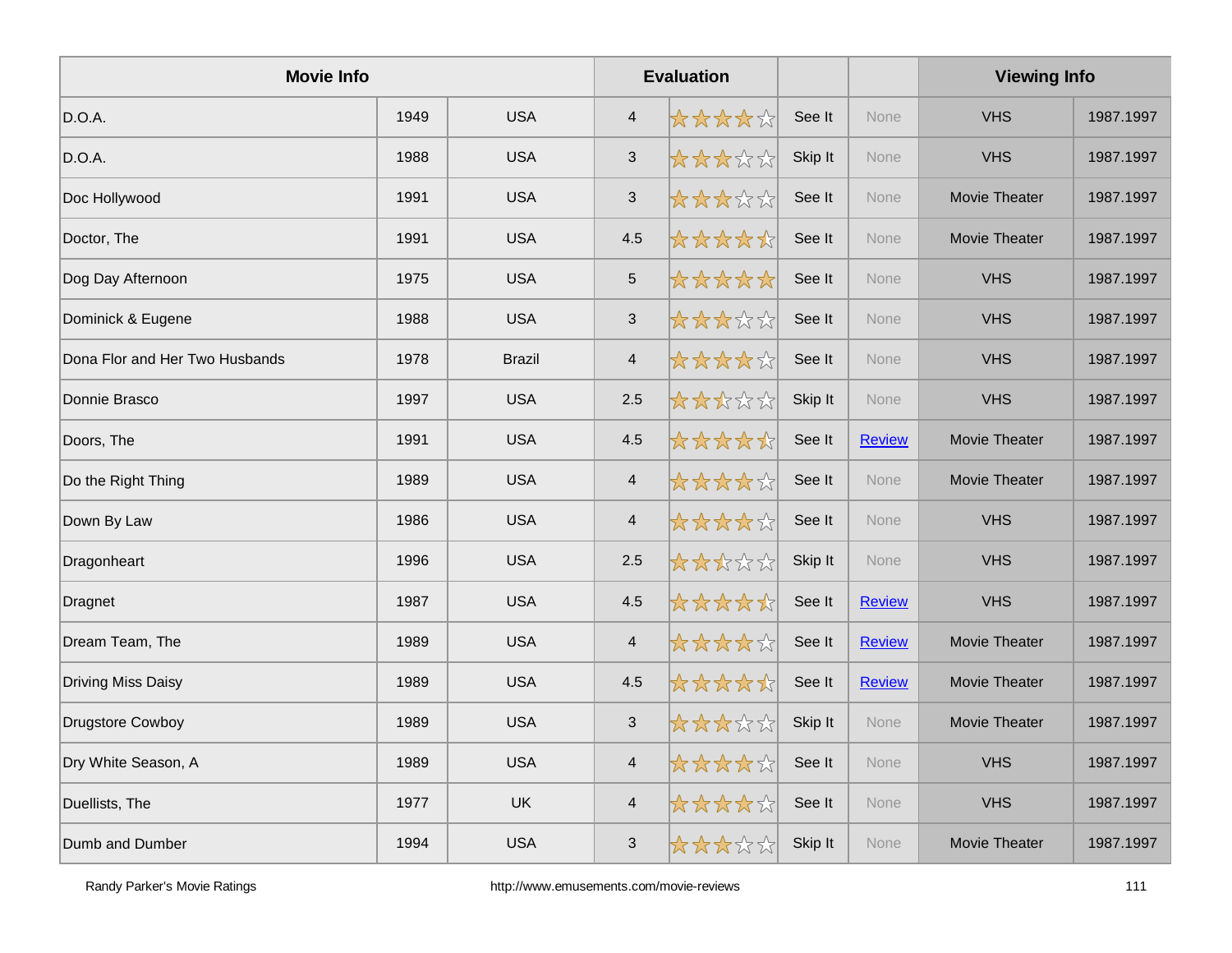| <b>Movie Info</b>                                              |      |            |                           | <b>Evaluation</b> |         |               | <b>Viewing Info</b> |           |
|----------------------------------------------------------------|------|------------|---------------------------|-------------------|---------|---------------|---------------------|-----------|
| Dying Young                                                    | 1991 | <b>USA</b> | 3                         | *****             | Skip It | <b>None</b>   | Movie Theater       | 1987.1997 |
| Earth Girls Are Easy                                           | 1989 | <b>USA</b> | $\mathbf{3}$              | *****             | Skip It | <b>Review</b> | Movie Theater       | 1987.1997 |
| Easy Money                                                     | 1983 | <b>USA</b> | 1.5                       | *****             | Skip It | <b>None</b>   | <b>VHS</b>          | 1987.1997 |
| <b>Eddie Murphy Raw</b>                                        | 1987 | <b>USA</b> | $\overline{2}$            | *****             | Skip It | None          | <b>VHS</b>          | 1987.1997 |
| <b>Edward Scissorhands</b>                                     | 1990 | <b>USA</b> | $\mathfrak{S}$            | *****             | Skip It | None          | Movie Theater       | 1987.1997 |
| Ed Wood                                                        | 1994 | <b>USA</b> | $\sqrt{3}$                | *****             | Skip It | <b>None</b>   | <b>VHS</b>          | 1987.1997 |
| Eight Men Out                                                  | 1988 | <b>USA</b> | $\mathfrak{S}$            | *****             | Skip It | <b>Review</b> | Movie Theater       | 1987.1997 |
| 84 Charlie Mopic                                               | 1989 | <b>USA</b> | $\overline{4}$            | *****             | See It  | <b>None</b>   | <b>VHS</b>          | 1987.1997 |
| Elvira, Mistress of the Dark                                   | 1988 | <b>USA</b> | 1.5                       | *****             | Skip It | None          | <b>VHS</b>          | 1987.1997 |
| Empire of the Sun                                              | 1987 | <b>USA</b> | 4.5                       | *****             | See It  | None          | Movie Theater       | 1987.1997 |
| Empire Strikes Back, The (Special Edition)                     | 1997 | <b>USA</b> | $\overline{5}$            | *****             | See It  | <b>None</b>   | Movie Theater       | 1987.1997 |
| <b>Enchanted April</b>                                         | 1991 | <b>UK</b>  | $\overline{4}$            | *****             | See It  | <b>None</b>   | Movie Theater       | 1987.1997 |
| <b>Enemy Mine</b>                                              | 1985 | <b>USA</b> | 4.5                       | *****             | See It  | <b>Review</b> | <b>VHS</b>          | 1987.1997 |
| Englishman Who Went Up A Hill But Came<br>Down A Mountain, The | 1995 | <b>UK</b>  | $\mathfrak{S}$            | *****             | See It  | None          | Movie Theater       | 1987.1997 |
| Entity, The                                                    | 1983 | <b>USA</b> | 2.5                       | *****             | Skip It | <b>None</b>   | <b>VHS</b>          | 1987.1997 |
| Eraser                                                         | 1996 | <b>USA</b> | $\ensuremath{\mathsf{3}}$ | *****             | See It  | <b>None</b>   | Movie Theater       | 1987.1997 |
| Erik the Viking                                                | 1989 | <b>USA</b> | 2.5                       | *****             | Skip It | <b>Review</b> | Movie Theater       | 1987.1997 |
| Event Horizon                                                  | 1997 | <b>USA</b> | 1.5                       | *****             | Skip It | <b>None</b>   | Movie Theater       | 1987.1997 |
| Eve of Destruction                                             | 1991 | <b>USA</b> | $\mathbf{3}$              | *****             | Skip It | None          | Movie Theater       | 1987.1997 |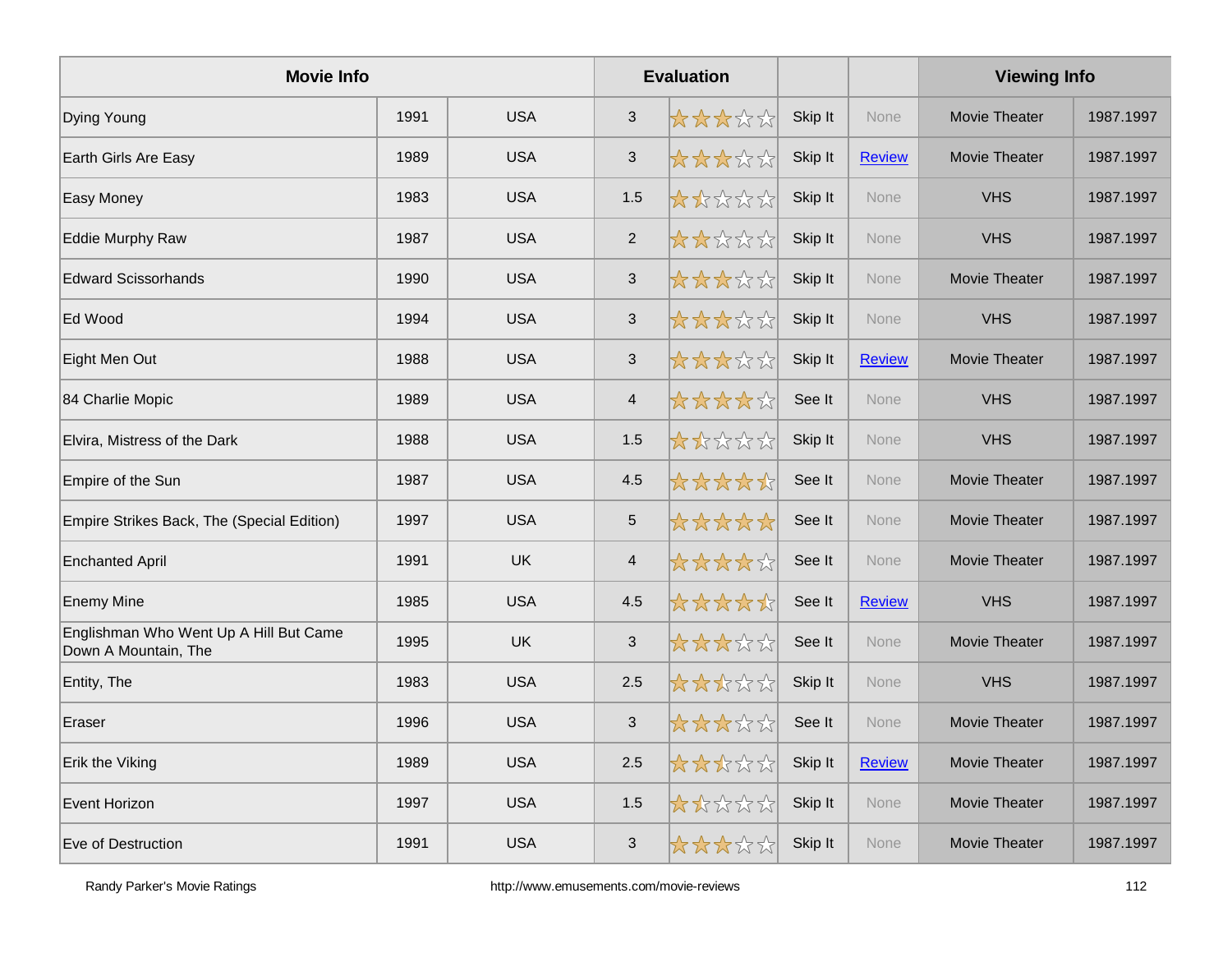| <b>Movie Info</b>          |      |            | <b>Evaluation</b>       |       |         |             | <b>Viewing Info</b>  |           |
|----------------------------|------|------------|-------------------------|-------|---------|-------------|----------------------|-----------|
| Everybody's All American   | 1988 | <b>USA</b> | $\overline{2}$          | ***** | Skip It | <b>None</b> | <b>VHS</b>           | 1987.1997 |
| Everyone Says I Love You   | 1996 | <b>USA</b> | $\overline{4}$          | ***** | See It  | <b>None</b> | <b>Movie Theater</b> | 1987.1997 |
| Evil Dead, The             | 1983 | <b>USA</b> | $\overline{\mathbf{4}}$ | ***** | See It  | None        | <b>VHS</b>           | 1987.1997 |
| Evil Dead II               | 1987 | <b>USA</b> | 2.5                     | ***** | Skip It | None        | Movie Theater        | 1987.1997 |
| Exorcist, The              | 1973 | <b>USA</b> | $\sqrt{5}$              | ***** | See It  | None        | <b>VHS</b>           | 1987.1997 |
| Exorcist III, The          | 1990 | <b>USA</b> | $\overline{2}$          | ***** | Skip It | <b>None</b> | Movie Theater        | 1987.1997 |
| Explorers                  | 1985 | <b>USA</b> | $\overline{\mathbf{4}}$ | ***** | See It  | None        | <b>VHS</b>           | 1987.1997 |
| <b>Extreme Prejudice</b>   | 1987 | <b>USA</b> | $\mathfrak{S}$          | ***** | Skip It | <b>None</b> | <b>VHS</b>           | 1987.1997 |
| Eyewitness                 | 1981 | <b>USA</b> | $\sqrt{3}$              | ***** | Skip It | None        | <b>VHS</b>           | 1987.1997 |
| Fabulous Baker Boys, The   | 1989 | <b>USA</b> | 4.5                     | ***** | See It  | None        | Movie Theater        | 1987.1997 |
| Face in the Crowd, A       | 1957 | <b>USA</b> | 4.5                     | ***** | See It  | <b>None</b> | <b>VHS</b>           | 1987.1997 |
| <b>Falling Down</b>        | 1993 | <b>USA</b> | 4.5                     | ***** | See It  | None        | Movie Theater        | 1987.1997 |
| <b>Family Business</b>     | 1989 | <b>USA</b> | $\sqrt{3}$              | ***** | Skip It | None        | Movie Theater        | 1987.1997 |
| Fantasia (Restoration)     | 1990 | <b>USA</b> | $\overline{\mathbf{4}}$ | ***** | See It  | None        | Movie Theater        | 1987.1997 |
| Fargo                      | 1996 | <b>USA</b> | $\mathfrak{S}$          | ***** | See It  | None        | Movie Theater        | 1987.1997 |
| Faster Pussycat, Kill Kill | 1965 | <b>USA</b> | $\overline{4}$          | ***** | See It  | <b>None</b> | Movie Theater        | 1987.1997 |
| <b>Fatal Attraction</b>    | 1987 | <b>USA</b> | 3                       | ***** | See It  | <b>None</b> | Movie Theater        | 1987.1997 |
| Father of the Bride        | 1991 | <b>USA</b> | $\overline{c}$          | ***** | Skip It | None        | <b>VHS</b>           | 1987.1997 |
| Feed                       | 1992 | <b>USA</b> | $\overline{\mathbf{4}}$ | ***** | See It  | <b>None</b> | <b>VHS</b>           | 1987.1997 |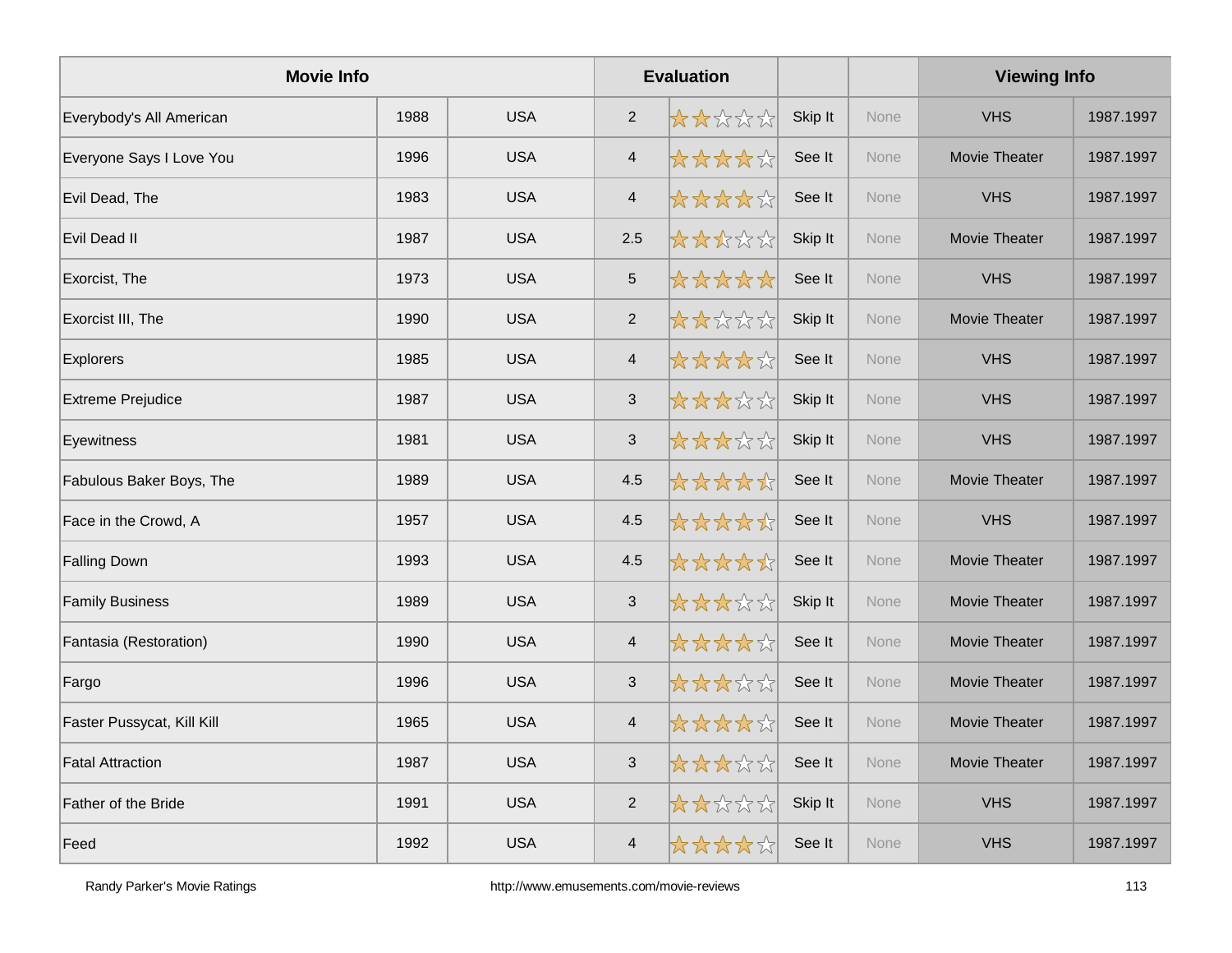| <b>Movie Info</b>        |      |            | <b>Evaluation</b>         |       |         |               | <b>Viewing Info</b> |           |
|--------------------------|------|------------|---------------------------|-------|---------|---------------|---------------------|-----------|
| Ferris Bueller's Day Off | 1986 | <b>USA</b> | 2.5                       | ***** | Skip It | <b>None</b>   | Movie Theater       | 1987.1997 |
| Few Good Men, A          | 1992 | <b>USA</b> | 4.5                       | ***** | See It  | None          | <b>VHS</b>          | 1987.1997 |
| <b>Field of Dreams</b>   | 1989 | <b>USA</b> | $\overline{4}$            | ***** | See It  | <b>Review</b> | Movie Theater       | 1987.1997 |
| <b>Fierce Creatures</b>  | 1997 | <b>USA</b> | $\overline{4}$            | ***** | See It  | None          | Movie Theater       | 1987.1997 |
| Fifth Element, The       | 1997 | <b>USA</b> | $\overline{4}$            | ***** | See It  | None          | Movie Theater       | 1987.1997 |
| 52 Pick-Up               | 1986 | <b>USA</b> | $\ensuremath{\mathsf{3}}$ | ***** | Skip It | <b>None</b>   | <b>VHS</b>          | 1987.1997 |
| <b>Final Analysis</b>    | 1992 | <b>USA</b> | $\overline{4}$            | ***** | See It  | None          | <b>VHS</b>          | 1987.1997 |
| Firm, The                | 1993 | <b>USA</b> | $\overline{4}$            | ***** | See It  | <b>None</b>   | <b>VHS</b>          | 1987.1997 |
| First Blood              | 1982 | <b>USA</b> | 2.5                       | ***** | Skip It | None          | <b>VHS</b>          | 1987.1997 |
| <b>First Wives Club</b>  | 1996 | <b>USA</b> | $\ensuremath{\mathsf{3}}$ | ***** | See It  | None          | Movie Theater       | 1987.1997 |
| Fish Called Wanda, A     | 1988 | <b>USA</b> | $\overline{4}$            | ***** | See It  | <b>None</b>   | Movie Theater       | 1987.1997 |
| Fisher King, The         | 1991 | <b>USA</b> | $\overline{4}$            | ***** | See It  | <b>None</b>   | Movie Theater       | 1987.1997 |
| <b>Five Corners</b>      | 1988 | <b>USA</b> | $\sqrt{5}$                | ***** | See It  | None          | <b>VHS</b>          | 1987.1997 |
| Five Heartbeats, The     | 1991 | <b>USA</b> | 2.5                       | ***** | Skip It | None          | <b>VHS</b>          | 1987.1997 |
| Flamingo Kid, The        | 1984 | <b>USA</b> | $\overline{4}$            | ***** | See It  | None          | Movie Theater       | 1987.1997 |
| Flashback                | 1990 | <b>USA</b> | $\ensuremath{\mathsf{3}}$ | ***** | Skip It | <b>None</b>   | Movie Theater       | 1987.1997 |
| Flatliners               | 1990 | <b>USA</b> | $\overline{4}$            | ***** | See It  | None          | Movie Theater       | 1987.1997 |
| Flesh + Blood            | 1985 | <b>USA</b> | $\overline{c}$            | ***** | Skip It | None          | <b>VHS</b>          | 1987.1997 |
| Fletch                   | 1985 | <b>USA</b> | $\overline{4}$            | ***** | See It  | None          | <b>VHS</b>          | 1987.1997 |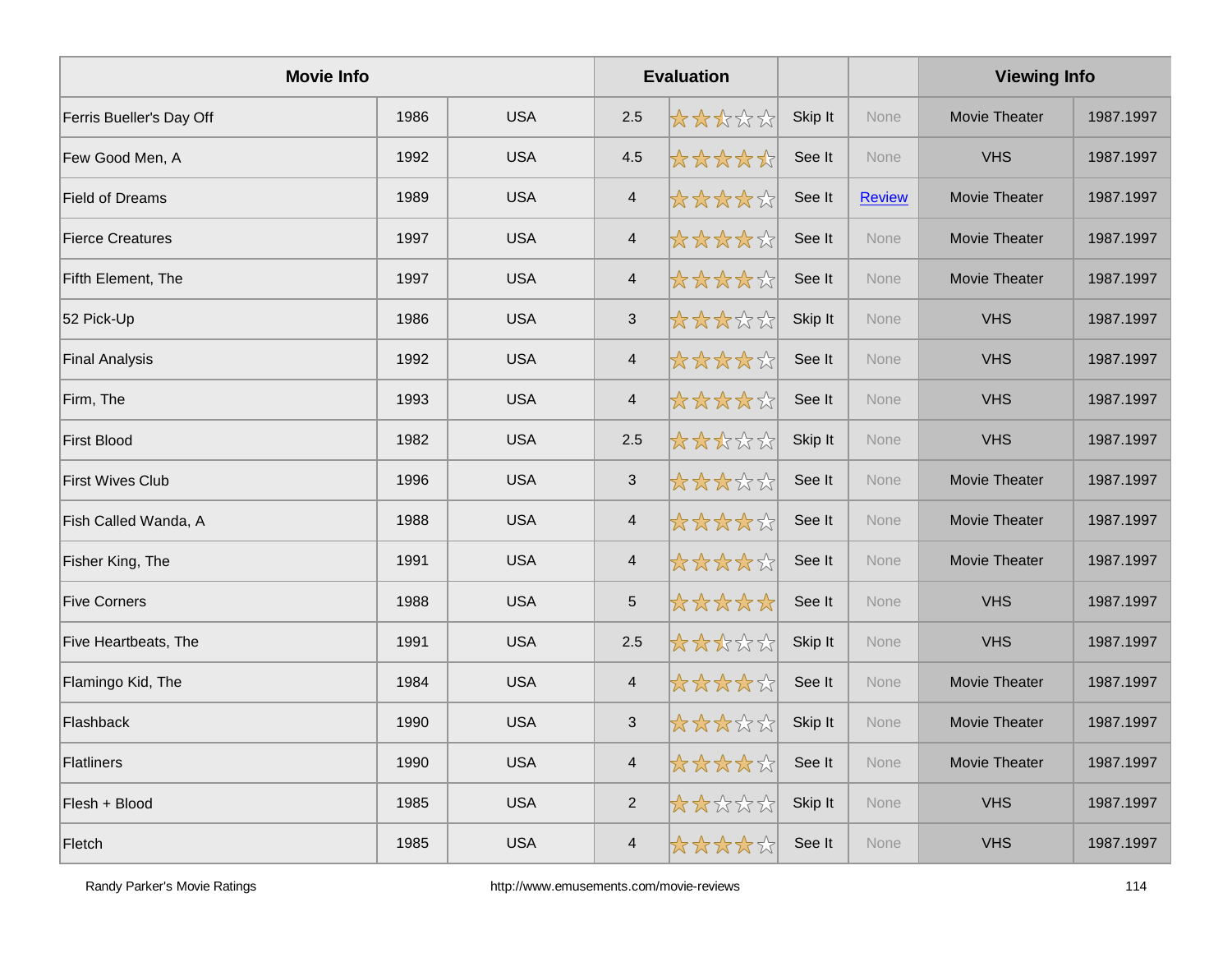| <b>Movie Info</b>                   |      |                    |                           | <b>Evaluation</b> |         |               | <b>Viewing Info</b>  |           |
|-------------------------------------|------|--------------------|---------------------------|-------------------|---------|---------------|----------------------|-----------|
| <b>Fletch Lives</b>                 | 1989 | <b>USA</b>         | 2.5                       | *****             | Skip It | <b>Review</b> | Movie Theater        | 1987.1997 |
| <b>Flirting With Disaster</b>       | 1996 | <b>USA</b>         | 4                         | *****             | See It  | None          | Movie Theater        | 1987.1997 |
| For All Mankind                     | 1989 | <b>USA</b>         | 4.5                       | *****             | See It  | None          | Movie Theater        | 1987.1997 |
| <b>Forrest Gump</b>                 | 1994 | <b>USA</b>         | 4.5                       | *****             | See It  | None          | <b>Movie Theater</b> | 1987.1997 |
| For Your Eyes Only                  | 1981 | UK                 | $\overline{\mathcal{A}}$  | *****             | See It  | None          | Movie Theater        | 1987.1997 |
| Four Seasons, The                   | 1981 | <b>USA</b>         | $\overline{4}$            | *****             | See It  | None          | <b>VHS</b>           | 1987.1997 |
| Fourth Protocol, The                | 1987 | <b>UK</b>          | $\overline{2}$            | *****             | Skip It | None          | <b>VHS</b>           | 1987.1997 |
| Fourth Man, The                     | 1983 | <b>Netherlands</b> | $\ensuremath{\mathsf{3}}$ | *****             | Skip It | <b>None</b>   | <b>VHS</b>           | 1987.1997 |
| Four Weddings and a Funeral         | 1994 | <b>UK</b>          | $\overline{4}$            | *****             | See It  | None          | Movie Theater        | 1987.1997 |
| Frankenhooker                       | 1990 | <b>USA</b>         | 2.5                       | *****             | Skip It | None          | <b>VHS</b>           | 1987.1997 |
| Frankie & Johnny                    | 1991 | <b>USA</b>         | 4.5                       | *****             | See It  | <b>None</b>   | <b>Movie Theater</b> | 1987.1997 |
| Frantic                             | 1988 | <b>USA</b>         | $\ensuremath{\mathsf{3}}$ | *****             | See It  | <b>None</b>   | <b>Movie Theater</b> | 1987.1997 |
| Freddy's Dead: The Final Night-mare | 1991 | <b>USA</b>         | $\overline{2}$            | *****             | Skip It | None          | <b>VHS</b>           | 1987.1997 |
| Freejack                            | 1992 | <b>USA</b>         | 2.5                       | *****             | Skip It | None          | <b>VHS</b>           | 1987.1997 |
| Freeway                             | 1996 | <b>USA</b>         | 3                         | *****             | See It  | <b>None</b>   | <b>Movie Theater</b> | 1987.1997 |
| French Lieutenant's Woman, The      | 1981 | <b>UK</b>          | 4.5                       | *****             | See It  | None          | <b>VHS</b>           | 1987.1997 |
| Freshman, The                       | 1990 | <b>USA</b>         | $\overline{\mathbf{4}}$   | *****             | See It  | None          | Movie Theater        | 1987.1997 |
| <b>Fried Green Tomatoes</b>         | 1991 | <b>USA</b>         | 4.5                       | *****             | See It  | <b>None</b>   | Movie Theater        | 1987.1997 |
| Frighteners, The                    | 1996 | <b>USA</b>         | 2.5                       | *****             | Skip It | <b>None</b>   | Movie Theater        | 1987.1997 |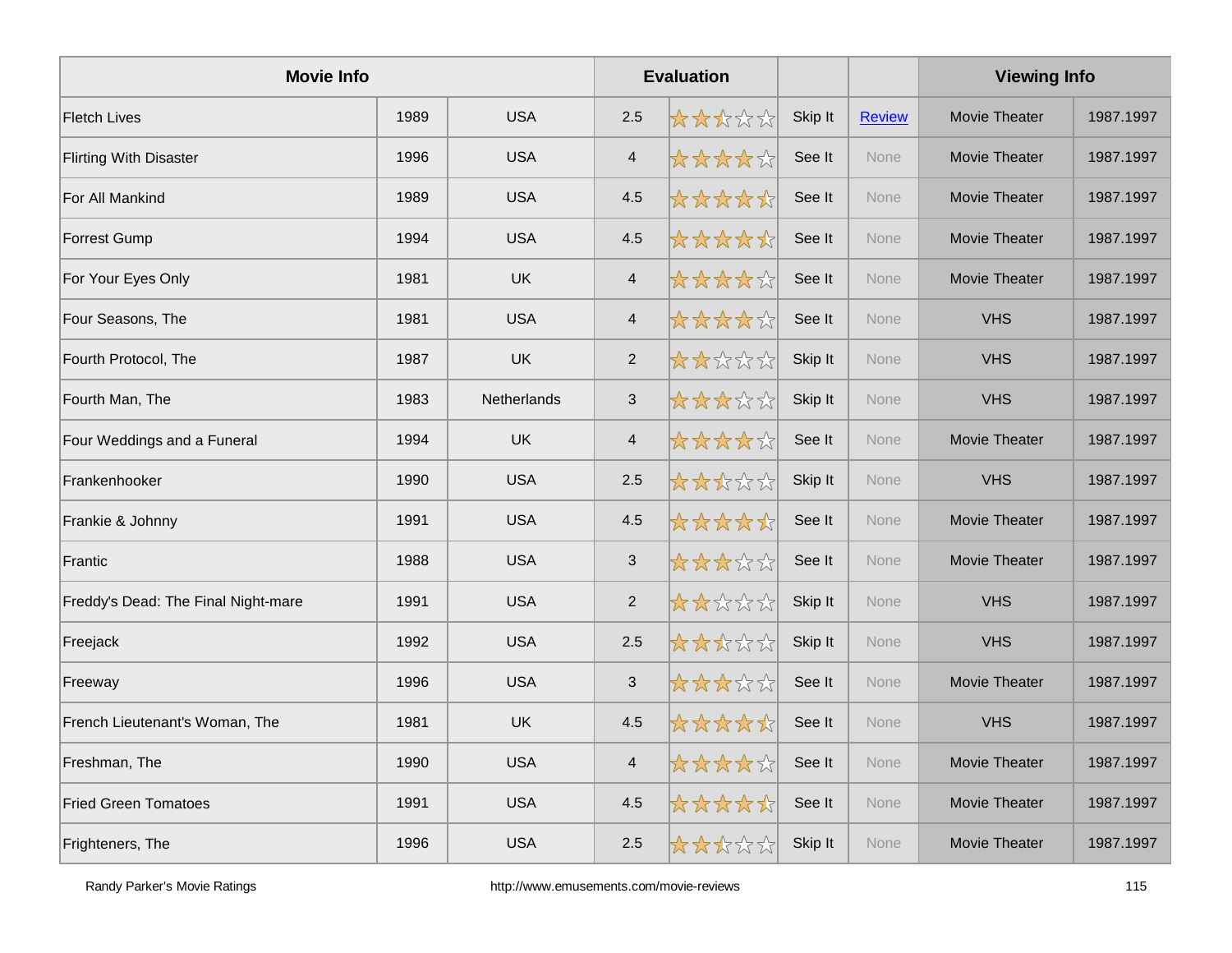| <b>Movie Info</b>                                  |      |            |                          | <b>Evaluation</b> |         |               | <b>Viewing Info</b>  |           |
|----------------------------------------------------|------|------------|--------------------------|-------------------|---------|---------------|----------------------|-----------|
| Fright Night                                       | 1985 | <b>USA</b> | $\overline{\mathcal{A}}$ | *****             | See It  | <b>None</b>   | Movie Theater        | 1987.1997 |
| From Beyond                                        | 1986 | <b>USA</b> | $\overline{2}$           | *****             | Skip It | None          | <b>VHS</b>           | 1987.1997 |
| From Dusk Till Dawn                                | 1996 | <b>USA</b> | 2.5                      | *****             | Skip It | None          | <b>VHS</b>           | 1987.1997 |
| Front, The                                         | 1976 | <b>USA</b> | 4.5                      | *****             | See It  | <b>None</b>   | <b>VHS</b>           | 1987.1997 |
| Fugitive, The                                      | 1993 | <b>USA</b> | $\overline{\mathbf{4}}$  | *****             | See It  | None          | Movie Theater        | 1987.1997 |
| <b>Full Metal Jacket</b>                           | 1987 | <b>USA</b> | $\overline{4}$           | *****             | See It  | None          | Movie Theater        | 1987.1997 |
| Full Monty, The                                    | 1997 | <b>UK</b>  | $\overline{4}$           | *****             | See It  | None          | <b>Movie Theater</b> | 1987.1997 |
| Funny About Love                                   | 1990 | <b>USA</b> | $\mathbf{3}$             | *****             | Skip It | <b>None</b>   | Movie Theater        | 1987.1997 |
| <b>Funny Bones</b>                                 | 1995 | <b>USA</b> | 2.5                      | *****             | Skip It | <b>None</b>   | Movie Theater        | 1987.1997 |
| Funny Farm                                         | 1988 | <b>USA</b> | 2.5                      | *****             | Skip It | None          | Movie Theater        | 1987.1997 |
| Funny Thing Happened on the Way to the<br>Forum, A | 1966 | <b>USA</b> | $\overline{4}$           | *****             | See It  | None          | <b>VHS</b>           | 1987.1997 |
| Fury, The                                          | 1978 | <b>USA</b> | $\overline{4}$           | *****             | See It  | None          | <b>VHS</b>           | 1987.1997 |
| F/X                                                | 1986 | <b>USA</b> | $\overline{\mathbf{4}}$  | *****             | See It  | <b>None</b>   | <b>Movie Theater</b> | 1987.1997 |
| Game, The                                          | 1997 | <b>USA</b> | 2.5                      | *****             | Skip It | None          | Movie Theater        | 1987.1997 |
| Gate, The                                          | 1987 | <b>USA</b> | 2.5                      | *****             | Skip It | None          | Movie Theater        | 1987.1997 |
| Get On The Bus                                     | 1996 | <b>USA</b> | 4.5                      | *****             | See It  | <b>None</b>   | <b>Movie Theater</b> | 1987.1997 |
| <b>Get Shorty</b>                                  | 1995 | <b>USA</b> | $\overline{4}$           | *****             | See It  | None          | <b>VHS</b>           | 1987.1997 |
| Getting It Right                                   | 1989 | <b>UK</b>  | $\overline{4}$           | *****             | See It  | <b>Review</b> | <b>Movie Theater</b> | 1987.1997 |
| Ghost                                              | 1990 | <b>USA</b> | 3                        | *****             | Skip It | <b>None</b>   | <b>Movie Theater</b> | 1987.1997 |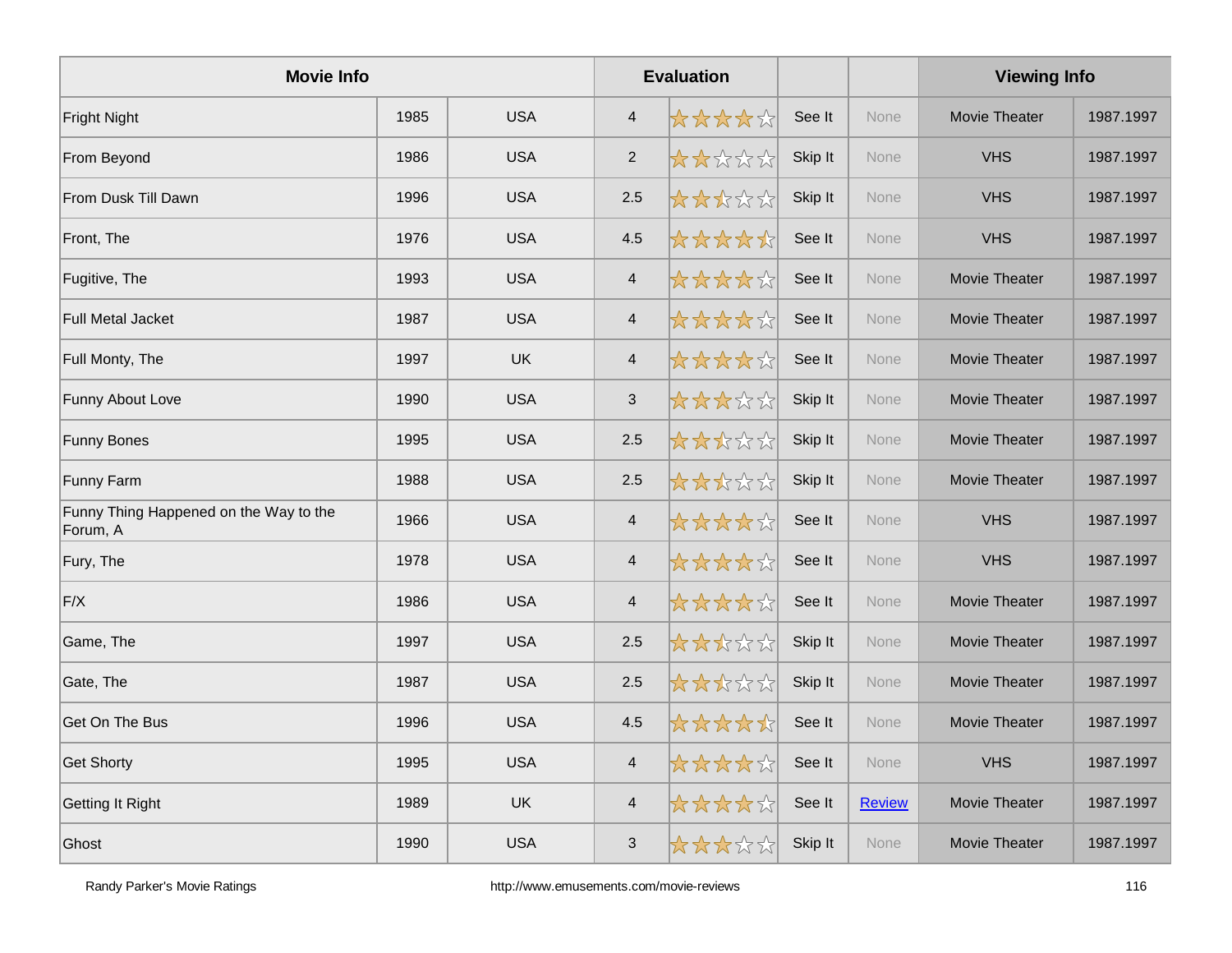| <b>Movie Info</b>                |      |                 |                         | <b>Evaluation</b> |         |               | <b>Viewing Info</b>  |           |
|----------------------------------|------|-----------------|-------------------------|-------------------|---------|---------------|----------------------|-----------|
| <b>Ghostbusters</b>              | 1984 | <b>USA</b>      | 4.5                     | *****             | See It  | <b>None</b>   | Movie Theater        | 1987.1997 |
| <b>Ghostbusters II</b>           | 1989 | <b>USA</b>      | 2.5                     | *****             | Skip It | <b>None</b>   | Movie Theater        | 1987.1997 |
| <b>Glengarry Glen Ross</b>       | 1992 | <b>USA</b>      | $\mathbf{3}$            | *****             | Skip It | None          | Movie Theater        | 1987.1997 |
| Glory                            | 1989 | <b>USA</b>      | 4.5                     | *****             | See It  | <b>Review</b> | Movie Theater        | 1987.1997 |
| Godfather, The                   | 1972 | <b>USA</b>      | 5                       | *****             | See It  | None          | Movie Theater        | 1987.1997 |
| Godfather, Part II, The          | 1974 | <b>USA</b>      | $\overline{\mathbf{4}}$ | *****             | See It  | <b>None</b>   | <b>VHS</b>           | 1987.1997 |
| Godfather, Part III, The         | 1990 | <b>USA</b>      | $\overline{\mathbf{4}}$ | *****             | See It  | None          | Movie Theater        | 1987.1997 |
| Gods Must Be Crazy, The          | 1981 | <b>Botswana</b> | $\overline{4}$          | *****             | See It  | None          | Movie Theater        | 1987.1997 |
| Gods Must Be Crazy II, The       | 1989 | <b>Botswana</b> | $\mathfrak{S}$          | *****             | See It  | <b>None</b>   | Movie Theater        | 1987.1997 |
| Goldeneye                        | 1995 | <b>USA</b>      | $\overline{4}$          | *****             | See It  | <b>None</b>   | Movie Theater        | 1987.1997 |
| Goodbye Girl, The                | 1977 | <b>USA</b>      | $\overline{4}$          | *****             | See It  | None          | <b>VHS</b>           | 1987.1997 |
| Goodfellas                       | 1990 | <b>USA</b>      | 5                       | *****             | See It  | None          | Movie Theater        | 1987.1997 |
| Good Morning, Vietnam            | 1987 | <b>USA</b>      | $\overline{4}$          | *****             | See It  | <b>None</b>   | Movie Theater        | 1987.1997 |
| Good, the Bad, and the Ugly, The | 1966 | Italy / Spain   | $\overline{\mathbf{4}}$ | *****             | See It  | <b>None</b>   | Movie Theater        | 1987.1997 |
| Gorillas in the Mist             | 1988 | <b>USA</b>      | 5                       | *****             | See It  | None          | Movie Theater        | 1987.1997 |
| Gothic                           | 1986 | <b>UK</b>       | $\mathfrak{S}$          | *****             | Skip It | None          | Movie Theater        | 1987.1997 |
| <b>Grand Canyon</b>              | 1991 | <b>USA</b>      | $\overline{\mathbf{4}}$ | *****             | See It  | <b>None</b>   | Movie Theater        | 1987.1997 |
| Grand Highway, The               | 1987 | France          | 4.5                     | *****             | See It  | None          | <b>VHS</b>           | 1987.1997 |
| <b>Great Balls of Fire!</b>      | 1989 | <b>USA</b>      | $\mathfrak{S}$          | *****             | Skip It | Review        | <b>Movie Theater</b> | 1987.1997 |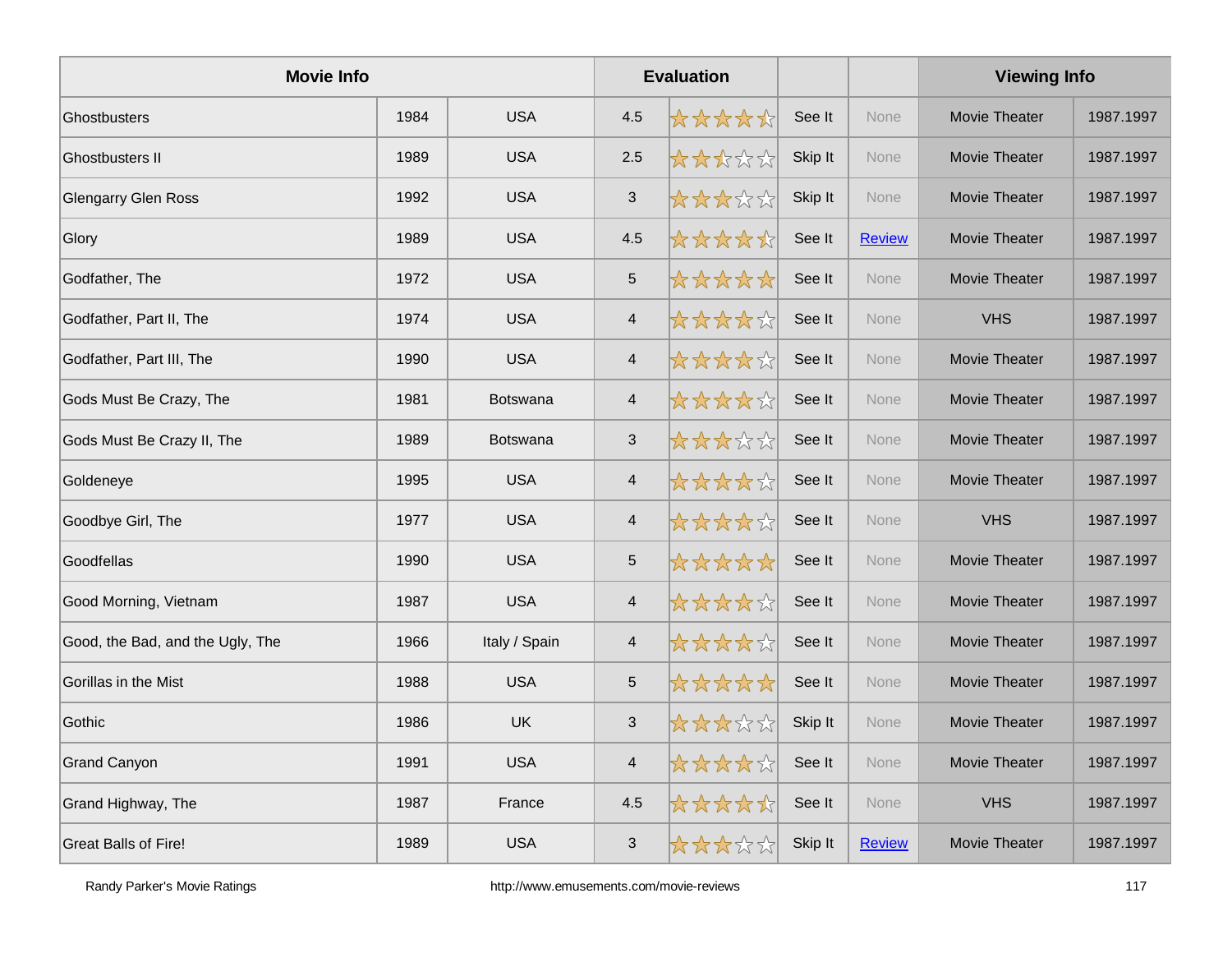| <b>Movie Info</b>          |      |            |                           | <b>Evaluation</b> |         |               | <b>Viewing Info</b>  |           |
|----------------------------|------|------------|---------------------------|-------------------|---------|---------------|----------------------|-----------|
| Great Wall, A              | 1986 | <b>USA</b> | 4.5                       | *****             | See It  | <b>None</b>   | <b>VHS</b>           | 1987.1997 |
| Greedy                     | 1994 | <b>USA</b> | 2.5                       | *****             | Skip It | <b>None</b>   | <b>VHS</b>           | 1987.1997 |
| <b>Green Card</b>          | 1990 | <b>USA</b> | $\overline{4}$            | *****             | See It  | None          | Movie Theater        | 1987.1997 |
| Gremlins 2: The New Batch  | 1990 | <b>USA</b> | 2.5                       | *****             | Skip It | <b>Review</b> | Movie Theater        | 1987.1997 |
| Grifters, The              | 1990 | <b>USA</b> | 4.5                       | *****             | See It  | None          | Movie Theater        | 1987.1997 |
| <b>Gross Anatomy</b>       | 1989 | <b>USA</b> | 2.5                       | *****             | Skip It | <b>None</b>   | <b>VHS</b>           | 1987.1997 |
| Groundhog Day              | 1993 | <b>USA</b> | $\overline{4}$            | *****             | See It  | None          | Movie Theater        | 1987.1997 |
| <b>Guilty by Suspicion</b> | 1991 | <b>USA</b> | $\ensuremath{\mathsf{3}}$ | *****             | Skip It | <b>None</b>   | Movie Theater        | 1987.1997 |
| Hairspray                  | 1988 | <b>USA</b> | $\overline{4}$            | *****             | See It  | <b>None</b>   | Movie Theater        | 1987.1997 |
| Handmaid's Tale, The       | 1990 | <b>USA</b> | $\overline{4}$            | *****             | See It  | <b>None</b>   | <b>VHS</b>           | 1987.1997 |
| Hand That Rocks the Cradle | 1992 | <b>USA</b> | $\overline{4}$            | *****             | See It  | None          | Movie Theater        | 1987.1997 |
| Hangin' with the Homeboys  | 1991 | <b>USA</b> | 4.5                       | *****             | See It  | None          | Movie Theater        | 1987.1997 |
| Hannah & Her Sisters       | 1986 | <b>USA</b> | $\overline{5}$            | *****             | See It  | <b>None</b>   | <b>Movie Theater</b> | 1987.1997 |
| <b>Harlem Nights</b>       | 1989 | <b>USA</b> | $\overline{c}$            | *****             | Skip It | <b>Review</b> | <b>Movie Theater</b> | 1987.1997 |
| Hard Way, The              | 1991 | <b>USA</b> | $\overline{4}$            | *****             | See It  | None          | Movie Theater        | 1987.1997 |
| Havana                     | 1990 | <b>USA</b> | $\overline{4}$            | *****             | See It  | None          | Movie Theater        | 1987.1997 |
| Hawks                      | 1988 | <b>UK</b>  | 4.5                       | *****             | See It  | <b>None</b>   | <b>VHS</b>           | 1987.1997 |
| <b>Heart and Souls</b>     | 1993 | <b>USA</b> | $\overline{4}$            | *****             | See It  | <b>None</b>   | Movie Theater        | 1987.1997 |
| Heartbreak Kid, The        | 1972 | <b>USA</b> | 4.5                       | *****             | See It  | None          | <b>VHS</b>           | 1987.1997 |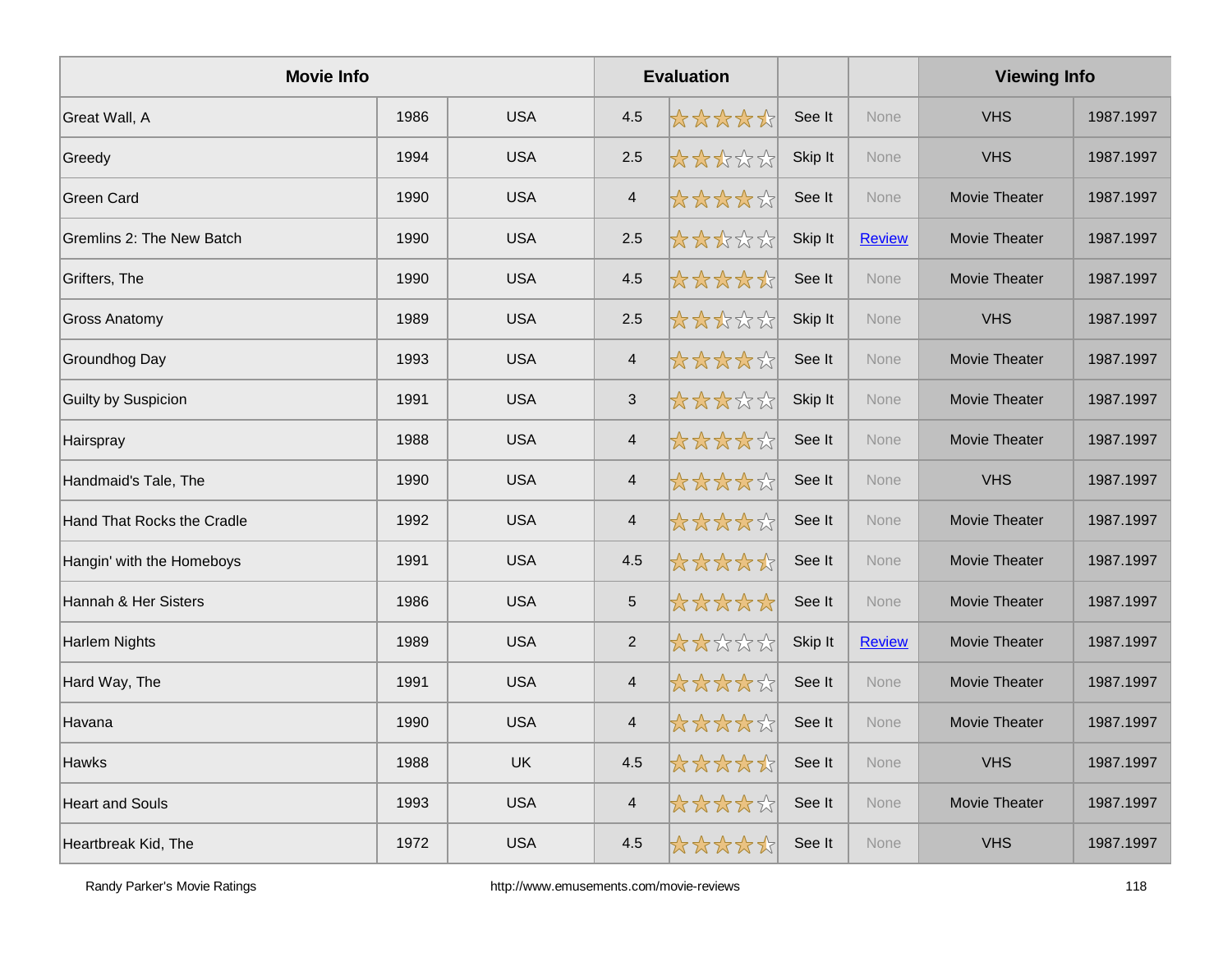| <b>Movie Info</b>                           |      |             |                           | <b>Evaluation</b> |         |               | <b>Viewing Info</b>  |           |
|---------------------------------------------|------|-------------|---------------------------|-------------------|---------|---------------|----------------------|-----------|
| <b>Heartbreak Ridge</b>                     | 1986 | <b>USA</b>  | 2.5                       | *****             | Skip It | <b>None</b>   | <b>VHS</b>           | 1987.1997 |
| <b>Heart Condition</b>                      | 1990 | <b>USA</b>  | 2.5                       | *****             | Skip It | <b>Review</b> | <b>Movie Theater</b> | 1987.1997 |
| Heart of Darkness: A Filmmaker's Apocalypse | 1991 | <b>USA</b>  | $\overline{4}$            | *****             | See It  | None          | Movie Theater        | 1987.1997 |
| Heat                                        | 1995 | <b>USA</b>  | $\overline{4}$            | *****             | See It  | None          | Movie Theater        | 1987.1997 |
| <b>Heathers</b>                             | 1989 | <b>USA</b>  | $\overline{4}$            | *****             | See It  | <b>Review</b> | Movie Theater        | 1987.1997 |
| <b>Heavenly Creatures</b>                   | 1994 | New Zealand | $\overline{\mathbf{4}}$   | *****             | See It  | <b>None</b>   | Movie Theater        | 1987.1997 |
| <b>Heavy Metal</b>                          | 1981 | <b>USA</b>  | 2.5                       | *****             | Skip It | None          | <b>VHS</b>           | 1987.1997 |
| Hellbound: Hellraiser II                    | 1988 | <b>UK</b>   | $\mathbf{1}$              | *****             | Skip It | <b>None</b>   | <b>VHS</b>           | 1987.1997 |
| Hellraiser                                  | 1987 | <b>UK</b>   | $\mathfrak{S}$            | *****             | See It  | None          | <b>VHS</b>           | 1987.1997 |
| Help!                                       | 1965 | <b>UK</b>   | $\overline{4}$            | *****             | See It  | None          | <b>VHS</b>           | 1987.1997 |
| Henry & June                                | 1990 | <b>USA</b>  | 3                         | *****             | Skip It | None          | Movie Theater        | 1987.1997 |
| Henry: Portrait of a Serial Killer          | 1990 | <b>USA</b>  | $\ensuremath{\mathsf{3}}$ | *****             | Skip It | None          | <b>VHS</b>           | 1987.1997 |
| Her Alibi                                   | 1989 | <b>USA</b>  | $\sqrt{3}$                | *****             | See It  | <b>Review</b> | Movie Theater        | 1987.1997 |
| <b>Hercules</b>                             | 1997 | <b>USA</b>  | $\ensuremath{\mathsf{3}}$ | *****             | See It  | None          | <b>Movie Theater</b> | 1987.1997 |
| Hero                                        | 1992 | <b>USA</b>  | $\overline{\mathbf{4}}$   | *****             | See It  | None          | Movie Theater        | 1987.1997 |
| Hidden, The                                 | 1987 | <b>USA</b>  | $\mathfrak{S}$            | *****             | Skip It | <b>None</b>   | Movie Theater        | 1987.1997 |
| <b>High Hopes</b>                           | 1988 | <b>UK</b>   | $\overline{2}$            | *****             | Skip It | <b>None</b>   | <b>VHS</b>           | 1987.1997 |
| <b>High Plains Drifter</b>                  | 1973 | <b>USA</b>  | 4.5                       | *****             | See It  | None          | <b>VHS</b>           | 1987.1997 |
| <b>Hollywood Shuffle</b>                    | 1987 | <b>USA</b>  | $\overline{\mathbf{4}}$   | *****             | See It  | None          | <b>VHS</b>           | 1987.1997 |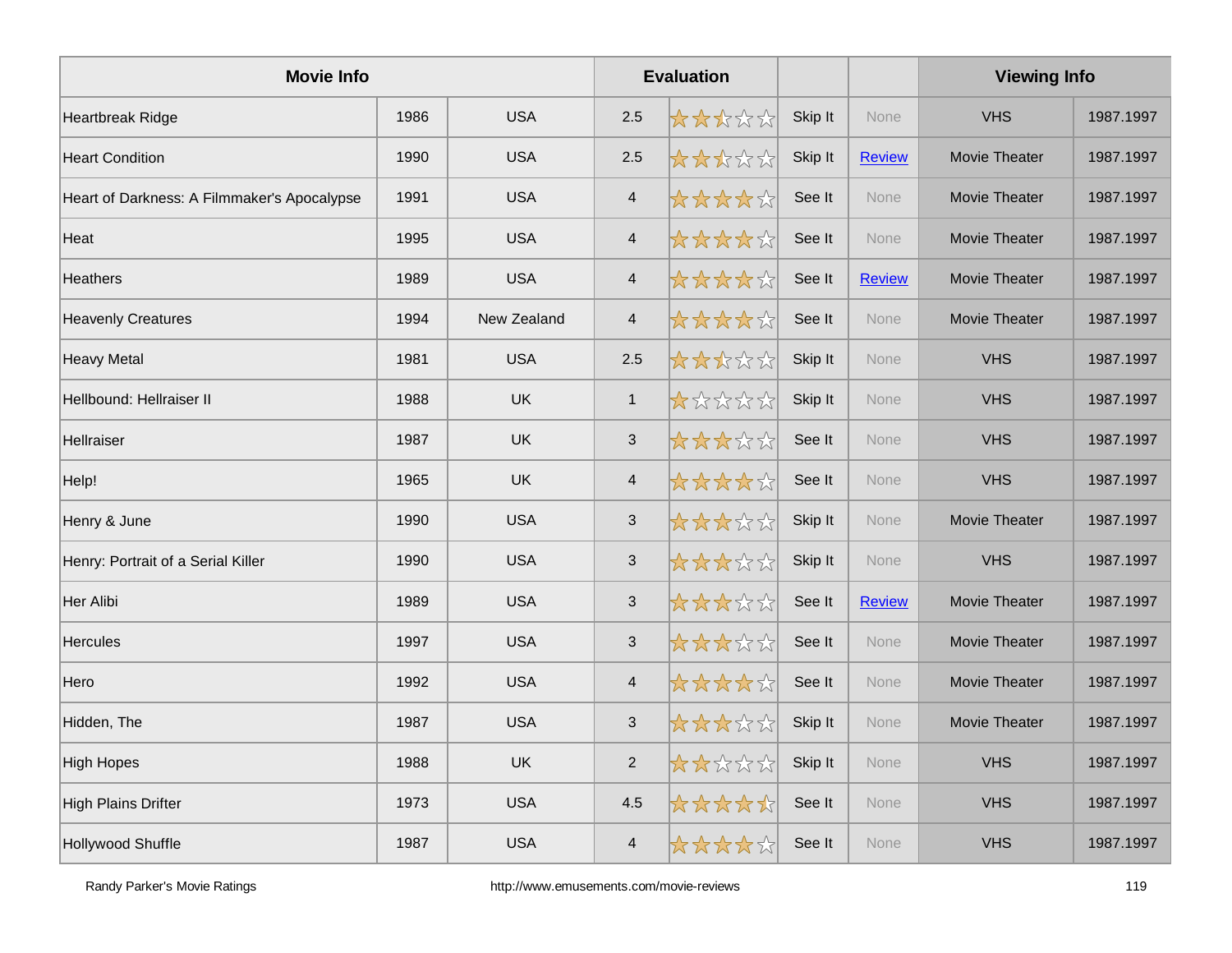| <b>Movie Info</b>               |      |            |                           | <b>Evaluation</b> |         |               | <b>Viewing Info</b> |           |  |
|---------------------------------|------|------------|---------------------------|-------------------|---------|---------------|---------------------|-----------|--|
| Home Alone                      | 1990 | <b>USA</b> | $\mathbf{3}$              | *****             | Skip It | None          | Movie Theater       | 1987.1997 |  |
| Home For The Holidays           | 1995 | <b>USA</b> | $\overline{2}$            | *****             | Skip It | None          | <b>VHS</b>          | 1987.1997 |  |
| Homicide                        | 1991 | <b>USA</b> | $\mathfrak{S}$            | *****             | Skip It | None          | Movie Theater       | 1987.1997 |  |
| Honey, I Shrunk the Kids        | 1989 | <b>USA</b> | $\sqrt{3}$                | *****             | See It  | <b>None</b>   | Movie Theater       | 1987.1997 |  |
| Honeymoon In Vegas              | 1992 | <b>USA</b> | $\overline{4}$            | *****             | See It  | None          | <b>VHS</b>          | 1987.1997 |  |
| Hook                            | 1991 | <b>USA</b> | $\overline{2}$            | *****             | Skip It | None          | Movie Theater       | 1987.1997 |  |
| Hoop Dreams                     | 1994 | <b>USA</b> | $\overline{4}$            | *****             | See It  | None          | Movie Theater       | 1987.1997 |  |
| Hoosiers                        | 1986 | <b>USA</b> | $\ensuremath{\mathsf{3}}$ | *****             | Skip It | <b>None</b>   | <b>VHS</b>          | 1987.1997 |  |
| Hope and Glory                  | 1987 | <b>UK</b>  | $\overline{4}$            | *****             | See It  | None          | Movie Theater       | 1987.1997 |  |
| Hot Dog The Movie               | 1984 | <b>USA</b> | 2.5                       | *****             | Skip It | None          | <b>VHS</b>          | 1987.1997 |  |
| Hot Shots!                      | 1991 | <b>USA</b> | 2.5                       | *****             | Skip It | <b>None</b>   | Movie Theater       | 1987.1997 |  |
| Hot Spot, The                   | 1990 | <b>USA</b> | $\overline{4}$            | *****             | See It  | <b>Review</b> | <b>VHS</b>          | 1987.1997 |  |
| House Calls                     | 1987 | <b>USA</b> | 2.5                       | *****             | Skip It | None          | <b>VHS</b>          | 1987.1997 |  |
| Housekeeping                    | 1987 | <b>USA</b> | $\overline{5}$            | *****             | See It  | None          | <b>VHS</b>          | 1987.1997 |  |
| House of Games                  | 1987 | <b>USA</b> | 4.5                       | *****             | See It  | None          | <b>VHS</b>          | 1987.1997 |  |
| House Party                     | 1990 | <b>USA</b> | $\overline{4}$            | *****             | See It  | None          | <b>VHS</b>          | 1987.1997 |  |
| Housesitter                     | 1992 | <b>USA</b> | $\overline{\mathbf{4}}$   | *****             | See It  | None          | <b>VHS</b>          | 1987.1997 |  |
| Howard the Duck                 | 1986 | <b>USA</b> | 1.5                       | *****             | Skip It | <b>None</b>   | <b>VHS</b>          | 1987.1997 |  |
| How to Get Ahead in Advertising | 1989 | UK         | $\mathbf{3}$              | *****             | Skip It | None          | Movie Theater       | 1987.1997 |  |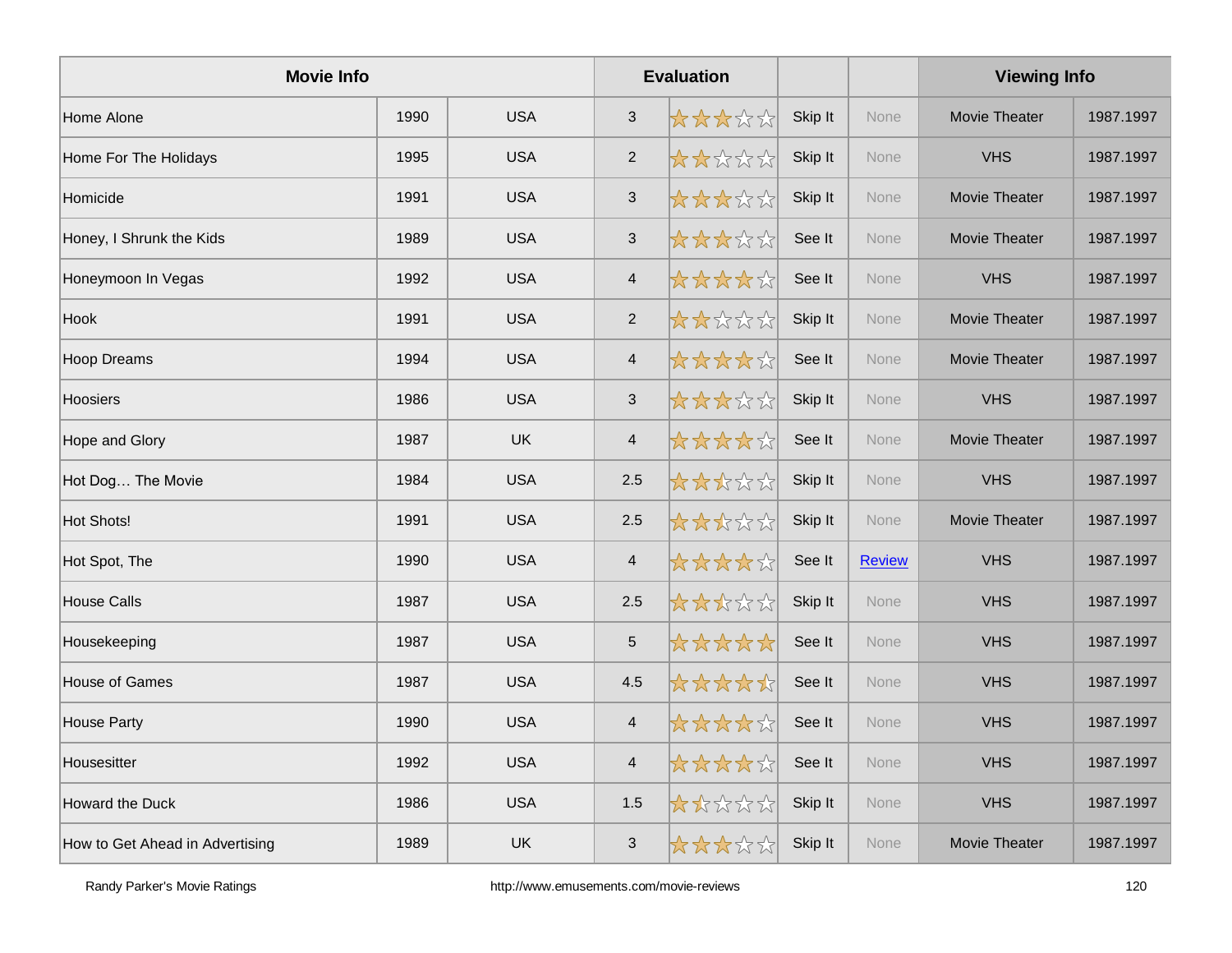| <b>Movie Info</b>                    |      |            |                         | <b>Evaluation</b> |         |               | <b>Viewing Info</b> |           |
|--------------------------------------|------|------------|-------------------------|-------------------|---------|---------------|---------------------|-----------|
| Hudsucker Proxy, The                 | 1994 | <b>USA</b> | 2.5                     | *****             | Skip It | <b>None</b>   | <b>VHS</b>          | 1987.1997 |
| Hunt for Red October, The            | 1990 | <b>USA</b> | 4.5                     | *****             | See It  | <b>Review</b> | Movie Theater       | 1987.1997 |
| <b>Husbands and Wives</b>            | 1992 | <b>USA</b> | 4.5                     | *****             | See It  | None          | Movie Theater       | 1987.1997 |
| Iceman                               | 1984 | <b>USA</b> | $\overline{4}$          | *****             | See It  | None          | <b>VHS</b>          | 1987.1997 |
| Icicle Thief, The                    | 1989 | Italy      | $\overline{\mathbf{4}}$ | *****             | See It  | None          | Movie Theater       | 1987.1997 |
| Love You to Death                    | 1990 | <b>USA</b> | $\overline{\mathbf{4}}$ | *****             | See It  | <b>Review</b> | Movie Theater       | 1987.1997 |
| I'm Gonna Git You Sucka              | 1988 | <b>USA</b> | $\overline{2}$          | *****             | Skip It | None          | <b>VHS</b>          | 1987.1997 |
| Immediate Family                     | 1989 | <b>USA</b> | $\overline{4}$          | *****             | See It  | <b>Review</b> | Movie Theater       | 1987.1997 |
| Impulse                              | 1990 | <b>USA</b> | $\overline{\mathbf{4}}$ | *****             | See It  | None          | <b>VHS</b>          | 1987.1997 |
| In Country                           | 1989 | <b>USA</b> | 1.5                     | *****             | Skip It | None          | <b>VHS</b>          | 1987.1997 |
| Independence Day                     | 1996 | <b>USA</b> | 3                       | *****             | Skip It | None          | Movie Theater       | 1987.1997 |
| Indiana Jones and the Last Crusade   | 1989 | <b>USA</b> | $\overline{\mathbf{4}}$ | *****             | See It  | <b>Review</b> | Movie Theater       | 1987.1997 |
| Indiana Jones and the Temple of Doom | 1984 | <b>USA</b> | $\overline{4}$          | *****             | See It  | None          | Movie Theater       | 1987.1997 |
| Indian Runner, The                   | 1991 | <b>USA</b> | 2.5                     | *****             | Skip It | None          | <b>VHS</b>          | 1987.1997 |
| In-Laws, The                         | 1979 | <b>USA</b> | $\overline{4}$          | *****             | See It  | <b>None</b>   | <b>VHS</b>          | 1987.1997 |
| Innerspace                           | 1987 | <b>USA</b> | $\overline{\mathbf{4}}$ | *****             | See It  | <b>None</b>   | Movie Theater       | 1987.1997 |
| Innocent Man, An                     | 1989 | <b>USA</b> | $\mathfrak{S}$          | *****             | See It  | <b>Review</b> | Movie Theater       | 1987.1997 |
| Insignificance                       | 1985 | <b>UK</b>  | $\mathfrak{S}$          | *****             | Skip It | <b>None</b>   | <b>VHS</b>          | 1987.1997 |
| <b>Internal Affairs</b>              | 1990 | <b>USA</b> | $\overline{\mathbf{4}}$ | *****             | See It  | None          | Movie Theater       | 1987.1997 |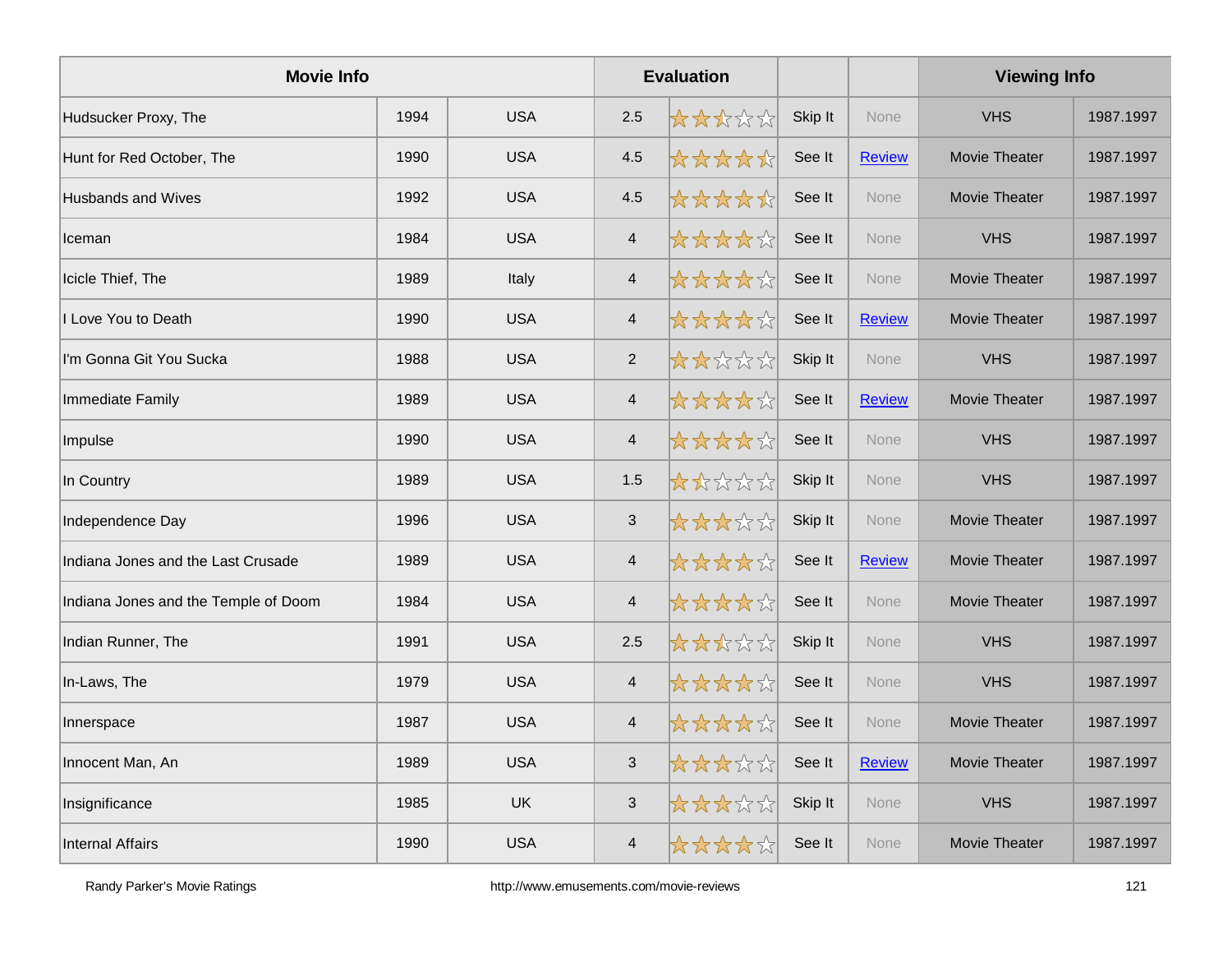| <b>Movie Info</b>                  |      |            |                           | <b>Evaluation</b> |         |               | <b>Viewing Info</b> |           |
|------------------------------------|------|------------|---------------------------|-------------------|---------|---------------|---------------------|-----------|
| In the Heat of the Night           | 1967 | <b>USA</b> | 4.5                       | *****             | See It  | <b>None</b>   | <b>VHS</b>          | 1987.1997 |
| In the Line of Fire                | 1993 | <b>USA</b> | $\overline{4}$            | *****             | See It  | None          | Movie Theater       | 1987.1997 |
| In the Mood                        | 1987 | <b>USA</b> | $\overline{4}$            | *****             | See It  | None          | <b>VHS</b>          | 1987.1997 |
| <b>Ironweed</b>                    | 1987 | <b>USA</b> | $\sqrt{3}$                | *****             | Skip It | None          | <b>VHS</b>          | 1987.1997 |
| It Could Happen To You             | 1994 | <b>USA</b> | $\overline{4}$            | *****             | See It  | None          | Movie Theater       | 1987.1997 |
| Jacob's Ladder                     | 1990 | <b>USA</b> | $\ensuremath{\mathsf{3}}$ | *****             | See It  | None          | Movie Theater       | 1987.1997 |
| James and The Giant Peach          | 1996 | <b>USA</b> | $\mathfrak{S}$            | *****             | Skip It | None          | Movie Theater       | 1987.1997 |
| Jean de Florette                   | 1986 | France     | $\overline{4}$            | *****             | See It  | <b>None</b>   | Movie Theater       | 1987.1997 |
| Jerry McGuire                      | 1996 | <b>USA</b> | $\mathfrak{S}$            | *****             | Skip It | None          | Movie Theater       | 1987.1997 |
| Jesus of Montreal                  | 1989 | Canada     | 4.5                       | *****             | See It  | None          | <b>VHS</b>          | 1987.1997 |
| <b>JFK</b>                         | 1991 | <b>USA</b> | $\overline{4}$            | *****             | See It  | <b>None</b>   | Movie Theater       | 1987.1997 |
| Joe Versus the Volcano             | 1990 | <b>USA</b> | $\overline{4}$            | *****             | See It  | <b>Review</b> | Movie Theater       | 1987.1997 |
| Johnny Handsome                    | 1989 | <b>USA</b> | $\mathfrak{S}$            | *****             | Skip It | <b>Review</b> | Movie Theater       | 1987.1997 |
| Jo Jo Dancer, Your Life Is Calling | 1986 | <b>USA</b> | $\overline{4}$            | *****             | See It  | None          | <b>VHS</b>          | 1987.1997 |
| Joshua Then and Now                | 1985 | <b>USA</b> | $\overline{4}$            | *****             | See It  | None          | <b>VHS</b>          | 1987.1997 |
| Joy Luck Club, The                 | 1993 | <b>USA</b> | 4.5                       | *****             | See It  | None          | Movie Theater       | 1987.1997 |
| Julia and Julia                    | 1987 | Italy      | $\overline{2}$            | *****             | Skip It | None          | <b>VHS</b>          | 1987.1997 |
| Jungle Fever                       | 1991 | <b>USA</b> | $\mathfrak{S}$            | *****             | Skip It | <b>Review</b> | Movie Theater       | 1987.1997 |
| Junior                             | 1994 | <b>USA</b> | $\overline{4}$            | *****             | See It  | None          | Movie Theater       | 1987.1997 |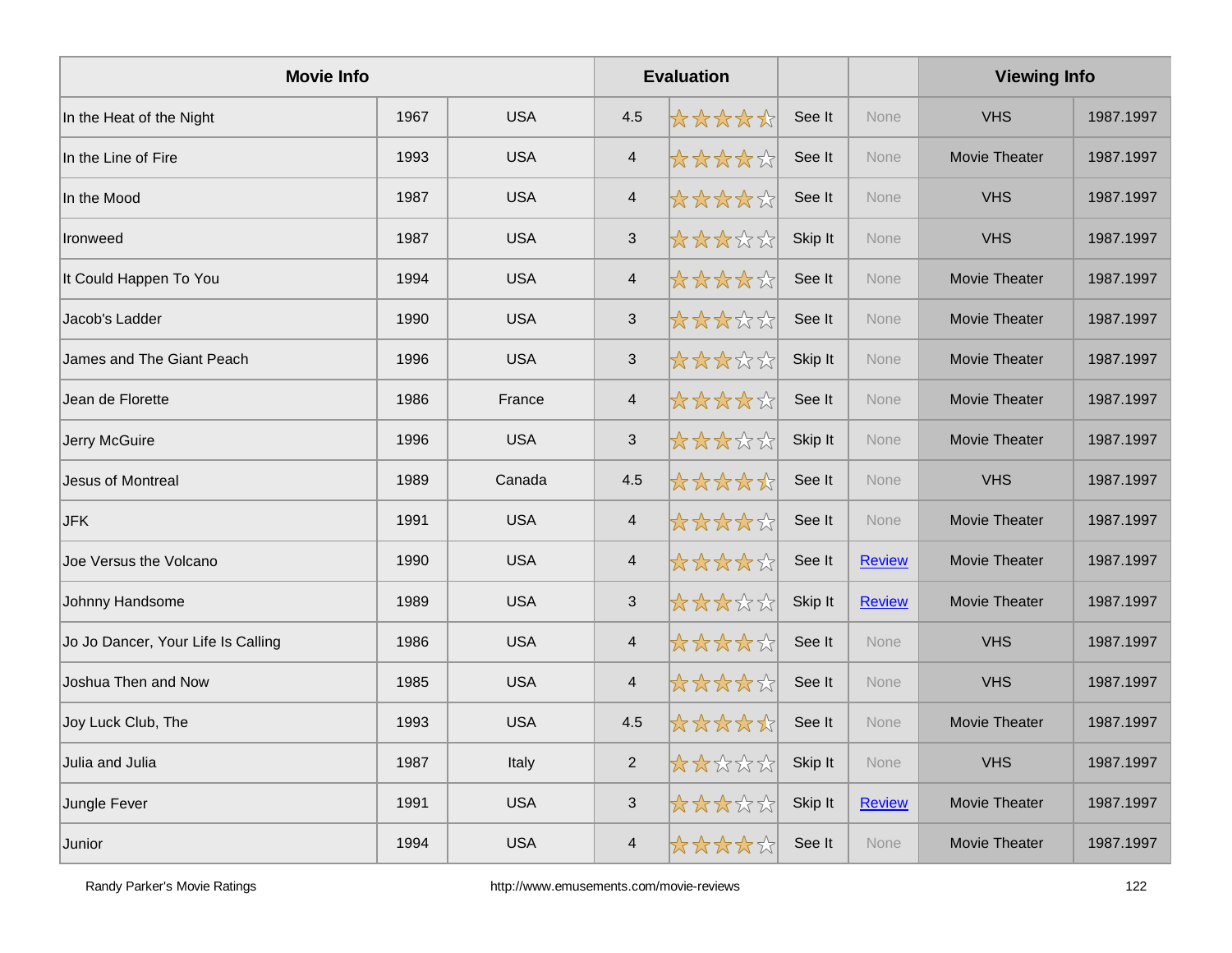| <b>Movie Info</b>           |      |            |                           | <b>Evaluation</b> |         |             | <b>Viewing Info</b>  |           |
|-----------------------------|------|------------|---------------------------|-------------------|---------|-------------|----------------------|-----------|
| Jurassic Park               | 1993 | <b>USA</b> | $\overline{a}$            | *****             | See It  | None        | Movie Theater        | 1987.1997 |
| Just For Laughs             | 1997 | France     | $\overline{4}$            | *****             | See It  | None        | Movie Theater        | 1987.1997 |
| Kafka                       | 1991 | <b>USA</b> | $\overline{4}$            | *****             | See It  | None        | <b>VHS</b>           | 1987.1997 |
| Karate Kid, The             | 1984 | <b>USA</b> | 4.5                       | *****             | See It  | <b>None</b> | <b>VHS</b>           | 1987.1997 |
| Karate Kid, Part II, The    | 1986 | <b>USA</b> | $\sqrt{3}$                | *****             | Skip It | None        | <b>VHS</b>           | 1987.1997 |
| <b>Kentucky Fried Movie</b> | 1977 | <b>USA</b> | $\sqrt{3}$                | *****             | See It  | None        | <b>VHS</b>           | 1987.1997 |
| Kill Me Again               | 1989 | <b>USA</b> | $\mathbf{1}$              | *****             | Skip It | None        | <b>VHS</b>           | 1987.1997 |
| Kindergarten Cop            | 1990 | <b>USA</b> | $\overline{4}$            | *****             | See It  | None        | Movie Theater        | 1987.1997 |
| King of Comedy              | 1983 | <b>USA</b> | $\sqrt{5}$                | *****             | See It  | None        | <b>VHS</b>           | 1987.1997 |
| King Ralph                  | 1991 | <b>USA</b> | $\sqrt{3}$                | *****             | See It  | <b>None</b> | <b>Movie Theater</b> | 1987.1997 |
| Krays, The                  | 1990 | <b>UK</b>  | $\mathfrak{S}$            | *****             | Skip It | None        | Movie Theater        | 1987.1997 |
| La Bamba                    | 1987 | <b>USA</b> | 4.5                       | *****             | See It  | None        | Movie Theater        | 1987.1997 |
| Labyrinth                   | 1986 | <b>USA</b> | 2.5                       | *****             | Skip It | <b>None</b> | <b>VHS</b>           | 1987.1997 |
| L.A. Confidential           | 1997 | <b>USA</b> | 4.5                       | *****             | See It  | <b>None</b> | <b>Movie Theater</b> | 1987.1997 |
| Ladyhawke                   | 1985 | <b>USA</b> | $\mathbf{1}$              | *****             | Skip It | None        | <b>VHS</b>           | 1987.1997 |
| Lady in White, The          | 1988 | <b>USA</b> | $\overline{4}$            | *****             | See It  | None        | <b>VHS</b>           | 1987.1997 |
| La Femme Nikita             | 1990 | France     | $\overline{4}$            | *****             | See It  | <b>None</b> | Movie Theater        | 1987.1997 |
| Lair of the White Worm, The | 1988 | <b>UK</b>  | $\ensuremath{\mathsf{3}}$ | *****             | Skip It | <b>None</b> | <b>VHS</b>           | 1987.1997 |
| La Lectrice                 | 1988 | France     | $\mathfrak{S}$            | *****             | Skip It | None        | <b>VHS</b>           | 1987.1997 |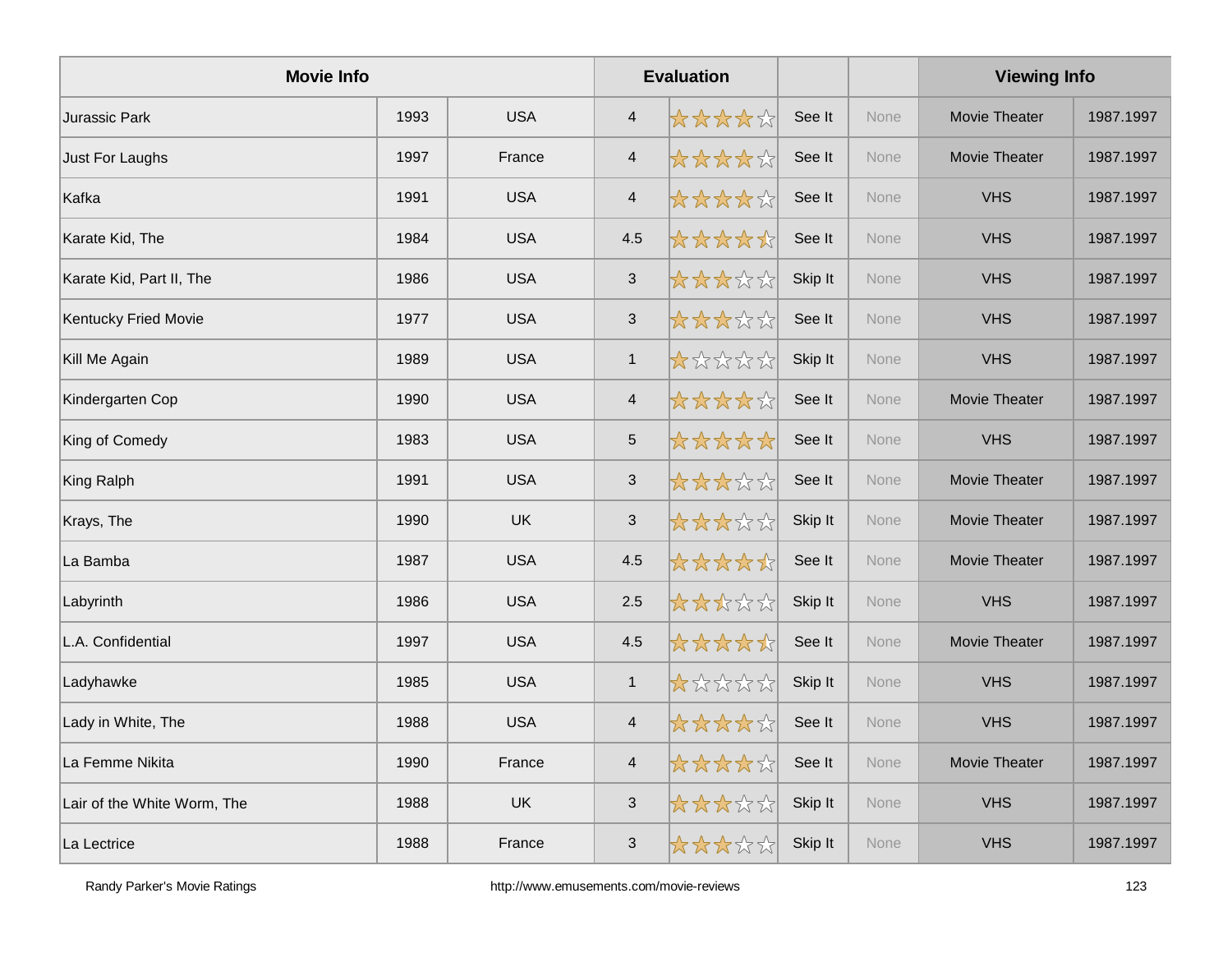| <b>Movie Info</b>                |      |            | <b>Evaluation</b>        |       |         |               | <b>Viewing Info</b>  |           |
|----------------------------------|------|------------|--------------------------|-------|---------|---------------|----------------------|-----------|
| Land Before Time, The            | 1988 | <b>USA</b> | $\sqrt{3}$               | ***** | Skip It | <b>Review</b> | Movie Theater        | 1987.1997 |
| Laserman, The                    | 1990 | <b>USA</b> | $\overline{\mathcal{A}}$ | ***** | See It  | <b>Review</b> | <b>Movie Theater</b> | 1987.1997 |
| Last Action Hero                 | 1993 | <b>USA</b> | $\mathfrak{S}$           | ***** | Skip It | None          | Movie Theater        | 1987.1997 |
| Last Embrace                     | 1979 | <b>USA</b> | $\overline{4}$           | ***** | See It  | None          | <b>VHS</b>           | 1987.1997 |
| Last Emperor, The                | 1987 | <b>USA</b> | $\overline{4}$           | ***** | See It  | None          | Movie Theater        | 1987.1997 |
| Last Exit to Brooklyn            | 1989 | <b>USA</b> | 4.5                      | ***** | See It  | <b>None</b>   | <b>Movie Theater</b> | 1987.1997 |
| Last of the Mohicans             | 1992 | <b>USA</b> | 4.5                      | ***** | See It  | <b>None</b>   | Movie Theater        | 1987.1997 |
| Last Seduction, The              | 1994 | <b>USA</b> | $\overline{5}$           | ***** | See It  | <b>None</b>   | Movie Theater        | 1987.1997 |
| Last Supper, The                 | 1992 | <b>USA</b> | $\sqrt{3}$               | ***** | Skip It | None          | <b>VHS</b>           | 1987.1997 |
| Last Temptation of Christ, The   | 1988 | <b>USA</b> | $\overline{\mathbf{4}}$  | ***** | See It  | None          | Movie Theater        | 1987.1997 |
| L.A. Story                       | 1991 | <b>USA</b> | 3                        | ***** | Skip It | None          | Movie Theater        | 1987.1997 |
| Lawnmower Man, The               | 1992 | <b>USA</b> | 2.5                      | ***** | Skip It | <b>None</b>   | <b>VHS</b>           | 1987.1997 |
| Lawrence of Arabia (Restoration) | 1989 | <b>USA</b> | $\,$ 5 $\,$              | ***** | See It  | <b>None</b>   | Movie Theater        | 1987.1997 |
| League of Their Own, A           | 1992 | <b>USA</b> | $\overline{4}$           | ***** | See It  | <b>None</b>   | <b>Movie Theater</b> | 1987.1997 |
| Lean on Me                       | 1989 | <b>USA</b> | $\mathfrak{S}$           | ***** | See It  | None          | Movie Theater        | 1987.1997 |
| Legal Eagles                     | 1986 | <b>USA</b> | $\overline{4}$           | ***** | See It  | <b>None</b>   | <b>VHS</b>           | 1987.1997 |
| Legend                           | 1985 | <b>UK</b>  | $\mathfrak{S}$           | ***** | Skip It | <b>None</b>   | <b>VHS</b>           | 1987.1997 |
| Lethal Weapon                    | 1987 | <b>USA</b> | 4.5                      | ***** | See It  | <b>Review</b> | Movie Theater        | 1987.1997 |
| Lethal Weapon 2                  | 1989 | <b>USA</b> | $\overline{4}$           | ***** | See It  | Review        | Movie Theater        | 1987.1997 |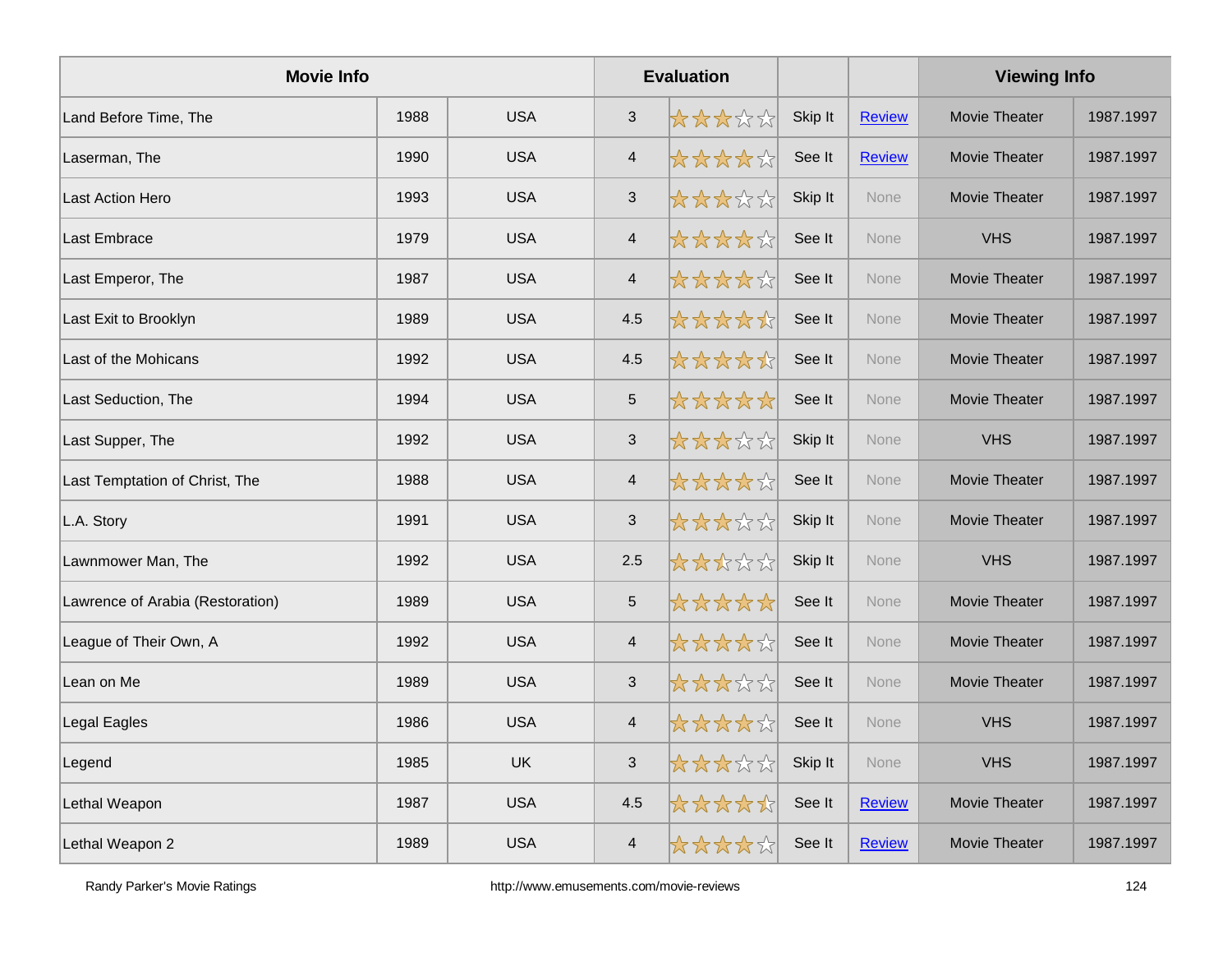| <b>Movie Info</b>     |      |            | <b>Evaluation</b>         |       |         |               | <b>Viewing Info</b>  |           |
|-----------------------|------|------------|---------------------------|-------|---------|---------------|----------------------|-----------|
| Lethal Weapon 3       | 1992 | <b>USA</b> | $\mathfrak{S}$            | ***** | Skip It | <b>None</b>   | Movie Theater        | 1987.1997 |
| Let It Ride           | 1989 | <b>USA</b> | $\overline{4}$            | ***** | See It  | <b>Review</b> | <b>Movie Theater</b> | 1987.1997 |
| Leviathan             | 1989 | <b>USA</b> | 2.5                       | ***** | Skip It | None          | <b>VHS</b>           | 1987.1997 |
| License to Drive      | 1988 | <b>USA</b> | 1.5                       | ***** | Skip It | None          | Movie Theater        | 1987.1997 |
| Licence to Kill       | 1989 | <b>USA</b> | 4.5                       | ***** | See It  | None          | Movie Theater        | 1987.1997 |
| Life Stinks           | 1991 | <b>USA</b> | $\overline{4}$            | ***** | See It  | <b>Review</b> | Movie Theater        | 1987.1997 |
| Life With Mikey       | 1993 | <b>USA</b> | $\mathbf{3}$              | ***** | Skip It | <b>None</b>   | <b>Movie Theater</b> | 1987.1997 |
| Lion King, The        | 1994 | <b>USA</b> | 2.5                       | ***** | Skip It | None          | <b>VHS</b>           | 1987.1997 |
| Little Man Tate       | 1991 | <b>USA</b> | $\overline{4}$            | ***** | See It  | None          | Movie Theater        | 1987.1997 |
| Little Mermaid, The   | 1989 | <b>USA</b> | 4.5                       | ***** | See It  | None          | Movie Theater        | 1987.1997 |
| Little Murders        | 1971 | <b>USA</b> | 4.5                       | ***** | See It  | <b>Review</b> | <b>VHS</b>           | 1987.1997 |
| Little Nikita         | 1988 | <b>USA</b> | 2.5                       | ***** | Skip It | <b>None</b>   | <b>VHS</b>           | 1987.1997 |
| Little Romance, A     | 1979 | <b>USA</b> | $\ensuremath{\mathsf{3}}$ | ***** | See It  | None          | <b>VHS</b>           | 1987.1997 |
| Living Daylights, The | 1987 | <b>USA</b> | $\overline{4}$            | ***** | See It  | None          | Movie Theater        | 1987.1997 |
| Living In Oblivion    | 1995 | <b>USA</b> | $\overline{4}$            | ***** | See It  | None          | <b>VHS</b>           | 1987.1997 |
| Local Hero            | 1983 | <b>UK</b>  | $\sqrt{5}$                | ***** | See It  | <b>None</b>   | <b>VHS</b>           | 1987.1997 |
| Lolita                | 1962 | <b>UK</b>  | $\overline{5}$            | ***** | See It  | None          | <b>VHS</b>           | 1987.1997 |
| Lonely Guy, The       | 1994 | <b>USA</b> | 2.5                       | ***** | Skip It | None          | <b>VHS</b>           | 1987.1997 |
| Lone Star             | 1996 | <b>USA</b> | $\mathfrak{S}$            | ***** | Skip It | None          | <b>VHS</b>           | 1987.1997 |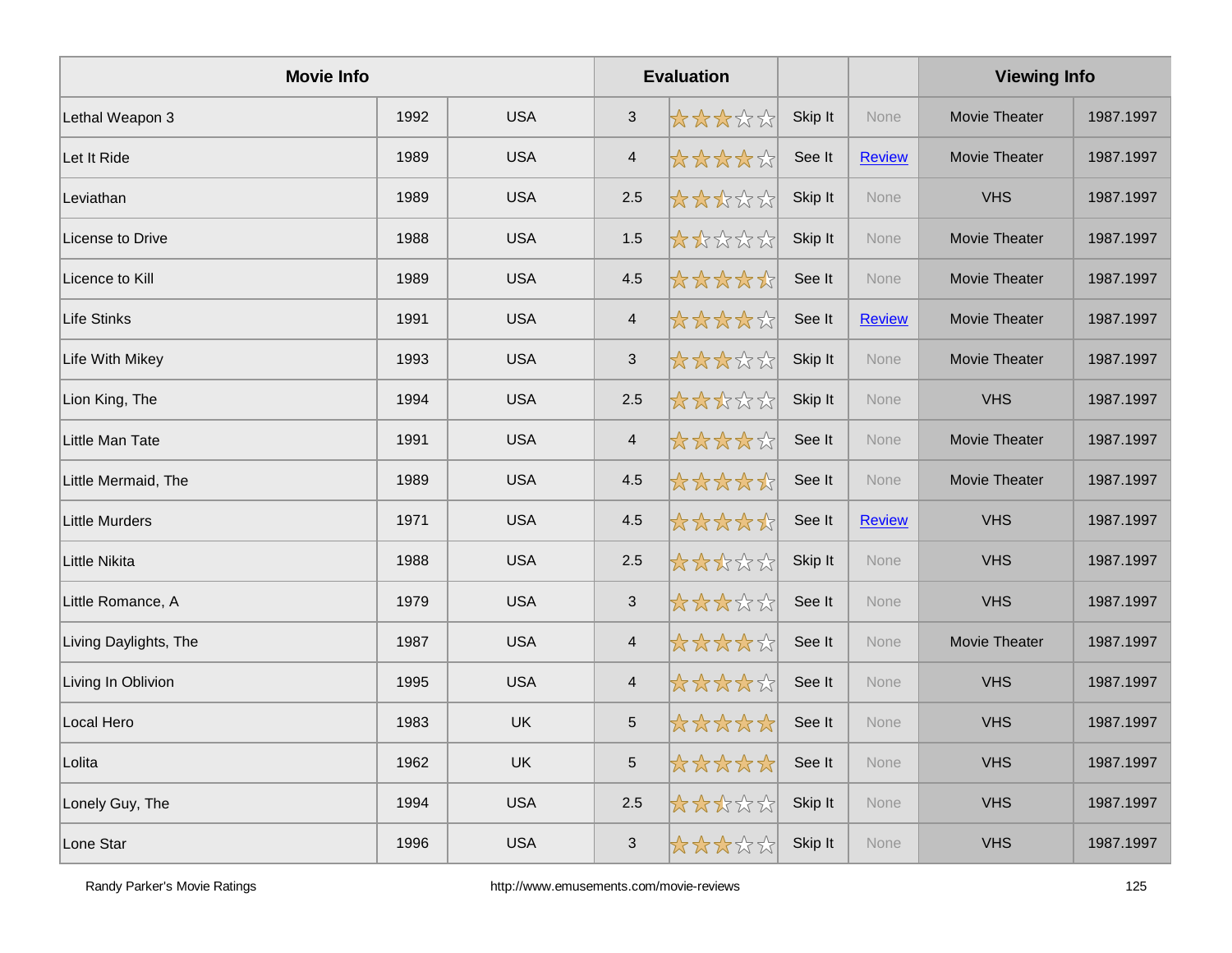| <b>Movie Info</b>         |      |            | <b>Evaluation</b>         |       |         |               | <b>Viewing Info</b> |           |
|---------------------------|------|------------|---------------------------|-------|---------|---------------|---------------------|-----------|
| Long Good Friday, The     | 1981 | <b>UK</b>  | $\mathbf{3}$              | ***** | Skip It | <b>None</b>   | <b>VHS</b>          | 1987.1997 |
| Longtime Companion        | 1990 | <b>USA</b> | $\,$ 5 $\,$               | ***** | See It  | None          | Movie Theater       | 1987.1997 |
| Long Walk Home, The       | 1990 | <b>USA</b> | 4.5                       | ***** | See It  | None          | <b>VHS</b>          | 1987.1997 |
| Look Who's Talking        | 1989 | <b>USA</b> | $\overline{2}$            | ***** | Skip It | None          | <b>VHS</b>          | 1987.1997 |
| Loose Cannons             | 1990 | <b>USA</b> | $\sqrt{3}$                | ***** | Skip It | <b>Review</b> | Movie Theater       | 1987.1997 |
| Lord of the Flies         | 1990 | <b>USA</b> | $\ensuremath{\mathsf{3}}$ | ***** | See It  | None          | Movie Theater       | 1987.1997 |
| Lost Boys, The            | 1987 | <b>USA</b> | $\overline{4}$            | ***** | See It  | None          | Movie Theater       | 1987.1997 |
| Love Field                | 1992 | <b>USA</b> | 4.5                       | ***** | See It  | <b>None</b>   | Movie Theater       | 1987.1997 |
| Madame Sousatzka          | 1988 | <b>USA</b> | $\overline{4}$            | ***** | See It  | None          | <b>VHS</b>          | 1987.1997 |
| Made In America           | 1993 | <b>USA</b> | 2.5                       | ***** | Skip It | None          | <b>VHS</b>          | 1987.1997 |
| Magic                     | 1978 | <b>USA</b> | 3                         | ***** | Skip It | <b>None</b>   | <b>VHS</b>          | 1987.1997 |
| Magic Toyshop, The        | 1989 | <b>UK</b>  | $\sqrt{3}$                | ***** | Skip It | None          | <b>VHS</b>          | 1987.1997 |
| Major League              | 1989 | <b>USA</b> | 2.5                       | ***** | Skip It | None          | Movie Theater       | 1987.1997 |
| Malcolm                   | 1986 | Australia  | 2.5                       | ***** | Skip It | None          | <b>VHS</b>          | 1987.1997 |
| Malcolm X                 | 1992 | <b>USA</b> | 4.5                       | ***** | See It  | None          | <b>VHS</b>          | 1987.1997 |
| Mambo Kings, The          | 1992 | <b>USA</b> | $\overline{4}$            | ***** | See It  | None          | Movie Theater       | 1987.1997 |
| Manchurian Candidate, The | 1962 | <b>USA</b> | 5                         | ***** | See It  | None          | <b>VHS</b>          | 1987.1997 |
| Manhattan                 | 1979 | <b>USA</b> | $\sqrt{5}$                | ***** | See It  | None          | Movie Theater       | 1987.1997 |
| Manhattan Murder Mystery  | 1993 | <b>USA</b> | 4.5                       | ***** | See It  | None          | Movie Theater       | 1987.1997 |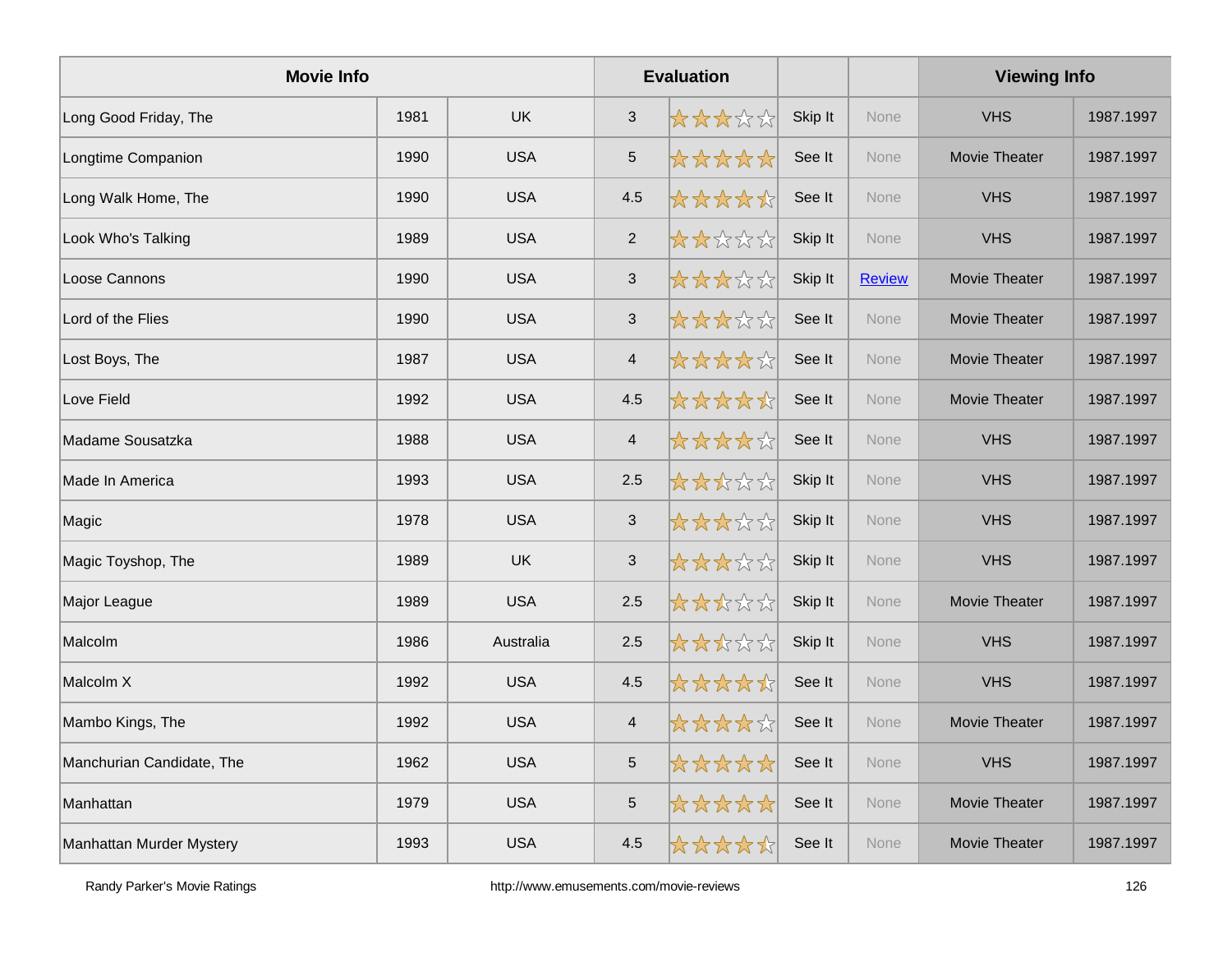| <b>Movie Info</b>          |      |                |                          | <b>Evaluation</b> |         |             | <b>Viewing Info</b> |           |
|----------------------------|------|----------------|--------------------------|-------------------|---------|-------------|---------------------|-----------|
| Manhattan Project, The     | 1986 | <b>USA</b>     | $\sqrt{3}$               | *****             | Skip It | None        | <b>VHS</b>          | 1987.1997 |
| Manhunter                  | 1986 | <b>USA</b>     | 4.5                      | *****             | See It  | <b>None</b> | <b>VHS</b>          | 1987.1997 |
| Man In Love, A             | 1987 | France / Italy | 1.5                      | *****             | Skip It | None        | <b>VHS</b>          | 1987.1997 |
| Man In the Moon, The       | 1991 | <b>USA</b>     | 4.5                      | *****             | See It  | None        | Movie Theater       | 1987.1997 |
| Mannequin                  | 1987 | <b>USA</b>     | 1.5                      | *****             | Skip It | None        | <b>VHS</b>          | 1987.1997 |
| Manon of the Spring        | 1986 | France         | $\sqrt{5}$               | *****             | See It  | <b>None</b> | Movie Theater       | 1987.1997 |
| Man Who Fell to Earth, The | 1976 | <b>UK</b>      | $\overline{2}$           | *****             | Skip It | None        | <b>VHS</b>          | 1987.1997 |
| Married to the Mob         | 1988 | <b>USA</b>     | 4.5                      | *****             | See It  | <b>None</b> | Movie Theater       | 1987.1997 |
| Marrying Man, The          | 1991 | <b>USA</b>     | 2.5                      | *****             | Skip It | None        | <b>VHS</b>          | 1987.1997 |
| Martin                     | 1978 | <b>USA</b>     | 2.5                      | *****             | Skip It | None        | <b>VHS</b>          | 1987.1997 |
| M*A*S*H*                   | 1970 | <b>USA</b>     | $\overline{4}$           | *****             | See It  | None        | <b>VHS</b>          | 1987.1997 |
| Mask                       | 1985 | <b>USA</b>     | 4.5                      | *****             | See It  | <b>None</b> | <b>VHS</b>          | 1987.1997 |
| Mask, The                  | 1994 | <b>USA</b>     | $\overline{\mathcal{A}}$ | *****             | See It  | <b>None</b> | <b>VHS</b>          | 1987.1997 |
| Masquerade                 | 1988 | <b>USA</b>     | 4.5                      | *****             | See It  | None        | Movie Theater       | 1987.1997 |
| Matewan                    | 1987 | <b>USA</b>     | $\overline{4}$           | *****             | See It  | None        | <b>VHS</b>          | 1987.1997 |
| Matinee                    | 1993 | <b>USA</b>     | 2.5                      | *****             | Skip It | <b>None</b> | <b>VHS</b>          | 1987.1997 |
| Mean Season, The           | 1985 | <b>USA</b>     | $\mathfrak{S}$           | *****             | Skip It | None        | <b>VHS</b>          | 1987.1997 |
| Medicine Man               | 1992 | <b>USA</b>     | 2.5                      | *****             | Skip It | None        | Movie Theater       | 1987.1997 |
| Mediterraneo               | 1991 | Italy          | $\mathbf{3}$             | *****             | Skip It | None        | <b>VHS</b>          | 1987.1997 |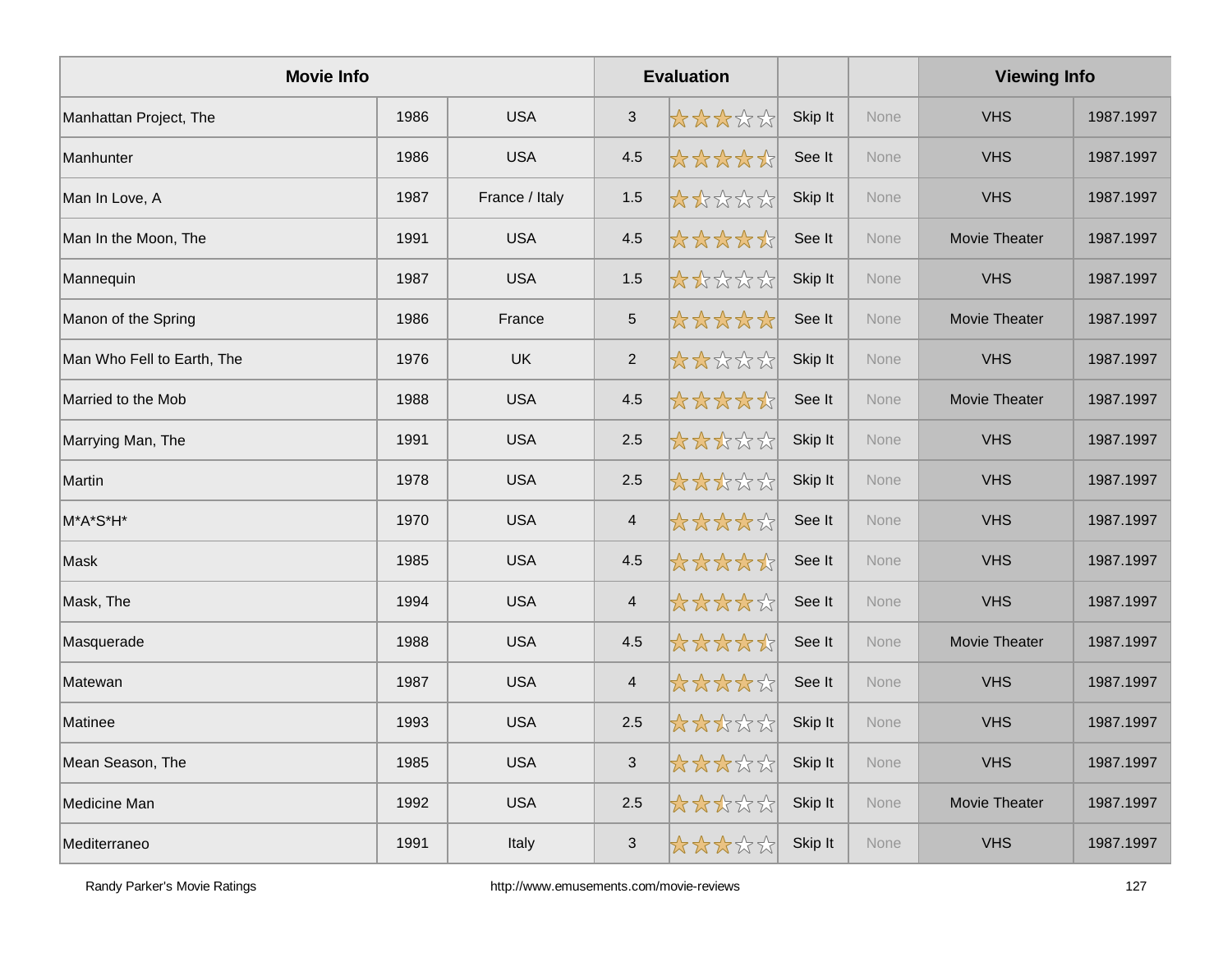| <b>Movie Info</b>          |      |            |                         | <b>Evaluation</b> |         |               | <b>Viewing Info</b>  |           |
|----------------------------|------|------------|-------------------------|-------------------|---------|---------------|----------------------|-----------|
| Medium Cool                | 1969 | <b>USA</b> | 4.5                     | *****             | See It  | <b>None</b>   | <b>VHS</b>           | 1987.1997 |
| Memories of Me             | 1988 | <b>USA</b> | $\overline{4}$          | *****             | See It  | None          | <b>VHS</b>           | 1987.1997 |
| Men Don't Leave            | 1990 | <b>USA</b> | $\overline{4}$          | *****             | See It  | <b>Review</b> | Movie Theater        | 1987.1997 |
| Men In Black               | 1997 | <b>USA</b> | $\sqrt{3}$              | *****             | See It  | None          | Movie Theater        | 1987.1997 |
| Mermaids                   | 1990 | <b>USA</b> | $\overline{4}$          | *****             | See It  | <b>Review</b> | <b>VHS</b>           | 1987.1997 |
| Metropolitan               | 1990 | <b>USA</b> | 4.5                     | *****             | See It  | <b>None</b>   | Movie Theater        | 1987.1997 |
| Miami Blues                | 1990 | <b>USA</b> | $\overline{4}$          | *****             | See It  | <b>None</b>   | Movie Theater        | 1987.1997 |
| Miami Rhapsody             | 1995 | <b>USA</b> | $\overline{4}$          | *****             | See It  | <b>None</b>   | <b>VHS</b>           | 1987.1997 |
| Midnight Express           | 1978 | <b>USA</b> | $\overline{4}$          | *****             | See It  | None          | <b>VHS</b>           | 1987.1997 |
| Midnight Run               | 1988 | <b>USA</b> | $\overline{4}$          | *****             | See It  | None          | Movie Theater        | 1987.1997 |
| <b>Mighty Aphrodite</b>    | 1995 | <b>USA</b> | $\mathfrak{S}$          | *****             | Skip It | <b>None</b>   | Movie Theater        | 1987.1997 |
| Mighty Quinn, The          | 1989 | <b>USA</b> | 2.5                     | *****             | Skip It | <b>Review</b> | Movie Theater        | 1987.1997 |
| Milagro Beanfield War, The | 1988 | <b>USA</b> | $\overline{\mathbf{4}}$ | *****             | See It  | None          | Movie Theater        | 1987.1997 |
| Miller's Crossing          | 1990 | <b>USA</b> | 4.5                     | *****             | See It  | None          | <b>Movie Theater</b> | 1987.1997 |
| Mimic                      | 1997 | <b>USA</b> | $\mathfrak{S}$          | *****             | Skip It | None          | Movie Theater        | 1987.1997 |
| Misery                     | 1990 | <b>USA</b> | $\overline{4}$          | *****             | See It  | <b>None</b>   | Movie Theater        | 1987.1997 |
| Miss Firecracker           | 1989 | <b>USA</b> | $\mathfrak{S}$          | *****             | Skip It | <b>Review</b> | Movie Theater        | 1987.1997 |
| Mission Impossible         | 1996 | <b>USA</b> | 2.5                     | *****             | Skip It | None          | Movie Theater        | 1987.1997 |
| Mississippi Burning        | 1988 | <b>USA</b> | $\overline{4}$          | *****             | See It  | <b>Review</b> | <b>Movie Theater</b> | 1987.1997 |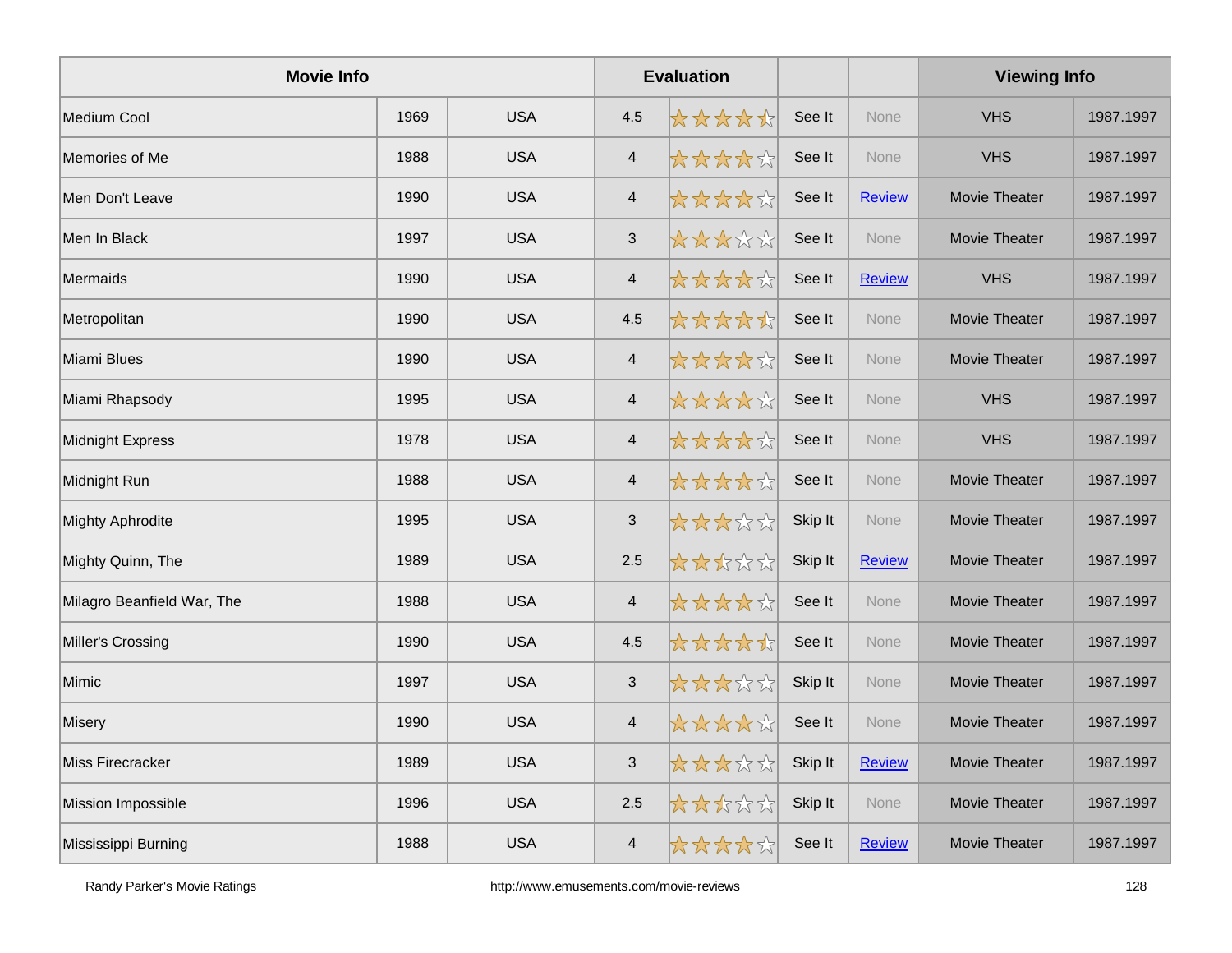| <b>Movie Info</b>           |      |            |                | <b>Evaluation</b> |         |               | <b>Viewing Info</b>  |           |
|-----------------------------|------|------------|----------------|-------------------|---------|---------------|----------------------|-----------|
| Mississippi Masala          | 1992 | <b>USA</b> | $\mathfrak{S}$ | *****             | See It  | <b>None</b>   | <b>VHS</b>           | 1987.1997 |
| Mo' Better Blues            | 1990 | <b>USA</b> | $\overline{4}$ | *****             | See It  | <b>None</b>   | <b>Movie Theater</b> | 1987.1997 |
| Mona Lisa                   | 1986 | <b>UK</b>  | 4.5            | *****             | See It  | None          | <b>VHS</b>           | 1987.1997 |
| Money Pit, The              | 1986 | <b>USA</b> | 1.5            | *****             | Skip It | None          | <b>VHS</b>           | 1987.1997 |
| <b>Monkey Shines</b>        | 1988 | <b>USA</b> | 2.5            | *****             | Skip It | None          | <b>VHS</b>           | 1987.1997 |
| Monsieur Hire               | 1989 | France     | 4.5            | *****             | See It  | <b>None</b>   | <b>VHS</b>           | 1987.1997 |
| Moon Over Parador           | 1988 | <b>USA</b> | $\overline{4}$ | *****             | See It  | <b>None</b>   | <b>Movie Theater</b> | 1987.1997 |
| Moonstruck                  | 1987 | <b>USA</b> | 4.5            | *****             | See It  | <b>None</b>   | Movie Theater        | 1987.1997 |
| Morning After, The          | 1986 | <b>USA</b> | 2.5            | *****             | Skip It | None          | <b>VHS</b>           | 1987.1997 |
| Mortal Thoughts             | 1991 | <b>USA</b> | 2.5            | *****             | Skip It | <b>Review</b> | Movie Theater        | 1987.1997 |
| Moscow On the Hudson        | 1984 | <b>USA</b> | 4.5            | *****             | See It  | <b>None</b>   | <b>VHS</b>           | 1987.1997 |
| Mountains of the Moon       | 1990 | <b>USA</b> | 4.5            | *****             | See It  | None          | Movie Theater        | 1987.1997 |
| Mr. & Mrs. Bridge           | 1990 | <b>USA</b> | 2.5            | *****             | Skip It | <b>Review</b> | Movie Theater        | 1987.1997 |
| Mr. North                   | 1988 | <b>USA</b> | $\overline{4}$ | *****             | See It  | None          | <b>VHS</b>           | 1987.1997 |
| Mr. Saturday Night          | 1992 | <b>USA</b> | $\overline{4}$ | *****             | See It  | None          | Movie Theater        | 1987.1997 |
| Mrs. Doubtfire              | 1993 | <b>USA</b> | $\overline{4}$ | *****             | See It  | <b>None</b>   | Movie Theater        | 1987.1997 |
| Mullholland Falls           | 1996 | <b>USA</b> | 2.5            | *****             | Skip It | None          | <b>VHS</b>           | 1987.1997 |
| Muppet Christmas Carol, The | 1992 | <b>USA</b> | 2.5            | *****             | Skip It | None          | Movie Theater        | 1987.1997 |
| Muppet Movie, The           | 1979 | <b>USA</b> | 4.5            | *****             | See It  | None          | Movie Theater        | 1987.1997 |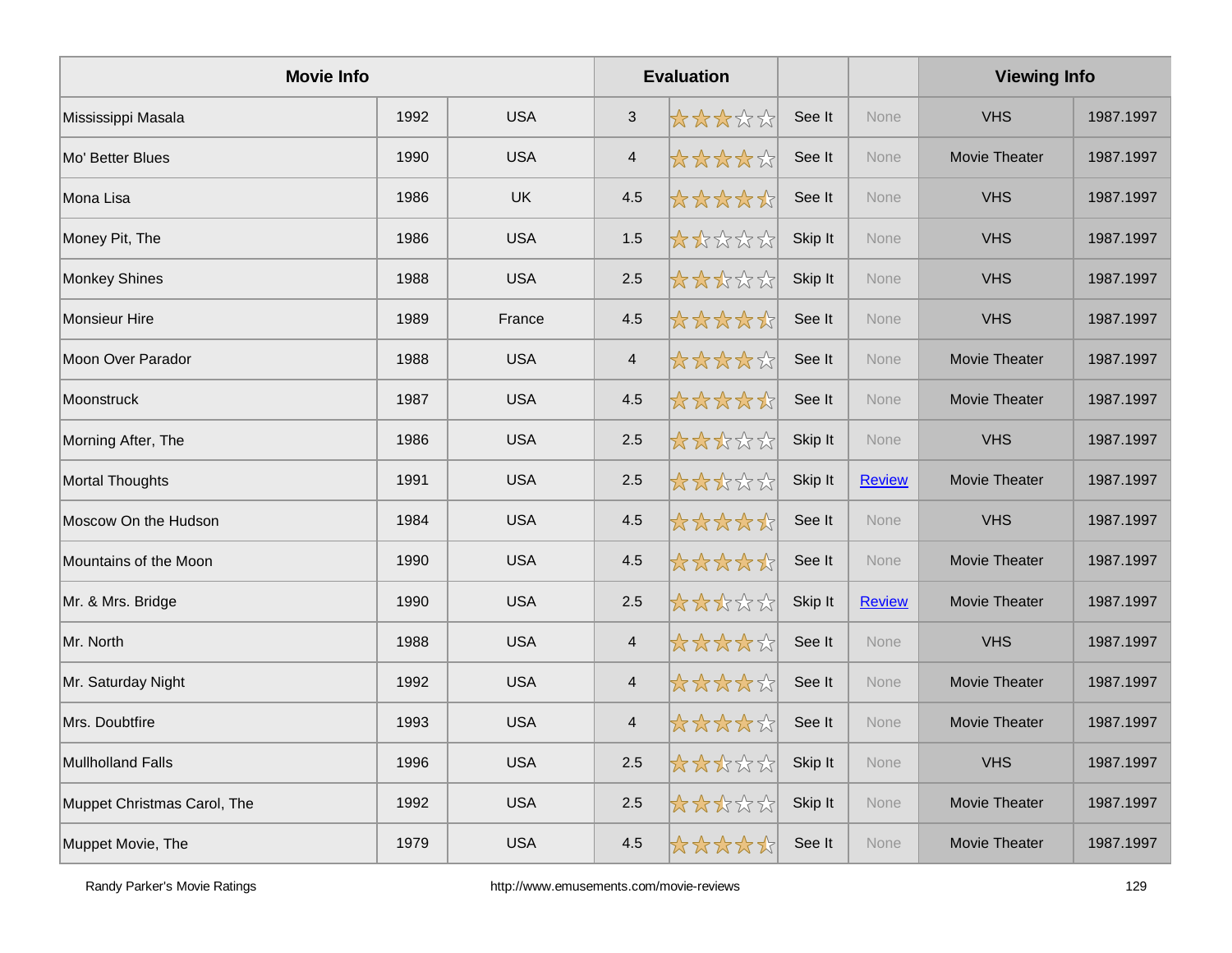| <b>Movie Info</b>                  |      |             |                | <b>Evaluation</b> |         |               | <b>Viewing Info</b>  |           |
|------------------------------------|------|-------------|----------------|-------------------|---------|---------------|----------------------|-----------|
| Murmur of the Heart                | 1971 | France      | $\mathfrak{S}$ | *****             | Skip It | <b>None</b>   | <b>VHS</b>           | 1987.1997 |
| Murphy's Romance                   | 1985 | <b>USA</b>  | $\overline{4}$ | *****             | See It  | None          | Movie Theater        | 1987.1997 |
| <b>Mute Witness</b>                | 1995 | <b>USA</b>  | 4.5            | *****             | See It  | None          | <b>VHS</b>           | 1987.1997 |
| My Best Friend's Wedding           | 1997 | <b>USA</b>  | $\overline{4}$ | *****             | See It  | None          | <b>Movie Theater</b> | 1987.1997 |
| My Blue Heaven                     | 1990 | <b>USA</b>  | 2.5            | *****             | Skip It | <b>None</b>   | Movie Theater        | 1987.1997 |
| My Cousin Vinny                    | 1992 | <b>USA</b>  | $\sqrt{3}$     | *****             | Skip It | <b>None</b>   | <b>Movie Theater</b> | 1987.1997 |
| My Dinner with Andre               | 1981 | <b>USA</b>  | $\overline{4}$ | *****             | See It  | None          | <b>VHS</b>           | 1987.1997 |
| My Girl                            | 1991 | <b>USA</b>  | $\sqrt{3}$     | *****             | Skip It | <b>Review</b> | Movie Theater        | 1987.1997 |
| My Left Foot                       | 1989 | <b>UK</b>   | $\overline{4}$ | *****             | See It  | None          | Movie Theater        | 1987.1997 |
| My Life as a Dog                   | 1985 | Swedin      | $\mathbf 5$    | *****             | See It  | <b>None</b>   | <b>VHS</b>           | 1987.1997 |
| My Own Private Idaho               | 1991 | <b>USA</b>  | 2.5            | *****             | Skip It | None          | Movie Theater        | 1987.1997 |
| My Stepmother is an Alien          | 1988 | <b>USA</b>  | 1.5            | *****             | Skip It | None          | <b>VHS</b>           | 1987.1997 |
| Mystic Pizza                       | 1988 | <b>USA</b>  | 4.5            | *****             | See It  | <b>Review</b> | Movie Theater        | 1987.1997 |
| Naked Gun, The                     | 1988 | <b>USA</b>  | $\sqrt{3}$     | *****             | See It  | Review        | Movie Theater        | 1987.1997 |
| Naked Gun 2 1/2: The Smell of Fear | 1991 | <b>USA</b>  | $\mathbf{3}$   | *****             | See It  | Review        | Movie Theater        | 1987.1997 |
| Naked Gun 33 1/3: The Final Insult | 1994 | <b>USA</b>  | $\sqrt{3}$     | *****             | Skip It | None          | <b>VHS</b>           | 1987.1997 |
| Name of the Rose, The              | 1986 | <b>USA</b>  | 4.5            | *****             | See It  | <b>None</b>   | <b>VHS</b>           | 1987.1997 |
| Narrow Margin                      | 1990 | <b>USA</b>  | $\overline{4}$ | *****             | See It  | <b>None</b>   | <b>VHS</b>           | 1987.1997 |
| Navigator, The                     | 1988 | New Zealand | 2.5            | *****             | Skip It | <b>None</b>   | <b>VHS</b>           | 1987.1997 |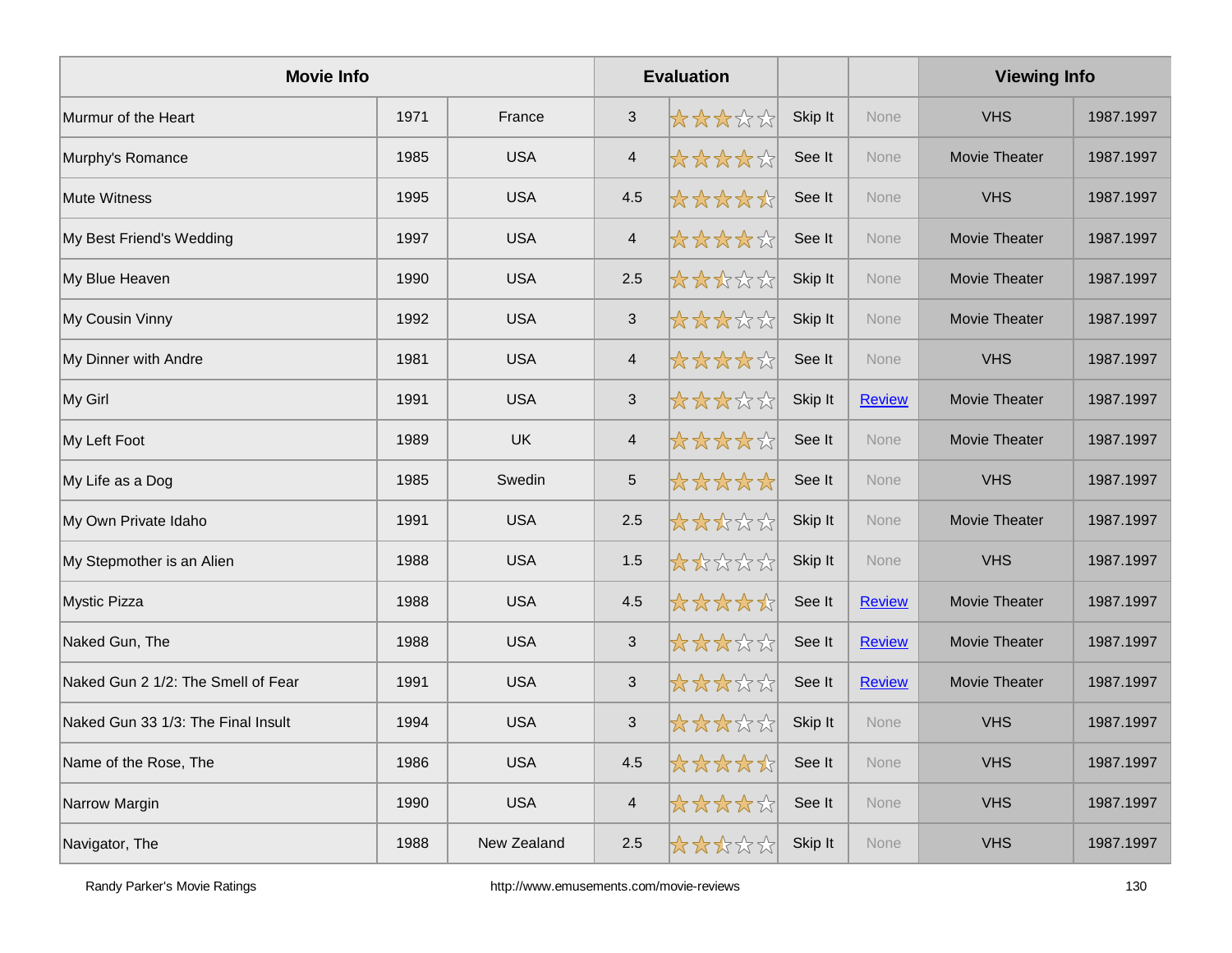| <b>Movie Info</b>                                   |      |            |                | <b>Evaluation</b> |         |             | <b>Viewing Info</b>  |           |
|-----------------------------------------------------|------|------------|----------------|-------------------|---------|-------------|----------------------|-----------|
| Near Dark                                           | 1987 | <b>USA</b> | 2              | *****             | Skip It | <b>None</b> | <b>VHS</b>           | 1987.1997 |
| NeverEnding Story, The                              | 1984 | <b>USA</b> | $\sqrt{3}$     | *****             | Skip It | None        | <b>VHS</b>           | 1987.1997 |
| Never Say Never Again                               | 1983 | <b>USA</b> | $\overline{4}$ | *****             | See It  | None        | Movie Theater        | 1987.1997 |
| New Jack City                                       | 1991 | <b>USA</b> | 2.5            | *****             | Skip It | None        | <b>VHS</b>           | 1987.1997 |
| New Life, A                                         | 1988 | <b>USA</b> | 4.5            | *****             | See It  | None        | <b>Movie Theater</b> | 1987.1997 |
| <b>New York Stories</b>                             | 1989 | <b>USA</b> | $\mathfrak{S}$ | *****             | See It  | <b>None</b> | Movie Theater        | 1987.1997 |
| Nightbreed                                          | 1990 | <b>USA</b> | 2.5            | *****             | Skip It | <b>None</b> | <b>VHS</b>           | 1987.1997 |
| Nightmare Before Christmas                          | 1993 | <b>USA</b> | $\overline{4}$ | *****             | See It  | <b>None</b> | <b>VHS</b>           | 1987.1997 |
| Nightmare on Elm Street, A                          | 1984 | <b>USA</b> | 4.5            | *****             | See It  | None        | <b>VHS</b>           | 1987.1997 |
| Nightmare on Elm Street Part 2: Freddy's<br>Revenge | 1985 | <b>USA</b> | $\sqrt{3}$     | *****             | Skip It | None        | <b>VHS</b>           | 1987.1997 |
| Nightmare on Elm Street 3: Dream Warriors           | 1987 | <b>USA</b> | 4.5            | *****             | See It  | <b>None</b> | <b>VHS</b>           | 1987.1997 |
| Nightmare on Elm Street 4: The Dream Master         | 1988 | <b>USA</b> | $\mathbf{1}$   | *****             | Skip It | None        | Movie Theater        | 1987.1997 |
| Nightmare on Elm Street 5: The Dream Child          | 1989 | <b>USA</b> | 2              | *****             | Skip It | None        | Movie Theater        | 1987.1997 |
| <b>Night Moves</b>                                  | 1975 | <b>USA</b> | $\overline{4}$ | *****             | See It  | None        | <b>VHS</b>           | 1987.1997 |
| Night of the Living Dead                            | 1990 | <b>USA</b> | $\mathfrak{S}$ | *****             | See It  | None        | <b>VHS</b>           | 1987.1997 |
| Nine 1/2 Weeks                                      | 1986 | <b>USA</b> | 2.5            | *****             | Skip It | <b>None</b> | <b>VHS</b>           | 1987.1997 |
| Nobody's Fool                                       | 1994 | <b>USA</b> | $\overline{4}$ | *****             | See It  | <b>None</b> | Movie Theater        | 1987.1997 |
| No Man's Land                                       | 1987 | <b>USA</b> | $\mathfrak{S}$ | *****             | Skip It | None        | Movie Theater        | 1987.1997 |
| North Dallas Forty                                  | 1979 | <b>USA</b> | $\mathfrak{S}$ | *****             | Skip It | None        | <b>VHS</b>           | 1987.1997 |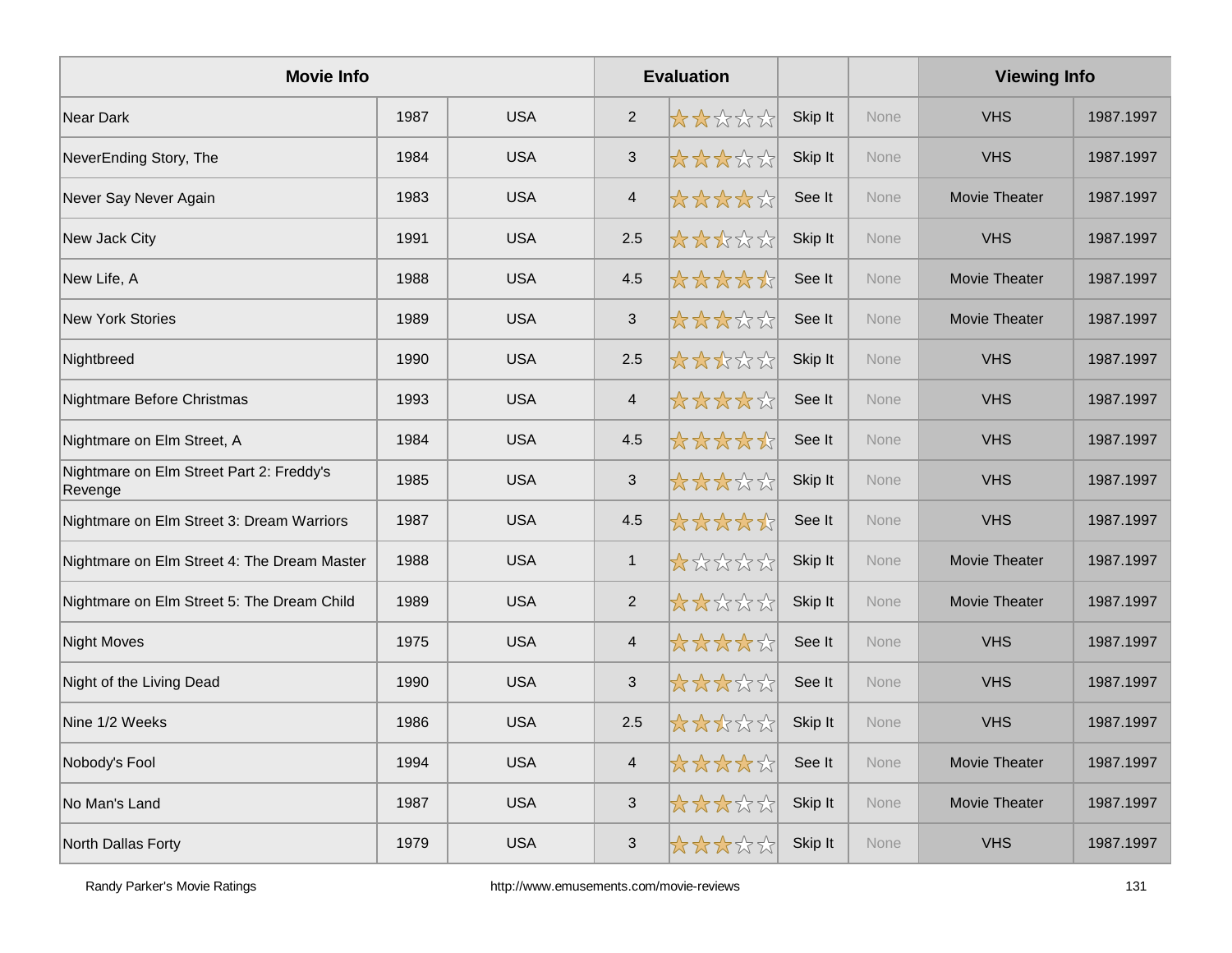| <b>Movie Info</b>         |      |            |                           | <b>Evaluation</b> |         |               | <b>Viewing Info</b> |           |
|---------------------------|------|------------|---------------------------|-------------------|---------|---------------|---------------------|-----------|
| Nothing In Common         | 1986 | <b>USA</b> | 4.5                       | *****             | See It  | <b>None</b>   | <b>VHS</b>          | 1987.1997 |
| Not Without My Daughter   | 1991 | <b>USA</b> | $\overline{4}$            | *****             | See It  | None          | <b>VHS</b>          | 1987.1997 |
| No Way Out                | 1987 | <b>USA</b> | $\mathfrak{S}$            | *****             | Skip It | None          | Movie Theater       | 1987.1997 |
| Nuns On the Run           | 1990 | <b>UK</b>  | $\ensuremath{\mathsf{3}}$ | *****             | See It  | <b>Review</b> | Movie Theater       | 1987.1997 |
| Nuts                      | 1987 | <b>USA</b> | $\mathfrak{S}$            | *****             | Skip It | None          | <b>VHS</b>          | 1987.1997 |
| Nutty Professor, The      | 1996 | <b>USA</b> | 2.5                       | *****             | Skip It | <b>None</b>   | Movie Theater       | 1987.1997 |
| Object of Beauty, The     | 1991 | <b>USA</b> | $\mathfrak{S}$            | *****             | See It  | None          | Movie Theater       | 1987.1997 |
| Official Story, The       | 1985 | <b>USA</b> | $\sqrt{5}$                | *****             | See It  | <b>None</b>   | Movie Theater       | 1987.1997 |
| Once Around               | 1991 | <b>USA</b> | $\overline{\mathbf{4}}$   | *****             | See It  | None          | Movie Theater       | 1987.1997 |
| One False Move            | 1992 | <b>USA</b> | $\overline{4}$            | *****             | See It  | None          | <b>VHS</b>          | 1987.1997 |
| One, Two, Three           | 1961 | <b>USA</b> | $\overline{5}$            | *****             | See It  | <b>Review</b> | <b>VHS</b>          | 1987.1997 |
| Only the Lonely           | 1991 | <b>USA</b> | $\overline{4}$            | *****             | See It  | <b>None</b>   | Movie Theater       | 1987.1997 |
| Only You                  | 1994 | <b>USA</b> | $\overline{4}$            | *****             | See It  | None          | <b>VHS</b>          | 1987.1997 |
| <b>Opportunity Knocks</b> | 1990 | <b>USA</b> | $\mathfrak{S}$            | *****             | See It  |               | Movie Theater       | 1987.1997 |
| Osterman Weekend, The     | 1983 | <b>USA</b> | $\mathfrak{S}$            | *****             | Skip It | <b>None</b>   | <b>VHS</b>          | 1987.1997 |
| Other People's Money      | 1991 | <b>USA</b> | $\ensuremath{\mathsf{3}}$ | *****             | See It  | None          | Movie Theater       | 1987.1997 |
| Outbreak                  | 1995 | <b>USA</b> | 4.5                       | *****             | See It  | None          | Movie Theater       | 1987.1997 |
| Outrageous Fortune        | 1987 | <b>USA</b> | $\overline{4}$            | *****             | See It  | <b>Review</b> | Movie Theater       | 1987.1997 |
| Overboard                 | 1987 | <b>USA</b> | 3                         | *****             | Skip It | <b>None</b>   | Movie Theater       | 1987.1997 |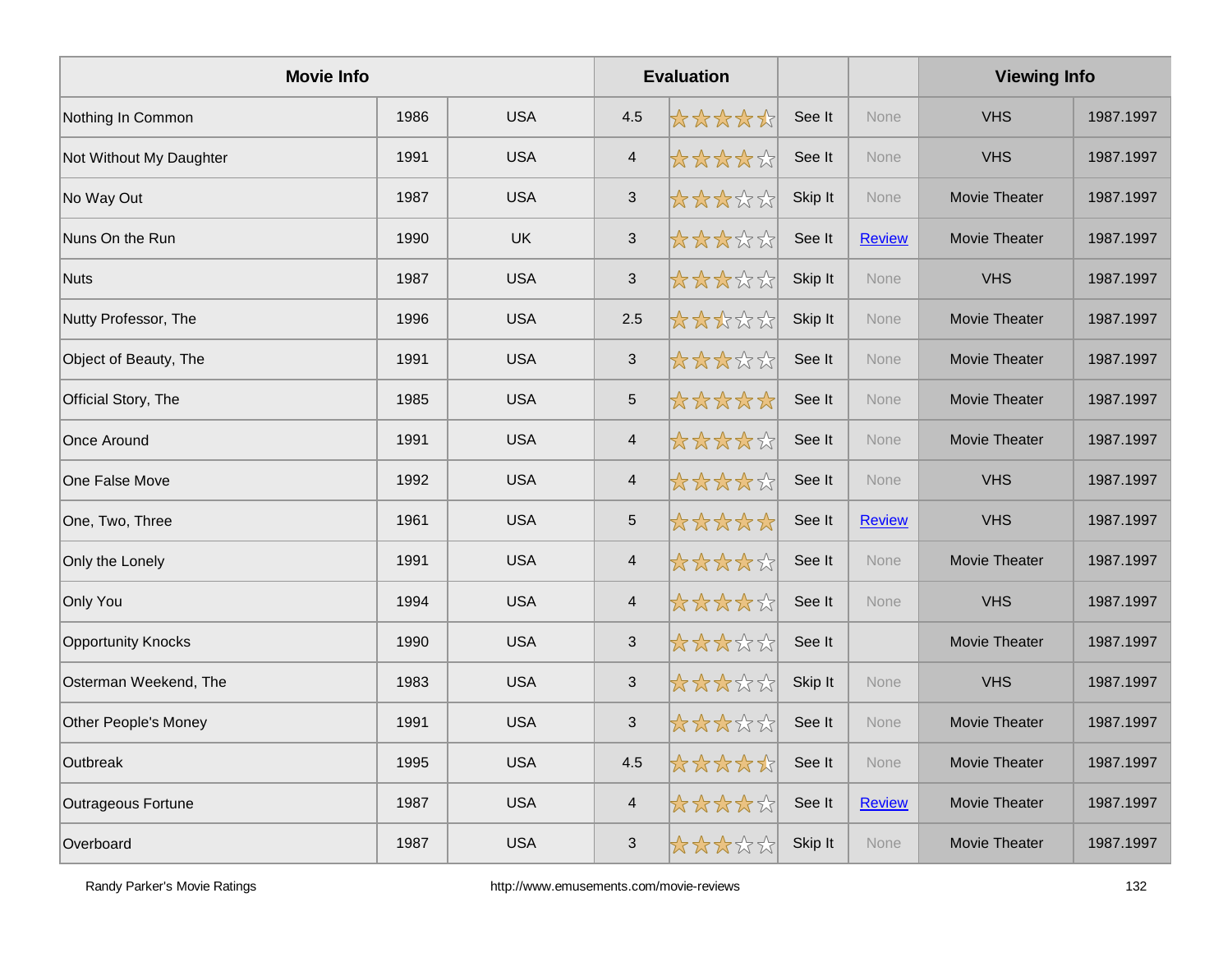| <b>Movie Info</b>            |      |            | <b>Evaluation</b> |       |         |               | <b>Viewing Info</b> |           |
|------------------------------|------|------------|-------------------|-------|---------|---------------|---------------------|-----------|
| Pacific Heights              | 1990 | <b>USA</b> | 2.5               | ***** | Skip It | <b>Review</b> | Movie Theater       | 1987.1997 |
| Package, The                 | 1989 | <b>USA</b> | 2.5               | ***** | Skip It | <b>Review</b> | Movie Theater       | 1987.1997 |
| Paper, The                   | 1994 | <b>USA</b> | $\mathfrak{S}$    | ***** | See It  | None          | <b>VHS</b>          | 1987.1997 |
| Paper Chase, The             | 1973 | <b>USA</b> | 4.5               | ***** | See It  | None          | <b>VHS</b>          | 1987.1997 |
| Paperhouse                   | 1988 | <b>UK</b>  | 4.5               | ***** | See It  | <b>Review</b> | <b>VHS</b>          | 1987.1997 |
| Papillon                     | 1973 | <b>USA</b> | $\overline{4}$    | ***** | See It  | <b>None</b>   | <b>VHS</b>          | 1987.1997 |
| Parenthood                   | 1989 | <b>USA</b> | 4.5               | ***** | See It  | <b>None</b>   | Movie Theater       | 1987.1997 |
| Parents                      | 1989 | <b>USA</b> | $\overline{4}$    | ***** | See It  | None          | <b>VHS</b>          | 1987.1997 |
| Passion Fish                 | 1992 | <b>USA</b> | 4.5               | ***** | See It  | None          | <b>VHS</b>          | 1987.1997 |
| Paths of Glory               | 1957 | <b>USA</b> | $\sqrt{5}$        | ***** | See It  | None          | Movie Theater       | 1987.1997 |
| <b>Patriot Games</b>         | 1992 | <b>USA</b> | 4.5               | ***** | See It  | <b>None</b>   | <b>VHS</b>          | 1987.1997 |
| Patty Hearst                 | 1988 | <b>USA</b> | $\overline{4}$    | ***** | See It  | <b>None</b>   | Movie Theater       | 1987.1997 |
| Pee-wee's Big Adventure      | 1985 | <b>USA</b> | 4.5               | ***** | See It  | None          | <b>VHS</b>          | 1987.1997 |
| Peggy Sue Got Married        | 1986 | <b>USA</b> | 4.5               | ***** | See It  | None          | Movie Theater       | 1987.1997 |
| People Under the Stairs, The | 1991 | <b>USA</b> | 2.5               | ***** | Skip It | None          | Movie Theater       | 1987.1997 |
| People Vs. Larry Flynt, The  | 1996 | <b>USA</b> | $\overline{4}$    | ***** | See It  | <b>None</b>   | Movie Theater       | 1987.1997 |
| Perfect World, A             | 1993 | <b>USA</b> | $\overline{4}$    | ***** | See It  | None          | Movie Theater       | 1987.1997 |
| Personal Services            | 1987 | UK         | 2.5               | ***** | Skip It | None          | Movie Theater       | 1987.1997 |
| Philadelphia                 | 1993 | <b>USA</b> | $\overline{4}$    | ***** | See It  | None          | <b>VHS</b>          | 1987.1997 |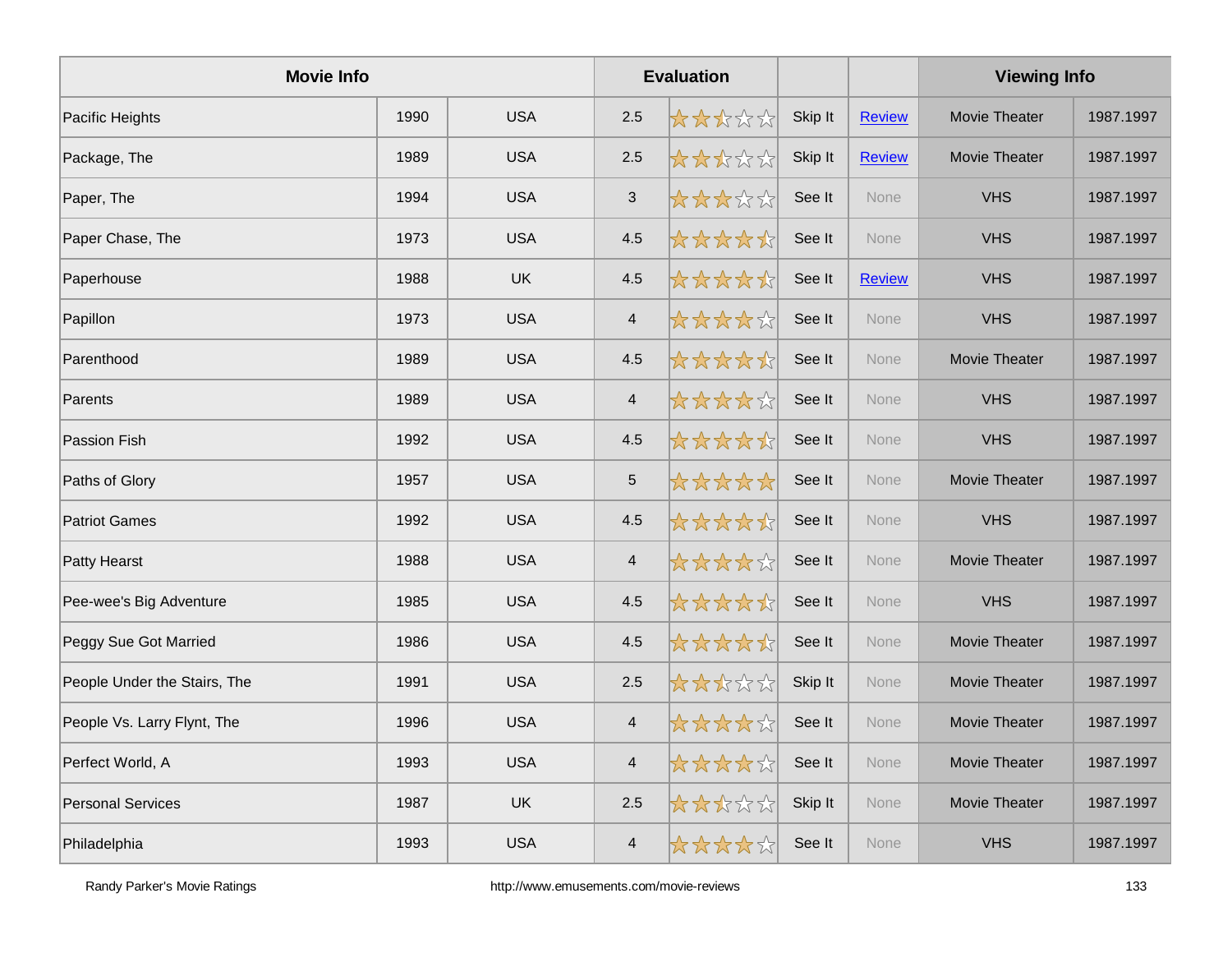| <b>Movie Info</b>            |      |            |                | <b>Evaluation</b> |         |               | <b>Viewing Info</b> |           |
|------------------------------|------|------------|----------------|-------------------|---------|---------------|---------------------|-----------|
| Piano, The                   | 1993 | Australia  | $\mathfrak{S}$ | *****             | Skip It | <b>None</b>   | Movie Theater       | 1987.1997 |
| Pink Flamingos               | 1972 | <b>USA</b> | $\mathbf{1}$   | *****             | Skip It | <b>None</b>   | <b>VHS</b>          | 1987.1997 |
| Pink Floyd-The Wall          | 1982 | <b>UK</b>  | $\mathfrak{S}$ | *****             | See It  | None          | <b>VHS</b>          | 1987.1997 |
| Places In the Heart          | 1984 | <b>USA</b> | $\overline{4}$ | *****             | See It  | None          | <b>VHS</b>          | 1987.1997 |
| Planes, Trains & Automobiles | 1987 | <b>USA</b> | $\overline{4}$ | *****             | See It  | None          | Movie Theater       | 1987.1997 |
| Platoon                      | 1986 | <b>USA</b> | $\sqrt{5}$     | *****             | See It  | <b>None</b>   | Movie Theater       | 1987.1997 |
| Player, The                  | 1992 | <b>USA</b> | 4              | *****             | See It  | <b>None</b>   | Movie Theater       | 1987.1997 |
| Play Misty for Me            | 1971 | <b>USA</b> | $\overline{4}$ | *****             | See It  | <b>None</b>   | <b>VHS</b>          | 1987.1997 |
| Plot Against Harry, The      | 1989 | <b>USA</b> | $\overline{2}$ | *****             | Skip It | None          | <b>VHS</b>          | 1987.1997 |
| Point Break                  | 1991 | <b>USA</b> | $\overline{4}$ | *****             | See It  | <b>Review</b> | Movie Theater       | 1987.1997 |
| Popeye                       | 1980 | <b>USA</b> | $\overline{2}$ | *****             | Skip It | <b>None</b>   | <b>VHS</b>          | 1987.1997 |
| Postcards from the Edge      | 1990 | <b>USA</b> | $\overline{4}$ | *****             | See It  | <b>None</b>   | Movie Theater       | 1987.1997 |
| Powwow Highway               | 1989 | <b>USA</b> | 2.5            | *****             | Skip It | None          | <b>VHS</b>          | 1987.1997 |
| Predator                     | 1987 | <b>USA</b> | $\overline{4}$ | *****             | See It  | None          | <b>VHS</b>          | 1987.1997 |
| Predator 2                   | 1990 | <b>USA</b> | $\overline{2}$ | *****             | Skip It | None          | Movie Theater       | 1987.1997 |
| Presidio, The                | 1988 | <b>USA</b> | $\sqrt{3}$     | *****             | Skip It | <b>None</b>   | Movie Theater       | 1987.1997 |
| <b>Presumed Innocent</b>     | 1990 | <b>USA</b> | $\overline{4}$ | *****             | See It  | <b>None</b>   | Movie Theater       | 1987.1997 |
| Pretty Woman                 | 1990 | <b>USA</b> | $\overline{4}$ | *****             | See It  | None          | Movie Theater       | 1987.1997 |
| Primal Fear                  | 1996 | <b>USA</b> | $\mathfrak{S}$ | *****             | See It  | None          | Movie Theater       | 1987.1997 |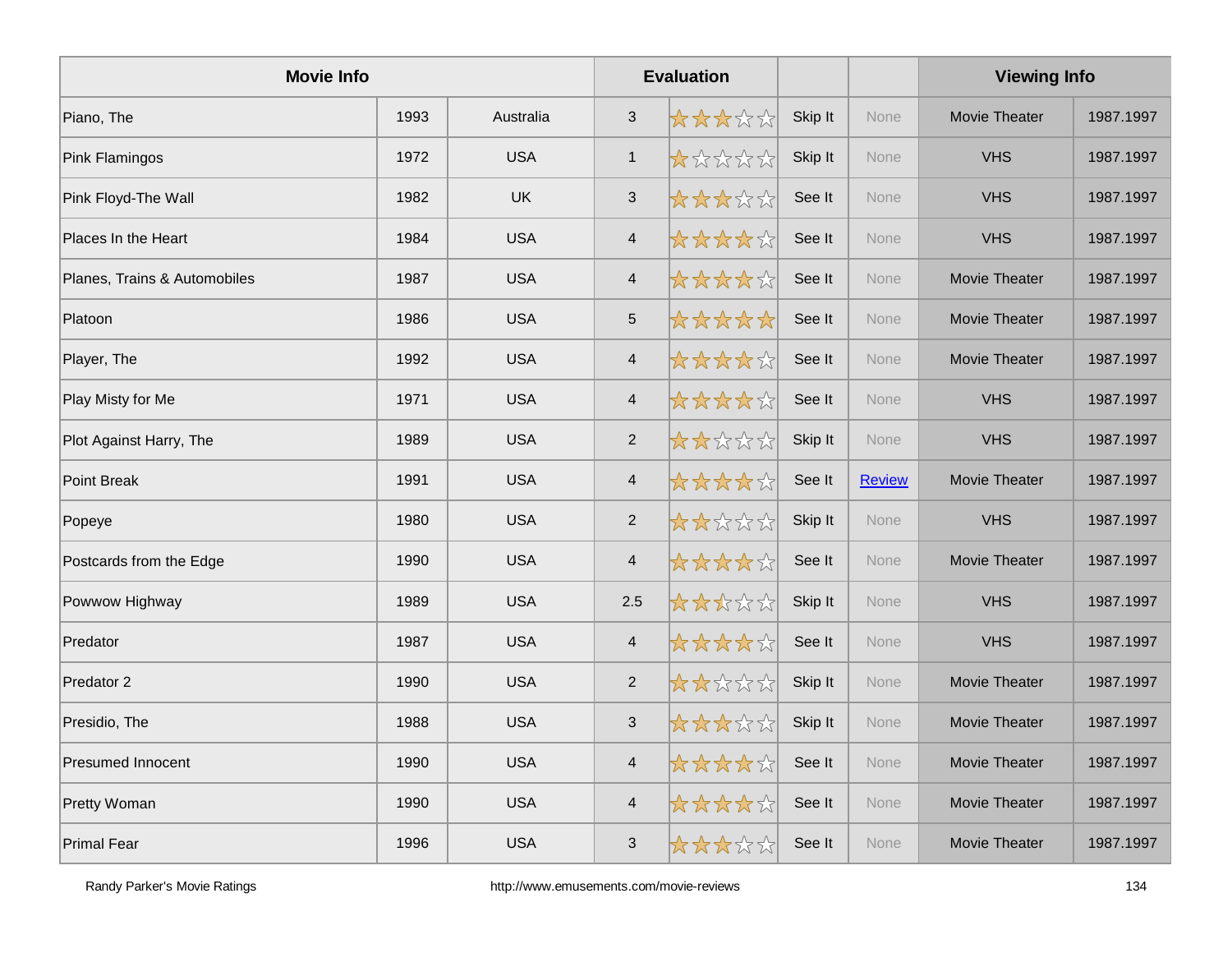| <b>Movie Info</b>         |      |            |                | <b>Evaluation</b> |         |               | <b>Viewing Info</b>  |           |
|---------------------------|------|------------|----------------|-------------------|---------|---------------|----------------------|-----------|
| <b>Prince of Darkness</b> | 1987 | <b>USA</b> | $\overline{4}$ | *****             | See It  | <b>None</b>   | <b>VHS</b>           | 1987.1997 |
| Prince of Tides           | 1991 | <b>USA</b> | $\overline{4}$ | *****             | See It  | None          | Movie Theater        | 1987.1997 |
| Princess Bride, The       | 1987 | <b>USA</b> | $\overline{2}$ | *****             | Skip It | None          | Movie Theater        | 1987.1997 |
| Principal, The            | 1987 | <b>USA</b> | $\overline{4}$ | *****             | See It  | <b>None</b>   | Movie Theater        | 1987.1997 |
| <b>Private Parts</b>      | 1997 | <b>USA</b> | $\overline{4}$ | *****             | See It  | None          | Movie Theater        | 1987.1997 |
| Private School            | 1983 | <b>USA</b> | $\mathbf{1}$   | *****             | Skip It | None          | <b>VHS</b>           | 1987.1997 |
| Producers, The            | 1968 | <b>USA</b> | 4.5            | *****             | See It  | None          | <b>VHS</b>           | 1987.1997 |
| Project X                 | 1987 | <b>USA</b> | $\overline{4}$ | *****             | See It  | None          | <b>VHS</b>           | 1987.1997 |
| <b>Promised Land</b>      | 1988 | <b>USA</b> | $\sqrt{3}$     | *****             | Skip It | None          | <b>VHS</b>           | 1987.1997 |
| Pulp Fiction              | 1994 | <b>USA</b> | $\sqrt{5}$     | *****             | See It  | None          | Movie Theater        | 1987.1997 |
| Pumping Iron              | 1977 | <b>USA</b> | $\overline{4}$ | *****             | See It  | None          | <b>VHS</b>           | 1987.1997 |
| Pump Up the Volume        | 1990 | <b>USA</b> | 4.5            | *****             | See It  | <b>None</b>   | Movie Theater        | 1987.1997 |
| Punchline                 | 1988 | <b>USA</b> | 4.5            | *****             | See It  | <b>Review</b> | Movie Theater        | 1987.1997 |
| Purple Rose of Cairo, The | 1985 | <b>USA</b> | $\overline{4}$ | *****             | See It  | None          | Movie Theater        | 1987.1997 |
| Q                         | 1982 | <b>USA</b> | $\overline{2}$ | *****             | Skip It | None          | <b>VHS</b>           | 1987.1997 |
| $Q$ &A                    | 1990 | <b>USA</b> | 4.5            | *****             | See It  | <b>Review</b> | Movie Theater        | 1987.1997 |
| Queen of Hearts           | 1989 | <b>UK</b>  | $\sqrt{3}$     | *****             | Skip It | None          | Movie Theater        | 1987.1997 |
| Quick Change              | 1990 | <b>USA</b> | $\mathfrak{S}$ | *****             | See It  | <b>Review</b> | Movie Theater        | 1987.1997 |
| Quiz Show                 | 1994 | <b>USA</b> | $\overline{4}$ | *****             | See It  | <b>None</b>   | <b>Movie Theater</b> | 1987.1997 |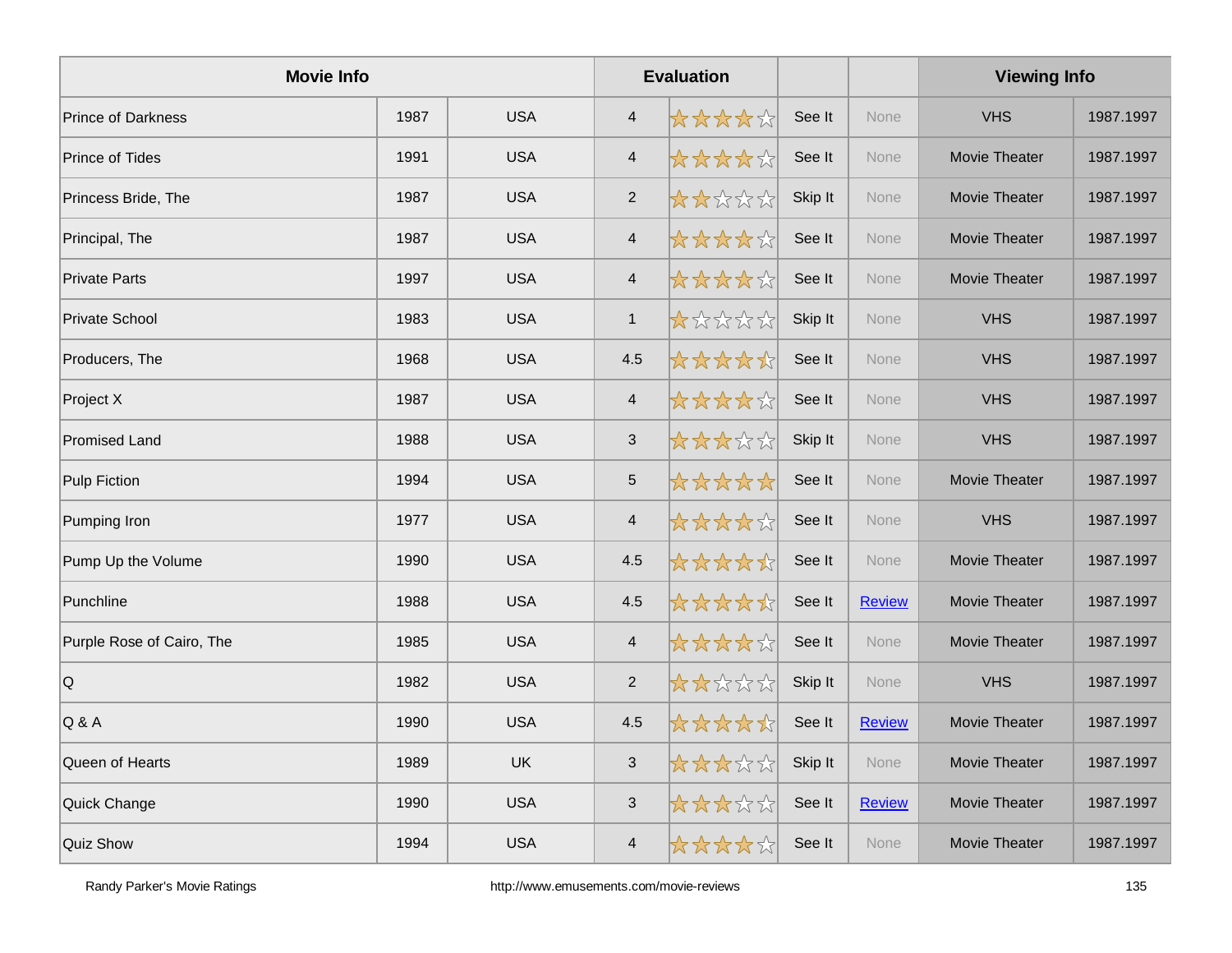| <b>Movie Info</b>                   |      |            |                           | <b>Evaluation</b> |         |               | <b>Viewing Info</b> |           |
|-------------------------------------|------|------------|---------------------------|-------------------|---------|---------------|---------------------|-----------|
| Radio Days                          | 1987 | <b>USA</b> | 4.5                       | *****             | See It  | None          | <b>VHS</b>          | 1987.1997 |
| Rage In Harlem, A                   | 1991 | <b>USA</b> | 2.5                       | *****             | Skip It | None          | <b>VHS</b>          | 1987.1997 |
| Raging Bull                         | 1980 | <b>USA</b> | 4.5                       | *****             | See It  | None          | Movie Theater       | 1987.1997 |
| Raiders of the Lost Ark             | 1981 | <b>USA</b> | $\overline{5}$            | *****             | See It  | None          | Movie Theater       | 1987.1997 |
| Rain Man                            | 1988 | <b>USA</b> | 4.5                       | *****             | See It  | None          | Movie Theater       | 1987.1997 |
| Raising Arizona                     | 1987 | <b>USA</b> | $\overline{4}$            | *****             | See It  | None          | <b>VHS</b>          | 1987.1997 |
| Rambling Rose                       | 1991 | <b>USA</b> | 4.5                       | *****             | See It  | None          | Movie Theater       | 1987.1997 |
| Rambo: First Blood Part II          | 1985 | <b>USA</b> | $\overline{4}$            | *****             | See It  | None          | Movie Theater       | 1987.1997 |
| Rambo III                           | 1988 | <b>USA</b> | $\overline{4}$            | *****             | See It  | None          | Movie Theater       | 1987.1997 |
| Ratings Game, The (TV Movie)        | 1984 | <b>USA</b> | $\ensuremath{\mathsf{3}}$ | *****             | See It  | None          | <b>VHS</b>          | 1987.1997 |
| <b>Raw Deal</b>                     | 1986 | <b>USA</b> | $\overline{2}$            | *****             | Skip It | None          | <b>VHS</b>          | 1987.1997 |
| <b>Reality Bites</b>                | 1994 | <b>USA</b> | $\overline{4}$            | *****             | See It  | None          | <b>VHS</b>          | 1987.1997 |
| <b>Re-Animator</b>                  | 1985 | <b>USA</b> | $\overline{4}$            | *****             | See It  | None          | <b>VHS</b>          | 1987.1997 |
| <b>Red Heat</b>                     | 1988 | <b>USA</b> | $\overline{4}$            | *****             | See It  | <b>None</b>   | Movie Theater       | 1987.1997 |
| <b>Red Rock West</b>                | 1993 | <b>USA</b> | $\overline{4}$            | *****             | See It  | None          | <b>VHS</b>          | 1987.1997 |
| Ref, The                            | 1994 | <b>USA</b> | $\overline{4}$            | *****             | See It  | None          | <b>VHS</b>          | 1987.1997 |
| Regarding Henry                     | 1991 | <b>USA</b> | 2.5                       | *****             | Skip It | None          | <b>VHS</b>          | 1987.1997 |
| Relentless                          | 1989 | <b>USA</b> | 2.5                       | *****             | Skip It | <b>Review</b> | Movie Theater       | 1987.1997 |
| Remo Williams: The Adventure Begins | 1985 | <b>USA</b> | 2.5                       | *****             | Skip It | None          | <b>VHS</b>          | 1987.1997 |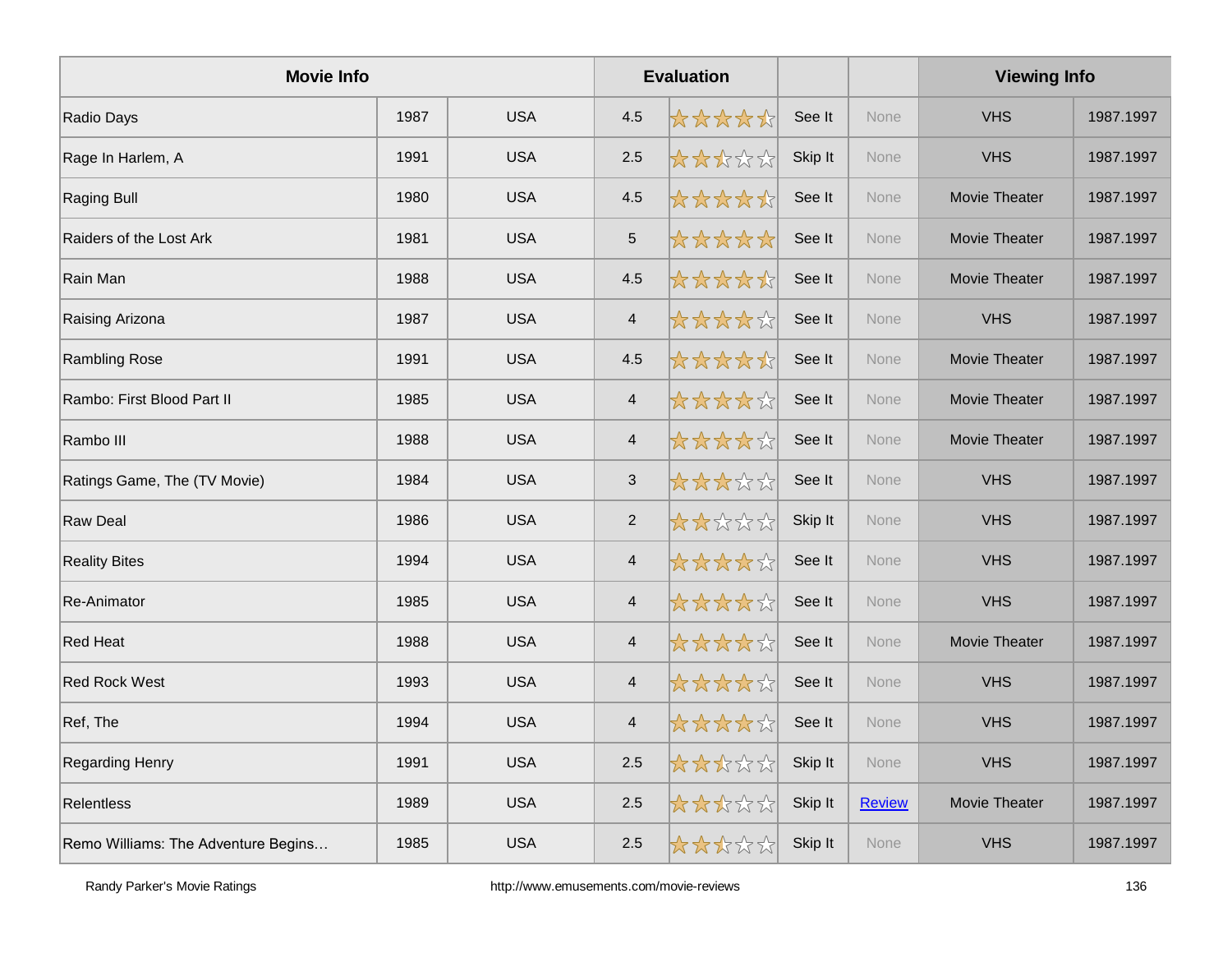| <b>Movie Info</b>                          |      |            | <b>Evaluation</b>       |       |         |               | <b>Viewing Info</b>  |           |
|--------------------------------------------|------|------------|-------------------------|-------|---------|---------------|----------------------|-----------|
| Repulsion                                  | 1965 | <b>UK</b>  | $\overline{4}$          | ***** | See It  | <b>None</b>   | <b>VHS</b>           | 1987.1997 |
| Reservoir Dogs                             | 1992 | <b>USA</b> | 4.5                     | ***** | See It  | None          | Movie Theater        | 1987.1997 |
| Return of the Jedi (Special Edition)       | 1997 | <b>USA</b> | 4.5                     | ***** | See It  | None          | Movie Theater        | 1987.1997 |
| Return of the Living Dead                  | 1985 | <b>USA</b> | 2.5                     | ***** | Skip It | <b>None</b>   | <b>VHS</b>           | 1987.1997 |
| Return of the Secaucus Seven               | 1980 | <b>USA</b> | $\overline{4}$          | ***** | See It  | None          | <b>VHS</b>           | 1987.1997 |
| Return to Oz                               | 1985 | <b>USA</b> | 2.5                     | ***** | Skip It | <b>None</b>   | <b>VHS</b>           | 1987.1997 |
| Revenge                                    | 1990 | <b>USA</b> | 2.5                     | ***** | Skip It | <b>Review</b> | Movie Theater        | 1987.1997 |
| Revenge of the Nerds                       | 1984 | <b>USA</b> | $\overline{4}$          | ***** | See It  | None          | <b>VHS</b>           | 1987.1997 |
| Revenge of the Nerds II: Nerds in Paradise | 1987 | <b>USA</b> | $\mathbf{1}$            | ***** | Skip It | None          | <b>VHS</b>           | 1987.1997 |
| Reversal of Fortune                        | 1990 | <b>USA</b> | $\overline{\mathbf{4}}$ | ***** | See It  | None          | Movie Theater        | 1987.1997 |
| River Runs Through It, A                   | 1992 | <b>USA</b> | $\overline{2}$          | ***** | Skip It | None          | Movie Theater        | 1987.1997 |
| River's Edge                               | 1986 | <b>USA</b> | $\overline{4}$          | ***** | See It  | None          | <b>VHS</b>           | 1987.1997 |
| River Wild, The                            | 1994 | <b>USA</b> | $\overline{\mathbf{4}}$ | ***** | See It  | None          | Movie Theater        | 1987.1997 |
| Robin Hood: Prince of Thieves              | 1991 | <b>USA</b> | $\mathfrak{S}$          | ***** | See It  | <b>Review</b> | Movie Theater        | 1987.1997 |
| Robin Hood (TV Movie)                      | 1991 | <b>USA</b> | 1.5                     | ***** | Skip It | None          | <b>VHS</b>           | 1987.1997 |
| Robin Hood: Men In Tights                  | 1993 | <b>USA</b> | $\overline{2}$          | ***** | Skip It | <b>None</b>   | <b>VHS</b>           | 1987.1997 |
| Robocop                                    | 1987 | <b>USA</b> | $\overline{\mathbf{4}}$ | ***** | See It  | Review        | <b>Movie Theater</b> | 1987.1997 |
| Robocop 2                                  | 1990 | <b>USA</b> | 2.5                     | ***** | Skip It | <b>Review</b> | Movie Theater        | 1987.1997 |
| Rob Roy                                    | 1995 | <b>USA</b> | 2.5                     | ***** | Skip It | None          | Movie Theater        | 1987.1997 |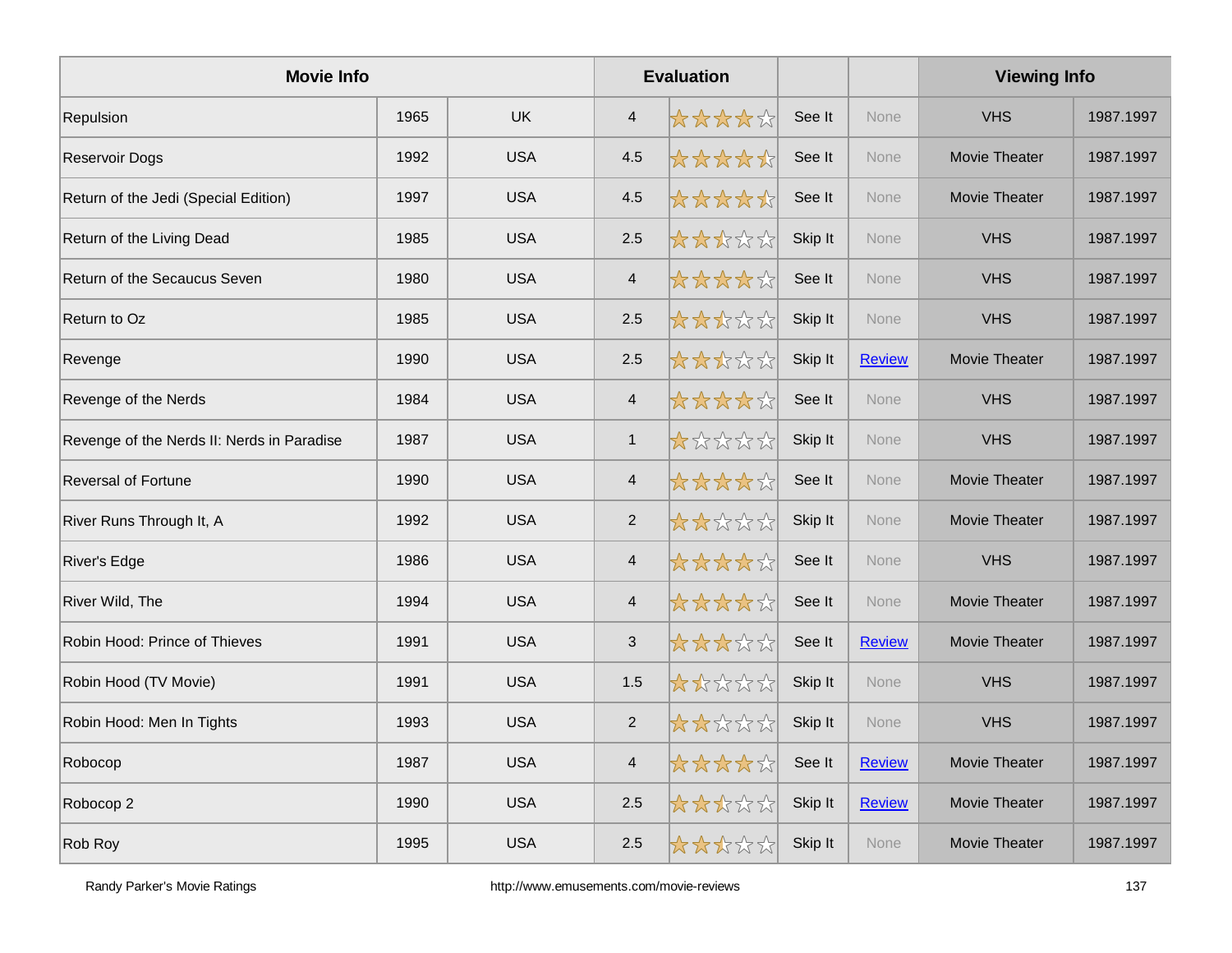| <b>Movie Info</b>                      |      |            |                | <b>Evaluation</b> |         |               | <b>Viewing Info</b>  |           |
|----------------------------------------|------|------------|----------------|-------------------|---------|---------------|----------------------|-----------|
| Rock, The                              | 1996 | <b>USA</b> | 4.5            | *****             | See It  | None          | Movie Theater        | 1987.1997 |
| Rocketeer, The                         | 1991 | <b>USA</b> | $\overline{4}$ | *****             | See It  | None          | Movie Theater        | 1987.1997 |
| Rock 'n' Roll High School              | 1979 | <b>USA</b> | 1.5            | *****             | Skip It | None          | <b>VHS</b>           | 1987.1997 |
| Roger & Me                             | 1989 | <b>USA</b> | 4.5            | *****             | See It  | None          | <b>Movie Theater</b> | 1987.1997 |
| Romero                                 | 1989 | <b>USA</b> | 4.5            | *****             | See It  | <b>Review</b> | Movie Theater        | 1987.1997 |
| Romy And Michele's High School Reunion | 1997 | <b>USA</b> | 2.5            | *****             | Skip It | <b>None</b>   | <b>Movie Theater</b> | 1987.1997 |
| Room with a View                       | 1986 | <b>UK</b>  | $\overline{4}$ | *****             | See It  | None          | <b>VHS</b>           | 1987.1997 |
| Rope                                   | 1948 | <b>USA</b> | 4.5            | *****             | See It  | None          | <b>VHS</b>           | 1987.1997 |
| Rosencrantz & Guildenstern Are Dead    | 1990 | <b>USA</b> | $\overline{4}$ | *****             | See It  | <b>Review</b> | Movie Theater        | 1987.1997 |
| Roxanne                                | 1987 | <b>USA</b> | $\overline{4}$ | *****             | See It  | <b>None</b>   | Movie Theater        | 1987.1997 |
| Runaway Train                          | 1985 | <b>USA</b> | 4.5            | *****             | See It  | None          | <b>VHS</b>           | 1987.1997 |
| Running Man, The                       | 1987 | <b>USA</b> | $\overline{4}$ | *****             | See It  | None          | Movie Theater        | 1987.1997 |
| Running on Empty                       | 1988 | <b>USA</b> | 4.5            | *****             | See It  | <b>Review</b> | Movie Theater        | 1987.1997 |
| Russia House, The                      | 1990 | <b>USA</b> | 2.5            | *****             | Skip It | <b>None</b>   | Movie Theater        | 1987.1997 |
| Saint, The                             | 1997 | <b>USA</b> | 4.5            | *****             | See It  | None          | Movie Theater        | 1987.1997 |
| Salaam Bombay!                         | 1988 | <b>UK</b>  | $\overline{4}$ | *****             | See It  | None          | <b>VHS</b>           | 1987.1997 |
| Salvador                               | 1986 | <b>USA</b> | 4.5            | *****             | See It  | <b>None</b>   | <b>VHS</b>           | 1987.1997 |
| Sammy and Rosie Get Laid               | 1987 | <b>UK</b>  | 2.5            | *****             | Skip It | <b>None</b>   | <b>VHS</b>           | 1987.1997 |
| Say Anything                           | 1989 | <b>USA</b> | $\overline{4}$ | *****             | See It  | Review        | Movie Theater        | 1987.1997 |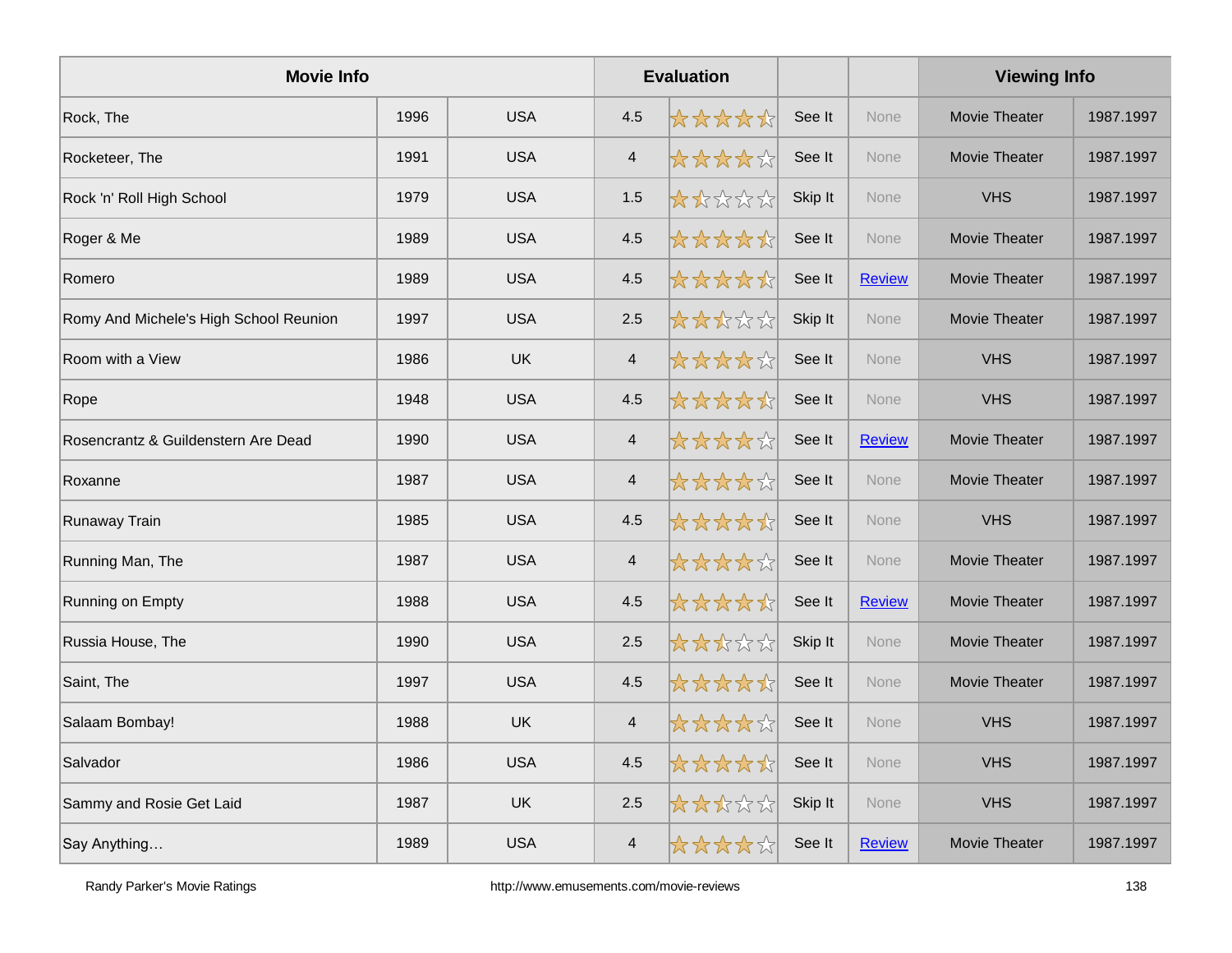| <b>Movie Info</b>                             |      |            |                           | <b>Evaluation</b> |         |               | <b>Viewing Info</b> |           |
|-----------------------------------------------|------|------------|---------------------------|-------------------|---------|---------------|---------------------|-----------|
| Scandal                                       | 1989 | <b>USA</b> | 4                         | *****             | See It  | <b>None</b>   | Movie Theater       | 1987.1997 |
| Scenes from a Class Struggle in Beverly Hills | 1989 | <b>USA</b> | $\mathbf{3}$              | *****             | Skip It | None          | Movie Theater       | 1987.1997 |
| Scenes from a Mall                            | 1991 | <b>USA</b> | $\overline{4}$            | *****             | See It  | None          | Movie Theater       | 1987.1997 |
| <b>School Daze</b>                            | 1988 | <b>USA</b> | 3                         | *****             | Skip It | <b>None</b>   | <b>VHS</b>          | 1987.1997 |
| Scream                                        | 1996 | <b>USA</b> | 4                         | *****             | See It  | <b>None</b>   | <b>VHS</b>          | 1987.1997 |
| Scrooged                                      | 1988 | <b>USA</b> | $\ensuremath{\mathsf{3}}$ | *****             | Skip It | <b>Review</b> | Movie Theater       | 1987.1997 |
| Sea of Love                                   | 1989 | <b>USA</b> | $\overline{4}$            | *****             | See It  | <b>Review</b> | Movie Theater       | 1987.1997 |
| Secret Garden, The                            | 1993 | <b>USA</b> | 4.5                       | *****             | See It  | None          | <b>VHS</b>          | 1987.1997 |
| Secret of My Success, The                     | 1987 | <b>USA</b> | 2.5                       | *****             | Skip It | <b>None</b>   | <b>VHS</b>          | 1987.1997 |
| Secret of Roan Inish                          | 1994 | <b>USA</b> | $\overline{4}$            | *****             | See It  | <b>None</b>   | <b>VHS</b>          | 1987.1997 |
| Secrets & Lies                                | 1996 | <b>UK</b>  | $\overline{4}$            | *****             | See It  | None          | Movie Theater       | 1987.1997 |
| See No Evil, Hear No Evil                     | 1989 | <b>USA</b> | $\mathfrak{S}$            | *****             | See It  | None          | Movie Theater       | 1987.1997 |
| <b>Sense And Sensibility</b>                  | 1995 | <b>USA</b> | $\overline{4}$            | *****             | See It  | <b>None</b>   | Movie Theater       | 1987.1997 |
| September                                     | 1987 | <b>USA</b> | $\overline{4}$            | *****             | See It  | <b>None</b>   | <b>VHS</b>          | 1987.1997 |
| Serial Mom                                    | 1994 | <b>USA</b> | 2.5                       | *****             | Skip It | None          | <b>VHS</b>          | 1987.1997 |
| Serpent and the Rainbow, The                  | 1988 | <b>USA</b> | 2.5                       | *****             | Skip It | None          | <b>VHS</b>          | 1987.1997 |
| Serpico                                       | 1973 | <b>USA</b> | 4.5                       | *****             | See It  | <b>None</b>   | <b>VHS</b>          | 1987.1997 |
| Se7en                                         | 1995 | <b>USA</b> | $\ensuremath{\mathsf{3}}$ | *****             | Skip It | <b>None</b>   | <b>VHS</b>          | 1987.1997 |
| Seven Days In May                             | 1964 | <b>USA</b> | 4.5                       | *****             | See It  | <b>None</b>   | <b>VHS</b>          | 1987.1997 |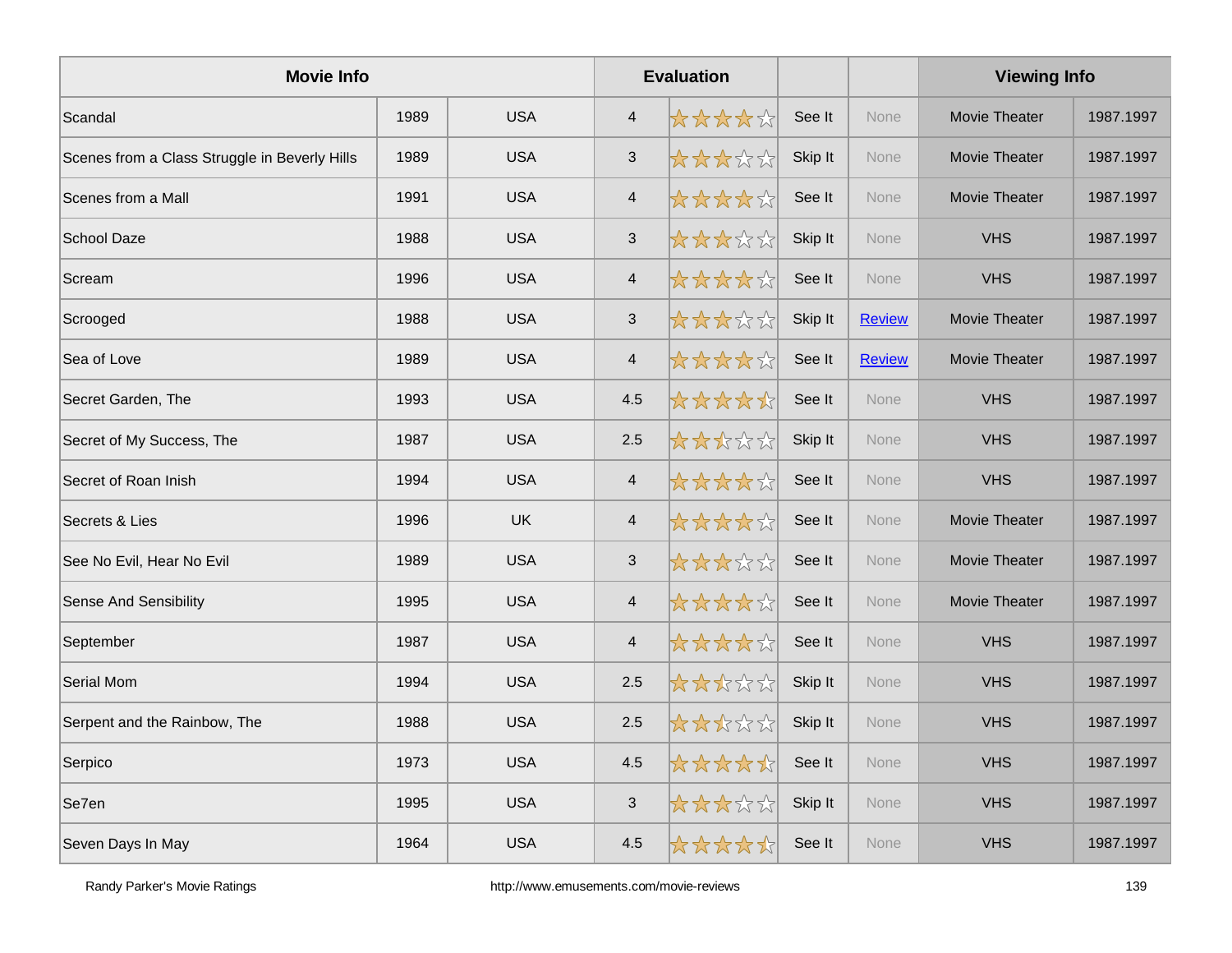| <b>Movie Info</b>         |      |            |                           | <b>Evaluation</b> |         |               | <b>Viewing Info</b>  |           |
|---------------------------|------|------------|---------------------------|-------------------|---------|---------------|----------------------|-----------|
| Seven Samurai, The        | 1954 | Japan      | $\overline{5}$            | *****             | See It  | <b>None</b>   | <b>Movie Theater</b> | 1987.1997 |
| sex, lies, and videotape  | 1989 | <b>USA</b> | $\sqrt{5}$                | *****             | See It  | <b>None</b>   | Movie Theater        | 1987.1997 |
| Shadow, The               | 1994 | <b>USA</b> | $\mathfrak{S}$            | *****             | Skip It | None          | Movie Theater        | 1987.1997 |
| Shadows and Fog           | 1992 | <b>USA</b> | 2.5                       | *****             | Skip It | None          | Movie Theater        | 1987.1997 |
| Shakedown                 | 1988 | <b>USA</b> | $\overline{2}$            | *****             | Skip It | <b>None</b>   | Movie Theater        | 1987.1997 |
| <b>Shakes The Clown</b>   | 1991 | <b>USA</b> | $\ensuremath{\mathsf{3}}$ | *****             | Skip It | <b>None</b>   | <b>VHS</b>           | 1987.1997 |
| <b>Shallow Grave</b>      | 1994 | UK         | $\ensuremath{\mathsf{3}}$ | *****             | Skip It | <b>None</b>   | Movie Theater        | 1987.1997 |
| Shampoo                   | 1975 | <b>USA</b> | 2.5                       | *****             | Skip It | None          | <b>VHS</b>           | 1987.1997 |
| Shattered                 | 1991 | <b>USA</b> | 4.5                       | *****             | See It  | <b>None</b>   | <b>VHS</b>           | 1987.1997 |
| Shawshank Redemption, The | 1994 | <b>USA</b> | 4.5                       | *****             | See It  | <b>None</b>   | <b>VHS</b>           | 1987.1997 |
| She-Devil                 | 1989 | <b>USA</b> | $\overline{4}$            | *****             | See It  | <b>Review</b> | Movie Theater        | 1987.1997 |
| She's Gotta have It       | 1986 | <b>USA</b> | 4.5                       | *****             | See It  | None          | <b>VHS</b>           | 1987.1997 |
| Shine                     | 1996 | Australia  | $\overline{\mathbf{4}}$   | *****             | See It  | None          | Movie Theater        | 1987.1997 |
| <b>Shirley Valentine</b>  | 1989 | <b>USA</b> | $\overline{4}$            | *****             | See It  | <b>None</b>   | Movie Theater        | 1987.1997 |
| Shocker                   | 1989 | <b>USA</b> | 1.5                       | *****             | Skip It | None          | <b>Movie Theater</b> | 1987.1997 |
| Shock to the System, A    | 1990 | <b>USA</b> | $\overline{4}$            | *****             | See It  | None          | Movie Theater        | 1987.1997 |
| Shoot to Kill             | 1988 | <b>USA</b> | $\overline{\mathbf{4}}$   | *****             | See It  | None          | Movie Theater        | 1987.1997 |
| Short Time                | 1990 | <b>USA</b> | 1.5                       | *****             | Skip It | <b>Review</b> | Movie Theater        | 1987.1997 |
| Showgirls                 | 1995 | <b>USA</b> | 1.5                       | *****             | Skip It | <b>None</b>   | <b>VHS</b>           | 1987.1997 |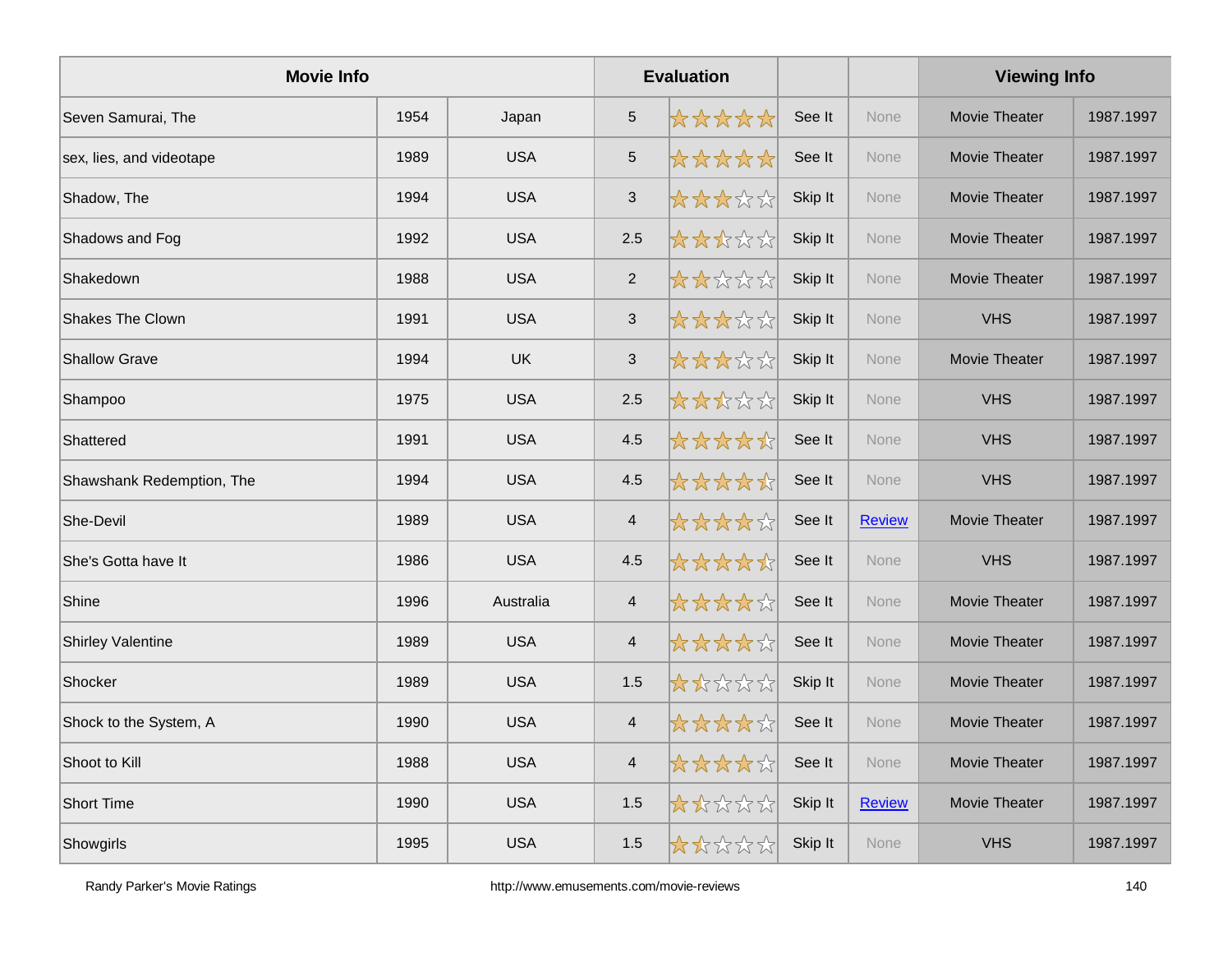| <b>Movie Info</b>         |      |            | <b>Evaluation</b>       |       |         |               | <b>Viewing Info</b>  |           |
|---------------------------|------|------------|-------------------------|-------|---------|---------------|----------------------|-----------|
| Shy People                | 1987 | <b>USA</b> | $\mathfrak{S}$          | ***** | Skip It | None          | <b>VHS</b>           | 1987.1997 |
| Sid & Nancy               | 1986 | <b>USA</b> | $\overline{4}$          | ***** | See It  | None          | <b>VHS</b>           | 1987.1997 |
| <b>Sidewalk Stories</b>   | 1989 | <b>USA</b> | $\overline{5}$          | ***** | See It  | None          | <b>VHS</b>           | 1987.1997 |
| Siesta                    | 1987 | <b>USA</b> | 1.5                     | ***** | Skip It | None          | <b>VHS</b>           | 1987.1997 |
| Sign o' the Times         | 1987 | <b>USA</b> | 4.5                     | ***** | See It  | None          | <b>VHS</b>           | 1987.1997 |
| Silence of the Lambs, The | 1991 | <b>USA</b> | 4.5                     | ***** | See It  | None          | Movie Theater        | 1987.1997 |
| <b>Silent Movie</b>       | 1976 | <b>USA</b> | $\sqrt{3}$              | ***** | See It  | None          | <b>VHS</b>           | 1987.1997 |
| Singles                   | 1992 | <b>USA</b> | $\overline{\mathbf{4}}$ | ***** | See It  | None          | <b>VHS</b>           | 1987.1997 |
| Single White Female       | 1992 | <b>USA</b> | $\overline{2}$          | ***** | Skip It | <b>None</b>   | <b>Movie Theater</b> | 1987.1997 |
| <b>Sister Act</b>         | 1992 | <b>USA</b> | 2.5                     | ***** | Skip It | None          | <b>VHS</b>           | 1987.1997 |
| <b>Sisters</b>            | 1973 | <b>USA</b> | $\overline{4}$          | ***** | See It  | None          | <b>VHS</b>           | 1987.1997 |
| Six Degrees of Separation | 1993 | <b>USA</b> | $\mathfrak{S}$          | ***** | Skip It | None          | <b>VHS</b>           | 1987.1997 |
| Skin Deep                 | 1989 | <b>USA</b> | $\overline{2}$          | ***** | Skip It | <b>Review</b> | <b>Movie Theater</b> | 1987.1997 |
| Slacker                   | 1991 | <b>USA</b> | 2.5                     | ***** | Skip It | None          | <b>VHS</b>           | 1987.1997 |
| Sleeping with the Enemy   | 1991 | <b>USA</b> | 2.5                     | ***** | Skip It | None          | <b>VHS</b>           | 1987.1997 |
| Sleepless In Seattle      | 1993 | <b>USA</b> | $\overline{4}$          | ***** | See It  | None          | Movie Theater        | 1987.1997 |
| Sleuth                    | 1972 | <b>USA</b> | 4.5                     | ***** | See It  | None          | <b>VHS</b>           | 1987.1997 |
| Sling Blade               | 1996 | <b>USA</b> | 4.5                     | ***** | See It  | None          | Movie Theater        | 1987.1997 |
| Smoke                     | 1995 | <b>USA</b> | 4.5                     | ***** | See It  | <b>None</b>   | Movie Theater        | 1987.1997 |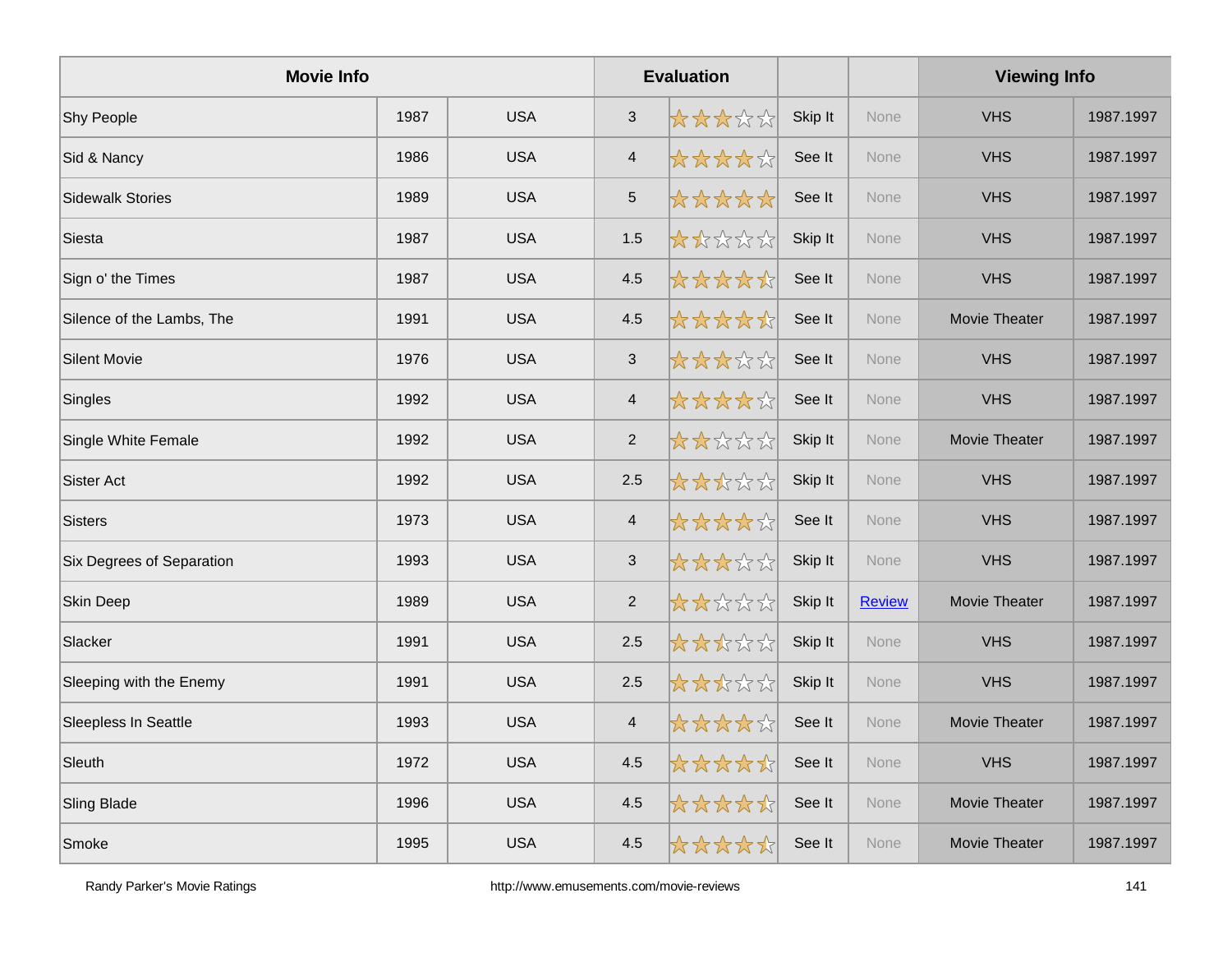| <b>Movie Info</b>                   |      |            |                           | <b>Evaluation</b> |         |               | <b>Viewing Info</b>  |           |
|-------------------------------------|------|------------|---------------------------|-------------------|---------|---------------|----------------------|-----------|
| Smooth Talk                         | 1985 | <b>USA</b> | $\overline{4}$            | *****             | See It  | <b>None</b>   | <b>VHS</b>           | 1987.1997 |
| <b>Sneakers</b>                     | 1992 | <b>USA</b> | $\mathfrak{S}$            | *****             | Skip It | None          | <b>VHS</b>           | 1987.1997 |
| Soap Dish                           | 1991 | <b>USA</b> | 4                         | *****             | See It  | None          | <b>Movie Theater</b> | 1987.1997 |
| Some Kind of Wonderful              | 1987 | <b>USA</b> | $\mathfrak{S}$            | *****             | Skip It | <b>None</b>   | <b>VHS</b>           | 1987.1997 |
| Someone to Watch Over Me            | 1987 | <b>USA</b> | $\mathfrak{S}$            | *****             | See It  | None          | <b>VHS</b>           | 1987.1997 |
| Something Wild                      | 1986 | <b>USA</b> | 4.5                       | *****             | See It  | <b>Review</b> | <b>VHS</b>           | 1987.1997 |
| Soul Man                            | 1986 | <b>USA</b> | $\mathbf{1}$              | *****             | Skip It | None          | <b>VHS</b>           | 1987.1997 |
| Spaceballs                          | 1987 | <b>USA</b> | $\mathfrak{S}$            | *****             | Skip It | <b>None</b>   | Movie Theater        | 1987.1997 |
| Spartacus                           | 1960 | <b>USA</b> | $\overline{\mathbf{4}}$   | *****             | See It  | <b>None</b>   | Movie Theater        | 1987.1997 |
| Species                             | 1995 | <b>USA</b> | $\ensuremath{\mathsf{3}}$ | *****             | Skip It | None          | <b>VHS</b>           | 1987.1997 |
| Speed                               | 1994 | <b>USA</b> | $\overline{\mathbf{4}}$   | *****             | See It  | None          | Movie Theater        | 1987.1997 |
| Stakeout                            | 1987 | <b>USA</b> | $\overline{4}$            | *****             | See It  | None          | Movie Theater        | 1987.1997 |
| <b>Stand and Deliver</b>            | 1987 | <b>USA</b> | 4.5                       | *****             | See It  | <b>None</b>   | Movie Theater        | 1987.1997 |
| Star Chamber, The                   | 1983 | <b>USA</b> | 4.5                       | *****             | See It  | None          | <b>VHS</b>           | 1987.1997 |
| Stargate                            | 1994 | <b>USA</b> | $\mathfrak{S}$            | *****             | Skip It | <b>None</b>   | <b>VHS</b>           | 1987.1997 |
| Starman                             | 1984 | <b>USA</b> | $\,$ 5 $\,$               | *****             | See It  | <b>Review</b> | <b>VHS</b>           | 1987.1997 |
| <b>Starship Troopers</b>            | 1997 | <b>USA</b> | 2.5                       | *****             | Skip It | <b>None</b>   | Movie Theater        | 1987.1997 |
| <b>Star Trek-The Motion Picture</b> | 1979 | <b>USA</b> | $\sqrt{3}$                | *****             | See It  | None          | Movie Theater        | 1987.1997 |
| Star Trek II: The Wrath of khan     | 1982 | <b>USA</b> | 4.5                       | *****             | See It  | None          | <b>Movie Theater</b> | 1987.1997 |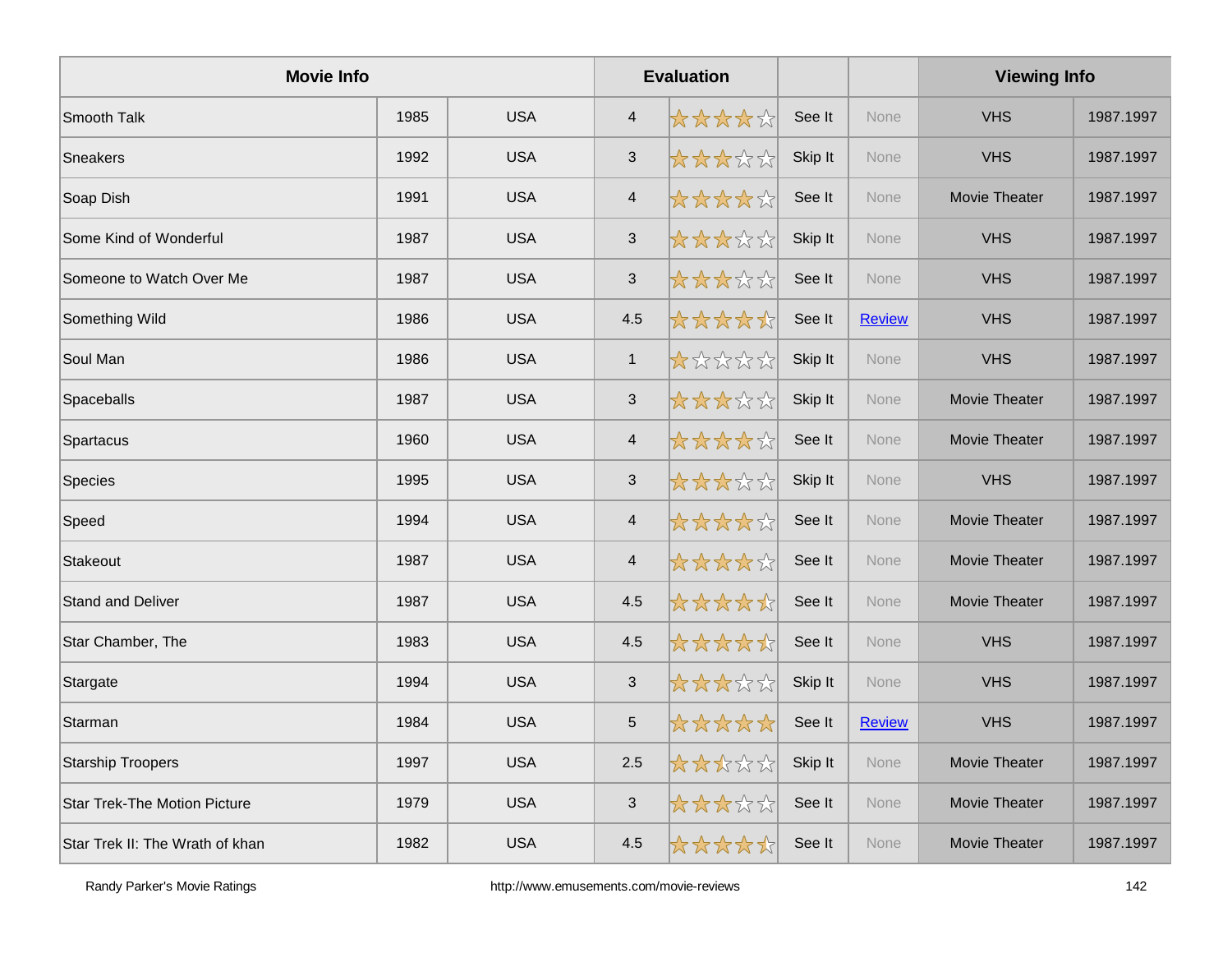| <b>Movie Info</b>                      |      |            |                           | <b>Evaluation</b> |         |               | <b>Viewing Info</b>  |           |
|----------------------------------------|------|------------|---------------------------|-------------------|---------|---------------|----------------------|-----------|
| Star Trek III: The Search for Spock    | 1984 | <b>USA</b> | $\mathfrak{S}$            | *****             | See It  | <b>None</b>   | Movie Theater        | 1987.1997 |
| Star Trek IV: The Voyage Home          | 1986 | <b>USA</b> | 4.5                       | *****             | See It  | None          | Movie Theater        | 1987.1997 |
| Star Trek V: The Final Frontier        | 1989 | <b>USA</b> | 2.5                       | *****             | Skip It | <b>Review</b> | Movie Theater        | 1987.1997 |
| Star Trek VI: The Undiscovered Country | 1991 | <b>USA</b> | $\overline{4}$            | *****             | See It  | None          | Movie Theater        | 1987.1997 |
| <b>Star Trek: First Contact</b>        | 1994 | <b>USA</b> | $\overline{4}$            | *****             | See It  | None          | Movie Theater        | 1987.1997 |
| <b>Star Trek: Generations</b>          | 1994 | <b>USA</b> | $\overline{4}$            | *****             | See It  | <b>None</b>   | <b>Movie Theater</b> | 1987.1997 |
| <b>Star Wars (Special Edition)</b>     | 1997 | <b>USA</b> | $\mathbf 5$               | *****             | See It  | None          | Movie Theater        | 1987.1997 |
| <b>State of Grace</b>                  | 1990 | <b>USA</b> | $\overline{2}$            | *****             | Skip It | <b>None</b>   | Movie Theater        | 1987.1997 |
| <b>Staying Together</b>                | 1989 | <b>USA</b> | 2.5                       | *****             | Skip It | <b>Review</b> | Movie Theater        | 1987.1997 |
| <b>Steel Magnolias</b>                 | 1989 | <b>USA</b> | $\overline{4}$            | *****             | See It  | <b>Review</b> | Movie Theater        | 1987.1997 |
| Stepfather, The                        | 1987 | <b>USA</b> | 4.5                       | *****             | See It  | None          | <b>VHS</b>           | 1987.1997 |
| <b>Stormy Monday</b>                   | 1988 | <b>UK</b>  | $\overline{4}$            | *****             | See It  | None          | <b>VHS</b>           | 1987.1997 |
| Straight Out of Brooklyn               | 1991 | <b>USA</b> | $\overline{4}$            | *****             | See It  | <b>None</b>   | Movie Theater        | 1987.1997 |
| <b>Streets of Fire</b>                 | 1984 | <b>USA</b> | 2.5                       | *****             | Skip It | <b>None</b>   | <b>VHS</b>           | 1987.1997 |
| <b>Strictly Ballroom</b>               | 1992 | Australia  | $\overline{4}$            | *****             | See It  | None          | Movie Theater        | 1987.1997 |
| Stunt Man, The                         | 1980 | <b>USA</b> | $\ensuremath{\mathsf{3}}$ | *****             | See It  | None          | <b>VHS</b>           | 1987.1997 |
| Supercop (U.S. version)                | 1996 | <b>USA</b> | $\overline{4}$            | *****             | See It  | <b>None</b>   | Movie Theater        | 1987.1997 |
| Superman                               | 1978 | <b>USA</b> | 5                         | *****             | See It  | None          | Movie Theater        | 1987.1997 |
| Superman II                            | 1980 | <b>USA</b> | 5                         | *****             | See It  | None          | Movie Theater        | 1987.1997 |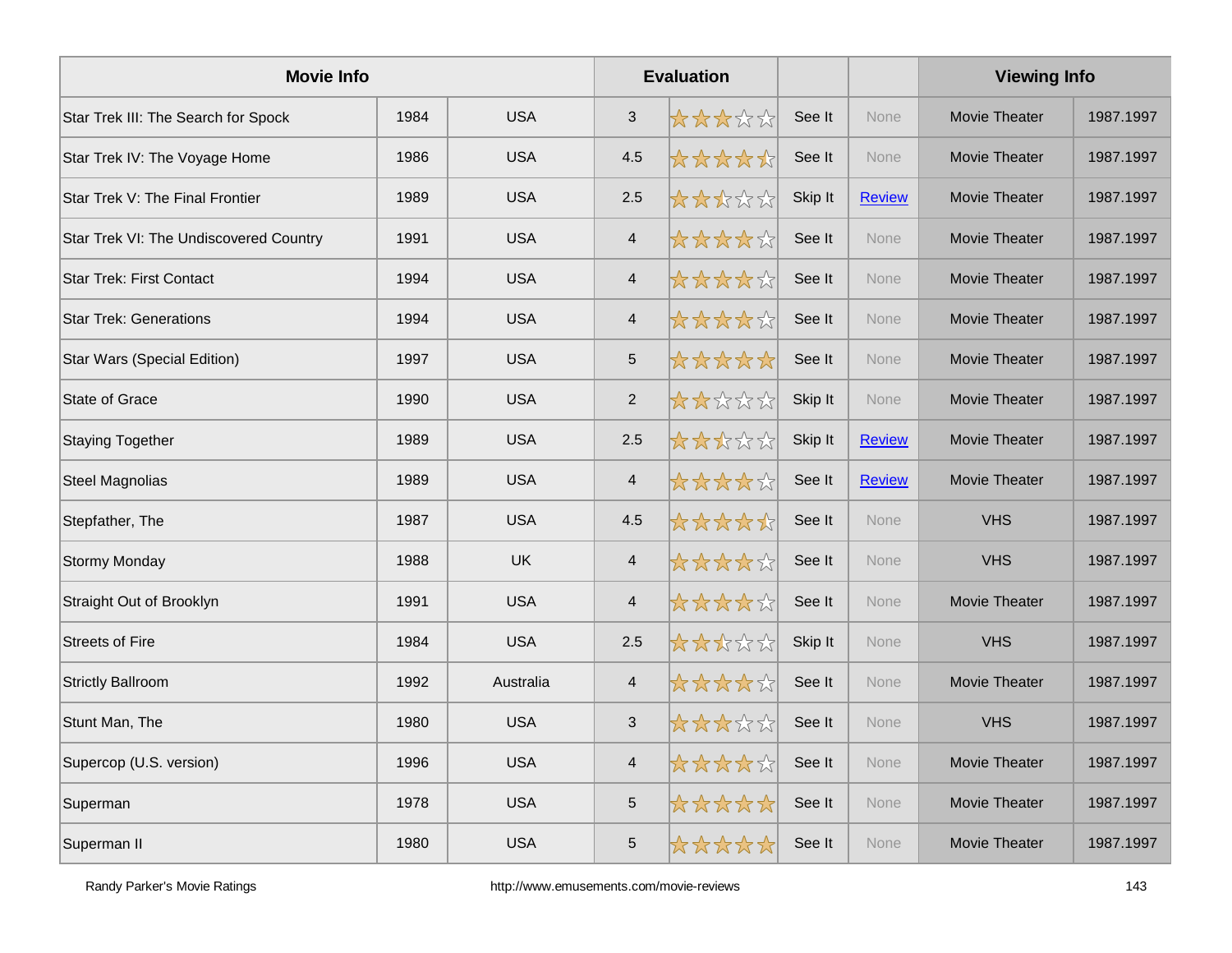| <b>Movie Info</b>                |      |            |                         | <b>Evaluation</b> |         |               | <b>Viewing Info</b> |           |
|----------------------------------|------|------------|-------------------------|-------------------|---------|---------------|---------------------|-----------|
| Superman III                     | 1983 | <b>USA</b> | $\overline{2}$          | *****             | Skip It | <b>None</b>   | Movie Theater       | 1987.1997 |
| Superman IV: The Quest for Peace | 1987 | <b>USA</b> | 2.5                     | *****             | Skip It | None          | <b>VHS</b>          | 1987.1997 |
| Super Mario Bros.                | 1993 | <b>USA</b> | $\overline{2}$          | *****             | Skip It | None          | Movie Theater       | 1987.1997 |
| Surrender                        | 1987 | <b>USA</b> | $\overline{4}$          | *****             | See It  | <b>None</b>   | <b>VHS</b>          | 1987.1997 |
| Suspect                          | 1987 | <b>USA</b> | $\overline{\mathbf{4}}$ | *****             | See It  | None          | Movie Theater       | 1987.1997 |
| Suture                           | 1993 | <b>USA</b> | 4.5                     | *****             | See It  | None          | Movie Theater       | 1987.1997 |
| <b>Sweet Dreams</b>              | 1985 | <b>USA</b> | $\mathfrak{S}$          | *****             | Skip It | None          | <b>VHS</b>          | 1987.1997 |
| Sweetie                          | 1989 | Australia  | 1.5                     | *****             | Skip It | <b>None</b>   | <b>VHS</b>          | 1987.1997 |
| Swimming to Cambodia             | 1987 | <b>USA</b> | $\overline{4}$          | *****             | See It  | None          | <b>VHS</b>          | 1987.1997 |
| <b>Swing Shift</b>               | 1984 | <b>USA</b> | $\overline{\mathbf{4}}$ | *****             | See It  | <b>Review</b> | <b>VHS</b>          | 1987.1997 |
| <b>Switching Channels</b>        | 1987 | <b>USA</b> | 2.5                     | *****             | Skip It | <b>None</b>   | <b>VHS</b>          | 1987.1997 |
| <b>Tales From The Dark Side</b>  | 1990 | <b>USA</b> | $\mathbf{3}$            | *****             | Skip It | <b>Review</b> | Movie Theater       | 1987.1997 |
| <b>Talk Radio</b>                | 1988 | <b>USA</b> | $\overline{4}$          | *****             | See It  | <b>Review</b> | Movie Theater       | 1987.1997 |
| Talk Guy, The                    | 1989 | <b>UK</b>  | 2.5                     | *****             | Skip It | None          | Movie Theater       | 1987.1997 |
| Tampopo                          | 1986 | Japan      | $\overline{4}$          | *****             | See It  | None          | <b>VHS</b>          | 1987.1997 |
| Tango & Cash                     | 1989 | <b>USA</b> | $\overline{2}$          | *****             | Skip It | <b>Review</b> | Movie Theater       | 1987.1997 |
| Tapeheads                        | 1988 | <b>USA</b> | 2.5                     | *****             | Skip It | <b>Review</b> | Movie Theater       | 1987.1997 |
| <b>Tapes</b>                     | 1981 | <b>USA</b> | $\overline{\mathbf{4}}$ | *****             | See It  | <b>None</b>   | <b>VHS</b>          | 1987.1997 |
| <b>Taxi Driver</b>               | 1976 | <b>USA</b> | $\mathbf{3}$            | *****             | Skip It | <b>None</b>   | <b>VHS</b>          | 1987.1997 |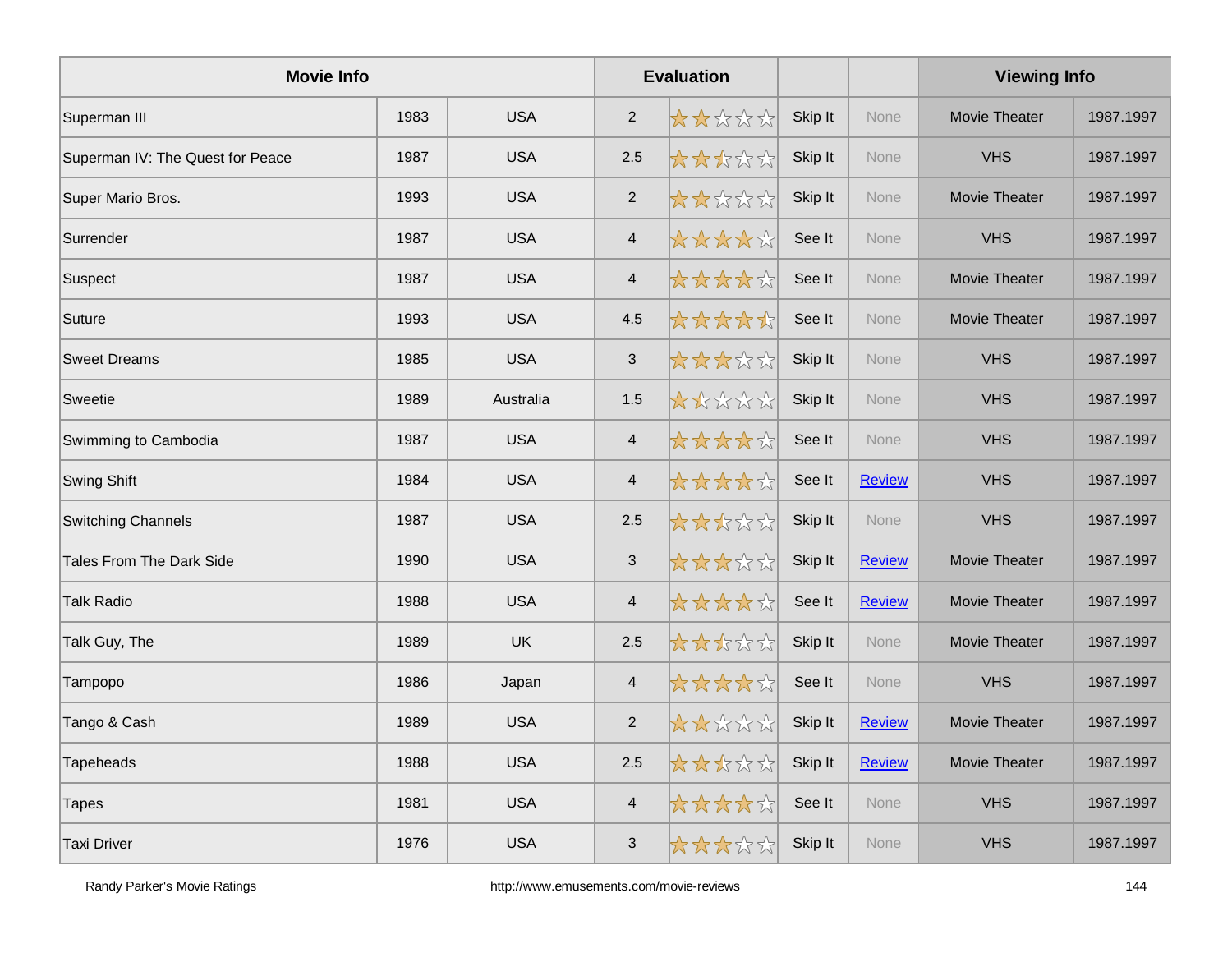| <b>Movie Info</b>              |      | <b>Evaluation</b> |                         |       |         | <b>Viewing Info</b> |                      |           |
|--------------------------------|------|-------------------|-------------------------|-------|---------|---------------------|----------------------|-----------|
| Taxing Woman, A                | 1987 | Japan             | $\mathbf{3}$            | ***** | Skip It | <b>None</b>         | <b>VHS</b>           | 1987.1997 |
| Teenage Mutant Ninja Turtles   | 1990 | <b>USA</b>        | 2.5                     | ***** | Skip It | <b>Review</b>       | <b>Movie Theater</b> | 1987.1997 |
| Tequila Sunrise                | 1988 | <b>USA</b>        | $\mathfrak{S}$          | ***** | Skip It | None                | Movie Theater        | 1987.1997 |
| Terminator 2: Judgment Day     | 1991 | <b>USA</b>        | 4.5                     | ***** | See It  | Review              | Movie Theater        | 1987.1997 |
| Texas Chainsaw Massacre 2, The | 1986 | <b>USA</b>        | 4.5                     | ***** | See It  | None                | <b>VHS</b>           | 1987.1997 |
| Thelma & Louise                | 1991 | <b>USA</b>        | 4.5                     | ***** | See It  | <b>None</b>         | Movie Theater        | 1987.1997 |
| They Live                      | 1988 | <b>USA</b>        | 3                       | ***** | See It  | None                | <b>VHS</b>           | 1987.1997 |
| Thief                          | 1981 | <b>USA</b>        | 2.5                     | ***** | Skip It | <b>None</b>         | <b>VHS</b>           | 1987.1997 |
| Thin Blue Line, The            | 1988 | <b>USA</b>        | 4.5                     | ***** | See It  | None                | <b>VHS</b>           | 1987.1997 |
| <b>Things Change</b>           | 1988 | <b>USA</b>        | $\overline{4}$          | ***** | See It  | None                | <b>VHS</b>           | 1987.1997 |
| This Boy's Life                | 1993 | <b>USA</b>        | 4                       | ***** | See It  | <b>None</b>         | <b>VHS</b>           | 1987.1997 |
| This Is My Life                | 1992 | <b>USA</b>        | $\overline{2}$          | ***** | Skip It | <b>None</b>         | <b>VHS</b>           | 1987.1997 |
| Thousand Pieces of Gold        | 1990 | <b>USA</b>        | $\overline{4}$          | ***** | See It  | <b>None</b>         | <b>VHS</b>           | 1987.1997 |
| Three Days of the Condor       | 1975 | <b>USA</b>        | 4.5                     | ***** | See It  | None                | <b>VHS</b>           | 1987.1997 |
| Three Men and a Baby           | 1987 | <b>USA</b>        | $\overline{\mathbf{4}}$ | ***** | See It  | None                | Movie Theater        | 1987.1997 |
| Three Men and a Little Lady    | 1990 | <b>USA</b>        | $\mathfrak{S}$          | ***** | See It  | <b>None</b>         | Movie Theater        | 1987.1997 |
| 3 Women                        | 1977 | <b>USA</b>        | 3                       | ***** | See It  | <b>None</b>         | <b>VHS</b>           | 1987.1997 |
| Throw Mama from the Train      | 1987 | <b>USA</b>        | $\overline{\mathbf{4}}$ | ***** | See It  | None                | Movie Theater        | 1987.1997 |
| Thunderheart                   | 1992 | <b>USA</b>        | 4.5                     | ***** | See It  | None                | Movie Theater        | 1987.1997 |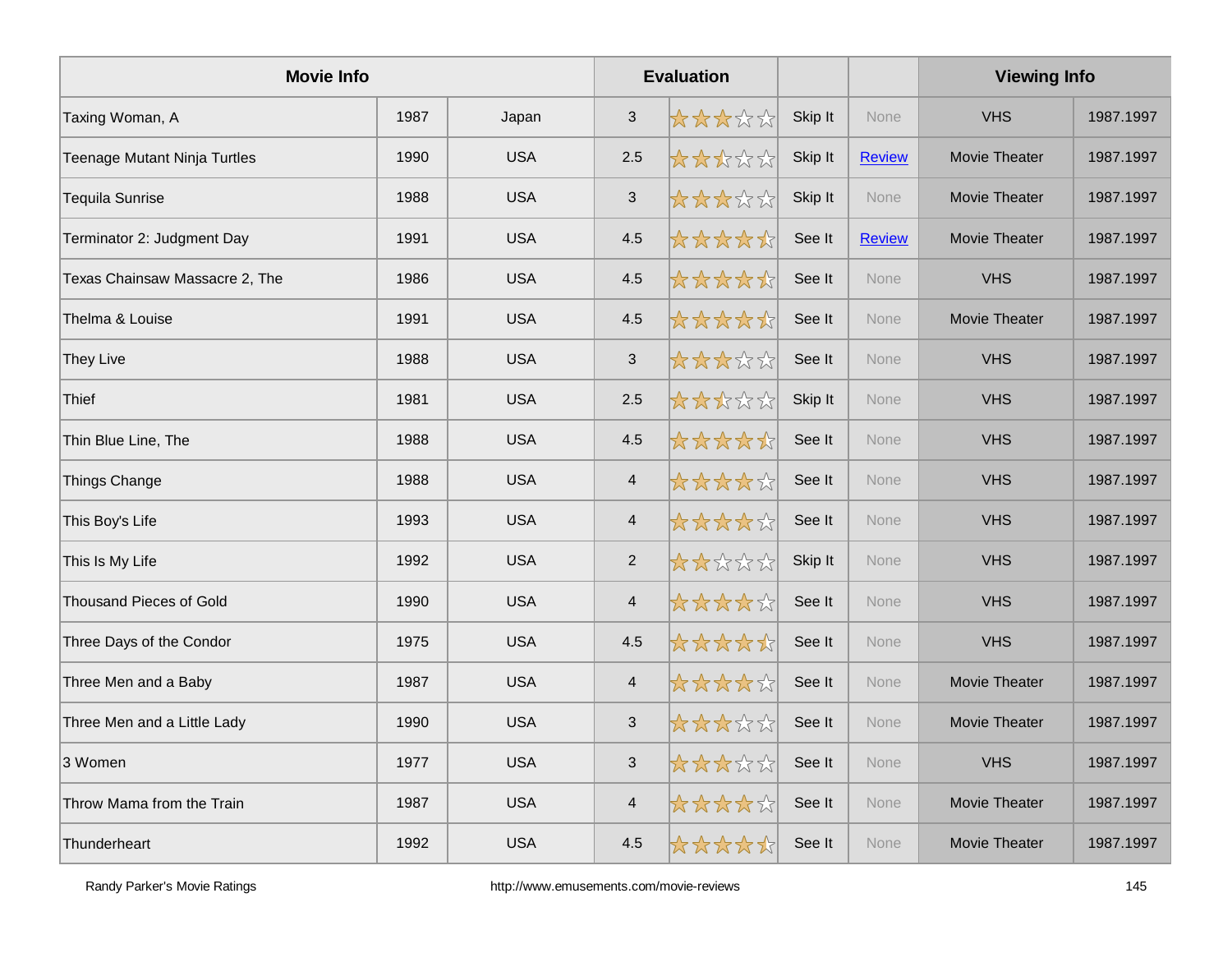| <b>Movie Info</b>       |      | <b>Evaluation</b> |                           |       |         | <b>Viewing Info</b> |               |           |
|-------------------------|------|-------------------|---------------------------|-------|---------|---------------------|---------------|-----------|
| Tie Me Up! Tie Me Down! | 1990 | Spain             | $\mathfrak{S}$            | ***** | Skip It | <b>None</b>         | <b>VHS</b>    | 1987.1997 |
| Time Bandits            | 1981 | <b>UK</b>         | $\overline{4}$            | ***** | See It  | None                | <b>VHS</b>    | 1987.1997 |
| Timecop                 | 1994 | <b>USA</b>        | $\overline{4}$            | ***** | See It  | None                | <b>VHS</b>    | 1987.1997 |
| Time To Kill, A         | 1996 | <b>USA</b>        | 4.5                       | ***** | See It  | <b>None</b>         | Movie Theater | 1987.1997 |
| Tin Cup                 | 1996 | <b>USA</b>        | $\mathfrak{S}$            | ***** | Skip It | None                | <b>VHS</b>    | 1987.1997 |
| Tin Men                 | 1987 | <b>USA</b>        | $\overline{4}$            | ***** | See It  | None                | Movie Theater | 1987.1997 |
| To Be or Not To Be      | 1983 | <b>USA</b>        | $\overline{4}$            | ***** | See It  | None                | <b>VHS</b>    | 1987.1997 |
| To Die For              | 1995 | <b>USA</b>        | $\ensuremath{\mathsf{3}}$ | ***** | Skip It | <b>None</b>         | Movie Theater | 1987.1997 |
| To Live and Die in L.A. | 1985 | <b>USA</b>        | $\mathbf{2}$              | ***** | Skip It | None                | <b>VHS</b>    | 1987.1997 |
| Tom Jones (Restoration) | 1989 | <b>UK</b>         | $\mathfrak{S}$            | ***** | See It  | None                | Movie Theater | 1987.1997 |
| Too Much Sun            | 1991 | <b>USA</b>        | $\mathbf{1}$              | ***** | Skip It | None                | Movie Theater | 1987.1997 |
| To Sleep With Anger     | 1990 | <b>USA</b>        | $\overline{2}$            | ***** | Skip It | <b>None</b>         | Movie Theater | 1987.1997 |
| <b>Total Recall</b>     | 1990 | <b>USA</b>        | $\overline{4}$            | ***** | See It  | <b>Review</b>       | Movie Theater | 1987.1997 |
| Tough Guys              | 1986 | <b>USA</b>        | $\overline{4}$            | ***** | See It  | None                | <b>VHS</b>    | 1987.1997 |
| Toxic Avenger, The      | 1985 | <b>USA</b>        | $\mathbf{1}$              | ***** | Skip It | <b>None</b>         | <b>VHS</b>    | 1987.1997 |
| <b>Toy Story</b>        | 1995 | <b>USA</b>        | $\overline{4}$            | ***** | See It  | None                | Movie Theater | 1987.1997 |
| Track 29                | 1988 | <b>USA</b>        | 1.5                       | ***** | Skip It | None                | <b>VHS</b>    | 1987.1997 |
| Trainspotting           | 1996 | <b>UK</b>         | $\overline{4}$            | ***** | See It  | None                | Movie Theater | 1987.1997 |
| Tremors                 | 1990 | <b>USA</b>        | 3                         | ***** | See It  | <b>None</b>         | Movie Theater | 1987.1997 |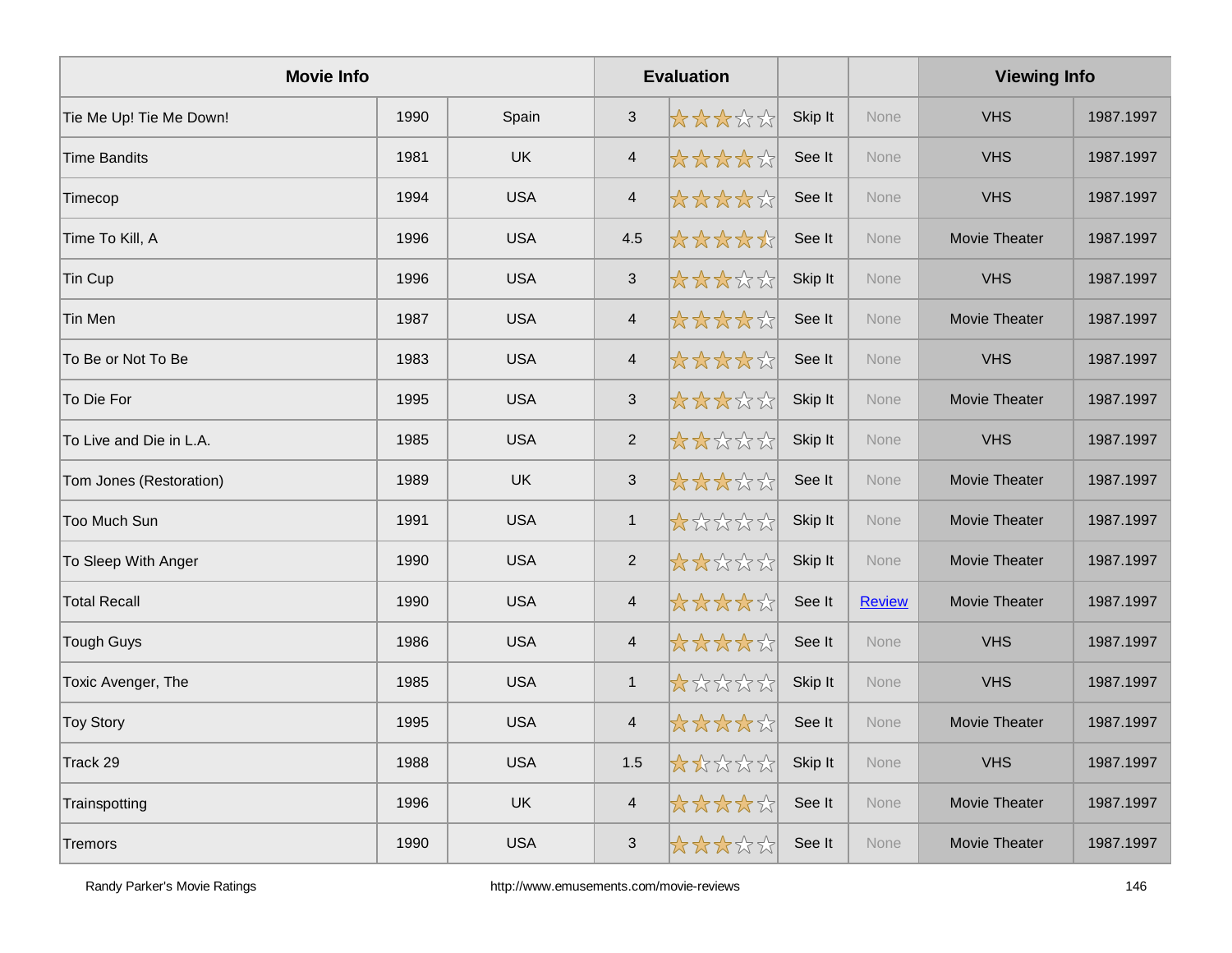| <b>Movie Info</b>              |      | <b>Evaluation</b> |                           |       |         | <b>Viewing Info</b> |                      |           |
|--------------------------------|------|-------------------|---------------------------|-------|---------|---------------------|----------------------|-----------|
| True Believer                  | 1989 | <b>USA</b>        | $\overline{4}$            | ***** | See It  | <b>None</b>         | Movie Theater        | 1987.1997 |
| <b>True Colors</b>             | 1991 | <b>USA</b>        | $\sqrt{3}$                | ***** | Skip It | <b>None</b>         | <b>VHS</b>           | 1987.1997 |
| <b>True Lies</b>               | 1994 | <b>USA</b>        | $\overline{4}$            | ***** | See It  | None                | Movie Theater        | 1987.1997 |
| <b>True Love</b>               | 1989 | <b>USA</b>        | $\mathfrak{S}$            | ***** | See It  | <b>None</b>         | <b>VHS</b>           | 1987.1997 |
| <b>True Stories</b>            | 1986 | <b>USA</b>        | $\overline{4}$            | ***** | See It  | None                | <b>VHS</b>           | 1987.1997 |
| Trust Me                       | 1989 | <b>USA</b>        | $\ensuremath{\mathsf{3}}$ | ***** | Skip It | <b>None</b>         | <b>VHS</b>           | 1987.1997 |
| Truth About Cats & Dogs, The   | 1996 | <b>USA</b>        | 4.5                       | ***** | See It  | None                | Movie Theater        | 1987.1997 |
| Truth or Dare                  | 1991 | <b>USA</b>        | 4.5                       | ***** | See It  | None                | Movie Theater        | 1987.1997 |
| Tucker: The Man and His Dreams | 1988 | <b>USA</b>        | $\sqrt{3}$                | ***** | See It  | <b>None</b>         | Movie Theater        | 1987.1997 |
| Tune In Tomorrow               | 1990 | <b>USA</b>        | $\overline{4}$            | ***** | See It  | None                | Movie Theater        | 1987.1997 |
| Turner & Hooch                 | 1989 | <b>USA</b>        | 2.5                       | ***** | Skip It | Review              | Movie Theater        | 1987.1997 |
| Twelve Chairs, The             | 1970 | <b>USA</b>        | $\overline{4}$            | ***** | See It  | None                | <b>VHS</b>           | 1987.1997 |
| Twelve Monkeys                 | 1995 | <b>USA</b>        | $\overline{5}$            | ***** | See It  | <b>None</b>         | <b>Movie Theater</b> | 1987.1997 |
| Twice in a Lifetime            | 1985 | <b>USA</b>        | 4.5                       | ***** | See It  | <b>None</b>         | <b>VHS</b>           | 1987.1997 |
| Twilight of the Cockroaches    | 1987 | Japan             | $\ensuremath{\mathsf{3}}$ | ***** | Skip It | <b>Review</b>       | Movie Theater        | 1987.1997 |
| Twin Peaks: Fire Walk With Me  | 1992 | <b>USA</b>        | 1.5                       | ***** | Skip It | <b>Review</b>       | Movie Theater        | 1987.1997 |
| Twins                          | 1988 | <b>USA</b>        | $\mathfrak{S}$            | ***** | See It  | <b>Review</b>       | Movie Theater        | 1987.1997 |
| Twister                        | 1996 | <b>USA</b>        | $\overline{4}$            | ***** | See It  | <b>None</b>         | Movie Theater        | 1987.1997 |
| 2 Days In the Valley           | 1996 | <b>USA</b>        | $\overline{4}$            | ***** | See It  | None                | <b>VHS</b>           | 1987.1997 |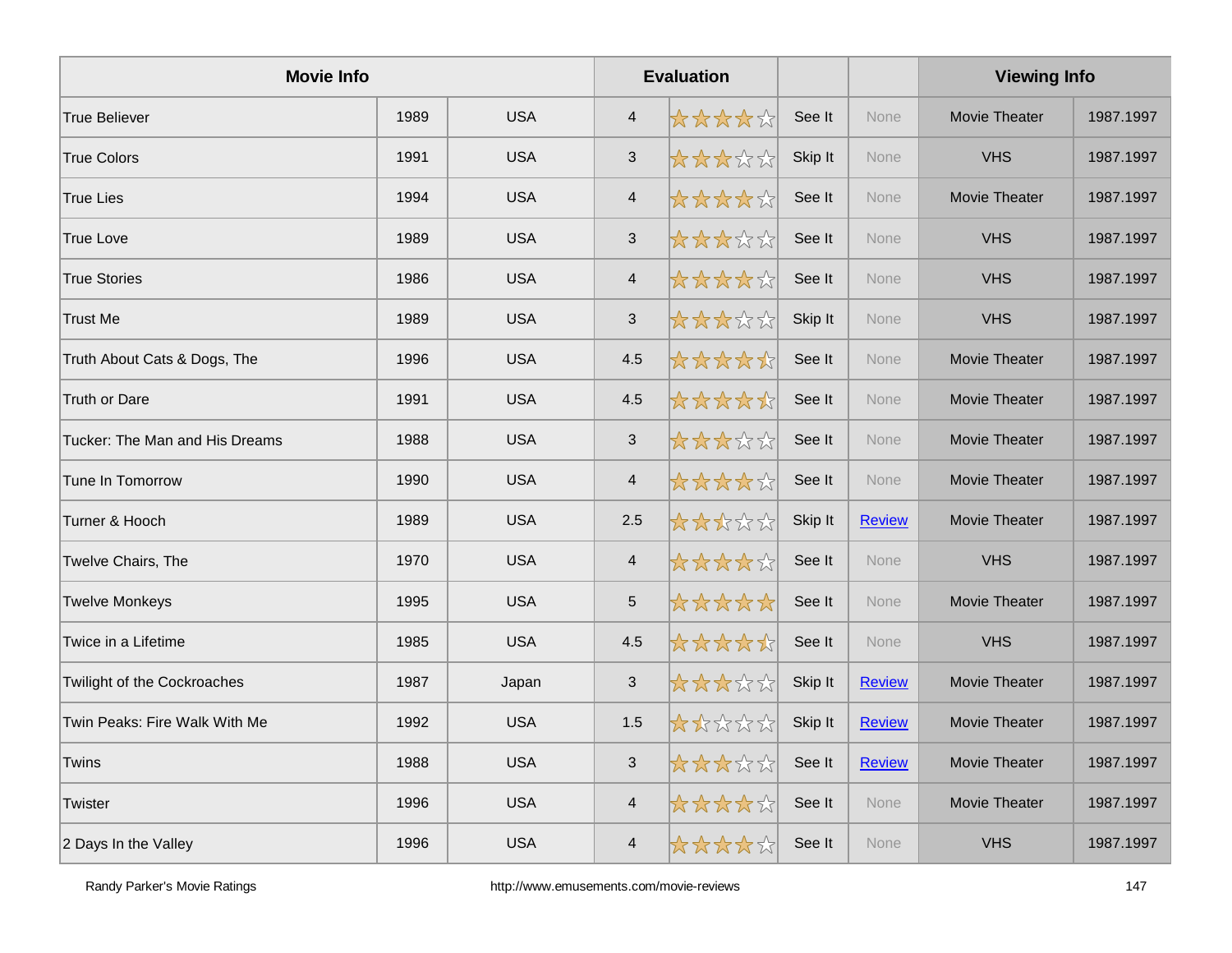| <b>Movie Info</b>                  |      | <b>Evaluation</b> |                         |       |         | <b>Viewing Info</b> |                      |           |
|------------------------------------|------|-------------------|-------------------------|-------|---------|---------------------|----------------------|-----------|
| Two Jakes, The                     | 1990 | <b>USA</b>        | 2.5                     | ***** | Skip It | <b>None</b>         | Movie Theater        | 1987.1997 |
| <b>UHF</b>                         | 1989 | <b>USA</b>        | $\overline{\mathbf{4}}$ | ***** | See It  | <b>Review</b>       | Movie Theater        | 1987.1997 |
| Unbearable Lightness of Being, The | 1988 | <b>USA</b>        | $\overline{\mathbf{4}}$ | ***** | See It  | None                | Movie Theater        | 1987.1997 |
| Uncle Buck                         | 1989 | <b>USA</b>        | $\overline{\mathbf{4}}$ | ***** | See It  | None                | <b>VHS</b>           | 1987.1997 |
| <b>Under Siege</b>                 | 1992 | <b>USA</b>        | 3                       | ***** | Skip It | <b>None</b>         | Movie Theater        | 1987.1997 |
| Under The Cherry Moon              | 1986 | <b>USA</b>        | 1.5                     | ***** | Skip It | <b>None</b>         | <b>VHS</b>           | 1987.1997 |
| <b>Unfaithfully Yours</b>          | 1984 | <b>USA</b>        | $\mathfrak{S}$          | ***** | Skip It | None                | <b>VHS</b>           | 1987.1997 |
| Unforgiven                         | 1992 | <b>USA</b>        | 4.5                     | ***** | See It  | None                | Movie Theater        | 1987.1997 |
| <b>Universal Soldier</b>           | 1992 | <b>USA</b>        | $\overline{2}$          | ***** | Skip It | <b>None</b>         | <b>VHS</b>           | 1987.1997 |
| <b>Unlawful Entry</b>              | 1992 | <b>USA</b>        | $\mathfrak{S}$          | ***** | Skip It | <b>None</b>         | <b>VHS</b>           | 1987.1997 |
| <b>Unstrung Heroes</b>             | 1995 | <b>USA</b>        | $\mathfrak{S}$          | ***** | Skip It | None                | <b>VHS</b>           | 1987.1997 |
| <b>Untamed Heart</b>               | 1993 | <b>USA</b>        | 2.5                     | ***** | Skip It | None                | <b>VHS</b>           | 1987.1997 |
| Untouchables, The                  | 1987 | <b>USA</b>        | 5                       | ***** | See It  | <b>None</b>         | Movie Theater        | 1987.1997 |
| Usual Suspects, The                | 1995 | <b>USA</b>        | $\overline{5}$          | ***** | See It  | <b>None</b>         | <b>Movie Theater</b> | 1987.1997 |
| U-Turn                             | 1997 | <b>USA</b>        | $\overline{2}$          | ***** | Skip It | None                | Movie Theater        | 1987.1997 |
| U2: Rattle and Hum                 | 1988 | <b>USA</b>        | $\overline{4}$          | ***** | See It  | <b>Review</b>       | Movie Theater        | 1987.1997 |
| Valmont                            | 1989 | France / UK       | $\overline{2}$          | ***** | Skip It | <b>None</b>         | Movie Theater        | 1987.1997 |
| Vanishing, The                     | 1988 | Netherlands       | $\overline{\mathbf{4}}$ | ***** | See It  | <b>None</b>         | Movie Theater        | 1987.1997 |
| Vice Versa                         | 1988 | <b>USA</b>        | $\overline{\mathbf{4}}$ | ***** | See It  | None                | <b>Movie Theater</b> | 1987.1997 |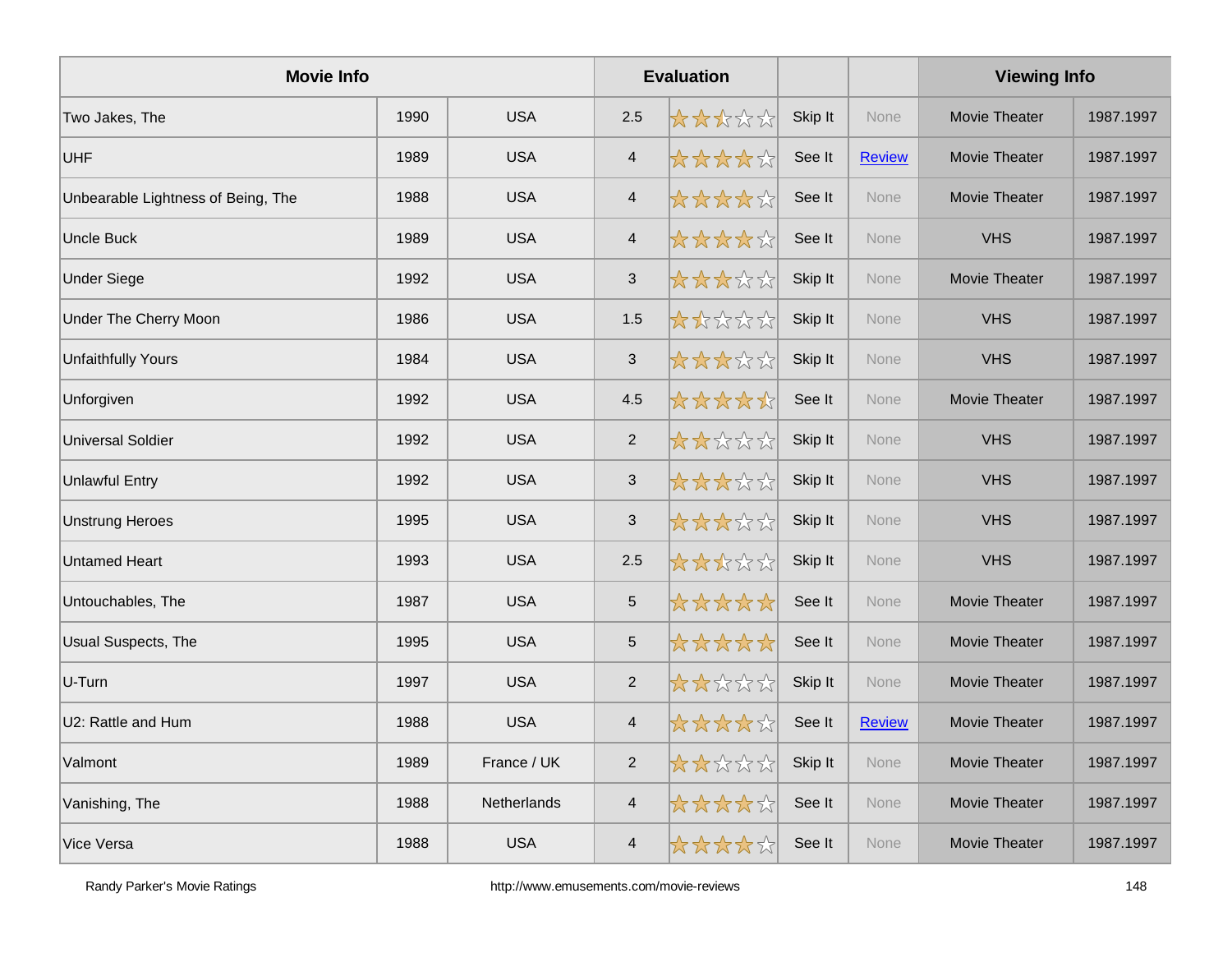| <b>Movie Info</b>                  |      | <b>Evaluation</b> |                |       |         | <b>Viewing Info</b> |               |           |
|------------------------------------|------|-------------------|----------------|-------|---------|---------------------|---------------|-----------|
| Videodrome                         | 1983 | <b>USA</b>        | 2.5            | ***** | Skip It | <b>Review</b>       | <b>VHS</b>    | 1987.1997 |
| <b>Vital Signs</b>                 | 1990 | <b>USA</b>        | 4.5            | ***** | See It  | <b>Review</b>       | Movie Theater | 1987.1997 |
| Vixen                              | 1968 | <b>USA</b>        | $\overline{2}$ | ***** | Skip It | None                | Movie Theater | 1987.1997 |
| <b>Waiting For Guffman</b>         | 1996 | <b>USA</b>        | $\overline{4}$ | ***** | See It  | None                | Movie Theater | 1987.1997 |
| <b>Wall Street</b>                 | 1987 | <b>USA</b>        | 4.5            | ***** | See It  | <b>None</b>         | Movie Theater | 1987.1997 |
| War of the Roses, The              | 1989 | <b>USA</b>        | 4.5            | ***** | See It  | <b>None</b>         | Movie Theater | 1987.1997 |
| Waterworld                         | 1995 | <b>USA</b>        | $\mathfrak{S}$ | ***** | Skip It | None                | Movie Theater | 1987.1997 |
| Wayne's World                      | 1992 | <b>USA</b>        | $\overline{4}$ | ***** | See It  | None                | Movie Theater | 1987.1997 |
| Wayne's World 2                    | 1993 | <b>USA</b>        | $\overline{c}$ | ***** | Skip It | <b>None</b>         | Movie Theater | 1987.1997 |
| Wedding, A                         | 1978 | <b>USA</b>        | $\overline{4}$ | ***** | See It  | <b>None</b>         | <b>VHS</b>    | 1987.1997 |
| Weeds                              | 1987 | <b>USA</b>        | $\mathfrak{S}$ | ***** | See It  | None                | <b>VHS</b>    | 1987.1997 |
| <b>Weird Science</b>               | 1985 | <b>USA</b>        | $\overline{2}$ | ***** | Skip It | None                | <b>VHS</b>    | 1987.1997 |
| Welcome Home Roxy Carmichael       | 1990 | <b>USA</b>        | $\mathfrak{S}$ | ***** | See It  | <b>None</b>         | <b>VHS</b>    | 1987.1997 |
| Welcome to the Dollhouse           | 1995 | <b>USA</b>        | $\sqrt{3}$     | ***** | Skip It | <b>None</b>         | Movie Theater | 1987.1997 |
| We're No Angels                    | 1989 | <b>USA</b>        | $\sqrt{3}$     | ***** | Skip It | None                | <b>VHS</b>    | 1987.1997 |
| <b>West Side Story</b>             | 1961 | <b>USA</b>        | 4.5            | ***** | See It  | None                | <b>VHS</b>    | 1987.1997 |
| What About Bob?                    | 1991 | <b>USA</b>        | $\mathfrak{S}$ | ***** | Skip It | <b>Review</b>       | Movie Theater | 1987.1997 |
| <b>What's Eating Gilbert Grape</b> | 1993 | <b>USA</b>        | 2.5            | ***** | Skip It | <b>None</b>         | <b>VHS</b>    | 1987.1997 |
| When Harry Met Sally               | 1989 | <b>USA</b>        | 5              | ***** | See It  | <b>Review</b>       | Movie Theater | 1987.1997 |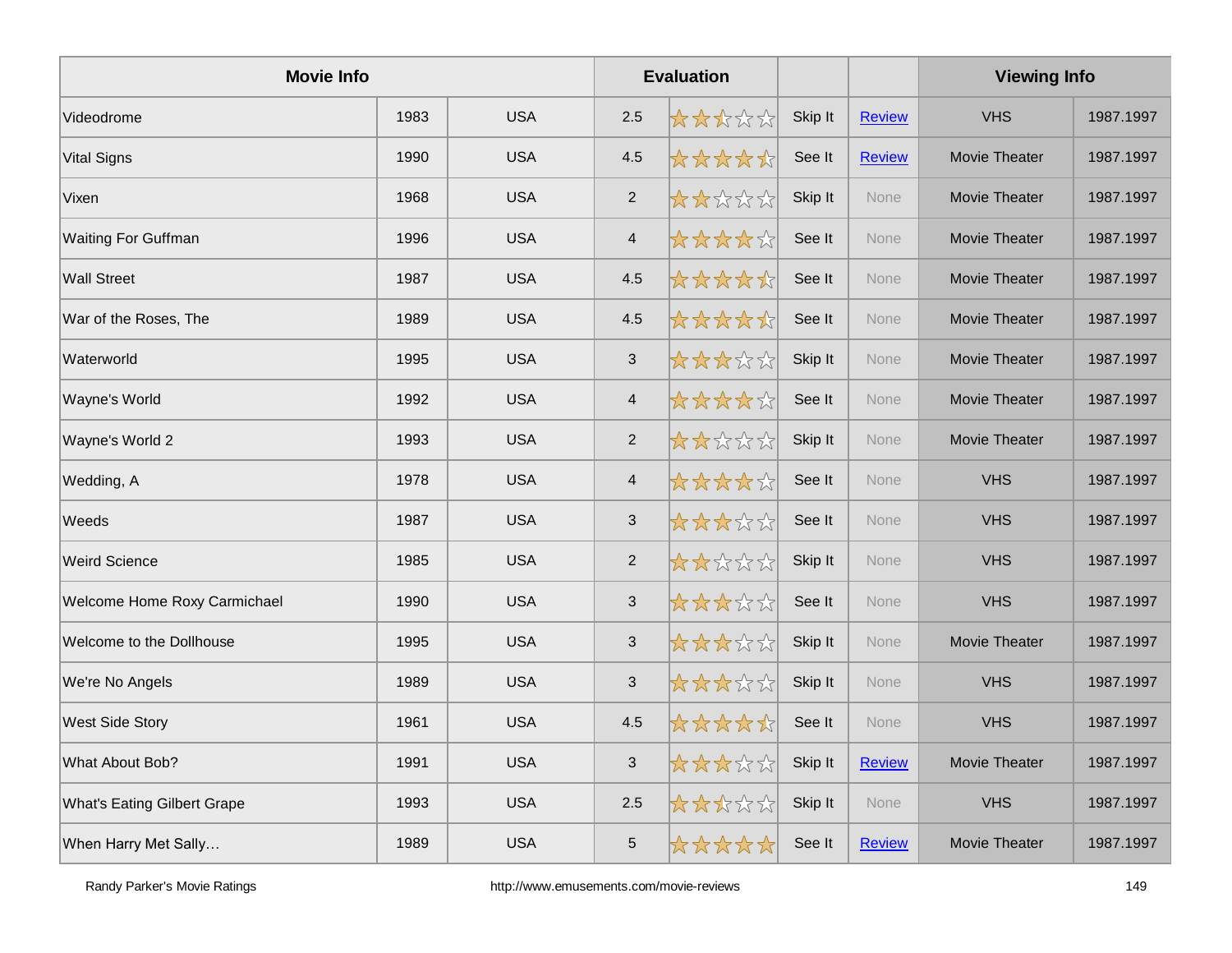| <b>Movie Info</b>        |      | <b>Evaluation</b> |                |       |         | <b>Viewing Info</b> |                      |           |
|--------------------------|------|-------------------|----------------|-------|---------|---------------------|----------------------|-----------|
| When The Cat's Away      | 1996 | France            | $\overline{4}$ | ***** | See It  | <b>None</b>         | Movie Theater        | 1987.1997 |
| While you Were Sleeping  | 1995 | <b>USA</b>        | $\overline{4}$ | ***** | See It  | None                | Movie Theater        | 1987.1997 |
| Whistle Blower, The      | 1986 | <b>UK</b>         | $\mathbf{3}$   | ***** | Skip It | None                | <b>VHS</b>           | 1987.1997 |
| <b>White Fang</b>        | 1991 | <b>USA</b>        | $\mathfrak{S}$ | ***** | Skip It | None                | <b>VHS</b>           | 1987.1997 |
| White Men Can't Jump     | 1992 | <b>USA</b>        | 3              | ***** | See It  | None                | Movie Theater        | 1987.1997 |
| <b>White Mischief</b>    | 1988 | <b>USA</b>        | 2.5            | ***** | Skip It | <b>None</b>         | <b>VHS</b>           | 1987.1997 |
| White of the Eye         | 1987 | <b>USA</b>        | 2.5            | ***** | Skip It | None                | <b>VHS</b>           | 1987.1997 |
| <b>White Palace</b>      | 1990 | <b>USA</b>        | 4.5            | ***** | See It  | None                | Movie Theater        | 1987.1997 |
| Who Framed Roger Rabbit? | 1988 | <b>USA</b>        | 4.5            | ***** | See It  | None                | Movie Theater        | 1987.1997 |
| Whose Life Is It Anyway? | 1981 | <b>USA</b>        | $\sqrt{5}$     | ***** | See It  | <b>None</b>         | <b>VHS</b>           | 1987.1997 |
| Wild At Heart            | 1990 | <b>USA</b>        | $\overline{4}$ | ***** | See It  | None                | Movie Theater        | 1987.1997 |
| Wild Bunch, The          | 1969 | <b>USA</b>        | $\overline{4}$ | ***** | See It  | None                | Movie Theater        | 1987.1997 |
| Wildcats                 | 1986 | <b>USA</b>        | $\mathfrak{S}$ | ***** | Skip It | <b>None</b>         | <b>VHS</b>           | 1987.1997 |
| Willow                   | 1988 | <b>USA</b>        | $\overline{4}$ | ***** | See It  | <b>None</b>         | <b>Movie Theater</b> | 1987.1997 |
| Wings of Desire          | 1988 | German            | $\overline{4}$ | ***** | See It  | None                | <b>VHS</b>           | 1987.1997 |
| Wish You Were Here       | 1987 | <b>UK</b>         | 2.5            | ***** | Skip It | None                | Movie Theater        | 1987.1997 |
| Witches, The             | 1990 | <b>UK</b>         | $\mathfrak{S}$ | ***** | See It  | None                | <b>VHS</b>           | 1987.1997 |
| Witches of Eastwick, The | 1987 | <b>USA</b>        | 4.5            | ***** | See It  | <b>None</b>         | Movie Theater        | 1987.1997 |
| Without a Clue           | 1988 | UK                | $\mathfrak{S}$ | ***** | Skip It | None                | Movie Theater        | 1987.1997 |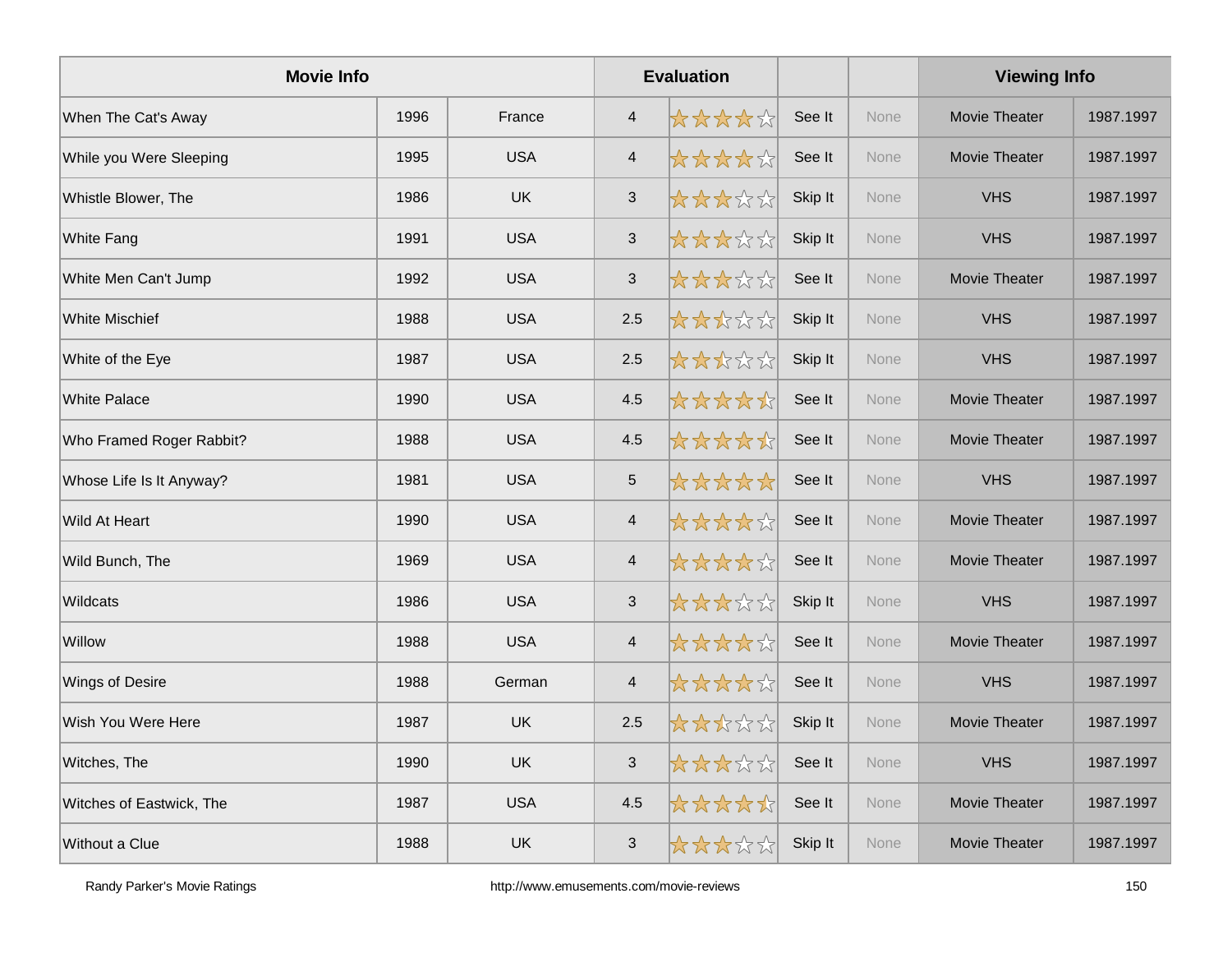| <b>Movie Info</b>                         |      |            | <b>Evaluation</b> |       |         |               | <b>Viewing Info</b>  |           |
|-------------------------------------------|------|------------|-------------------|-------|---------|---------------|----------------------|-----------|
| Wolf                                      | 1994 | <b>USA</b> | $\sqrt{3}$        | ***** | Skip It | None          | <b>Movie Theater</b> | 1987.1997 |
| Woman in Red, The                         | 1984 | <b>USA</b> | $\overline{4}$    | ***** | See It  | None          | <b>VHS</b>           | 1987.1997 |
| Women on the Verge of a Nervous Breakdown | 1988 | Spanish    | $\overline{4}$    | ***** | See It  | None          | <b>Movie Theater</b> | 1987.1997 |
| <b>Working Girl</b>                       | 1988 | <b>USA</b> | $\overline{4}$    | ***** | See It  | <b>Review</b> | <b>Movie Theater</b> | 1987.1997 |
| World Apart, A                            | 1988 | <b>USA</b> | 4.5               | ***** | See It  | None          | Movie Theater        | 1987.1997 |
| Yaaba                                     | 1989 | African    | $\overline{4}$    | ***** | See It  | <b>Review</b> | <b>Movie Theater</b> | 1987.1997 |
| Young Einstein                            | 1988 | Australian | $\overline{2}$    | ***** | Skip It | <b>Review</b> | <b>Movie Theater</b> | 1987.1997 |
| Young Guns                                | 1988 | <b>USA</b> | 2.5               | ***** | Skip It | None          | <b>Movie Theater</b> | 1987.1997 |
| Zelig                                     | 1983 | <b>USA</b> | $\overline{4}$    | ***** | See It  | None          | Movie Theater        | 1987.1997 |

# **LEGEND**

1 2 3 4 5

Below is a description of what each column of info in the Ratings spreadsheet means.

## **MOVIE INFO**

**Title:** The movie's title. YOR: The movie's year of release. **Country:** The movie's country of origin (according to IMDB.com)

#### **EVALUATION**

### **Rating:**

The number of stars I give the movie on a scale of 0-4 stars including half stars. A rating of "N/A" means that I aborted the movie because it wasn't my cup of tea; as such, I don't feel that I can fairly rate the movie.